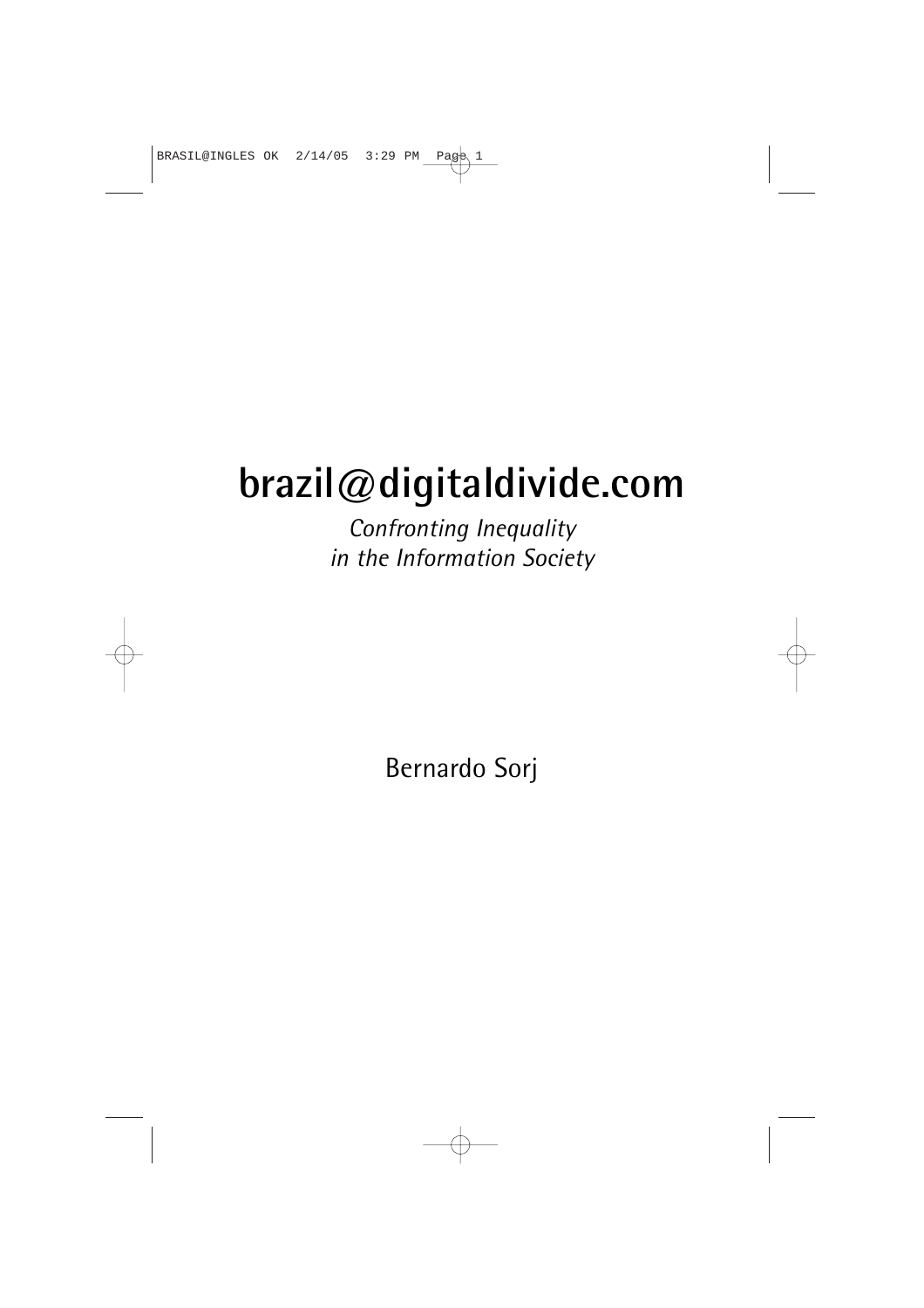Original tittle: brasil@povo.com - A luta contra a desigualdade na Sociedade da Informação Originally published by Jorge Zahar Editor and UNESCO Brazil

Communication and Information Sector Information Society Division Information Access and Preservation Section/UNESCO-Paris

The author is responsible for the choice and presentation of facts contained in this publication and for the opinions expressed therein, which are not necessarily those of UNESCO and do not compromise the organization in any way. The terms used and the presentation of material do not imply the expression of any opinion whatsoever on the part of UNESCO concerning the legal status of any country, territory, town, or area, or that of its authorities, or in regard to the location of their frontiers or limits.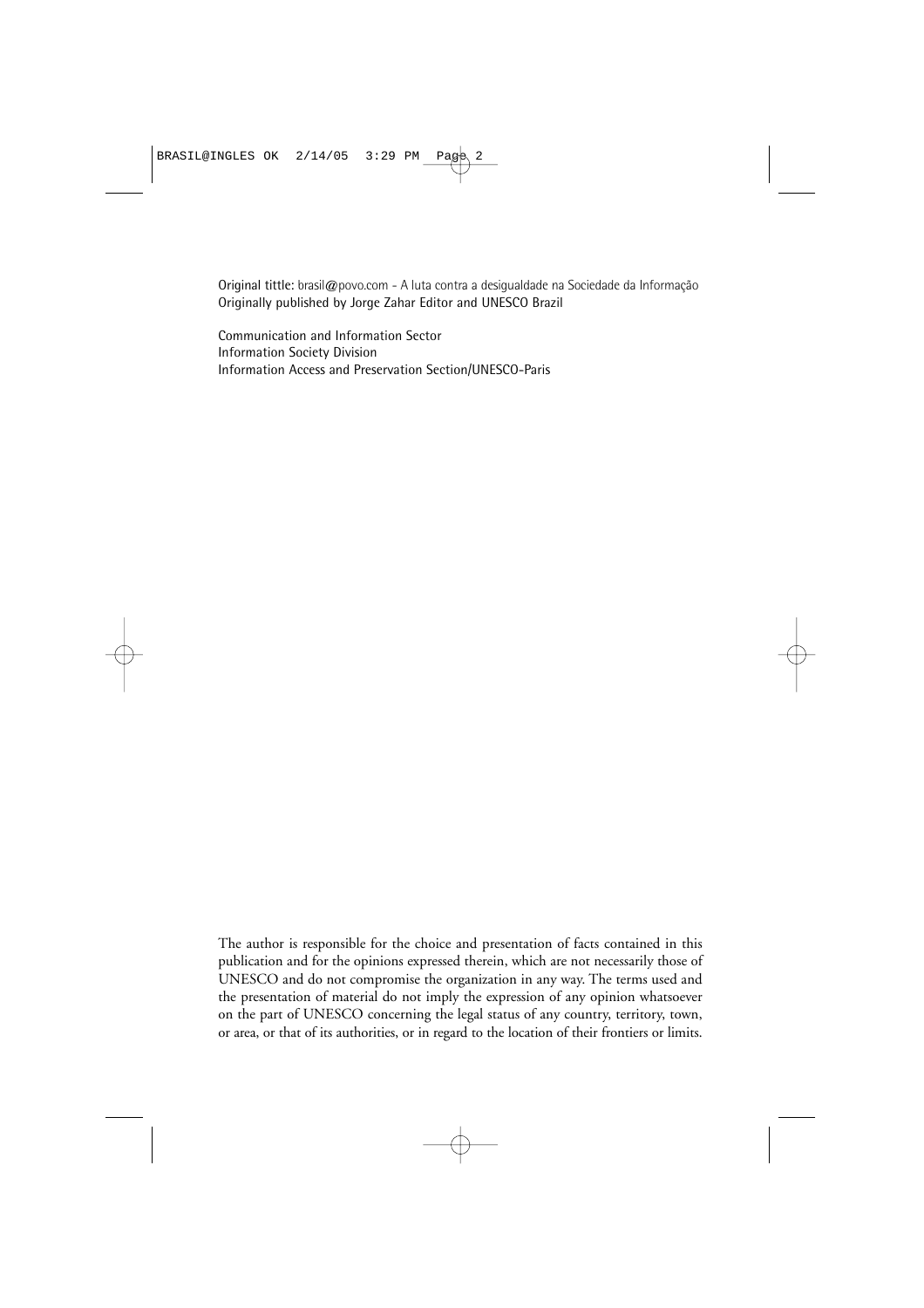# **brazil@digitaldivide.com**

*Confronting Inequality in the Information Society*

Bernardo Sorj

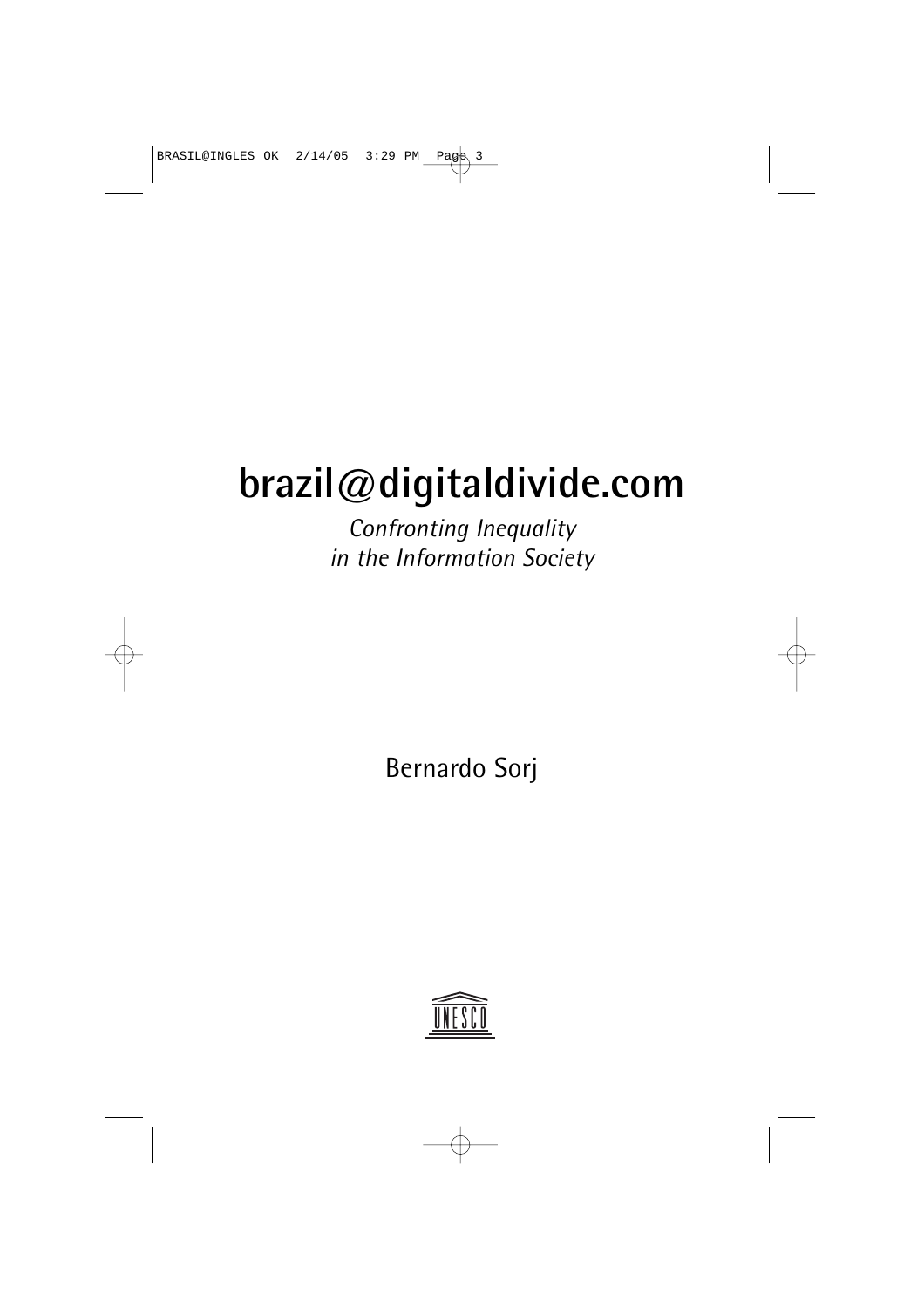#### UNESCO *publishing*

#### **Publishing Council of UNESCO Brazil**

Jorge Werthein Juan Carlos Tedesco Cecilia Braslavsky Adama Ouane Célio da Cunha

#### **Committee for Communication and Information**

Maria Inês Bastos Célio da Cunha Ana Lúcia Guimarães

*Translation:* Jessica Galeria and Julie Remold *Editorial Assistant:* Larissa Vieira Leite *Copy Editing:* Paulo Selveira *Cover:* Edson Fogaça

Copyright©2003 Bernardo Sorj, granted to UNESCO for this edition

Sorj, Bernardo brazil@digitaldivide.com – Confronting Inequality in the Information Society / Bernardo Sorj. – Brasilia : UNESCO Brazil, 2003. 172p.

Original title: brasil@povo.com – A luta contra a desigualdade na Sociedade da Informação, Rio de Janeiro, Zahar, UNESCO Brazil, 2003.

1. Globalization 2. Information Technology—Social Effects--Brazil

3. Information Science--Brazil 4. Information Science – Brazil

5. Knowledge Management--Social Inequality—Brazil 6. Access to information

– Social Inequality—Brazil 7. Social Inequality—Brazil I. UNESCO II. Title

85-87853-91-0

DDC 303.483



United Nations Educational, Scientific and Cultural Organization Representation in Brazil SAS, Quadra 5 Bloco H, Lote 6, Ed. CNPq/IBICT/UNESCO, 9º andar. 70070-914 - Brasília - DF - Brasil Tel.: (55 61) 2106-3500 Fax: (55 61) 322-4261 E-mail: UHBRZ@unesco.org.br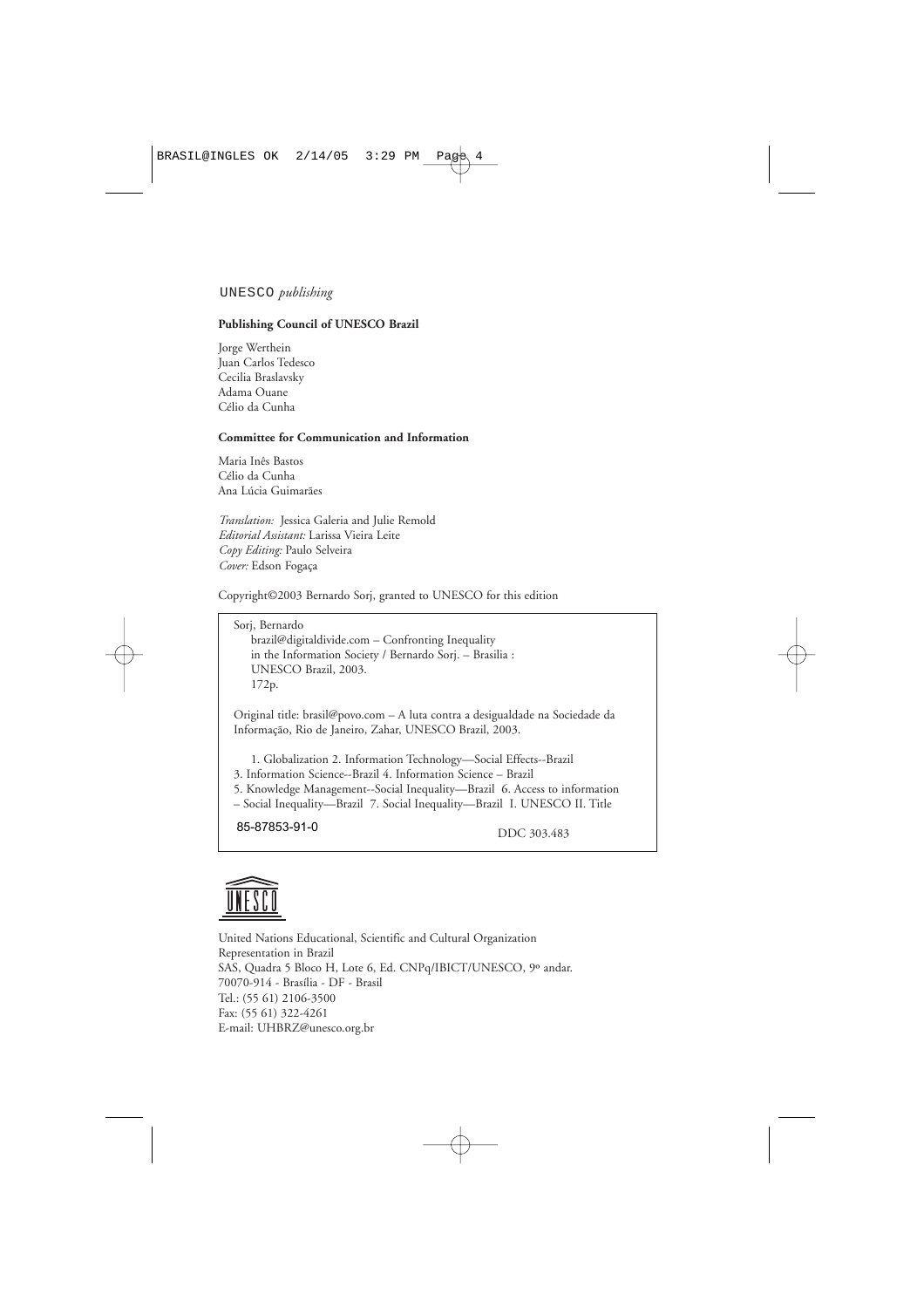# Table of Contents

### **[Preface,](#page-8-0)** 9

**Acknowledgments,** 11

### **Introduction: Globalization as democratic utopia,** 13 The globalization of societies , 13

Overview, 15

- **I. What is a telephone? Capitalist civilization and consumption,** 20 Capitalist civilization and consumption, 23 What is a cellular phone?, 25
- **II. Paths of social inequality,** 28 The world of consumption: types of relationships between state, market and consumer, 29 Multiple inequalities, 32
- **III. What is the information society? Pyramids and networks,** 34 The internet at the convergence of social transformations, 35 New tendencies: the impact of the internet on the perception of reality, 38 New tendencies: information technology and social structures, 39 New tendencies: applications of the internet, 40 Copyrights: the private sector vs. public goods, 47 Open source vs. commercial programs, 49 New and old: pyramids and networks, 51

### **IV. The dimensions of the digital divide,** 55 Connected, disconnected and the digital divide, 55 The digital divide on an international scale: e-readiness, 56 The digital divide and development: e-development, 57 The digital divide and social inequality, 58 The dimensions of the digital divide, 58 Content: the impact of digital services, 63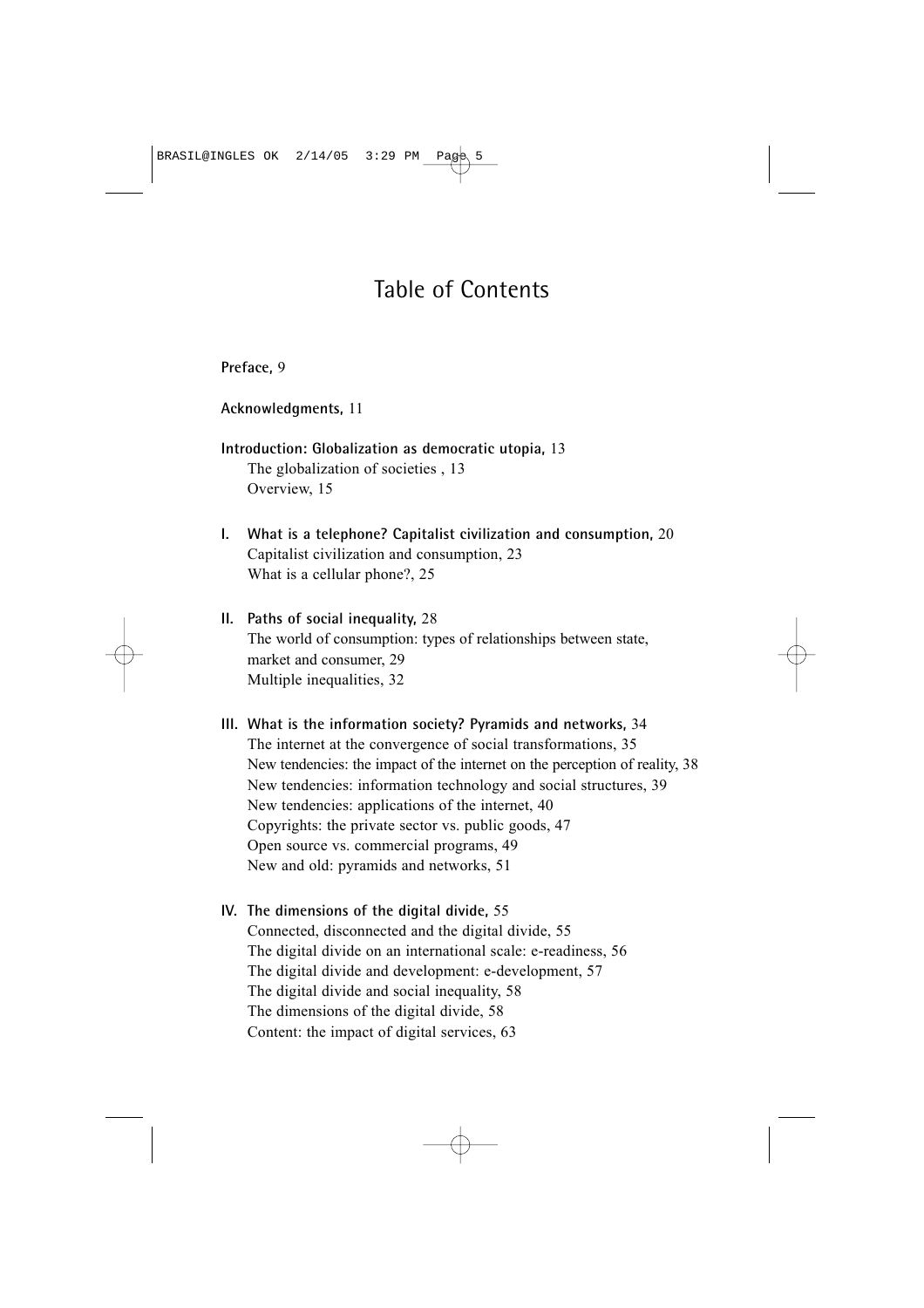- **V. Telecommunications in Brazil: Public services and social inequality,** 71 Background, 71 Privatization: the impulse and the brake, 73 The information society in Brazil: e-readiness, 75 The information society in Brazil: e-development, 76 The information society in Brazil: the digital divide, 77 Education and culture, 79 Public policies, 82 Non-governmental organizations, 84
- **VI.** *Favelas***, consumption and violence,** 88 The imaginary construction of favelas, 88 The social reality of the favelas: consumption, 90 The institutional reality of the favela, 92 Drug trafficking and violence: neither war nor peace, 94
- **VII. Viva Rio: Digital inclusion in the fight for human security,** 100 Viva Rio, 100 The campaigns, 102 Integration with the communities, 102 Human security and digital exclusion, 103 Current dimensions, 104 Organizational structure, 105

Internacionalization, 106

#### **VIII. Dignity through self-image,** 111

Viva Favela, 111 The favela remembers, 114 The northeast here, 115 Favela, Opinion and market, 116

#### **IX. e-spaces for Communication,** 120

Future stations, 120 Radio Viva Favela, 123 Children's hope space, 127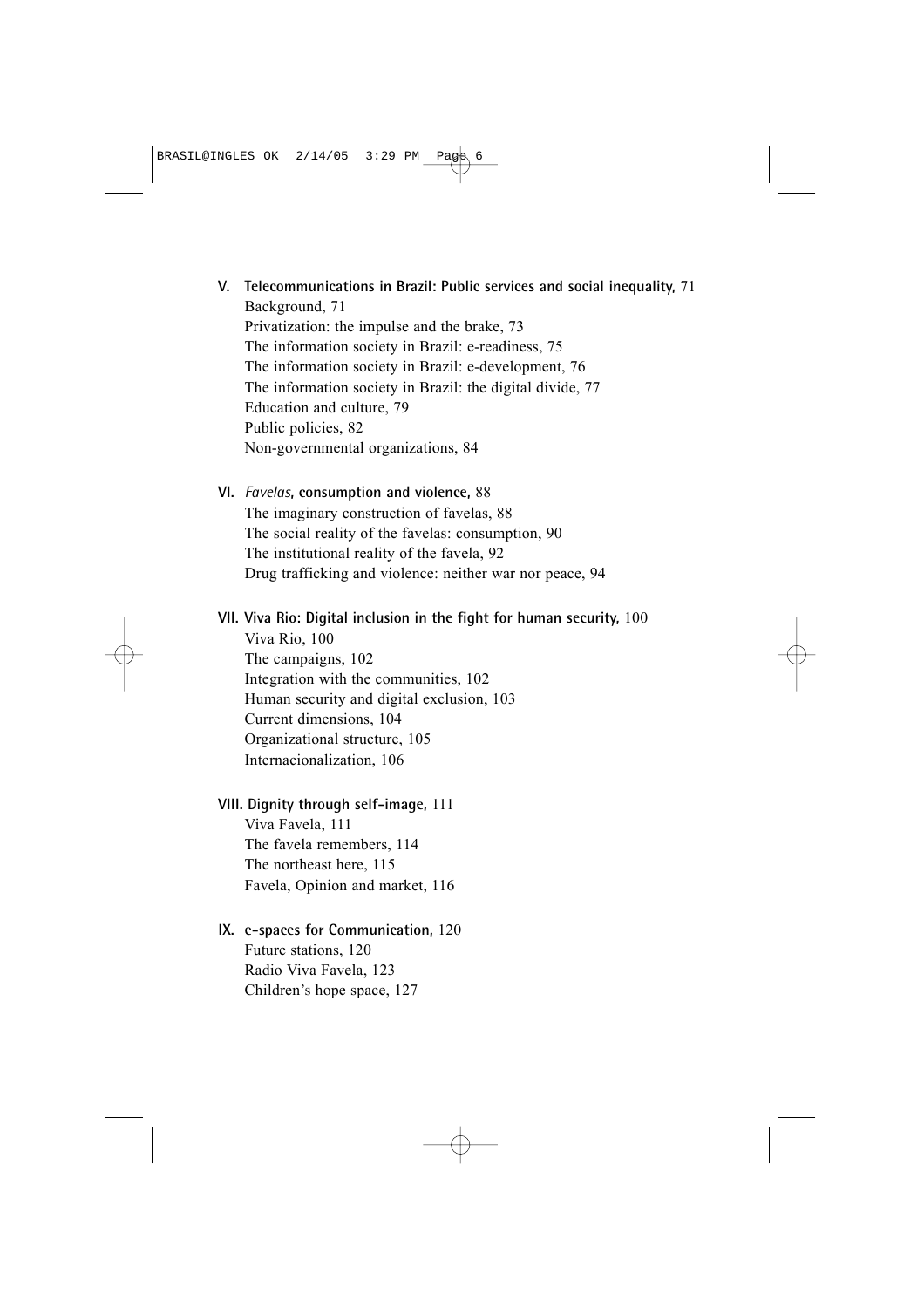#### **X. e-education/e-training,** 131

Tele-classrooms, 131 Information technolgy clubs, 134 Cisco networking academies project – network technician training, 136 Excellence in education program for low-income youth, 137 Virtual libraries, 137 Distance learning, 139 Villa-Lobinhos/We in the movies, 139 Education through sports, 140

**XI. e-jobs/e-business,** 143

Viva Cred, 143 Workers' aid center, 144 Fair Trade, 145 Business to business – B2B, 146 You never forget your first business, 148 Neighborhoods gardeners and ecological projects, 149 Volunteer civil service, 150

**XII. e-citizenship,** 154

Ctizen's counter, 154 www.desarme.org, 156 Police training, 159

**XIII. Social innovation, non-governmental organizations, business and the state,** 163 The lessons of Viva Rio, 163

Bibliographic suggestions, 169

The author, 172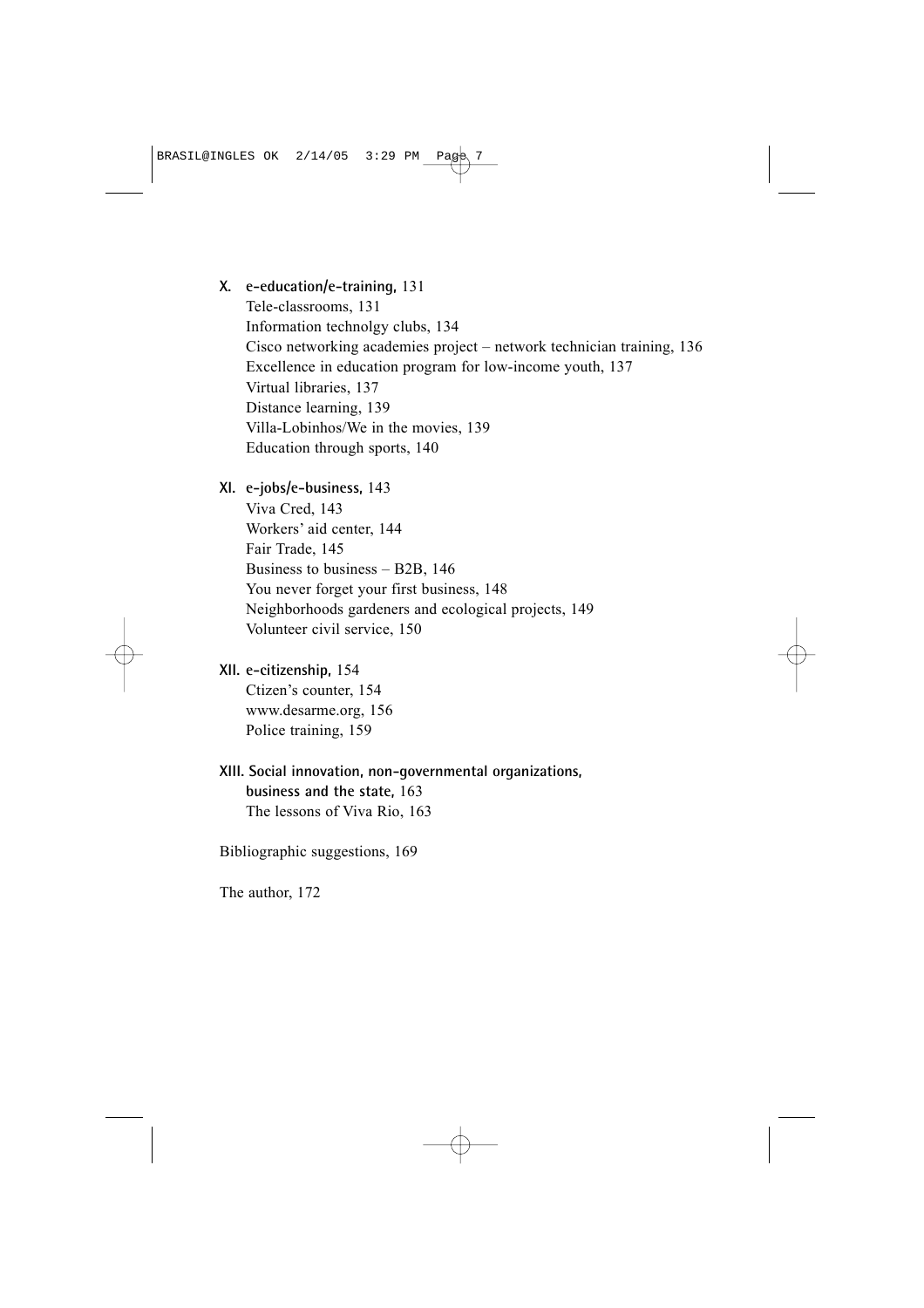# List of Boxes

- **Box A** The long journey towards social globalization, 19
- **Box B** Necessity and consumption, 26
- **Box C** Unequal inequality, 33
- **Box D** The two faces of information technology: Freedom and control, 53
- **Box E** Policies for combatting the digital divide, 68
- **Box F** Telecommunications' regulation and universal service in Brazil, 85
- **Box G** Interviews with children and adolescents employed in drug trafficking, 97
- **Box H** Principal campaigns of Viva Rio, 107
- **Box I** Community correspondents, 117
- **Box J** Experiences at the future stations and the children's Hope space,128
- **Box K** Information technology in the community, 141
- **Box L** Business in the *favela*, 151
- **Box M** Community rights, 160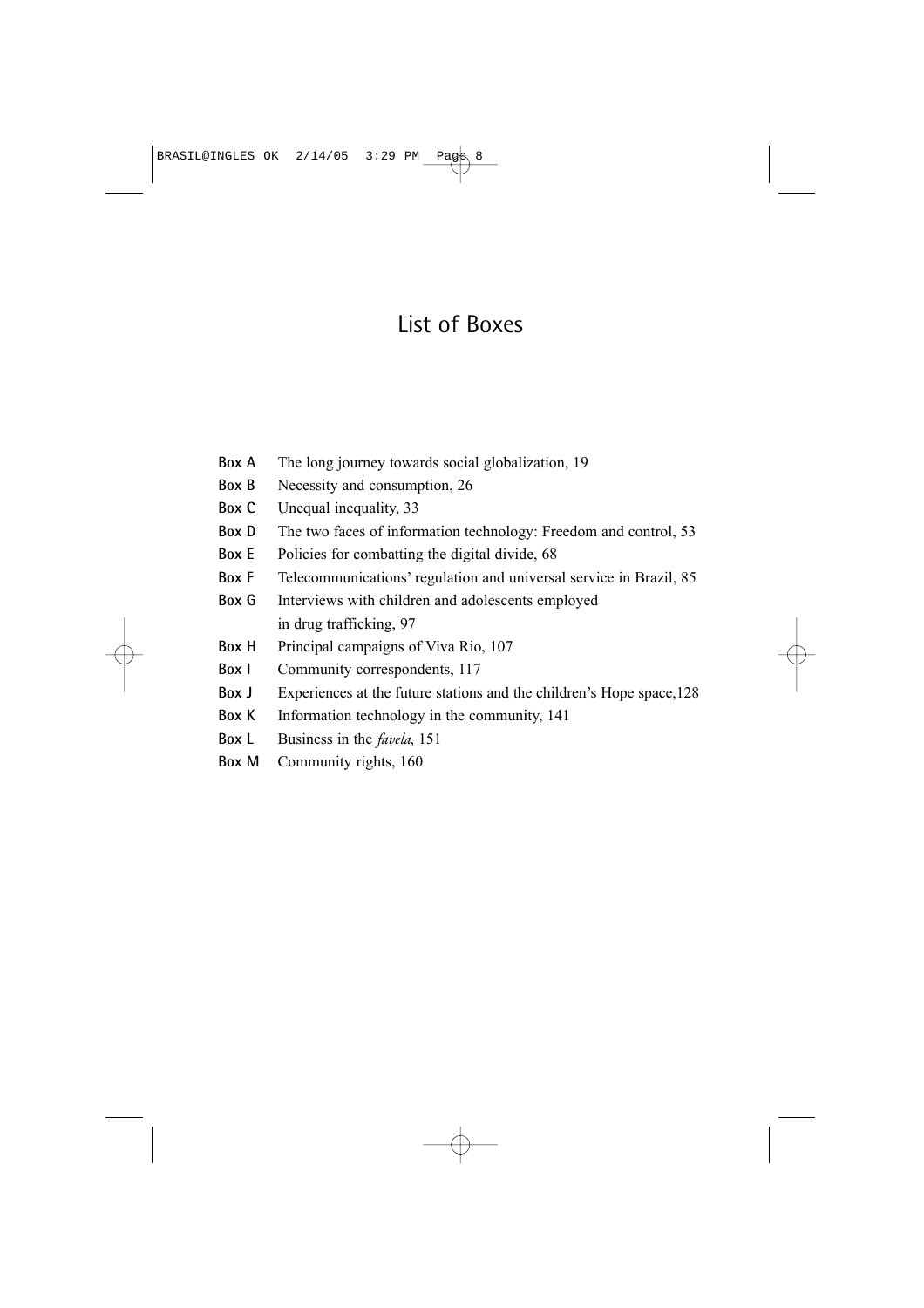## Preface

<span id="page-8-0"></span>This year the first phase of the World Summit on the Information Society is taking place in Geneva, and UNESCO is proud to present the book Brasil@povo.com. This book brings forth a comprehensive reflection on the meaning of information society and that of digital exclusion and the way the latter relates to other forms of social inequality. It also analyzes Brazilian experiences in these areas.

I would like to highlight two aspects which are present in Bernardo Sorj's book that strike me as being very important this year as the World Summit on the Information Society is taking place. The first aspect is related to a mature view in regards to recent globalization processes, which are the backdrop for the progress of the information society. The second aspect is the opportunity the author offers us to ponder the contribution social reasoning might make in Brazil to the understanding of processes related to creative social control over new information and communication technologies.

Using the concrete experience of a non-governmental organization that works with underprivileged populations in Rio de Janeiro, Bernardo Sorj leads us into a reflection on the bases for this type of action which are shared in solidarity by several NGOs and groups of individuals on a global scale. It is truly important for us to be aware that, although it has negative effects, globalization is the origin of what the author calls "a unified space for expectations related to equality". The basis for this is the acknowledgement of the fact that "humanity has a right to equal civilization standards". These standards consist of a set of material and cultural resources which, when attained by richer nations, become "basic resources". This side of globalization is not given much thought, but it is an opportunity for the interpretation of movements such as the one that led to the World Summit on the Information Society. In relation to this matter, the spectacle that will be seen in Geneva in December 2003 will be an advanced stage in the global discussion on the principles and actions that will allow the greatest possible expansion of these new civilization standards. This is the condition for the development of the Information Society.

Bernardo Sorj's book redeems the discussion on digital exclusion, a social reasoning tradition based on the dialectics between equality and inequality. His reflections on the continuance of social inequality point out the simultaneous existence of aspects that encourage inequality and aspects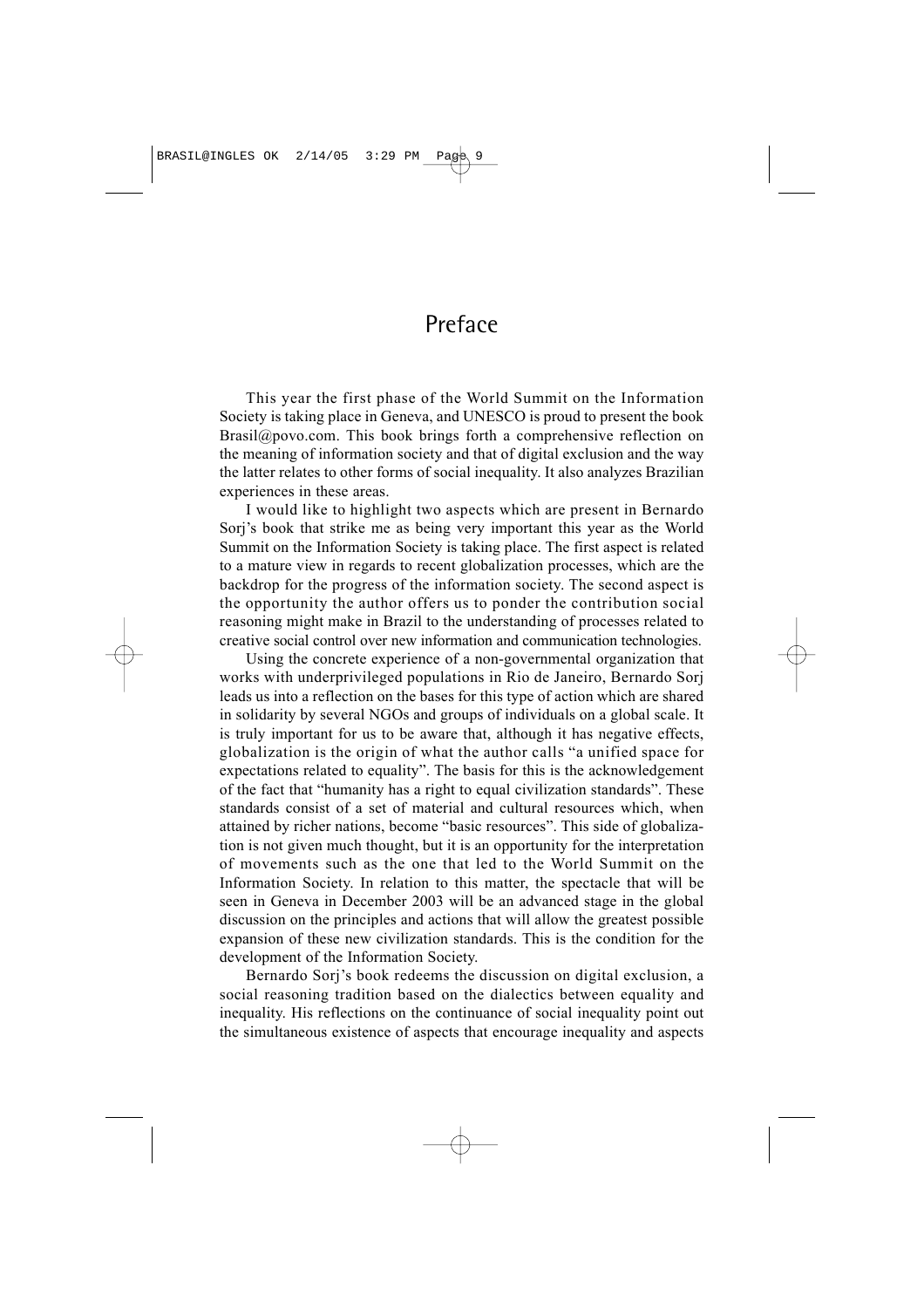that lead to greater justice in terms of distribution. The latter are processes that "strengthen the values of liberty, solidarity and social justice". Through this reflection, the book, written in Portuguese, presents readers with the fundaments of an active strategy for the construction of an Information Society according to the principles of equality and solidarity. Two facts should be stressed: the fact that there is space for creative intervention in the area of social development and the fact that while new information and communication technologies may potentially increase levels of inequality, there is the possibility that they might improve the lives of people in less favored sectors. The examples analyzed in the book demonstrate that "each technology is modernized through creative control over different social groups, and the impact of these technologies on society is not linear; they may generate new forms of social stratification and fragmentation."

UNESCO's support in publishing this book demonstrates that the Organization takes part in the collective effort that leads to the World Summit. UNESCO contributes to the achievement of the objectives of the Summit through its vision and specific areas of expertise, in accordance with the Organization's three strategic commitments. The first of these commitments is related to the establishment of universal principles and regulations based on shared values. This will allow for the protection and strengthening of the "common good" when emerging challenges are faced on a global scale in the areas of education, science, culture and communication. Secondly, UNESCO has a commitment to the promotion of pluralism through the acknowledgment and stimulation of diversity and respect to human rights. Finally, UNESCO brings to the World Summit its commitment to equal access, training and sharing knowledge as ways to promote empowerment and participation in the Information Society.

For UNESCO, an increase in the number of networks and applications of technologies and communication is not enough to guarantee the fundaments of knowledge societies. In order to construct a knowledge society, it is necessary to make a political choice regarding desirable goals to be achieved. This is true especially in terms of increasing equal access to education and knowledge. This is a task everyone should take on, as it is a part of the collective process of overcoming digital exclusion, a form of social inequality. Let us celebrate the World Summit on the Information Society as its first phase is carried out in Geneva, and let us prepare for the next phase, which is to take place in Tunis in 2005.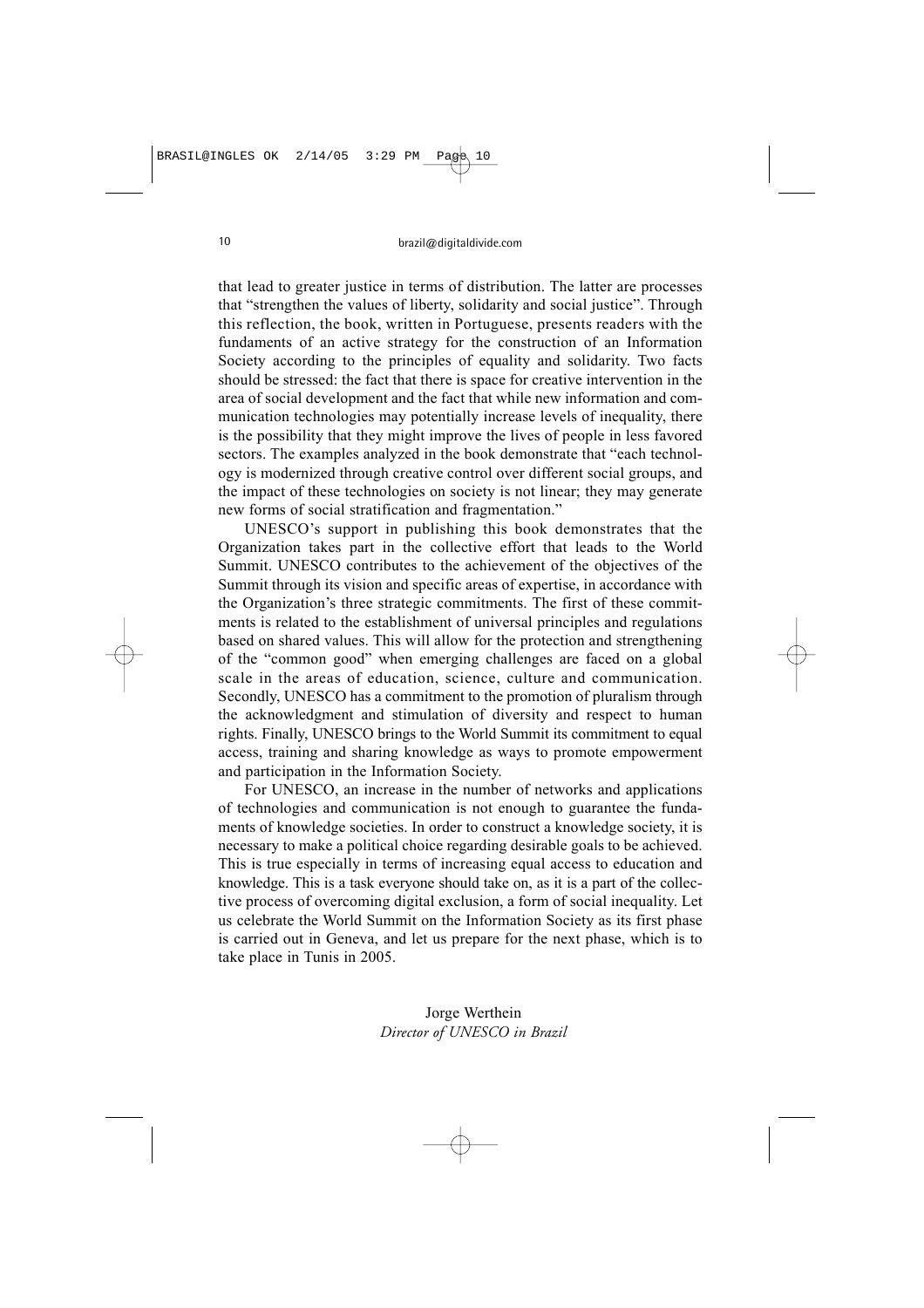# Acknowledgments

This book could not have been written without the support and incentive of Jorge Wertheim and Maria Inês Bastos of UNESCO/Brazil, and their concern for the creation of new ways to overcome digital exclusion and democratize knowledge. Jean-François Soupizet shared with me his interest, understanding, and gauged enthusiasm regarding the Information Society. With John Wilkinson I engaged in a constant dialogue concerning various themes of this work. Roberto Grün, in one of our stimulating chats, helped me accept the idea of writing a book that departs from academic rituals of obsessive footnoting and to confront a subject that is still history in the making, forcing me to navigate between the pessimism of reason and the optimism of will. Tadao Takahashi, Sergio Góes, André Urani, Simón Schwartzman, Rubem Cesar Fernandes, Philippe Quéau, John Rose, Joseph Leigh, Peter Fry and Nilton Bonder were all important interlocutors and helped me to consolidate the ideas discussed in this book. The detailed quantitative data on the activities of Viva Rio were made available thanks to the European Commission financial support to the monitoring of Viva Rio's projects. To all of them and to the staff of Viva Rio for the time they dedicated to interviews. I am grateful for their contributions but take full responsibility for any possible errors.

Two exceptional assistants supported this work, Isadora Andrade Wilkinson and Julie Remold. On behalf of Julie, my doctoral student I thank my colleagues and the students in the graduate program in Sociology and Anthropology at the Federal University of Rio de Janeiro.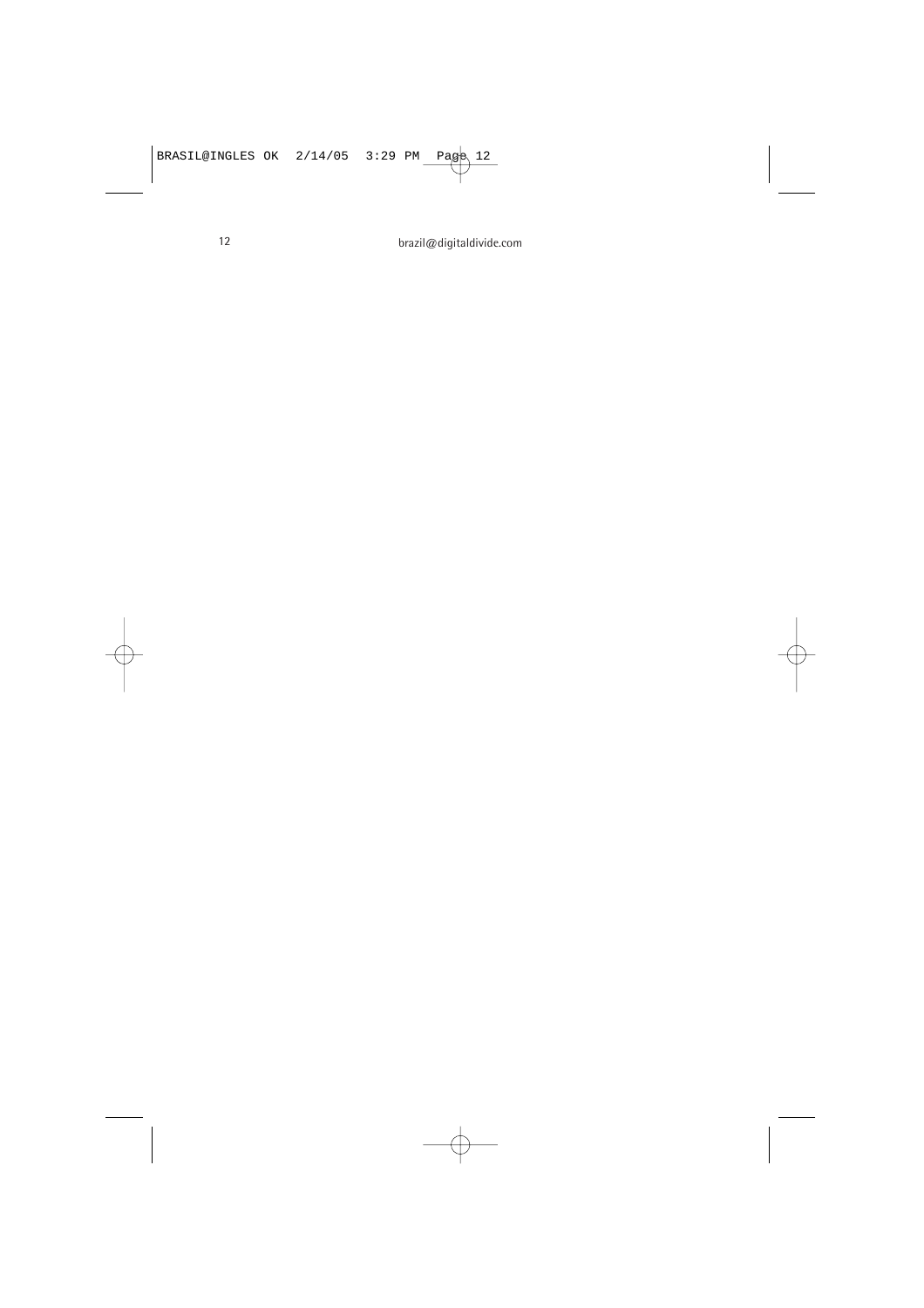# Introduction: Globalization as Democratic Utopia

### **The Globalization of Societies**

Initially propelled by mercantilism and later by the industrial revolution, the processes of globalization have created empires and colonies, have brought millions to slavery, have destroyed indigenous people, and have denied basic living conditions to much of humankind. As late as the first half of the twentieth century, a substantial part of the periphery of the capitalist world was under colonial power and the majority of the global population lived in agrarian communities where there was only a vague resonance of the happenings in the rest of the world. At the time, in the cities, industrial workers fought for a place in their national political systems, the social space in which expectations were set and most information circulated. Until recently, awareness of global trends only existed for a small political, economic, and intellectual elite. It took five hundred years to reach the beginning of a new era: at the end of the twentieth century globalization began to permeate the consciousness of mankind worldwide.

An economistic view of history confuses globalization processes with the contemporary phenomenon of the globalization of societies. Globalization processes, the transformation of productive structures, market integration, the internationalization of finance and, in particular, the technological revolution in communications, make up the substratum which allows for the globalization of social life. This, however, constitutes a new political and cultural reality in which the different social actors – individuals, groups, institutions and enterprises – base their actions on information, expectations and desires inspired by global references.

In a gradual process expectations and values are changing through social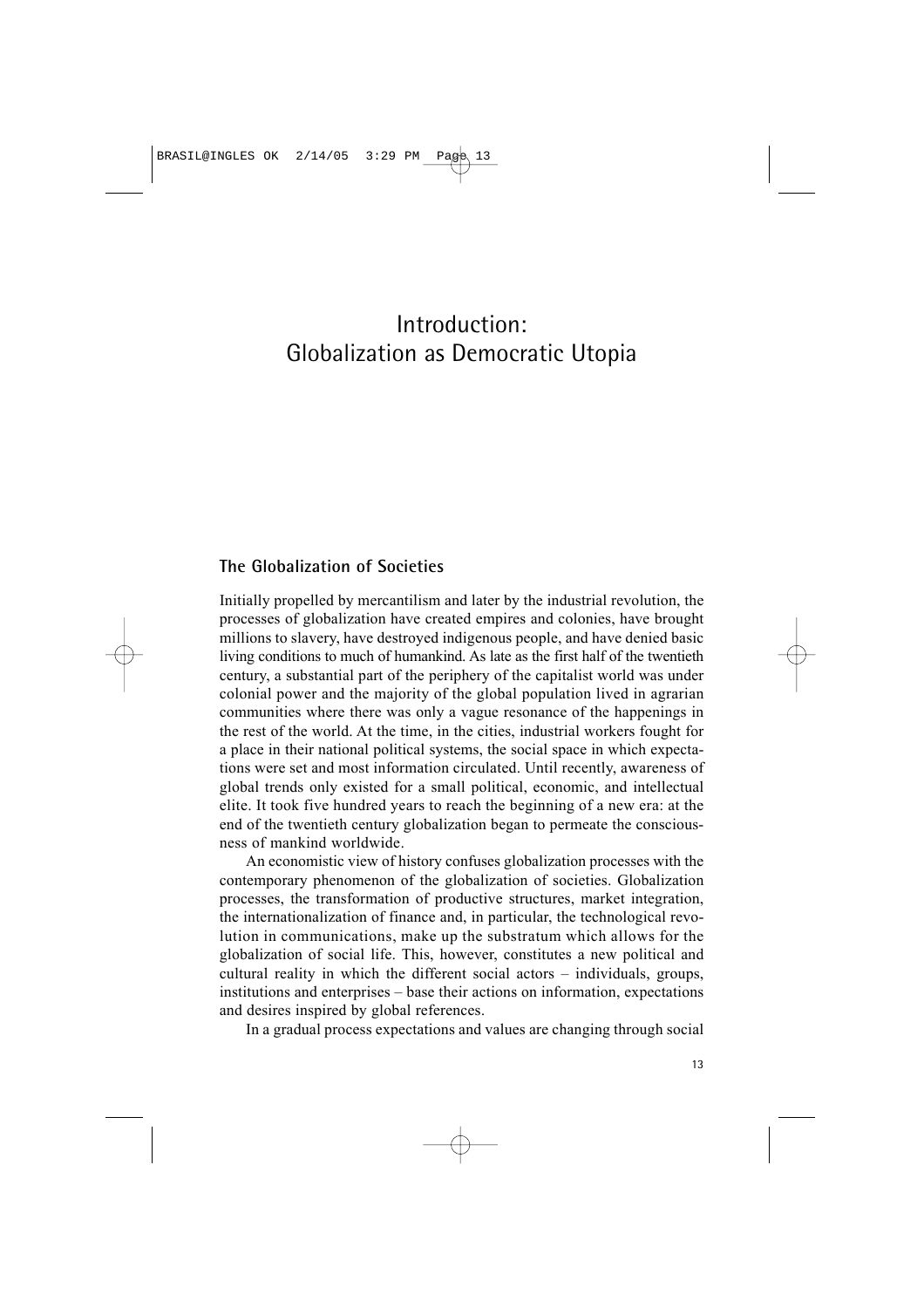and political conflicts, which expand the perception of belonging to a common world. As a result, it is today possible for any individual on the planet, regardless of their place of birth or social position, to legitimately dream of access to better living conditions. Their point of reference is the information they receive from every corner of the world. Globalization of societies is, above all, a process that creates an increasingly unified global space for expectations of equality and the development of a worldwide public opinion.

The globalization of societies produces the vision of a global utopia of a more egalitarian and democratic world. It is based on the transformation of hearts and minds towards the recognition that all of humanity has the right to benefit from the same basic material and cultural goods that today reach only a small part of the global population. The hope for a world of abundance where all people enjoy similar levels of development and decent living conditions is common to all major contemporary ideologies irrespective of their ability to reaching this promise.

The World Economic forum in Davos and the World Social Forum in Porto Alegre are two aspects of the same process. As media symbols they are presented as antagonistic, but in spite of their differences they are fundamentally linked and both are products of globalization. The former is sustained by the power and prestige of the market model and of the corporate sector capacity to renew the economy. At the same time, it is unable to give satisfactory solutions to social, cultural, political, and moral problems generated by those changes prompted by globalization that cannot be reduced to marginal concerns of market inefficiency. The latter has effectively promoted the values of solidarity and the public interest as central themes in an international agenda. However, even though it has abandoned the antiglobalization discourse and now seeks an other-globalization, it has so far shown little capacity to create effective proposals that integrate technological and economic progress with a humanistic view of society.

It is important to confront simplifications that ignore common values that are shared by the greater part of humanity. In democratic societies, these values are expressed through the strong but conflicting interconnectedness between diverse social actors such as governments, private companies and non-governmental organizations.

During the last decades, social theories did unveil the mechanisms that reproduce inequality and domination but have overlooked the importance of explaining the other side of the coin: the processes that keep the fight for freedom, solidarity, and social justice alive as central values in contemporary societies. A comprehensive social theory requires an analysis of the complex interrelatedness of the two processes, those that favor inequality and domination and those that favor solidarity and freedom.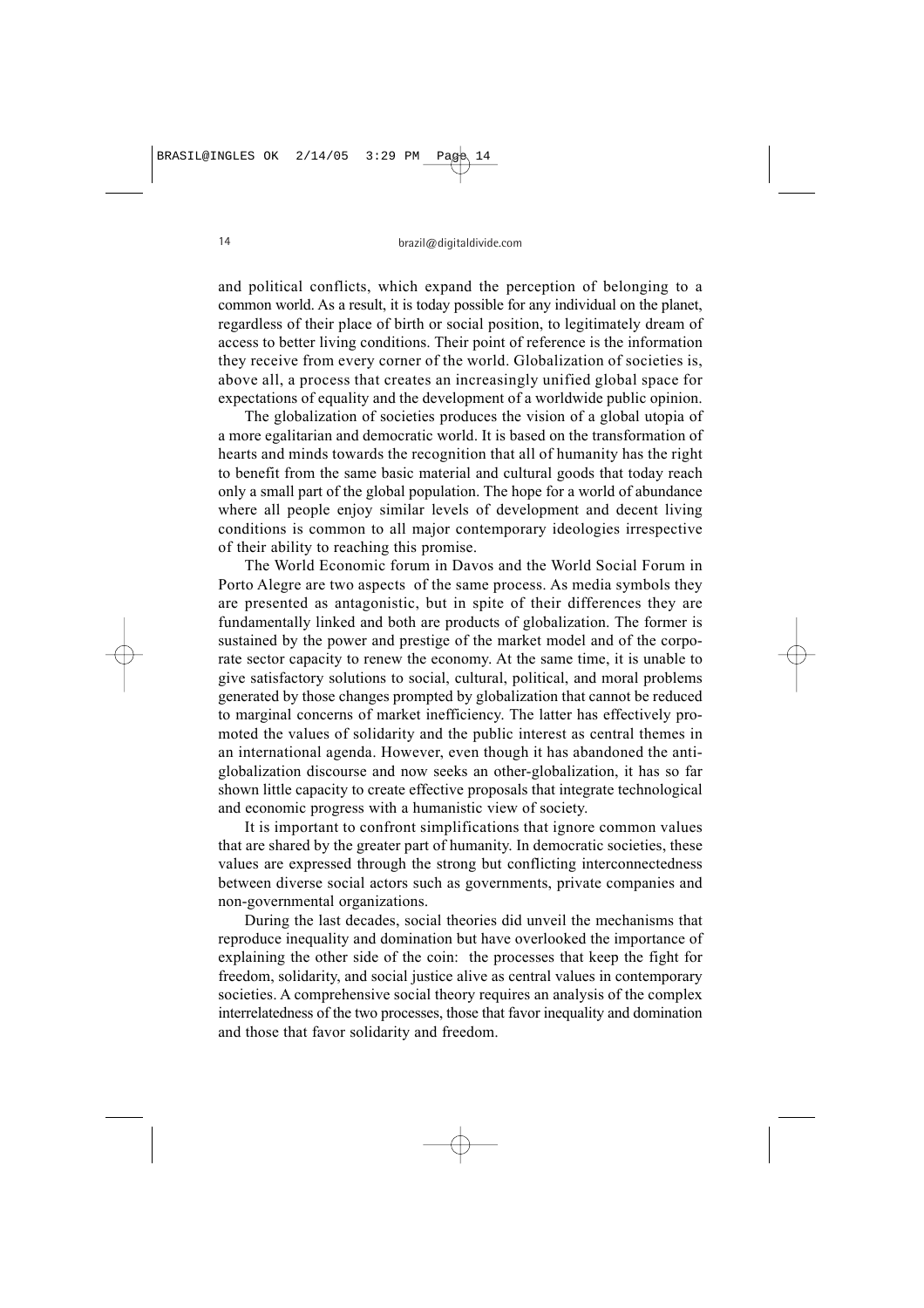The topic of this book, the digital divide, refers to the unequal distribution of resources associated with information and communication technology between countries and within societies. We will explore how one factor, in this case information technology, can potentially support contradictory tendencies: towards greater freedom and social participation and to deeper social inequality and new forms of concentration of power.

To approach the challenge of analyzing the digital divide, we must avoid simple, easily formulated views with strong media appeal that overlook the richness, diversity, and complexity of social life. For some authors and international institutions, new technologies can allow less developed countries and poorer sectors of the population to substitute advanced technologies for investment in education and material resources. Others argue that new technologies will widen the gap between the rich and the poor both internationally and within societies. Both visions indicate partial tendencies. The social consequences of new technologies are neither linear nor predictable and they are capable of generating new forms of stratification and social fragmentation. While current data shows that new information technologies mainly reinforce social inequality, there are some indications that they could be equally important in helping the least privileged sectors of the population. Both processes coexist and the final result will depend on the creative efforts of groups, companies, non-governmental organizations, and, most importantly, national governments. As the examples in this book will show, the impact of each technology depends on the way it is creatively appropriated by the different social groups and pubic institutions.

To understand the digital divide it is necessary to place it within the broader dynamic of each society and the international system, as an element in the set of goods and services that determine social inequality. Many argue that the digital divide is a secondary problem, that new technologies are luxuries in a consumer society, and that inequality should be fought through the classic channels of food, housing, health, and job creation programs. This book parts with this view, which represents, as we will see in the next chapters, a narrow and elitist perspective of the consumer world. Though we agree that new technologies are not a panacea for the problems of inequality, their universalization is today among the fundamental conditions of participation and productive integration in society.

### **Overview**

In chapter one, we will use the example of the creative of forms of appropriation of cellular telephones among low income Brazilians to analyze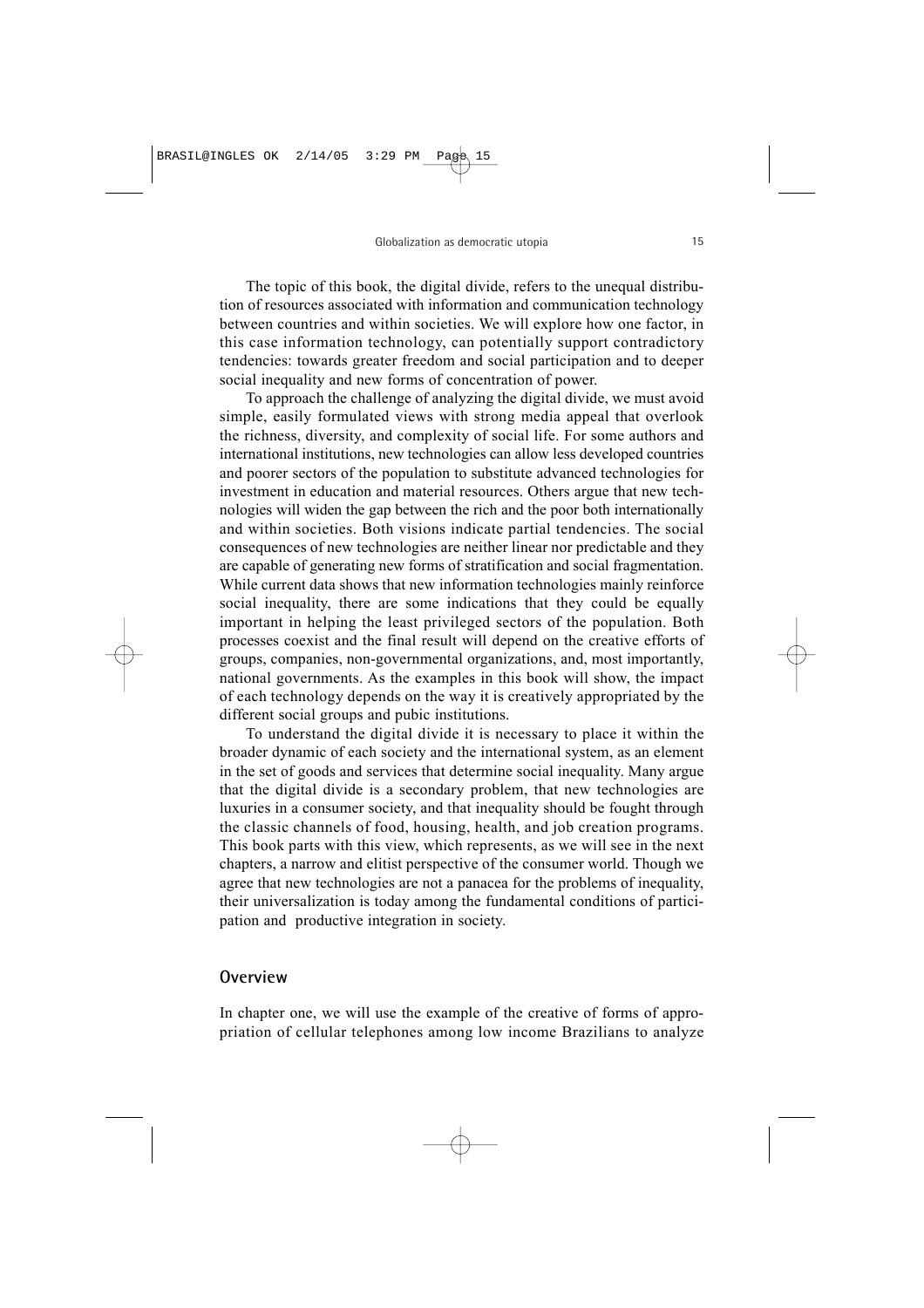the limitations of social science when challenged to explain the role of consumption in contemporary societies. We argue that although some consumer objects have strong symbolic dimension related to social status, and although product choice can be influenced by advertising and personal decisions, the majority consumer products are prerequisites of access to a better quality of life, to jobs, and to active participation in society. A large part of the literature on consumer societies is focused on a relatively small number of products and says little about the majority of consumer products offered by contemporary society. This includes most products that are not oriented toward a specific social class and that are not consumed because of the influence of advertising or individual preference. Most of consumer goods are artifacts embedded with technology that have profoundly transformed society and access to them is a prerequisite for full participation in modern social life.

In the second chapter we will show that social inequalities are multiple and interlinked. They should be analyzed with consideration both to inequalities in personal income and to access to the goods that are directly or indirectly the responsibility of the state. The various kinds of social inequality are not independent; they are interrelated and reinforce one another. Public policy and civil society initiatives should confront the diverse forms of social inequality as an interdependent set of phenomenon and address them with simultaneous and coordinated actions. The digital divide has added another dimension to the diversity of existing inequalities in society: that of unequal access to the set of new goods and services associated with new information and communication technology.

Beginning with a summary description of the principal dimensions of the information society, chapter three will argue that an emphasis on new processes and changes related to the impact of informatics and telecommunications does not allow us to overlook the continuities in social organization. We will show that, in spite of the expansion of networks, societies continue to be pyramid shaped structures based on the control of material resources. The challenge for the contemporary world is to create a virtuous integration between networks and pyramids, between states and non-governmental organizations, and between national and international institutions.

In the fourth chapter we introduce the elements that constitute the digital divide. The digital divide is played out on many levels, in each case with specific impacts on social inequality. We will show that the digital divide involves different questions related to the social impact of new technologies that should be articulated in terms of their consequences over social inequality, economic development, and the fight against poverty. The existence of physical infrastructure, access to individual connections, digital literacy, education, and contents developed specifically to reach the needs of the poorest sectors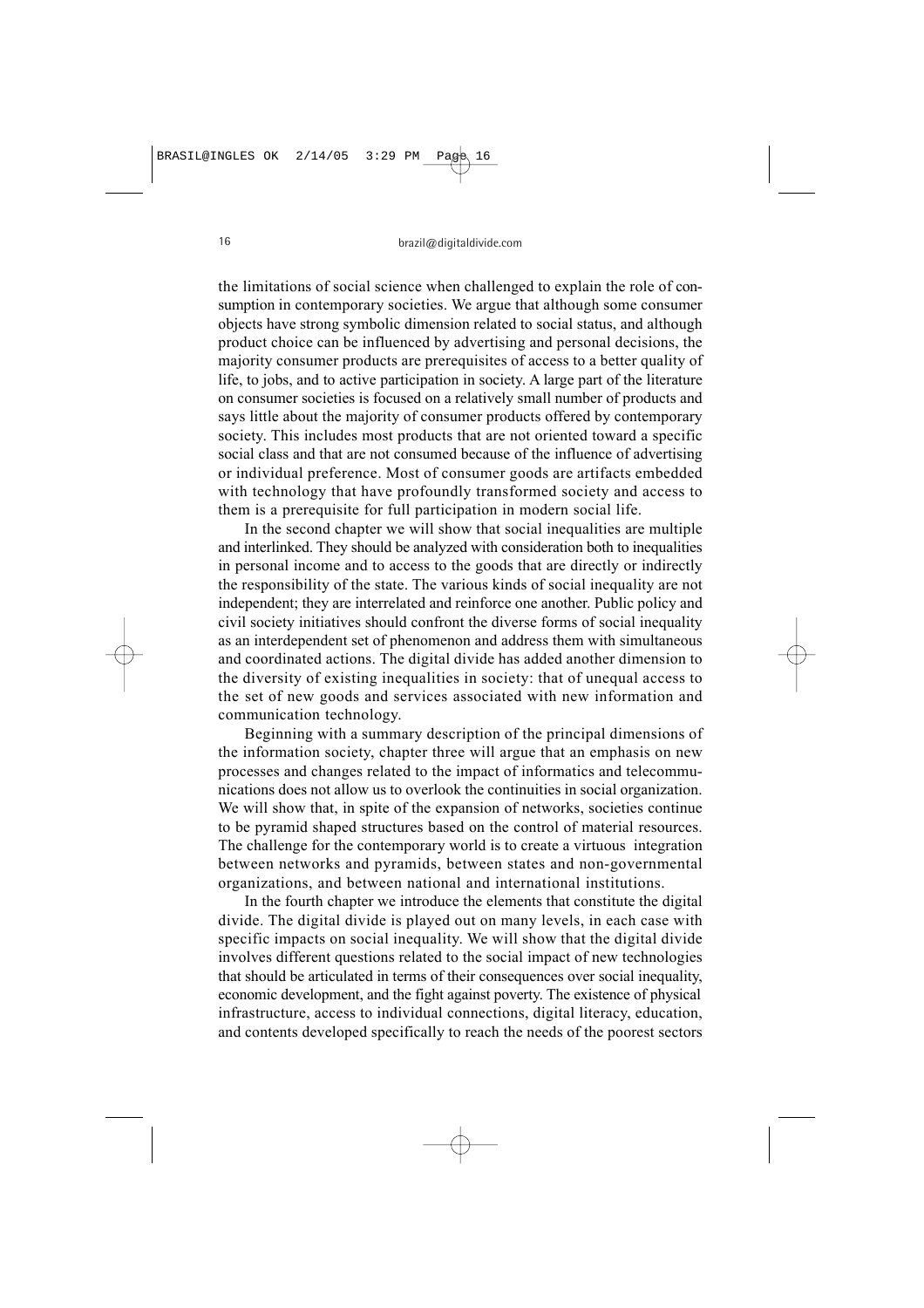of the population, all have an impact on inequality. At the end of the chapter we analyze the principal problems that must be addressed by public policy in order to fight the digital divide in developing countries and to establish efficient uses of resources.

In the fifth chapter we analyze the expansion of telecommunications in Brazil, in particular the expansions of telephone and Internet systems, within the context of the transformations brought about by privatization and the creation of a regulatory agency. We will show the successes and limitations of the transformations of the last decade, the inequality in access to new information systems, and its impact on society and governments.

The largest concentration of the poorest sectors of the Brazilian urban population is in the *favelas* (shantytowns) of Brazil's major cities. In the sixth chapter we provide a panoramic view of the favelas focusing on the themes of public services, violence and consumption. We will discuss the idea of favela residents as excluded sectors of the population. Despite a certain metaphoric value, in practice this notion promotes a false view of life among the urban poor, who are seen as people who are yet to be included in the culture, values, and expectations of the rest of Brazilian society. In fact, the residents of Brazil's favelas share expectations of access to the same goods that the middle-class already enjoy and constantly engage in efforts – sometimes successfully, as we will show – to obtain individual consumer goods. Though low income is a central factor, the principal problems in the favelas are directly related to the limited access to public services. In particular, the neglect of public institutions charged with ensuring security has allowed the favelas to be transformed into territories that are colonized by drug lords who generally control their areas in some form of collusion with the police. This has brought violence and death among favela youth to epidemic proportions.

To the extent that it has assumed epidemic proportions, urban violence cannot be viewed as a simple byproduct of urban poverty. Violence is associated with specific problems related to the illegal arms trade, at-risk youth without high school education or hope in the job market, and ineffective and corrupt systems of police security. This book is inspired by the experiences of Viva Rio, a non-governmental organization located in Rio de Janeiro, Brazil. In Brazil several organizations have developed important programs in the fight against the digital divide. Viva Rio excels due to the variety of its activities, all of which converge on the theme of human security: the right to live without fear of violence or lack of basic needs. Viva Rio's activities are oriented toward reconstructing the social fabric to permit new forms of communication that promote greater equality through different practices and giving value to the self-image of the poor communities and their members.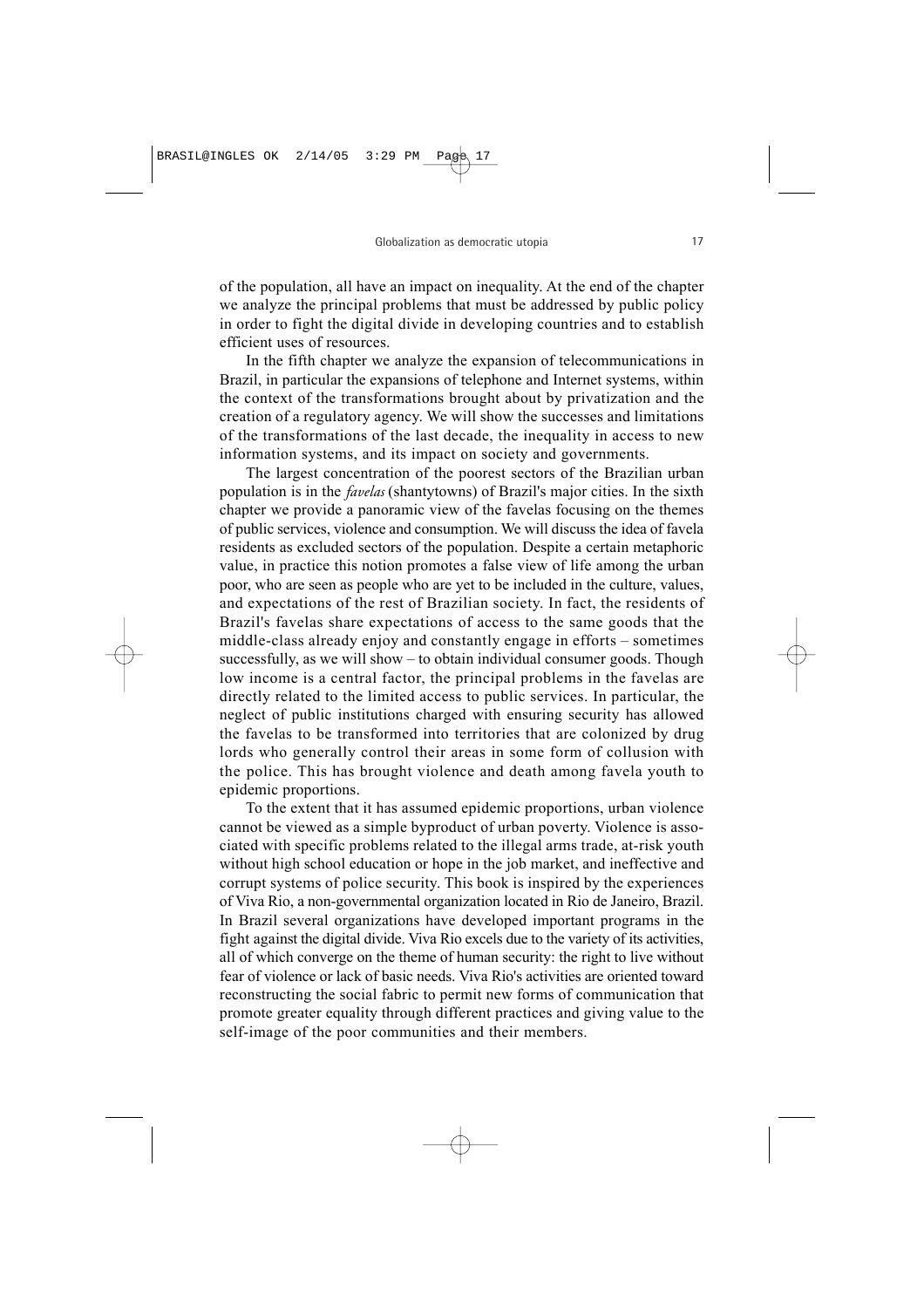The central characteristic of Viva Rio's activity is its multidimensional vision. The organization works on the social, economic, educational, cultural, ecological, legal, and police security aspects involved in improving the living conditions for favela populations. Viva Rio relies on its pragmatism and ability to mobilize public and private resources without committing itself to any political trend. Viva Rio's projects are oriented to create replicable models and its constant effort to integrate its activities with public policy effectively supports the process of democratizing public institutions. Viva Rio is specially conscious of the importance of communications mediums and acting through local networks. In the fight against the digital divide it excels in the production of digital contents oriented toward the needs of the urban poor.

The variety of themes that compose Viva Rio's approach shows the complexity of the struggle against the digital divide and indicates that it should not be considered in isolation from the various dimensions of inequality and poverty. The experiences we analyze will show that in some cases the Internet is not necessarily the most appropriate tool for addressing a problem. Sometimes "less advanced" technologies are more effective in the context of favela life, and in other cases the Internet can be helpful but plays only a secondary role.

The seventh through twelfth chapters describe Viva Rio's main areas of activity. Chapter eight describes the efforts to bring dignity to the self-image of favela residents through the creation of a web portal dedicated to favela life. The ninth chapter describes several different communication spaces created within the favelas by Viva Rio. Chapters ten through twelve describe Viva Rio's principal projects in the areas of education, job creation, violence reduction, and developing a culture of human rights. It is important to indicate that Viva Rio has the capability to keep track of the results of its activities in a systematic way. This is an important contribution given that information on activities for digital inclusion is replete with anecdotal examples describing pilot projects that generally lack quantitative data on their social impact.

In the final chapter we will analyze the lessons of the Viva Rio experience within a general discussion of the relation between the state, non-governmental organizations and enterprises, and the challenges posed by the digital divide to develop creative policies and uses for new communication technology in the fight against poverty and social inequality.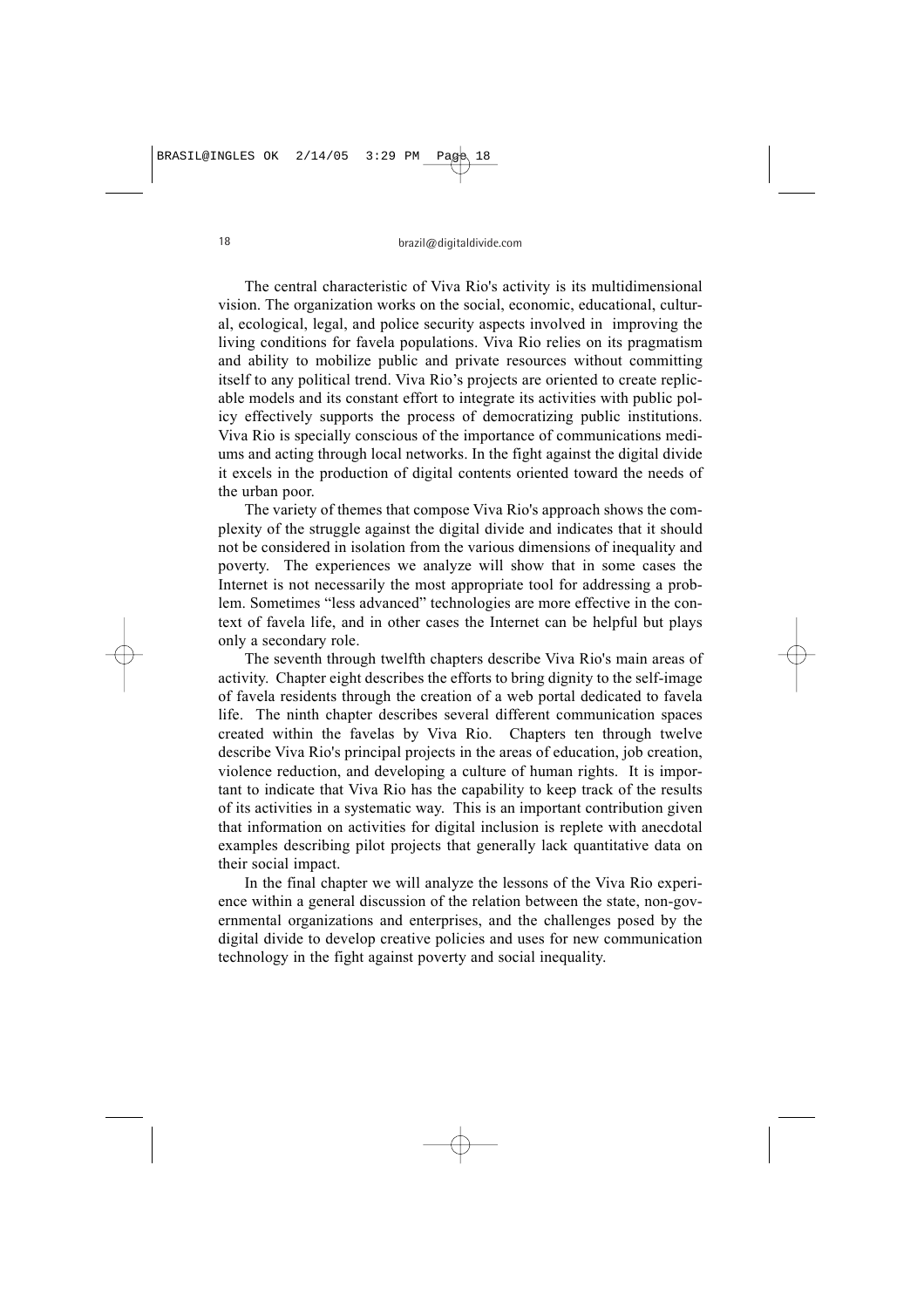### **Box A – The long journey towards social globalization**

The globalization of societies is a long-term process unfolded under the age of capitalism and liberal democracy. Its history is full of contradictions. The discourse of human rights, now a basic part of humanity's common language, cannot be disassociated from the economic, political and cultural processes of capitalist developments that make the universalization of human rights viable.

In the name of humanistic values, it is both necessary and possible to question and limit the most negative aspects of globalization today such as the excessive power of multinational companies and financial capital. But when this questioning is presented as an antagonistic conflict between human rights or cultural traditions and the political and economic forces that promote globalization, it leads to rhetorical discourses with practical impotence and, as in the case of religious fundamentalism, the danger of abandoning illuminist thought.

One of the main issues of the globalized world is to control the colonization of global public goods by private interests. The challenge to national governments – which continues to be the most important institution for organizing social cohesion and citizen rights – is to regulate the public interest and actively participate in the construction of a new international order.

As the examples in this book show, it is the capacity to advance the positive aspects of the principal forces of modern civilization that transforms globalization in a democratic utopia. The horizon of humanistic thought of the twenty-first century, filled with dangers and hopes, needs to recognize the central role of technology and in many cases the positive aspects of mercantile relations in the shaping of modern civilization.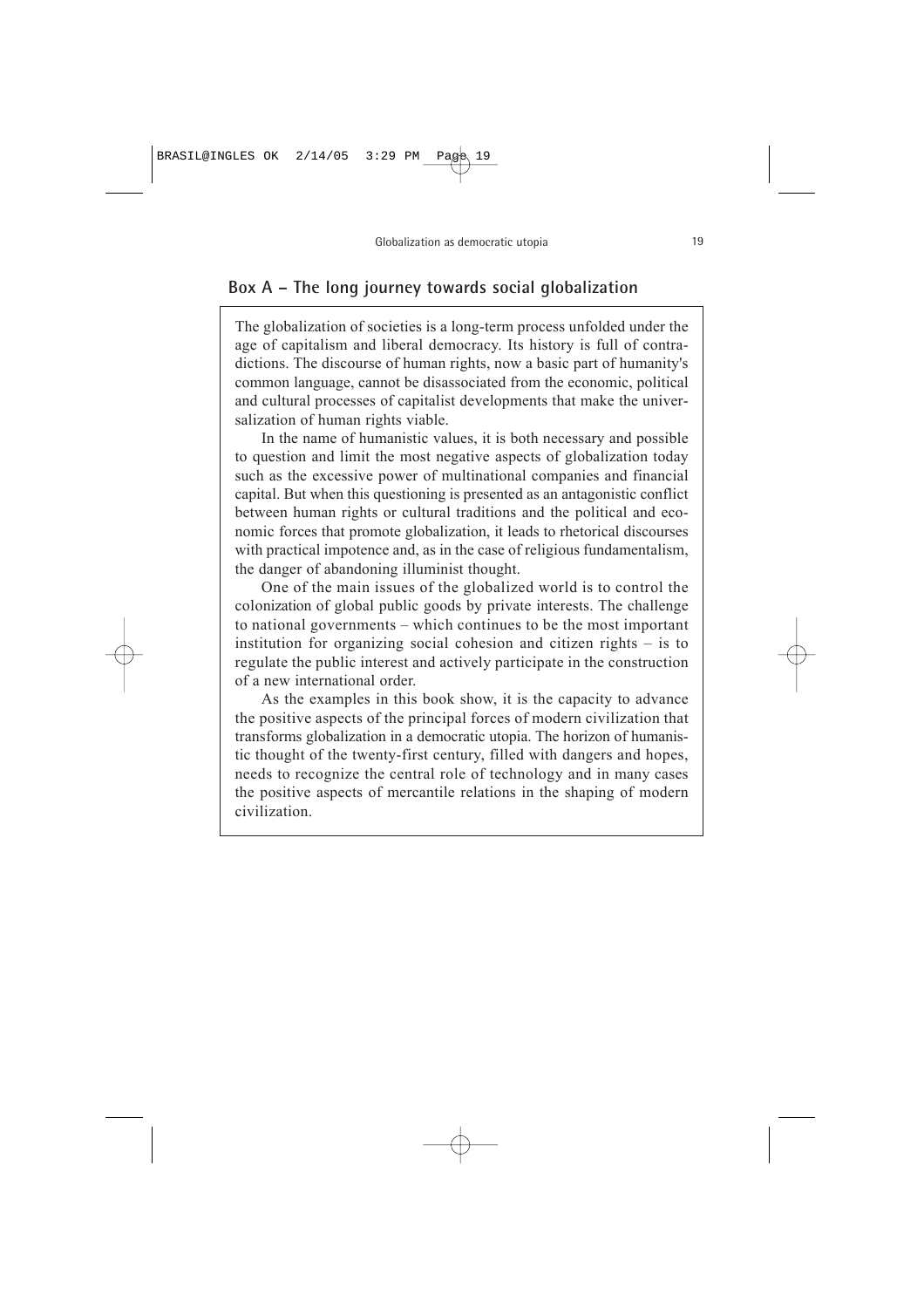# What is a Telephone? Capitalist Civilization and Consumption

In Brazil, at the beginning of the 1990s, a cellular telephone line cost US\$12,000 and a cellular telephone itself cost US\$ 2,000. The number of people with cellular phones was small and owners of cellular phones liked to be conspicuous about them, constantly gesticulating with their phones in their hands in public situations. Cellular phones were almost never used and their utility had an inverse relationship to their price. They were above all symbols of social status.

In the late 1990s, with the privatization of telecommunications, new companies introduced cellular telephones to the Brazilian markets on a large scale, offering cellular phone lines at no cost. At the time, a fixed telephone line cost ten to twenty times the value of a monthly minimum wage. In one of my sociology classes, students argued that the cellular phone companies were using advertising to convince people to buy unnecessary products designed only for individual use and with a much higher per-minute price, in place of expanding the existing telephone system for family use. I argued that the expansion of the cellular telephone system was spectacular, that we shouldn't assume that the people are so easily manipulated, and that the widespread adoption of cellular phones should be explained leaving aside ideological prejudices in relation to current government (which favored privatization). The debate created a tense and polarizing atmosphere in the classroom that was only broken with the proposal of a research project on the use of cellular telephones among low-income Brazilians.

The results of the research were surprising even for me. The people we interviewed said that cell phones were an important tool for improving chances in the employment market. In a city like Rio de Janeiro, where more than half of the population – and among the low-income populations, the large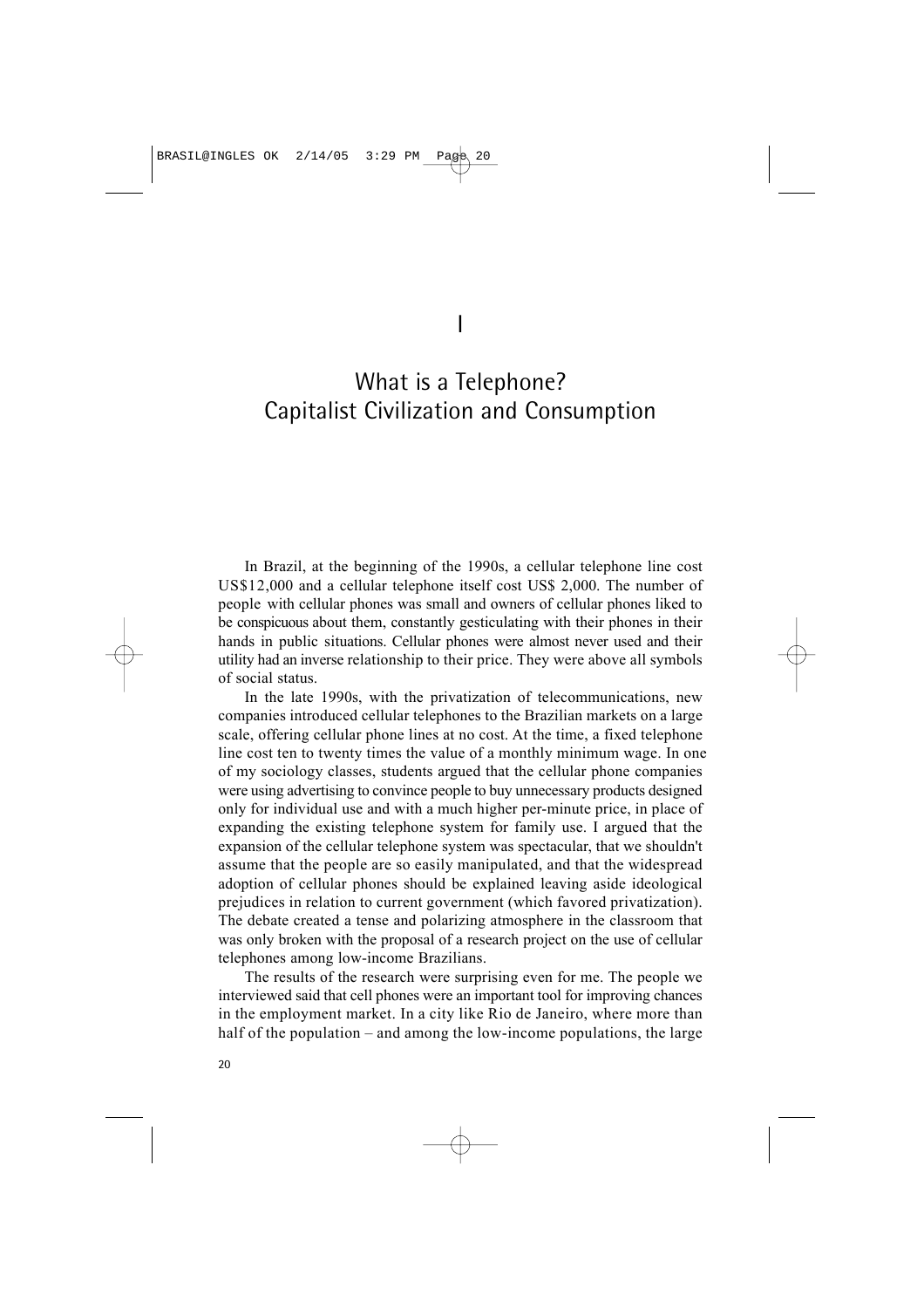majority – work informally without a contract carrying out ad hoc services, the telephone is a fundamental tool for setting up job opportunities. With the introduction of the cellular telephone, carpenters, painters, plumbers, housekeepers, locksmiths, bricklayers, manicurists, and taxi drivers increased enormously their chances of being located when work opportunities arose.

Before the cellular telephone, the only means of contact for informal workers was generally the home phone of some neighbor who offered the favor of taking messages. Still, it could be argued that for these sectors of the population, a standard telephone line would be more convenient as the cost of calls is lower than the cellular telephone, but this was not the case. Even later when telephone lines were made available at no cost, the lowincome population continued to acquire cellular telephones. The explanation was simple: a standard telephone does not offer the mobility that the cellular telephone offers. An autonomous worker with a cellular phone can be reached easily, thus maximizing the use of his or her time. Mobility also offered other advantages for workers who need to be reachable. For example, low-income mothers, who provide housekeeping services in organizations or companies without access to a telephone, could rest easier leaving their small children with a neighbor knowing that they could be contacted in case of necessity.

The higher cost of mobile phone calls remains an issue. Both the per-call and monthly fees are higher for cellular telephones than for standard telephones. The low-income population responded to this problem by opting for prepaid cellular service without monthly fees (although prepaid cards have expiration dates that amount to a minimum fee). Since calls made from prepaid cellular phones are much more expensive than call made from phones with traditional service plans, the solution was simple: cellular phones became a tool only for receiving calls. In Brazil, the fees for incoming calls to cellular phones are charged to the caller rather than the recipient. Low-income people continue to use public phones to make phone calls and make calls from cellular phone only in cases of urgency.

The expansion of cellular telephone in Brazil in the past few years has been impressive. In 1994 there were 800,000 cellular telephone accounts. By the end of 2002 there were 32 million. However the projections for universal cellular service in Brazil have become overly optimistic, and recently, companies have reduced their expansion plans. The current prediction is that at most, only a third of the Brazilian population will have a cellular telephone in coming years. What happened to the rapid growth? The barrier of income distribution makes cellular telephones, even with prepaid service plans, inaccessible to Brazilians at the lowest income levels. As we will see in the coming chapters, the market sometimes creates miracles but only to people who are able to reach certain income levels. The poorest sectors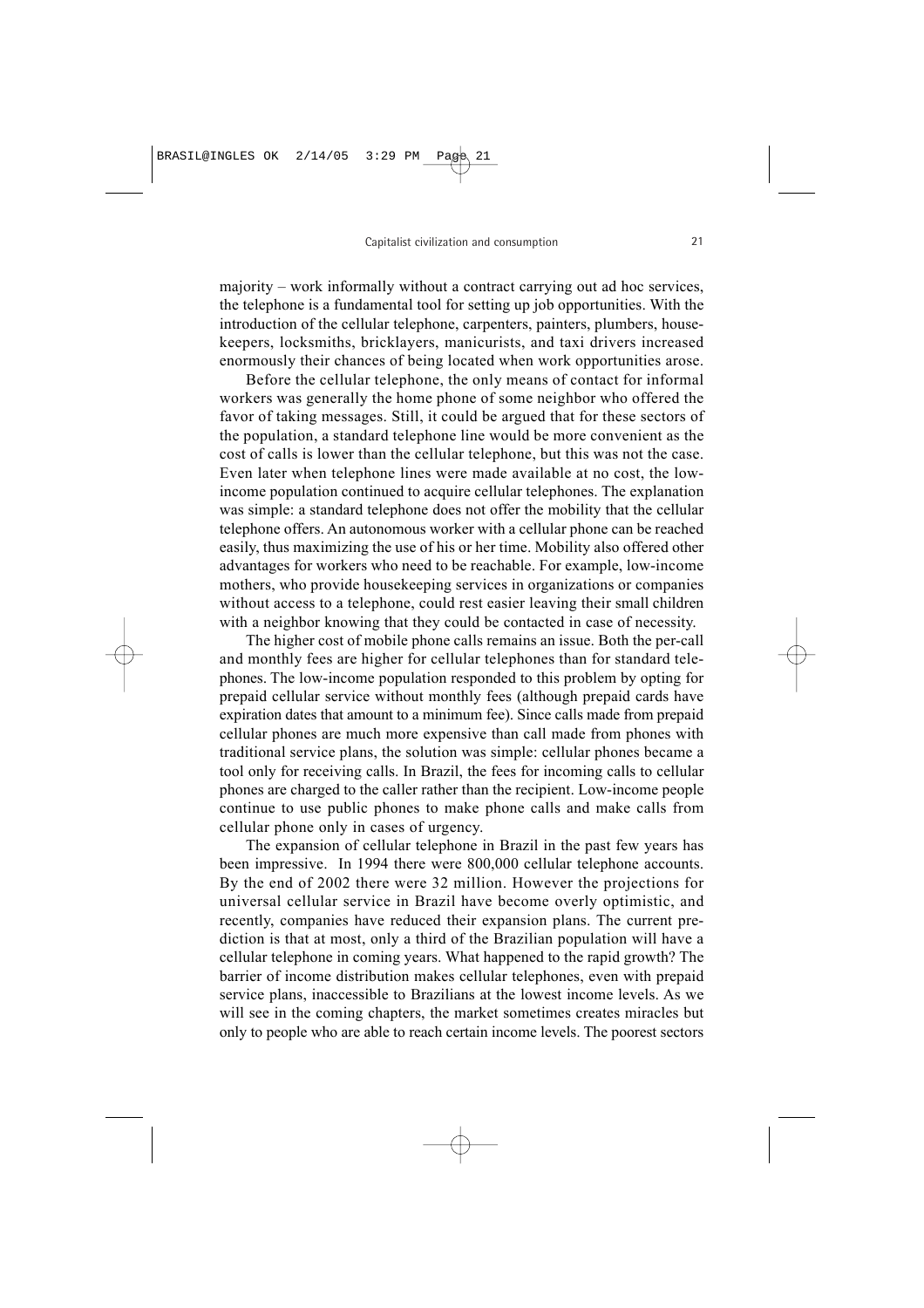of the population will need the leverage of state intervention to gain access to communication services.

The cellular telephone is an excellent example of the diverse dimensions that should be considered in the analysis of the social impact of products or services consumed in contemporary society. As mentioned earlier, the cellular telephone, like the standard telephone, was initially an object of conspicuous consumption, used ostentatiously as a symbol of the class or status of their owners. Even in the present day, the initial dimension of social status has not disappeared. The telephone industry continues to periodically release more expensive products, usually with small modifications in design or function, that permit high income consumers to feel that they can use their telephones as tools of social differentiation.

The expansion of cellular telephony involves what is known as the *product cycle*, in which initially a product is introduced in small quantities with high price and is later mass-produced, permitting access of a large part of the population. This process is accompanied by a *social product cycle* in which a new product initially reaches only those at the highest income levels and later, with mass production and price reduction, is disseminated throughout all sectors of the population. Thus, the dynamics of technological innovation reinforce social inequality in the initial stages, when a product reaches only the highest income sectors of the population, and later plays an equalizing role through mass production.

The *international product cycle*, the distribution of new products on an international scale, involves a different type of social product cycle in developing countries. Many products reach the highest classes and later the middle classes, but these products may take a long time to reach the lowest classes and in some cases never do. When the product cycle is incomplete, excluding certain sectors of the population from new technological innovation, it helps to consolidate and create new forms of social inequality.

In many cases, the dynamics of the social product cycle play a role in determining the product utility. The diffusion of a product is in some cases a condition of its practical use. This is due either to the availability of necessary infrastructure, as is the case with paved roads and highways whose development depends on a minimum number of cars in circulation; or the existence of other users to permit interaction, as with case of the telephone, which requires a minimum number of telephone users.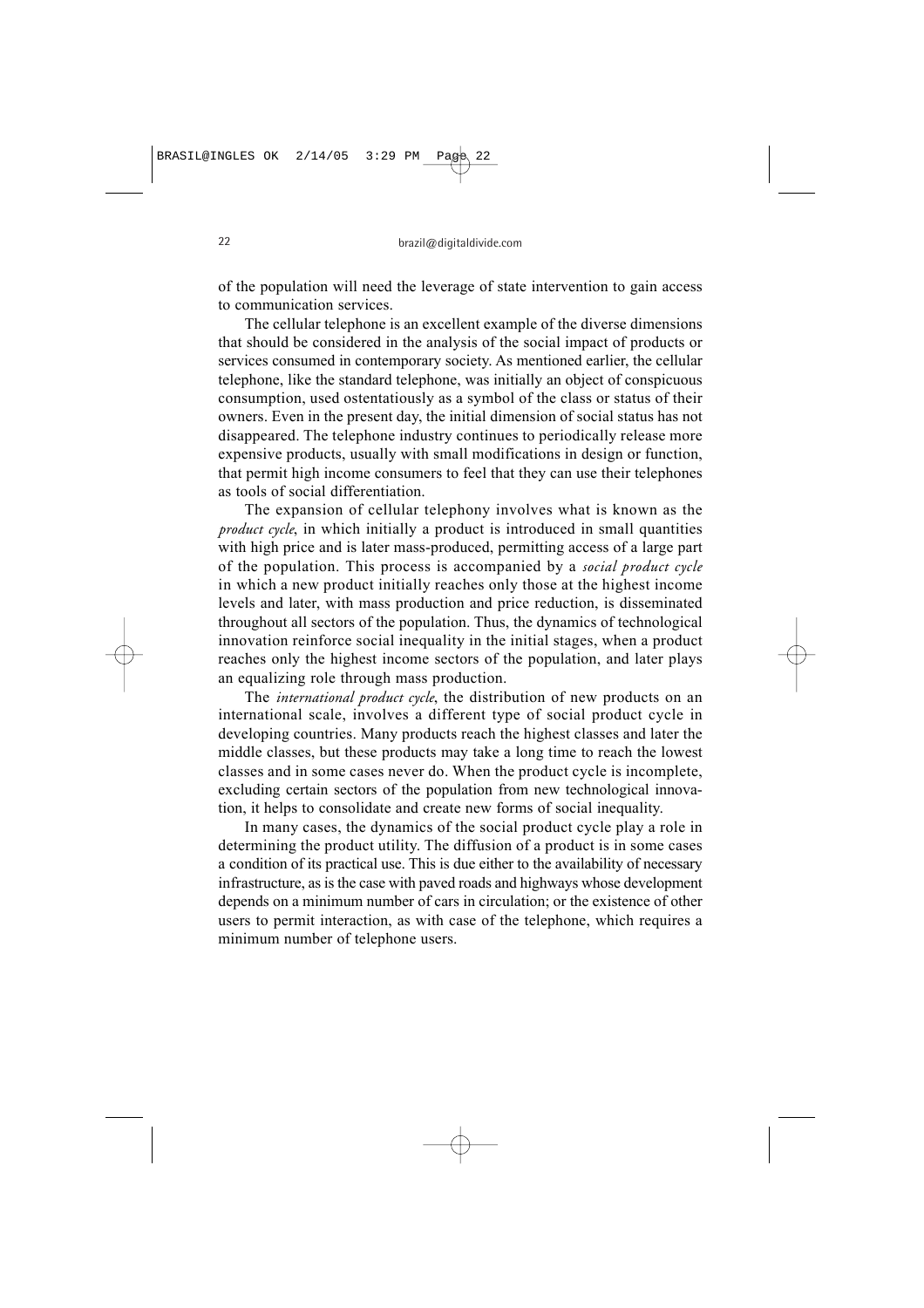### **Capitalist Civilization and Consumption**

In recent decades, theories regarding the consumption society have focused on the analysis of consumption objects as a symbolic system – a type of language in which consumption objects are symbols of social status. Thus the use value of a product is viewed not as a consequence of its material utility, but rather as its capacity to indicate social distinctions. The differentiation of products follows the differentiation between social groups, and the middle and upper classes in particular mark their social status through objects and an aesthetic to which only they have access or can afford.

Theories that connect social stratification with consumption do describe a dimension of social reality. But this is only one aspect and, in general, a secondary component of the act of consumption. These theories ignore the central characteristic of consumption in contemporary society: *the majority of consumption products are embedded expressions of the scientific and technological knowledge of society*, which have become prerequisites for social integration in everyday life, as much in terms of quality of life as in chances for social participation in general and entrance into the workforce in particular. Consumption as a mechanism of social distinction is important at the margins of the productive sector and much advertising focuses primarily on brands of mass consumption. In fact many consumption products like home water, electricity, and telephone lines, which were also once objects of conspicious consumption, are now considered commodities or public goods.

The critiques of the McDonaldization of the world and the alienating role of trademarks epitomized by Nike refer to very limited aspects of the world of consumption. For the poorest populations of the planet, globalization is not the expectation of eating at McDonald's or wearing Nike, it is access to food, water, electricity, appliances, radio, television, telephone, Internet, antibiotics, books, cinema, CD players, cars, travel, and all those products and services to which persons opposed to globalization would not deprive themselves. These products bring material quality of life to such a level that, for instance, poor persons in France today enjoys a better material quality of life than the richest French did 200 years ago. Be it to treat a toothache or an infection (in the 19th-century Nathan Rothchild died unable to get treatment for a boil), to access information, to deliver children, to lie down in a comfortable bed, or to have a good heating or cooling system to face winter or summer-consumption goods are disseminated because they facilitate life, not through the brainwashing by advertisers.

Capitalist consumption civilization has enormous problems, but the principal challenges are in the areas of environmental impact and the relationship between advanced technologies and democracy and ethics. Such is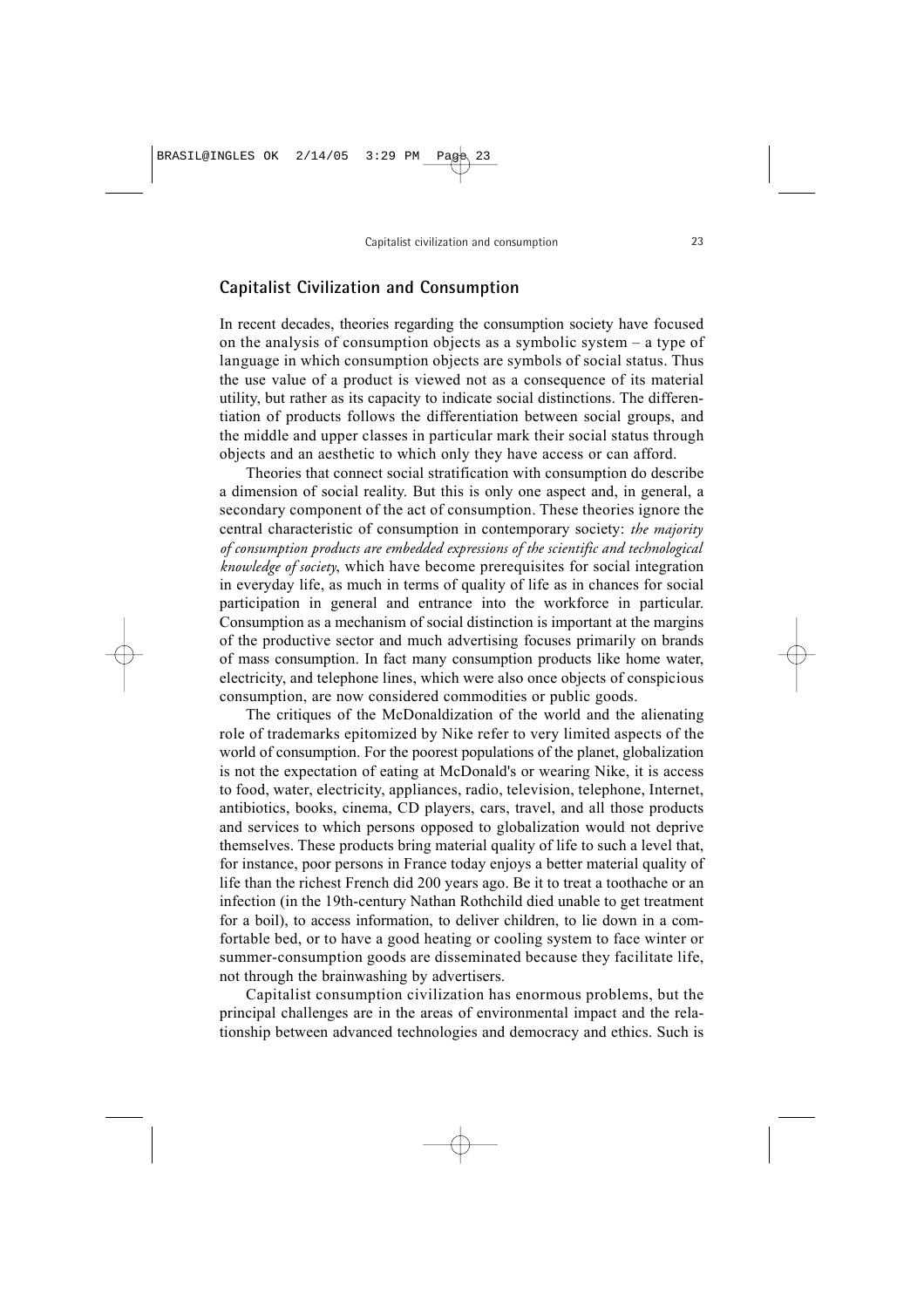the case, for example, with the problems surrounding genetic engineering, which raises questions about the control and mercantilization of life and the possible effects of mutation of the human species or, as we will see, information technology with its potential to destroy privacy.

Social science lacks comprehensive theories regarding the relationship between consumption and society. Economics, with its nearly exclusive focus on production, has reduced consumption to a simple question of personal choice in which the consumer is free to choose based on his or her personal priorities. Sociological theories, such as those mentioned earlier, were developed to oppose this perspective by showing that consumer options are constructed socially and that individuals make choices based on the esthetic standards of their social group.

In past decades some economists have tried to develop limited scope theories about consumption. For example, they have shown that levels of consumption or savings is related to the life cycle, and they have introduced some very general hypotheses on the way individuals structure their consumption by prioritizing basic necessities (such as food), and later satisfying necessities they consider secondary. These are important but partial efforts and economists are still far from a consumption theory with the same explanatory capacity as the theoretical frameworks they have developed to analyze the logic of the productive system.

The difficulties that social science encounters as it attempts to analyze the role of consumption in capitalist civilization originates with a false starting point, which radically separates the processes of production and consumption. Treating both spheres as autonomous realities results in a search for separate explanations for each one. But consumption is one of the constitutive elements of the productive system, not only because it allows the flow of production but also because the majority of products consumed transform the context of production, workers productivity, and society. Even Marx, who tried to relate production and consumption, made a major analytical error by reducing work to a commodity. He didn't grasp that labor is a very particular commodity, one that not only is capable of fighting for its market value, but which is transformed through the process of consuming other commodities.

When economists introduced the notion of human capital, they took the first step toward recognizing that investments in consumption goods, like education, have a direct impact on the production process, both directly – increasing labor productivity –, and indirectly – promoting scientific and technological innovation. But human capital is only one of the mechanisms through which consumption products affect production. To the extent that they increase longevity, facilitate locomotion, permit communication between workers and their private lives, and reduce time spent on housework,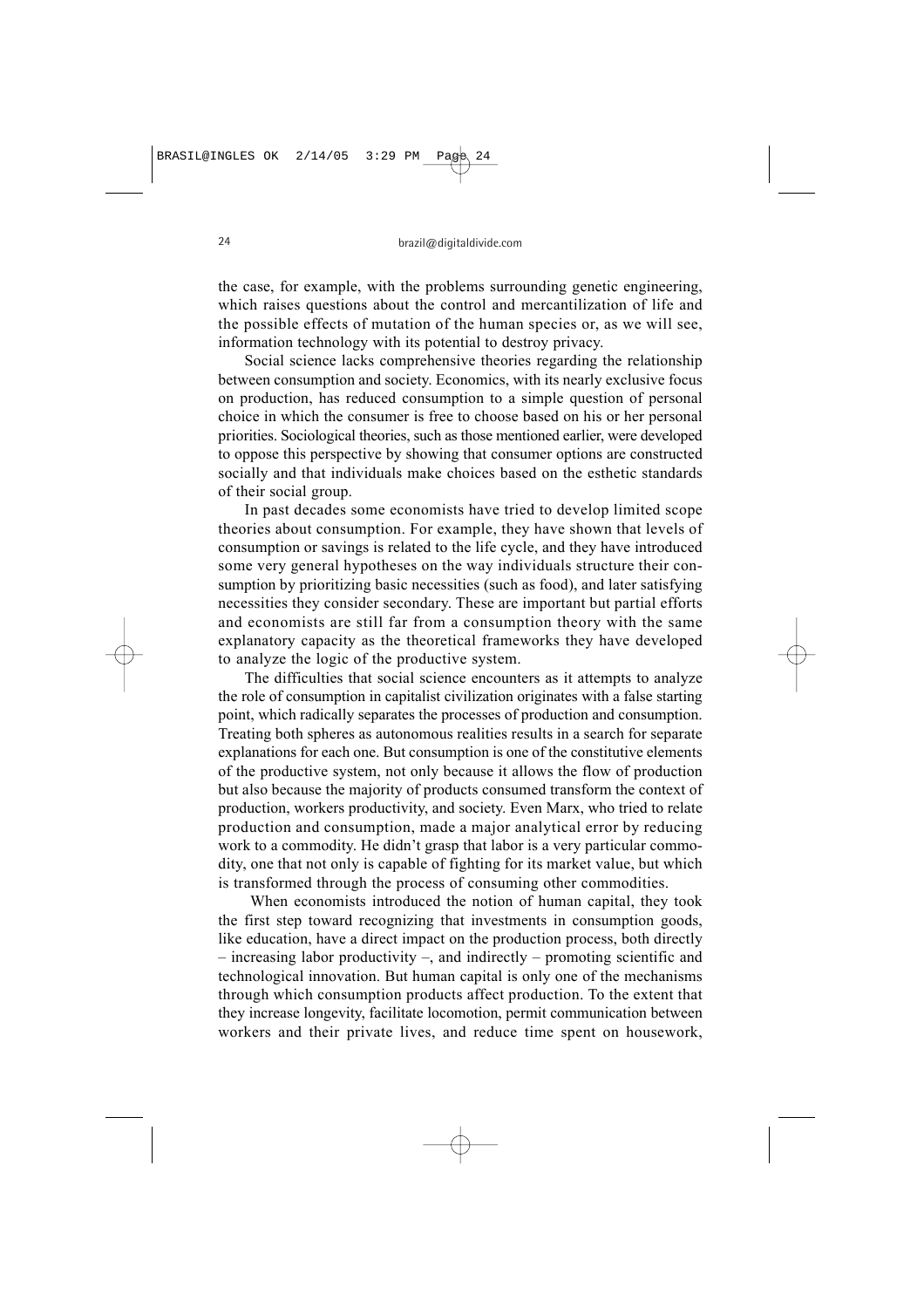most consumption products directly impact the productive system, transform society, and become essential to social life.

In short, consumption products, particularly within capitalist society, but also throughout all human history, incorporate and condense as much technology and knowledge as the instruments used in the production process. Social relations are affected and transformed through consumption as much as through production. The introduction of the cell telephone provides a simple example of the multiplicity of impacts of consumption goods in social relations.

#### **What is a cellular phone?**

In the same way that some technologies can transform the productive system, that is, they have a capacity to penetrate the most diverse dimensions of social organization, some consumption products, especially those with embedded technology, penetrate and change diverse patterns of sociability. The simple change from fixed to mobile telephone offers some good examples of how consumption products play a role in increasing possibilities for individualization as well as in creating new forms of social control.

Even homes with more than one telephone line used the fixed telephone line collectively, while the cellular phone is used individually. Fixed phones facilitated control over phone calls between family members since anyone could answer a call (the classic question when someone arrived at home was, "Did anyone call?"). The telephone was sometimes a source of family crisis, especially when children became adolescents and spent hours on the phone. The collective use of telephones even had an impact on statistics: the relevant data on availability of telephones was the number of phones per household, whereas with cellular phones it is the number per individual.

The cellular telephone permits greater individualization through the elimination of control over calls by family members, and by increasing the communication spaces that are not controlled by the immediate environment. Children and adolescents can communicate without their parents knowing who called and everyone can talk from spaces where husbands, wives, mothers, and fathers, cannot overhear, deliberately or not. On the other hand, the fact that people have their cellular telephones with them all the time creates a new potential for social control and the loss of privacy. For example, one of the major initial consumers of cellular telephones among the middle-class were parents buying telephones for their adolescent children in order to maintain control at a distance.

When someone calls a fixed phone, the first question is, "How are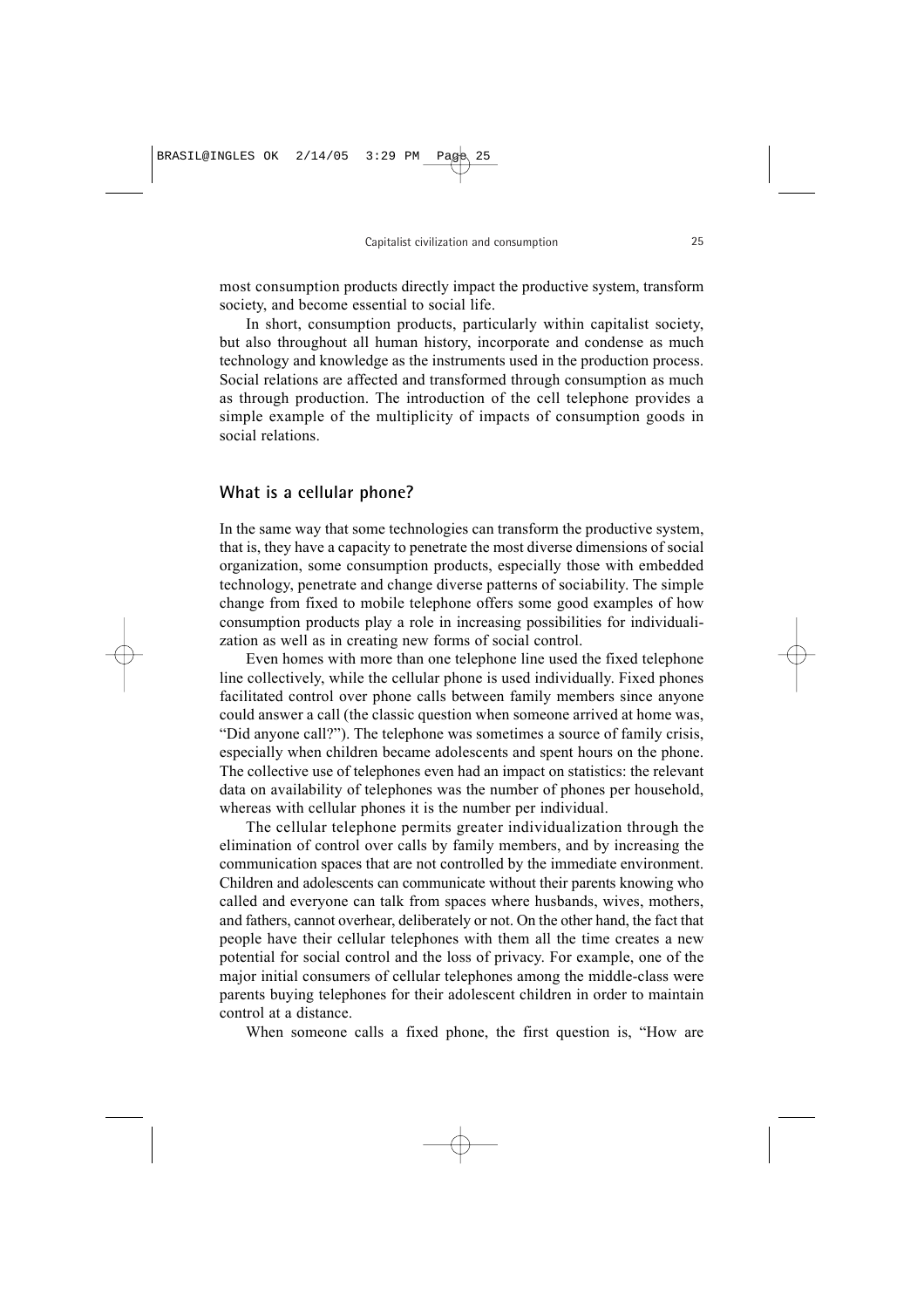things?" With cellular phones, the first question is, "Where are you?" In the past, reaching someone on the telephone meant at the same time knowing exactly where the person was located. The cellular permitted a separation between spoken communication and a person's location or to put it another way, to locate a person, you no longer need to know or find out their location. With cellular phones, the act of locating a person does not tell you where the person is located, which has the effect of dissociating communication from location. But this possibility, which limits control over personal privacy, could be eliminated in the future when all telephones come with cameras that transmit images, and GPS systems that identify the location of both the caller and the call receiver.

In the work sphere, the cellular telephone allows people to be located at any time and in any place, and, as we will see ahead, when combined with the Internet, has the effect of bringing greater flexibility to work through an end to the separation between work and private life. In place of the promised "end of work" trend of the eighties, we find an increasing colonization of private space and intimacy through the constant invasion of calls and messages outside of business hours.

### **Box B – Necessity and consumption**

Behind a large part of the social criticism surrounding contemporary consumption society there is a view that there are "real necessities," while other necessities are products of advertising, exhibitionism and ostentation.

Anthropology has criticized the notion that consumption can be reduced to a natural notion of necessity. Culture always permeates tastes and defines which products are appropriate for consumption. For example, there is nothing natural about the preference in some cultures for beef while others prefer dog meat. Anthropology also shows that consumption objects are more than instruments of social distinction for dominant groups, since they are used equally to mark the identities of minorities and underprivileged groups, and to express social protest.

Though ostentation has always characterized, and will continue to characterize, the lives of the dominant classes, modern society is a society of consumption not because of advertising but because the large majority of consumption products are pre-conditions of access to health, education, work, and sociability.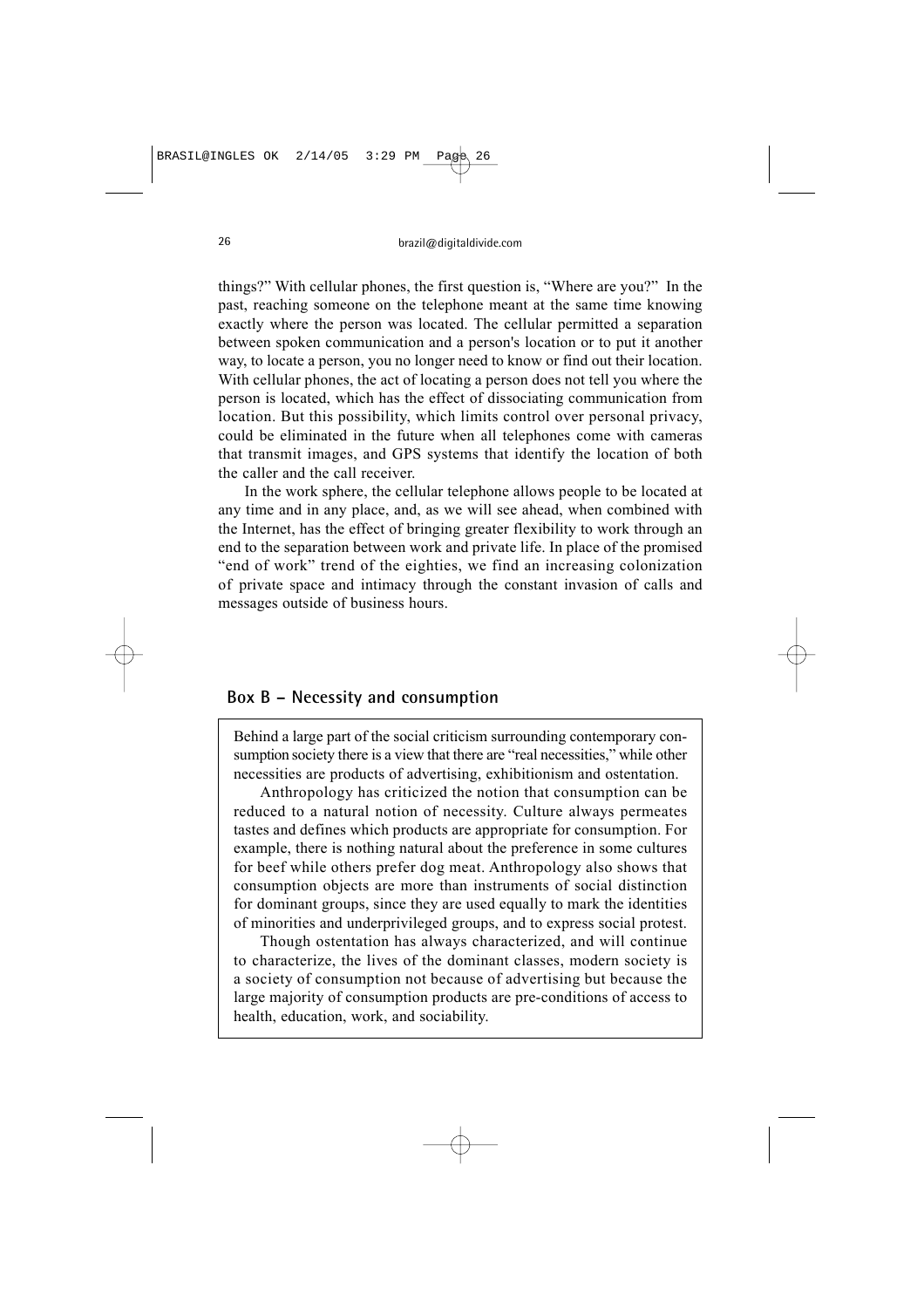It is important to remember that the majority of consumption products are used because, within the context of contemporary society, they are useful. They represent technologies that allow improvements to the quality of life and social integration. After they have reached a certain level of dissemination in society not having them means social ostracism.

Most of the negative impacts of mass consumption product are related to the paradoxical and unexpected consequences they produce. For example, the car facilitates transport of an individual from one place to another, but today in many cities, an excess of cars makes the bicycle a faster mode of transportation and a way to reduce the pollution that cars cause. New medicines can save lives but their effects on the human gene pool could be disastrous. New seeds can increase production but can also have irreversible negative impact on biodiversity. Or, as we will show, with the case of the information society, databases containing patient medical histories or credit card purchase records can save lives or reduce the risks involved with carrying money, but they generate information on people's private lives that could lead to control over privacy.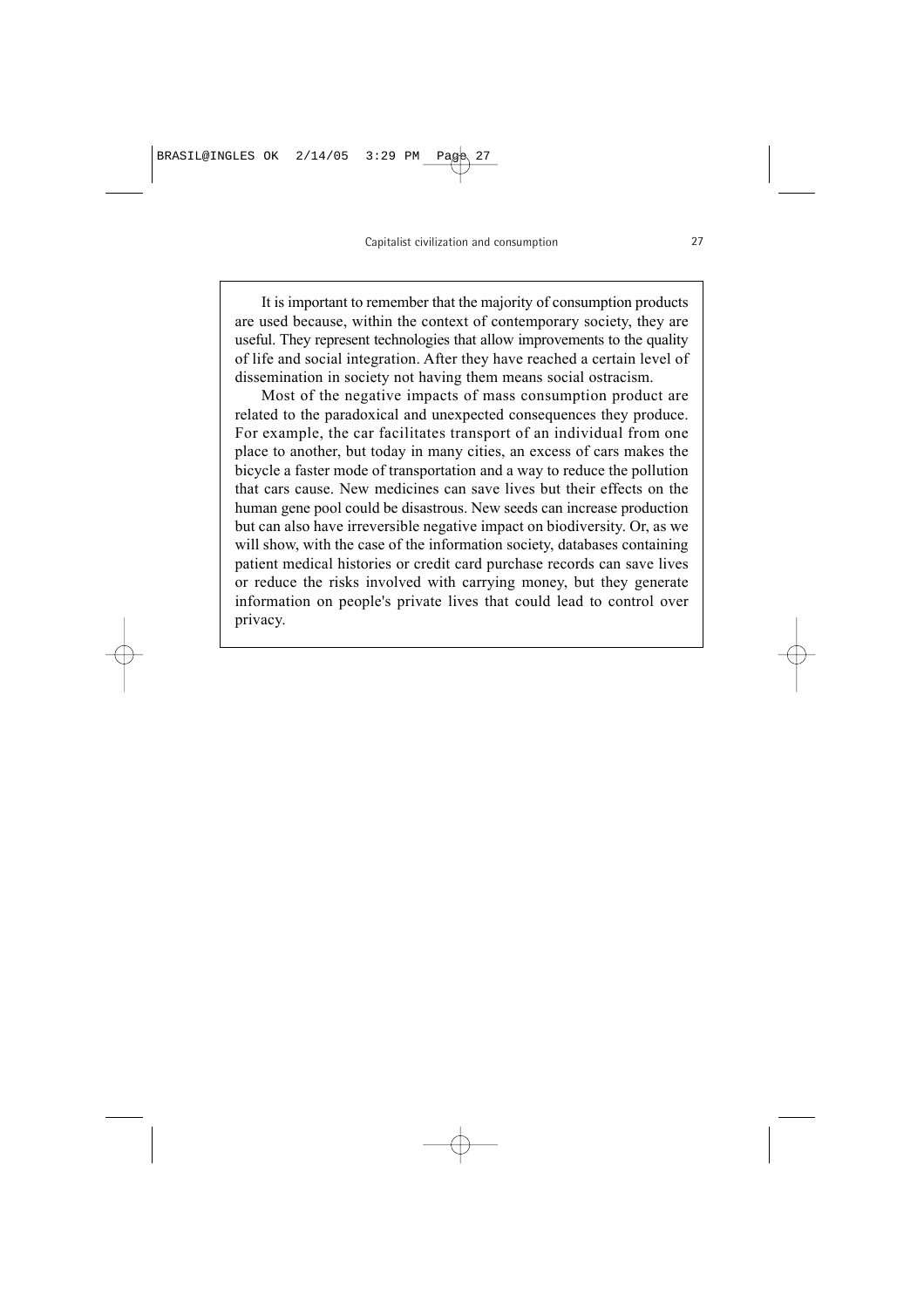## Paths of Social Inequality

Contemporary capitalism is the product of the combined and contradictory effect of two structuring principles. On one hand are freedom and individual initiative – consolidated in the institutions of private property, of freedom of contracts and of the market as the main way to organize system of production and exchange. On the other hand are the values of solidarity and equality, expressed through the idea of citizenship and of the nation as a community that should ensure for its inhabitants some minimum living conditions and chances for participation in society. The coexistence of these two organizing principles of capitalism constantly generates new models of societies that define the most appropriate way of public intervention in production, distribution, and consumption of goods and services.

While the first principle indicates that each person should acquire goods and services in the markets according to his or her assets and personal options, the second requires some private intervention in the system of distribution to assure that all citizens have access to a set of minimal goods and services that are considered basic at the particular point in history. It is important to note that they are different principles, associated with values that coexist simultaneously in modernity. There is no scientific formula that will resolve the problem of how to combine them. Each solution will depend on political struggle and on working out solutions and creative arguments with the capacity to convince the majority of society.

In the history of capitalism, social struggles for greater equality organize themselves around two axes: the distribution of revenue between employees and employers and the extension and universalization of public services. Since the relations between the states and markets are always changing and vary from one country to another, the following is a somewhat simplified intro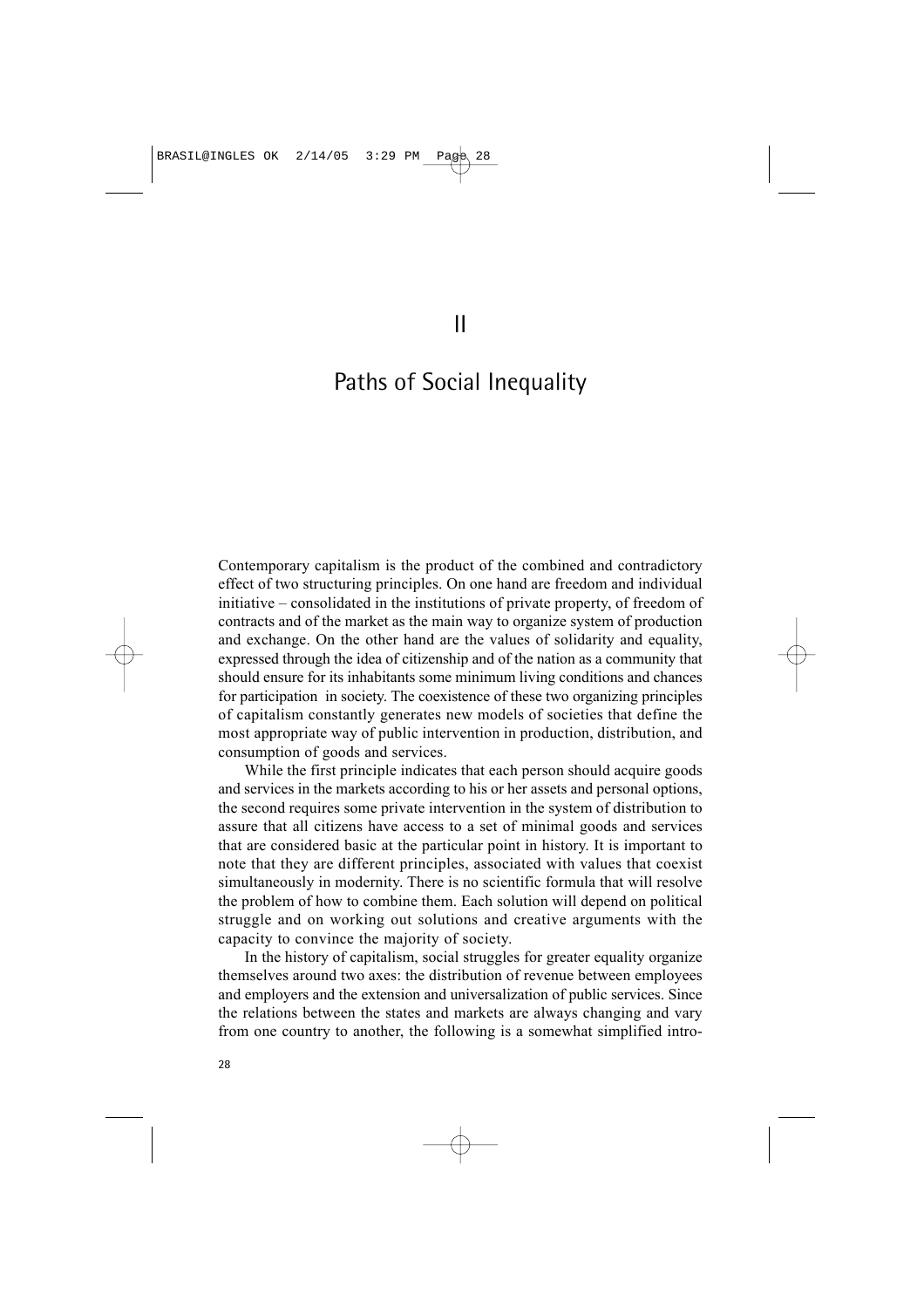duction to the relations between the social inequality and public goods to identify the role played by the digital divide in the contemporary world of production/consumption.

### **The World of Consumption: types of relationships between state, market, and consumer**

Goods and services can be divided into two major categories: individual and collective consumption goods. Individual consumption goods are those that are selected on the basis of each individual personal option. Goods and services for collective consumption are those that, in a given historical period, are considered fundamental conditions for citizenship and therefore require public intervention to ensure universal access. These state regulated goods and services impact on social inequality by partially or totally dissociating access to goods and services from personal means.

Public action concerning collective goods can cause them to lose the quality of being mercantile goods. In other cases they can be produced and/ or distributed through the markets, under public control. In all of these cases the state intervenes, be it to through orienting investments or subsidies and/or price controls, to insure universal access – independently of individual income – to goods for collective consumption. Though economists have tried to identify traits or qualities that can be associated with public utility or social good nature, there are no criteria to distinguish public and private goods in their pure states. The definition of the public or social character of good will depend on the values of each society in a given historical moment. In democratic societies, public debate determines which products and services should be universally accessible.

In the past few years, a new concept related to collective consumption has been introduced in the public debate: the global social goods. These are goods that cannot be delimited to national borders or whose absence in one country can affect the quality of life in other countries (such as the protection of the environment or control of epidemics, but also free international circulation of ideas, peace and information). The concept of global social goods has yet to be adopted and elaborated by public opinion, as they demand a broad discussion on global governance mechanisms that can ensure effective creation of an international space for public goods. If the world economy is being globalized, the process should be accompanied by the globalization of at least some collective consumption goods.

There are four main types of collective consumption goods in contemporary national societies. The first group is made up of public services connected to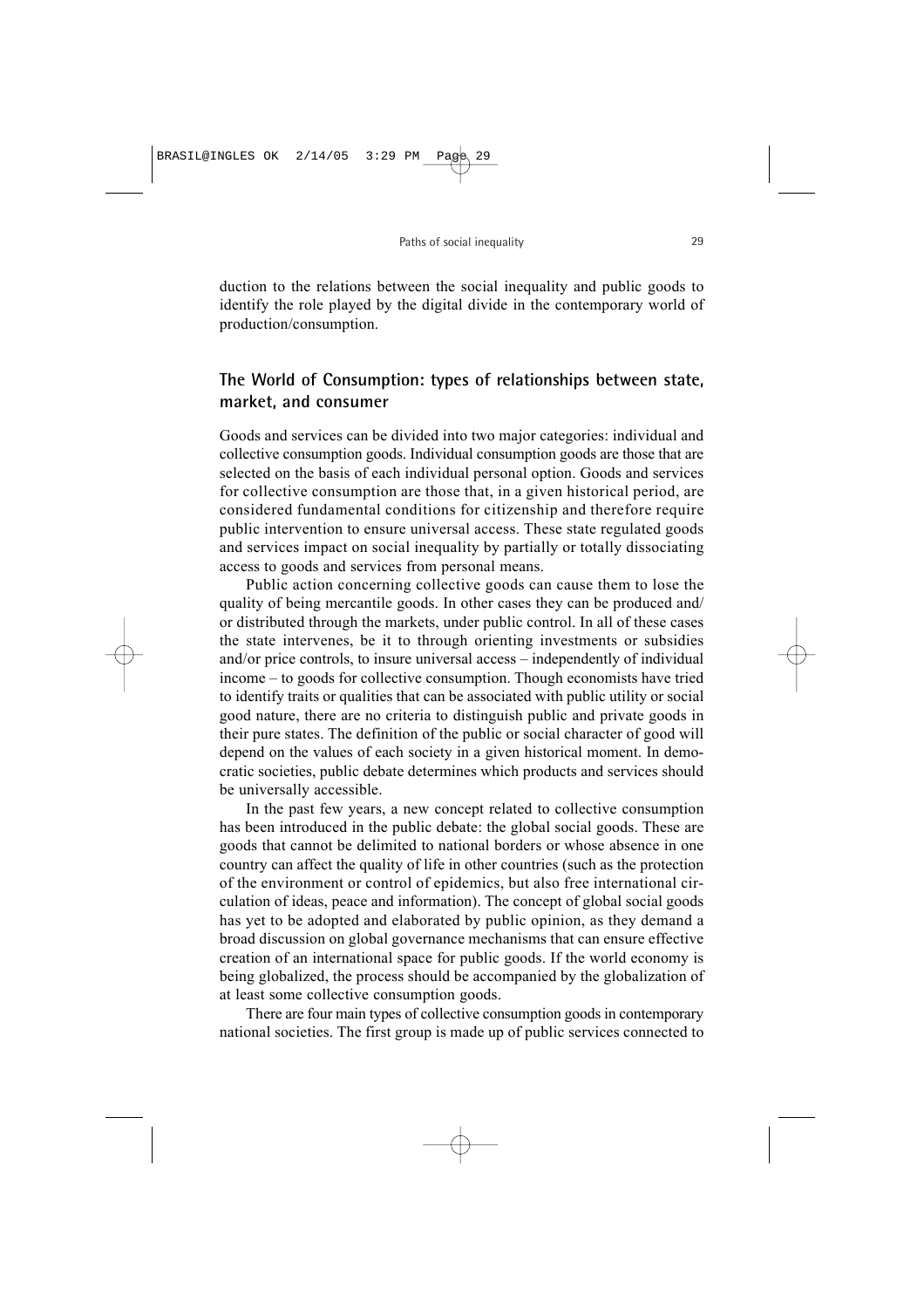basic government institutions. Access to these services is completely separate from payment. They are state run goods and services like police, the justice system, and the services associated with executive and legislative power. Their nature requires a complete separation between the public service and citizens' individual income, to ensure egalitarian and universal treatment. The financing of these services is carried out indirectly through the tax system.

A second group is made up of common "indivisible" services such as public lighting, cleaning services, road maintenance, parks and gardens, fire department, and environment. Generally they are the responsibility of local authorities. They are financed through taxes, usually related to housing, and can be carried out by public or private companies.

A third group is made up of collective goods and services that are not by nature indivisible. This is made up of goods and services that are regarded as basic conditions of citizenship such as health, education (at least basic education), social security and, to a lesser extent, housing. They are financed by direct taxes and/or employers and employees contributions. These goods and services can be offered by public or private institutions as well as by nonprofit organizations. When they are offered directly by the state, these services generally coexist with private services of the same type oriented toward individual consumers such as private health plans and private education.

Finally, the fourth category of collective consumption goods is made up of goods and services considered essential or of public interest that are connected to networks and/or natural resources that occupy finite space (be it under the earth in urban areas, or in the form of waves that travel through air) and give their owners a position of monopoly or oligopoly. They include water, electricity, sewage, radio, television, transportation, and telephone. These collective consumption goods can be offered either by public or private companies with exploitation rights delegated by the state. In either case, the state takes responsibility for ensuring the quality and pricing of these services and that networks provide effectively universal access. Though these services are generally paid by individual consumers (or in some cases by taxes), effective access requires that the network reaches every home and that the prices are reasonable even for low-income groups. While in the case of the previous types of collective consumption goods, the different capacity of each citizen to contribute financially to the goods and services is approached by a taxation structure where fees are inversely related to income, in the case of networked goods and services, compensatory pricing systems usually take the form of subsidies in which certain consumers (for example, those in high income areas or businesses) pay a higher price thereby permitting other consumers to pay a reduced price for the same services.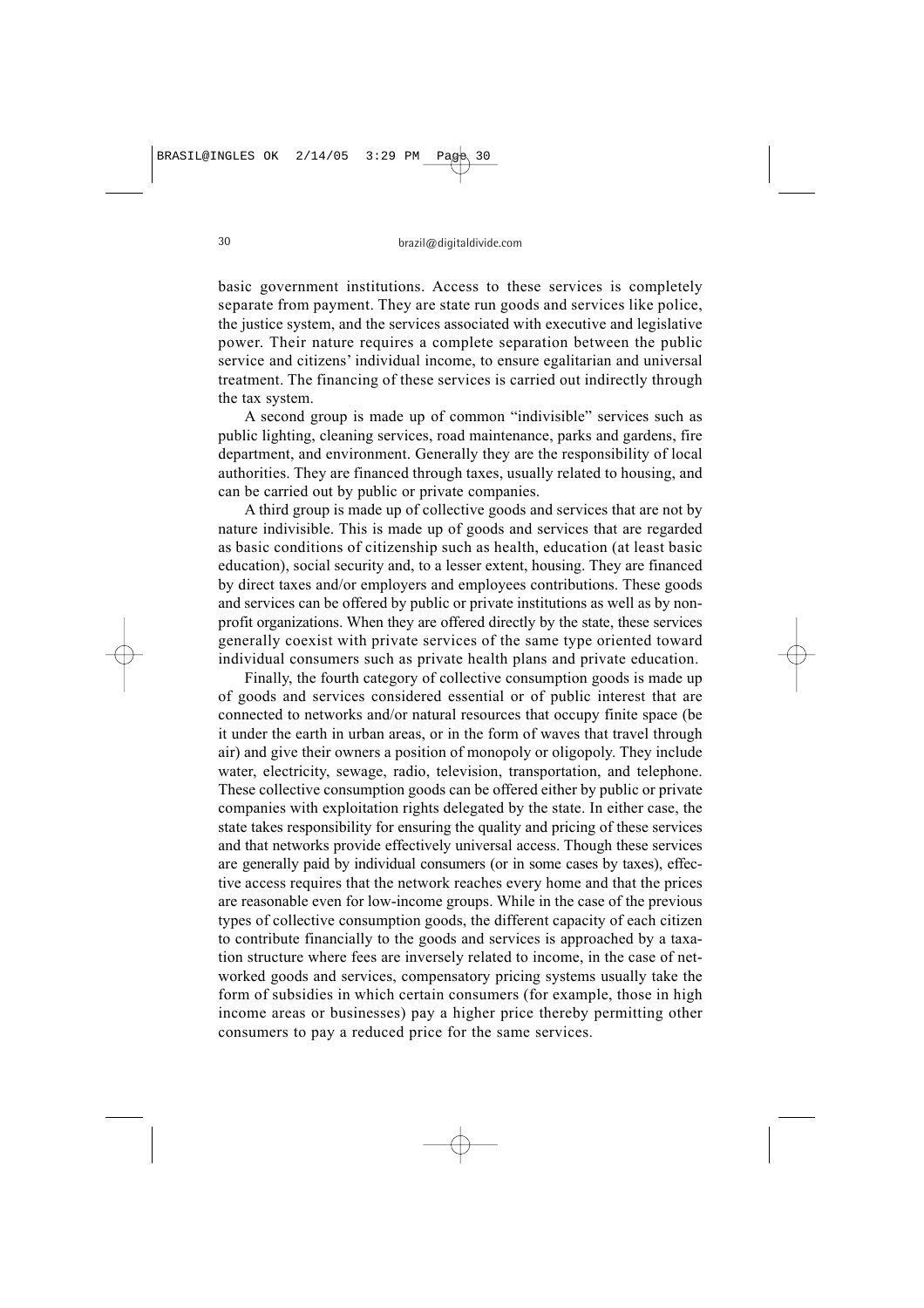To these public goods should be added other forms of redistribution policies, which include unemployment insurance, social services, disability insurance, minimum income policies, food distribution programs, and subsidized housing.

The central question for contemporary society is that the permanent introduction of new consumption products that impacts quality of life imply changing the threshold of goods considered among the basic minimums necessary for life in society. In this sense, each technological innovation introducing new consumption products changes the perception of what it means to be socially included or excluded based on access or lack thereof, thereby changing the universe of goods and services that require some type of state intervention. In other words, poverty, and the fight against it are dynamic and require constant efforts to readapt social policies.

A classification of individual consumption goods is outside the limits of this work. It is however, fundamental to emphasize its deep relationship with collective consumption goods. The different individual and collective goods and services cannot be dissociated from one another. Public health, for example, frequently suffers from the problems caused by the lack of treated water and sewage, the principal causes of child illness in poor neighborhoods in developing countries. The large majority of individual consumption goods depend on prior access to collective consumption goods. To use home appliances, electricity service is needed. Telephone use requires telephone network access. Home water and sewage services require access to urban infrastructure.

The new wave of information technology product has characteristics that are new or more pronounced than in previous waves of mass consumption. First, information technology, in addition to being interactive (like the telephone), is proactive, meaning that it allows users to personally appropriate the contents of instruments of communication (for example by making their own web site). The uses and possibilities of information technology depend, however, on the intellectual training, in particular the education and profession, of the user. While the use of appliances, telephones, radio, and television require almost no formal education, information technology not only requires literacy but its usefulness depends on each users intellectual ability in selecting, analyzing, understanding, and evaluating available information. While for the user with limited analytical competence the Internet is an information tool, for the user with greater analytical capacity, it is a knowledge tool.

In addition, information technology presents specific barriers to access that are greater than those of previous electronic products. The majority of previous electronic products require minimal service expense after initial purchase. The only exception is the telephone with its monthly service charges.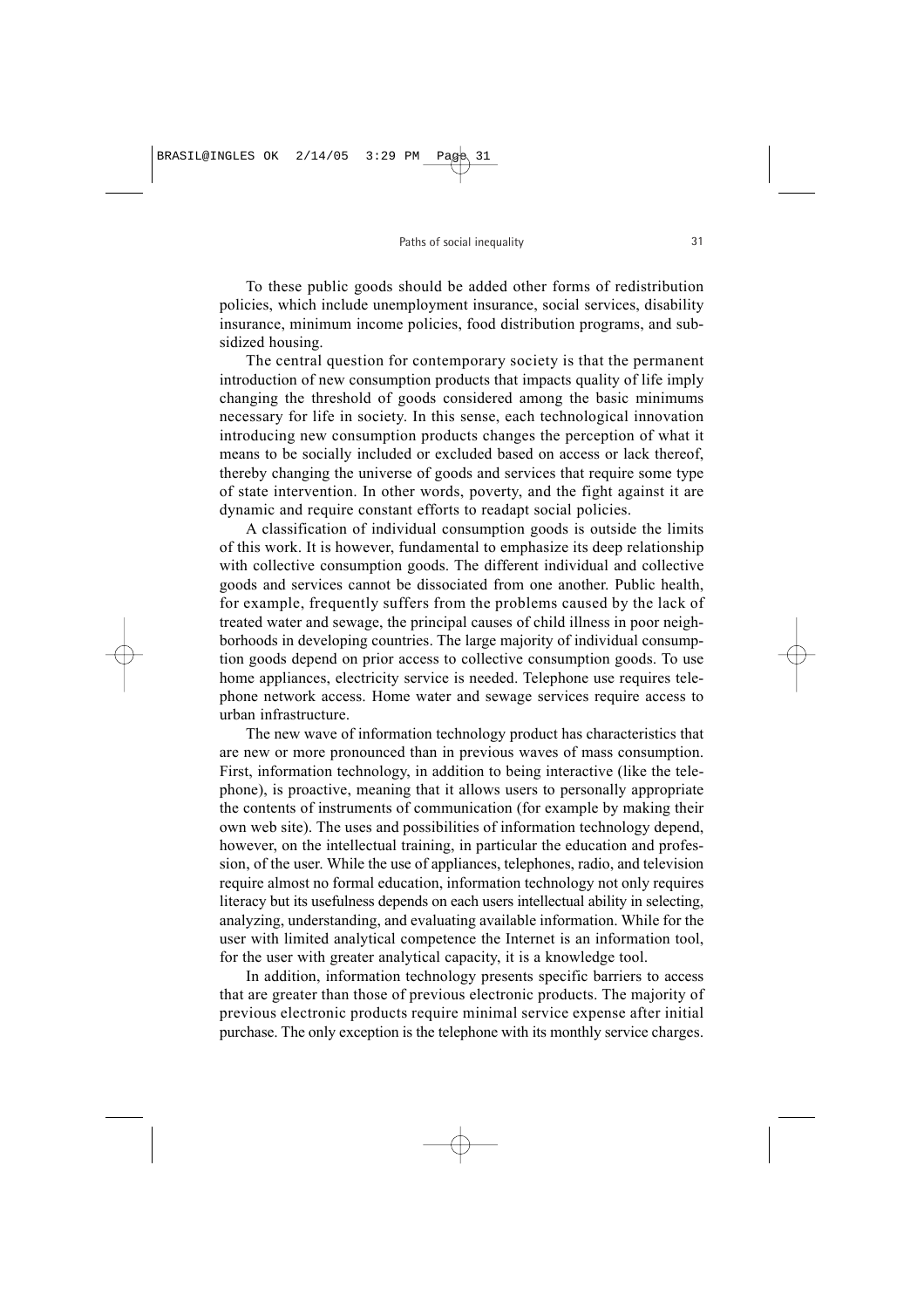New information technology products require either fixed monthly fees (for example wide-band service), or increases in telephone charges (for users of dial-up service, as flat-rate local residential telephone service is not available in most countries). We will see that these fees make up one of the principal barriers for the diffusion of information technology among low-income groups (and sometimes even the low middle class). In the case of computer, their use requires other ongoing expenses such as printer cartridges, paper, periodic technical support, updates to programs, and the constant need to update equipment that makes these products reach obsolescence rapidly.

Finally, information technology products, due to their pro-active character, are for individual and personalized use. Older systems of communication such as radio, television, and fixed telephones, were easily shared between family members.

### **Multiple Inequalities**

Studies on social inequality analyze the distance between the poorest and richest sectors of the population taking income of individuals or families as the principal indicator. Individual income is without question an important criterion in social inequality, but it represents only one dimension of the problem. The unequal distribution of public goods and services is equally important, and in some cases this unequal distribution is even more decisive. Not being able to count on police protection or access to electricity, water, sewage and telephone networks, medical services, or schools, have dramatic consequences on quality of life.

The relationship between individual income and access to public goods and services can generate vicious circles. For example, people who live in neighborhoods dominated by drug trafficking activities have difficulty getting jobs. Similarly, poverty force some families to take their children out of schools to make an early entrance to the workforce, while poverty is mainly the result of low education levels.

The many inequalities of personal income and of access to collective consumption goods should be considered within a systematic perspective and should not be reduced to a single factor. Combating these inequalities requires actions directed at various dimensions of the problem. The challenge is to identify those issues where the positive consequences are greatest both in the short and medium term. Some actions, such as investment in education, take years to make an impact in terms of personal income while other actions such as extension of water and sewage networks have immediate consequences over quality of life but do not directly impact income levels. In practice, social policies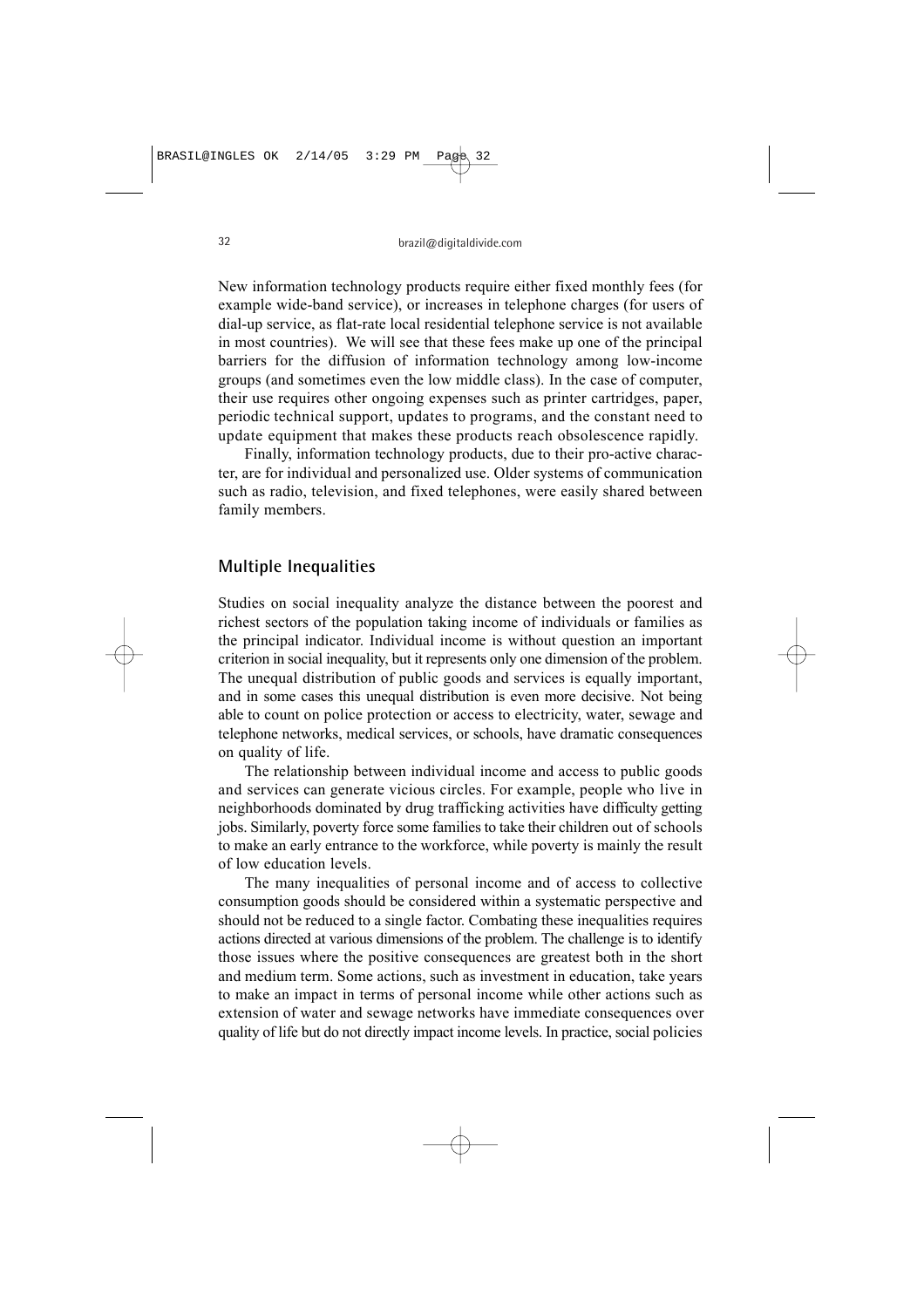are oriented both by technical logic and by the capacity of each social group, including the lower, middle, and upper classes, to put pressure on the state.

### **Box C – Unequal Inequality**

Social inequality supposes differential access to social wealth within a social system. Analyses of social inequality traditionally distribute the population of a country as though it was made up of a continuum of individuals, a straight line from those who have a lot to those who have very little.

In the past decades, studies on social inequality have been transformed under the impact of new social movements such as feminist, gay rights, black, and ethnic movements that have argued that society cannot be considered as a homogeneous group of individuals and that social inequality should be analyzed with consideration to the relative position of each identity group.

The new emphasis on identity groups within social studies has increased the perception of the complexity of the fight against inequality. But, on the other hand, it has also created new distortions in perception, particularly with regard to social groups that lack self-representation and political support, as, for instance, young men in poor neighborhoods, who are put at risk by the lack of security policies capable of confronting gangs and drug traffickers; or unemployed people between ages forty and fifty, who have the greatest difficulty re-entering the workforce; or young children, who are most likely to fall ill as a result of inadequate water and sewage systems. These social groups have little ability to project their interests in the symbolic and political field.

The growing emphasis on problems impacting specific identity groups can result in fragmentation in the fight against social inequality, which is increasingly colonized by lobbies applying pressures that can distort public policy and limit the development of comprehensive strategies for the whole of society.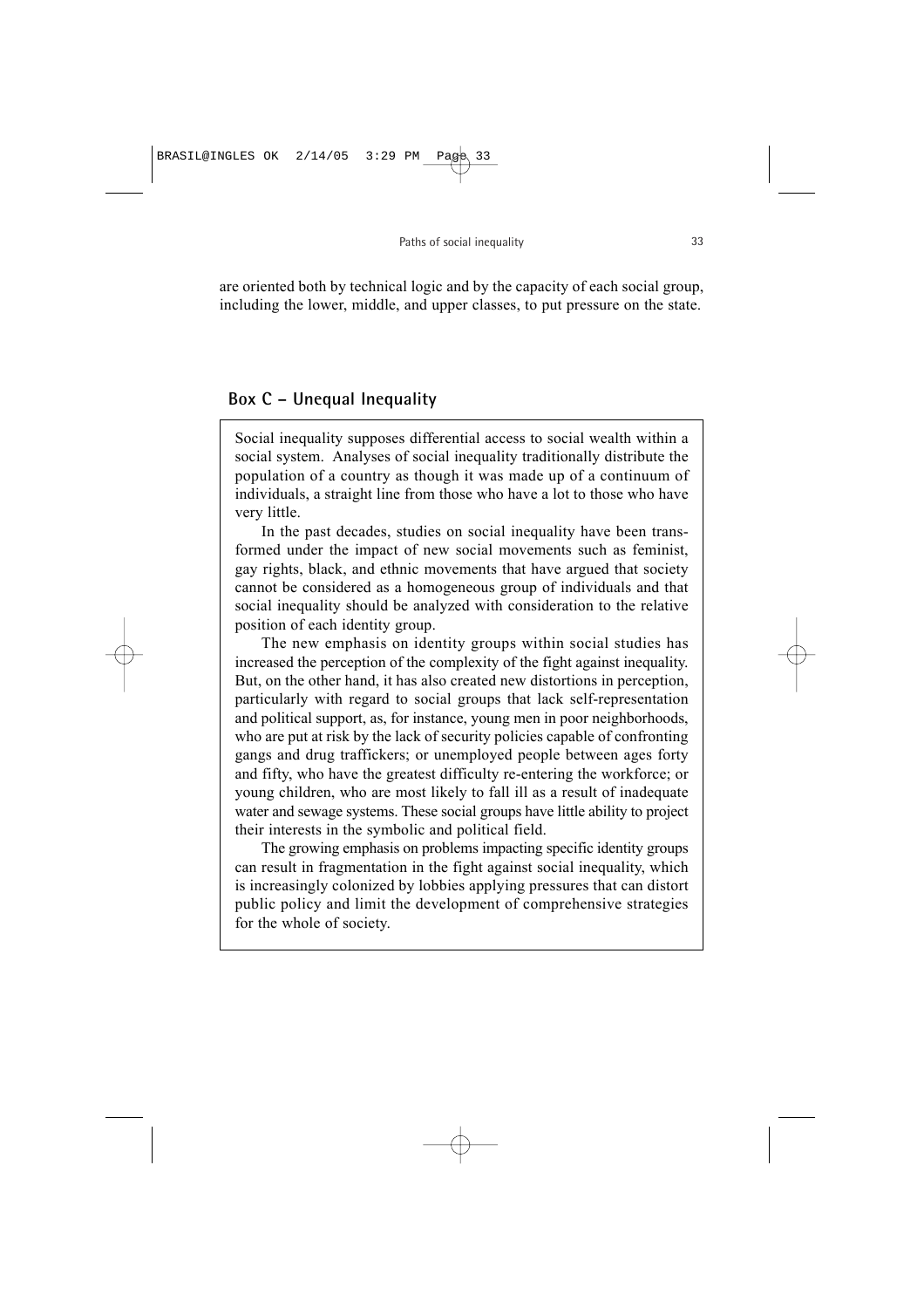# What is the information society? Pyramids and networks

The term "information society" is currently the most common way to refer to the set of impacts and social consequences of new information and communication technologies. While it is useful as a concept that identifies a theme, it is not a theory or an explanatory framework for the dynamics of societies in the contemporary world. In a strict sense, the term is also incorrect, first because information is equally important in all societies, and second because information on its own has no value: its relevance depends on its insertion into a system of knowledge. In this sense, another widely – used term, "knowledge society", is more appropriate, but once again the term overlooks the fact that all societies are based on knowledge. In practice the concept of a "knowledge society" refers to a particular type of knowledge – scientific knowledge- through which technological innovation, the principal vehicle for economic expansion in the contemporary world, is possible. From a sociological point of view, it is perhaps more appropriate to speak of capitalist societies of consumption of technological goods, that is, societies where communication, quality of life, and economic and social relations are mediated by technological artifacts (in the form of products and services) that incorporate scientific knowledge.

Since the processes associated with the "information society" are in their initial phases, many analysts confuse trends, extrapolations, and speculation with current reality. Certain argumentative exaggerations play an important role in expanding our field of perception and sensibility to new phenomenon. In spite of this, it is important, especially with regard to the use of scarce public resources, to focus as much on continuities as on discontinuities – on the new and the old – without carelessly extrapolating experiences from other contexts. We must remember that the world is not California (home of the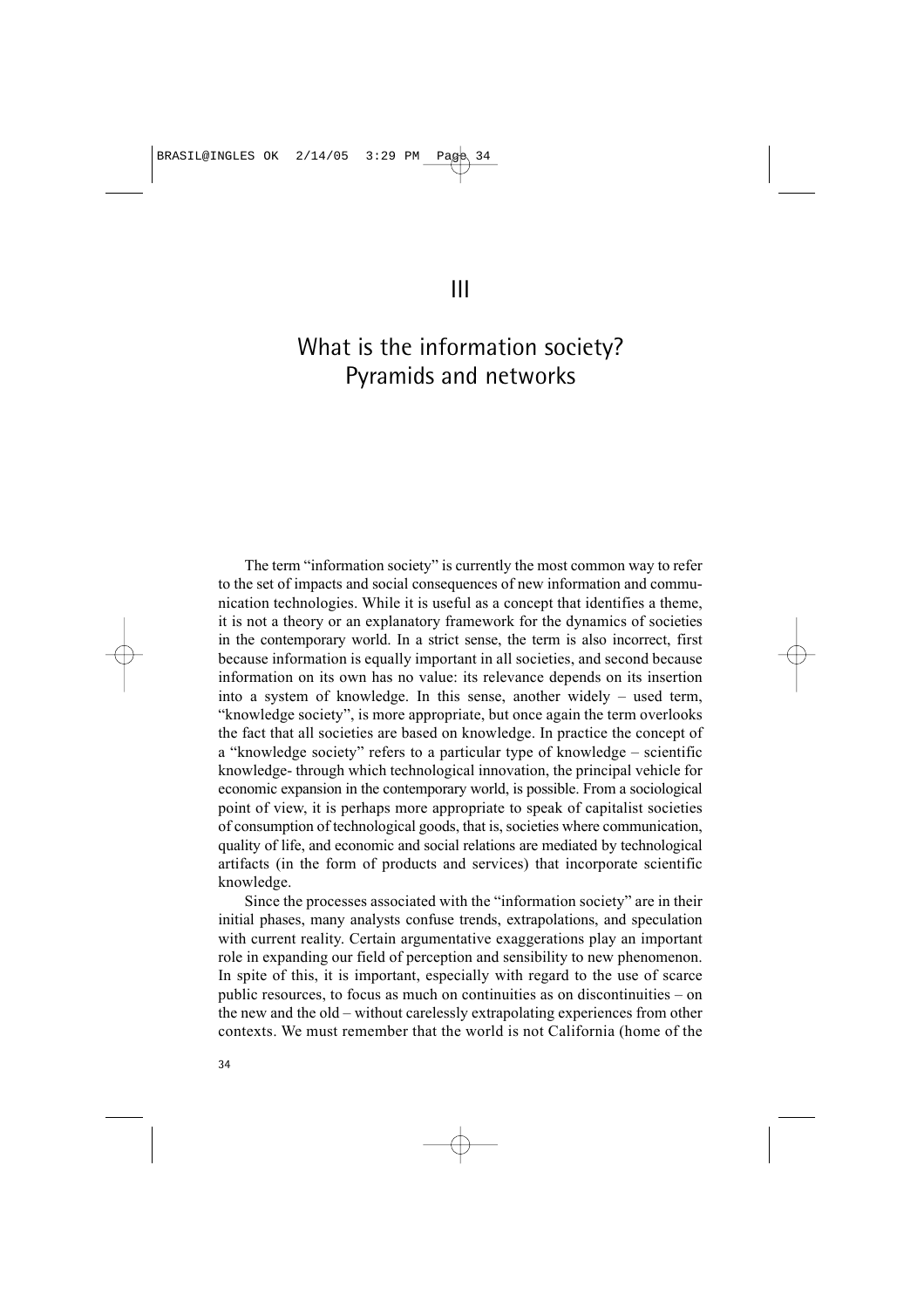information boom), and that each land has its own nutrients, farmers and crops.

#### **The Internet at the Convergence of Social Transformations**

The unilateral emphasis on the impact of the Internet can create a perception of a radical transformation dividing the new and old forms of social organization. But we cannot overlook the fact that the computer has been influencing society for several decades. Its influence was already discussed extensively in the seventies and eighties before the Internet. The Internet represents a new communication technology that adds to the long list of instruments of voice and image transmission such as telegraph, telephone, telex, radio, television, and fax that have changed communication in modern society.

Information technology, and its most widespread system, the Internet, is of enormous importance because it allows the convergence of two activities that are central to social life: the manipulation of knowledge and communication. Information technology allows the storage, organization, and processing of an enormous amount of information in a small space and incredible speed. New communication technologies permit instantaneous voice, text, or image communication on a worldwide scale, constantly increasing the availability of information while decreasing communication costs.

These combined technologies working through a set of protocols (TCP/IP is the most common on the Internet) allow communication between computers. The Internet is a network of computer networks, all communicating in real time, making information instantaneously available anywhere on the planet. Thus, information and communication cease to be spatially localized and are transferred to "virtual space" (or cyberspace), allowing simultaneous contact between an infinite number of people using the memory of the computers participating in the network, independent of their physical location.

The Internet appeared in a period when capitalism was undergoing a deep change in its productive and social system. Internet acted as a catalyst and accelerator, but information technology did not cause most of these transformations, nor was it a condition for their appearance. By forgetting recent social and economic history, several authors have ended up with technological determinist interpretations. They glamorize the Internet and propose unrealistic visions of the social conditions in which information technology functions and the impact it has on people. In order to get a historical perspective it is worth mentioning, albeit in a summary form, these processes prior to the arrival of Internet: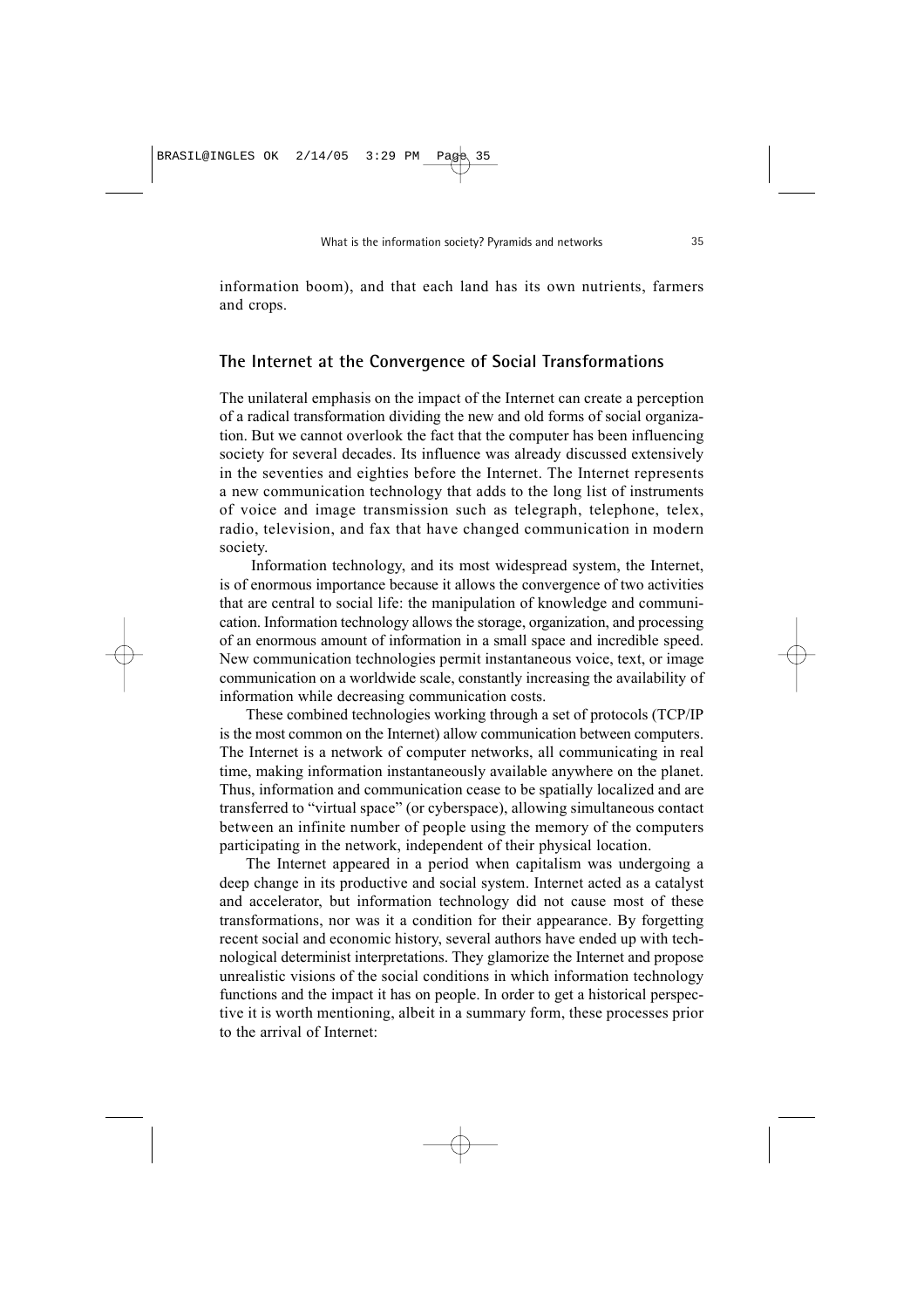1) The transformation, in the last decades, of the service sector in the dynamic core of the productive system. The capacity for technological innovation and the control of knowledge associated with it become the principal source of aggregate value, productivity gains and dynamism of the economy. Information technology was not the initiator of the so-called information society or knowledgebased society, but an accelerator or vector of a process that precedes it. The increasing importance of knowledge as the principal source of innovation and value creation in a constantly changing world transforms learning into an ongoing process, driven by the necessity to update and adapt professional skills to the requirements of new technological transformations.

By putting a large part of human knowledge in virtual space, facilitating the interchange and expression of ideas and developing online services in real time, the Internet allows people to break the barriers that in the past have limited access to and transmission of information. But the Internet is not a substitute for human capital, which is the product of large, long-term, investments. Nor does it substitute the laboratories, research centers, and corporate resources under which scientific knowledge is produced and transformed into technology, and finally into consumption products.

2) The increasing "flexibilization" of the work process and the production arrangements. This trend is associated in part to the processes described above, in particular to the value assigned to knowledge demanding greater autonomy and creativity in the chain of production and new models of business administration. It is also related to overall changes in the socio-political system, the relative decline of trade-unions, welfare benefits and labor rights. The Internet, in some cases has been a tool for the advancement of new models of management and the flexibilization and decentralization of production and work.

3) The tendency known as dematerialization of production and the surge of the "new economy". The idea of dematerialization of production describes a twofold process in which, a) added knowledge is the principal component in the value of the final product, while the relative costs of physical materials declines constantly, and b) the most dynamic goods and services in the economy are those that transmit or condense/incorporate information – as is the case with goods connected to the cultural industry, finances, medicines or genetically modified seeds. (The dematerialization of production, doesn't mean, however, as we will see at the end of the chapter, that material resources can be dismissed).

The new economy is mostly related to "dematerialized" products and services, constituted by enterprises mainly in the fields of telecommunica-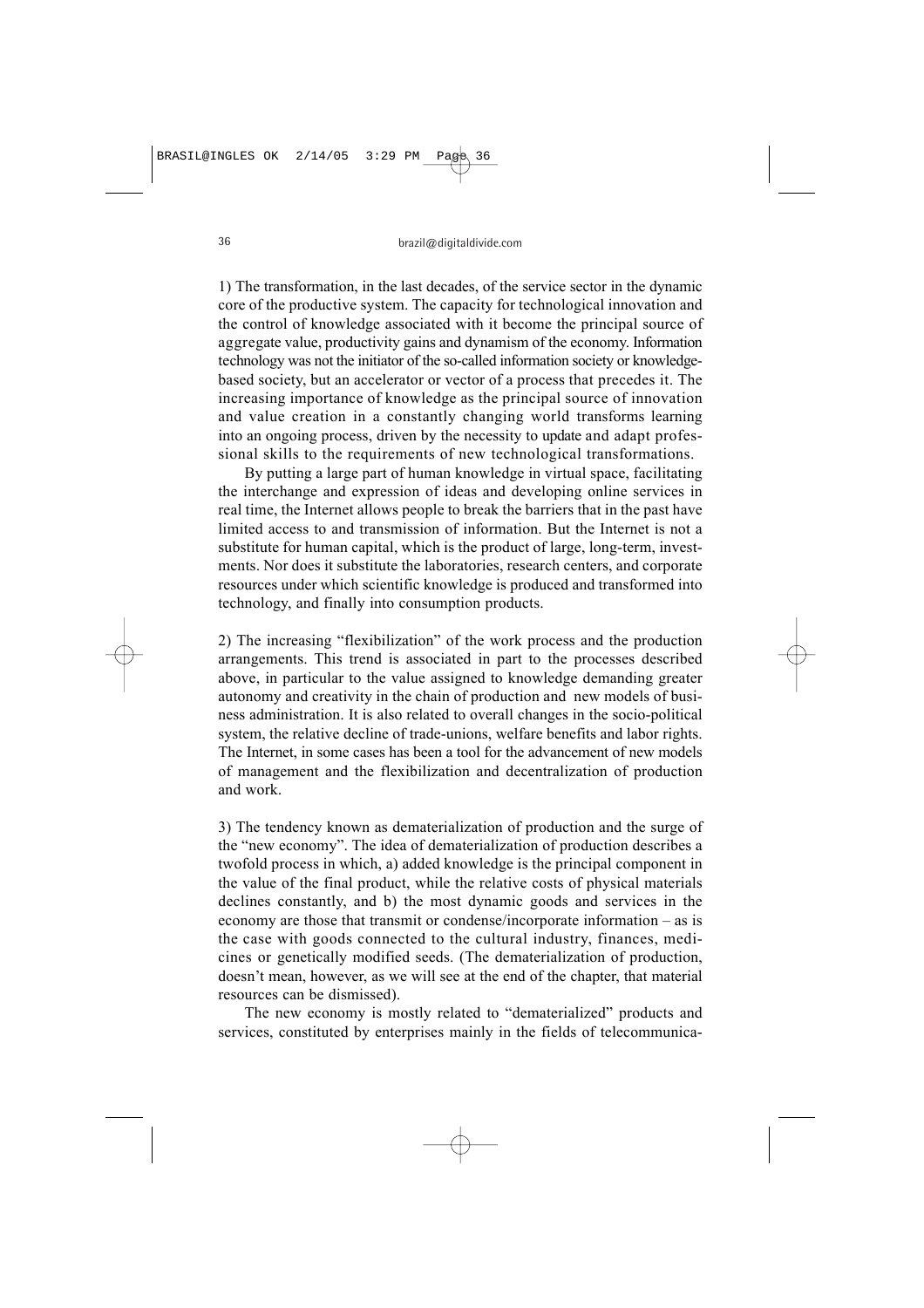tions, audiovisual, biotechnology and pharmaceutics. The principal characteristic of these companies is that they are dependent on permanent technological innovation, which transforms knowledge into products and services. The market value of these enterprises, especially those which are mainly research oriented, is not related to current revenue levels, but based on the projections of their potential for future sales if the product/service they invent is adopted by the market. The new economy has transformed a considerable part of financial investment into venture capital, as it is carried out in under high-risk conditions in which expected potential gains may never materialize. Due to the quantity of new products associated with communication and computing, the Internet expanded the new economy enormously.

4) Deepening of the process of individualization, in the sense that there has been a reduction of outside references in standards and values of social conduct. Individual are less and less guided by traditional values, norms, institutions, and ideologies of modernity (such as patriotism, parties, work, family), bringing about a new form of reflexive individualism in which people must constantly negotiate social relations (for example with sons, daughters, and colleagues). By inserting the reflexive individual in a world of global information and increasing contacts with diverse social networks, information technology enhances individualism.

5) The proliferation of transnational agents. Since the 1970´s multinational companies have been studied as agents acting on an international scale according to a strategic vision that is not delimited by national borders. In past decades, the number of these transnational agents has multiplied due to the growing internationalization of various groups, including companies, scientific and technological systems, religious groups, non-governmental organizations, and criminal and terrorist organizations. The Internet facilitated and accelerated the development of these transnational agents and networks.

6) Finally, the globalization of societies and partial loss of symbolic significance of the nation, discussed at the beginning of this book. The processes of internationalization of financial flow, of international commerce, and of patent regimes, have limited the breadth of action available to governments. Meanwhile, the Internet facilitated the globalization of social and cultural interactions, limiting state control over sources of information and education. Despite this, the state continues to be the principal actor in national and international politics. If the globalization of societies has limited government control, it has also increased the expectation that governments will ensure regulation and adequate distribution of wealth.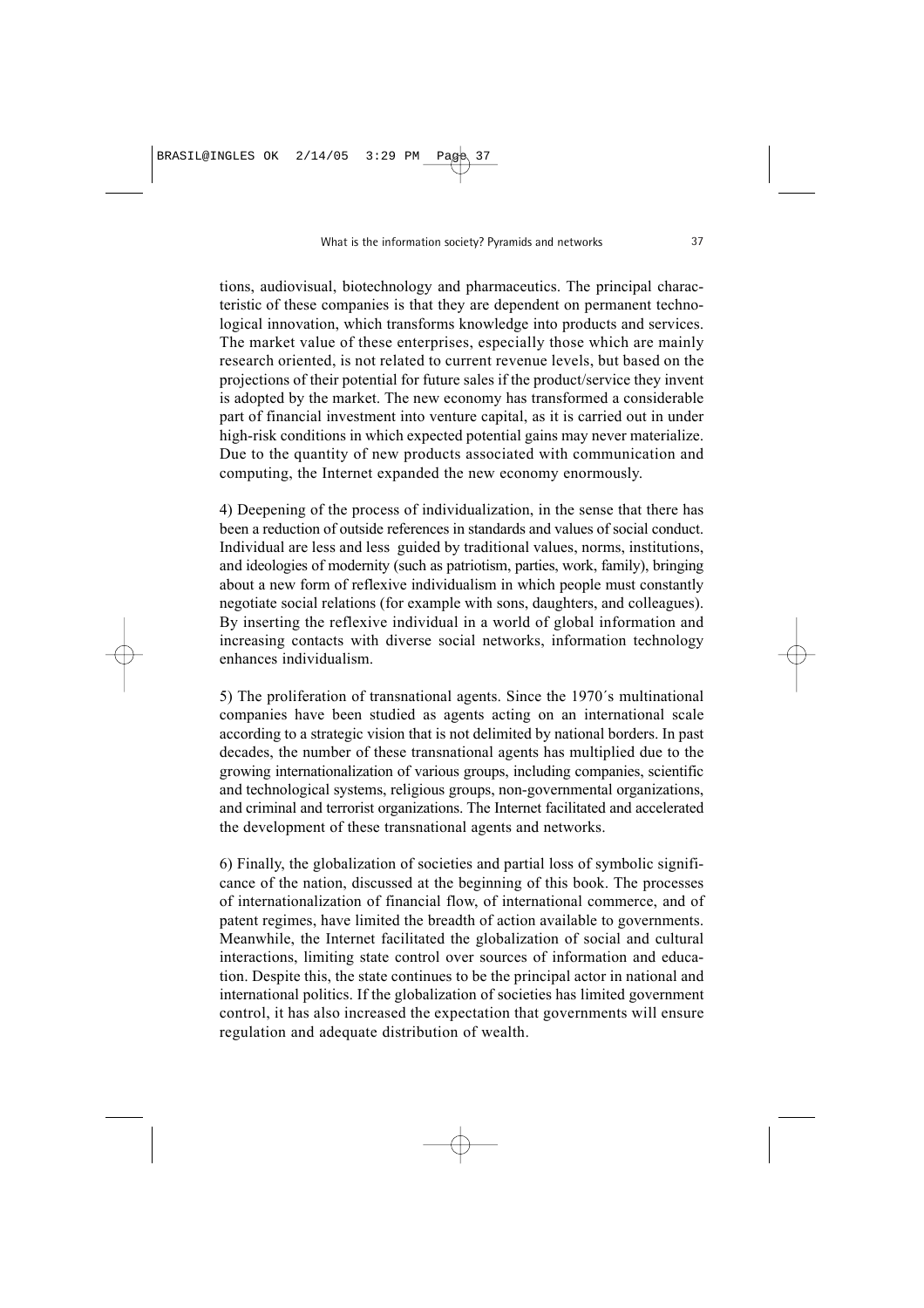### **New Tendencies: The Impact of the Internet on the Perception of Reality**

Information technology has had several impacts on knowledge and culture. The first, about which there is some consensus among researchers, is the unification of the perception of space–time at least in relation to all of the social dimensions that are based on the flow of information (in the form of text) voice, or image). In the human experience, the limited reach of physical senses, which require that individuals go from one place to another to reach another individual or object, determines the sense of distance as related to time. Mechanisms for sending information such as drums, smoke signals, mail, telegraph, telephone, and television, were the means developed by humans, to transmit information without going from one place to another. These tools brought a new dimension to the relationship between time and distance.

Now that voice, text, and images can be instantly transmitted, the association of space with time is disappearing, at least with relation to things that can be transmitted digitally. With the transmission of television images via satellite, televised events take place for the whole world at the same instant regardless of space or time. The Internet brought this revolution to a new level allowing an individual in any place on earth to be in immediate contact via a choice of voice, text, or images, with any other person on the planet. At the same time, it brought a large part of the collection of human knowledge and culture (at least those parts that can be transformed into digital format) to cyberspace, making it available for any user in any place.

*The unification of space and time does not mean that temporality has disappeared. On the contrary, it represents the contraction, acceleration, and increased value of time brought about by the disappearance of space barriers.*

A second issue, about which there is sometimes conceptual confusion, is virtual reality, defined as a set of images and sensations produced electronically. Virtual reality is often contrasted with "reality", as though the virtual world were less real or authentic than the world of sensations or the world as we experienced it before these new technologies. This is a romantic vision of the past, of sensory experience, and social life. The world of humans is by nature virtual. Human beings relate to their world through culture, a set of abstract symbols that determine how things transmitted by the senses are perceived, understood, interpreted, and evaluated. Be it by way of the Bible, the Koran, or a science book, the only way to get beyond the finiteness of individual experience is through the world of meanings that organize and allow transcendence from the limited universe of our sensory world.

The third impact of the Internet, perhaps the most important, is the transformation of the human universe by the growing integration between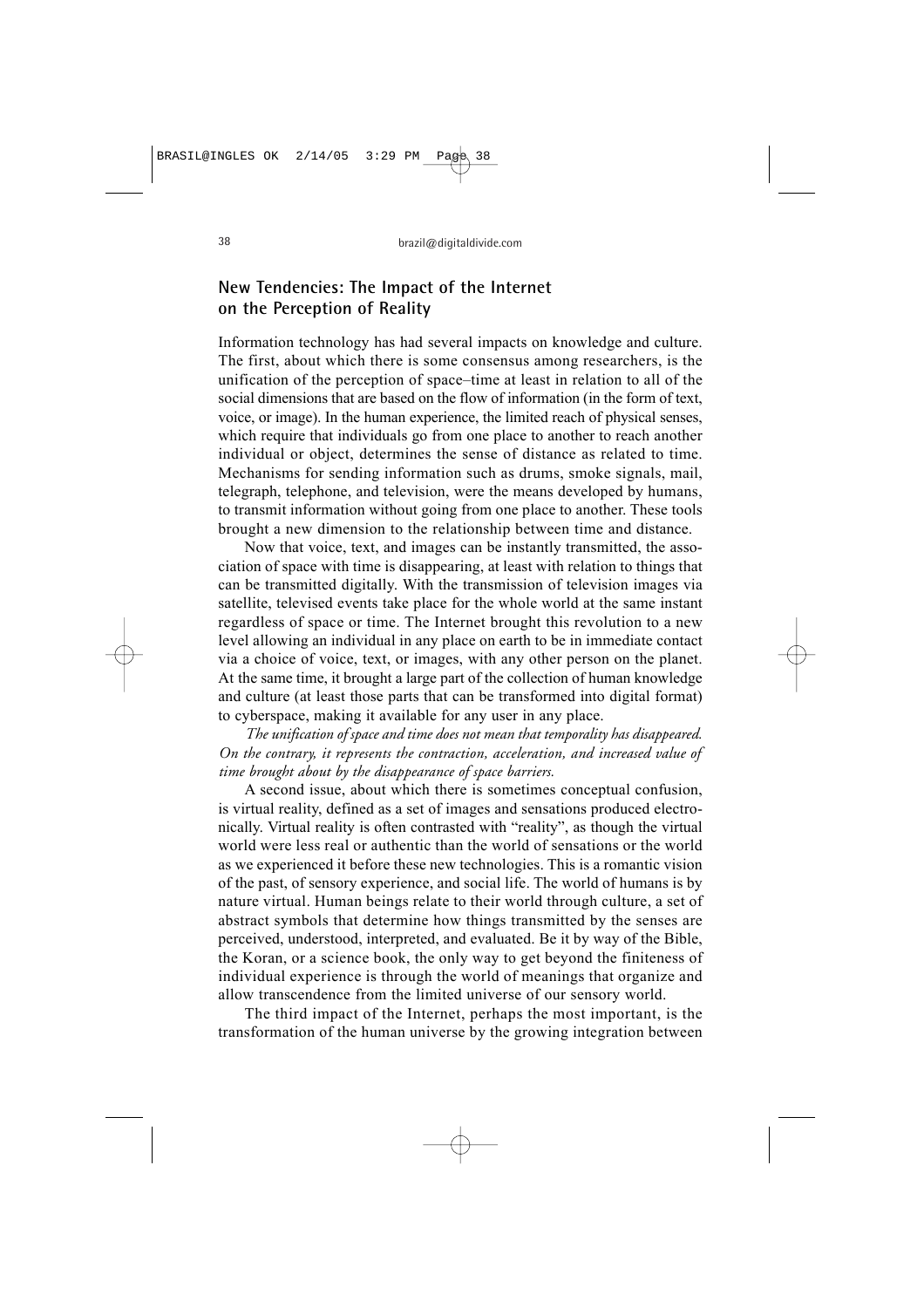machines and humans. This is an area about which little is known and two main schools of thought have developed. For some, the computer has the potential to mirror the human mind, allowing integration between the two in the future. For others, the distance between the human mind and artificial intelligence is unsurpassable because the human mind cannot be dissociated from the biological and cultural support that allows it to function.

Finally, an ample bibliography already exists concerning the consequences of hypertext over intelligence and perception. Hypertext allows the development of reading written material in permanent connection and association to other texts, thereby allowing instant access from one text to another in a continuing spiral. It is different from "classic" text reading, which is undertaken in a linear fashion, from beginning to end. Some authors claim that the capacity to connect large amounts of information associated with diverse contents and networked material could cause losses in the intellectual culture of the "the age of books," with its emphasis on deep reflection and conceptual development carried out in large part by isolated individuals. Others emphasize that the intellectual activity associated to hypertext takes place with more awareness of the collective character of all works, is less individualist, and more fluid.

#### **New Tendencies: Information Technology and Social Structures**

Since the Internet evolved into the most used means of distance communication (substituting mail and to a degree the telephone), naturally it is present and has permeated all social, economic, and political relations. But this does not mean that the Internet is capable of changing these relations. If the Internet, as we have shown, deepens existing trends in contemporary society, nothing, at present, indicates that it is capable of radical transformation of the social structure, system of stratification, or the norms and values of society. At the end of this chapter, we will return to the question of the impact of information technology on the political and legal dimensions of society, in particular the possibilities it opens to new forms of social control.

Electronic networks do not substitute face-to-face relations, which continue to be the principal source of trust in human relations. Internet opens possibilities to intensify interchanges and diversifies social networks but with the exception of marginal cases, generally of adolescents approaching adulthood who encounter an alternative world on the Internet, this has not been sufficient to substitute or modify the social ties that are established by direct coexistence.

One area where the Internet has had an important to impact is in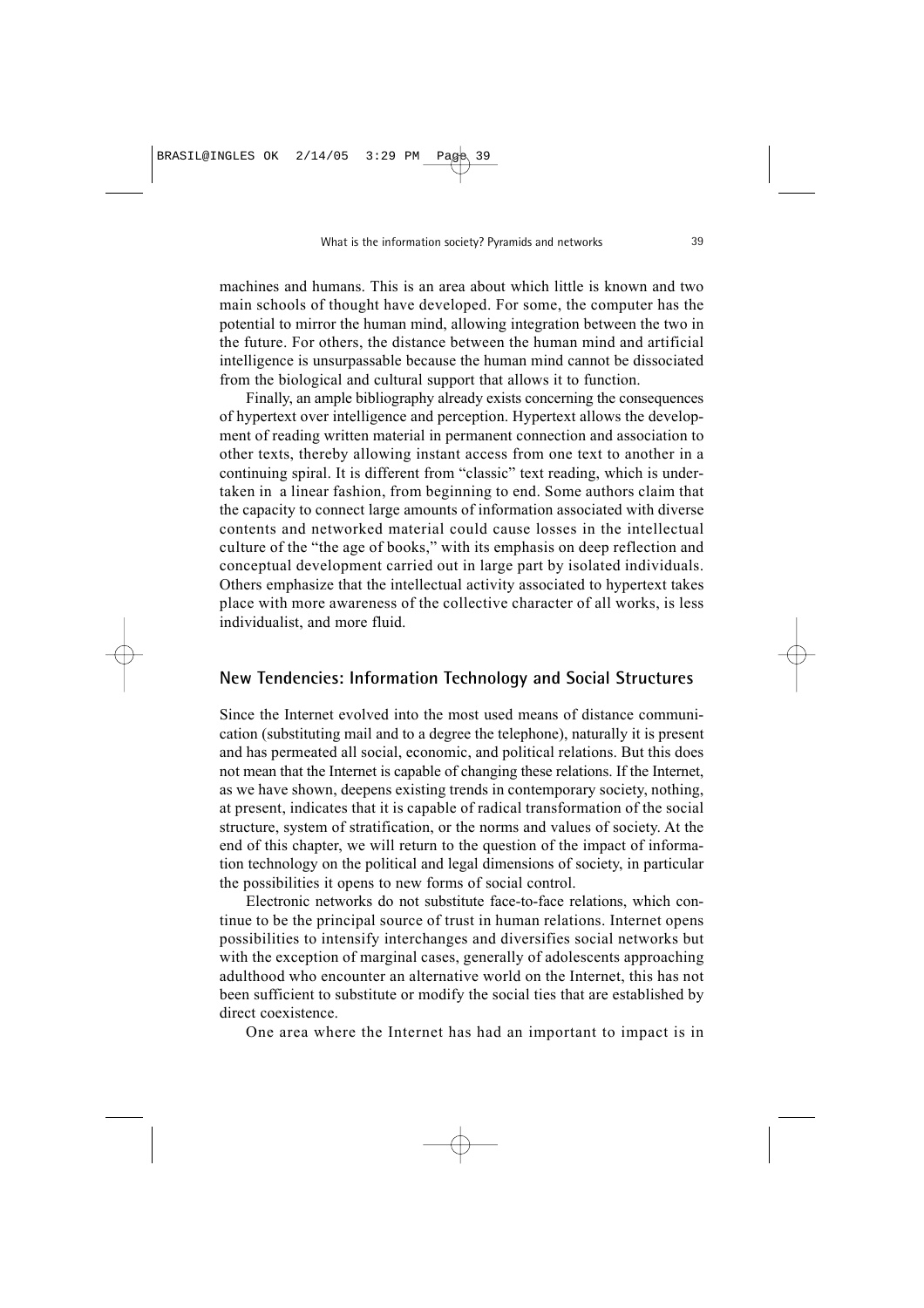consolidating feelings of solidarity between members of immigrant communities (in many cases temporary and illegal workers) residing in developed countries. For these people, the Internet allows constant contact by e-mail with family and is an ongoing source of news from their home countries, reinforcing their ties with their homelands. The Internet is also used to re-create ties as is the case with genealogists or old friends who have lost contact.

From the point of view of social agents and social movements, new technologies have produced a new kind of social actor, the hacker. Hackers are highly able programmers, mainly academic scientists and freelancers, who have launched a movement against commercial control of the Internet. The principal contribution of this group has been the open source movement, which develops software, generally with registered licenses, for which source code is publicly available. As we will see, the open source movement is a principal factor in the resistance to commercialization and private and state control of information that circulates on the Internet.

#### **New Tendencies: Applications of the Internet**

e-mail: Through the vehicle of e-mail the Internet offers a mechanism for sending messages and documents instantly causing the postal mail (as well as of the telegraph, fax, and telex) to practically disappear as a means of transmission of text, while to a certain extent substituting the telephone call. E-mail is the most common use of the Internet in terms of user time.

Increasingly, having an e-mail address is viewed as the equivalent of a residential address, a way that a person can be "located". The lack of an e-mail address will cause social isolation and in the future an e-mail address will be a basic condition of citizenship.

The ability to send messages instantly to an unlimited number of people anywhere on earth for the price of a local telephone call, without the need for material resources like paper or ink, has caused communication and the possibilities for interaction to multiply exponentially. Many of the messages that circulate would not be sent to if there were a financial cost or printing effort required. This generates a new problem, the "excess of communication," which requires an enormous time investment for taking in and generating communication.

The Internet has changed the rhythm of communication requiring greater speed and creating the expectation of immediate responses. However, the speed of human emotional and intellectual processing is not the speed of light.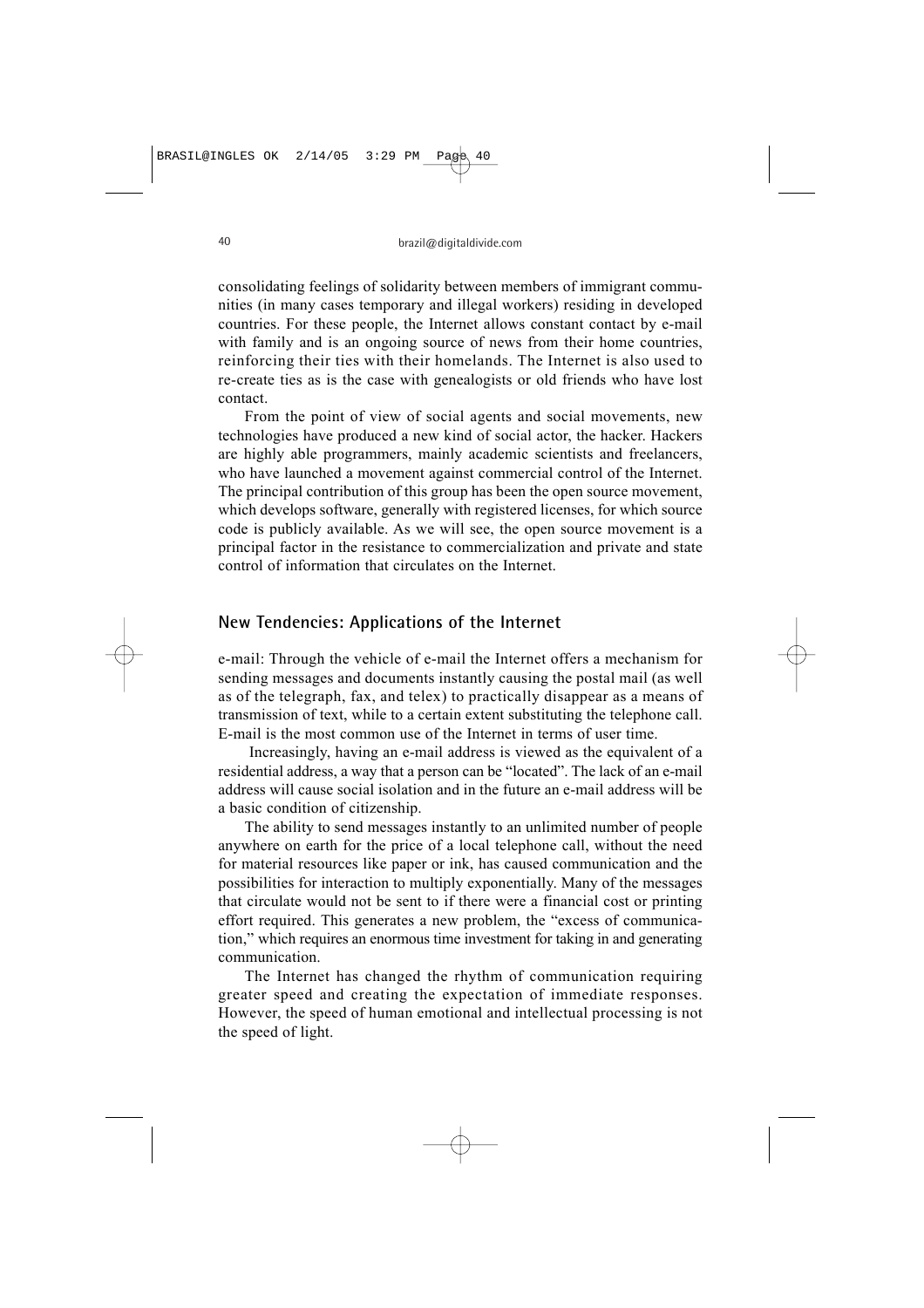• e-research: The Internet has facilitated the process of accessing information enormously, a process which by traditional methods required great investments of time, energy, and resources. The Internet does not just store computerized cultural production, it is also a way of making the material publicly available. The Internet allows access to a growing collection of text, images, and sounds to which the public would not have access if material reproduction were necessary. The growth in the amount of material available through Web sites is exponential causing users to depend increasingly on research mechanisms to locate information of interest. While on the one hand the fact that anyone can put content on the Internet represents a form of democratization of information, on the other hand it causes dependence on search engines that have the capacity to influence the priority level of texts for users.

Many search engines put sites that have paid to appear first at the top of search response lists. Even when this is not the case, they define priorities and classify material available on the Internet on a non-explicit basis. The enormous quantity of material available on the Internet makes room for companies specialized in processing and developing information as well as new, increasingly complex, search mechanisms.

It is possible to distinguish between the use of the Internet to get information and knowledge, or in technical terms, texts with high and low informational content. Low informational content refers to material that does not require any much intellectual training to understand and comprehend and is depleted after serving its immediate function. For example the name of a street, a pornographic image, a bank transaction, or online shopping, are all low-content information. High informational content material depends on the analytical ability of the user and has an impact on his or her further competences and intellectual abilities. As we will see, the prior intellectual ability of the user is a determining factor in the transformation of the Internet into a tool of cultural empowerment and social creativity.

• e-science and technology: in addition to facilitating access to databases, virtual libraries, and all kinds of information, the Internet has enhanced two traditional characteristics of the fields of scientific research and technology: its functioning through networks and international contacts. Scientists and researchers are extremely open to the Internet and its possibilities for restructuring communication. The strengthening of international networks related to the interests of each researcher has contributed to the weakening of immediate social ties based on local faculty life

The ability to circulate scientific work on the Internet allows new possibilities for scientific publication in electronic periodicals without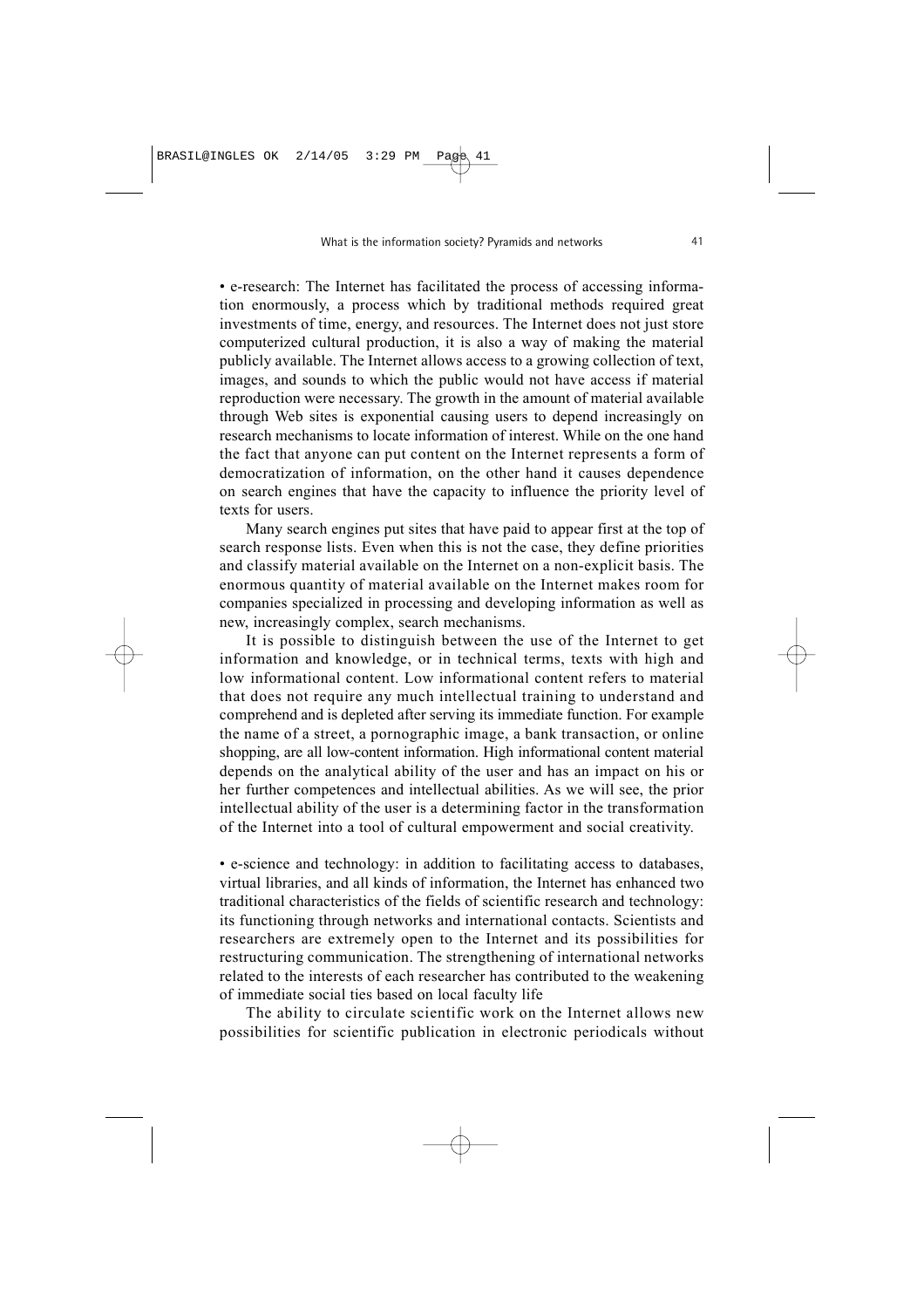printing costs. This has contributed to academic debate concerning the regulation of these publications (whether they should follow the same editorial norms as printed publications) as well as disputes concerning intellectual rights.

• e-production: as discussed earlier, information technology did not globalize the economy itself, but it accelerated communication between and within companies enormously, independent of the location of any given employee, increasing the speed and quantity of informational interchanges. The Internet allows companies to keep track of inventories, market trends, and relations with providers and clients online, reducing the time of production, distribution, and consumption cycle.

The impacts of information technology on the productive system are varied. In the first place, it has created an enormous market for information technology products, from communication infrastructure to computers, equipment, and software. Second, it opens up the possibility of new products and services that can be transmitted via the Internet. Third, it has allowed revolutionary changes in systems of knowledge management and communication within companies. Fourth, the different forms of e-commerce (the principal forms are B2B – business to business, B2C – business to consumer, C2C – consumer to consumer, and B2G – business to government) revolutionized selling and buying. Fifth, the electronic auctions of B2B, B2G, and C2C have reduced transaction costs enormously while B2C and B2G have modified logistics and the supply chain among businesses while increasing the speed and reducing the costs of transactions. Finally, services that were previously carried out by employees serving clients can be transferred, as is the case of automatic teller machines and Internet banking as a substitute for the teller, or secretarial services, which are now in large part carried out by each employee, or with the reduced importance of the sales staff in commerce between businesses.

The tendency to squeeze time to a minimum has had a particular impact on the financial sector, one of the sectors that, due to strictly informational nature of money, has come closest to the elimination of time. As time can never be eliminated, the financial sector has always been characterized by the fact that many lucrative opportunities depend on the ability to arrive first. Today this translates to an advantage that is counted sometimes in terms of seconds.

• e-employment: The Internet allows all information to be encountered in virtual space. Because all information can be accessed in virtual space, the necessity to use of physical space has diminished and contact between the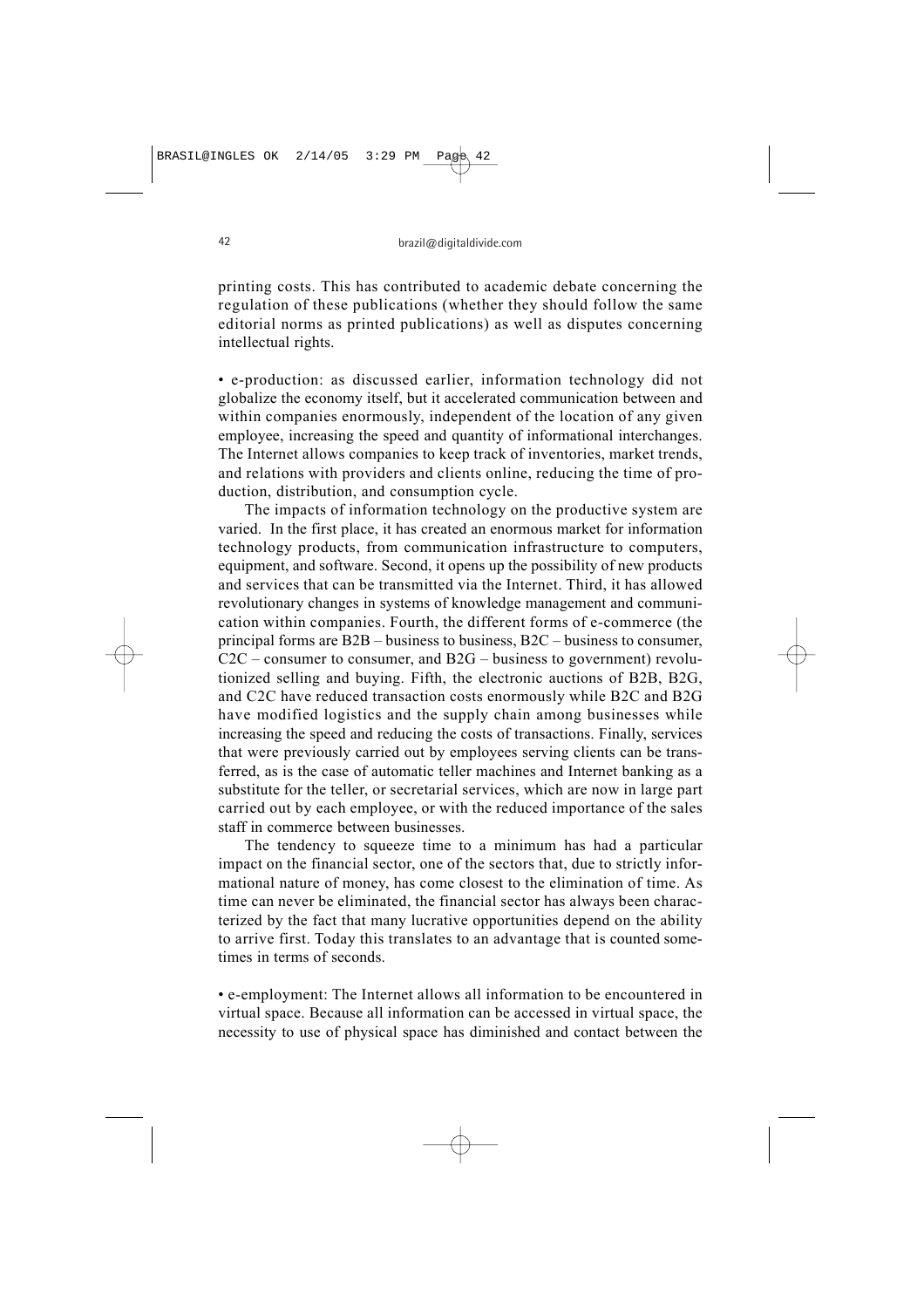employee and the employer has become independent of their location, allowing increased productivity and making the structure of businesses more flexible. Transmission of messages by Internet has changed labor practices in the service sectors where information is circulated via e-mail permitting more agile communication, documentation, and control.

The Internet, when combined with cellular telephones, allows employees to be reached wherever they are. The consequences of this have been calamitous, increasing the amount of work that is performed outside normal work hours and in practice, destroying the notion of work hours, weekends, vacations, and the distinction between work and the private sphere. The rhythm of electronic communication enters into conflict with the biological and emotional rhythms of people, and this conflict leads to growth of psychological problems and ills. The current symptoms of such ills are the epidemic of stress and depression caused by the difficulty of keeping up with the rhythm of things and that sooner or later will result in demands for new regulations in the world of work. Eventually, worker's rights will need to include the right to remain *unplugged* outside of work hours. If we do not move in this direction in the near future, humanity will have to reinvent one of the principal contributions of the Bible: the right to a day of rest.

• e-education: the capacity to analyze, bring together, and make use of information is a central component of professional competence for the majority of economic activities in the contemporary world. In principle, the Internet and education seemed to mutually reinforce one another, but in practice the relationship between them is quite complex. The junction of education and information technology has two axes: the transmission of specific educational contents, and education oriented to further development of the capacity to use information technology in an autonomous way.

The use of the Internet to develop specific competence or knowledge (language education, extension courses, professional courses, and courses in diverse areas including higher education) is widespread today. A growing number of companies, and practically every university in the developed world and many developing countries have multimedia production facilities and/or distance education courses. Educational CDs, which in many cases require only computers and not access to the Internet –, represent an important segment of the education market.

Although there is still very little long-term comparative data concerning the effects of the Internet on adult education, several international and governmental institutions have compiled reports attempting to evaluate the impact of the Internet on education. They indicate positive results in the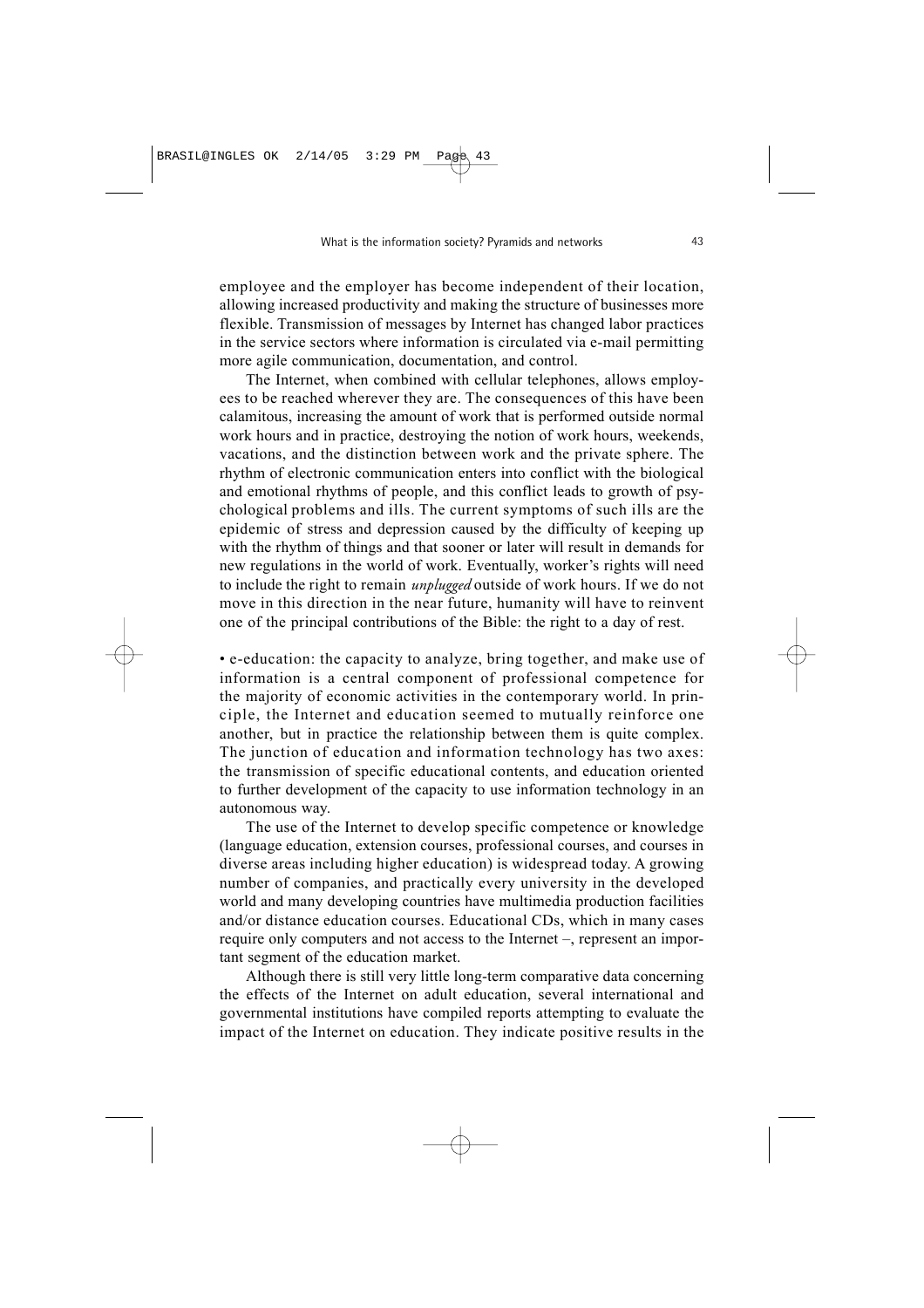area of second language instruction, training for the business sector, higher education, and teacher education. Private industry and universities have been functioning in all of these well-established markets, which have been little affected by the recent crisis in the new economy.

At school level, aside from special cases such as children with special needs, the impact of the Internet on education appears to be ambiguous. There is a shortage of long-term and comparative studies for clearly identifying the contribution of the Internet in elementary schools. Case studies indicate that teacher training continues to be a fundamental element in the educational system and that the Internet can be used as a complement, but not as a substitute, for the function of teaching. The principal differential in terms of individual performance in school, aside from social context and family background, continues to be the teacher´s qualification level. Through the words (and emotions) of teachers, children develop intellectual instruments that allow them to advance their reasoning capabilities and analytical autonomy that are so fundamental in the Internet age, where the availability of an unlimited quantity of information can be practically as paralyzing as the lack of information.

New technology tends to transform the role of the teacher by subverting his or her function. If they offer a great potential for supporting classroom activities, when they are used to substitute the role of the teacher they limit the creative application of his or her pedagogic experience and interaction with students. In practice, some interactive educational software excluded teachers from their pedagogical functions.

In addition to personal relationship between teacher and student, there is no substitute (at least not in the near future) for paper and pencil, both because of its importance in the development of writing skills and for the value of paper as the best means of storing information and work compiled by students and making this work available for school teachers and parents review.

Since the introduction of the Internet in education is still experimental, it should be carried out gradually, backed by the experiences of pilot programs and as part of the (much needed in most countries) general reorganization of the teaching system. For example, three-dimensional computer images are an excellent tool for facilitating comprehension of things like the human body, the subatomic world, or geology. But using these tools to develop children's complex reasoning will require further advances and redefinition of the role of the teacher and curricula. This type of instructional practice is still its initial stages and the instruments that are used still need improving. Since most multimedia products tend to standardize education, they move away from the requirements for individualization an adaptation to the necessities of each student, especially at the school level.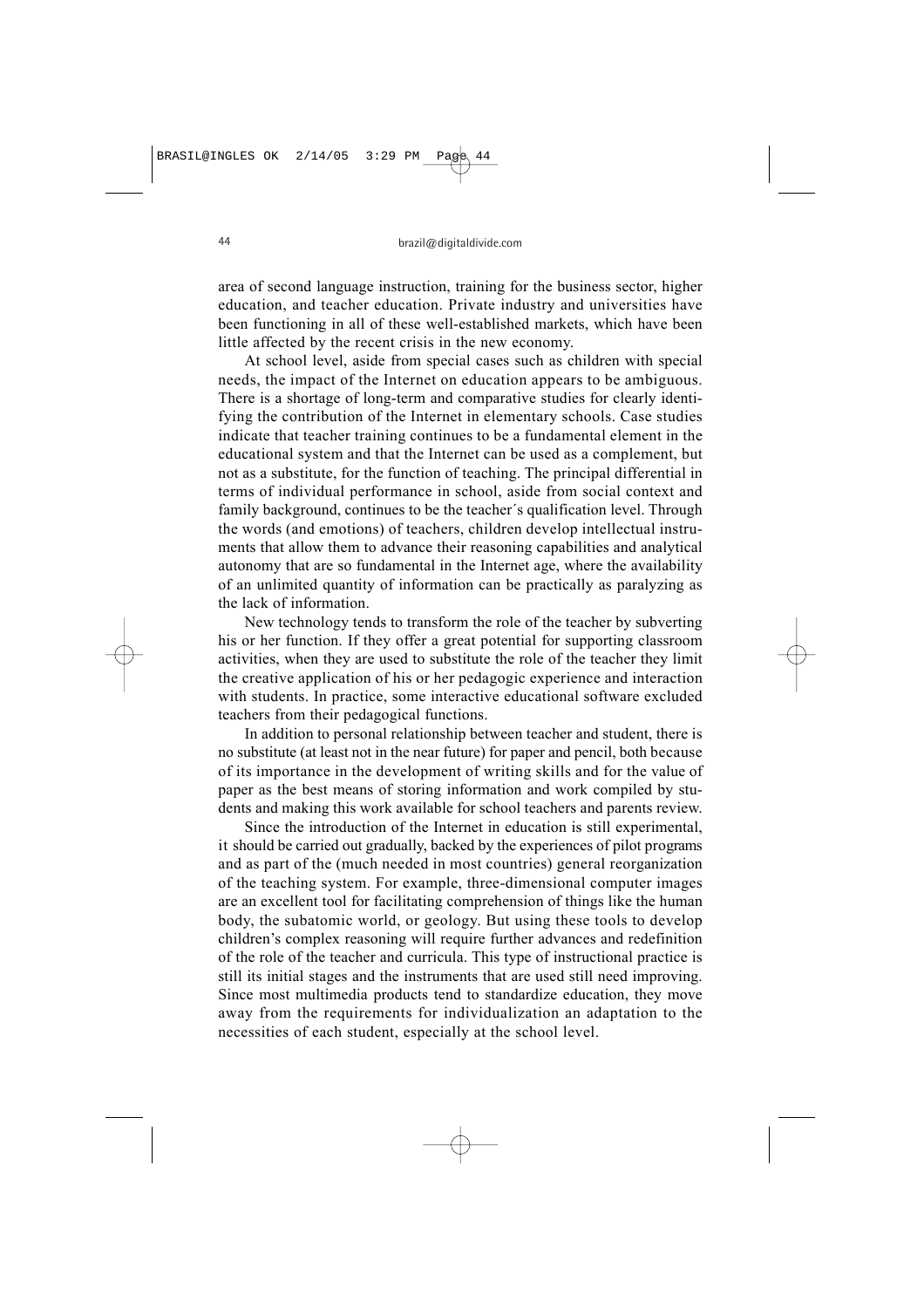At the secondary and university level, excessive emphasis on the importance of the Internet as a source of information and ideas can have damaging consequences. There are indications that students have substituted reading and writing efforts with the Internet searches for texts that can be adapted to meet their assignments. Rather than being a used as a starting point, Internet searches have been transformed into arrival point, leaving behind the practices of sustained reading and reflection. The excessive emphasis on the computer screen and on multimedia educational tools risks compromising the pedagogic necessity for developing intellectual discipline needed reading a book and or the patience necessary to develop creative ideas.

The indiscriminate introduction of computers and Internet can have negative effects on education especially when teachers lack adequate training in computer and Internet use. Massive investments in teacher training will be necessary to avoid gaps between the knowledge of teachers and students in relation to technology use.

The introduction of computers as teaching instruments should be preceded by teacher education programs designed not only to prepare teachers in purely operational terms, but also to offer them a more general understanding of the environment in which computers and the Internet function as research tools that can advance student ability to pose questions rather than simply finding means and not an end. *Education supported by information technology should not be confused with information technology education*, an urgent necessity in all school systems. Information technology education requires the creation of mandatory courses designed to prepare students in the use and evaluation of information technology instruments, from their technical basics and uses to considerations of the challenges they create for society

• e-culture: A growing part of humanity's cultural heritage is available on the Internet. It is already possible to visit in the web a large number of museums, historical archives, and libraries. These collections comprise a large part of the great works of literature, at least those works that are in the public domain. These materials can be obtained on the Internet usually without cost. In the future every new musical work, films, and literary works will be available via the Internet.

• e-government: the impact of the Internet on political life can be divided into three levels: e-governance refers to the use of the Internet for increasing efficacy, quality, efficiency, transparency, and enforcement of the actions and services of the government and public institutions; e-government includes a set of new instruments that allow greater and different types of citizen participation in government decisions; e-politics refers to the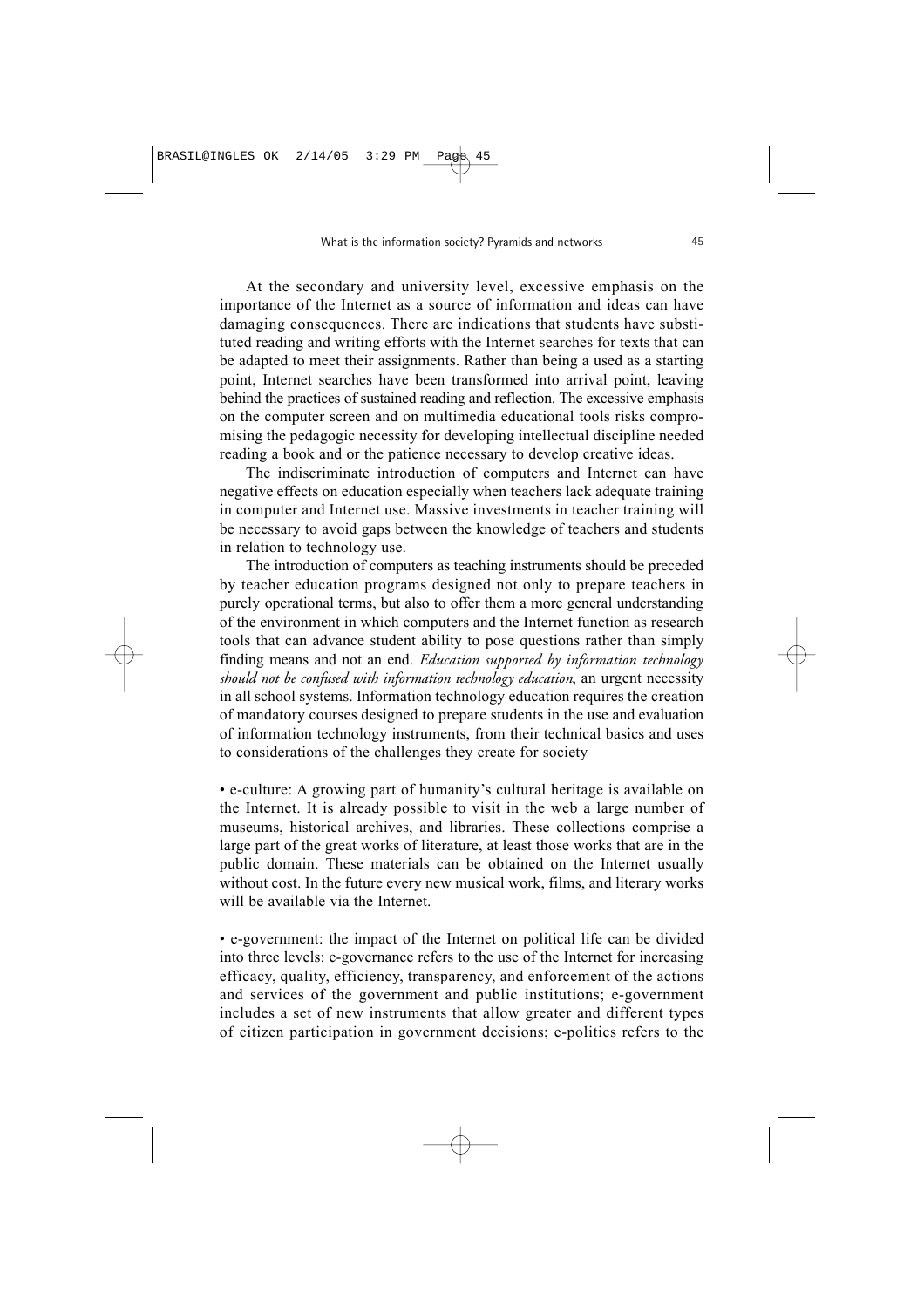impact of the Internet on the social structure and the political organization of society.

e-governance includes the use of the Internet for: 1) publicizing all activities of the government including budgets and public spending, allowing greater transparency and public monitoring; 2) improving the quality of administrative services by increasing their speed and outreach; 3) offering service online, including government documents, health and education service requests, bill payments, and tax declarations; 4) the electronic transmission of public bids and auctions.

e-government includes electronic voting, the possibility of interacting with public institutions, and regulating activity associated with the Internet – development of legislation concerning commercial activities, security and individual privacy rights – as well as all measures designed to ensure universal access to the Internet.

Prognostics about the impact of the Internet on politics must not overlook the fact that there is a long analytical tradition relating the way that politics is made with the dominant means of communication. Mass society has been associated with radio and in some cases even ascribed to it, in the same way that television has promoted the "spectacle society". Today several social scientists relate Internet to a new political model, through the strengthening of civil society networks disassociated from, or marginally connected to, the state.

Though past results do not permit predictions for the future, we must not forget that many socialists regarded the radio era as the advent of a new era of popular participation. We lack sufficient evidence for confirming theories regarding the impact of the Internet on politics. Currently, there are two co-existing and opposite interpretations of its consequences: some analysts believe that we are about to experience a radical social transformation from representative democracy to referendum democracy, while for others new forms of virtual contact could destroy the basis for face to face interaction that allows the construction of public space and will increase the capacity of control over the population by the state (see the box at the end of the chapter).

• e-health: The Internet has facilitated work in the areas of monitoring and controlling epidemics, reorganizing health-care systems and patient relations, and allowing access to medical information by laymen (a trend that is frequently criticized for producing erroneous or counterproductive information). In the area of health, information technology is particularly promising despite its limited impact at the moment. There have already been several successful experiments in tele-medicine including diagnosis, distance surgery,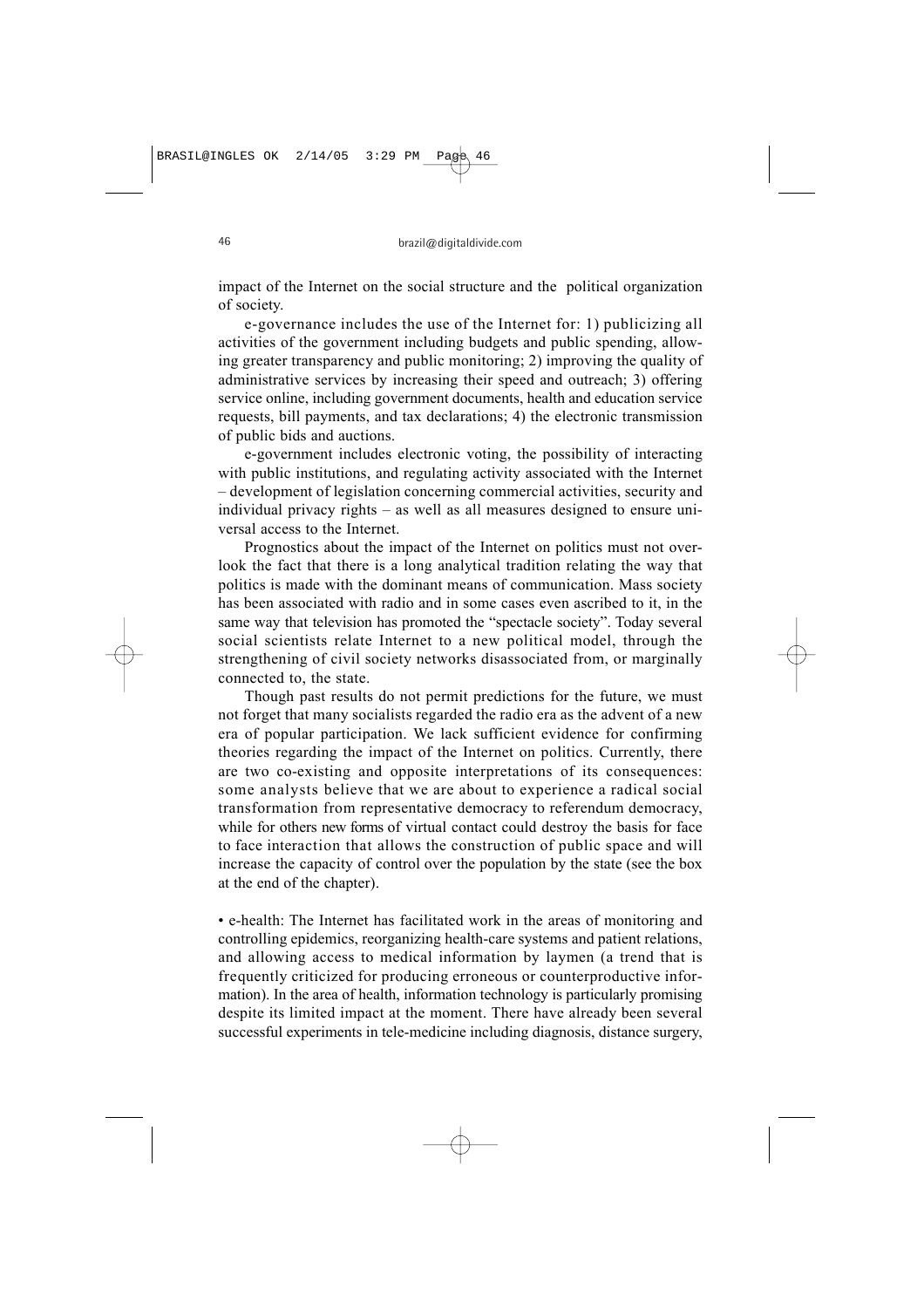medical teleconferences, and tele-monitoring. The majority of these experiments are still in the pilot stages.

One service that has been developed in many advanced countries is the so-called health card, a card that allows access to patient medical histories regardless of location. The health card facilitates remote health services and medical research. If the confidentiality of these databases is not protected it will be possible for insurance companies and employers in possession of this information to develop discriminatory insurance and employment policies.

• e-crime, e-terrorism, and e-war: Finally, we can't forget the potential of information technology to be used for falsification, theft, and destruction by criminal and terrorists networks and by a new type of criminal, the kracker, who specializes in breaking the security systems of networks and sites with destructive goals. As we will see, drug trafficking gangs in Brazil use cellular telephones to control their organizations from prison. Crime and terror have been, so far, much more effective at making use of new information technologies than most of the security systems of the national states. This is particularly dramatic in less developed countries.

One of the principal impacts of information technology on human destiny is the transformation of the art of war, thanks to new satellite systems and remotely guided missiles that combine, with increasing efficacy, information, communication, and destructive power.

#### **Copyrights: the Private Sector vs. Public Goods**

To the extent that scientific knowledge, information, and culture that can be transmitted by Internet and play central role in economic life, they have become sources of social conflicts concerning the most appropriate forms of social regulation. Information, knowledge, and culture can be seen as merchandise and sources of profit or as public goods that should benefit from state intervention to ensure effective universal access for the population. These social conflicts on the appropriation of the Internet revolve, in particular, around the theme of intellectual property.

Public debate over what can be patented started in the 1980's related to developments in biotechnology. Historically, the concept of the patent was founded on the distinction between invention and discovery. While the former could be patented, as it was associated with the creation of something new that does not exist in nature or in the public domain, discovery refers to knowledge of something pre-existing in nature or society, as is the case with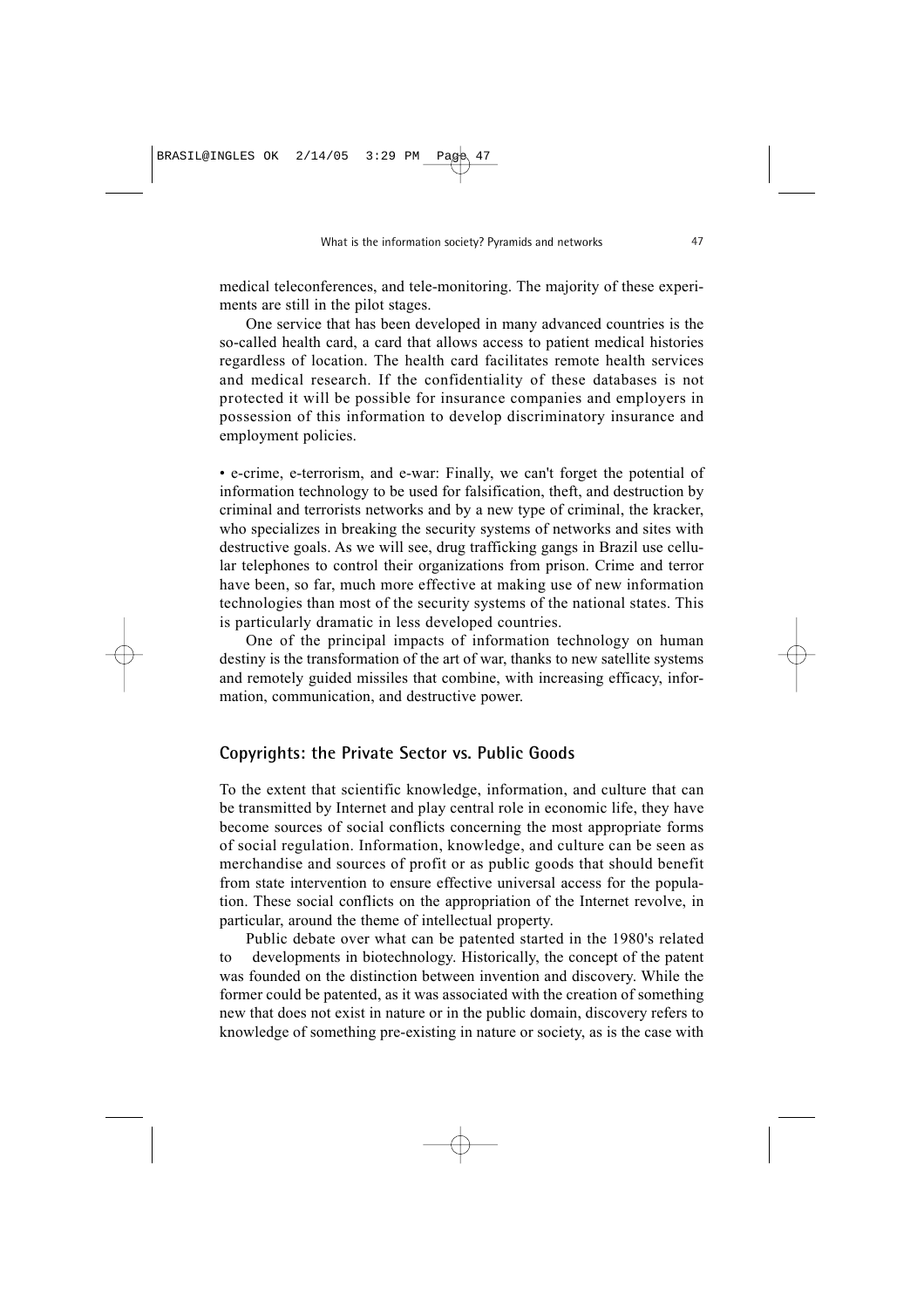scientific knowledge, which cannot be patented. The objective of patenting was to ensure that new knowledge would not be transformed into industrial secrets. As an incentive for inventors to put their inventions in the public domain, they were insured a monopoly of use or royalties from third parties for a certain limited period of time. With biotechnology, the separation between discovery and invention was called into question, with attempts to patent knowledge concerning the utility or function of certain genes, giving the patent holders the rights to charge royalties to anyone using this knowledge to develop new products. Thus science was colonized by industry and the knowledge that it produced started to lose its universality and free communication character which is among its chief historical characteristics.

The Internet has allowed the transformation of activities that were traditionally considered crafts such as teaching classes, organizing courses, conferences, and developing pedagogic material, into commodities. Institutions and companies regard their staffs as producers of patentable material transforming creative work that used to belong to the nonprofit category into income generating activity. In doing so they have modified the scientific ethos of pedagogy. In the United States, in particular, demands for copyright payments by third party users of any text, image of minor innovation, even for marginal or tangential uses, has become a mania with potential paralyzing impact on creativity.

All creative efforts are collective activity as the absorption and re-expression of many varied influences sustain them both consciously and unconsciously. If it were necessary to consider possible copyright violations each time a person gave a class, produced a literary work, or performed a surgical intervention, society would run the risk of repressing creativity and turning activities that have traditionally been playful and with strong collective ethos, into mechanical acts or based in individual desire for personal advantage.

In the field intellectual production copyrights were originally used to protect editors and later authors of all types of artistic and intellectual works. In the European tradition, copyrights protect the author. In the United States, copyrights can be transferred in their entirety to the companies. Recently, copyrights of all literary and artistic property were standardized worldwide from 50 to 70 years after author death and 95 years after publication or 125 years after creation in cases where a company has acquired the rights of a work.

Copyright law has always included articles that accept fair use, including the reproduction of work for educational research and for personal use. With the widespread use of photocopiers editors were already questioning fair use. Later, with the introduction of Internet, the copyright problem was reopened because of the possibility of placing almost any written, musical, or visual work on a website at practically no cost short-circuiting the owners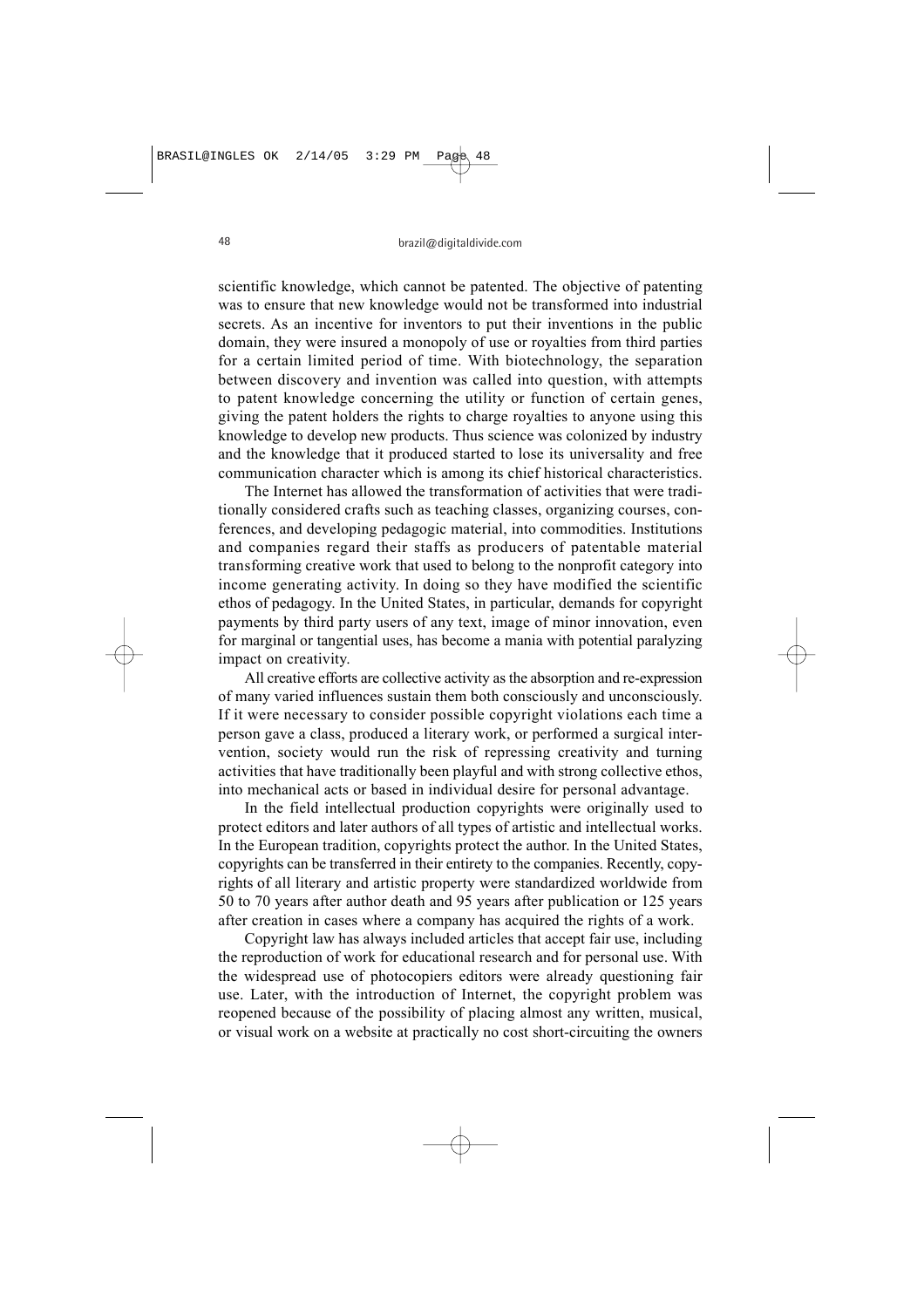of copyrights. Various sites specialized in music and later films made recently released music available for free on the Internet. Recording companies responded by demanding the closure of the sites in court. Though the companies won in the courtroom, the near impossibility of eliminating these sites have caused them to seek out new commercial models for the use of Internet and, sometimes, unorthodox solutions such as computer virus attack.

The Internet has raised new questions regarding of the definition of fair use in the cyberspace context. Should permission or payment be required for non-commercial use of information and material made available on the Internet to anyone with access to a Web browser or search engine? Should the browser or search engine receive payment? Internet companies and holders of copyrights expect than in the future they will be able to require payment from each user for any downloaded information. To gain control over Internet users many pressure the hardware industry to include mechanisms that control and monitor each user's action. In addition to raising serious concerns regarding personal privacy, such systems would practically privatize the Internet.

An open national and international public discussion should seek to identify answers that allow payments for content producers while ensuring the open and public service character of the Internet and preserving personal privacy. One proposed solution is a fee-based system, collecting from users and distributing among visited sites according to a publicly controlled system. The transformation of cyberspace into a public regulated global space is one of the great challenges to the new forms an international governance capable of managing technological systems with impacts beyond the limits of national frontiers.

#### **Open Source vs. Commercial Programs**

The creators of the Internet left the source code of their work in the public domain allowing any person to develop compatible programs without paying for copyrights. Since the beginning of the Internet a group of researchers and hackers have worked to keep source codes for computer programs in the public domain. This movement seeks to confront the growing oligopolization of source codes within the software industry such as the best-known Microsoft case. These movements created the Open Source Standard, certifying that the source code is available without cost to individual users.

The most important product of the open source movement is the Linux operating system. The use of Linux is widespread within large companies, institutions, universities, and governments. These groups generally use large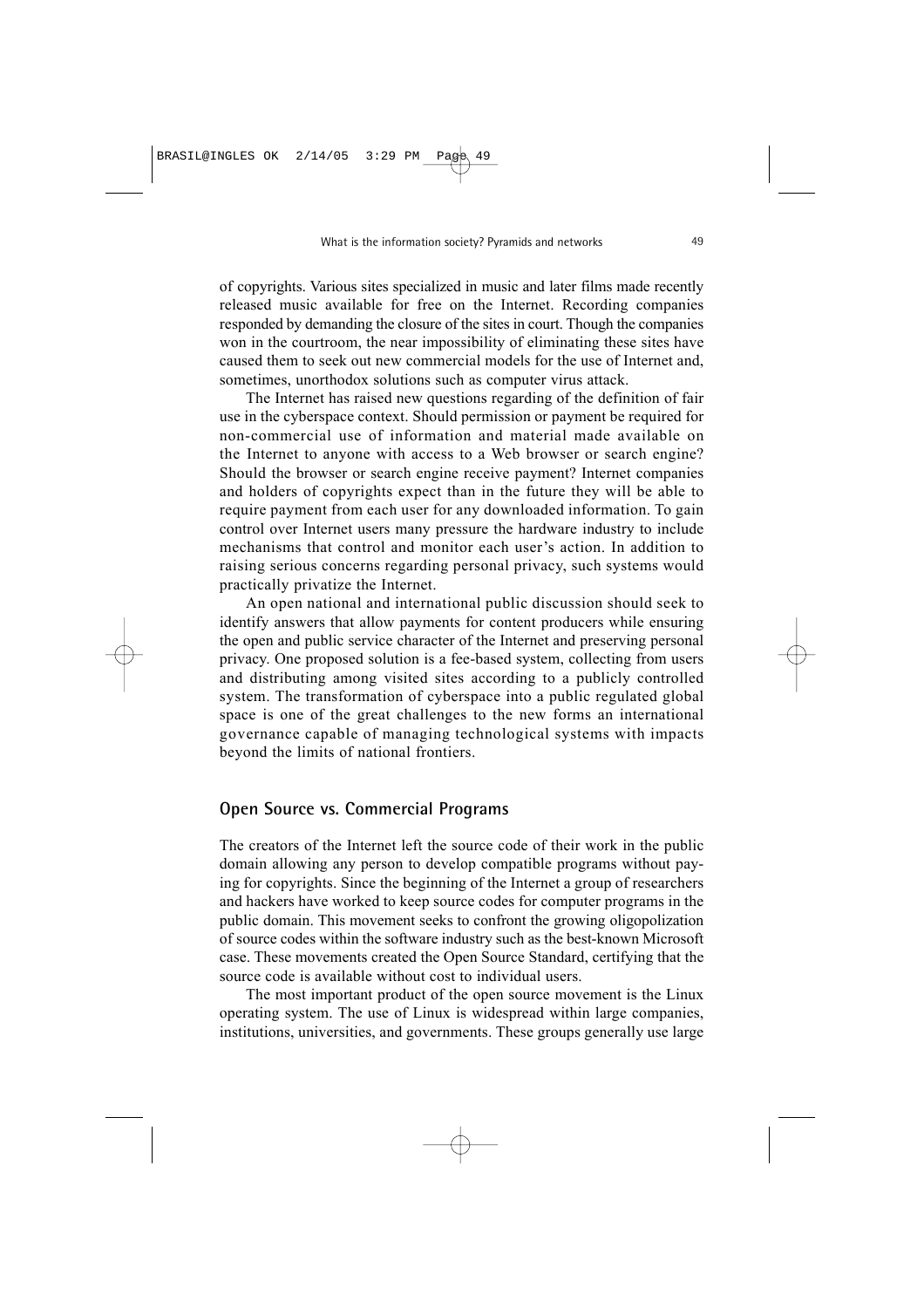computers with sufficient human resources for providing technical support to users. For individuals and small businesses without technical knowledge, commercial software has the advantage of easy installation and technical support. Although its use continues to be small, there are an increasing number of companies that specialize in providing technical support for open source programs.

Discussion concerning open source software often revolves around economic themes, particularly in developing countries where open source software use is viewed as a way to reduce expenses. The existence of open source software has, in fact, pressured the industry to reduce prices. But the central question raised by the open source movement is fundamentally political. The original architecture of the Internet facilitated communication rather than identification of the user and the content being transmitted. Both companies and governments have since developed tools aimed at identifying users and their movements. For companies, monitoring users each time they access the Internet is the only way to ensure payments of copyrights while also accumulating information regarding the consumer profile of Internet users. For governments, access to and storage of information transmitted in cyberspace is seen as a necessary component of vigilance over activities that could affect national security, causing many countries to restrict or prohibit the use of cryptographic systems by private parties, to regulate the commercialization of advanced deciphering systems, and to oblige service providers to store all e-mail for certain period of time.

The existence and ongoing development of alternative open source programs is among the fundamental conditions – together with adequate copyright laws – for limiting the capacity of the corporate sector to subordinate the Internet to the logic of their interests. For the large majority of users, commercial programs and hardware are black boxes. Most users lack a notion of the information that they transmit when they use the Internet. Efforts to clarify the questions raised by the Internet in terms of public freedom are needed to assess the legal boundary concerning the power of the state and the corporate sectors to interfere, monitor, extract and use information from Internet navigators. And open discussion should define the role of the Internet as a public good, including the rights of companies to collect returns on their investments and of the state concerns with public security. Both are legitimate rights but they must be developed within a democratic system of regulation.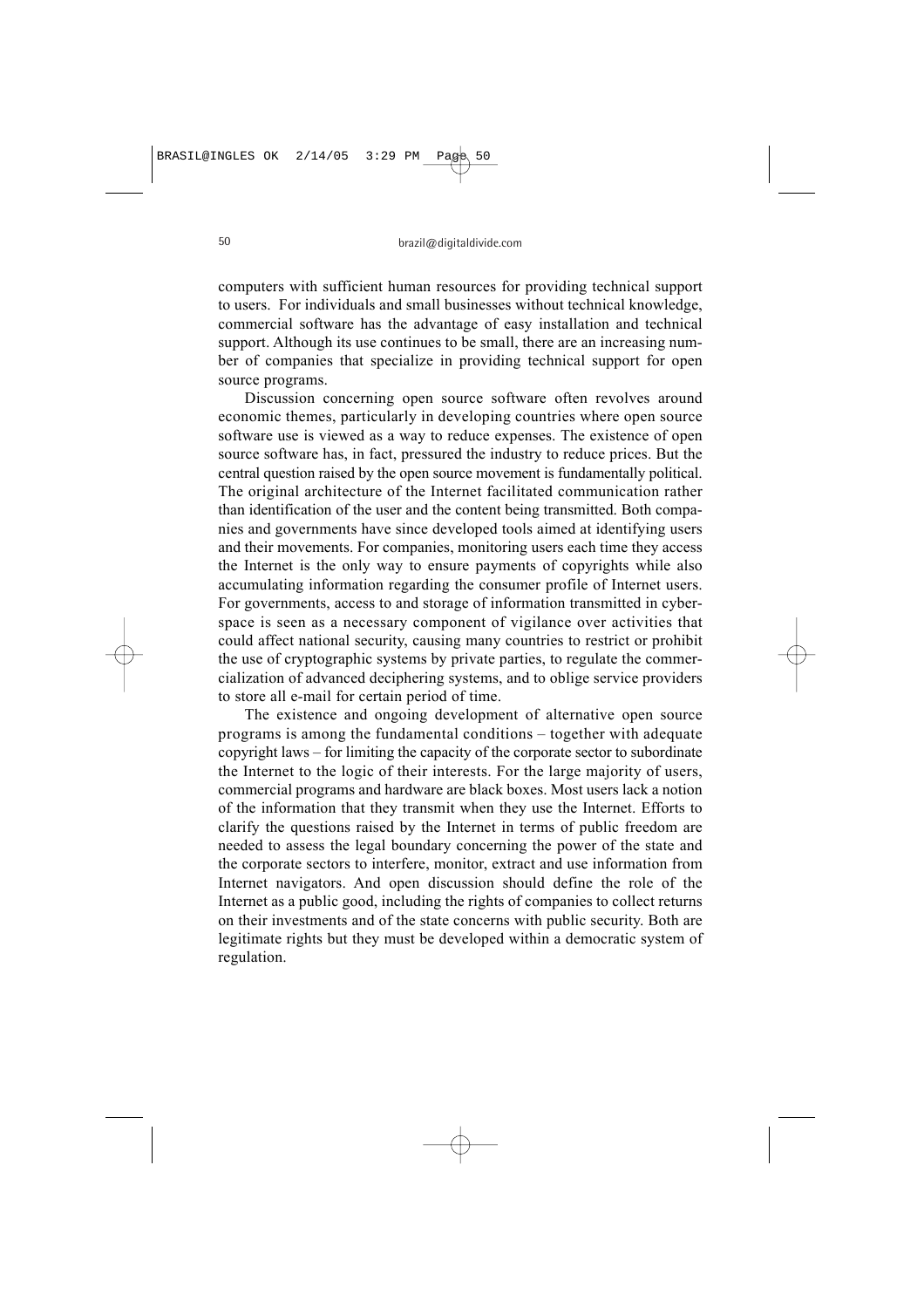#### **New and Old: Pyramids and Networks**

The interactive and open character of the Internet has caused many authors to view the Internet as a source for a new paradigm of social organization in which the central category is the social network, a system of communication comprised of interconnected nodes that are fluid and constantly changing form. In this model, each social actor participates in different networks each one depending on one another within relations that may be asymmetric or hierarchical but within which all parts are interdependent without a defined center. The network would subvert the hierarchical and rigid social structures of industrial capitalism, which in contrast are characterized by vertical systems of communication with well-defined structures of power.

The 20th century dominant metaphor for describing society was that of a structure taking the form of a pyramid. Metaphors concerning pyramids and structures are associated with concepts of cause and effect from physics or with the functioning of the central organs of the human body. The notion of networks was borrowed from studies on the functioning of the nervous system and artificial intelligence.

From the pyramidal perspective, society is organized with a small top representing the most rich and powerful and with workers at the base, while some sectors of the population are in the middle. In another metaphor of social organization, societies had a center and a periphery, companies divided themselves between employers and employees, while the political structure was based on dominant and dominated groups. In this model, interaction and communication between the different levels was underplayed. In fact, social participation and communication was always present through political parties, social movements and public opinion. In enterprises workers responded with unions or factory commissions. Finally if the distribution of resources stratified society, social mobility presented a more flexible reality. Even highly centralized totalitarian states depended on networks for keeping informed and controlling society.

With the insight of the current world it is obvious that the pyramid metaphor was unilateral. Rather than viewing the metaphor of the network as a radical break between the present and the past, we should consider how networks have always been a central part of human society. In fact the importance of communication and information has been a central part of discussions concerning the nature of capitalism since the work of Adam Smith. Not only the markets but also democracy has all the characteristics of a network, where participation in the circulation of information is central for its functioning.

The danger of a unilateral emphasis on the role of networks is that we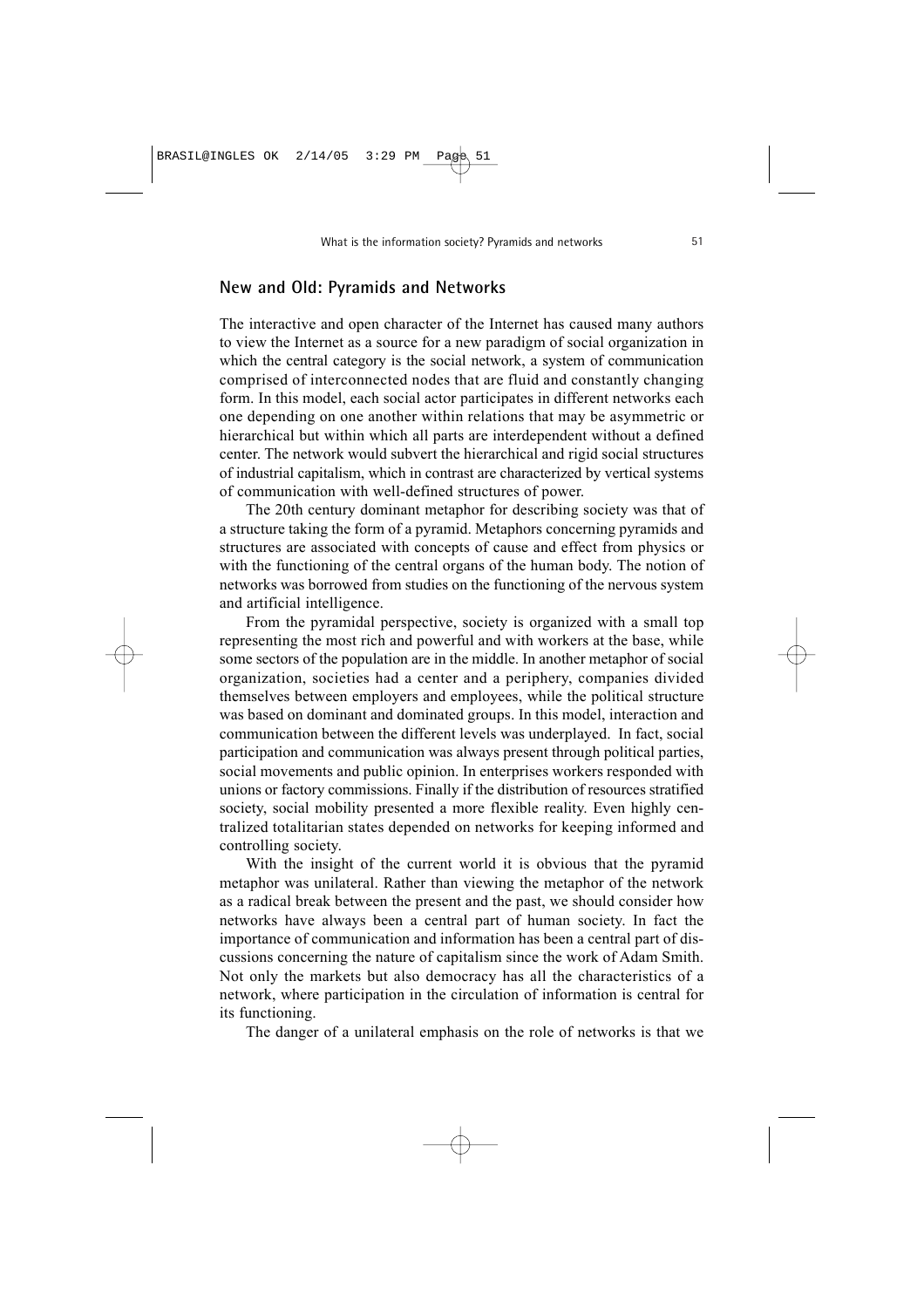move from a partial metaphor of structures and pyramids to another equally insufficient metaphor. Virtual networks multiply and change the functioning of vertical organizations but they come a long way from making those structures disappear. In the same way that the unification of space and time has not eliminated time, the creation of virtual networks has not eliminated the material nature of the world and the importance of the centers of political and economic decision-making and control of power and economic resources. The principal source of technological innovation in telecommunications continues to be investments in research connected to the military sector, a highly centralized and pyramidal structure.

Networks and structures have always been interlinked. National governments have always known about the importance of the means of communication for unifying and controlling national space. While companies today have more flexible processes, power structures continue to play a central role. The centers of power concentrate political, cultural, and economic resources imposing unequal distribution of decisions and communication flow. If the Internet indeed has the effect of weakening territorial trends, by allowing interchanges on a global scale, big cities continue to be important not despite but because of their material nature, their human resources and their infrastructures.

As we have shown earlier, networks (represented by private users) and pyramids (represented by the states and by corporations) continue to confront one another *within* the web. While large companies connected to the information technology industry promote the broadest interpretations of copyrights, individuals and voluntary groups developed free software. Government security services try to control the communication and information of each citizen while organized groups of society work to limit these powers and strengthen privacy rights.

The impact of the Internet is bi-directional. On one hand it expands the possibilities for social action, for worldwide public opinion, and for activism among decentralized social movements; on the other hand it also allows new forms of social control and fosters anti-democratic organizations. These are transnational operational networks, with a highly centralized organization, thanks to new possibilities of control and command that do not require a fixed location in space. Confronting these international networks of organized crime and terrorist groups while maintaining a respect for democratic liberties will require a deep reformulation of security systems at a national and international level.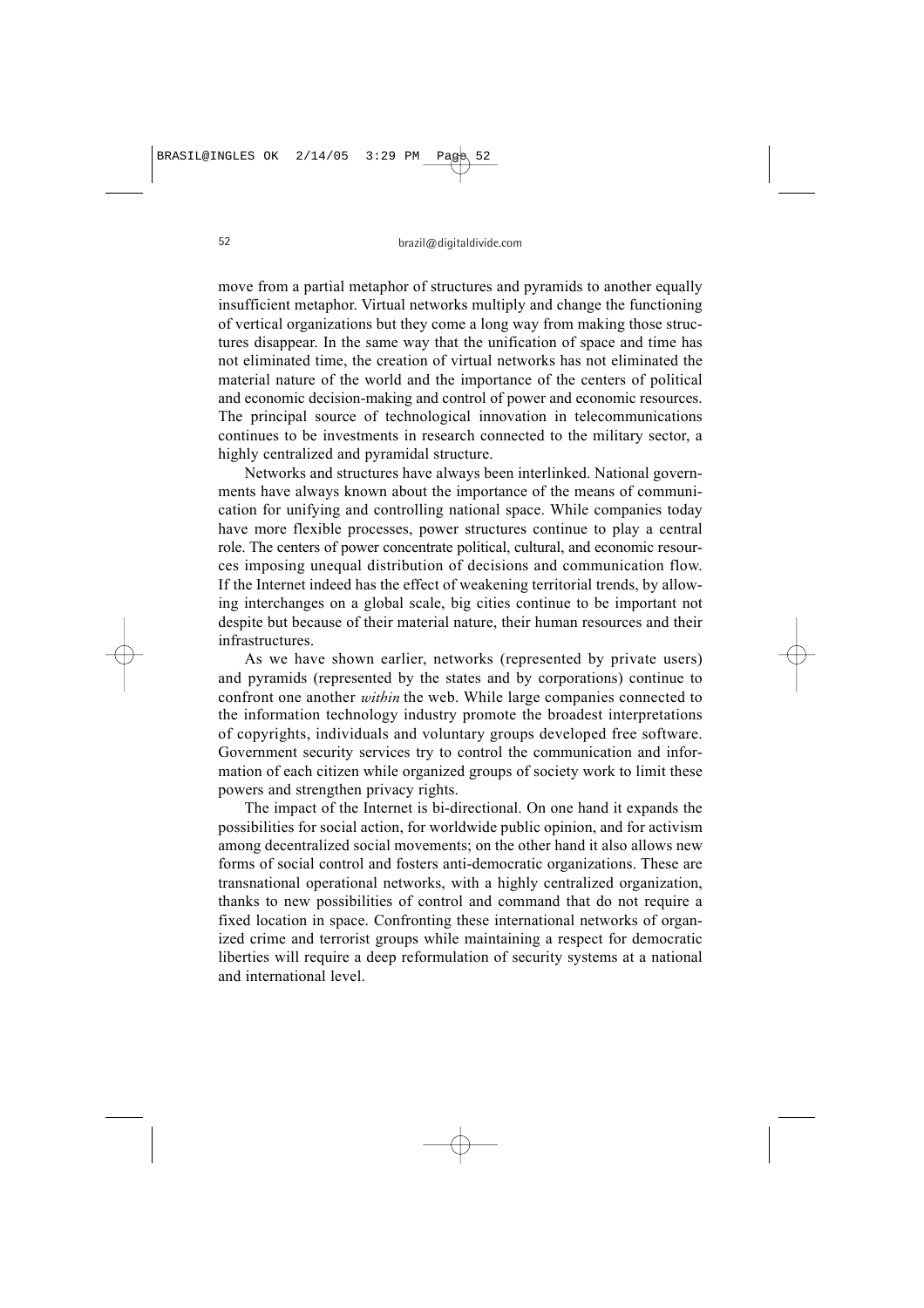The view of a world of participatory global networks functioning apart from the government and corporate sector power structures of global society is an illusion because it offers only a partial vision of social reality. It is also problematic because it can cause us to overlook new problems in global society and to abandon the dialog with organizations (states and large companies) that continue to be decisive in the leadership of contemporary society. The great intellectual challenge at the beginning of this century is to invent new interactions between pyramids and networks enhancing the democratic dimensions of new technologies

## **Box D – The Two Faces of Information Technology: Freedom and Control**

The debates concerning the impact of the Internet on political life are polarized between those who believe that the Internet is a liberating instrument and those who see its as a mechanism for the destruction of public space and for the control of citizens by governments and the corporate sector.

The optimistic vision combines disparate views. For some the Internet allows increased citizen participation in government decisions by way of a system of ongoing consultation allowing day-to-day referendums on diverse themes. For others, the Internet enhances democracy radically, creating a new public space in which civil society organizes itself separately from the state.

The pessimistic perspective includes those who consider the Internet as a threat to face-to-face relations, the only source of communication capable of generating solid and stable groups with historic memory (rather than the a-temporal world of the Internet), and capable of sustaining public life and constant political action. By creating a world of virtual relations the Internet facilitates the growing control of governments and of corporations over of citizens, destroying privacy and freedom.

The diverse positions concerning predictions of the impact of the Internet indicate real potentials that, depending on the outcomes of social conflict, could someday become dominant. In practice both the strengthening of democratic life and the weakening of privacy and freedom through the control information can be encountered today. Databases that centralize information from genetic codes to medical histories, laws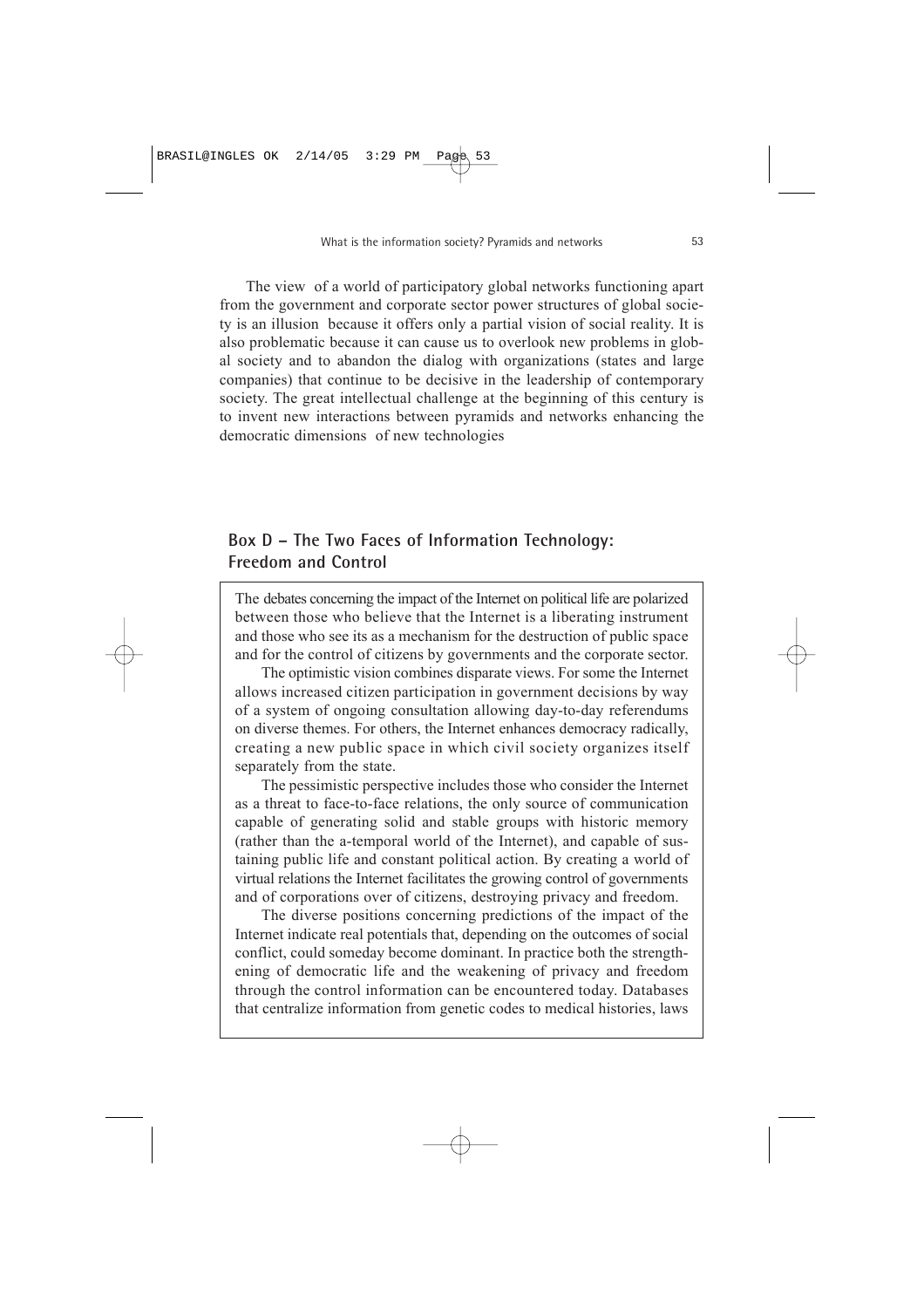that require service providers to keep copies of all e-mails, cameras that film activities in workplaces, streets, and stores, tracking systems for Internet users, credit cards that record details on all purchases, electronic toll booths, cellular telephones with cameras and GPS systems, new systems of biometric recognition, and in the future microchip implants with medical or other functions, converge in destroying the notion of privacy and together comprise an enormous potential for social control and the destruction of freedom.

The global village runs the risk of reproducing the aspects of traditional villages that made them into places of control and social oppression and where anonymity and the feeling of freedom were impossible. The growing impossibility of lying (as an individual choice) has a destructive potential for human sociability, as we know it. Though lying can be used to hide crimes, it is also an instrument of the oppressed and a fundamental recourse of human freedom.

The dependency of society on networks of electronic communication for the proper functioning of practically any service creates an enormous risk of paralysis and destruction on a global scale in case of successful attack on the system. Processes that make humanity vulnerable have always been a part of the interactions between the diverse groups of people made possible by the encounters of societies. When people lived in isolation they did not have access to others' technological and social innovations, but they were also protected from diseases, epidemics, and new problems that are parts of the homogenization of productive, social, and political systems. With globalization, epidemics travel by airplane and an electronic virus at the speed of light. The homogenization of crops is now on a worldwide scale, advances in medicine save life but can have a neutralizing effect on the natural selection mechanisms of the species, and new technologies impacts on all of humanity and the planet rather than local people and ecosystems.

New technologies have increased individual security at the price of putting basic modern democratic institutions at risk by constructing a fragile system of life dependent on technology and vulnerable to attacks whose prevention could lead to totalitarian practices of social control. Perhaps there is a "law" of human history indicating that every new technological instruments that increases the capacity to control nature and society itself, increases the potential of destroying the environments and society while simultaneously promising improvements in quality of life and renewing the hope of a better world.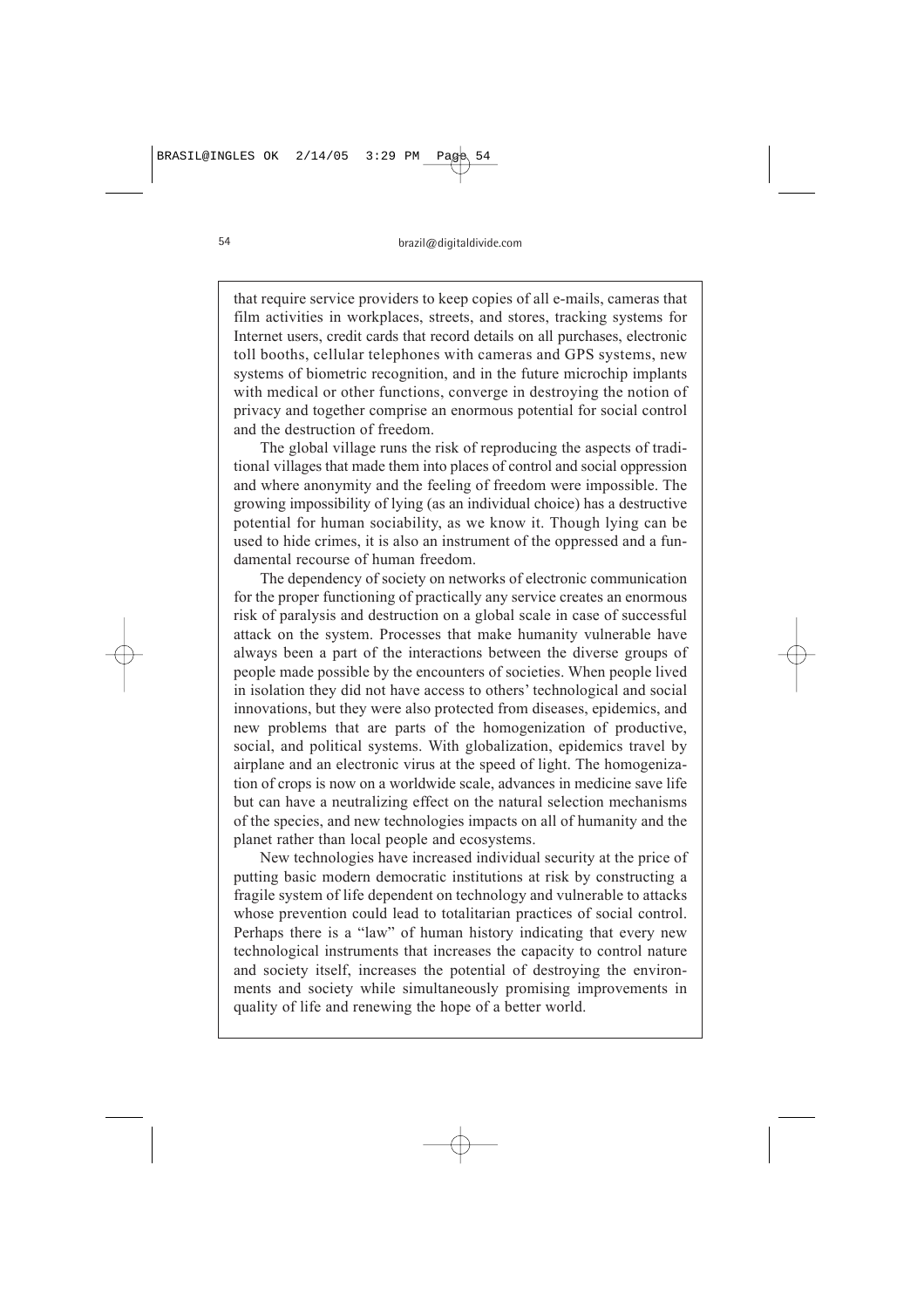# The dimensions of the digital divide

#### **Connected, Disconnected, and the Digital Divide**

In modern societies, the terms "connected" and "disconnected" refer to the unequal access to a diverse collection of communication tools such as books, periodicals, radio, telephone, television, and the Internet. Although we will be focusing on access to and uses of the Internet, the digital divide cannot be disassociated from access to other communication and information technologies. There is a strong correlation between the digital divide and other forms of social inequality. Generally, the highest levels of digital exclusion are found in the lowest income sectors. In modern societies based on mass consumption, social inequality in terms of communication does not manifest itself solely only on the basis of access to material goods such as radio, telephone, television, and Internet. The intellectual and professional capacity of each user to make the most of each of these communication and information technologies is as important as access itself.

The central focus of this book is the impact of the digital divide on inequality within each society. The concept of the digital divide used in the bibliography and reports from international organizations encompasses widely differing meanings. Distinguishing the different questions and problems associated with the concept of the digital divide is necessary to avoid analytical confusions and to clearly define objectives of social policies.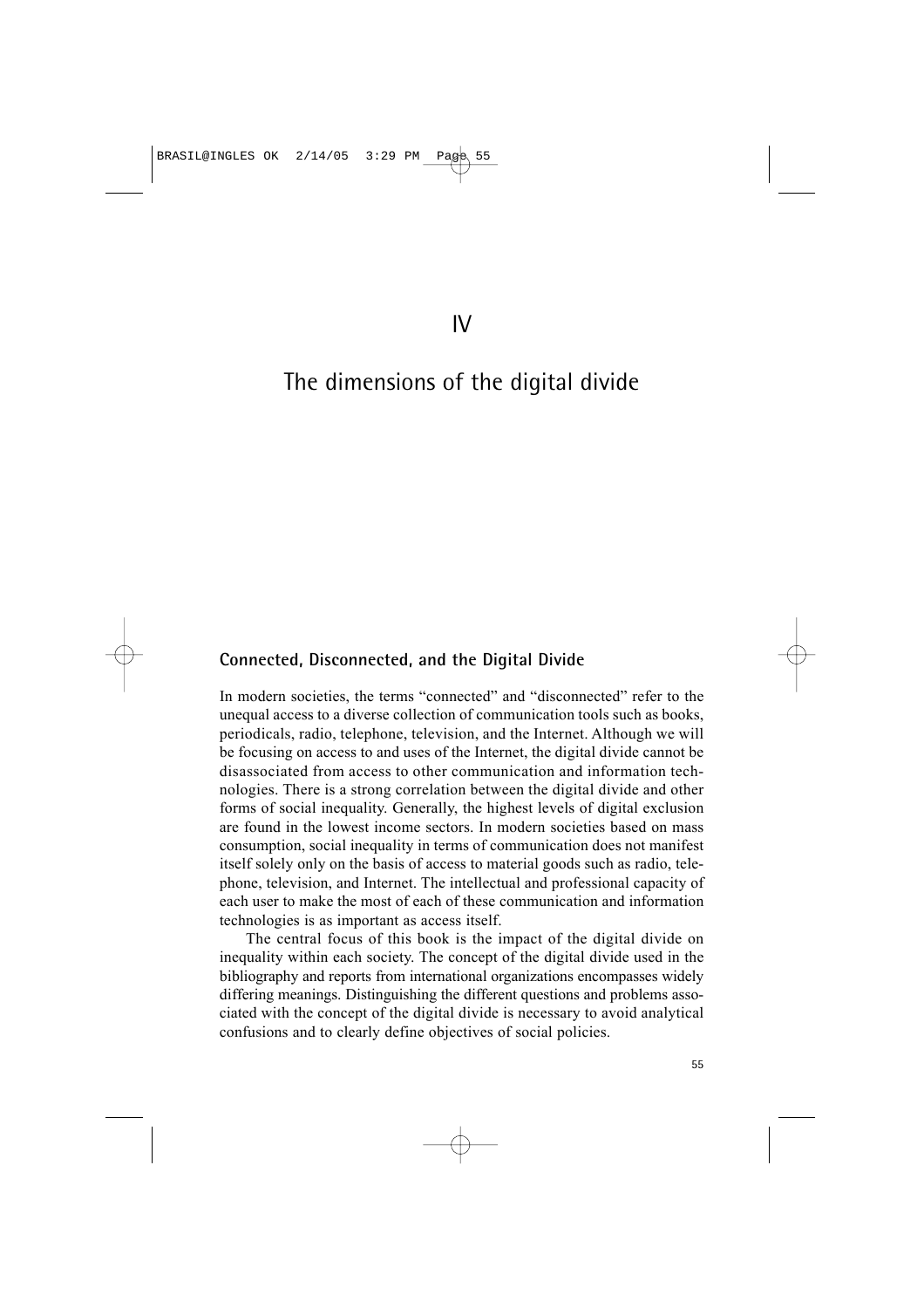#### **The Digital Divide on an International Scale: e-readiness**

International studies seeking to develop indicators to establish a country's relative position in terms of information technology development created the concept of e-readiness. This concept evaluates the penetration of communication technologies within countries in comparison with other countries, an important factor in determining international economic competitiveness. The relative e-readiness of a country is not necessarily correlated with the country's internal digital divide, although policies that fight against the digital divide positively affect national capacity in terms of e-readiness.

There are many ways to formulate and define the e-readiness of each country. Some authors identify stages of e-readiness development; others propose formulas based on key indicators such as the number of people with access to communication technologies. More complex models consider factors including the institutional contexts, regulatory systems in the area of telecommunications, human resources, systems of innovation, and the uses and impacts on society of new technologies. The simpler formulas suffer from the types of problems that are typical of quantitative comparisons between countries with diverse economic, political, and socio-cultural realities. This is particularly important in this area where product dissemination and education levels determine the diversity of potential uses for new technology. The more complex formulas also have their shortcomings in that by considering qualitative dimensions, they are more difficult to quantify and they depend on adjudication of more or less random values to each index.

Despite the different criteria they use, the majority of studies arrive at a typology of levels of e-readiness that generally accompanies the scale of countries in terms of per capita income. Still, within each group of countries, there are important differences. Among the most advanced countries, the United States occupies a special position, being the country with the largest number of Internet users, home to a large number of leading software and hardware companies, and to the majority of the world's most popular portals and search engines. The relative advantage for U.S. companies is expected to diminish in the next years, but European and Japan linguistic diversity or specificity makes it difficult to bring their sites to international audiences.

Access to communication technology at the international level seems to reproduce the same distance as in per capita income inequality between countries. However, when we consider advanced technologies alone, the inequalities between countries is even greater than when measured in terms of per capita income. If the difference in distribution of radio and television between rich and poor countries is smaller than the differences in economic development, the availability of computers with access to the Internet is 600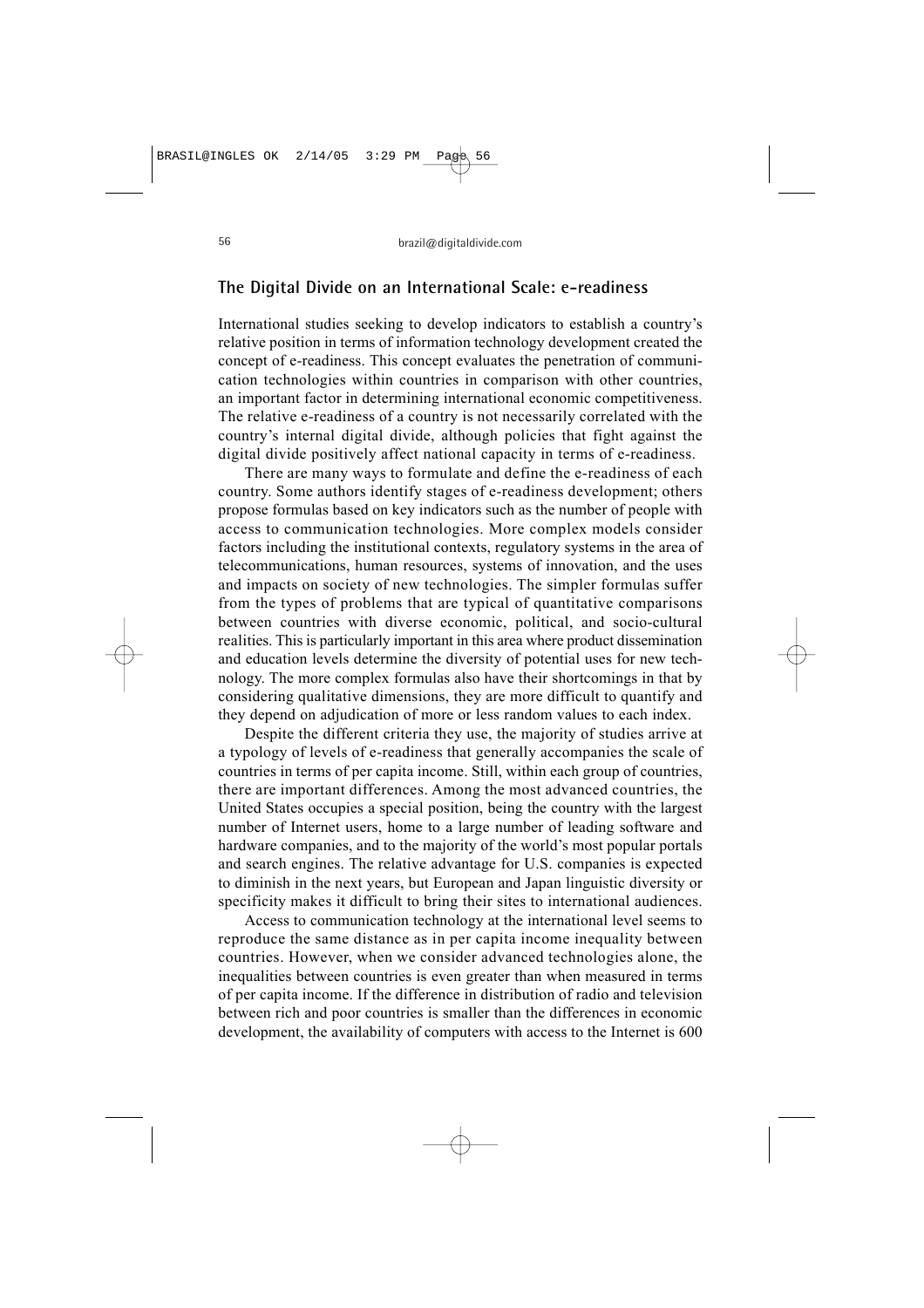times greater in the most developed and wealthy countries than in the poorest developing countries. If we consider the number of people with broadband access, this difference increases even more.

It is often argued that poor countries can jump stages of the development process by absorbing the most advanced technology. But technology is constantly changing and what appears to be cutting edge is quickly rendered obsolete. While the telephone is still unknown for a large part of the population of the planet, communication by telephone is increasingly becoming secondary to the Internet as instrument of communication. Soon, the new generation of cellular telephones will take over with devices that provide a large part of the Internet's functions in miniature form. Thus, the highly dynamic character of new technology is a barrier toward attempts to bring poor countries to the level of richer countries.

#### **The Digital Divide and Development: e-development**

The digital divide discussion includes another subject, the use of information technology to generate economic growth, or e-development. e-development must be differentiated from the digital divide itself though it has consequences for social inequality, through the creation of employment possibilities, and reduction of poverty. It raises specific questions that will not be addressed in this book concerning the direction of investments, industrial policies, international trade, and policies for developing human resources, science, and technology. These policies also demand a legal framework including laws for the protection of privacy, copyright laws, protections against electronic crime, laws governing the uses of cryptographic systems, regulations for commerce and for authentication of electronic signatures, and consumer rights specific legislation.

International and national institutions have touted the Internet as an instrument for modernizing small and medium-sized businesses, and as a mechanism for accessing international markets. Since Internet use by tourists in developed countries is practically universal, nearly all governments and many hotels in developing countries have web sites aimed at this audience. In many of the poorest developing countries, a large part of publicly and privately runs web sites are for the promotion of tourism.

An important theme in this area is the impact of the new technologies on the flow of payments between developed and developing countries and its consequences not only on development but also on the digital divide. While the international telephone payment system favors developing countries for receiving more calls than they make, the payment systems for information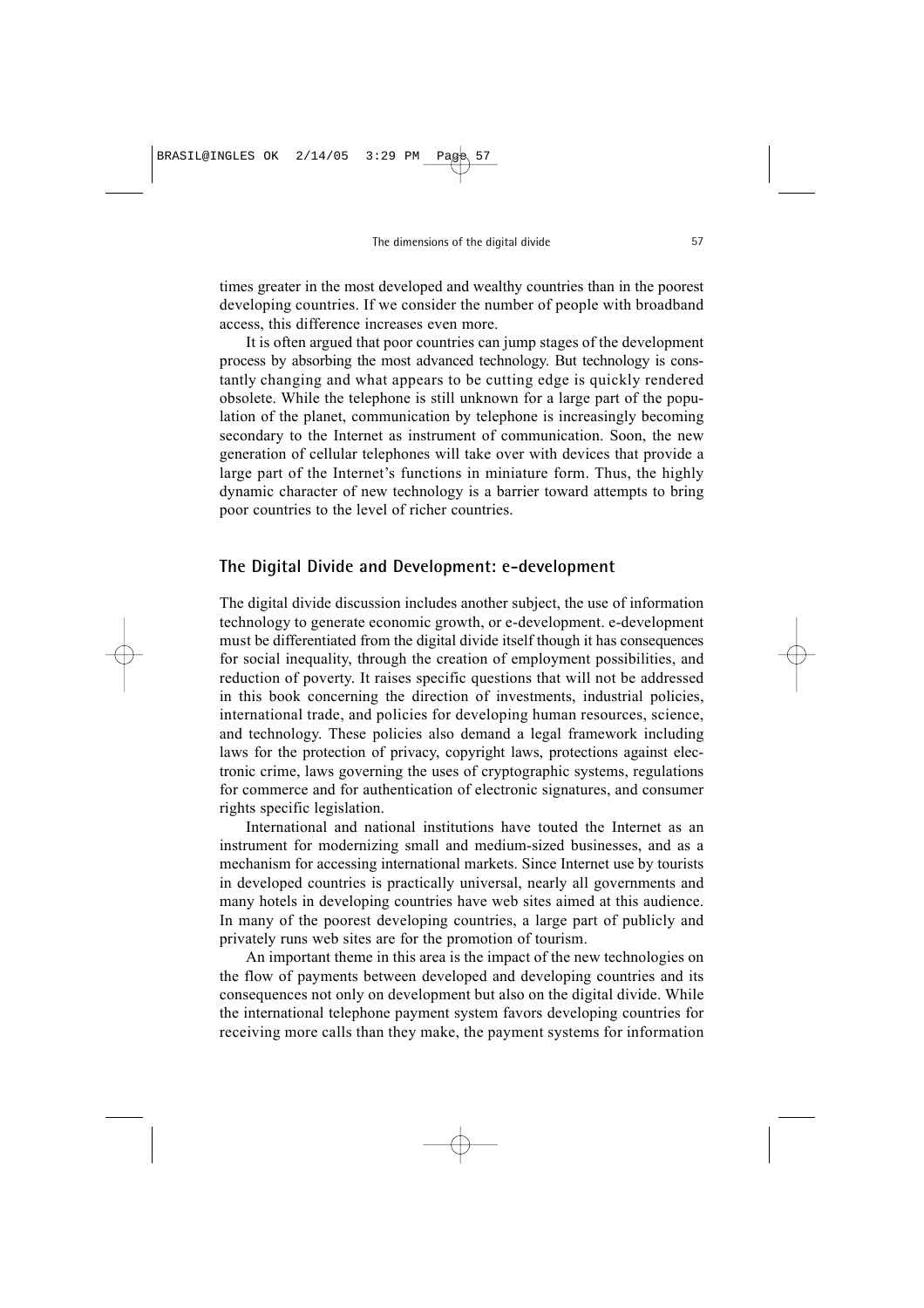transfer via the Internet favor developed countries, primarily the United States, the main center of international Internet traffic.

#### **The Digital Divide and Social Inequality**

The digital divide represents a dimension of social inequality: it measures the relative level of access to products, services, and benefits of new information and communication technologies between different segments of the population. The digital divide also addresses another subject associated with social inequality that it cannot be confused with the digital divide itself, that is, information technology as a tool in the fight against poverty. In situations of economic growth it is possible to reduce poverty indicators (the size of the population below a set poverty line), while simultaneously increasing social inequality. Thus the fights against inequality and poverty have much in common but are not synonymous.

As with all new social innovations, the impact of information technology will in principle increase social inequality because its initial impact reaches only the wealthiest sectors of the population. Thus, the fight against the digital divide is not so much a fight to diminish social inequality as it is an effort to prevent inequality from increasing because of the advantages that those groups of the population with more resources and education enjoy as a result of exclusive access to this information technology.

The many methods for evaluating the size of the digital divide take in consideration the distribution of varied communication media, education levels and types of use of digital contents. As in the case of e-readiness there are innumerable formulas to measure the digital divide and, as in the previous case, they present the same types of problems. Instead of arguing in favor of a particular method of measurement, we will discuss the diverse dimensions of the digital divide.

#### **The Dimensions of the Digital Divide**

The digital divide depends on five factors that determine the level of equality of access to information technology systems: 1) the existence of physical infrastructure for transmission; 2) the availability of connection equipment such as a computer, modem, and access line; 3) training in the use of the computers and the Internet; 4) intellectual capacities and the social insertion of users, ( the product of the educational and intellectual level, profession and the social network that determines the effective use of infor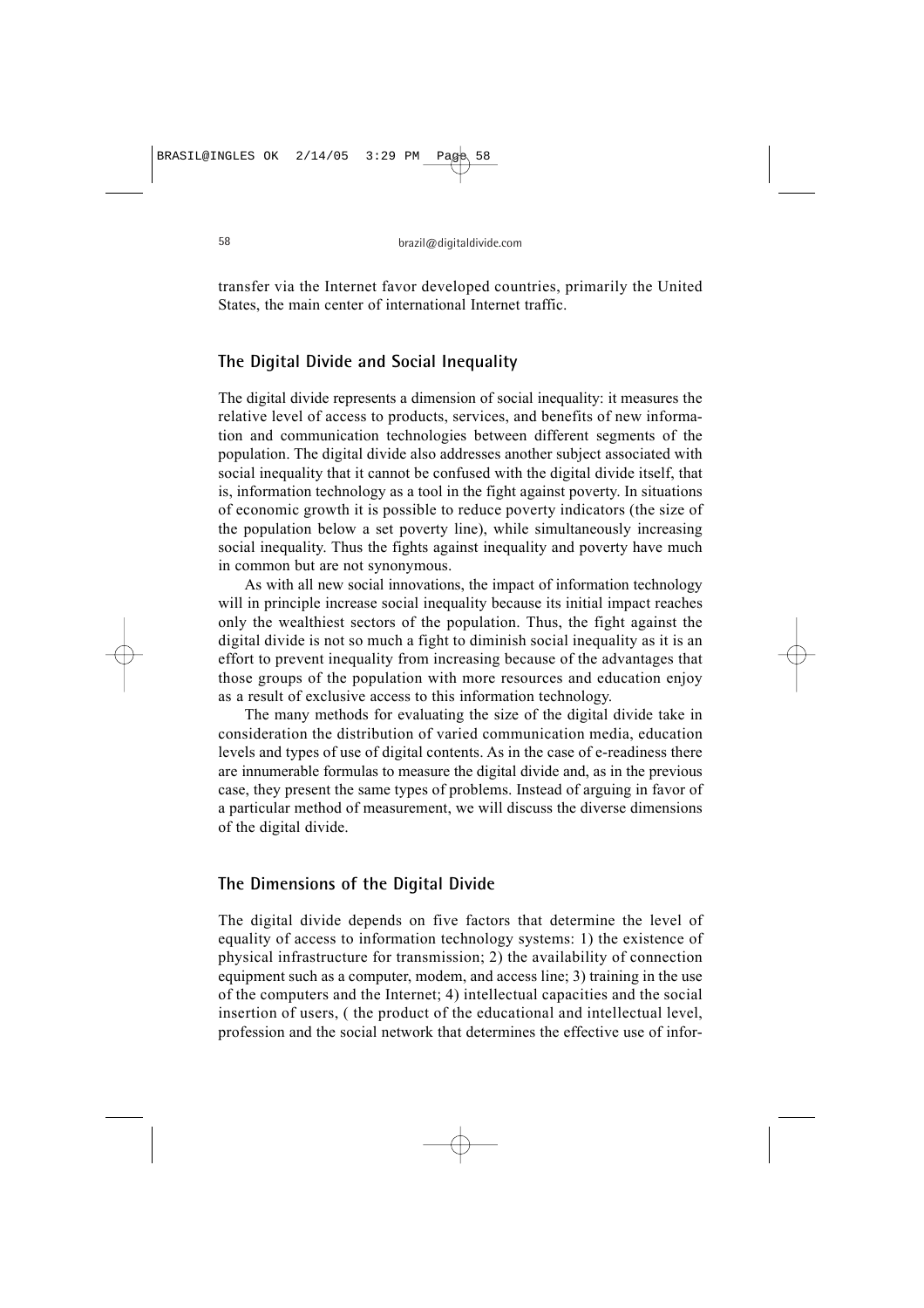mation and the necessities of Internet communication; 5) the production and use of specific contents adapted to the needs of the diverse segments of the population. While first the two criteria refer to passive dimensions of Internet access, the last three dimensions define areas of potential active appropriation by the users.

The distinction, between the different levels of access and use, is basic to development of methodologies for evaluating, accompanying, and acting in the fight against the digital divide. Starting at the first, each successive level is a prerequisite for the next. Public programs aimed at universal communication services focus primarily on the first and second levels of physical infrastructures and connection equipment that are only part of the preconditions for transforming the Internet into a public service.

Below is a more detailed description of each of the different levels:

• Access Infrastructure – Access infrastructures are comprised of transmission systems that can function by way of telephone, satellite, radio, cable television and electricity wires. In the future it will be possible to access the Internet by way of cellular telephones and digital television (although existing of technology of digital TV do not allow effective interactivity, and requires connection to an Internet provider). Internet connections can be at either normal or broadband levels, which determine the speed of information transfer. The availability of both systems is dependent upon the existence of local providers with equipment for these services.

It is important to mention that the competitiveness of the different access technologies has been evasive and that billions dollars of investments (for example in satellites) have been lost for backing the wrong technologies, supported by inaccurate forecasts of market trends. The same thing could occur with the prognosis on the convergence of third generation mobile telephony technologies (3G), of the telephone, digital television and Internet, which are expected to lead to the abandonment of the current model of personal computer (PC). This trend may be real but it is still far from materializing and a clear definition of its format has not yet emerged.

The universalization of access infrastructures is a process that is practically complete in advanced countries, though there are still some more isolated regions of the United States and various regions of the European Union where broadband is still not available. In developing countries, on the other hand, the universalization of infrastructures is still a central problem, particularly in rural areas. In the developing world, broadband is generally only available in large and some medium-sized cities. In the majority of developing countries, the Internet is a phenomenon that is concentrated primarily in urban centers, in particular large cities.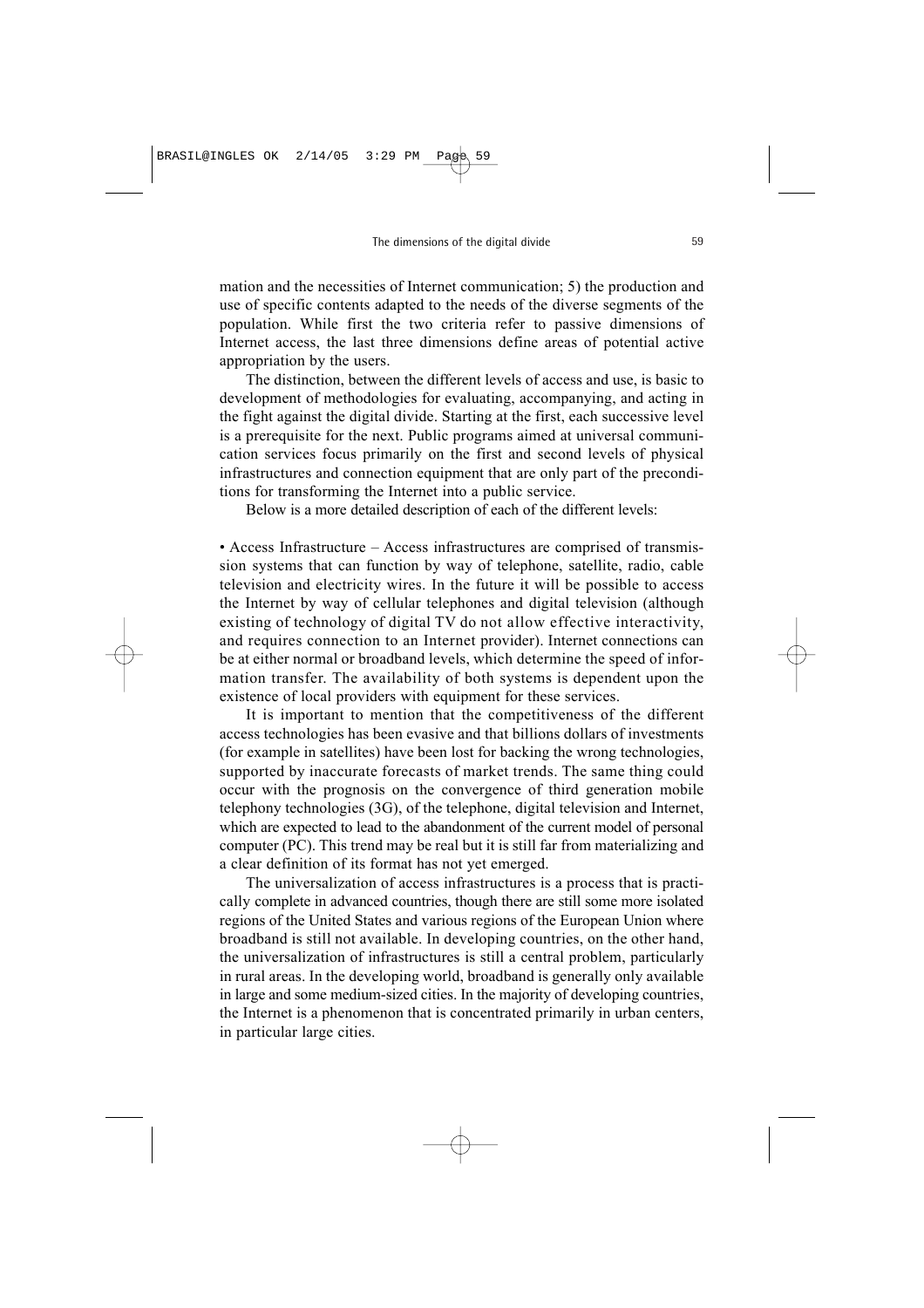The ongoing introduction of new information technologies contributes to the creation of a permanent gap in the social cycle of products, both internationally and nationally. As indicated previously, at each stage of technological innovation, developing countries make an effort to reach the advanced countries, but when they are nearly successful, a new technology replaces the enormous technological distance. For example, now that the telephone is starting to be universally available in emerging industrial countries, the challenge has become access to the Internet, and in turn as the access the Internet starts to spread, broadband presents a new challenge. The acceleration of technological innovation means that we must consider thinking the digital divide as dynamic, with parameters that are modified with each new innovation in information technology systems. When most production of Internet content will be aimed at users with broadband access or long-term connections, slow speed users will become excluded.

• Equipment for individual access – The most common equipment for accessing the Internet is a computer with a modem and a telephone line with a dialup access to a service provider. The main mechanisms of individual access are: home, work, school and public or private tele-centers. In lowincome sectors without equipment or access services, access to the Internet depends on collective access points such as school, work, or tele-centers.

The literature on the digital divide is generally consistent in defining two main factors that determine Internet access levels, given the existence of communication infrastructure. They are personal income and educational level. Given the same income level, people with higher education levels are more likely to have access to the Internet. With the exception of some particular regions, there is relative equality of Internet access between men and women. The unequal impact on different racial and ethnic groups tends to be consistent with inequalities in income and education, with the exception of some situations where unequal access is aggravated by language differences between ethnic groups. The penetration of the Internet in developing countries is also associated to the level of urbanization. The digital divide, particularly in the developing countries, is aggravated dramatically in rural regions. In general, higher levels of urban concentration correspond to higher numbers of users.

The digital divide has a strong age component that is more pronounced among low-income sectors. The likelihood of a person being computer and Internet literate decreases with age. The difficulty of learning at a later age and the high concentration of illiteracy among older populations, cause the digital divide, to be particularly large among low-income older adults in developing countries.

For some authors it is necessary to distinguish between active users, for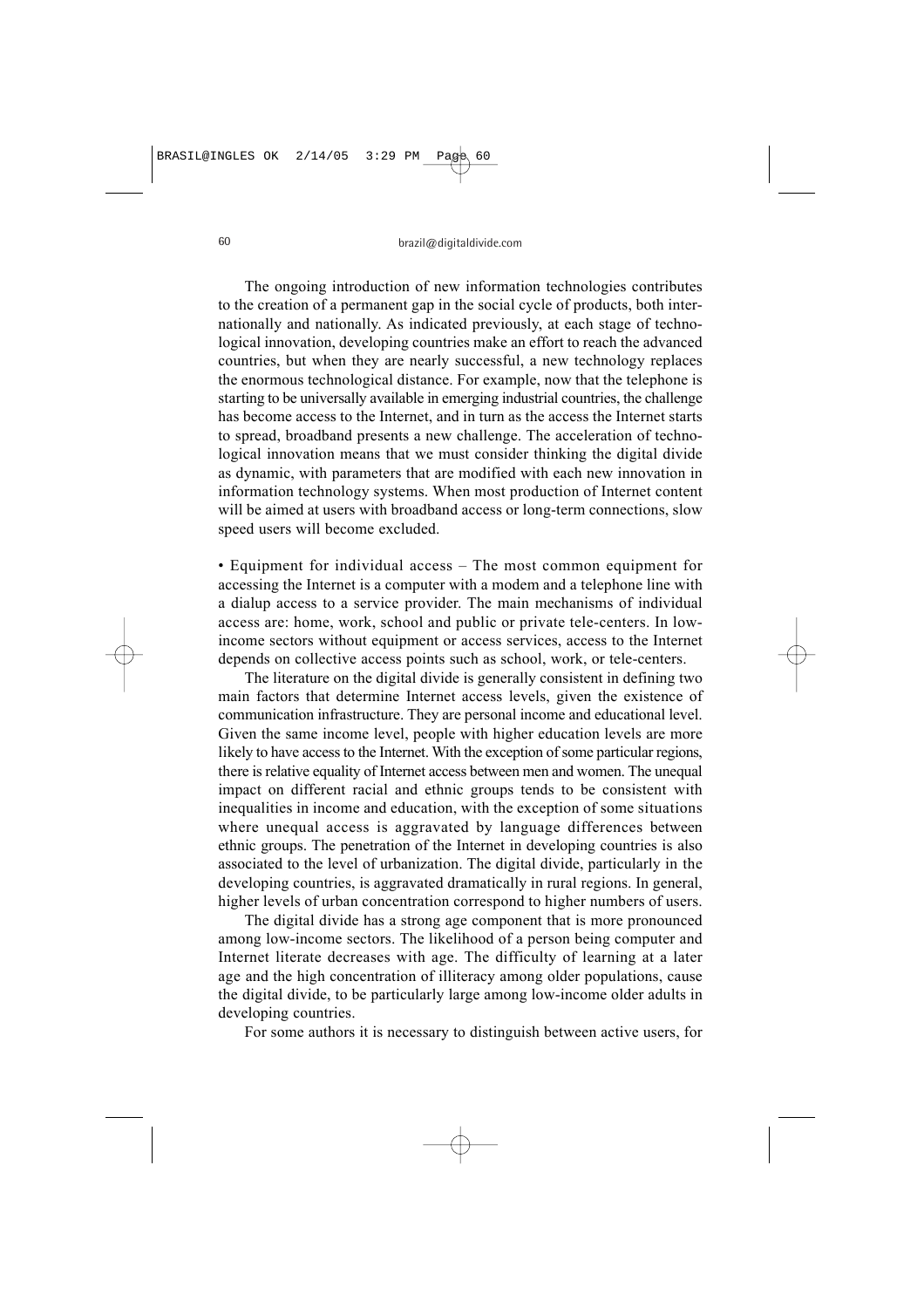whom the Internet is integrated into daily life, and passive users, for whom Internet use is casual. The number of computers and users registered to Internet access providers is the principal means for measuring the number of users. The diversity of methods of access makes it difficult to count the number of Internet users. There is great disagreement regarding the criteria for evaluating the number of users, even within the United States, between the different organizations and companies specialized in the business. In principle, one assumes that the number of users per access point (computer connected to the Internet) is larger in developing countries than in developed countries and that poor families have more users per computer than rich families (where families have more than one home computer connected to the Internet). In some cases, a single user can be registered with multiple providers, in other cases, as in the tele-centers, a single computer provides access to a great numbers of users. When Internet access penetrates the poorest sectors of the population, the number of users per computer tends to increase.

The policies of infrastructure access expansion, oriented by the privatization and competition generating telecommunications policies of the 1990´s have been generally successful, but in all developing countries they have collided with the limits of effective demand. The poorest members of the population do not have the resources to buy a computer and are even less able to pay monthly fees for a telephone line and Internet access provider. The most common mechanisms for addressing this barrier to universal access are: A) price subsidies for the low-income users, B) promotion of low-cost or recycled computers, C) support for the creation of tele-centers.

A) Price subsidies – This is an area that still lacks convincing solutions. The international experience offers examples of reduced access rates in poor neighborhoods, tele-centers with free or subsidized access fees, and subsidized rates that favor low-income users and tele-centers.

B) Promotion of low-cost and recycled computers – The production of cheap computers, sometimes associated with subsidized financing, has not yet produced relevant results according to the digital divide literature. Critics argue that these computers generally are inferior in terms of data storage and speed. Some simplified computers, without hard drives, are designed for users with broadband access that can pay connection costs, which is not within the reach of good part of the population. Another approach, the recycling of used computers for distribution to technology centers in lowincome areas, has some successful experiences on the international level through the donation of used computers to poor countries.

The production of "people's computers" has as its main challenge the creation of a product capable of confronting the "double helix" of the computer industry: the need for constant renewal of the hardware required by the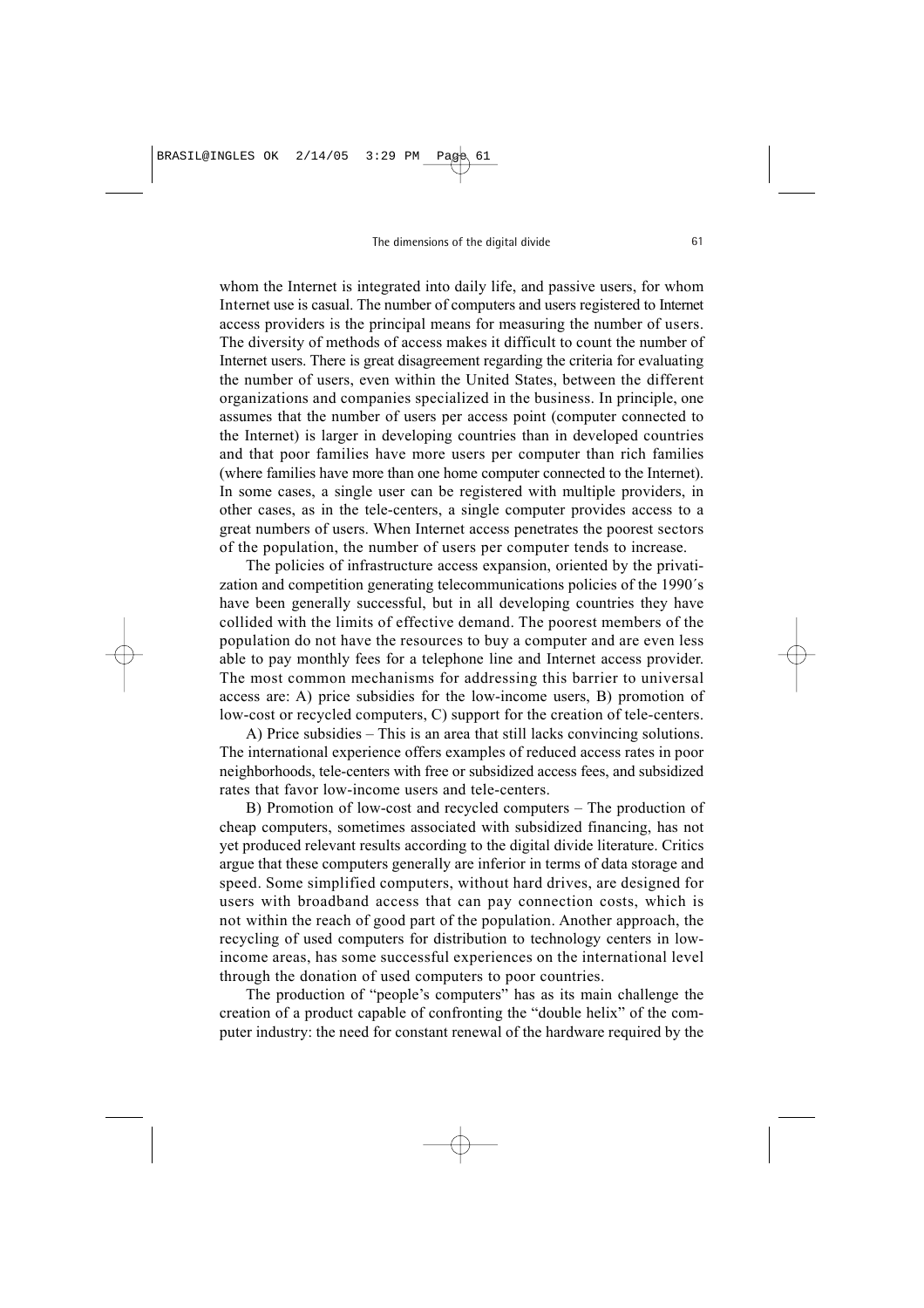new software increasing demand of information storage and processing capacity. There are several possibilities for how the production of such a computer could happen: 1) the development of an alternative computer through joint efforts of public research centers and national enterprises in developing countries; or 2) the production of a cheaper computer by the multi-national industry. In the latter case the problem is that a low-cost computer could take a share away from the existing market. One possible solution would be to target only the institutional market (schools and public organizations) and tele- centers in low-income areas. In addition to efforts to reduce hardware costs, it would be necessary to find alternative solutions to lowering the costs of the software.

Tele-centers – Tele-centers are collective access points where users can benefit from Internet services using equipment that does not belong to them. Tele-centers are the primary response to the difficulties with obtaining universal access and play a role comparable to that of the public telephone for people without their own telephone. Tele-centers are the main instrument for advancing universal access in developing countries.

Despite the importance given to tele-centers, the bibliography details only a small number of documented examples of successful experiences. Paradoxically, it is the most developed countries where there have been the largest number of tele-centers experiments designed to address the requirements of the most needy communities.

In addition to responding to the needs of users without the means for individual access, tele-centers enable investment by providers in areas where the individual consumption capacity is low but through the aggregated demand, providing access can become a viable and relevant commercial market for Internet service providers. In general, telecommunications regulating agencies, due to limitations of their mandates or other factors, tend not to regulate access fees that could make tele-centers services viable.

International organizations have developed several typologies of telecenters. They can be simplified in the following models:

• Access providing tele-centers, provide basic access such as Internet, fax, photocopying, printing and telephone service. In Africa, in particular, the tele-centers often provide only telephone service

• Single purpose technology centers, which offer a single type of content and services, such as governmental or educational information

• Training tele-centers, that include courses in information technology use and user support along with the services mentioned in the first type,

• Multipurpose community tele-centers, that offer several of the following services: local access, information, public services, educational courses,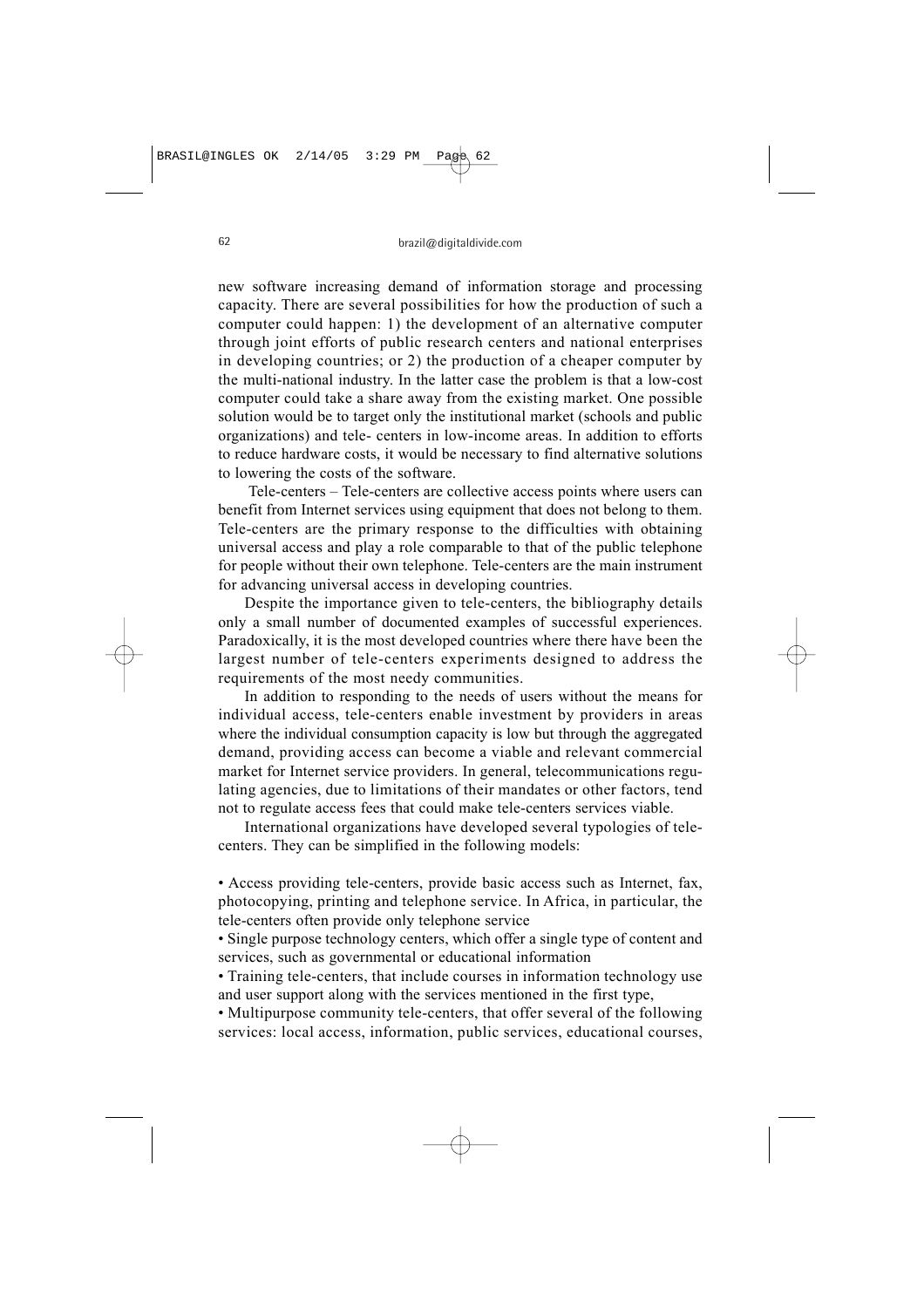technology courses, community radio, content production, and services for the community.

• Training – Training in the use of the computer and the Internet (called digital literacy or e-literacy) can be offered through formal courses in school or at work, private courses, or courses promoted by non-governmental organizations, or by spending time in contexts (schools, work or home) where the Internet is used and people nearby are able to offer assistance when needed. Children, in particular, tend to learn to use computers and the Internet through play without direct orientation. The probability of having the type of access that allows this kind of learning by osmosis, either at home or work, is lower in low-income sectors where the chances of owning a home computer as well as having access to a computer in the work are extremely low.

• Intellectual skills of the user – The ability to use the information available on the Internet as source of knowledge and intellectual and professional development, depends on the users prior skills. This qualification assumes basic literacy and abilities acquired within the school system. Digital literacy cannot be dissociated from book literacy. The network multiplies the possibilities for intellectual and professional work but at least until the present moment, it is not a substitute for the basic intellectual qualifications that are acquired at school and its effective potential depends on them. Thus social inequality expressed thorough education is reproduced and increases with use of the Internet. As long as much of the population of the developing world continues to struggle with illiteracy and semi-literacy, universal access the Internet, will be an illusory goal.

# **Content: the impact of digital services**

The aforementioned factors combine in determining the uses for information technology, the most important criteria for evaluating its effective relevance for society. These uses depend on the creative appropriation of the new technology by the different social actors and each user´s creative development, producing new contents and applications that represent innovative responses to economic, social political, and cultural problems.

• e-communication – The uses of the Internet can be analyzed according to its dual dimensionality as both an instrument of communication and dissemination of information and an instrument for access to information. Its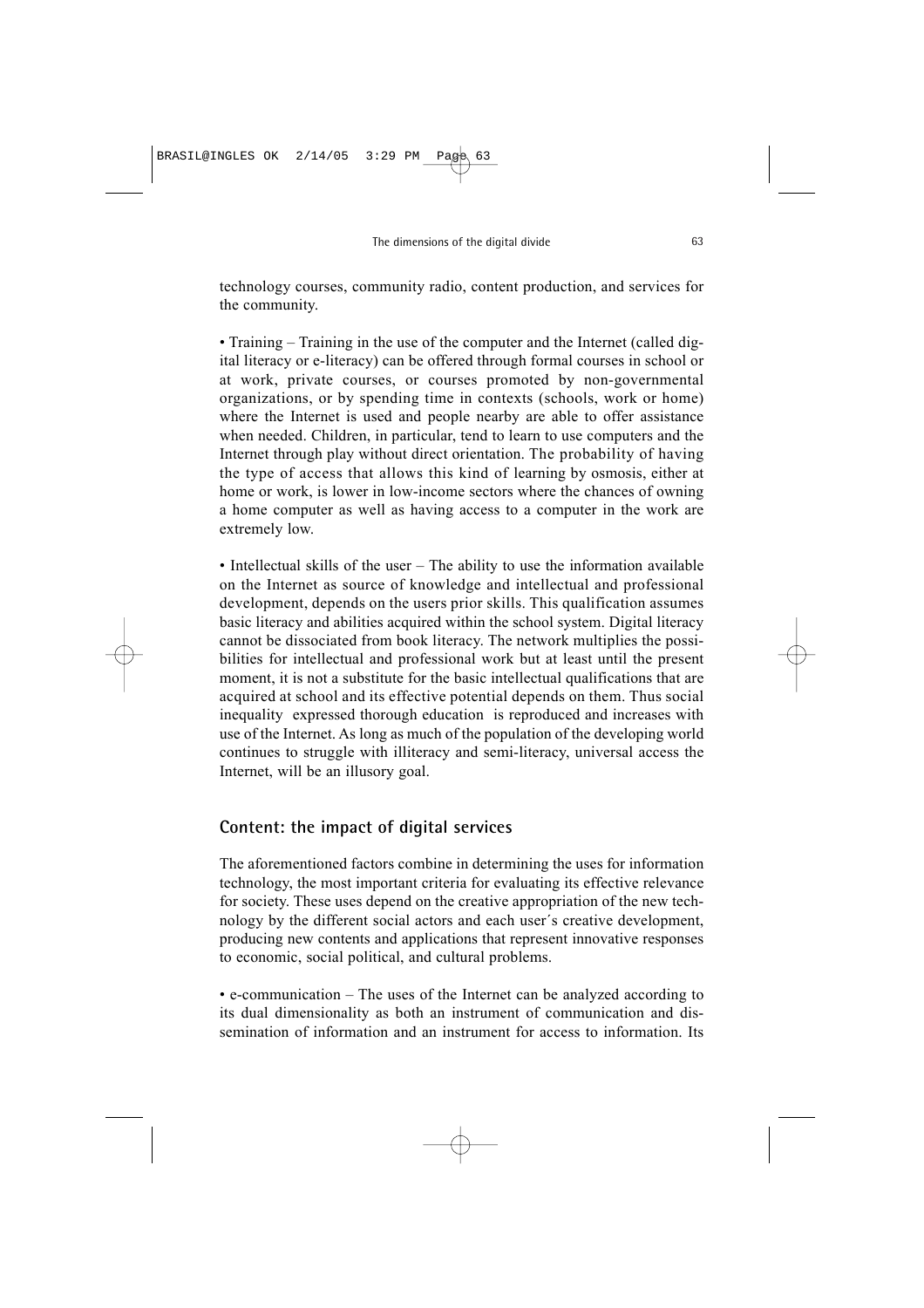potential as a communication instrument (email) is greater among high income users since most of the members of the user's network have access to the Internet, while this is not normally the case of low income users. This is even truer in the case of international contacts, because low-income sectors are very unlikely to have an international social network. The only relevant exception relates to poor families with members working abroad, often illegally, for whom the Internet offers cheap communication and contact with their native land and families.

• e-education – Distance education precedes the Internet. Correspondence courses followed by radio, television and videocassette, have a long tradition and have served innumerable people, who, due either to time or distance, could not attend a traditional class. In 1969 the Open University, in Great Britain, had a pioneering role in university level education by way of correspondence courses. In the 1980´s and 1990´s several developing countries created higher education distance education courses, especially for inhabitants of rural areas. Today distance universities in Turkey, China, Indonesia, Thailand, Korea and India have hundreds of thousand of students each.

In the majority of distance universities established in developing countries the main means of communication are the post office, radio, television, videotapes and CDs, with the Internet still playing, in general, a supporting role. One of the obvious reasons for the limited use of the Internet is that the majority of students lack access. This situation is starting to change and in the past few years, nearly the majority of the principal universities in developing countries have begun to conduct distance education via the Internet. Courses are often at the graduate level and participants are generally professionals who are unable to participate in traditional courses.

While local universities seek to enter the distance education market, large universities of the developed world, in particular the United States (but also from Spain in Latin America), have entered into the distance education business, often in partnerships with local private universities with courses supported by the prestige of the university of origin. Tuition for these programs is often higher than that of local universities but the level of quality control often leaves much to be desired.

Distance education has been defended as a solution for schoolteachers training problems, especially in rural areas. There are several cases in developing countries of the creation of regional training using the Internet and videoconferencing, and school nets that offer teachers continuously updated programs and didactic material. The success of these initiatives depends on the availability of Internet access in schools and on the basic training of the teachers in the use of the Internet. Among countries that have made advancements in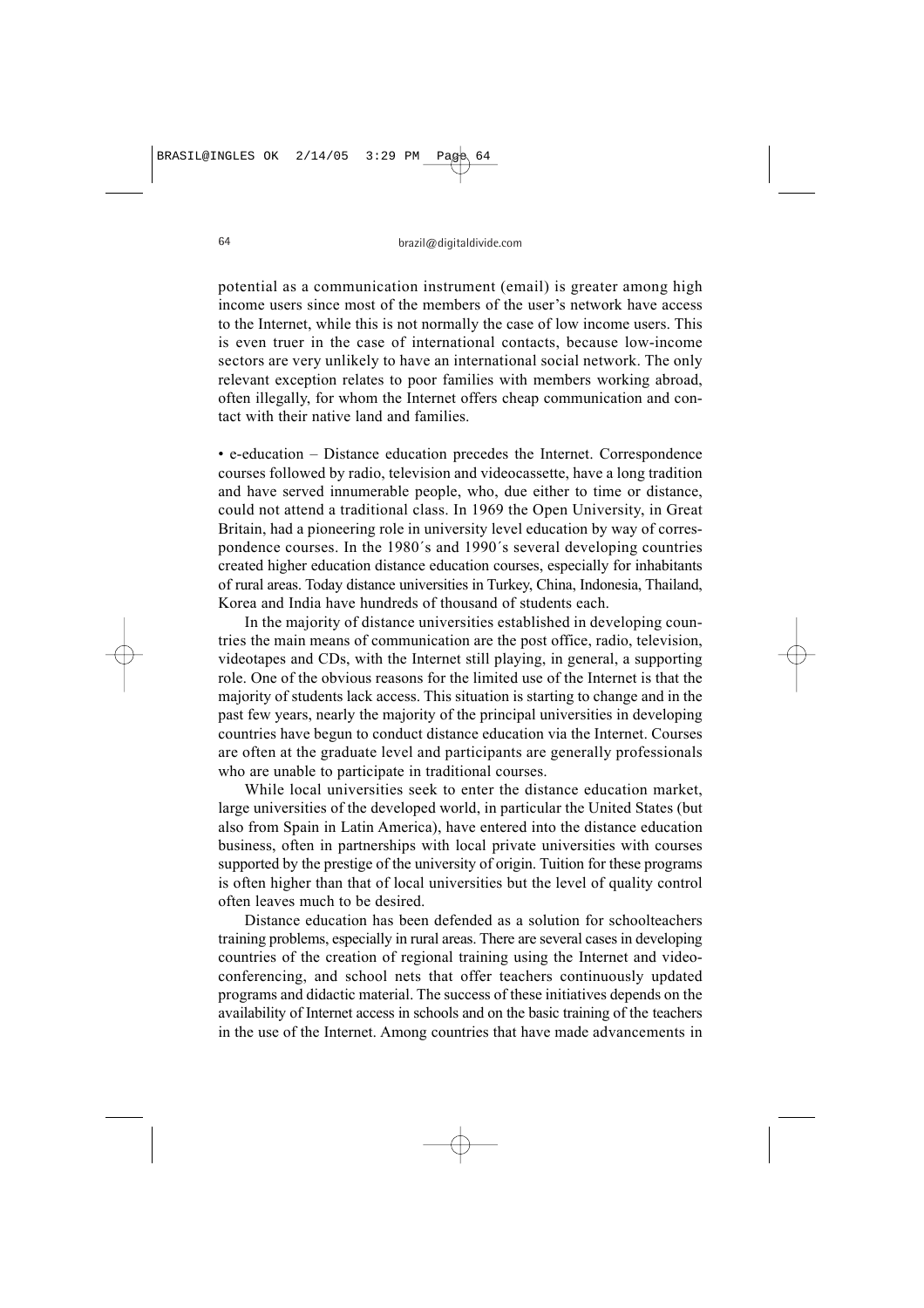the creation of schoolnets are Chile (with the Enlace program supported by a network of universities that already reaches almost all secondary schools and more of the half of primary schools), South Africa, and Thailand.

Since most of the children in developing countries can only access computers in schools, it is fundamental that computers be available into schools even if they are concentrated in collective laboratories. This allows children to become socialized in computer and Internet use, offering a minimum of familiarity with information technology and increasing their future chances in the market place.

• e-science and technology – The Internet was originally a tool used by the scientific community and spread rapidly among the most advanced developing countries including the majority of Latin America, China, India, Egypt, and South Africa. It has already spread in the poorest countries, generally with the support of international organizations, foundations, and corporations. For the scientific communities of developing countries, access to the Internet has meant the possibility for easy, fast, and cheap communication with the international scientific community and online access to databases and virtual libraries to which they do not have material access. The Internet facilitated the scientific interchange and participation in specialized international networks.

• e-culture – In the field of culture one the most important impacts of the Internet has been the creation of virtual libraries, that allow populations of developing countries that are financially unable to construct and to maintain traditional libraries, to access the written assets of humanity. Although access to these texts by computer screen is neither equivalent, nor a substitute to paper based text, virtual libraries allow contact with texts that would otherwise be unavailable to students at schools and universities in the developing world.

The Internet has great potential as a vehicle for expression of the cultural diversity of the contemporary world and for making cultural works available across the world. The creation of virtual museums has advanced substantially in some developing countries in particular in Latin America followed by some Asian countries like Korea, China, and Turkey, as well as South Africa. The use of the Internet for developing cultural tourism and publicizing artistic events is now a well-established practice.

• e-health – The Internet is often presented as the solution for remote regions and/or for regions of developing countries that lack sufficient local medical staffing. Although there is an enormous potential for this use, there are limited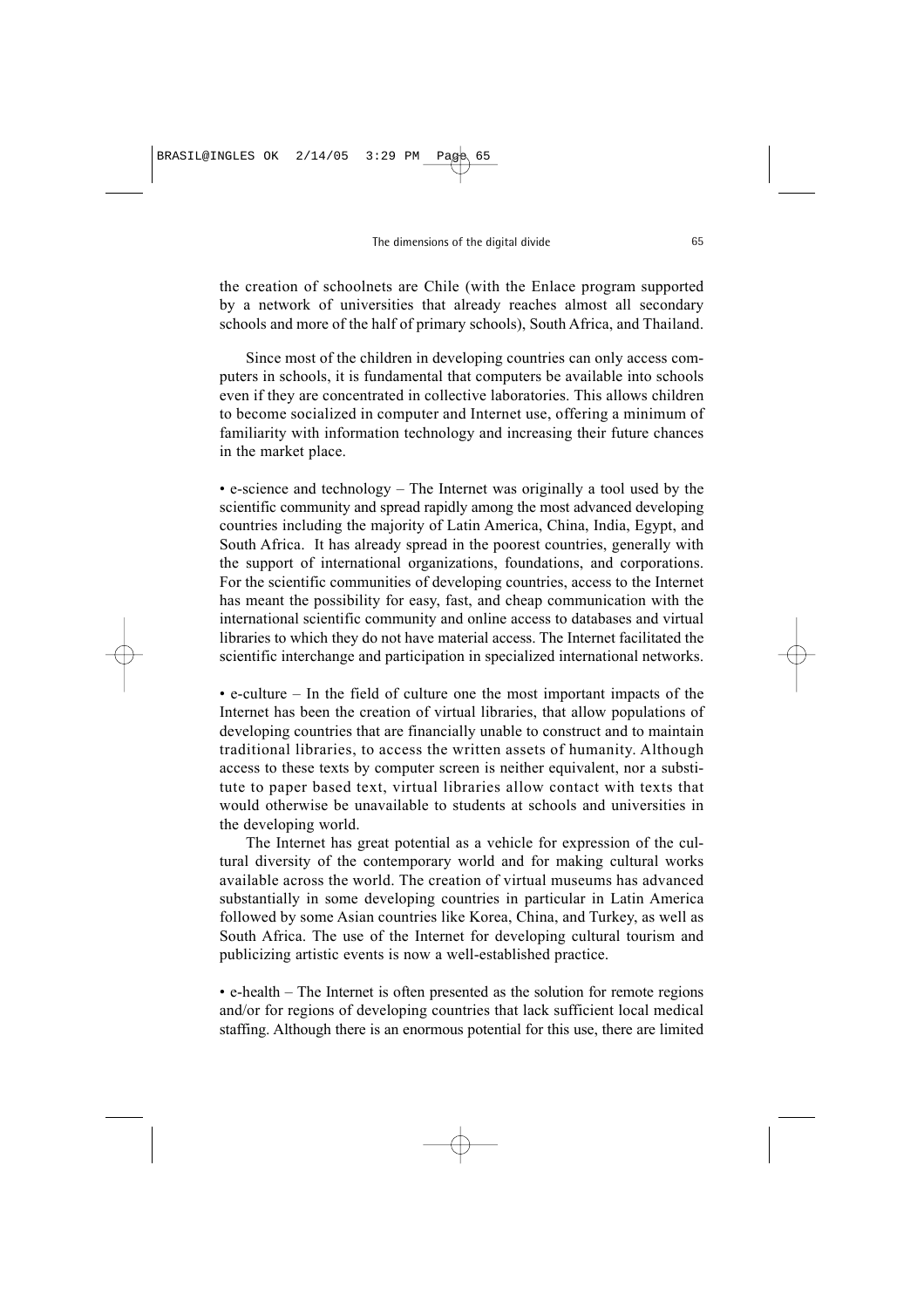possibilities for success in the near future, because the regions with the greatest needs are those with the least access to resources and staff trained for using the instruments of telemedicine, with their continuing high costs. This area is a low-priority for health care systems in developing countries.

The Internet has already been introduced for modernizing administration systems and organization of health care systems in developing countries, leading to more rational resource management and improving the quality of the services. Information technology is also used to control epidemics, for participation in international monitoring, to make the body of medical literature available via virtual libraries, and to distribute information between health care professionals, particularly in public health campaigns.

• e-government – In developing countries, e-government can be an important instrument for reducing the inefficiency and the private appropriation of the state by way of bureaucracies that transform public services into sources of favors, gratuities and systematic corruption. The ability to access an increasing number of documents and official information via the Internet eliminates the power of the bureaucratic and political intermediary.

However, to the extent that public state services are accessible via the Internet, they tend to create an increasing divide between citizens with and without access. This problem will be aggravated with the widespread use of public services via the Internet. Since the universalization of Internet access in developing countries will be a long process, it will be necessary to maintain alternative lines of communication between the government and citizens, such as telephone and face-to-face contact.

• Social content – The contents available on the Internet constitute a decisive area in the dynamics of the digital divide. The uses that they enable are central factors in the impact of the Internet on social inequality. Even if universal access is assured, the lack of specific contents can limit the effective impact of the Internet on low-income sectors.

Generally, in both developing and developed countries a large part of Internet contents are developed for the middle class target market, the principal market with the potential to indirectly or directly generate revenues for web sites, either through advertising, by buying advertised products, or by direct payment for access. The orientation toward middle class users is evident in both form and content as the majority of the sites assume a relatively high user educational level. Even non-commercial home pages tend to be produced by the middle class, since making a web site requires certain knowledge of the Internet or a minimum of financial resources.

The shortage of contents specifically created for rural communities is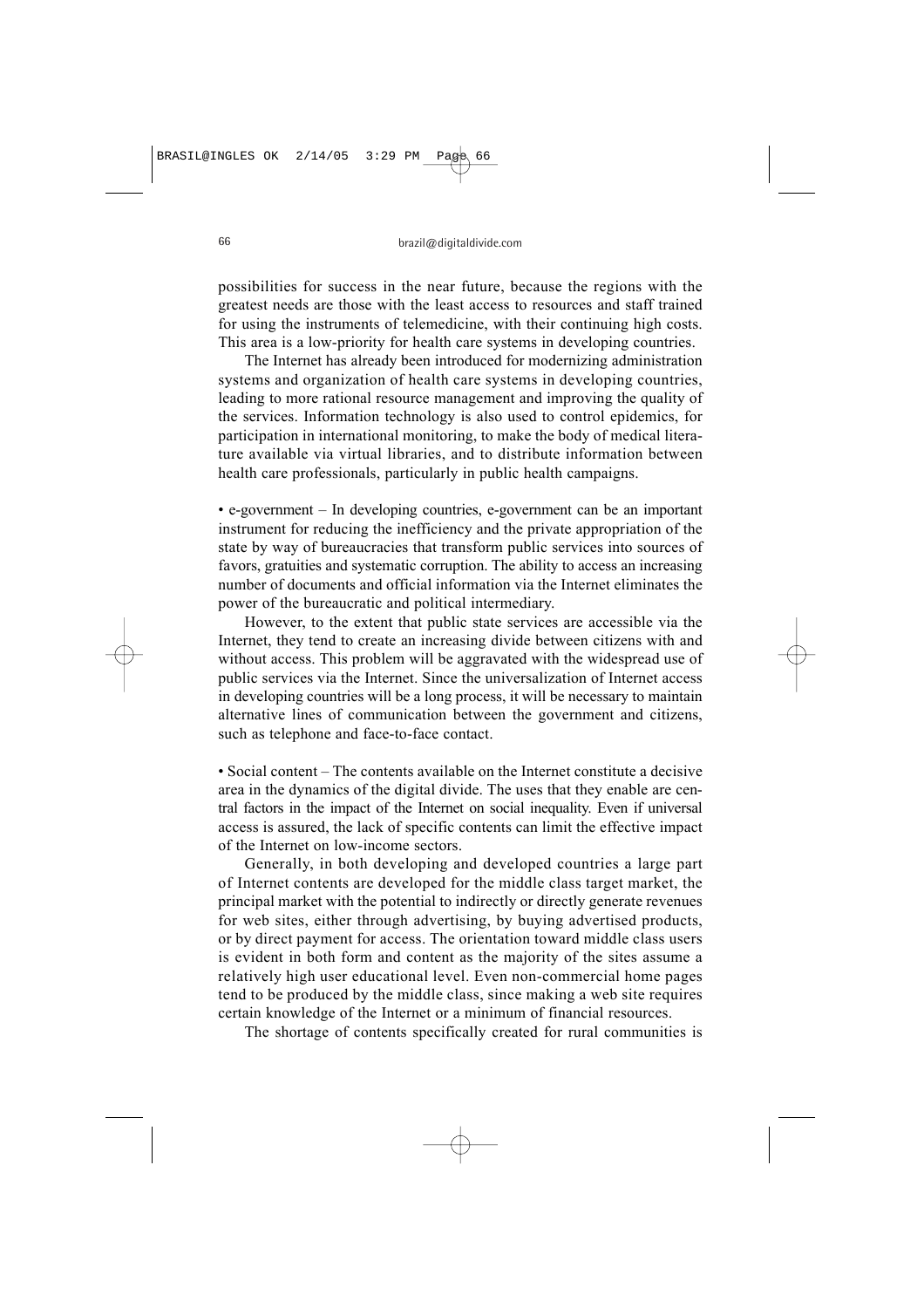aggravated by the fact that the Internet is basically an urban phenomenon. Users and especially producers of web sites are in large majority concentrated in large urban centers. In small cities and in low-income neighborhoods of large cities, the production of information concerning local necessities (such as job and housing announcements) is very limited.

For some time, the main concern associated with the global impact of Internet content production was the predominance of English language sites. In addition to imposing an Anglo-Saxon cultural hegemony, English language sites were socially exclusive as much because of their contents (not relevant to local conditions), as because they require knowledge of English. In non-English speaking regions, this skill is usually limited to the upper classes.

This concern has been shown to be an exaggeration: as the Internet grows the percentage of home pages in each language tends to be consistent with the percentages of Internet users (with exception of most Asian languages and ethnic minorities). Still international inequalities continue to be important. International Internet traffic indicators show that Latin American users consult web sites in advanced countries many times more often than the reverse and, that, while growth in the number of sites in developing countries has accelerated, in comparative terms, most sites still leave much to be desired in terms of quality and the amount of the information they offer (this can be easily confirmed by visiting sites of many of the governments of central Africa). The importance of the quantity information available on English language web sites means that those who lack English language abilities have a limited capacity to make use of the Internet. In the future, instantaneous text translation systems (many of which already are available but do not yet produce high quality translations) will be important instruments in the intracultural communication and dissemination of information on a global level.

The existing literature indicates a shortage of sites aimed at minority ethnic indigenous groups in developing countries, and has shown that where these sites do exist, they tend to be produced by outside specialists. The shortage of sites dedicated to the needs of poor urban sectors of the population, whose main point of access are the tele-centers, is equally dramatic. These groups, which are the first line of potential users of Internet, much more than in rural areas, have limited e-content produced with consideration toward their cultural and socio-economic necessities.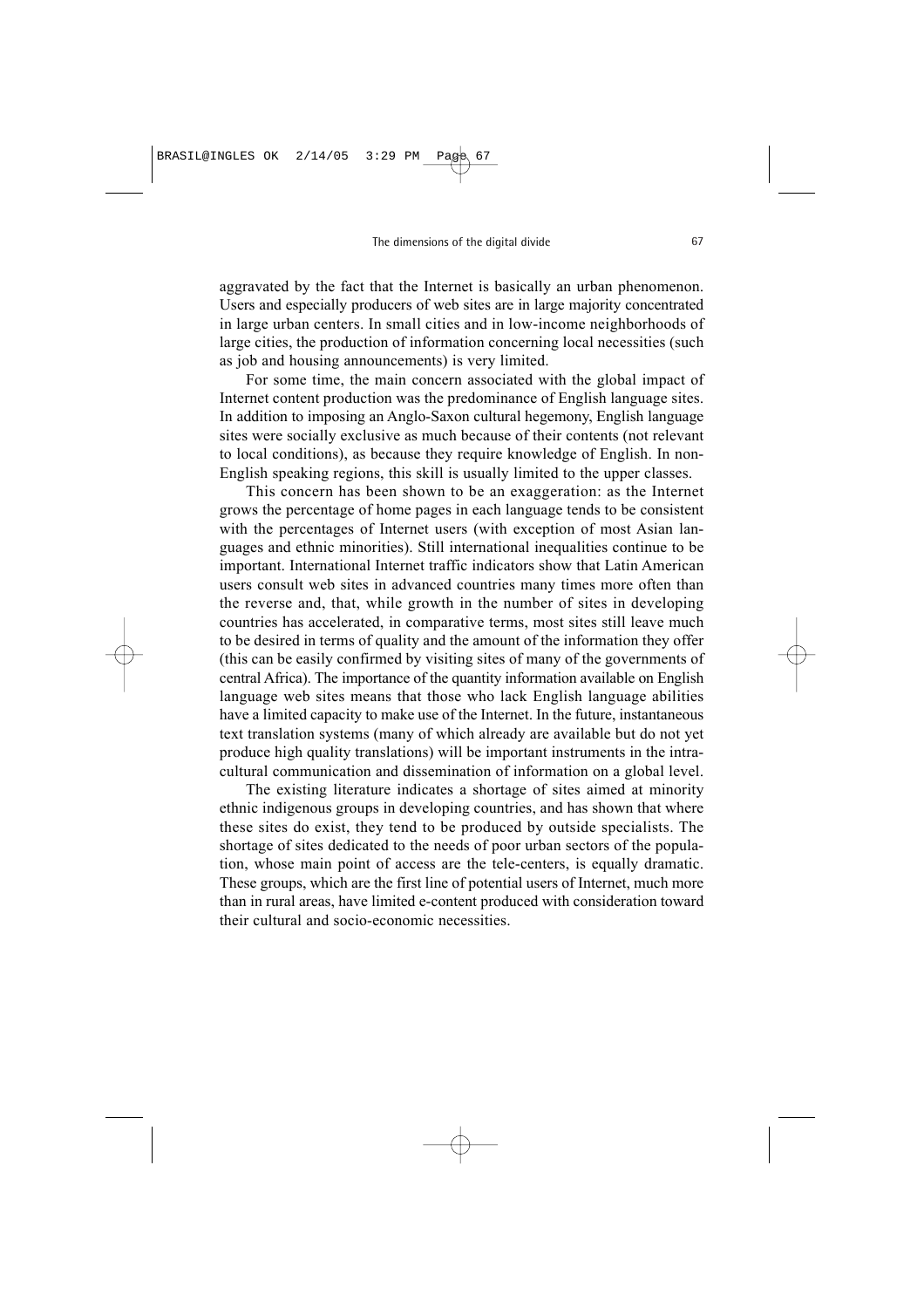#### **Box E – Policies for combatting the digital divide**

E-social development does not substitute other kinds of social development, nor does the fight against the digital divide substitute the set of other measures necessary for facing poverty, social inequality, and one of their most terrible consequences, urban violence. But e-development has become one of the dimensions of development, as the fight against the digital divide is one of many dimensions of the fight against poverty and social inequality.

The criteria for assessing efforts to combat the digital divide must be the value of these programs for reducing other forms of social inequality and poverty. In the past decade, the United States has practically achieved universal access to the Internet but social inequality did not diminish because of this, in fact it increased. Japan, the country with the second highest number of people with Internet access, has been unable to overcome economic stagnation that has continued for over a decade.

The increasing complexity associated with the fight against the social inequality creates new challenges for strategic planning of governmental actions and for the development of social policies. Policies aimed at reducing the digital divide are a necessary component of social policy but they are not the answer to all the social and economic problems. The same is true in relation to e-education and to the problems brought on by declines in school performance. The introduction of Internet should be part of the general rethinking of teaching methods and the role of both school and teachers. The search for simplistic solutions is constant in developing countries and international agencies. The Internet is too important to be brought into the cycle of miracle cures that later are abandoned for not meeting unrealistic expectations.

In the first place, developing countries should take into consideration the dynamic nature of the digital divide, which demands that countries that are not part of the central nucleus of technology generation develop at least the capacity for defensive strategic analysis. This will allow them to follow the trends and experiences of information technology leaders in developed world and relevant experiences in developing countries, thereby reducing the experimentation costs and helping to define the best technological options and most appropriate products for their social realities.

Second, policies must assure the coherence, integration, security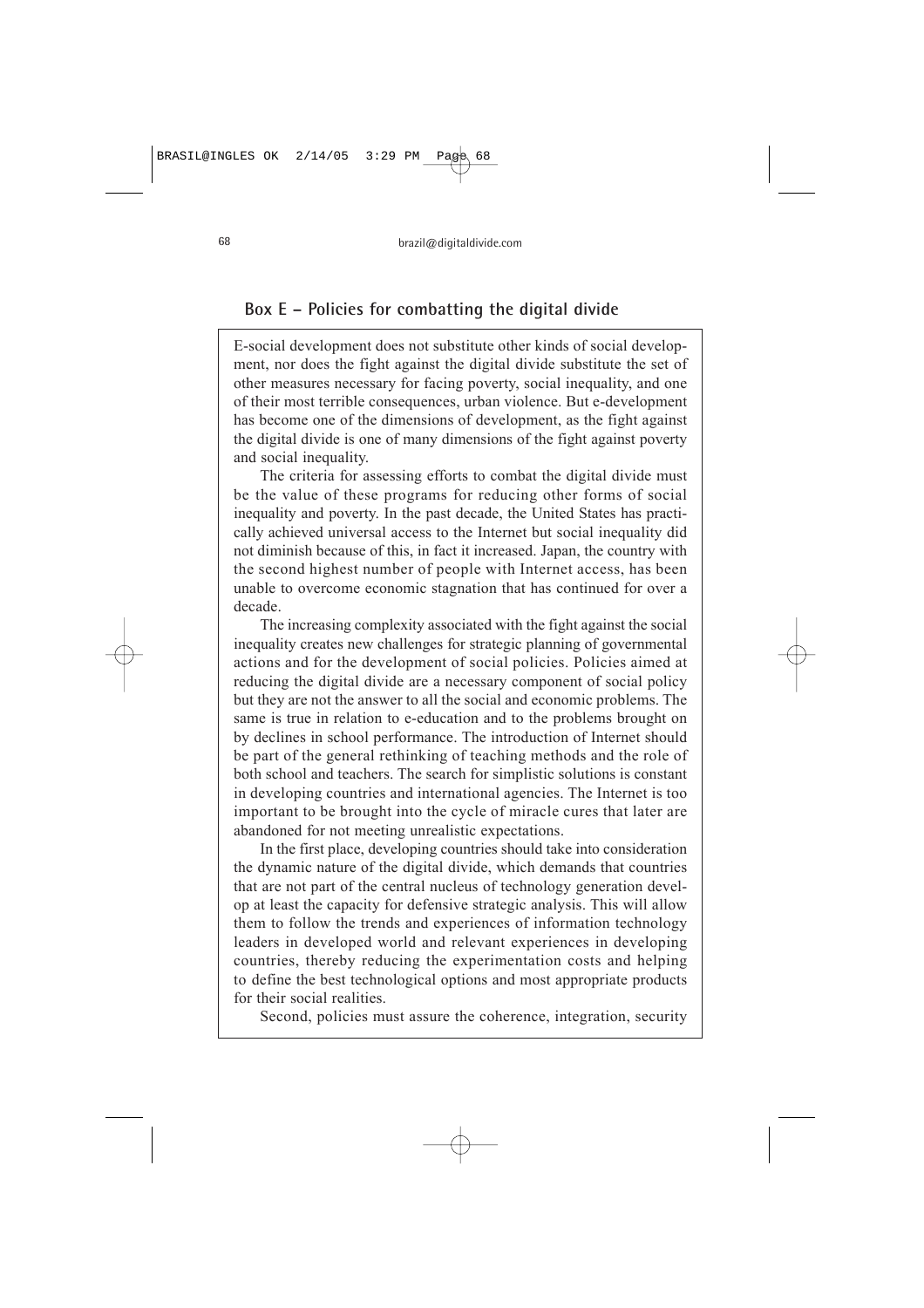and interoperability of different public services, controlling costs and making government action more coherent. The coordination of the policies cannot be left to short sighted party interests and the institution responsible for defining the strategies for the information society must be part of the central core of government. If the decision-making nucleus of the government does not commit to the coordination of ministerial activities associated to the information society, the result will be waste due to duplicated efforts and unrealistic programs. The fight against the digital divide must be viewed as long term state policy, avoiding the tendency in developing countries for new governments to abandon and devalue the accomplishments of their predecessor.

Third, a lack of coordination between the activities of different international and national cooperation agencies, each with its own agenda related to the digital divide, often leads to duplicating efforts. Fragmentation and institutional isolation causes not only waste of resources, but also affects the learning process on how to confront the digital divide.

Fourth, is necessary to increase the coordination of infrastructure development policies and the synergy between different physical networks such as roads, electric lines, telephone and fiber optics. Universal service should be promoted, either by creating incentives so that the private companies invest directly in the most needy areas, or, if needed, intervening directly to assure services at accessible costs.

Fifth, the urgency in resolving the problems of the digital divide cannot justify the massive hasty investments in areas that demand experimental pilot programs, adequate local conditions, users training, systems of evaluation and technical support. This is particularly true of the installation of Internet access in schools.

Sixth, investments in collective access must be accompanied by preparation of local human resources. If there is nobody to provide help in making use of transmitted information, the investment in communication infrastructure and access equipment is wasted. The Internet allows access to excellent educational programs for remote areas, but this possibility does not resolve the problem of shortages of teachers with a minimum education (typical of many remote places). Qualified teachers are necessary for making good use of the available material in the Internet.

Seventh, an international effort to constantly evaluate, systematize and disseminate existing experiences of tele-centers for low-income areas is needed in order to go beyond anecdotal material presented in the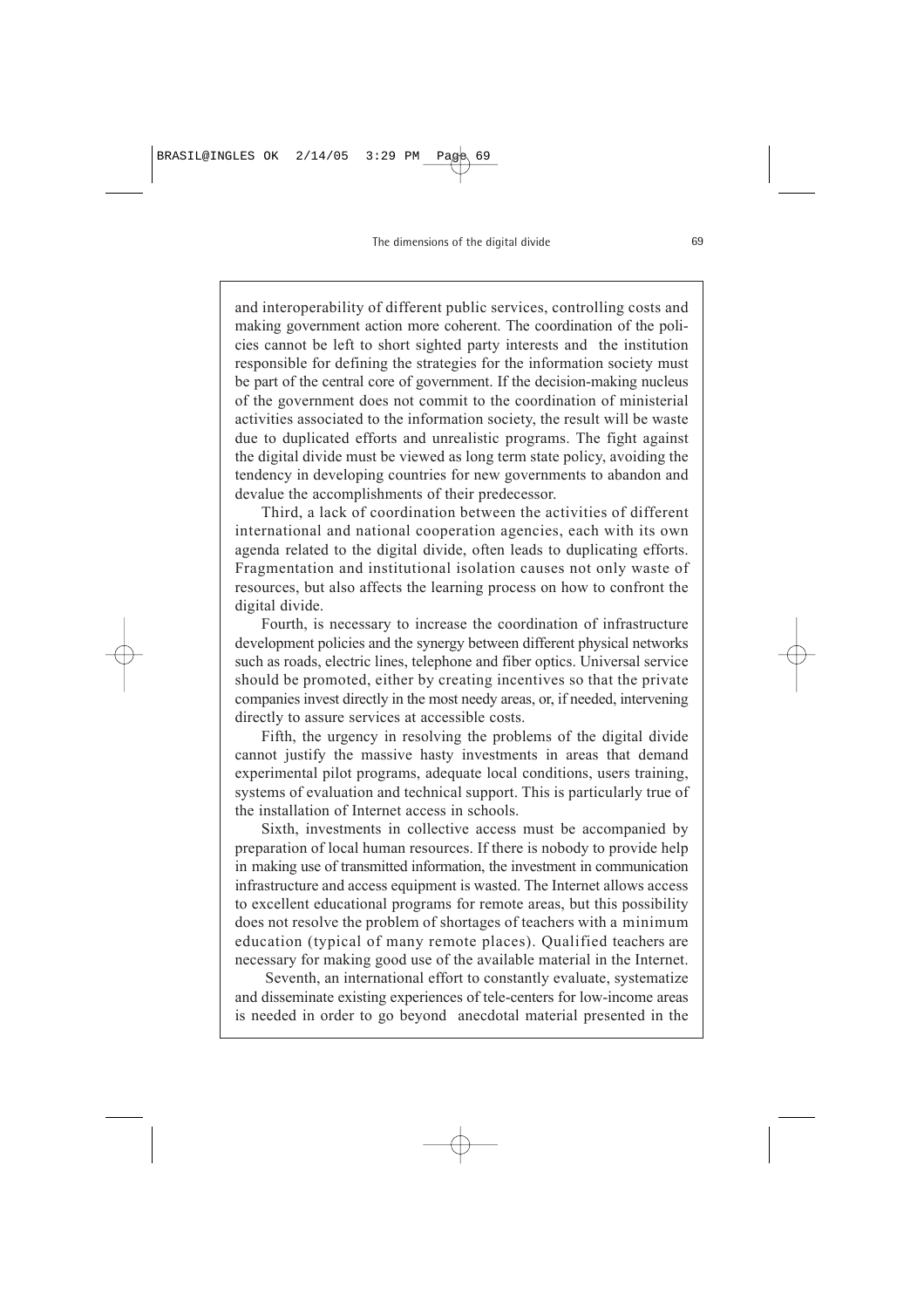bibliography on the digital divide. These evaluations should include technological alternatives, types of software, models of management, systems of payment, services offered, and types of partnership between NGOs and the private and public sectors, and forms of integration with the local community.

Eighth, it is necessary to advance policies that assure the development of tele-centers. Specific regulations should ensure that communication services operators and Internet service providers offer public institutions and tele-centers in low-income areas access to infrastructure at reduced cost. The models of tele-centers must be adapted to the diverse local contexts, and should be developed directly by the public sector supported by non-governmental organizations and enterprises. The creation of public access points should creatively combine a variety of types of tele-centers. For example, a model can be imagined where in a particular neighborhood or small village, some collective access points are installed by the private initiative while a public multi-purpose tele-center offers courses, orients the population in Internet use, and supports efforts to produce local content with information relevant for the community.

Finally, as the second part of this book attempts to demonstrate, confronting the digital divide requires creative partnerships between non-governmental organizations, companies, and government, in which the non-governmental organization and enterprises play an important role as source of innovation and contracted services, without taking responsibility away from the state. The fight against the digital divide depends, above all, on the capacity of state action to use market impulses and the experiences non-governmental organization pilot programs, to assure that poor sectors of the population are integrated into and partici-pate in the construction of the global society.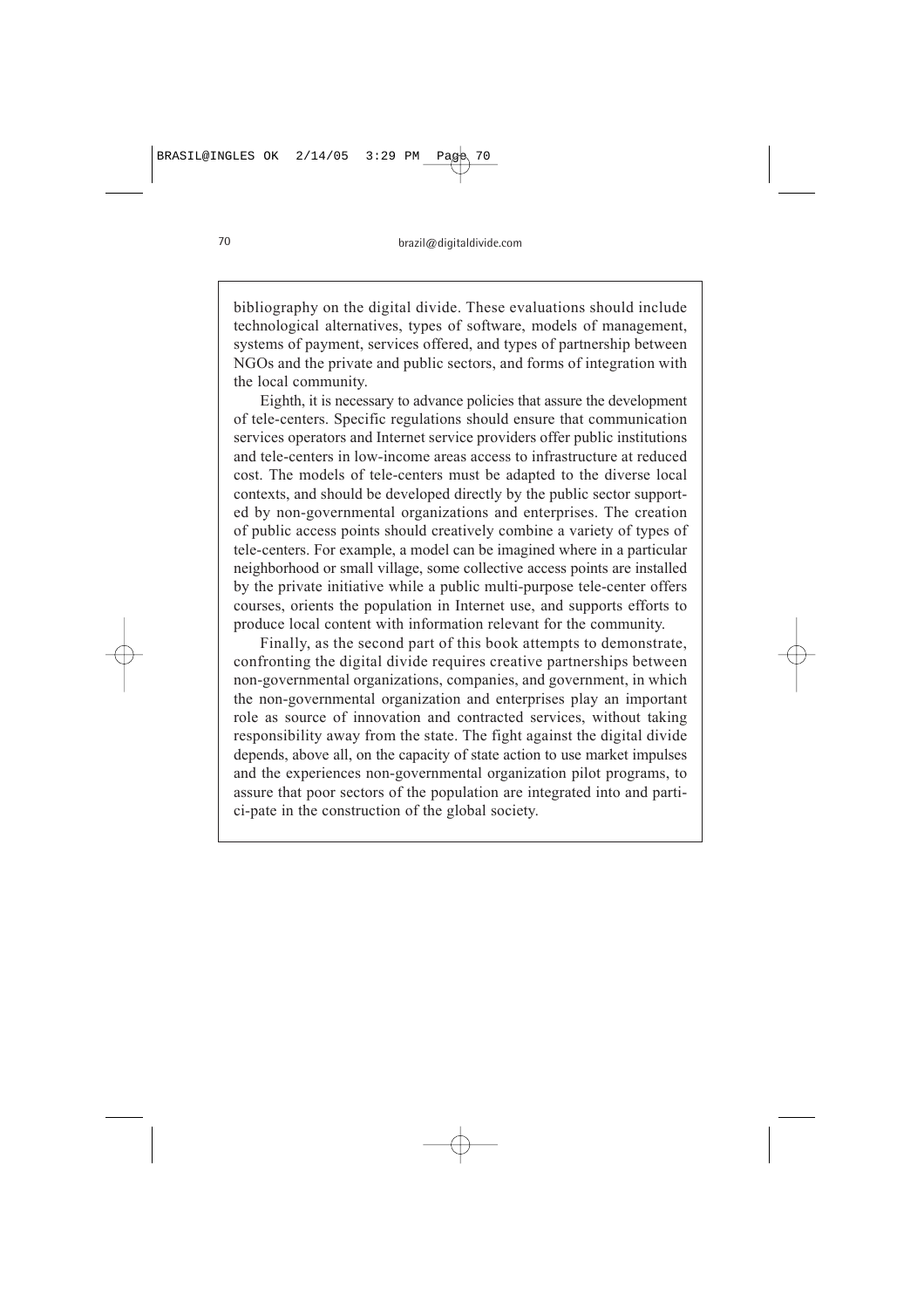# Telecommunications in Brazil: Public services and social inequality

#### **Background**

The development of telecommunications in Brazil can be summarized in three major phases: from  $19<sup>th</sup>$  century (more accurately since 1852, the date of the installation of the first electric telegraph) until the military coup in 1964; from 1964 to the beginning of the 1990´s; and from the mid-1990´s to the present time. In the first phase, a long period that will not be detailed here, the telephone companies installed telephone lines in the country in a fragmented form. In 1964, they were 800 telecom companies; but only São Paulo, Rio de Janeiro, and Belo Horizonte were interconnected, while other inter-regional and international calls were carried out on short waves.

In 1922 commercial broadcasting was established and throughout the 1930s it spread quickly as an instrument of national unification, particularly under Vargas´ Estado Novo dictatorship (1937-1945). Television transmission began in the early 1950s, but until the end of the 1960s its dissemination was very limited.

The military regime (1964-1984) was responsible for the reorganization of the telephone system and a radical transformation of the communications system as a whole. As part of their geo-strategic vision of controlling and ordering the national territory, the military governments promoted a process of nationalization and concentration of telephone companies that put an end to the majority of telephone companies and created the Telebrás system of public companies. One of the Telebrás companies, Embratel, held a monopoly over interstate and international telephone connections.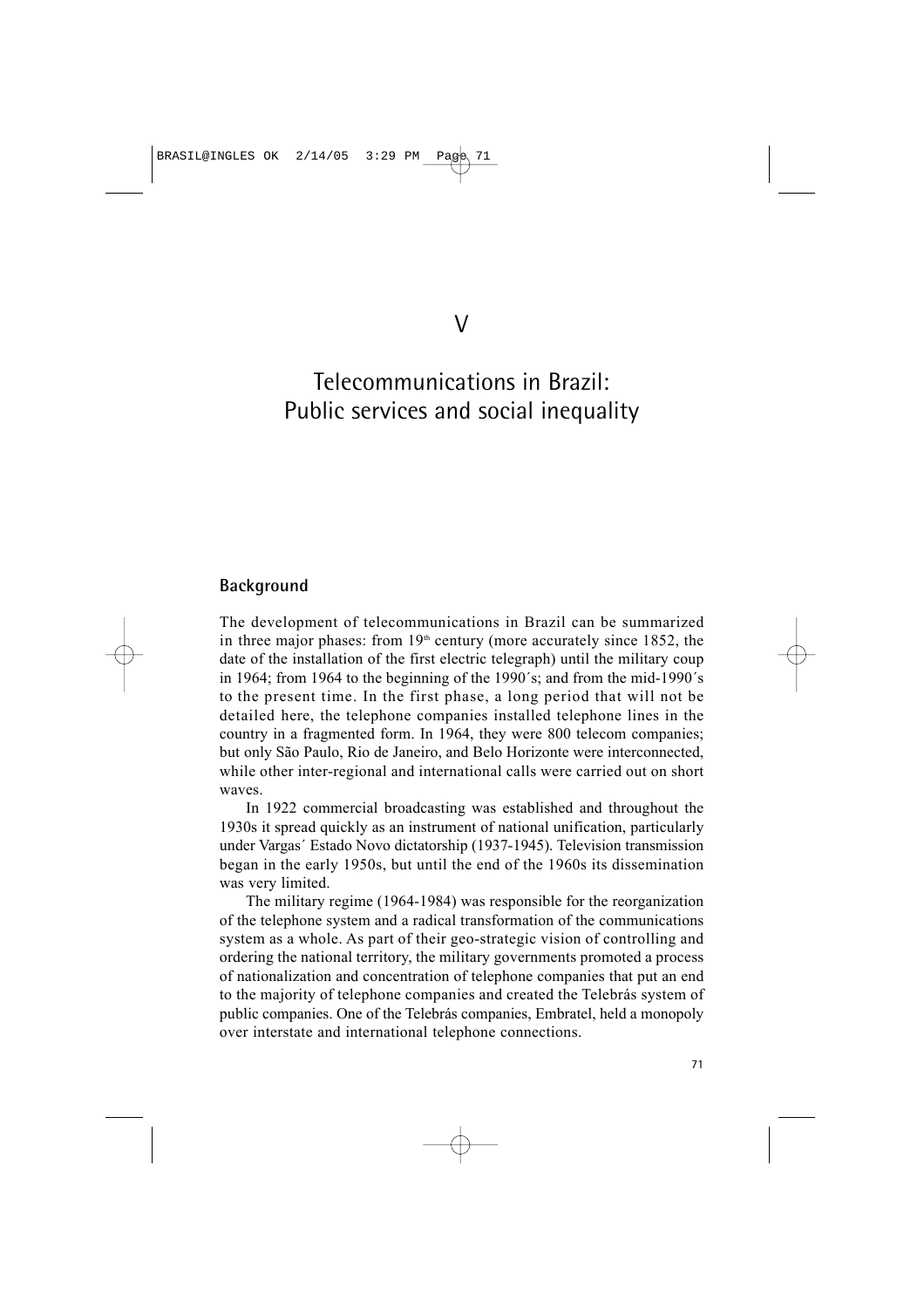The accomplishments of the Telebrás system are impressive. In the period from its creation until 1980, the number of telephone terminals went from 1,69 million to 7.5 million. Embratel created direct connections between all Brazilian states and, via satellite, to the international system, and expanded and consolidated a research and technological development center focusing on telecommunications.

During this period was established Radiobrás, a government radio network broadcasting one hour daily through all radio broadcasters across the entire country. But, the central cultural phenomenon of this period is the expansion of television and in particular the television network Rede Globo, which through association with local channels initially transmitted the daily evening news and later a complete set of programming.

In a country undergoing rapid urbanization and industrialization, where only a minority of the population had access to print news media, and a considerable part was illiterate, the television and in particular the Rede Globo network, had a decisive role in national cultural integration. In that regard, it served as a functional substitute for the poorly developed educational system. Television was transformed into the primary – and for a large part of the population, the only – source of information and the formation of values, expectations, and habits. In the 1970s and 1980s, Rede Globo, through its television news, had an important role in supporting the military regime. At the same time, through its world-famous televised soap operas, it renewed habits, introduced feminist values, forms of critical though and expanded horizons and people's expectations.

In the beginning of the 1990s, for different reasons, two of the large institutions associated with the military regime and the period of the economic miracle, the Telebrás system and, later, the Rede Globo, entered into crisis. Rede Globo, the nineties, went in to extensive debt, largely in foreign currency, to make a series of investments in the area of the new economy (cable TV, communication via satellite, Internet portals). These investments did not produce the expected returns at a time where competition among broadcasters of traditional television increased.

The Telebrás crisis was comprised of the same ingredients that caused the reorientation of the Brazilian economy and politics in the 1990s. From the early 80s, Telebrás was affected by the fiscal crisis of the Brazilian state and by inflation. Its investments were cut and the price of its services were kept low as part of a policies to fight against inflation. The return of democracy led to an increasing influence of political interests on public companies. Lack of motivation and salary reductions caused the abandonment of a large number of technical and executive staff. The accelerated expansion of the telephone system of the 1970s ran out of steam. During the 1980's, individual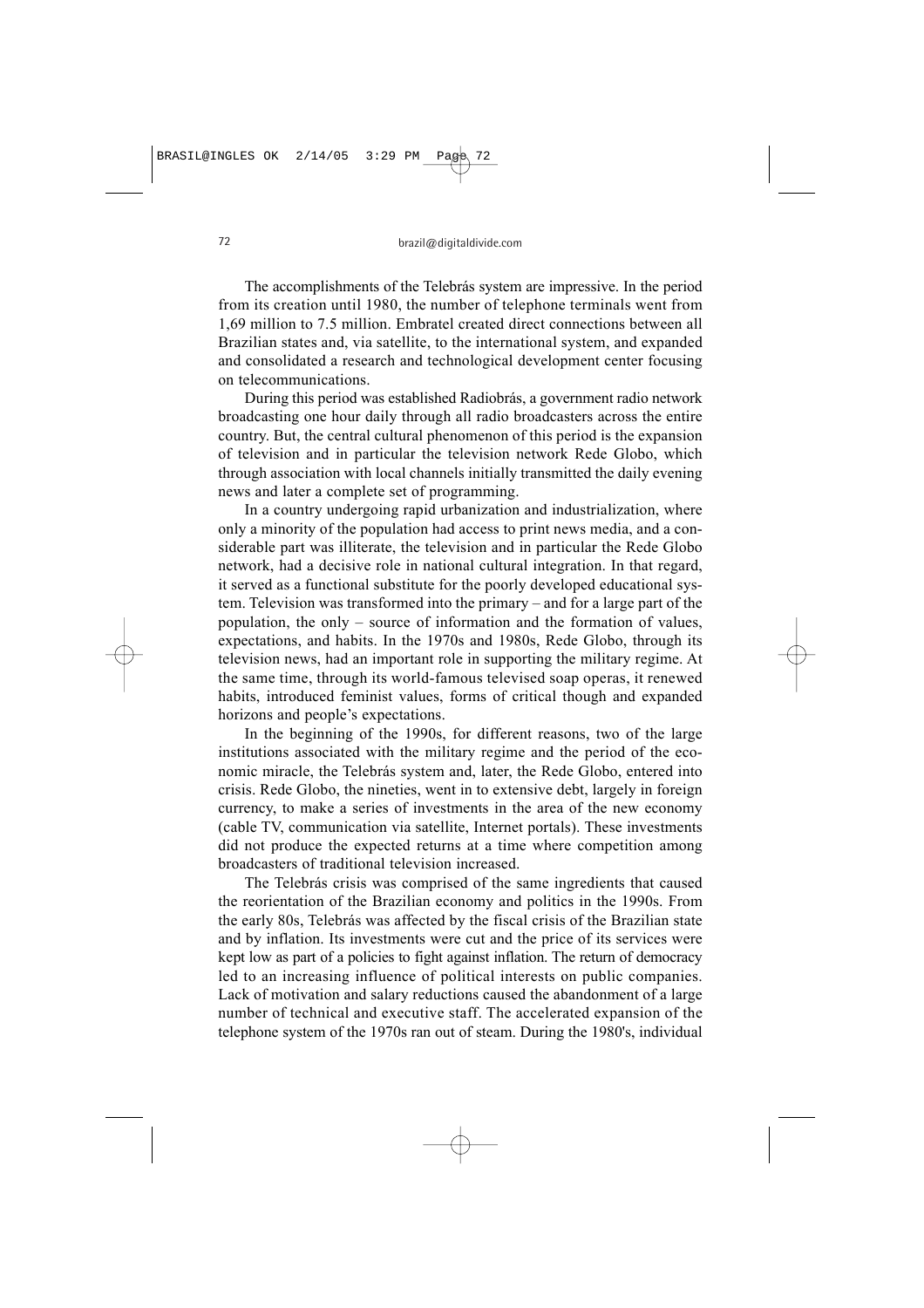telephone lines were worth thousands of dollars on the parallel market and subscribers who registered for telephone expansion plans waited several years for the installation of a telephone line.

The privatization of Telebrás and of cellular telephone services was part of the overall policy of privatization initiated during Collor's presidential administration (1990 to 1992) and continued by presidents Itamar Franco (1992 to 1994) and Fernando Henrique Cardoso (1995 – 2002). At the beginning it seemed that the new telephone system would maintain public companies in competition with private companies, but the approach that was finally adopted completely privatized the sector. In the same way, proposals oscillated between maintaining only one national telecom operator company or breaking it up into independent regional companies. The latter model was eventually selected.

Although the relative importance of the privatization for enabling expansions of new investments in the sector is subject of debate, privatization has brought unexpected side-benefits. To legitimize privatization policies, the government mobilized a discourse that associated privatization to universal access, consumer rights, and quality services.

## **Privatization: the impulse and the brake**

The privatization of the telephone system resulted in the creation of several competing companies, most of which were controlled by or had strong participation from foreign telecommunications companies. Within a few years, they were able of to increase the availability of both standard fixed telephones and cellular telephones dramatically, eliminating the parallel market. Today, in practically all Brazilian cities, telephone lines are available for immediate installation without costs other than the standard technical service fee.

In 1994, approximately 13.3 million fixed telephones had been installed in the country. By 1998, a year of privatization of the telecom system, this number had doubled and by 2001 there were 47 million telephone lines, seven million more than the goals for the year as established in the public utility contract. From 1995 to 2000 the number of telephone lines per 1000 inhabitants increased from 85 to 182 and the rate of phones using digital technology went from 35.5 percent in 1994 to 97.2 percent in 2001. While the prices for installation of new lines fell dramatically, the per-minute costs underwent a less significant reduction. The availability of public telephones also underwent an enormous expansion, from 300,000 public telephones in 1994 to 589,000 in 1998 and 1.4 million in 2001 (8 public telephones for every thousand of the population).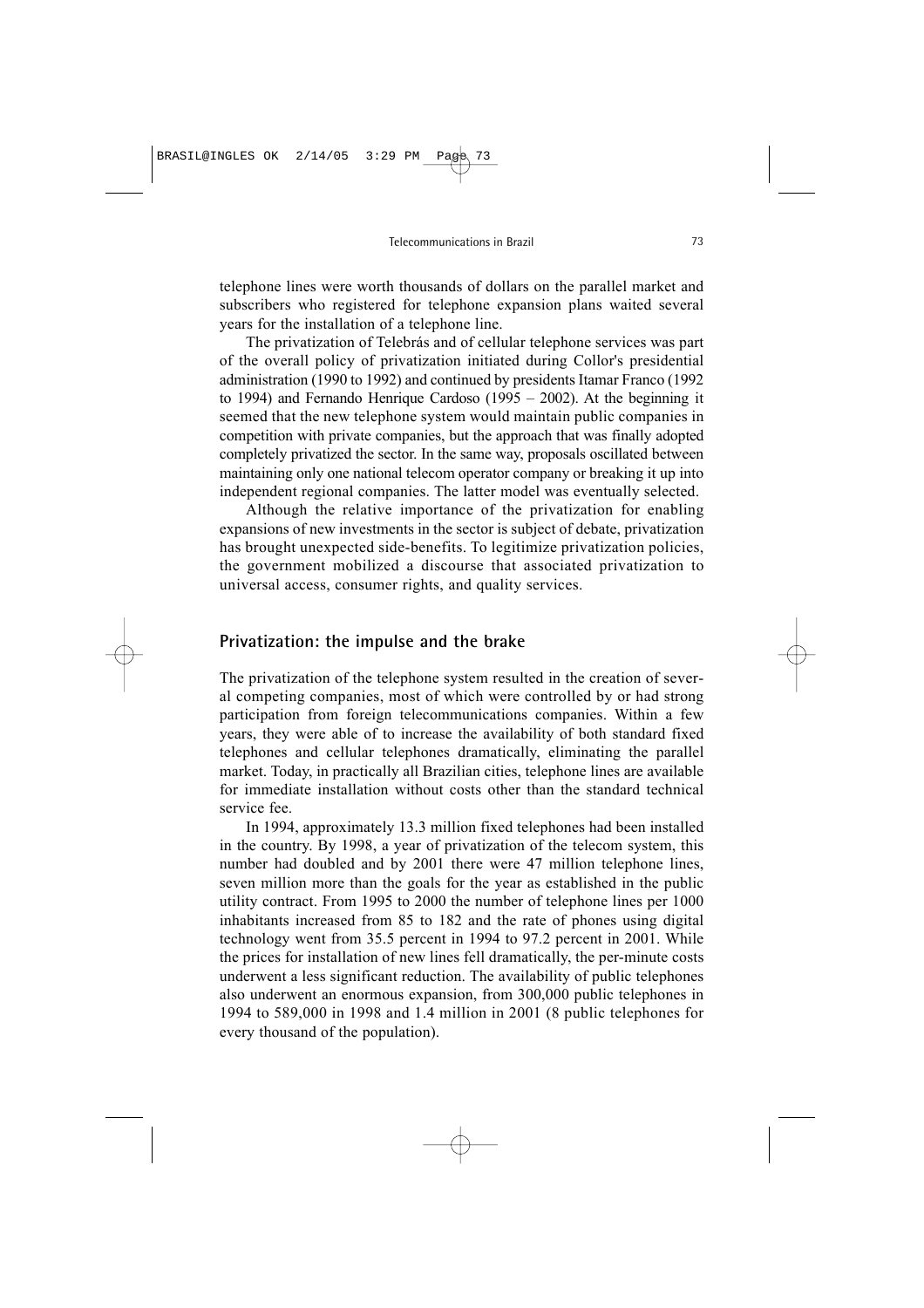Although telephone lines continue to be unequally distributed between urban and rural areas, between the different regions of the country, and between low and high-income sectors of the population, the greatest expansion has been in the poorest regions and among lowest income groups. The number of families in the lowest income category with telephones has quintupled although still half of Brazilian poor do not have a telephone (fixed or mobile). Among the lowest income populations of the (richest) central southern region of Brazil, 50 percent have a home telephone (equal to the national average).

The numbers for the expansion of cellular telephony are even more dramatic: 800,000 cellular telephones in 1994, 4.4 million in 1998 and 28.7 million in 2001; bringing Brazil to ninth place in the world ranking. In 1994, there were 0.5 units for each 100 inhabitants and by 2001 the number had climbed to 17, the great majority using prepaid service (68 percent of the total). In 2001, 51 percent of Brazilian homes had a standard fixed telephone line. The expansion of the fixed lines during the period when cellular phones were rapidly increasing indicates unmet demand of fixed phones. The current trend is that fixed telephone system growth will slow down while the cellular telephony will continue to expand and is expected that in the coming years cellular telephone lines will surpass the number of fixed telephones.

Although the cellular telephone, as we saw previously, adapts itself better to the necessities of the modern life, the fixed telephone continues to have a strategic importance for the universalization of communication services as the main vector in the convergence between Internet and television. Current indicators show that probably this convergence will take much longer to materialize through cellular telephones.

The growth in the number of telephone lines in the 1990s seemed to indicate that universal telephone service would become a reality in the near future. Unfortunately this was not the case. In the last years the expansion of the telephone system has already began to show strong signs that it is reaching the barrier of the income limits of a considerable part of the population.

Public utility contracts require that telephone companies install a given amount of lines. After reaching these minimums, phone companies are free to offer their services outside their original areas. Phone companies hurried to install a large number of lines, but today only 75 percent of these lines are in service. A large part of the population is unable to pay the monthly subscription fees, which were once subsidized but have increased since privatization. The deactivation of lines for nonpayment has become a chronic problem. Optimistic plans for expansion among cellular telephone companies have also been cut back even though the market continues to grow.

The fact that that fixed and cellular telephony is increasingly oriented toward the low income means that the monthly average bill tends to decrease.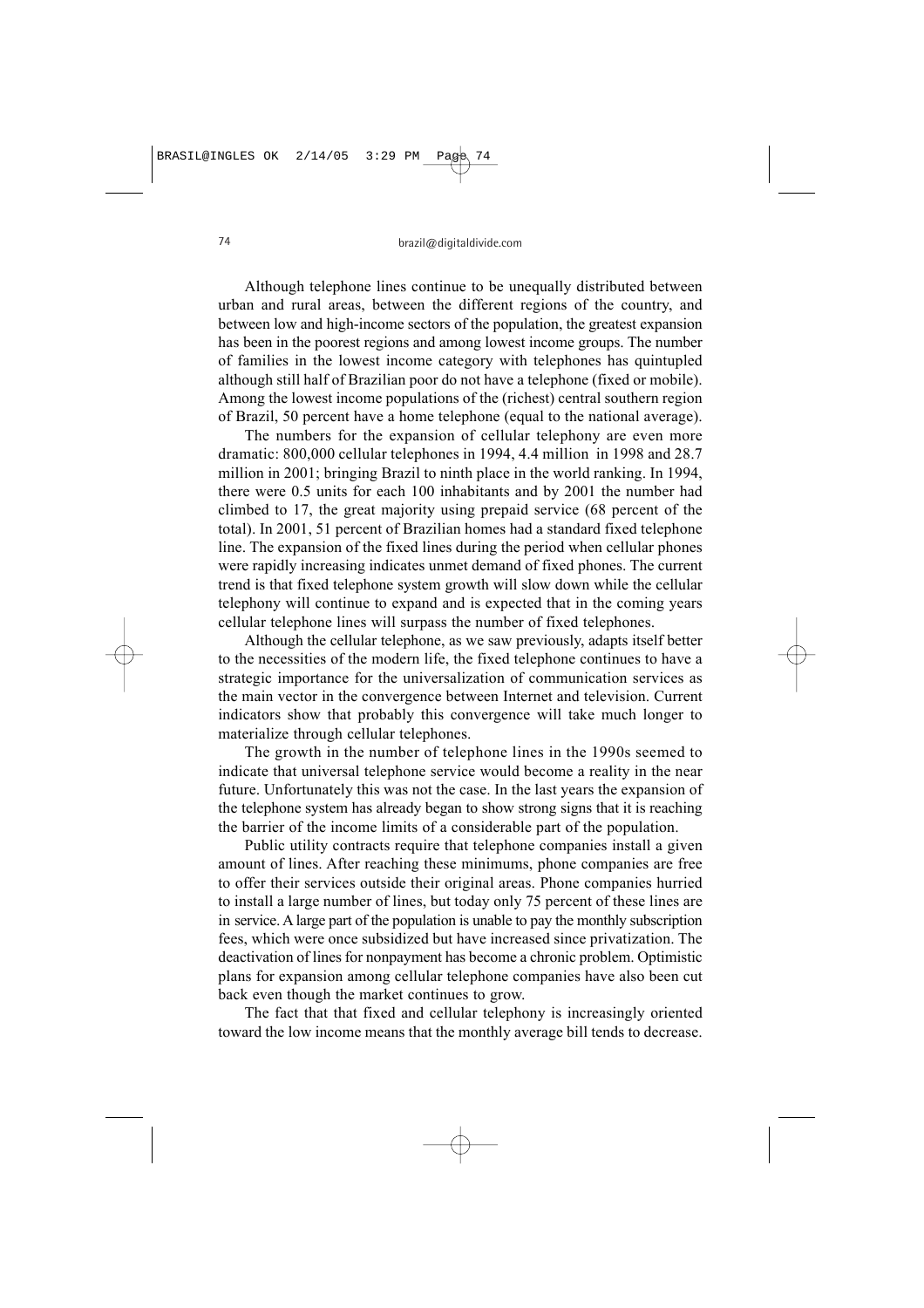As we indicated previously, a large part of users sign up for prepaid cellular service, which is used more for receiving than for making calls. This service does not lose money for companies only because they collect fees from the callers to cellular phones through their telephone service providers. In the case of the fixed telephones the expansion of the network for low-income groups has meant a decline in average use as measured in telephone pulses (the number and duration of calls). This results in a decline in the billing amount per telephone line, a natural consequence of the dissemination of the telephonic system, since the average monthly bill drops with the average user income level.

The expansion of cable television confirms this diagnosis and shows that the problem even reaches the middle class. Despite efforts to increase coverage areas, cable TV in Brazil has not kept up with the original plans. In 2001 there were only 3.6 million subscribers with minuscule growth in recent past years. From 2000 to 2002 the number of new subscribers was almost as high as the number of canceling subscribers. Despite reductions in monthly fees, cable television still costs 1/4 of a monthly minimum wage, it is oriented primarily toward the population interested in foreign language broadcasts and generally it is not considered a priority for even the middleclass. The principal company in the sector, NET Services, which also offers Internet access, is in a serious financial crisis.

In Brazil the situation is similar to what has happened in other countries with similar per capita income levels. In the 1990s, there was large-scale expansion of the telephone system in response to demand that had previously been unmet. But after this demand was satisfied, construction of new lines started to face restrictions of income distribution caused by the fact that an important part of the Brazilian population does not have an adequate income for maintaining a telephone line.

#### **The Information Society in Brazil: e-readiness**

As with the majority of countries, the Internet was first introduced in Brazil as part of the scientific system, where it spread quickly. In 1987 the National Research Network (RNP) made the first connections between Brazilian and American research centers. In 1991, the first regional network for scientific ends was launched and, later in 1992, expanded to 10 states by the National Council for Scientific and Technological Development (CNPq). In 1994 commercial Internet service was offered in Brazil, initially by Embratel and later through other companies. In 2001 broadband Internet (Internet 2) started to become commercially available and was offered by several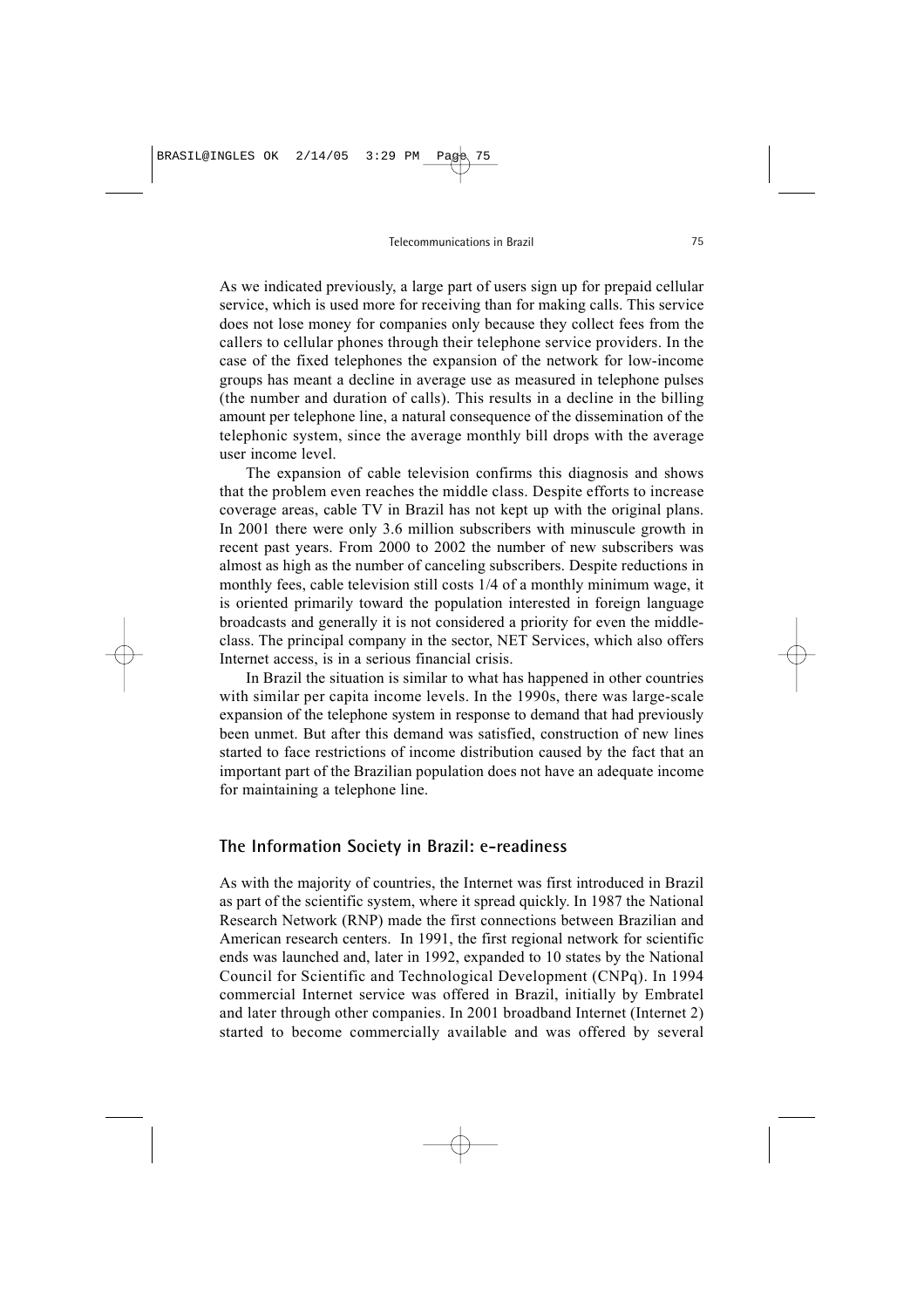companies, especially those with installed television and telephone networks. These services are available only in urban areas, most providers serve specific areas and most addresses only have one option for broadband.

Studies allowing in-depth comparisons between Brazil and the rest of the world in terms of the impacts of the Internet do not yet exist. Most ereadiness evaluations studies rank Brazil at an intermediate level, near the top of the intermediate segment in terms of B2B, e-government, and science and technology. But in terms of software and human resources, Brazil is under-performing compared to other large countries with equivalent or even lower levels of economic development.

According to recent research conducted by Nielsen-NetRatings, Brazil represents 2 percent of the world population with home Internet access, placing the country in seventh place in the international ranking of countries, which is led by the United States with 168.6 million people (79 percent of the population over 16 years old) connected to the Internet.

#### **The Information Society in Brazil: e-development**

Spending in the information and telecommunication industry in Brazil represented 2.7 percent of the total GDP in 1995. This number increased to 8.3 percent in 2000. From 1995 to 2002 software sales went from 700,000,000 to 2,557,000,000 dollars, and the telecommunications industry became the principal source of foreign investment in the Brazilian economy during this period. From 1999 to 2001, the number of people employed by telecommunications companies increased from 152,900 to 250,000 and the GDP of the industry has increased more than 10 percent per year since 1992 (with the exception of 1995 and 1999, a period when the overall national GDP has shown little growth).

In certain sectors of e-development Brazil, stands out in comparison to the rest of Latin America. The country has one of the most advanced automated banking systems in the world and has exported know-how in this area. Brazil is responsible for 60 percent to 80 percent (depending on different evaluations) of B2B transactions in Latin America. Brazil's strength in this area is in large part connected to the importance of the financial industry.

In the area of B2C, Brazil has not reached comparable levels. According to year 2000 data, unlike the rest of Latin America, Brazil's B2C transactions are mainly purchases within of the country. This situation can be explained by the high import taxes that consumers must pay on any product coming from abroad. The B2C sector in Brazil faces another barrier: less than a quarter of the population has a credit card.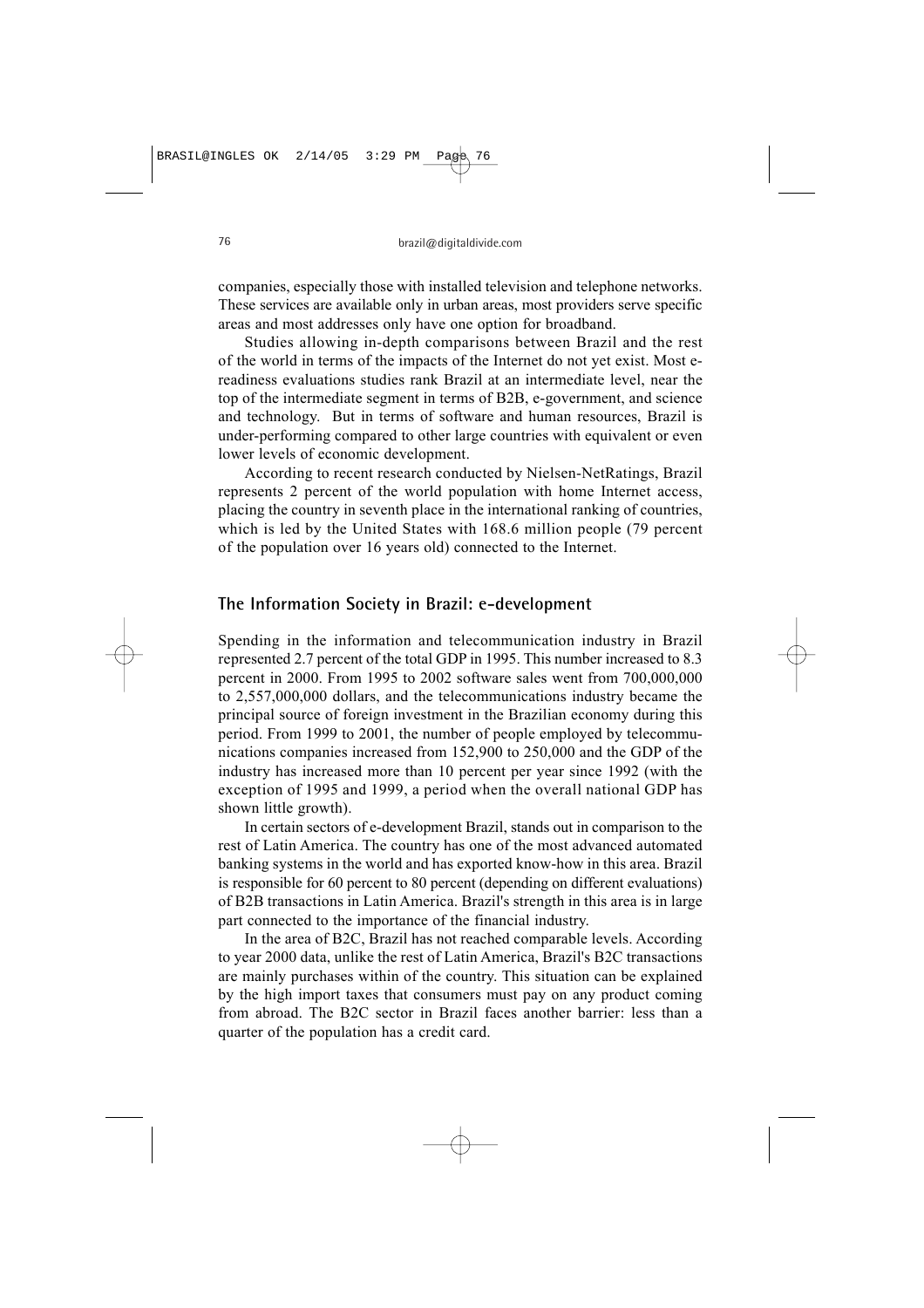According to research recently conducted by the Federation of Industries of the State of São Paulo, 88 percent of the state's micro businesses use a computer of which 41 percent used some type of management software. 99 percent of small businesses use computers with 57 percent using management software. In both the cases it was indicated as the main obstacles for computerization the costs of the equipment and software. The SEBRAE (Brazilian Service in Support of Micro and Small Businesses) offers on-line courses for preparing entrepreneurs and launched a project creating telecenters for entrepreneurs. The contents that will be offered under this program have not yet been decided.

The use of distance education by companies is still low. A recent survey printed in the magazine *Carta Capital* showed that most of the companies surveyed do not use distance education as part of their training programs. Among the companies that do use distance education, it is used mostly for the technology and sales areas, followed by marketing.

As in the rest of the world, Brazil has experienced a process of concentration of portal sites and access providers that have transformed themselves into the main source of information for Internet users. Four large portals represent more of the half of Brazilian Internet site visits. A similar process of concentration occurred with free dialup access providers, a market that became practically monopolized by iG (Internet Grátis).

Considering that the availability of high quality Internet services is a prerequisite for the establishment of new modern companies, in the current Brazilian context information technology increases existing polarizations favoring large urban centers at the expense of the majority of smaller cities.

#### **The Information Society in Brazil: the digital divide**

Social context – To determine the limits of the possibilities of Internet expansion, the first and basic variable is the literacy level. In 2001, 94 percent of Brazilian school-aged children were registered in schools, but 41 percent of students do not complete their basic educations (from 1st to 8th grade, age 7 to 16). The situation among adults is even more dramatic: 64 percent of heads of households have not completed primary school ( $1<sup>st</sup>$  to  $4<sup>th</sup>$  grade) and the illiteracy rate among people over 15 years old is 13.6 percent. At least 30 per percent adults are technically illiterate, meaning that they are unable to accomplish sustained reading or writing. On average, Brazilians over 25 years of age have been through 5.9 years of formal schooling and even though the university system expanded, it is still below the levels of countries with similar per capita income.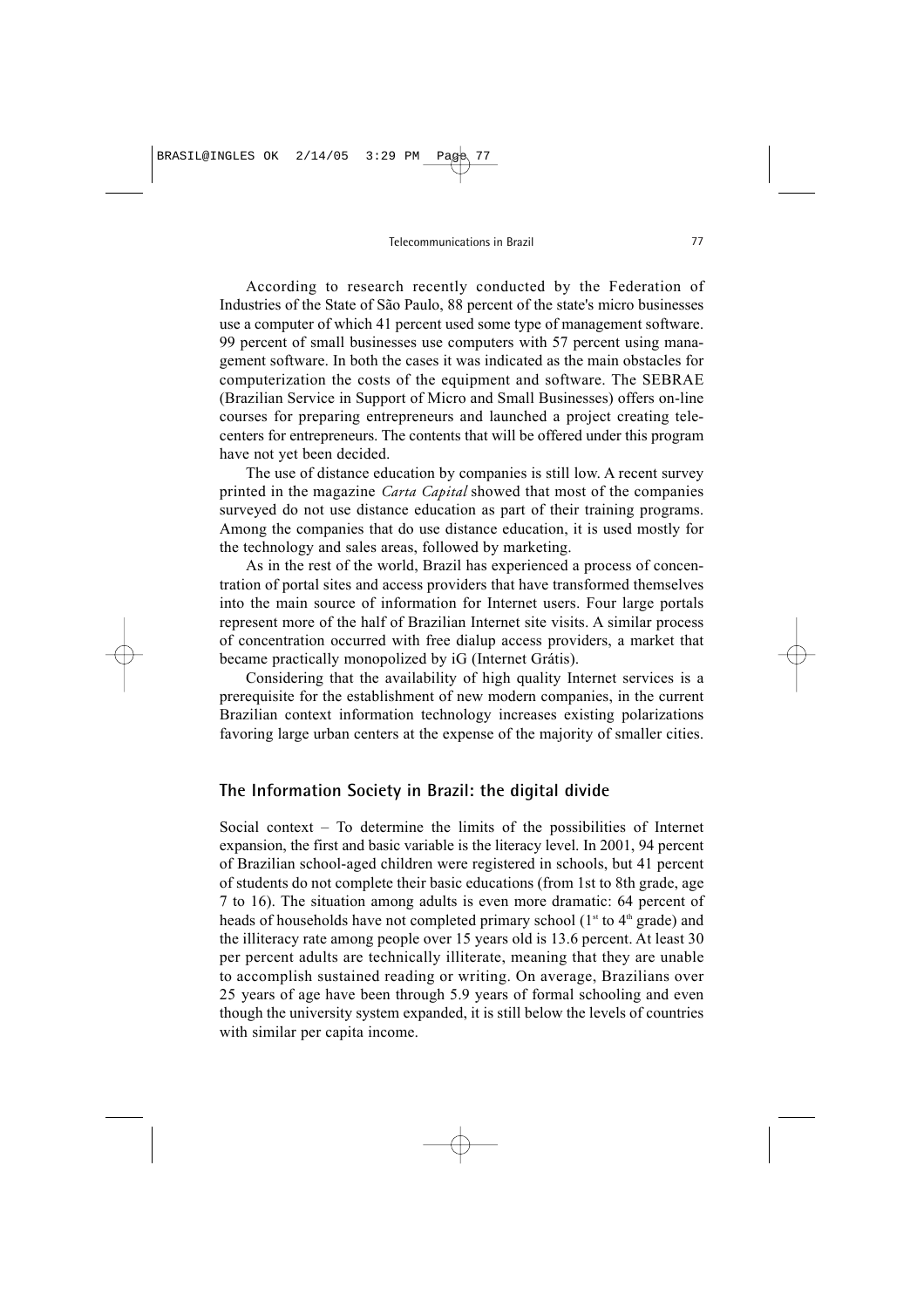The socioeconomic situation also affects the chanced for Internet access and in this area the Brazilian situation is particularly lamentable. As of 2001, 33.6 percent of Brazilians live under the line of poverty. Of those, 14.6 percent are considered indigent, meaning their income level is less than half of the poverty line. Brazil has one of the highest levels of social inequality in the world.

While the inequality measured in terms of individual income has remained historically stable in the past decades, Brazil advanced significantly, in terms of access to public services. In 2002, 96 percent of the Brazilian homes had electric energy. In relation to traditional communication technology, the situation is also much better: in 2001, 89,1 of homes owned a television and a slightly higher percentage owned radios

• Number and Distribution of Users – As we indicated earlier, the Internet can be accessed at home, work, school or tele-centers. The existing data concentrates on home access. There is insufficient data about people who only have Internet access at work while the number of tele-centers in Brazil has not yet reached a relevant critical mass. We will therefore concentrate the following analysis on home access and later we will discuss school access.

To have access to the Internet, using the technology that is currently widespread in Brazil, it is necessary to have a fixed telephone line or cable television. Since people with cable television generally also have a telephone line, the important data relates to fixed telephone lines. In 2001, 51 percent of Brazilian homes had telephone lines. The second necessity is a computer. 12.5 percent of Brazilian homes in 2001 had a computer.

Although low-cost computer distribution has been attempted in Brazil with the help of financing made possible by public sector banks, these initiatives have not yet shown results. Even so the new administration of President Lula has announced plans to launch an initiative in this area.

By May of 2002, the number of registered domains in Brazil approached 500,000. According to Network Wizards, Brazil had 2,237,527 hosts in January of 2003 putting it in ninth place worldwide. This number it is as high as all of Spanish speaking Latin America combined. As we have indicated, it is difficult determine the number of users per computer. In accordance with the Nielsen-NetRatings company, at the end of 2002, the number of people over 16 years of age with access to the Internet in Brazil was 19.7 million, of which 14.3 million people have access from home computers. This represents approximately 8 percent of the population with home access. The study, that measures Internet audiences affirms that the number of Internet users in Brazil increased by 2.1 million in the last year.

Despite the exponential growth in the number of people with access to the Internet in Brazil, the percentage of users with broadband access at the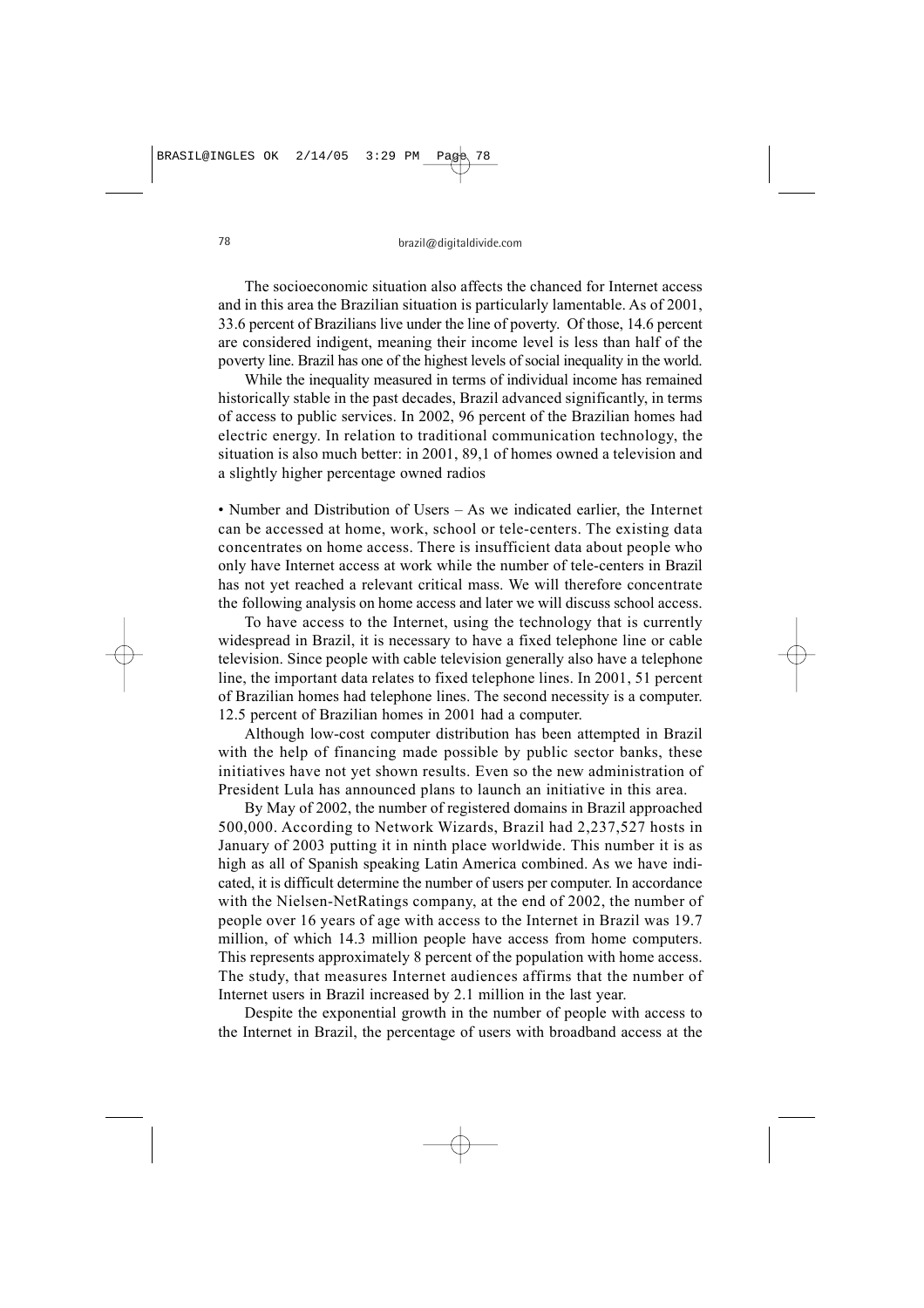beginning of 2003 was around 5 percent of the total. This low percentage should be a source of concern since, as we have shown previously, the digital divide is a dynamic phenomenon and the current trend is that an increasing amount of available content is developed for broadband users.

In the northern region of Brazil, 4 percent of computers have access to the Internet; in the northeast region, 3.5 percent; in the southeastern region the number jumps to 12,2 percent and in the mid-west and southern regions, it approaches the national average of 8 percent. Thus, the Internet follows and in some cases deepens national inequality trends because it is a phenomenon particularly concentrated in the largest cities of the country (in 2002 only 350 cities, 6 percent of the total, had local Internet Service providers that could be dialed without long distance charges). 90 percent of users belong to the richest 25 percent of the population whose levels of Internet access are comparable to the average in advanced countries.

Research conducted by the Getúlio Vargas Foundation, with data from the of 2000 and 2001 census, confirms predictable trends: access to the Internet is concentrated among the sectors of the population with more formal schooling, higher income, and who live in urban areas, and in the richest states of the country. The unequal distribution of access is reproduced within each state and city. For example, in the Lagoa neighborhood, one of the wealthiest areas in the city of Rio de Janeiro, 59 percent of the population has access to a computer while in the Complexo do Alemão, one of the poorest areas of the city, fewer than 4 percent have access. The research indicates that homes with small children have lower chances of having a computer, confirming the typical distribution of consumption capacity within the cycle of family life as well as the fact that, in Brazil, the birth rates are higher in poor sectors of the population. The study did not find significant differences in the access between men and women, but they did find that the black population has lower rates of computer access than the national average given the same educational and professional conditions.

## **Education and Culture**

In 2001 Brazil had 94 percent of school-aged children registered in basic education (grades 1-8), and 65 percent of secondary education students (grades 9-11). These rates improved Brazil's historical relative standing in Latin America. The development was made possible by policies that provided incentives for staying in school (such as offering meals at school and a grant for low income families for each child attending school), as well as policies to reduce failure and grade repetition rates. Further, investments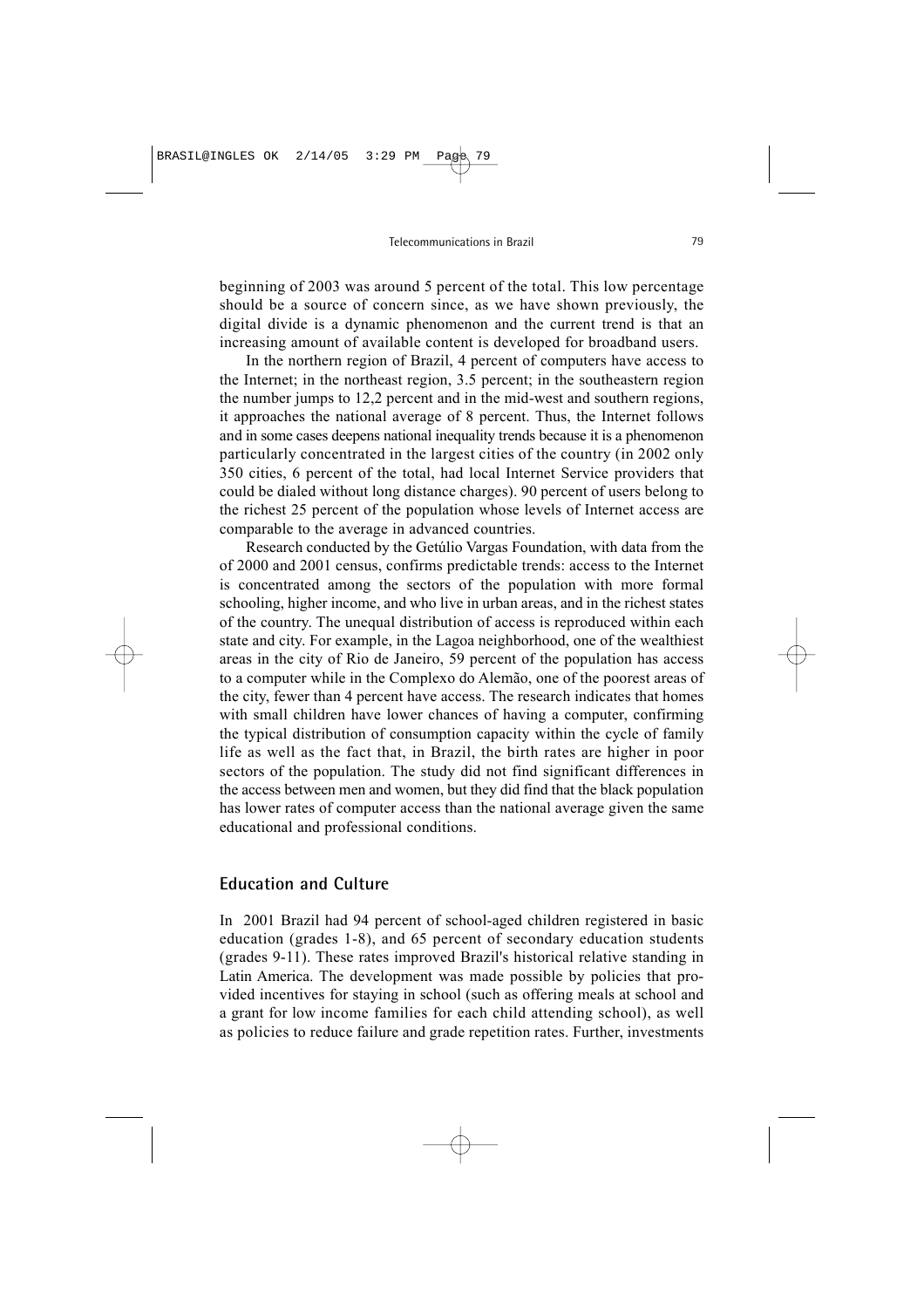in public education made Brazil the only Latin American country where the number (both absolute and relative) of private school students diminished in the 1990s.

This success is partially overshadowed by the low school achievement levels and educational outcomes in the public schools, which reflects, in addition to the social and cultural context of the family, the poor level of teacher qualification. It is not surprising that the Internet has been presented as an almost magical solution to teacher education problems and the overall quality of education. But despite some isolated experiments, there is still no clear operational plan in Brazil for how multimedia and the Internet should be part of school instruction.

Public schools in Brazil are either supported by cities, states, or in some cases, the federal government. In terms of information technology, they often get support from all three levels. For example teacher training might be supported through one source while another might provide computers. The fragmentation of policies is aggravated by the lack of national curriculum and teacher training policies for use of information technology in schools. In 1997 the Ministry of Education created a program called ProInfo for developing school computer training and content. ProInfo would have access to resources made available through the FUST, a fund that will be explained later, that supports access universalization for telecommunications services. The ProInfo program has been paralyzed by debates in Congress over the use of commercial or open architecture software.

According to the 1999 Ministry of Education census, only 3.5 percent of the elementary schools were connected to the Internet. Among private schools, this number is substantially higher and the availability of computers and Internet is used to attract students. One characteristic of Brazilian private education is the existence of large groups that, directly or through franchising, control a large number of schools. These groups generally develop multimedia programs and Web sites for supporting teachers, students, and parents.

The same survey indicates constant growth in the number of schools with computer laboratories. In 1997, 20 percent of elementary students had computer labs in their schools. By 2001, the number had increased to 23.9 percent (they do not indicate real size or the breakdown according to public and private education, but experience indicates that the great concentration is in private schools). Of the total number of  $1<sup>st</sup>$  through  $4<sup>th</sup>$  grade students, 14.66 percent had computer labs in schools. About 25 percent of these had Internet connections. Among students in grades 5 through 8, 35.7 percent had computer labs in schools and about 33 percent of these have Internet connections. Among secondary school students, 58.5 have computer labs in schools and 45.6 percent of these had access the Internet. The same dramatic differences between states,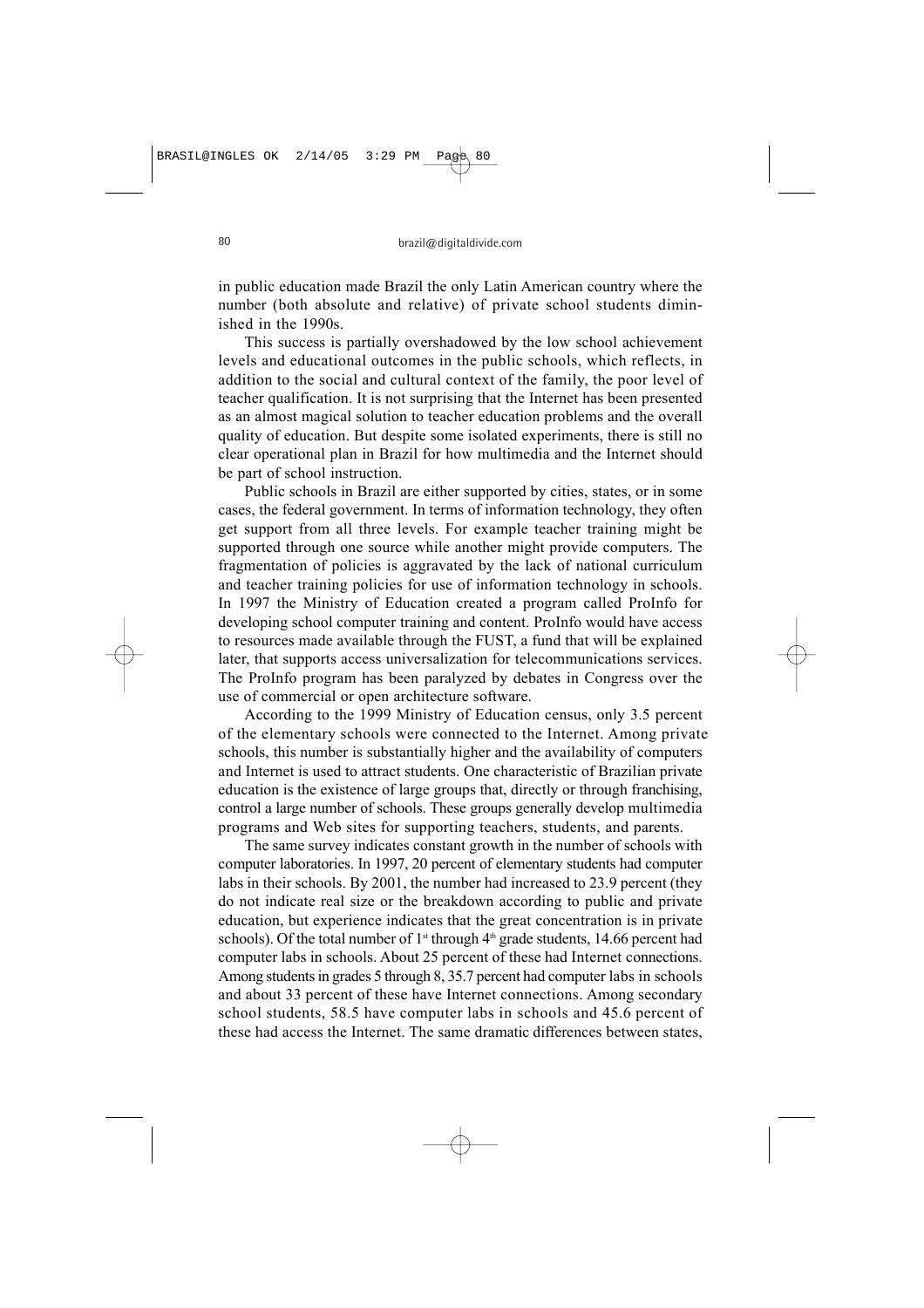cities and urban and rural areas can be found in the school system.

The research also indicates that children with Internet access at home have better school performance. This is an insufficient correlation for explaining student performance: the students with home Internet access are generally the ones who belong to the wealthiest families, with higher educational level and who study in private schools. Each of these factors alone could explain the performance inequalities.

Despite constant growth in the number of schools with access to computers and other information technology, we cannot overlook the fact that in 1999, 29.6 percent of all Brazilian schools lack electricity and only 23.1 percent have school libraries. This situation reaches even more dramatic levels in the northern and northeastern regions of the country.

During of the 1990s several companies were formed that were devoted to the production of Internet material for the education system, particularly for basic and secondary education. With the crisis of the new economy, many of these companies closed or lost momentum. Today, private foundations, state education secretaries, and large Internet service providers produce the majority of sites designed to support schoolteachers.

University support for school systems is fragmented. The case of the School of the Future, of the University of São Paulo stands out for its long experience in bringing together technological research and didactic products for teacher training. In terms of distance education, Telecurso 2000, a project of the Fundação Roberto Marinho, continues to stand out. The Telecurso 2000 program is designed for students who dropped out of school and are preparing for exams that substitute completion of elementary or secondary education. It is broadcast on television (but can also be obtained in videocassette form) and is complemented by a series of books. As we will see, Viva Rio bases one of its activities on the Telecurso 2000 program.

In the area science and technology, Brazil has been precocious in terms of computerization even by international standards. To date, all public universities staff, and in many cases students, have access to Internet. The National Council for Scientific and Technological Development (CNPq) and the Ministry of Education and Culture make collections of periodicals and library catalogs available to Brazilian researchers on the Internet, facilitating the integration of local libraries with libraries outside Brazil. The Brazilian Institute for Science and Technology Information (IBICT) is developing a project to integrate the computerized databases of all libraries in the country. The work of IBICT is considered a reference point in all Latin American countries.

Despite these developments in the use of the Internet, higher education in Brazil lacks a tradition of distance education. Only within the past few years have public and some private universities started to develop distance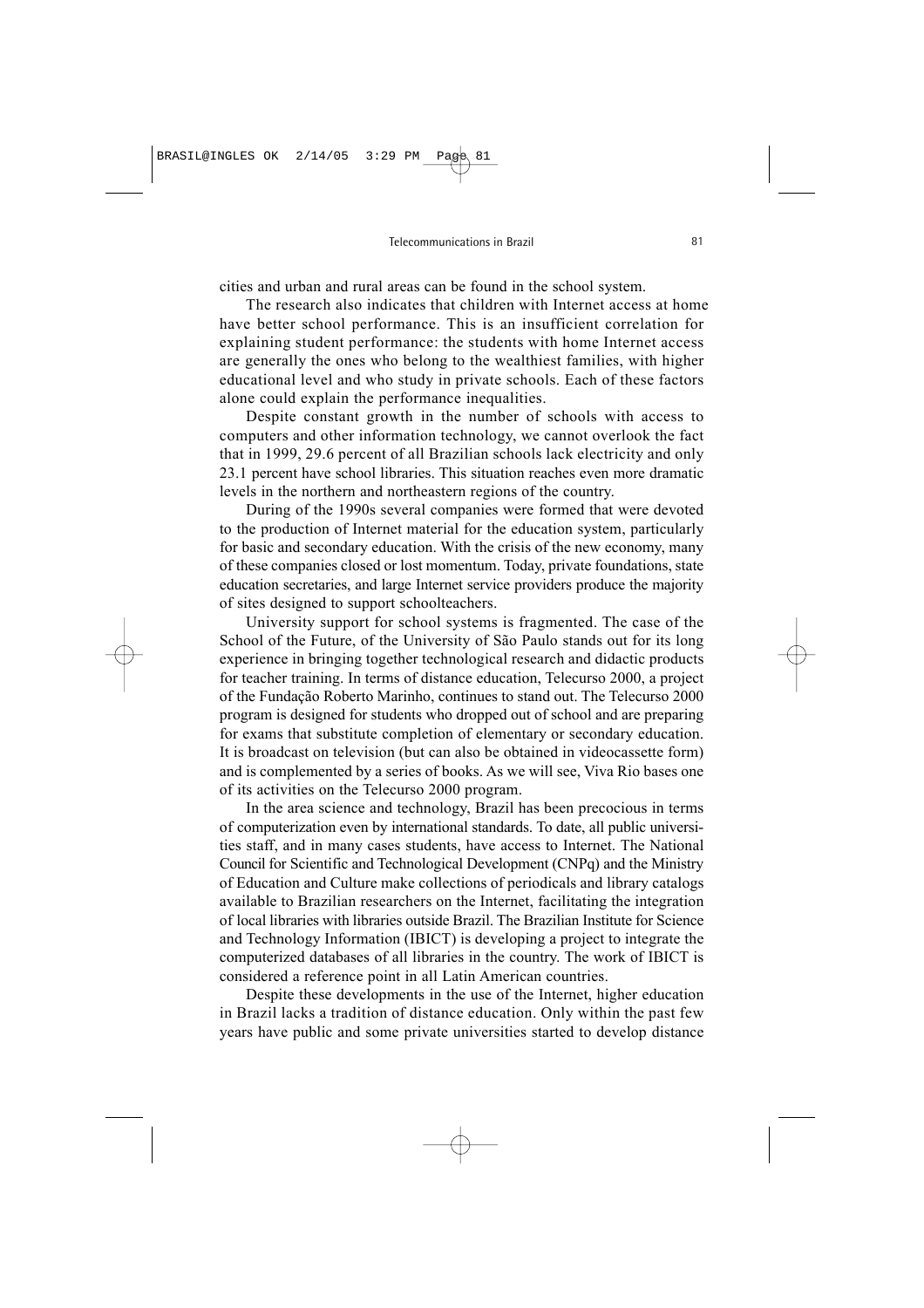education courses, usually at the graduate level, and organize consortiums throughout Latin America. In 1989 was created the virtual public University of Brazil (UniRede), a consortium of 70 public higher education institutions. Its objective is to develop undergraduate, graduate, and extension courses. According to research conducted by Unisul Virtual, in 2002 there were 84,713 students registered in 60 distance higher education programs accredited by either the ministry of education or state education councils.

At the end of the 1990s, the introduction a large number of foreign graduate level programs, generally associated to private Brazilian universities, produced a wave of requests for recognition of foreign diplomas at the Ministry of Education and Culture (2,700 requests in 2002). Given the dubious quality of many distance education programs, the ministry decided that it was necessary to define criteria for distance education program certification, and suspended all new authorizations.

#### **Public Policies**

During the administration of President Fernando Henrique Cardoso (1995- 2002), important achievements where made in the areas of e-governance and e-government. There were also relevant, though unequal, advancements at the state level, while at the municipal level, progress has been unsatisfactory. It is difficult to exaggerate the importance of government use of electronic means of communication and computerization of public services for reducing corruption, private appropriation of public goods, and the enormous waste and the inefficiency that has been associated with the public system since the creation of the Brazilian state. Access to documents and information concerning bids and general information by citizens and businesses, the unification and improvement of public security databases, the allocation of vacancies in public schools, and the scheduling of appointments in the public health system by telephone and Internet, are all examples of how the Internet is an instrument of democratization of the state.

During the Fernando Henrique Cardoso administration there were many success stories in the area of e-governance. Brazil was one of the first countries to introduce income tax declarations via Internet, and today it is among them the international leaders, with almost all businesses and 80 percent of individual contributors declaring via Internet (this also reflects the narrow base of contributors in Brazil). The Brazilian experience in electronic voting is exemplary and among the most advanced in the world in both efficiency and reliability. The Law of Fiscal Austerity requires that federal and state governments publish information concerning their budgets on the Internet,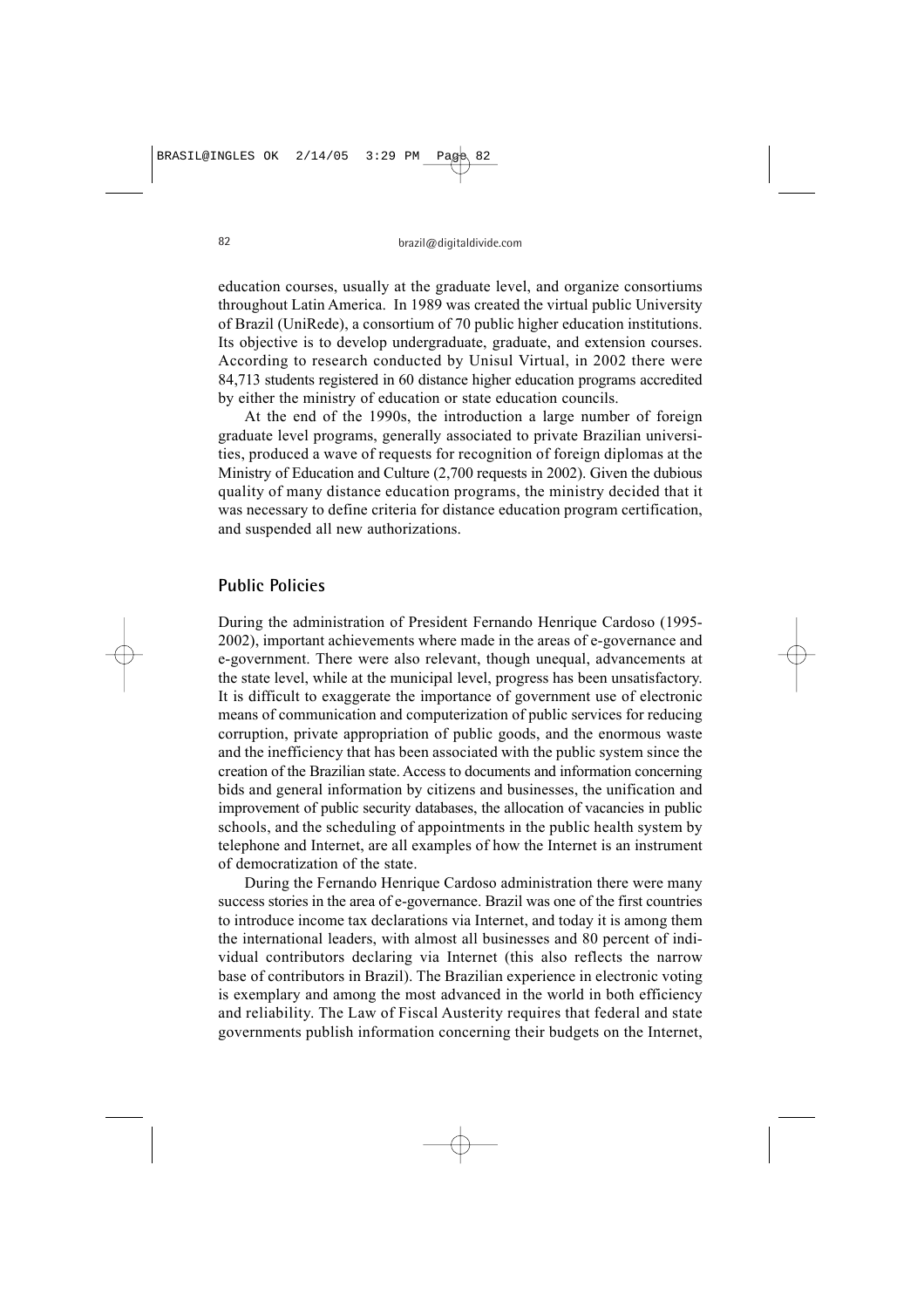increasing transparency and the possibility of overseeing government activities.

Another area where the government has had success is with bidding for government contracts, a traditional source of corruption and embezzlement. In 2002 approximately 5 percent of government purchases were carried out in electronic government auctions and more than 50 percent through bidding processes via Internet. The government made advancements in the consolidation of the public key infrastructure that will ensure standards for security, certification and authentication of electronic documents. At the inter-ministerial level and all official communication with the presidential offices is carried out electronically.

All branches of the federal government have Internet pages with constantly updated information concerning various services related to documentation, tax payment, benefits, obtaining certificates and documents, and public job offerings. Though the many federal government web sites are at different levels of developments, there is a searchable portal with links between the web sites of many public institutions. In many states, the court system provides online services for keeping track of legal processes.

Brazil has made important advancements in creating legislation that facilitates the expansion of Internet businesses such as: punishment for electronic crimes, due process for documents, and privacy protection. There is still a need for further developments in this area particularly in adapting commerce laws to electronic transactions, legally recognizing digital signatures, taxation of products and services, and the rights of the Internet consumer.

The legislation concerning copyrights was expanded to include the audiovisual sector, computer programs, and databases were consolidated in the 1998 laws Nº. 9609 and 9610. Copyrights for software is protected for 50 years regardless of whether the software is registered or not and the law requires that software vendors offer technical assistance. The government is developing proposals concerning Internet commerce and electronic signature. A law for official government documents has authorized the use of electronic signatures.

At the end of 1999 was created the Program for the Information Society in Brazil (SOCINFO). In 2000, SOCINFO produced an excellent document, "The Information Society in Brazil Green Book", which maps out the Brazilian situation and proposes specific policies. The program aimed to promote greater coordination of activities and identify and promote programs of strategic value. During its first few years, SOCINFO supported the development of projects in the areas of connecting libraries and non-governmental organizations to the Internet, developing a national health card, creating citizen service terminals, developing of an electronic commerce program for small businesses, and developing technology for automatic text translations to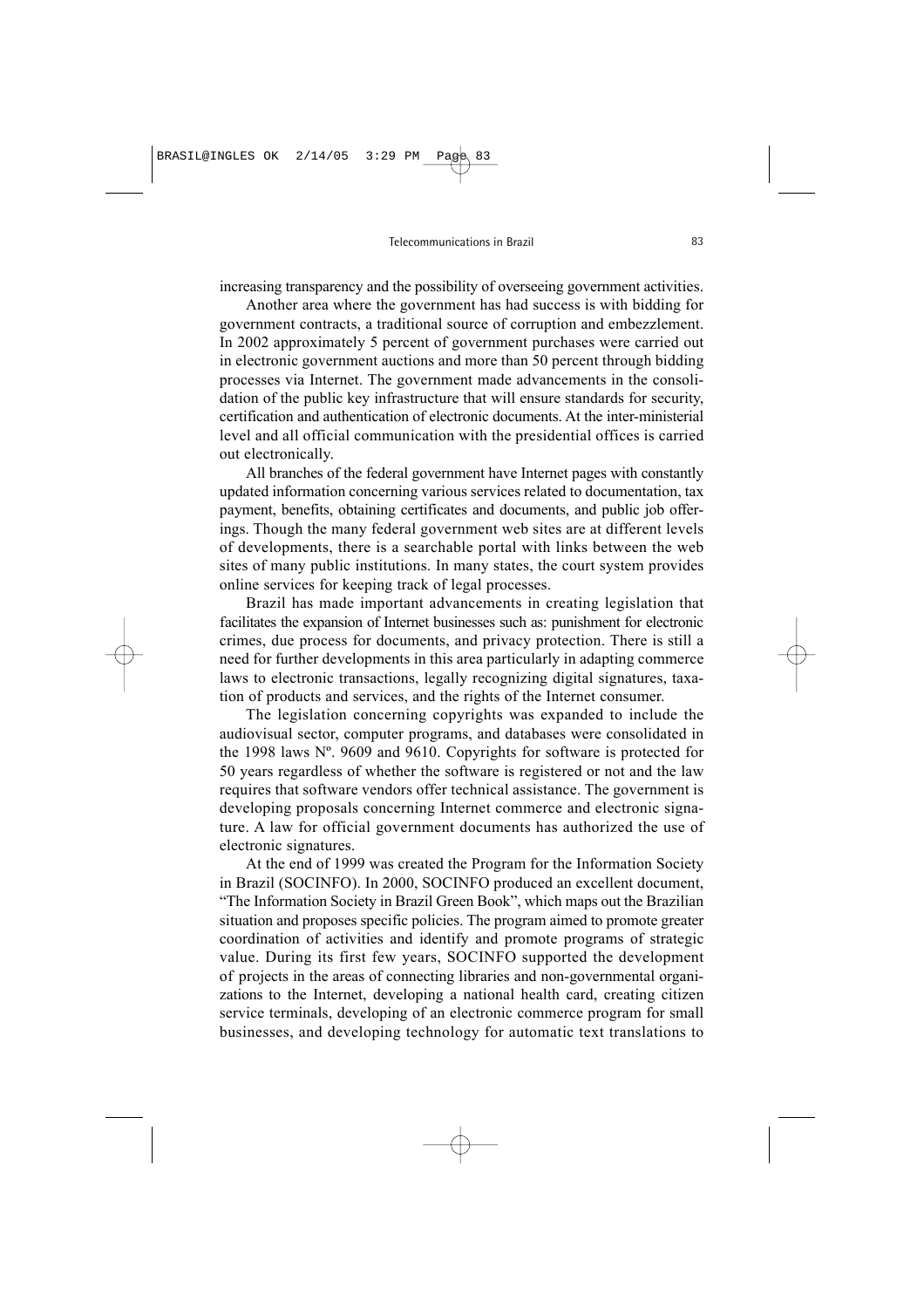Portuguese (all software associated with PROINFO use open source technology).

SOCINFO played an important role in international forms as a leader in outlining regional positions. Despite the impact of The Green Book, considered an international reference, and the high technical qualifications of the staff, the program was in large part paralyzed by its dependence on FUST resources, which, as we will see, were never liberated. The fact that SOCINFO is part of the Ministry of Science and Technology, a ministry with limited political weight and resources, makes it difficult for the program to be transformed into an effective center for the coordination of government activities.

A second center for decisions affecting the fight against the digital divide is the National Telecommunications Agency (Anatel). Anatel is responsible for the regulation and enforcement of the telecommunications system and the execution of the FUST fund for universalization of services, which will be analyzed in more detail in the box at the end of the chapter.

At the state level, the dissemination of the Internet is steadily advancing but at an unequal rhythm. Some cities and states have policies for creating tele-centers like the mayor's office of the municipality of São Paulo Plan for Digital inclusion with Tele-centers offering free access and relies on the GNU/Linux operating system and, at state level, the Acessa São Paulo program, which is supported by the state government with a similar program of telecenters with free access and training for the most needy populations.

The states in the southern regions and north-east state of Bahia have higher levels of Internet use and information dissemination, offering various services, among others, registering for school, data on taxes and services for enterprises. Many of the state sites adhere to the federal government online purchasing program. The situation is much more jeopardized at the municipal level. Although the largest cities are at a level comparable to the most advanced states, the large majority of municipalities do not offer any information services via Internet, and many are not even computerized.

#### **Non-governmental Organizations**

The Internet and non-governmental organizations have had a precocious association in Brazil. IBASE, a non-governmental organizations located in Rio de Janeiro, originated in a proposal to create alternative information systems for low-income sectors. It was the first private institution in Brazil to offer Internet services to the public. In 1995 The Information Technology Network for the Third Sector (RITS) was created with the objective of promoting the incorporation of the Internet in the work of nongovernmental organizations offering technical support, and information.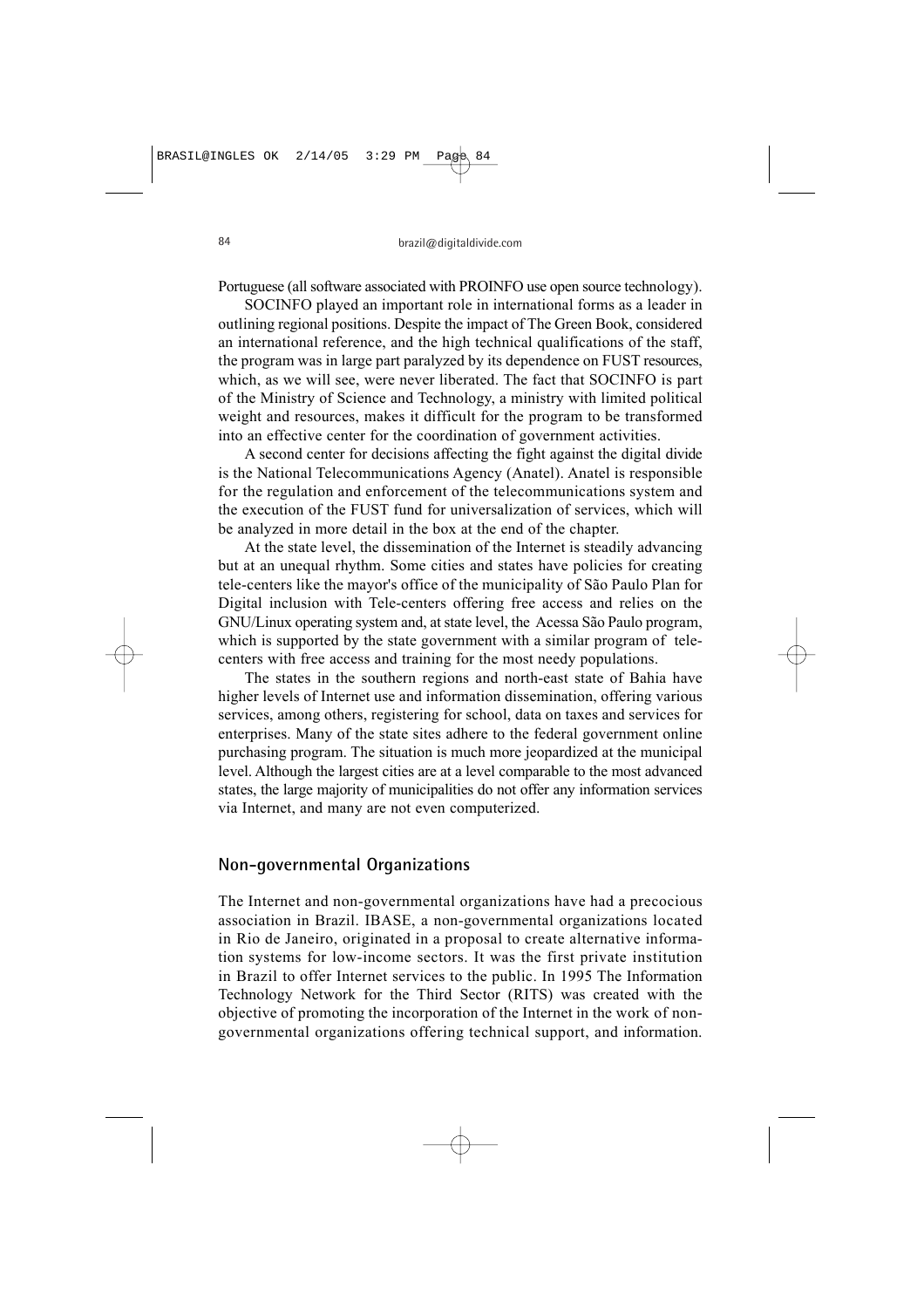There are many initiatives in the fight against the digital divide in Brazil, not only though non-governmental organizations but also universities and enterprises. The experience of the non-governmental organization Viva Rio, that will be discussed in the following chapters, stands out in the fight against the digital divide for the amplitude and variety of its activities, the inclusion of programs related to the struggle against other forms of social inequality, and for the production of innovative content and products. But before introducing the work of Viva Rio, we will briefly discuss the world in which it operates, the world of the favela

## **Box F – Telecommunications' Regulation and Universal Service in Brazil**

The National Telecommunications Regulation Agency (Anatel) was created as part of the process of privatization of the telephone companies. Its goals are to promote competition and reduce prices, preserve the interests of investors and shareholders, ensure respect for contractual terms and the goals of the public utility agreements, including the universalization of telephone services. There are various definitions for universalization of services, but the general sense is availability of service for all users at prices within their reach.

Though its creation did not include all necessary precautions and preparations that should have been taken before privatization, Anatel has shown great operational effectiveness and is considered a model by international standards. It has transformed itself into the principal reference for telecommunications consumers who made 4.21 million complaint calls in 2001. According to Anatel, 92 percent of these complaints were resolved through Anatel's services. Anatel's price reduction role has yielded limited results and has difficulties in establishing effective competition in the telephone industry where structures continue to be oligopolic (a problem common even in the countries that pioneered the privatization process, such as the United Kingdom).

With the objective of assuring access to telecommunications services, the Fund for the Universalization of Telecommunications Services (FUST) was established in 2000. The objective of FUST is to finance expenses associated with universalization in areas where building infrastructure would not be commercially viable and support project that are outside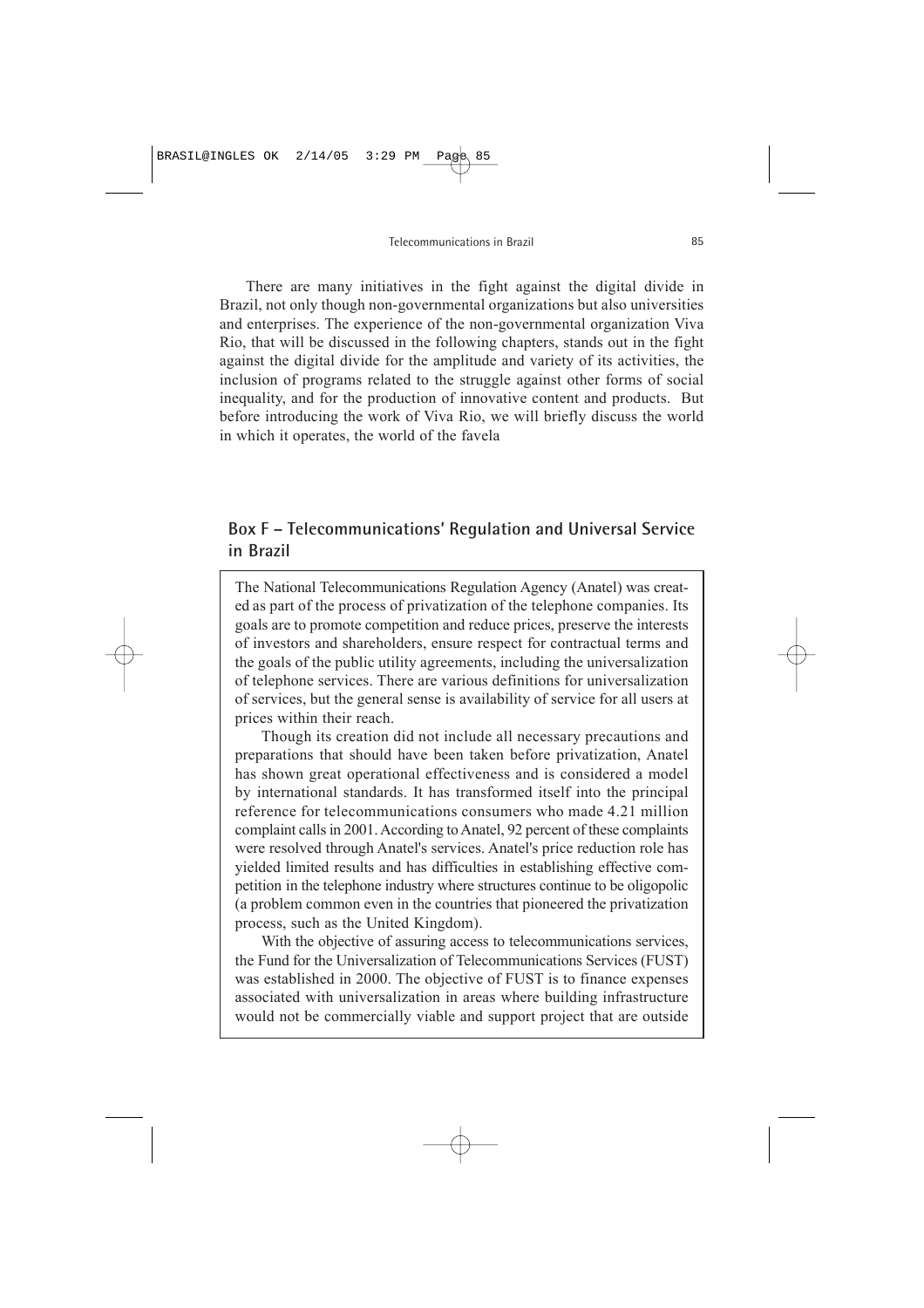of the goals established for the public utility companies. FUST resources originated in a 1 percent tax on the gross revenue of telecommunications service companies and 50 percent of funds collected in fines. The Ministry of Communications is responsible for defining the broad priorities and uses for the FUST and Antel is responsible for the operational and enforcement components.

FUST has operational difficulties not only because its resources are limited considering its objectives (in the United States a similar fund receives 2.2 percent from telecommunications company invoicing), but also because until 2003 the projects associated to FUST have not left the planning stage. FUST funds have been on contingency by the federal government to assure budgetary surplus.

Anatel also possessed neither the instruments, nor the internal qualification to implement, enforce and oversee the use of FUST funds. In fact these activities could raise conflicts of interest for Anatel between the exemption requirement of its regulating function and the political leverage necessary for effective implantation of universal access. The goal of universal telecommunications services, particularly Internet services, surpasses the Anatel mandate and its operational capacity. Goals for universal access are part of public utility contracts between the government and the utilities but the contracts refer only to the availability of lines. As we have shown, the barrier to universal access to the Internet is individual income. Part of the problem is related to high costs of telephone services due to high taxes, among the highest in Latin America.

The limitations of Anatel and its ability to carry out universalization policies don't mean that it cannot develop initiatives that favor excluded sectors of the population. For example, Anatel recently proposed the creation of differentiated access numbers for Internet dial-up service (Project 00i0). This will allow Internet users without local access providers to connect to the Internet's without long distance charges and will be an important step in supporting digital inclusion.

At this moment, proposed solutions for creating new collective access points continue to be paralyzed. Free access kiosks at post offices and electronic presence points of the federal government are still in the planning stages. Some projects, like the creation of the national health cards, computerization of schools, and digital networks that link the entire school system and professional education network, not only suffer from unrealistic deadlines for their realization but are also based on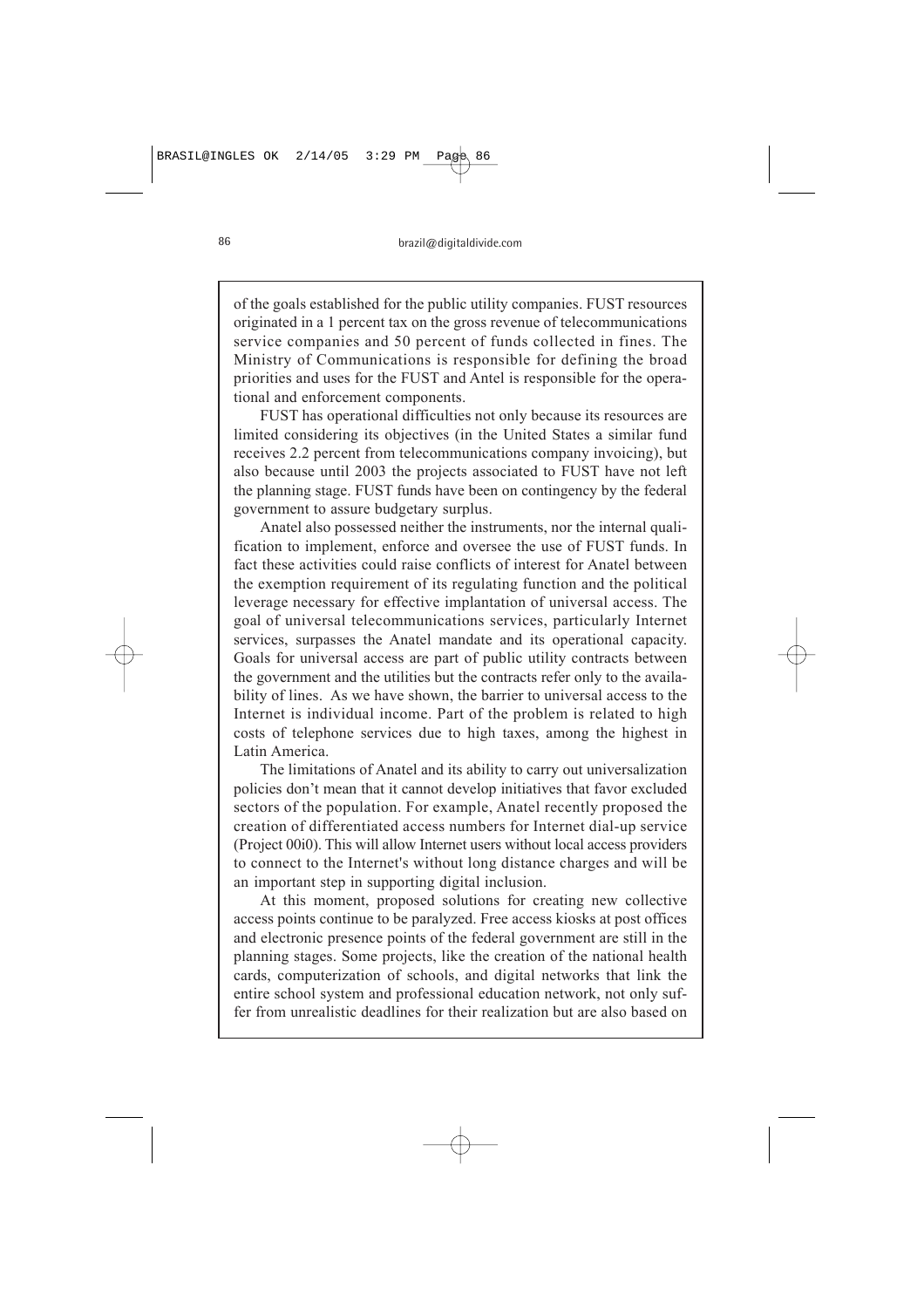inflated assumptions about the availability of local human resources and should be develop through pilot programs. Most of the existing projects lack detailed analyses of local contexts, and in the case of schools, clear programs for teacher education and development of curriculum suitable for critical Internet education.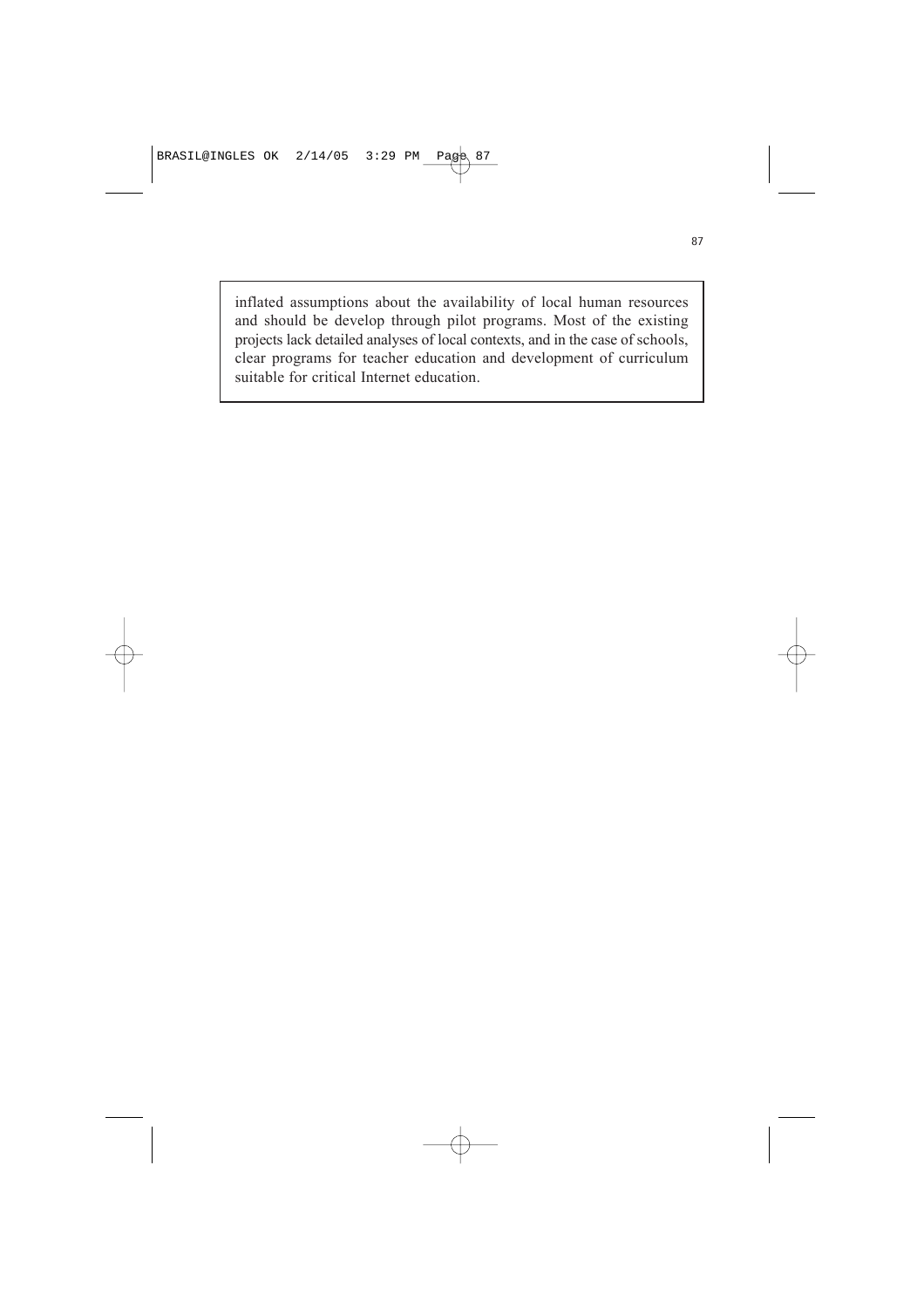## *Favelas*, consumption and violence

#### **The imaginary construction of favelas**

The image of a society polarized between those who are "integrated" and those who are "excluded" – where a minority middle/upper class reap the benefits of modernity while a majority live in "another world" of cultural, social and economic marginality – has both permeated the political discourse and been adopted by international organizations and NGOs. This vision is sustained as much by the natural tendency to think in opposites as by its capacity to mobilize moral sentiments and prejudices. It has, however, no basis in social reality.

The vast majority of the Brazilian population is integrated into the values and expectations of the global society. They have access to a variety of public services and struggle on a daily basis to acquire the goods offered by the market – with some degree of success, as we will see. At the same time, they suffer from poverty, social inequality, and severely limited access to public goods, in particular police protection. Violence, itself a product of egalitarian expectations and of young people with no prospects, who seek rapid social inclusion (i.e. easy money and recognition), is also the principal generator of exclusion, since it leads to the stigmatization of favela residents as a group, to a dynamic of confrontation with the police, and to the destruction of social relationships and trust under the weight of repression by both criminals thugs and the police.

The favela is one of those social categories that originate in a precise context and historical reality, but with the passing of time lose their original meaning acquiring multiple connotations. The word favela – in the sense of a definite urban conglomerate – emerged in Rio de Janeiro in the early decades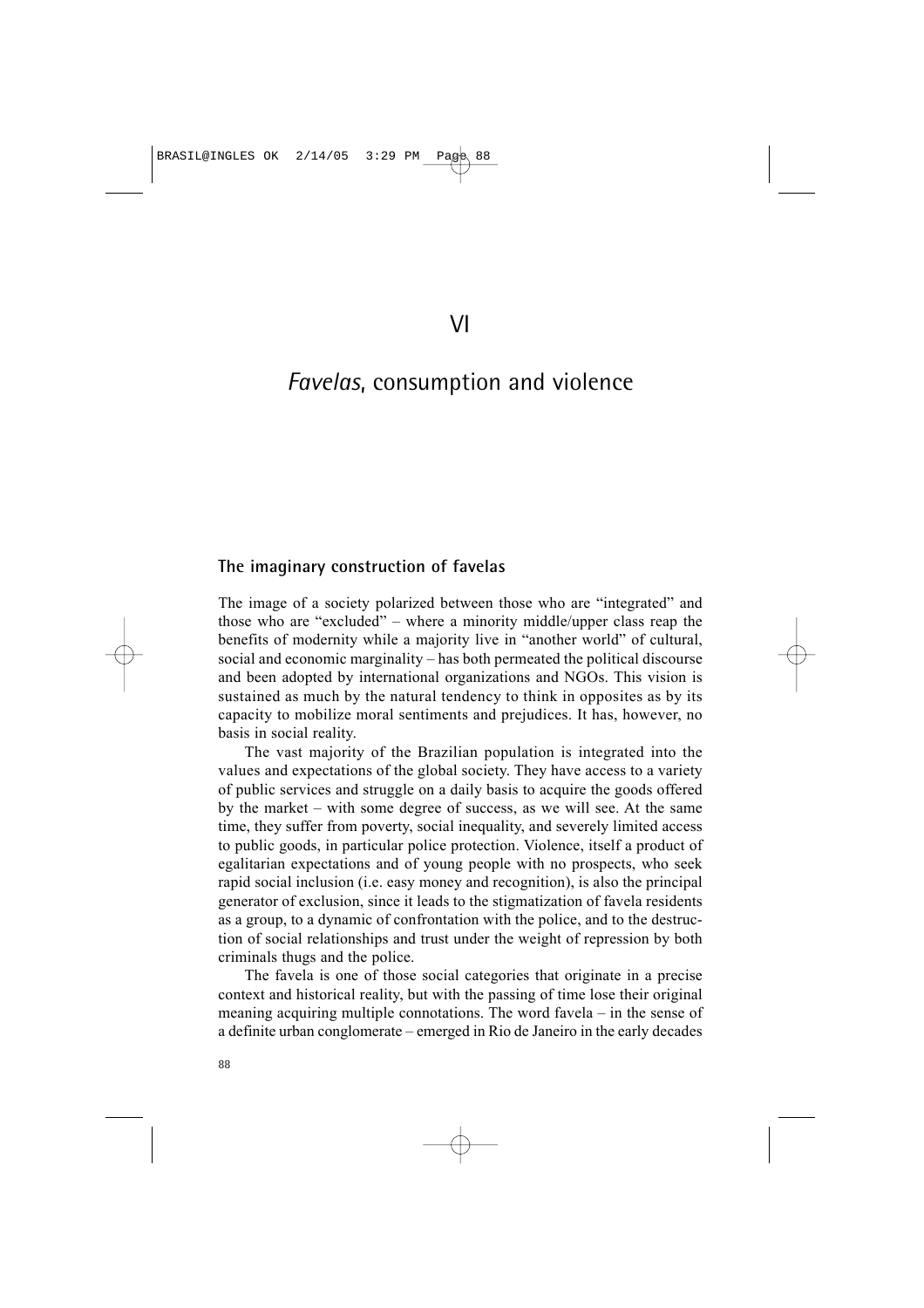of the twentieth century to describe populations that were a product of illegal occupations, generally on near middle class neighborhoods. The shantytown dwellings, or barracões, were made from unstable materials, without any prior planning or urban design, and without access to public utilities. In general, the inhabitants were extremely poor, without steady employment, and mostly immigrants – in particular from the Northeast who fled draught and, poverty to settle in Rio de Janeiro. This image, still present in the imagination of those Brazilians who live on the "asphalt" (the name given by the hilltop favela dwellers to the "rest" of the city below) has little to do with contemporary reality.

As time passed, and the favelas grew and spread to more distant regions, they began to lose their original characteristics. Within a short time, the shantytown dwellings multiplied, not only throughout the city center but also throughout Rio's new upscale neighborhoods in the south zone of the city. At that time, the term began to be used to describe these low-income communities made up of zinc shanties – a cheap material frequently used in this type of construction. In the 1940s, there were only 60 favelas in the city of Rio de Janeiro. Today there are more than 600.

Originally a marginal phenomenon, the favela population soon came to represent a significant part of the city, and a reason for political concern. Between the 50s and the 70s, official public policy sought the removal of favelas and the transferal of their residents to housing projects, usually in distant regions, far from where residents worked. Naturally, favela residents were uncooperative. A few favelas were "removed", but the majority of them remained and continued to expand. This process continued under the passive eye of the military governments, which, lacking a housing policy for the thousands of recent arrivals to Brazil's cities during its 'economic miracle', accepted the "solution" of land invasions<sup>2</sup> followed by selfconstruction of a dwelling. Ironically, the housing projects built for the victims of forced removals also began a process of "favelization", that is, of expansion without urban planning and without any provision of public services.

During the late 80s, with the return to civilian rule, the policy of removal was abandoned, (with the exception of housing at risk of collapse) and a process of favela urbanization began, with the development of infrastructure and urban equipment and legalization of land titles. At the same time, favela residents transformed their shanties into solid structures made of brick, often with several floors. Today, visitors to favelas are surprised by the notable diffe-

<sup>&</sup>lt;sup>2</sup> "Invasion" refers to the illegal occupation of public or private land, almost always uninhabited, on which favelas are then constructed.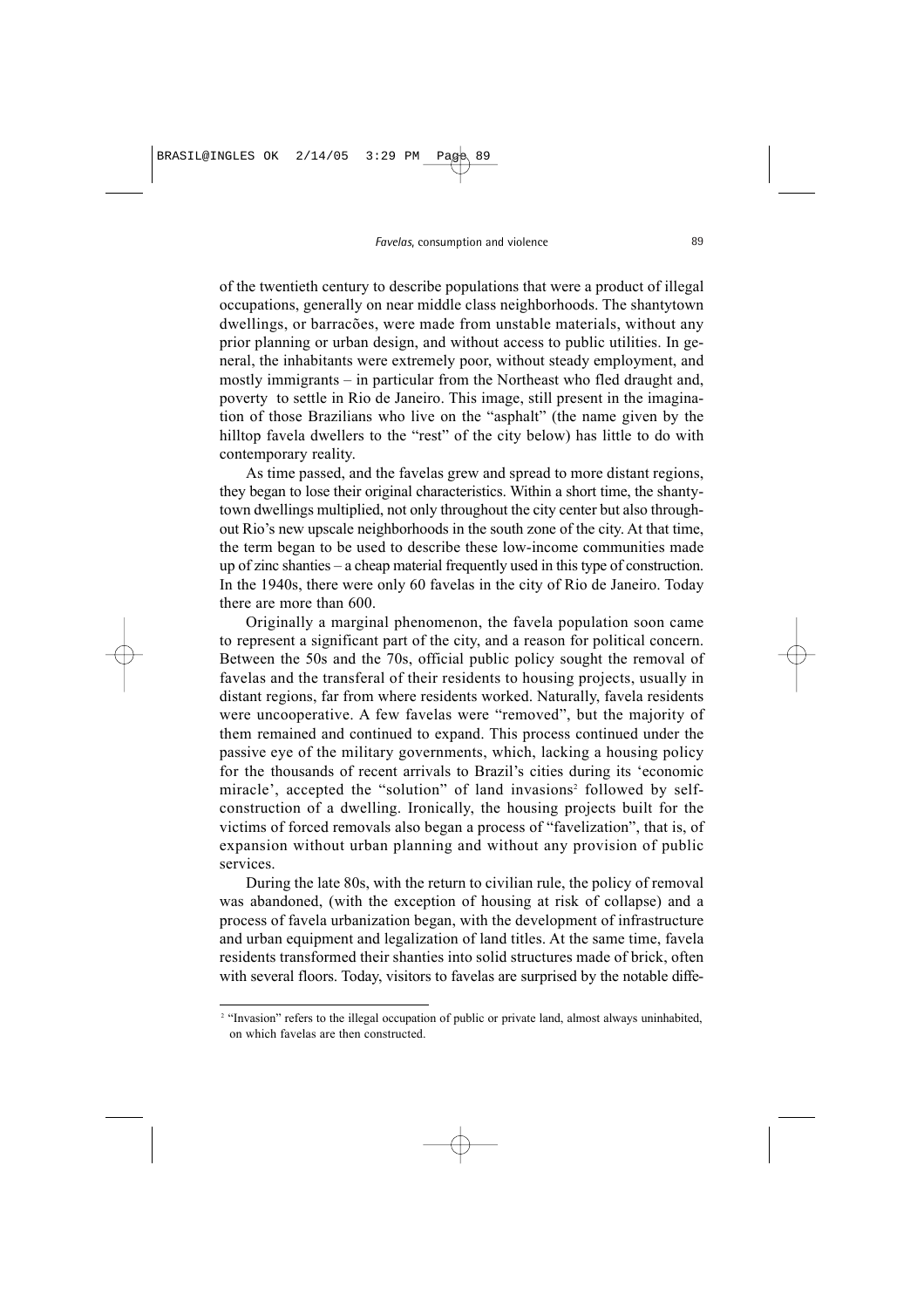rence from the precarious "villas miseria" of other Latin American countries and the solid constructions of these urban nuclei.

The distinguishing mark characterized the favelas of Rio is their extreme proximity to middle class neighborhoods. This has always been a major factor in the constant tension between the more wealthy sectors and the poor, due to the difficult in isolating one group from the other. At the same time, the proximity of their respective homes, together with that other democratic space – the beach –, has furnished a point of contact between popular culture and the intelligentsia, producing some of the richest phenomena of Brazilian culture, whether in popular music or Carnival, and in general a complex relationship of attraction and repulsion, of conflict and inter-class fraternization.

In spite of the clustered housing and narrow passageways that characterize those favelas built on hillsides (and the accompanying problems of trash removal and vehicular access), and the traditional denomination of certain housing projects as favelas, it is difficult to make a clear and rigorous distinction, from a legal or socioeconomic point of view, between favelas and urbanized low-income neighborhoods. As we will see, Viva Rio is equally active in the latter as in the former.

Favelas, in part because of their proximity to middle class drug consumers, have been transformed into a privileged space where gangs of drug traffickers control the physical space and generate a dynamic that strengthens old prejudices, associating the majority of favela inhabitants with a phenomenon of which they are in fact the principal victims: armed violence. In this way, discrimination against favelas has resurged in the social imagination over the last few decades. Favelas are no longer associated with a precise socioeconomic or legal reality, which, as we have seen, has tended to dissipate over time, but with the phenomenon of violence and the culture of informality.

#### **The Social Reality of the Favelas: consumption**

The majority of the characteristics that were associated with favelas are now out of date. Today, favelas are often in better conditions than poor neighborhoods, sometimes because favelas are older and have been receiving public investment for some time. The majority of them have access to light, running water, sewage, and – though these are more precarious – telephone and trash collection. The common characterization of favelas as illegal occupations does not always apply; many favelas were created by owners legally dividing their lots, while, in other cases, the state has begun a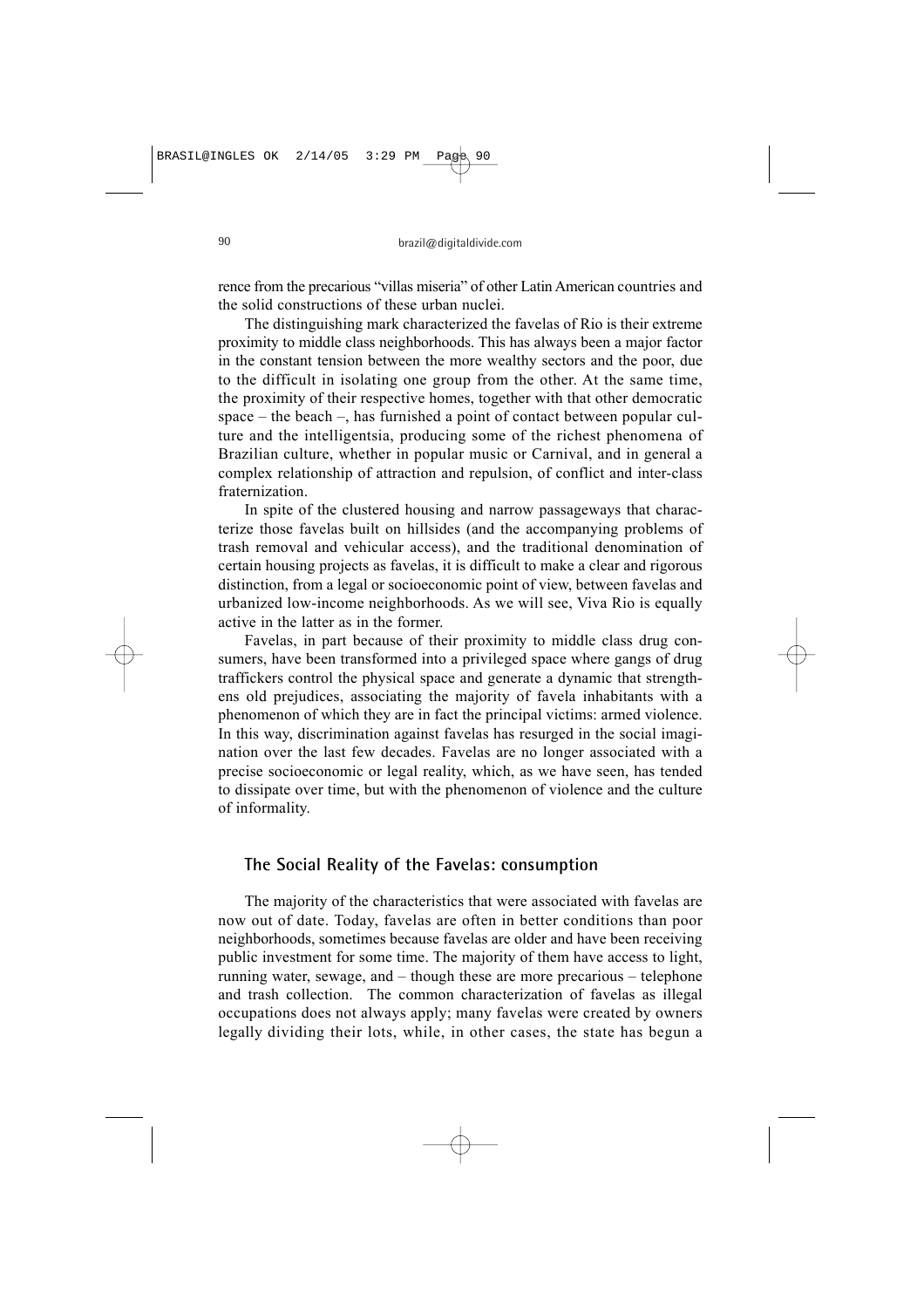process of legalizing property titles. The percentage of de facto homeowners in favelas (property titles are often not formally legalized), is about 90%. A significant percentage of favela residents have regular work, and a good part of the favela population is no longer made up of immigrants from rural areas or from other states.

The world of the favelas is profoundly heterogeneous, both in terms of the internal social reality of each community as well as the huge differences between them. Houses in those favelas closest to the wealthy south zone are prized for proximity to commercial areas and jobs, allowing residents to economize time and money on transport. Likewise, the views from many of the favelas located on hillsides are among the most beautiful in the city, and some houses are lucratively rented out during holidays. The rental price of commercial space for shops along the main streets, due in part to the difficulty of access to side streets, is comparable to rents in middle class neighborhoods.

A study by the Favela, Opinion, and Marketplace research group, which will be described in more detail later, had some surprising results: 51.3% of favela residents belong to class C;  $24\%$  to class B  $(17.3\%$  in class B2 and 6.8% in class B1), and an unexpected 2.5% in class A2. Less than 1% belongs to the lower class E. (Class determination is based on the so-called "Brazil Criteria for Social Classification", which focuses mainly on access to consumer goods and housing conditions, assigning class 'A' to those with most access and E to those with the least.)

In spite of the difficulty of accessing to consumer goods – stores are located far away from these communities, and credit is expensive and difficult to obtain – families are able to save money and invest in products such as home appliances and entertainment equipment. 96% of those interviewed had color televisions, 55% had a VCR, and nearly 57% had washing machines. Favela residents who have a live-in housekeeper made up about 2.4% of the total. The percentage of residents with their own vehicle was 15%, despite of the difficulty of driving through the narrow, winding streets of the favelas.

In spite of the surprising number of consumer goods found in favela homes, a main indicator of the difficulties in social integration can be found in the education portion of the survey: 25.4% of the adults interviewed had not completed the first four years of elementary school; 37.5% finished the first four years but not the second four years; 13.6% completed secondary education, but did not begin or abandoned a university course<sup>3</sup>. Only 1.0% completed university. Another relevant piece of information should be added

<sup>2</sup> In Brazil, as mentioned above, education is divided into basic (ensino fundamental), made up of two four-year "series"; secondary, a three-year course (ensino médio), equivalent to highschool; and university-level (ensino superior)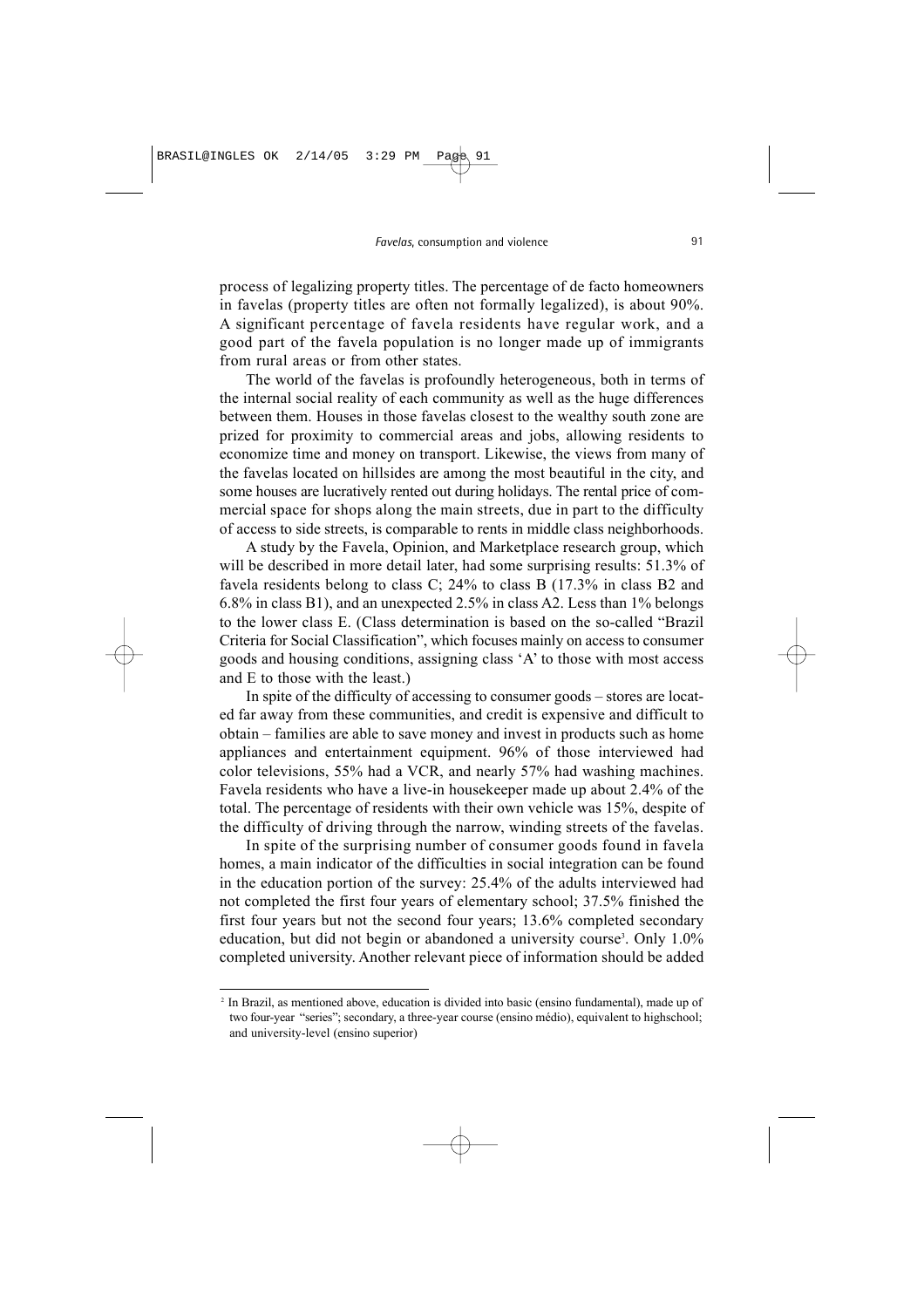to this data: 25% of the young people between 15 and 25 years of age have not completed their basic education, limiting access to the job market and encouraging involvement in drug trafficking activities.

All these indicators show that within the universe of urban poverty in large Brazilian cities, there is a distinction to be made between individual consumer goods and collective, public goods. In terms of the capacity of individuals and families to acquire consumer goods, favela residents are included; in terms of collective goods, especially education and security, they continue to be excluded, with deleterious effects on quality of life and chances for employment. Moreover, the association of favelas with violence has recreated the stigma of living in the favela, which in many cases leads residents seeking employment to give false residential addresses.

#### **The Institutional Reality of the Favela**

The 1970s and 80s were a period of expansion of so-called civil society and grassroots organizations in favelas, arising from community leaders, many of them associated with the Catholic church and liberation theology. This period also witnessed the rapid growth of Protestant churches and congregations, which today have come to represent one fourth of the favela population. The interaction between these elements and the overall political system produced a complex dynamic, which was transformed and disfigured with the widespread appearance of gangs associated with drug trafficking.

The associations that came about at the end of the 70s and the beginning of the 80s were seen as a new type of social movement, critical of the old clientelism and skeptical of political parties. Even before being decimated by drug traffickers, these associations had begun to lose their force with the democratic governments, ultimately colonized by political parties and by state government. Under the justification of partnerships with local institutions for development of infrastructure, partisan and government bodies transferred important resources to favelas, which became the root of internal conflicts and new forms of clientelism. At the same time the dizzying growth of evangelical groups transformed the values of part of the population, emphasizing personal concentration on work and family and channeling solidarity into doing "works" for the church – distant from the collectivist and ecumenical spirit of the grassroots movements. Maintaining a good distance from the world of politics and the secular institutions, evangelical churches were better able than the progressive Catholic Church to separate the mundane and the sacred. The majority of drug traffickers who want to be "reborn", then, turn to the evangelical churches.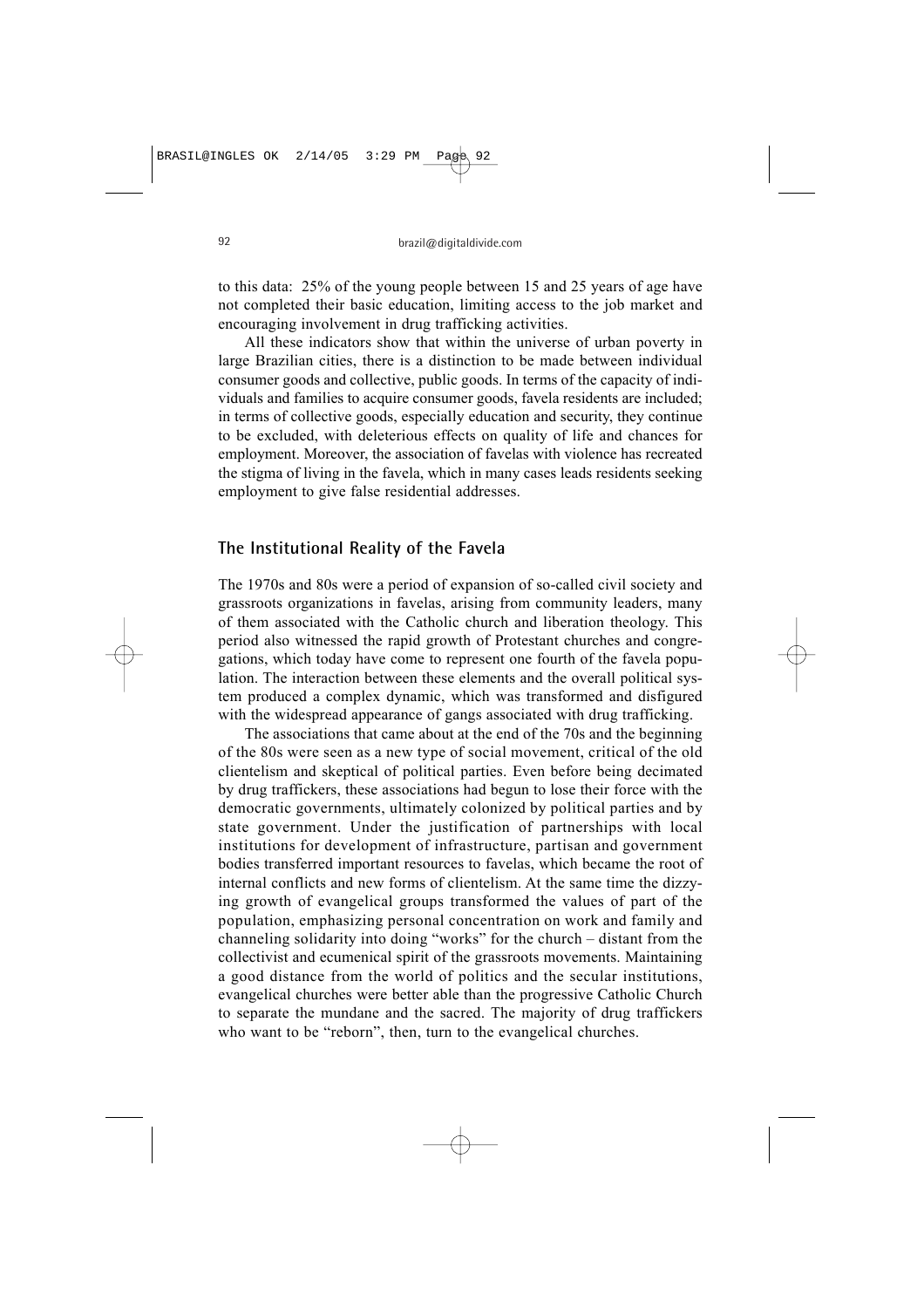By the beginning of the mid-80s, drug trafficking had grown to become the principal center of power within the favelas. The majority of community leaders had to shrink, accommodate, or associate themselves with the traffickers; if not they could run the risk of being shot down, as occured with dozens of them who questioned the power of the traffickers.

The tendency to explain the social importance of drug trafficking by the generalized poverty or the lack of public services – which would lead favela residents to accept their "protection" or employment in traffic-related gangs is only partially correct. As we have seen, public services have improved, and the levels of poverty and the lack of hope for the future among youth, though important factors, do not by themselves explain the importance of drug trafficking in these communities. At best, these factors provided an adequate medium for the culture of drug traffic to take root in.

The deep insertion of drug trafficking, and the level of violence associated with it, is a product of decades and decades of history in which the state has continually left the favelas in the hands of local strongmen, who impose order through violence and ties of protection and clientelistic subordination, maintaining relations of favoritism and corruption with police and politicians.

Life in the favela is dominated by a culture of informality, i.e. a culture where the strategies of sociability are constructed at the margins of, or in contraposition to, the state. This informality is present in the construction and expansion of residences without official authorization, in the use of the most varied tactics to avoid paying light and water bills, in stores and businesses that are not legalized and therefore do not pay taxes, and in the omnipresent distrust of the police. This long-standing culture of "illegality" and the rejection of the state facilitate the attraction of young people to drug trafficking activities. Marijuana and cocaine trafficking in the favelas, in turn, is associated with the international phenomenon of drug traffic, quite simply one of the most profitable businesses in the world, and one which demands little or no educational qualification from its employees.

Finally, in the case of Rio de Janeiro, the high levels of violence associated with drug trafficking are fed by the lack of effective national weapons control policies. Relevant factors range from police officers themselves, often involved in selling these weapons to traffickers, to the economic interests of the powerful Brazilian firearms industry, which legally exports large quantities of weapons that later re-enter Brazil illegally, creating a triangle of illicit trade that amply supplies drug traffickers.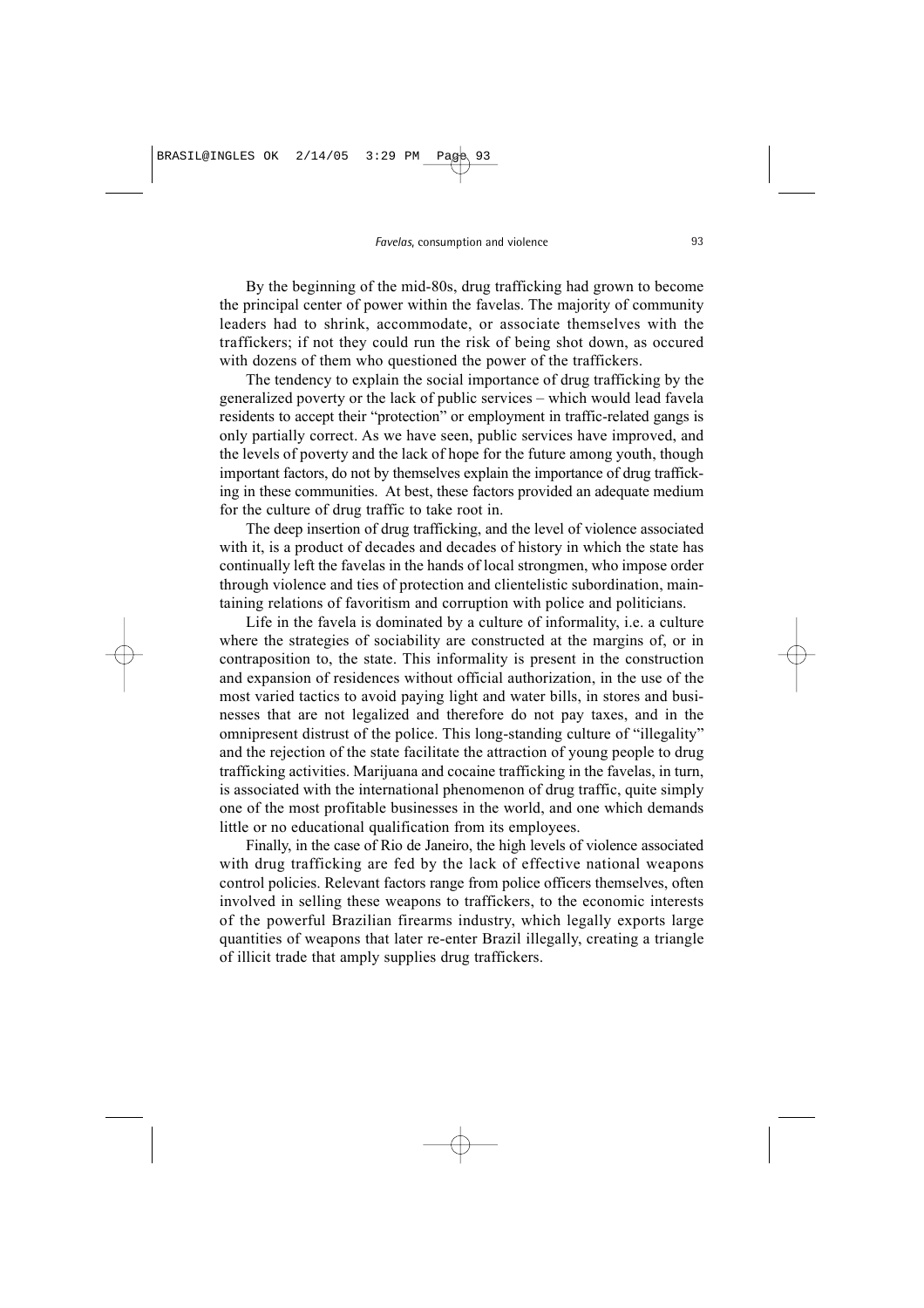## **Drug Trafficking and Violence: neither war nor peace**

The history of drug trafficking in Rio de Janeiro has a unique trajectory. The phenomenon of large-scale drug trafficking – related to cocaine produced in Colombia – arose in Brazil at the end of the 70s, transforming Rio into a hub for international connections, as well as a center of local consumption. With this transformation, the drug trade came under the control of a particular structure: the Comando Vermelho, or Red Command.

The Comando Vermelho was born in the prisons of Rio de Janeiro during the 70s under the military dictatorship, a period in which prisons were full of left wing revolutionary guerrillas. Common criminals learned from them the importance of organizing collective solidarity and mutual protection to ensure better conditions in the prison and pay for legal defense. They also absorbed the basics of critical discourse. Thus was born what would end up being known as the Comando Vermelho, a structured organized crime collective, which would later split into various in-fighting factions. In spite of the many changes it has undergone over the intervening years, the organization has maintained certain key traits: a large number of its superior members are still found in prisons, where they continue to exercise command through a complex support network – through fear and cooptation of guards and lawyers, and, in the recent years, directly through smuggled cell phones. It is not surprising that drug trafficking has been one of the first organizations to understand the potential of alternative uses of cell phones, nor that they have become massive consumers of these products.

Gangs of traffickers inserted themselves in the favelas with the support of local groups, in a scheme of fragile alliances with local gangs. The basis of drug trafficking is territorial control, and the struggle between the groups is about control over individual favelas or parts of them. It sustains itself by selling cocaine and marijuana, which has meant that practically no synthetic drugs, such as crack, circulate in Rio de Janeiro. This type of drug is rampant in São Paulo, but so far, attempts to bring crack to Rio have been unsuccessful.

Traffic has its material base in the favela; from there, traffickers organize the distribution of drugs and recruit members. It is estimated that the drug trade employs somewhere around 1% of the favela population. Internal community relations are founded on the long-standing distinction between two identities: "workers" and "criminals." Criminals expect the workers to keep quiet and not cooperate in any way with the police. In exchange, the criminals assure order, which includes occasional help for people who need money, conflict mediation and punishment of thieves (generally a gunshot through the hand or foot) and of child-molesters (normally a death sentence, often accompanied by torture). Their interest is not solely in keeping the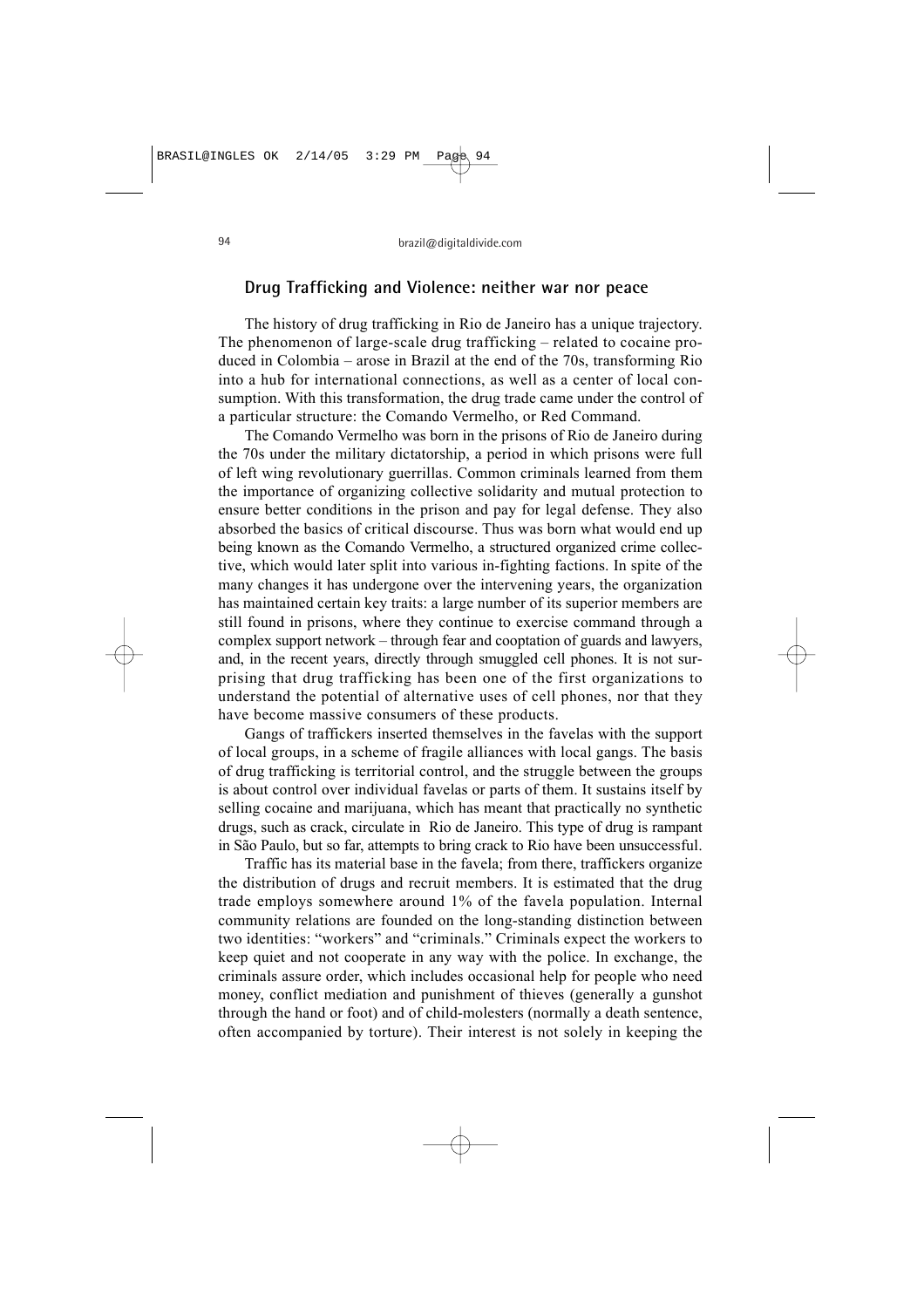police out; traffickers also find confirmation of their power in the ability to "impose order."

Police in Rio de Janeiro have a long history of disrespect and brutality with the poorest population of the city. They are also part of a web of corrupt practices fed for decades by their complicity with an endemic form of ilegal gambling known as the jogo do bicho, or "animal game"4 . Politicians are also complicit with the jogo do bicho, receiving financial campaign support from the game's "owners" and operators. The militarization of the police under the rule of the military regime further distanced the police from their own functions and made them even less prepared to deal with civil crime. The judiciary, in turn, continued to function with outdated and inefficient processes, sometimes itself co-opted by drug money. As for the penitentiary system, the history of the Comando Vermelho bears witness to its incompetence and counterproductive role.

The long tradition of mistreatment and abuse at the hands of the police has led many young people to identify with drug traffickers. The relationship between the police and drug traffickers can be described as sadomasochistic. On the one hand, the police represent the principal enemy of drug traffic, killing hundreds of its members and employees every year. On the other hand, the police participate in the enormous profits of the drug trade, whether it be through arms sales, ransoming traffickers and bosses, or accepting bribes to allow shipments to pass.

Initially, drug traffickers relied on light weapons and recruited primarily adults; children, if involved, had minor, helping roles. Over the years, however, the weaponry used by traffickers has gotten more and more sophisticated, and the recruitment age has gotten younger and younger – currently it is common to see children entering the drug trade at 12 or 13 years of age. Favela life is increasingly penetrated by a culture that associates carrying a firearm with manhood, not to mention a significantly higher income than the majority of legal workers within the community. This is a phenomenon common to other third world cities, related not only to obtaining "easy" money but also to masculine affirmation, which sees guns as a source of power.

In the 80's, the homicide rate in Rio de Janeiro has risen dramatically, from 23 per 100,000 inhabitants equal to New York in 1982, to 63 per 100,000 in 1992, reaching a high of 80 per 100,000 in 1994 before settling

<sup>4</sup> In the jogo do bicho, essentially an illegal lottery, gamblers place bets on numbers that correspond to certain animals. The winning animal pays out a certain percentage of the pot, the rest going to the bicheiro (the "bankier", or "owner" of the game). Bicheiros traditionally use their profits to win political influence and community standing, often subsidizing popular community projects such as samba schools.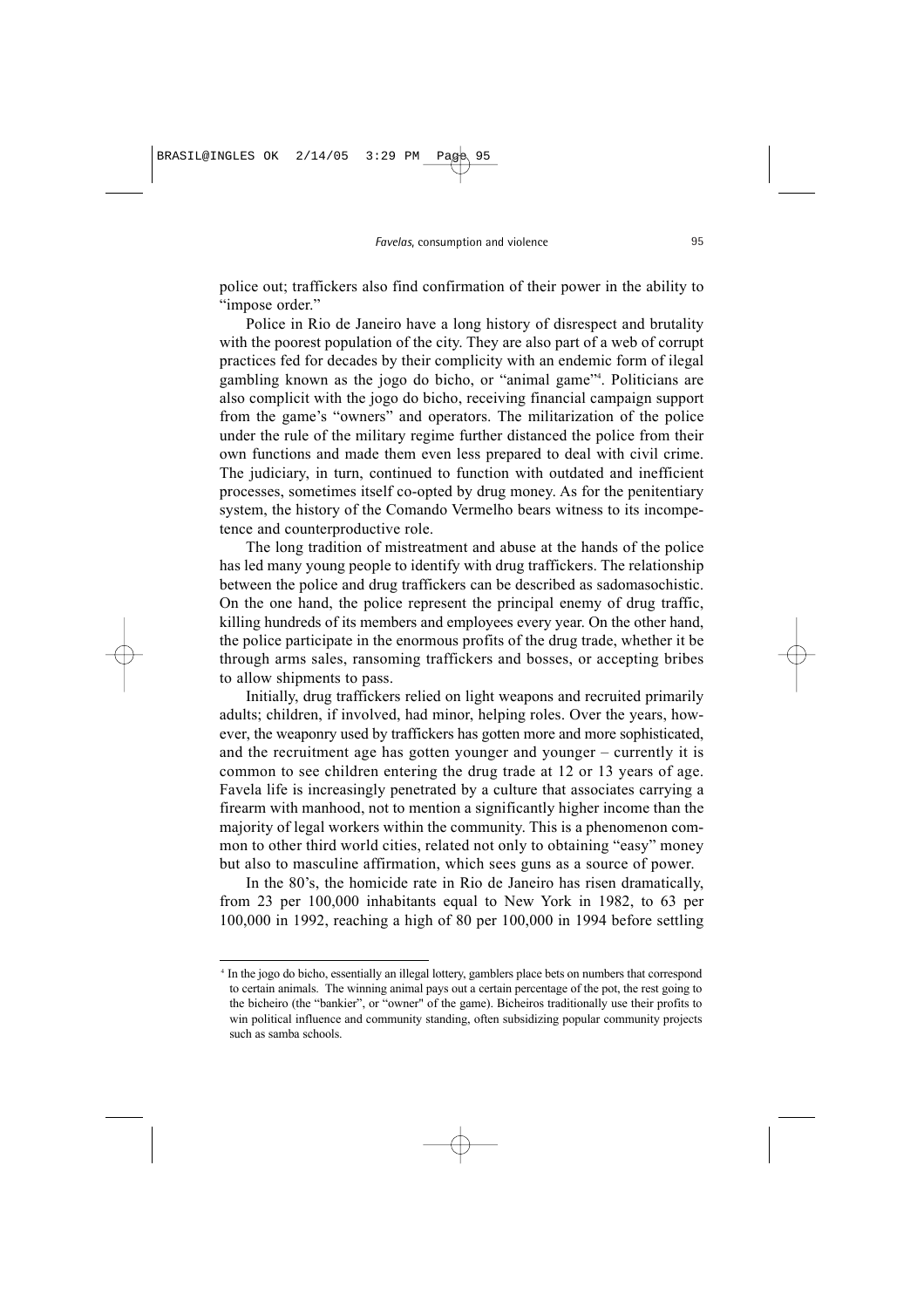down to an average of 45 per 100,000 since 1999. Because they are citywide averages, not even these figures convey the full severity of the problem. In middle and upper class neighborhoods of Rio, the homicide rate is no higher than in many of the world's large cities, including the first world. In poor neighborhoods, however, the homicide rate is much higher, exceeding 100 per 100,000 in some cases.

An increasing share of these homicides victims are children, adolescents, and young men. In 2002, firearms were responsible for close to one third of all deaths of children under the age of 18. In 1999, firearms killed 113.8 young men for every 100,000 inhabitants, a rate comparable to the mortality index in regions engaged in armed conflicts that are unanimously considered wars. But Rio de Janeiro is not a war zone: there is no foreign invasion, nor is it correct to speak of a civil war, since society, as a whole is not divided. The rich do not actively fight against the poor or vice-versa. In fact, the poor are the most common victims of firearm homicide.

But if this is not war, it cannot be said that Rio de Janeiro, or the other great cities of Brazil and the third world where the phenomenon of armed gangs has reached epidemic proportions, is living in a time of peace. The question of war and peace is not simply one of denominations. At the end of the day, are the thousands of armed children working in the drug trade to be known as "soldiers", as they call themselves, or as criminals under the orders of drug traffickers? If they are soldiers, what about their superiors, who define themselves as "managers"? What kind of business controls large sections of the city and dictates the rules of the social order within its territory? What kind of state is fatally unable to control its own police force, the final guarantor of the social order? What kind of "non-war situation" is this, that in the last few years has killed more children per inhabitant than the Israeli/Palestinian conflict, or many declared armed clashes in Central America?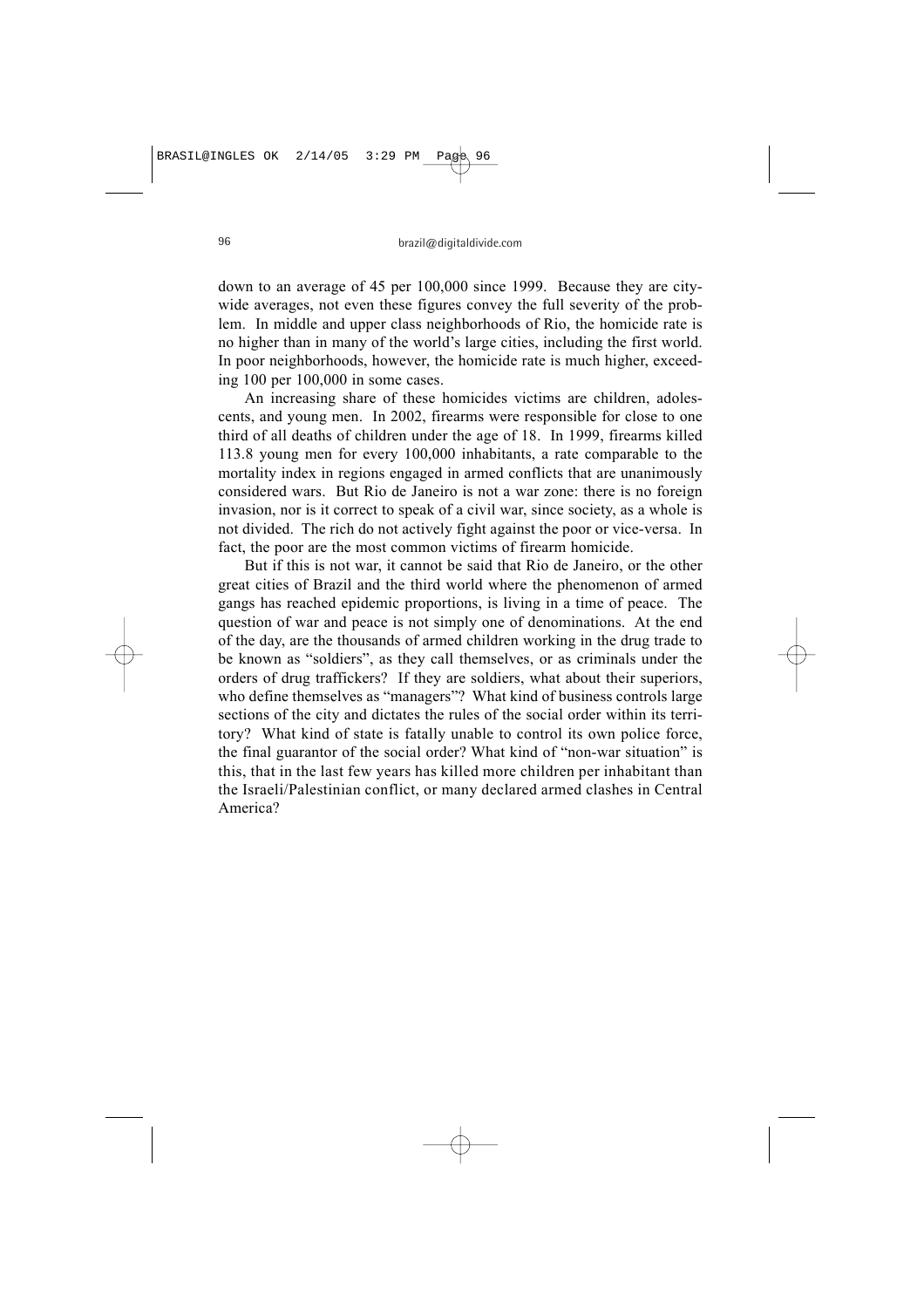## **Box G – Interviews with children and adolescents employed in drug trafficking5**

**E** – *How many bosses do you have?*

**T** – Only one.

**E** – *And if he wants you to do something...*

**T** – You have to do it.

**E** – *What happens if you don't do it?*

**T** – Depends what he asks [...]. If it's to kill someone, I have to do it. If I don't kill then it's my life at risk...

**17 years old kid**

*\*\*\**

**E** – *What happens if a person receives [drugs to sell] and doesn't pay back the money afterwards?*

**T** – Ah, if he doesn't pay, he dies, takes a beating. It depends on the boss. If the boss says that he has to die, then he dies.

**Soldado6 , 16 years old**

*\*\*\**

**E** – *To be killed [after breaking a rule], if it's a youth, if it's a boy or a child, does it make any difference?*

**T** – No it doesn't.

Gerente de maconha<sup>7</sup>, 22 years old

*E – Today you're sitting in front of me with a gun, what's the name of this gun? \*\*\** **T** – This here's an AR-15 baby [nickname given to an M4 or Colt AR-15]. **E** – *...and how old were you when you started working with firearms?*  $T - 14$  years old.

<sup>&</sup>lt;sup>5</sup> The following excerpts are from the book Children of the Drug Trade, (Rio de Janeiro: 7 Letras), 2003, by Viva Rio/ISER researcher Luke Dowdney.

<sup>6</sup> 'Soldado', or 'soldier', is an official "rank" within the hierarchy of the drug trade. A soldado is "responsible for armed security of faction territory and invading rival faction territory." (Dowdney, 2003)

<sup>7</sup> Literally "manager of marijuana," gerente de maconha is another official position, "responsible for all marijuana sales within a favela community." (Dowdney, 2003)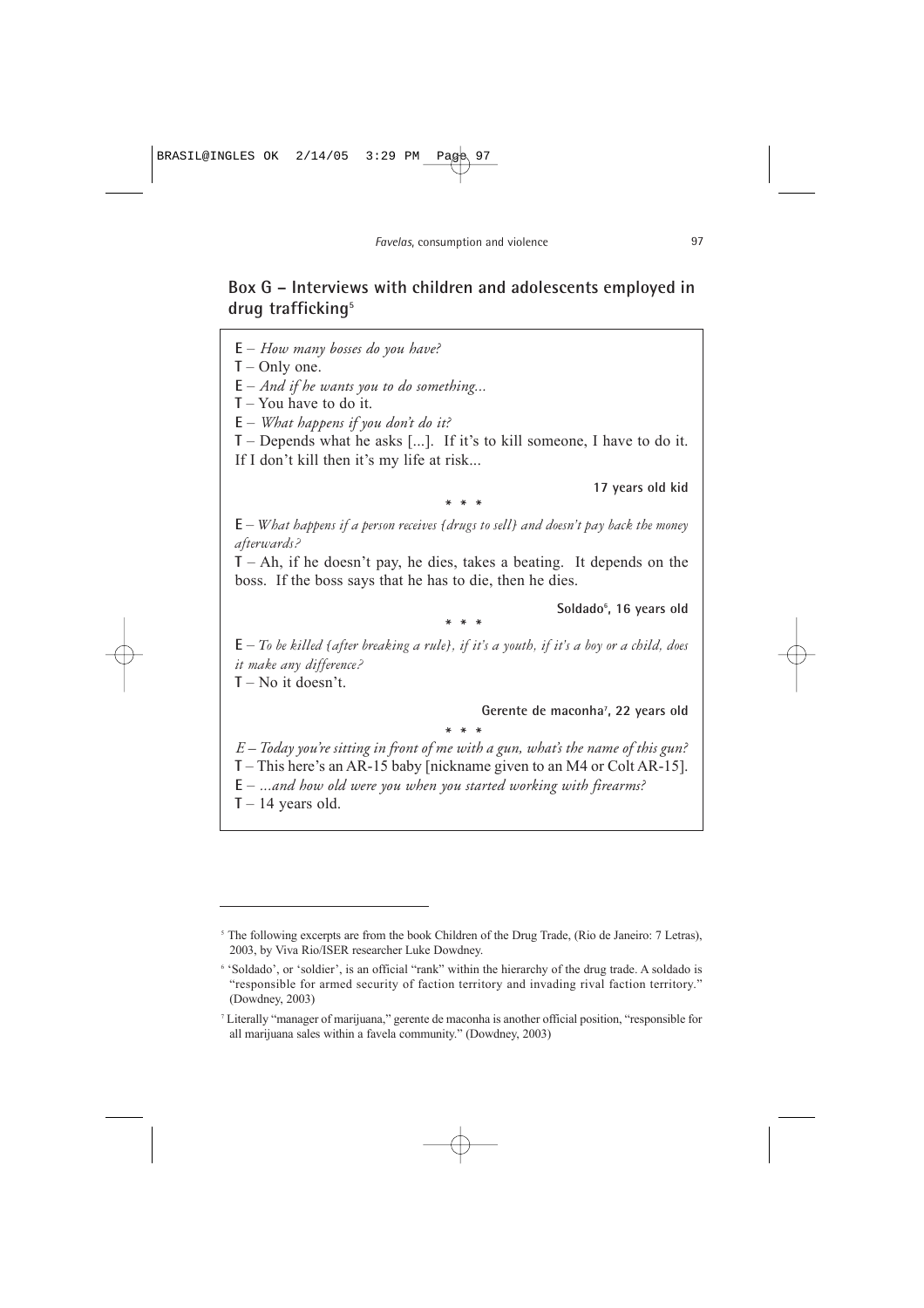**E** – *Did you buy your first weapon?*

 $T - No$ . The boca<sup>8</sup> gave it to me. Left it with me to do the security...it's from the boca but it's mine to carry.

**Soldado, 18 anos**

*\*\*\**

**E** – *Do you remember the first time you used a gun?*

**T** – [...] Ah, it was a war [...] against the Terceiro Comando, another faction.

**E** – *And which faction are you from?*

**T** – Comando Vermelho.

**E** – *Were you defending or attacking?*

**T** – Invading.

**E** – *[...] why were you invading?*

**T** – Hum, to get more money.

**E** – *[...] how many of you were invading?*

**T** – Oh a lot, about 200.

**E** – *200 armed men? Seems like a war?*

**T** – It is a war

**E** – *[...] when you participate in an invasion, are you paid?*

**T** – No, you don't receive money, but you receive a better position afterwards.

**E** – *How does the community see the people that are invading, after you've invaded a Terceiro Comando area?*

**T** – Ah, they get scared. But after a year or so they start trusting us.

**E** – *[...] and how many people [soldados] stay [in the community] after an invasion?*

**T** – Around 70.

**E** – *[...] did many people die during the invasion?*

 $T - A$  few.

**E** – *How many is a few?*

 $T -$ Around 15.

**E** – *How long did the invasion take?*

**T** – Four hours.

**E** – *And which guns did you use during the invasion?*

**T** – Two pistols.

**E** – *200 of you and the police didn't come?*

<sup>8</sup> A boca is a sales point for drugs within a favela. In this case, the gun in question is the collective property of the boca where the interviewee works.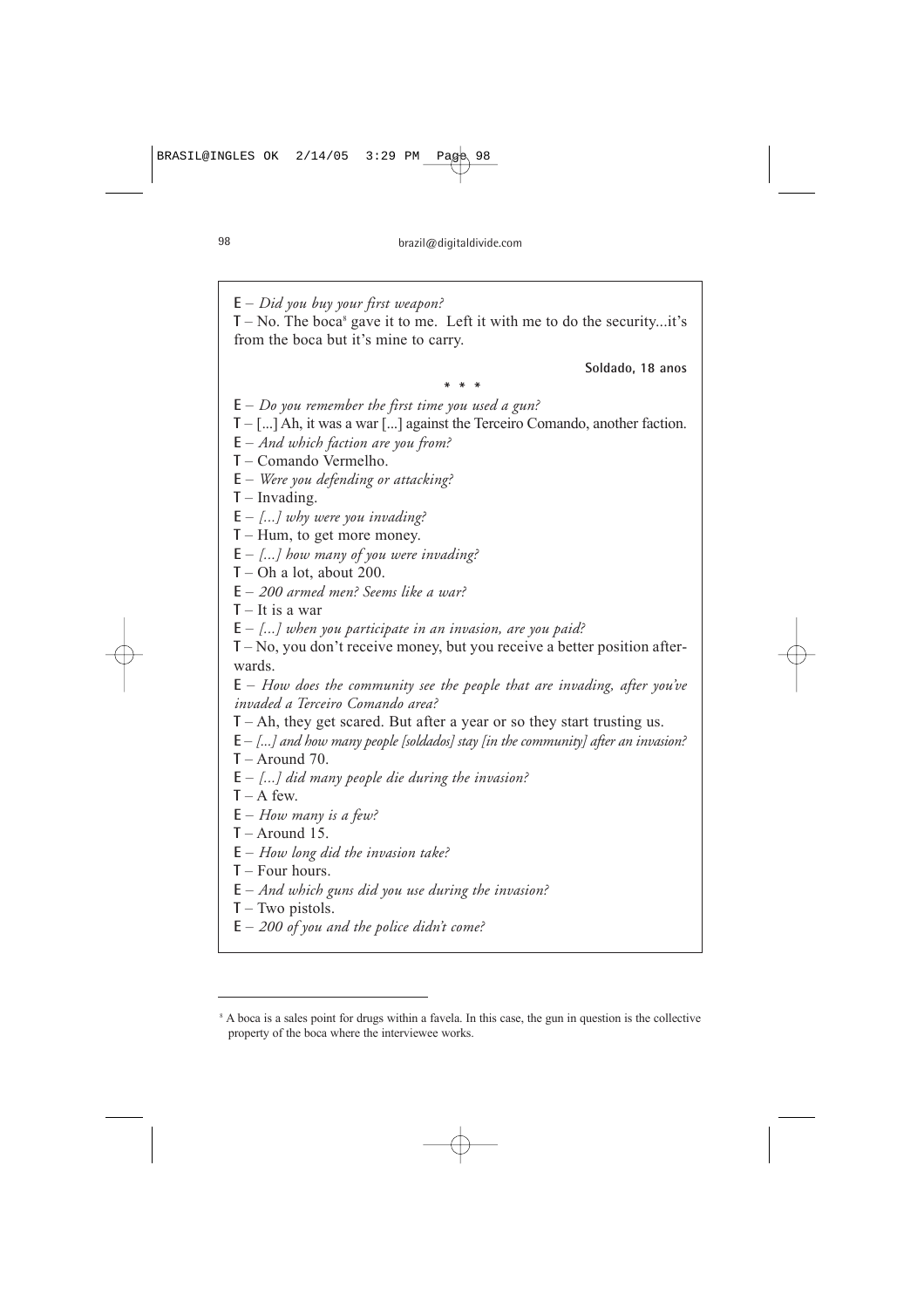**T** – Oh, the police only arrive late.

**E** – *Why do they arrive late?*

**T** – Oh they're scared to get shot, to be killed. Because this business is serious!

**Soldado, 16 years old**

**T** – ...the police [...] set up the bandits in order to kill them.

**E** – *Why do the police want to kill them?*

**T** – Ah, because that's their job.

**E** – *To kill people.*

**T** – Yes, the police kill the drug traffickers. That's why we have to exchange gunfire with them at night.

**E** – *Have you already exchanged gunfire with them?*

 $T - Yes$ .

**E** – *How old were you?*

 $T - 12$  years old.

**E** – *[...] did they know you were a minor?*

**T** – They knew. They knew I was the fogueteiro<sup>9</sup>. There were four fogueteiros, and one of the others got it...pa, pa, pa, pa, pa,…

**E** – *And why do you think they wanted to kill you?*

**T** – Because I'm a fogueteiro [...] we make noise to warn the others that the police are in the favela.

**E** – *Have you lost friends in this business?*

 $T - Yes$ , I have,..

**E** – How many?

 $T -$ *Lots.* 

**E** – How did they die?

**T** – *[...] in exchanges of gunfire with the cops, others in the war [with other factions].*

**Fogueteiro, 12 anos**

*\* Trechos retirados do livro de Luke Dowdney,* Crianças do Tráfico *(Rio de Janeiro, Editora 7 Letras, 2003).*

<sup>9</sup> "A lookout that uses fireworks to warn fellow drug traffickers of a rival faction invasion or a police raid." (Dowdney, 2003)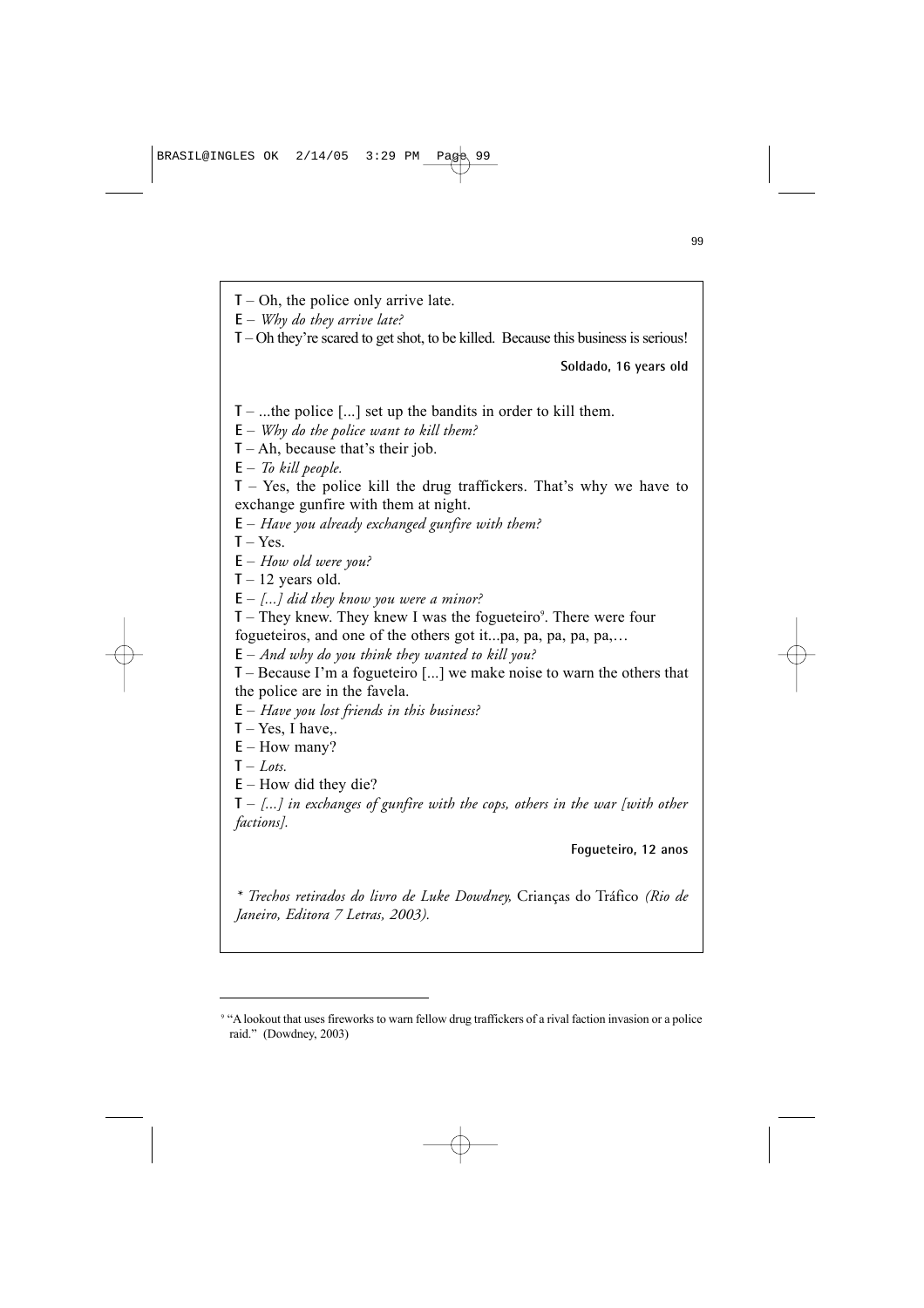# Viva Rio: Digital inclusion in the fight for human security

## **Viva Rio**

Viva Rio was born at the same moment as another movement that mobilized the population of Rio de Janeiro and Brazil as a whole, the Campaign against Hunger, launched in 1992. Led by the late social activist Betinho, director of IBASE, an NGO founded in the 1970s, the campaign shared common goals with Viva Rio: to create a space where all social strata could collaborate to confront the problems generated by social inequality. For a country that had recently come out from under more than 20 years of military rule and consolidated a cultural ideology of class warfare and social confrontation, the idea of seeking the support of the business class and spreading a message of peace and solidarity, with nearly-religious overtones, seemed to many a sociological impossibility. But Brazilian society had changed. A new perception had taken hold, even among the dominant elite: all social groups, including the wealthiest, are affected by poverty and violence; extreme inequality impedes economic growth and denigrates the image of the country's cities, a central factor in attracting foreign capital in a globalized world. The combination of these factors – this new social sensibility, this desire to not let social fractures grow deeper, this need to create channels of communication between the "morro"10 and the "asphalt" – led to the creation of Viva Rio.

In July 1993, a small group of homeless children that slept on the sidewalk in front of the Candelária Church in downtown Rio was attacked and fired upon by local policemen. The policemen, who had been paid off by

<sup>&</sup>lt;sup>10</sup> Morro, or hill, is commonly used to refer to favelas, though not all favelas are built on hillsides.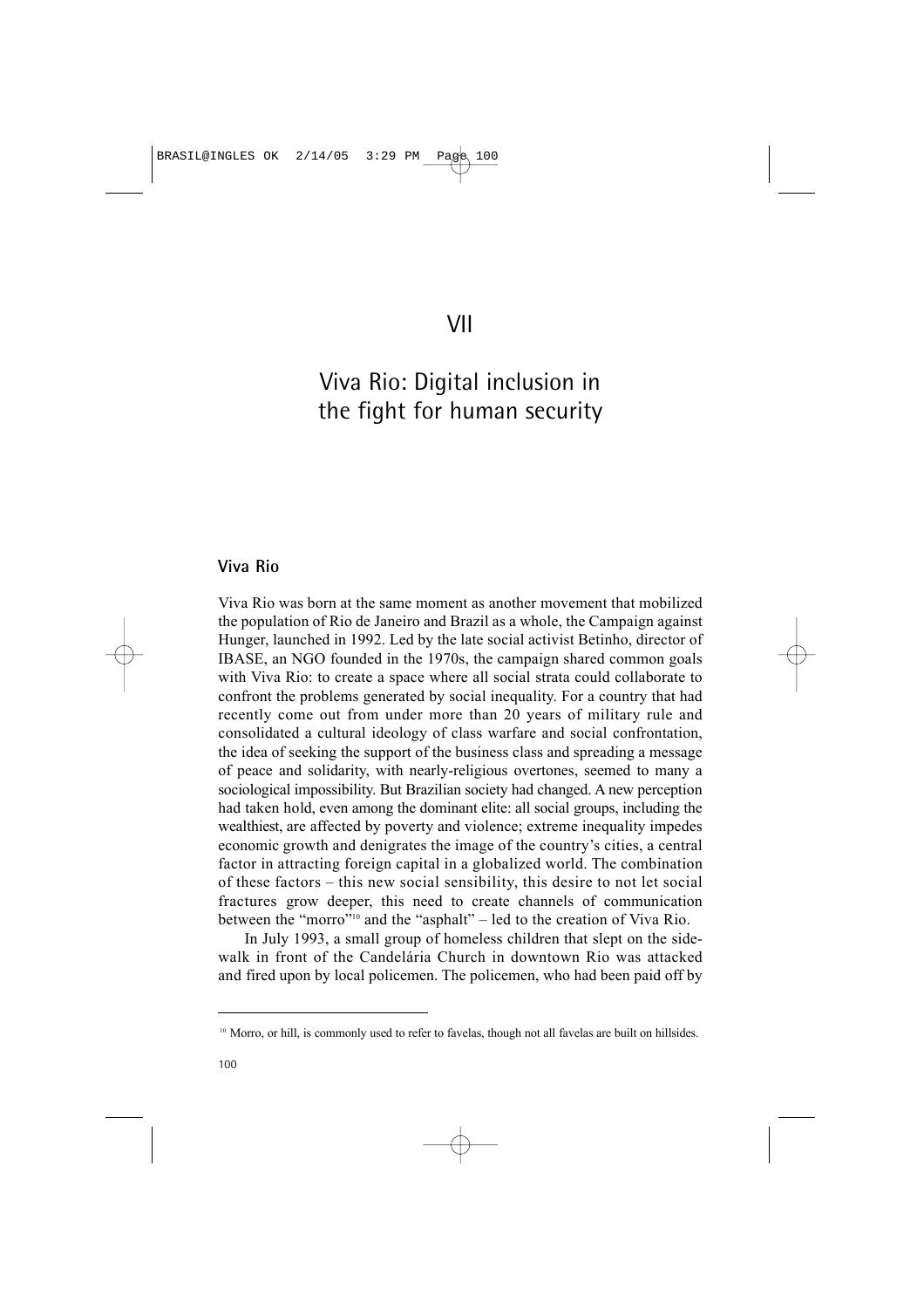local shopkeepers, killed eight of the children. The episode shocked the entire country, and was widely reported in the international press. Just one month later, Rio was home to a second tragedy, this one in the Vigário Geral favela: after a skirmish with local drug traffickers, a group of military police invaded the favela and killed, at random, 21 residents. That same summer, the beaches of Rio witnessed a rash of so-called "arrastão" attacks, in which large groups of young delinquents would sweep along a beach, frightening away bathers and stealing everything in their path. This practice provoked numerous conflicts with police, and created havoc in an area traditionally dedicated to leisure and tourism.

As a way of reacting to these episodes, a group of entrepreneurs decided that it was time for civil society to voice its concerns. A first meeting was called, with various businessmen, intellectual and union leaders in attendance. Betinho, also present, invited Rubem César Fernandes, coordinator of ISER, to represent the diversity of religious currents.

The first campaign launched by the group was an invitation for society at large to participate in a great public act. The idea was for the residents of Rio to dress all in white and dedicate two minutes of silence in hopes for peace. Christened with the slogan "Take a moment for Rio – Stop in order to begin anew", the campaign brought thousands of people to the doors of the Candelária church. The movement was strengthened, and the next day a manifesto was published by a multi-faith group of 24 religious leaders who had joined in prayers for peace.

In the course of the group's meetings, Rubem César's leadership was affirmed, and he offered the ISER headquarters to house Viva Rio's activities. ISER, still Viva Rio's principal research partner, was founded in the 1970s by theologians and researchers, most of them protestant. Originally dedicated to research on the diverse forms of Brazilian religiosity, ISER eventually began acting in social issues, in particular after receiving a number of catholic researches with links to liberation theology. In the 1980s, ISER expanded its research and social activities into diverse areas, and by the 1990s was involved in projects not directly linked to religious themes, such as Public Security, Racism, Violence, and Prostitution. This tendency to expand into diverse areas foreshadowed the development of Viva Rio, not surprising given the leadership of both organizations by the same person.

One and a half years later, Viva Rio was formally created, organized around a Board of Directors made up of business executives, journalists, artists, academics, directors of commercial associations, and community leaders, with its central objective to invent strategies for reducing violence and to develop projects and campaigns that would receive the support of civil society and the state. Viva Rio's first actions were symbolic and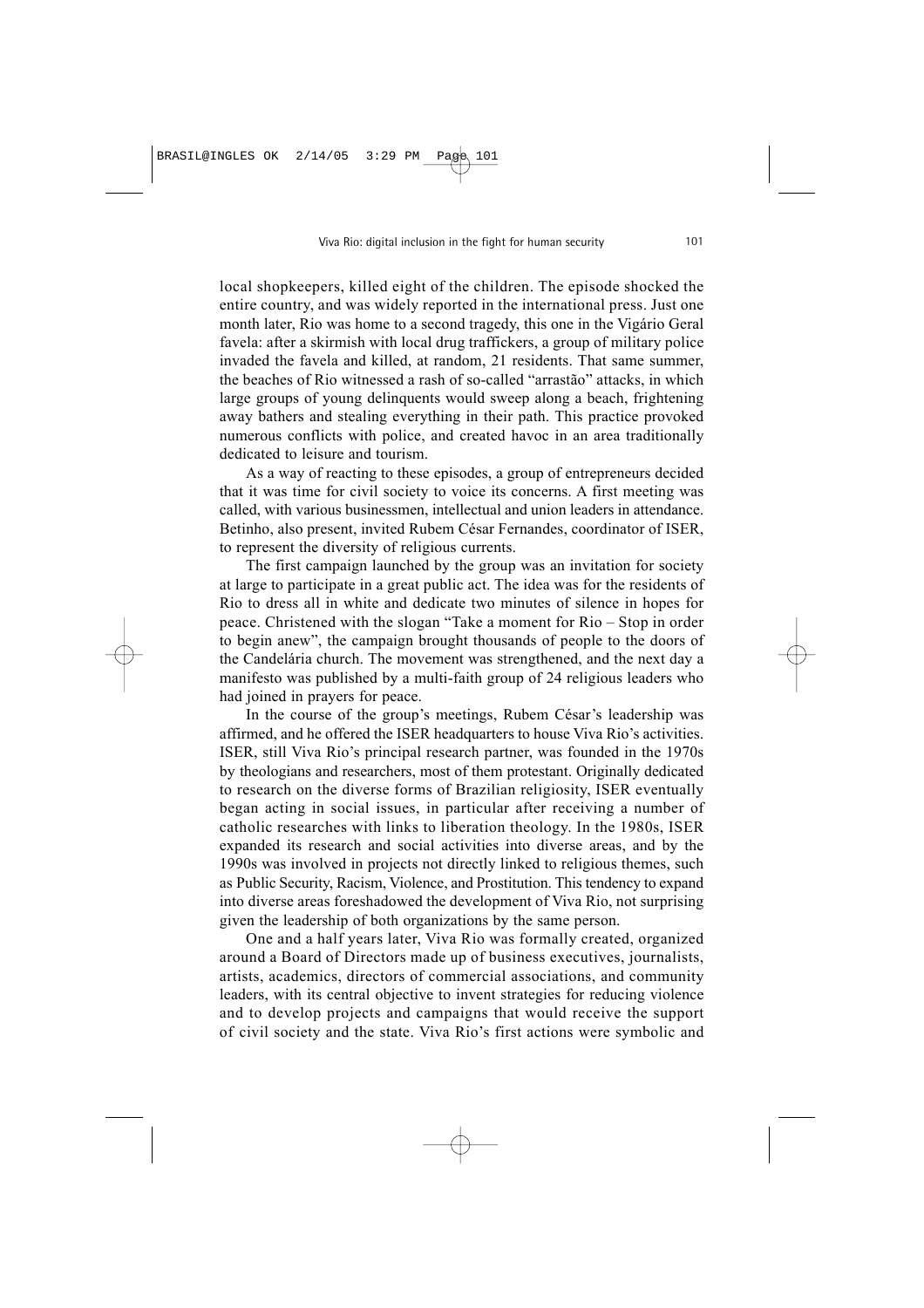media-savvy campaigns for social mobilization. Organizers also defined the organization's mission: "To integrate the divided city and create a culture of peace, interacting with civil society and public policy, especially in favelas and poor neighborhoods, through local social action, campaigns, and communication."

## **The Campaigns**

Organized in 1994, the second big Viva Rio campaign was aimed at creating an anti-violence movement, integrating the public security structures of the federal, state, and municipal governments with civil society. In November 1994, another campaign, "Disarm, Rio", was a kind of counterpoint to the occupation of the favelas by the Brazilian army – an emergency measure taken by the government in response to the alarming level of violence in the city. This campaign lasted until February of the following year, the longest Viva Rio campaign to date.

With each new campaign, Viva Rio won over new volunteers and collaborators. Businesspeople, liberal professionals, artists, and common citizens participated as volunteers in the creation and publicizing of the campaigns. One of the most successful and expressive was the "React, Rio!" campaign, in 1995. Created in response to a wave of kidnappings that year – at one point, three people were kidnapped in a single day – the campaign brought together close to 400,000 for a "Peace March", under heavy rain, through downtown Rio. (See Box with Viva Rio's Campaigns).

One of the characteristics of Viva Rio's campaigns – in part due to ties with ISER, but above all to Brazilian culture – is its semi-religious and ritualistic components. Those who have had the chance to witness these public acts are always impressed by the profound impact of religious values on a large part of the population, which allows them to find the strength to confront situations of great suffering, such as the loss of loved ones, without giving in to destructive anger, intolerance, or prejudice.

## **Integration with the Communities**

The first social initiatives aimed at low-income communities were born out of the campaigns themselves. In the beginning, there was still a great deal of distrust on the part of favela leaders in relation to Viva Rio's efforts. For example, the "React, Rio" campaign, though it mobilized many different sectors of Rio society, was criticized by some communities for defending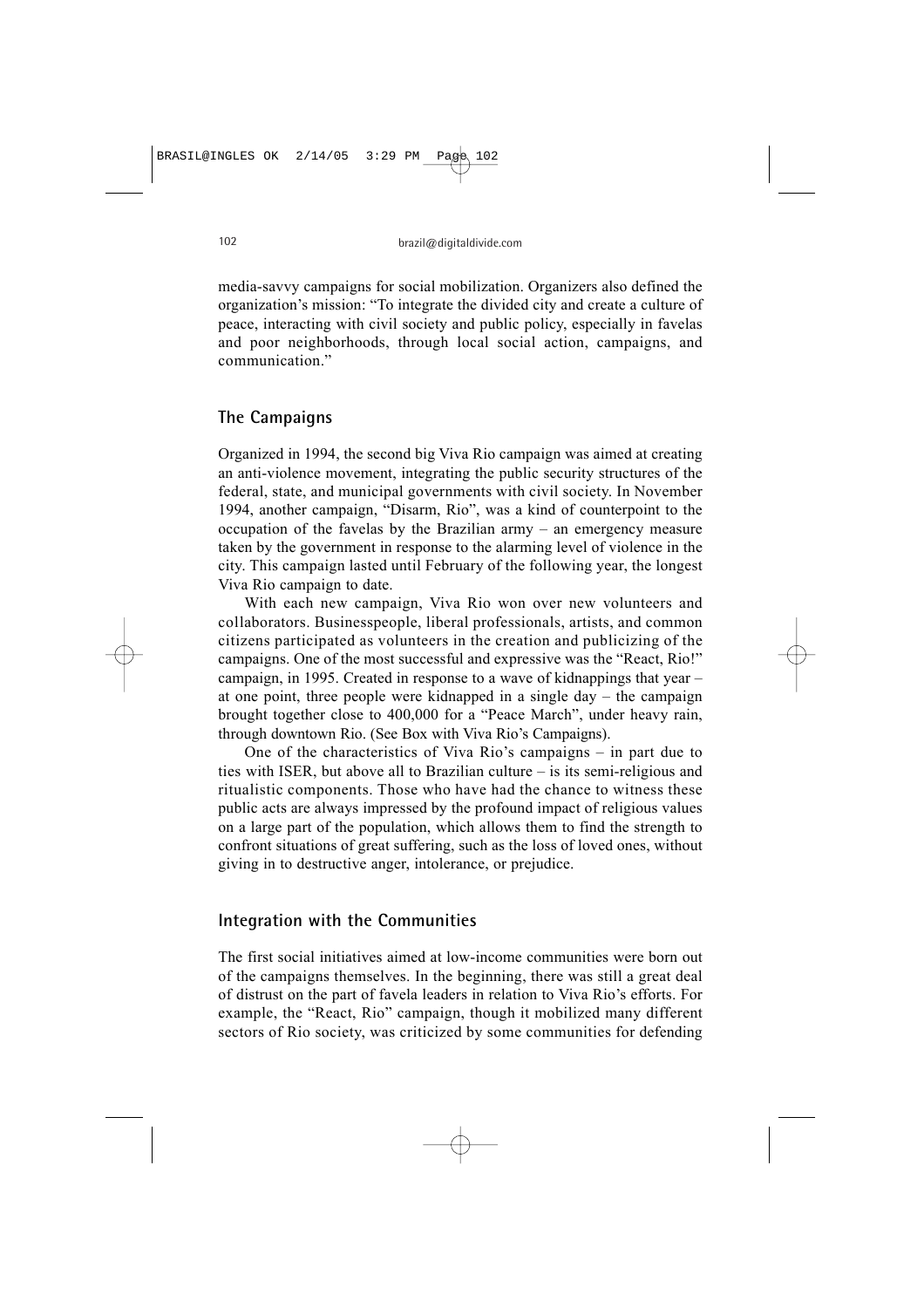the interest of the wealthy business executives who were the main target of the kidnappings. Representatives from the Vigário Geral favela even referred to the campaign as "React, Rich Man"11. In response, Viva Rio began organizing meetings with community leaders, and learned that for many of them, one the principal problems facing their communities was the negative image of the favela which the media projected: a no-man's-land entirely dominated by violence.

These leaders conditioned their participation in Viva Rio projects on the development of strategies for changing the negative public image of the favelas and improving the quality of life of local residents. After unsuccessful attempts to negotiate the issue of public image with print and television media – special newspaper sections dedicated exclusively to these populations were considered – Viva Rio decided to expand its scope to include direct social action, putting off for the time being its project for communication aimed at favela populations.

#### **Human Security and Digital Exclusion**

Viva Rio thus began the journey that would transform it into one of the foremost NGOs in the world working in the area of Human Security. Though unfamiliar with this concept when it began its work, Viva Rio engaged itself in a number of activities that converge on what today is called Human Security. This concept joins the right to live in security with the right to access to basic necessities, or, to put it slightly differently, the right to live without fear of violence and the right to live without fear of not being able to supply the minimum material necessities. Human Security is the utopian horizon of contemporary society, and it should be the end result of the efforts of each society and the international system to ensure economic and social development and the peaceful resolution of conflicts. As the principal global public good, it should be the fruit of new forms of international governance.

Urban violence has traditionally been considered a by-product of poverty. However, beyond a certain level of crystallization, urban violence reaches epidemic proportions, requiring a change in perspective. Violence must be treated directly, with specific instruments, whether in terms of direct prevention and repression or within social actions that seek to transform the social groups directly involved.

<sup>&</sup>lt;sup>11</sup> An untranslatable pun. In Portuguese, the name of the campaign was "Reage, Rio", satirized as "Reage, Rico".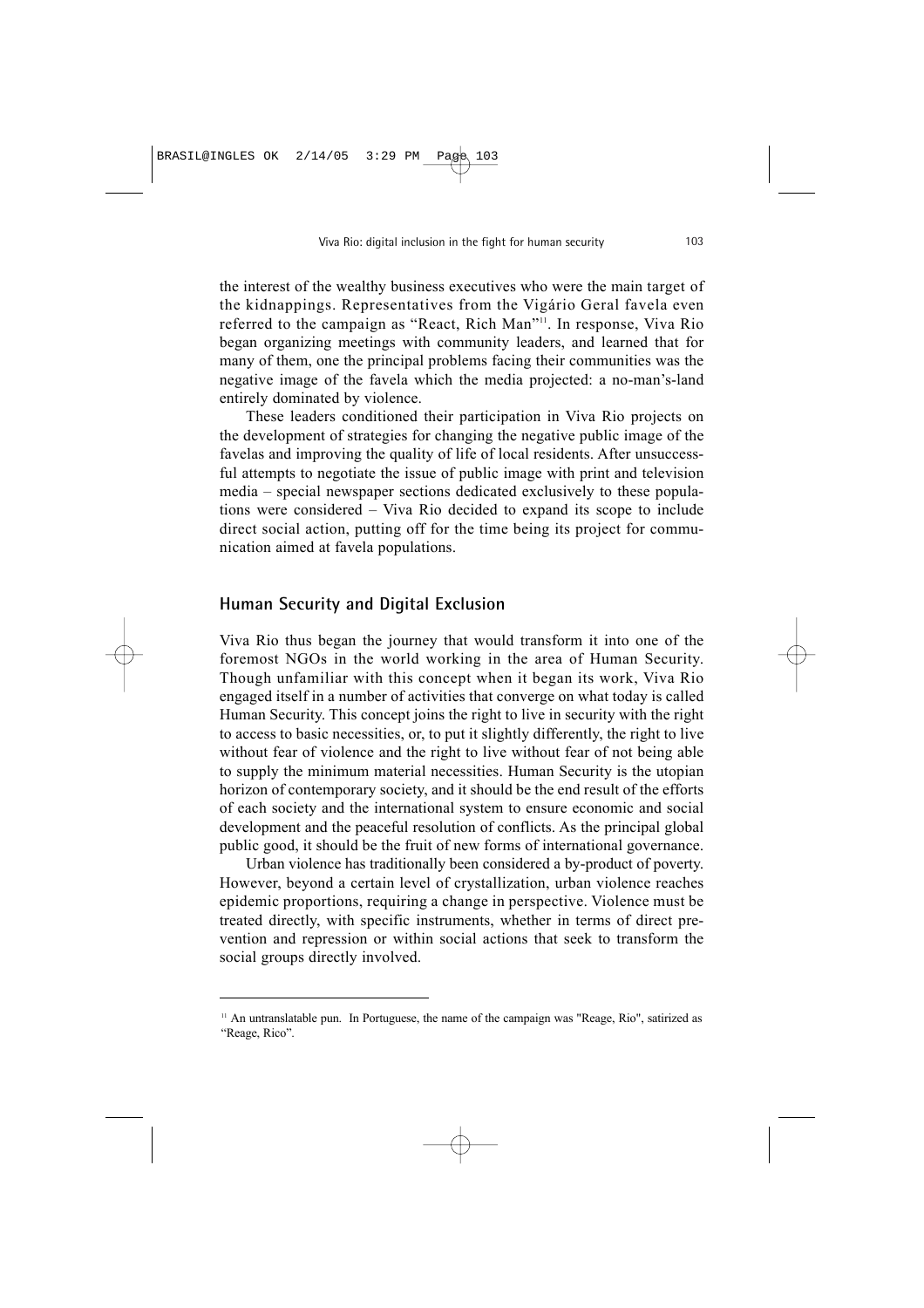In this sense, Viva Rio's work represents a breakthrough experience. Using research instruments and practical experience to identify groups at risk of violence (low-income adolescents and youth, especially those that dropped out of school before completing their elementary education, living in favelas and poor neighborhoods on the periphery of the city) and one of its principal vectors (the easy circulation of firearms), Viva Rio developed a series of activities that, taken together, form a true Human Security program. These activities, which will be discussed in detail in the following chapters, include direct actions aimed at high-risk groups (tele-courses for completing elementary and secondary education, computing classes, training of local leaders, job creation), more general actions for low-income areas (income generation projects, culture of conflict resolution, dissemination of citizens' rights, improvement of self-image), and specific actions in the area of local security and the fight against violence (arms control, disarmament campaigns, training and improvements of quality of life for police, and reform of the public security system).

In the area of human security, Viva Rio's principal vocation is the mobilization of all communications media – radio, print, video, Internet – both to raise public consciousness and to develop specific instruments of action, changing living conditions and opportunities through education, creating a culture of peaceful conflict resolution, transforming the security system, and improving working condition. Viva Rio's legitimacy stems from its ability to be a bride between many different sectors of society, the state, the media, and in its capacity to develop effective action in the fight against violence and urban poverty.

In all of Viva Rio's activities, therefore, the theme of digital inclusion can be seen not as an end but a means, an instrument in the fight against various inequalities and the transformation of a social context that perpetuates poverty and violence.

#### **Current Dimensions**

Viva Rio develops its projects in partnership with local institutions, thus constituting the central hub of an extensive network. Partners offer infrastructure, personnel, and knowledge of local conditions, while Viva Rio provides project elaboration, professional and technical training, didactic material, and other services. As of 2002, Viva Rio had 668 local partners, including residents' associations, NGOs, unions and cooperatives, schools, military police battalions, community radio stations, churches, and prisons. 94 public events were held, part of some 741 local projects. Of these, 258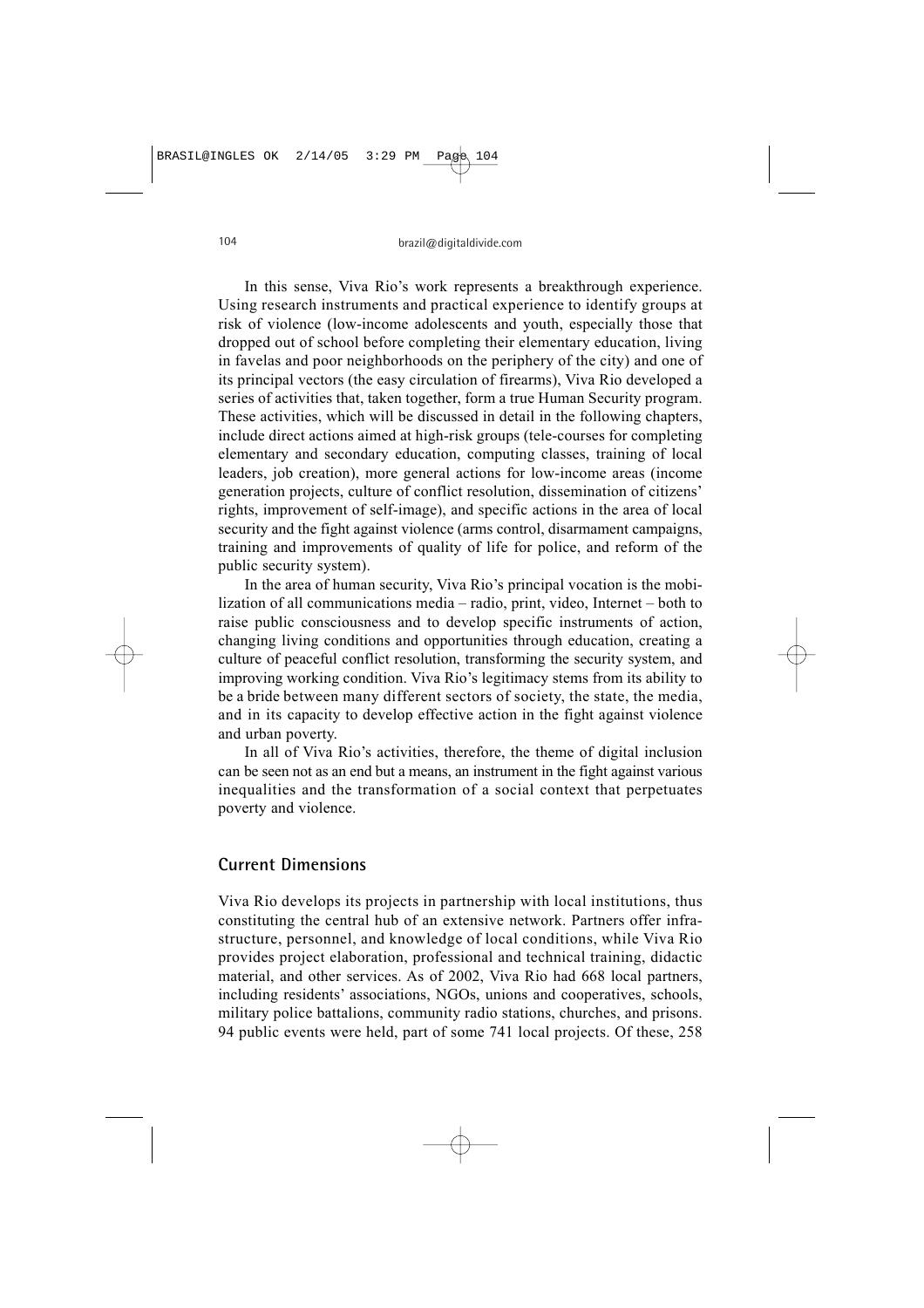were in the area of education, 113 in the area of communication, 91 in community development (income generation), 93 in security and human rights, 41 in environment, 1 in sports, and 144 in volunteer projects. The projects are split more or less equally between the municipality of Rio de Janeiro and other regions within the state.

In 2002, Viva Rio engaged the services of 825 remunerated personnel and mobilized 3,941 volunteers. Many area coordinators and the great majority of remunerated personnel are favela residents. Except for a small number of core staff members, the majority of Viva Rio employees are organized into cooperatives contracted for specific services. Viva Rio is not identified with any political party, and does not consider party affiliation when hiring.

Viva Rio's income in 2002 was R\$17,712,014 (around 5.5000,000 U\$ dollars), a 13% increase over the year before and 27% higher than in 2000. Within a universe of 75 donors, 47.9% of donations came from business, 20.7% from governments, 15.5% from foundations and NGOs, 13.7% from its own sales and services. Though financed principally by Brazilian sources, in the last few years international support has been growing in importance, from 4% of the operational budget in 1999 to 27%. In 2002 the areas of Public Security and Human Rights, Community Education, and Environment absorb, in roughly equal proportions, 80% of the operating budget. In that year, 21,793 people have directly benefited from Viva Rio's educational activities, and 26,497 people have benefited directly by actions within the Public Security and Human Rights area.

One of Viva Rio's most important partnerships is with the press, aided by the presence of numerous representatives of Rio de Janeiro's television and print media in its Board of Directors, which has allowed it to effectively publicize its campaigns and projects. Viva Rio's media presence is impressive: a daily average of 74 cm<sup>2</sup> of print media exposure; 4 minutes and 48 seconds of exposure per day on television.

#### **Organizational Structure**

Like so many leaders of large NGOs in Latin America and Europe, the founder and executive director of Viva Rio belongs to the "generation of 68". Rubem César Fernandes was born in Niterói, on the opposite side of the Guanabara bay from Rio de Janeiro, in 1943. In 1964, now a young militant leftist, he fled the newly installed military government and went into exile in Poland, where he studied Philosophy. In 1968, in response to the repressive and anti-Semitic policies of the Gomulka government, he left Poland and went to the U.S., where he received his PhD in history of thought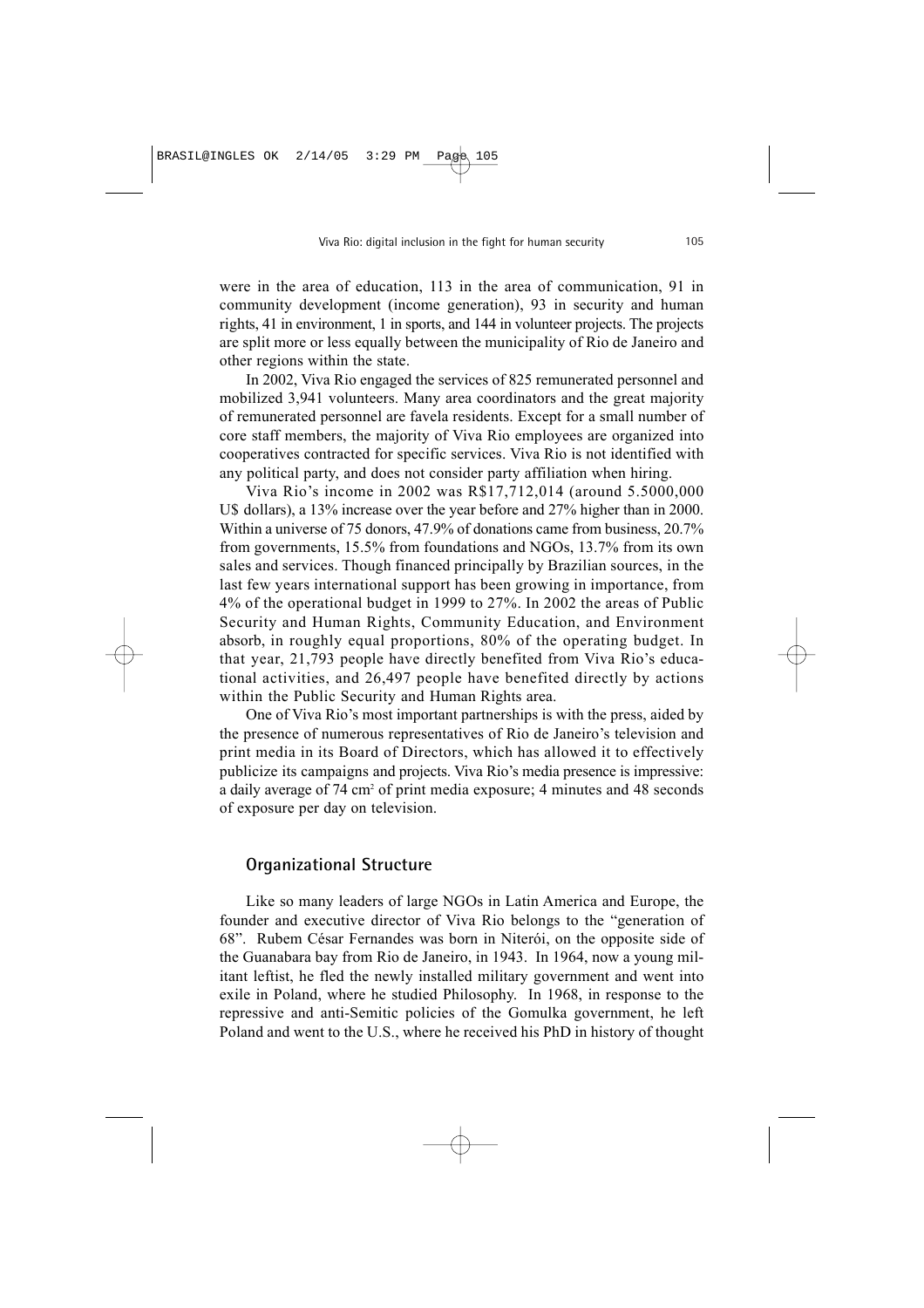from Columbia University, in New York. He returned to Brazil in 1976 and joined the anthropology faculty at the University of Campinas, later moving to the National Museum of Rio de Janeiro, where he eventually retired. Rubem César had a central role in dynamizing ISER, which he directed in the1980s and 90s, and is currently the principal executive of Viva Rio. As in many businesses and the majority of NGOs, the director/founder occupies a central place, and Viva Rio will certainly, in the coming years, traverse a complex path to ensure the continuity of the institution independently of the charismatic presence of its executive director.

Viva Rio is run by a Board of Directors which meets monthly, and is made up of a group of businessmen, representatives from the media – the heads of the principal Rio newspapers among others -union and community leaders, athletes and cultural figures, liberal professionals, and the executive director. Unlike the board of directors of the majority of institutions, which have a purely honorary function, Viva Rio's board meets monthly and has an active voice in the evaluation of activities and the definition of lines of action.

Operational questions at Viva Rio are analyzed monthly in meetings of the area coordinators. Recently a Managing Committee was formed in which participate the executive director, the finance director, an area coordinator and two volunteer business executives who review and consult on the direction of the institution, and in particular on problems relative to the management of resources and administration.

#### **Internationalization**

Initially concentrating its actions almost exclusively on the city of Rio de Janeiro, Viva Rio's success has meant an increasing tendency toward internationalization in its sphere of action. Viva Rio has transformed itself into a pole of attraction for youth from Latin America, the U.S. and Europe, who, passing through Brazil, become interested in Viva Rio's activities and remain in the institution, often occupying positions of responsibility.

Solicitations from other cities in Brazil and abroad to repeat the experiment are frequent, and, as we will see, the activities and research developed by Viva Rio are today considered benchmarks by international organizations; more than ever, Viva Rio is integrated into international networks of NGOs and institutions. The growing demands from this sector make it necessary to create a new equilibrium between international activities and its focus on local efforts, principal source of Viva Rio's projection and legitimacy.

Viva Rio is a member of the Latin American secretariat of the International Federation of Alternative Trade (IFAT), an advisory board member of the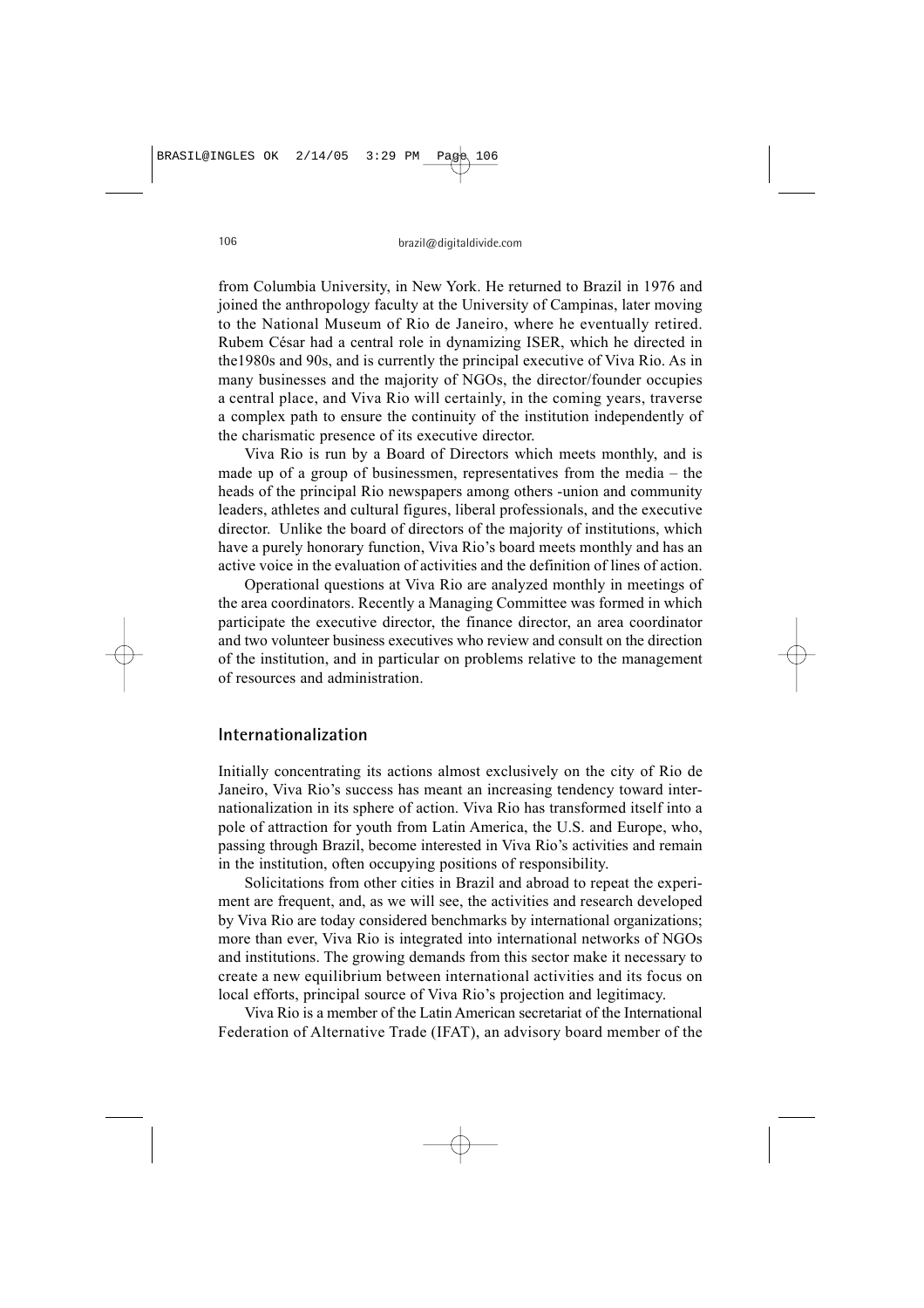International Action Network on Small Arms (IANSA), and a member of the "Peace to the City" project of the World Council of Churches. It is also responsible for coordination of various research projects and the training of NGOs in the area of urban juvenile violence and the fight against illicit small arms traffic, especially in Portuguese – and Spanish-speaking countries.

Recently Viva Rio has been invited by the UNDP and European national cooperation agencies to create an International Training Center in Human Security, which will begin to function in 2004.

It is becoming increasingly clear to people associated with development -oriented cooperative efforts that relations between the NGOs of the first world and those of developing countries are determined by the agendas of the NGOs of the north. In response to this realization, Viva Rio has begun to experiment with internationalizing its experience. The idea is to publicize Viva Rio's activities and develop cooperative projects that build on experiences in Brazil. With due precautions, partners will be sought to develop similar projects in other developing countries, and even in developed countries, since in certain areas, such as combating violence, mobilizing low-income urban populations, and Internet applications, Viva Rio posses a relevant knowledge base.

In 2002, local volunteers in France created Solida'Rio, which will act as a local representative of Viva Rio. Initially, the group intends to work in the area of Fair Trade. A parallel project is to organize the Solidarity Games, a soccer championship between Brazilian and French youth from low-income areas. In addition to Solida'Rio, the creation of representatives in Italy, the U.S., and the U.K. is under study.

## **Box H – Principal Campaigns of Viva Rio**

#### **1993**

**Take a moment for Rio – Stop in order to begin anew**

First of Viva Rio's social mobilizations for peace. Brought thousands of people together in front of the Candelária church in downtown Rio. The campaign published a manifesto signed by 24 representatives of different religions who came together to pray for peace.

**1994 Disarm, Rio** Campaign in protest against the occupation of favelas by the Brazilian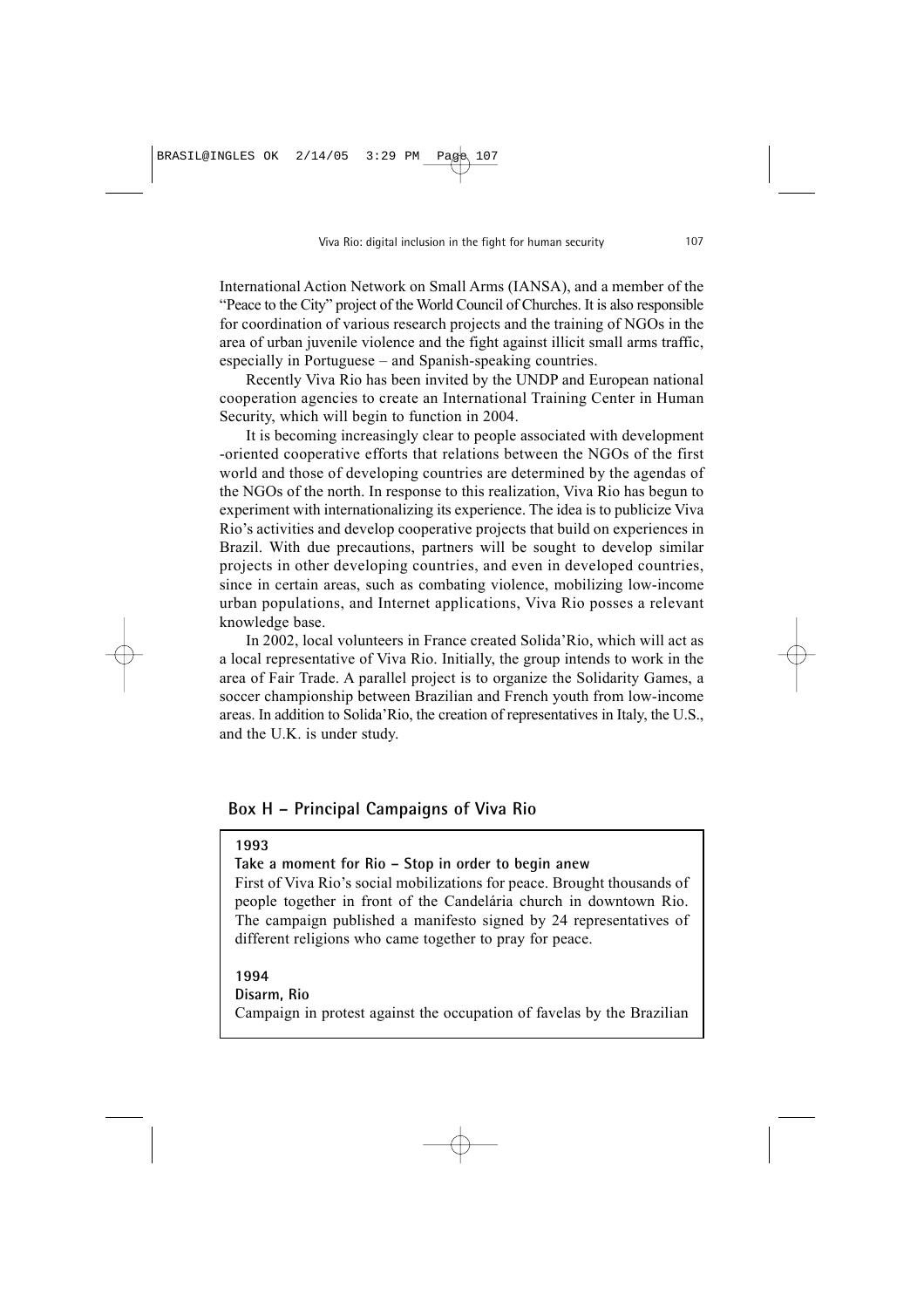Army – a measure adopted by the government of Rio de Janeiro state in response to alarming levels of violence.

## **1995**

## **React, Rio**

Public protest against the wave of kidnappings in the city. 400,000 participants.

#### **1997**

## **Rio 2004 – Candidate City**

Campaign in support of the city's candidacy to host the Olympic games of 2004.

## **International Campaign – World Council of Churches**

Viva Rio's first international campaign. Promoted by the World Council of Churches, the campaign involved seven world cities selected for their high levels of violence and established the creation of community action directed at at-risk youth, as well as training for police and community leaders.

#### **1998**

#### **School Friends**

Rio de Janeiro schools established connections with 672 schools from the draught-ridden Northwest. R\$142,512 was donated to pay for school lunches in afflicted areas.

#### **Peace in Traffic**

Drivers' education campaign by students of the Volunteer Civil Service project, with distribution of pamphlets explaining the National Traffic Law.

#### **Holiday Reading**

Campaign to collect and distribute children's' books, with the support of the Globo Television Network. 234,000 books and magazines were collected and sent to 200 community organizations.

#### **Blood Donation – Future Agents**

Campaign for blood donation at the Hemorio – the city's blood collector center – by the students of the Volunteer Civil Service project.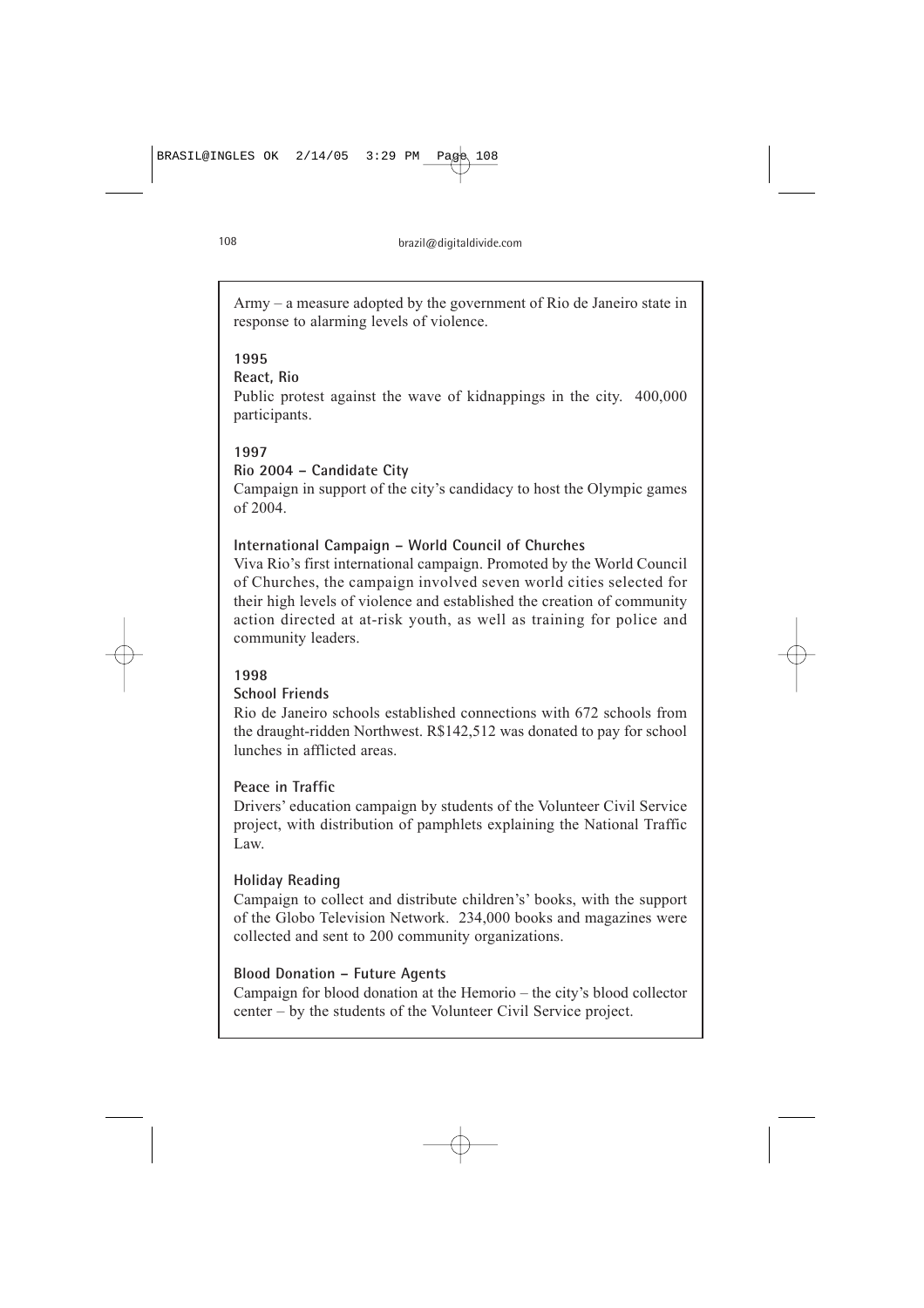# **1999**

# **Rio, Drop Your Weapon**

A petition campaign that collected 1,312,929 signatures in favor of a national law to restrict the sale of firearms in Brazil.

# **2000**

### **Drop Your Weapon**

National campaign to raise consciousness of the need for disarmament, extending the movement begun in Rio de Janeiro in 1999.

# **2001**

## **Choose Gun Free! Its Your Weapon or Me**

At the first event in this campaign, popular artists and mothers of victims spoke out against gun violence. White flowers were distributed, along with pamphlets warning that a firearm does not guarantee the safety of your family, but rather puts them at risk. Through monthly events and national television spots, the campaign seeks to promote reflection on the dangers of gun ownership, increase popular pressure to disarm, and expand the movement to other states and countries. The project was presented in July 2001 at the United Nations conference on Illicit Traffic in Small Arms, in New York.

## **Rio Without Guns**

Public destruction of 100,000 firearms, the largest simultaneous destruction of firearms ever carried out. Close to 20,000 people participated in the destruction ceremony, carried out in partnership with the Rio de Janeiro state government. The event sought to publicize the UN conference on Illicit Traffic in Small Arms, held in July, in New York.

## **No More Terror! I Want Peace!**

Campaign against terrorism and all forms of violence, in response to the September 11 attacks and the war in Afghanistan. After the inauguration of the campaign at the Maracanã soccer stadium, thousands of people took to the streets of downtown Rio for a peace march. An Internet petition against the propagation of violence in the world was circulated over more than 30 websites, and received 7,000 signatures.

## **Viva Lagoa**

Protest against the pollution of Rio's beaches, bays, lakes, and rivers.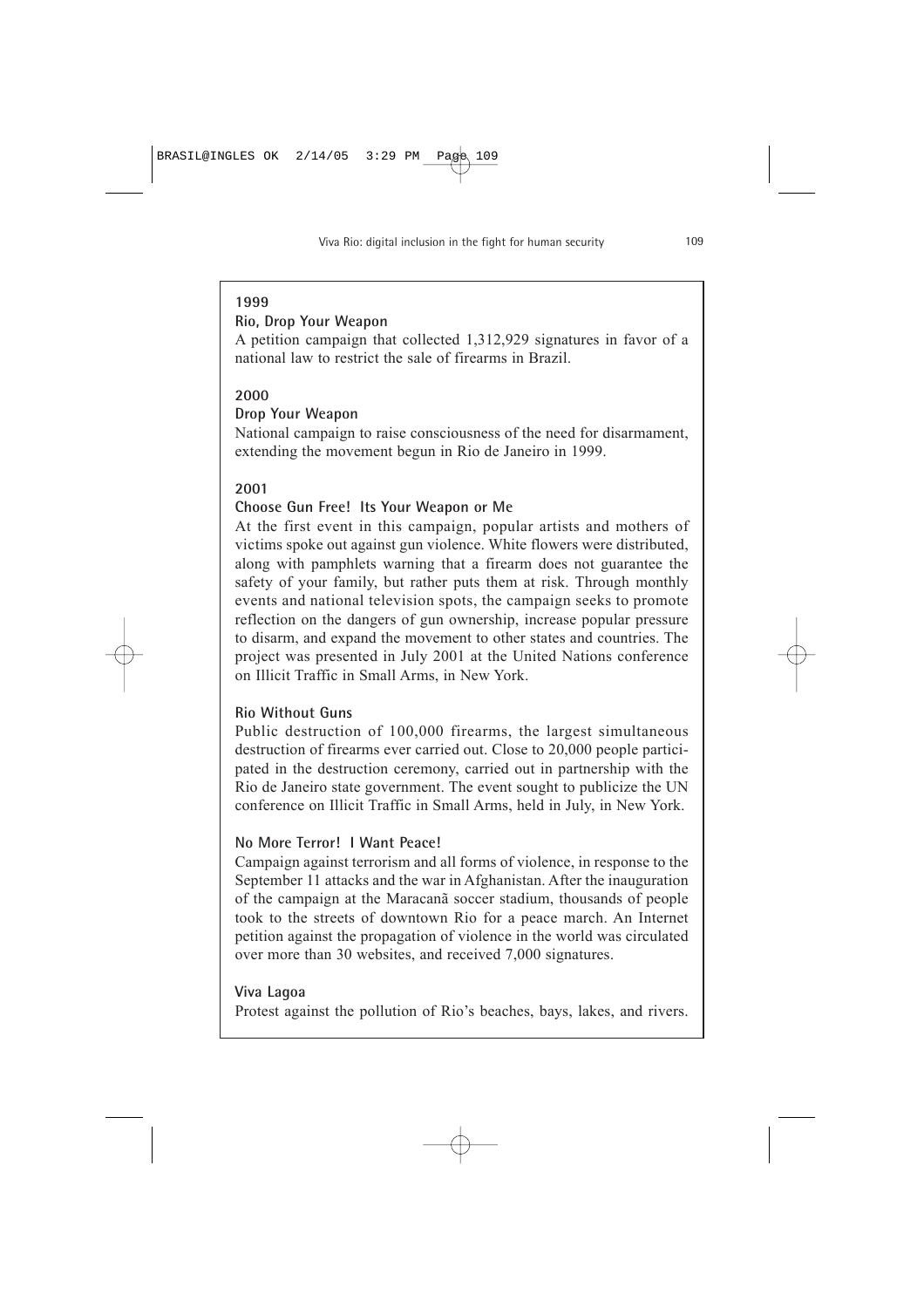70,000 participants completely encircled the Rodrigo de Freitas lagoon in Rio.

### **Enough! I Want Peace**

National campaign for peace that mobilized 16 state capitals. On July 7, thousands of people wore white, lit candles, and participated in peace rituals. In downtown Rio, the Wall of Pain, made up of 40 panels and totaling 154 m<sup>2</sup>, exhibited photos of victims of violence, drawings, graffiti, and messages of peace. A sculpture made from revolver bullets showed people on their knees, praying for peace. That night, 25,000 people came together in the city center, which was lit by nearly 5,000 candles.

### **Mother, Disarm Your Son!**

Organized by the AfroReggae Cultural Group, the rapper MV Bill, and Viva Rio, this campaign included free hip hop concerts followed by open public debates, and sought to promote disarmament in Rio's favelas by appealing to mothers to act in defense of their children against gun violence.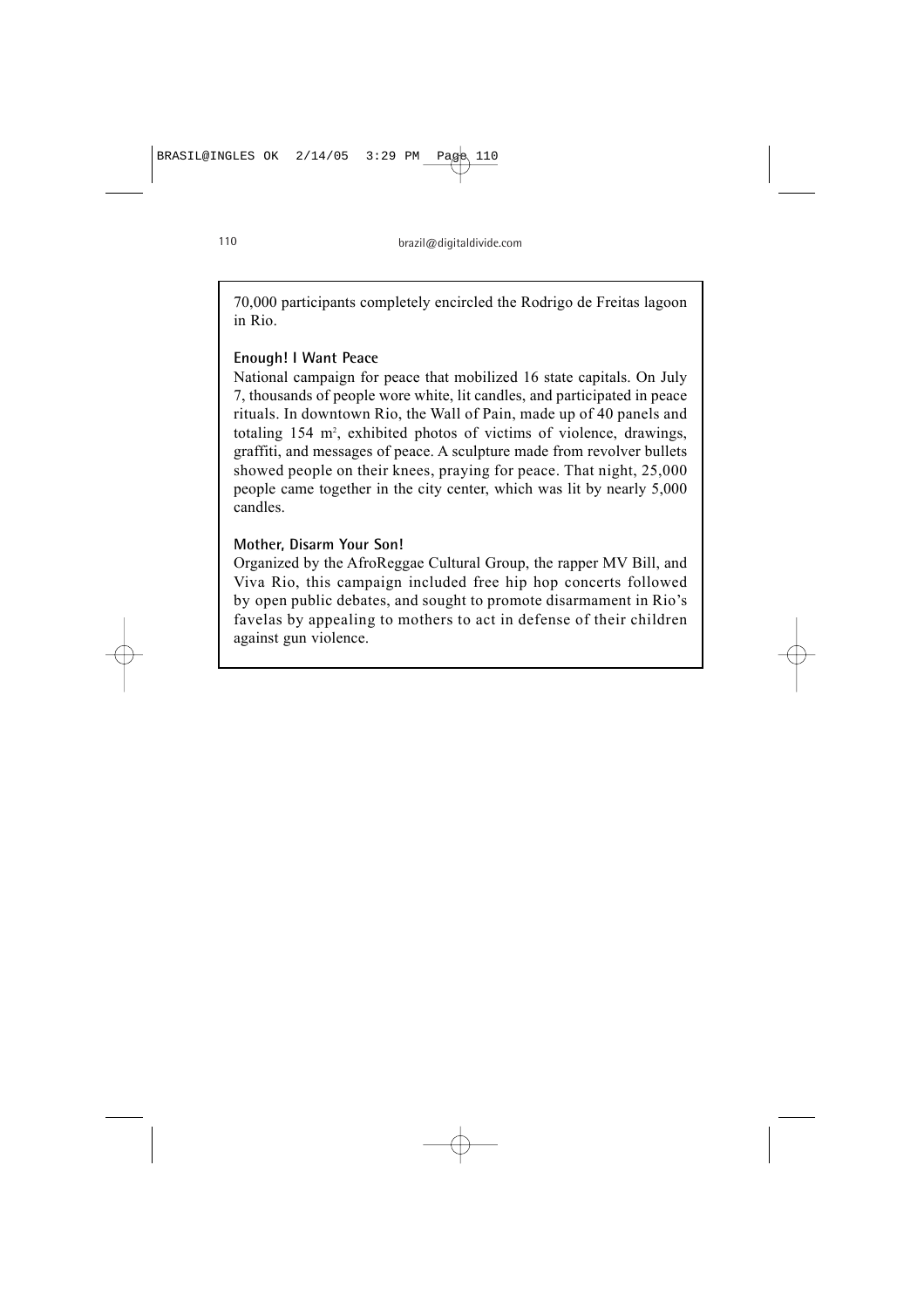# Dignity through self-image

### **Viva Favela**

Since Viva Rio's creation, one of its goals has been to change the way the media portrays the favelas, to create news stories that do not simply concentrate on the issue of violence, but show the full reality of favela life – its cultural and human wealth and the efforts of the majority of its residents to develop a life of dignity. A first attempt at a publication was made in the first years of Viva Rio's existence, but ended up failing to materialize: the journalistic vehicles and private companies sought by Viva Rio to invest in the project did not throw their weight behind it, and as such, Viva Rio decided to postpone its implementation.

The enormous demand among favela residents for computing courses and Internet access, and its experience with its Information Technology Clubs (which we will look at in more detail later), made clear to Viva Rio the possibility of transforming the Internet into a means of communication not only for favela residents and the press but also for society as a whole. The web portal vivafavela.com was made possible thanks to a US\$1,000,000 grant from the globo.com web portal. The dedicated staff of 31 professionals, trained as journalists, photographers, technicians, correspondents, and collaborators, in 11 different communities, has transformed the website into an experiment worthy of international attention.

The first important question raised by the project was the name of the portal. Residents of favelas prefer to call their neighborhoods "communities", since the word favela raises negative connotations in some sectors of society. After analyzing a number of alternatives, it was finally decided to maintain the name Viva Favela. The reasoning was that in any case, this denomination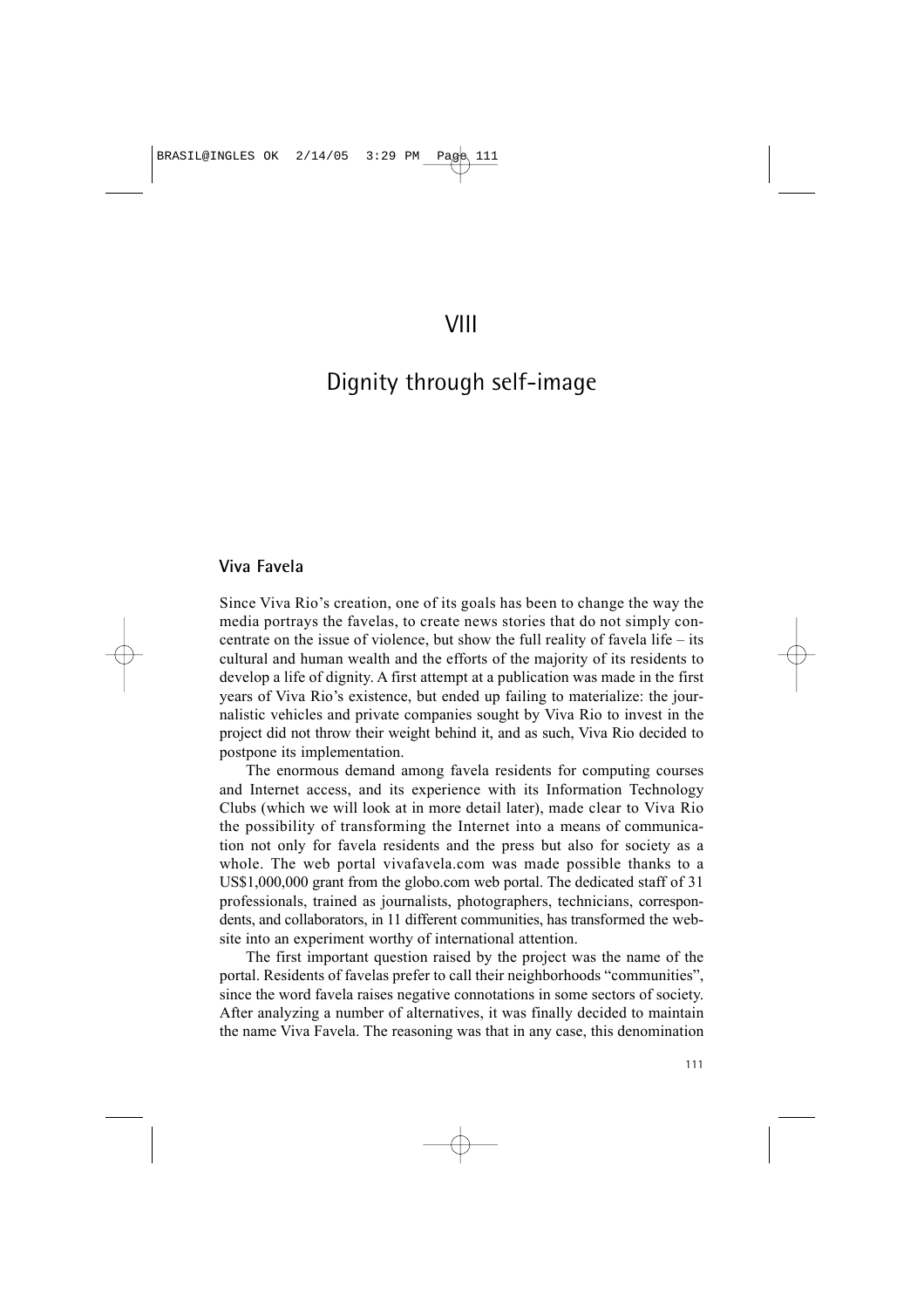would continue to be used for some time, and that the real challenge was to change the negative connotations of the word by showing the dignity, creativity, and human wealth of favela life.

Since its launch, the Viva Favela portal has offered on-line services, information, entertainment, and opportunities for business and employment, aside from free e-mail, chat rooms, and news. The site is also home to the Comunidade Viva electronic magazine, produced by community correspondents, favela residents who produce articles and photos about the favela and are paid for their work. To be a community correspondent, an applicant must have completed secondary education and have some work experience in local media, such as a community radio station or the newsletter of a residents' association. Before hitting the street in search of stories, these "community journalists" go through a training course and a writing workshop, and are given constant supervision by the editorial staff. The enormous interest in participating as a correspondent is shown by the many résumés, cover letters, and requests for internships that arrive every week via the portal.

The correspondents produce exclusive stories from their communities. Often, these stories grab the attention of the mainstream media, which then cover the theme themselves. Vivafavela.com is updated constantly, several times per day, with a wide range of relevant information on favelas, the city, Brazil, and the world. Sections include residents' profiles, sports, educational and work opportunities, health, transportation, and many other themes.

Since public agencies and the conventional media do not have effective access to these communities, the portal has become an important source for information The national press uses vivafavela.com to obtain news items that often end up on the national news circuit, and foreign correspondents have begun including it in their routine searches. Another important group of users is researchers in search of information on Rio's favelas.

Rio natives living away from home and Brazilians living abroad also access the web portal as a way to keep up to date with the news from their communities, as evidenced by the great number of messages the site receives daily from various parts of the globe. Viva Favela also caught the attention of the Hip Hop community throughout the country, and especially in São Paulo. Hip Hop musicians and fans have identified with the project, and today use the portal as a meeting point and a place to exchange information about this rhythm that has become a common musical protest on the peripheries of large cities and in low-income communities.

The website's most popular pages among internauts from low-income communities are those providing services such as job opportunities. The portal offers information on public health services, medical advice, immunization campaigns, emergency info, treatment of childhood diseases,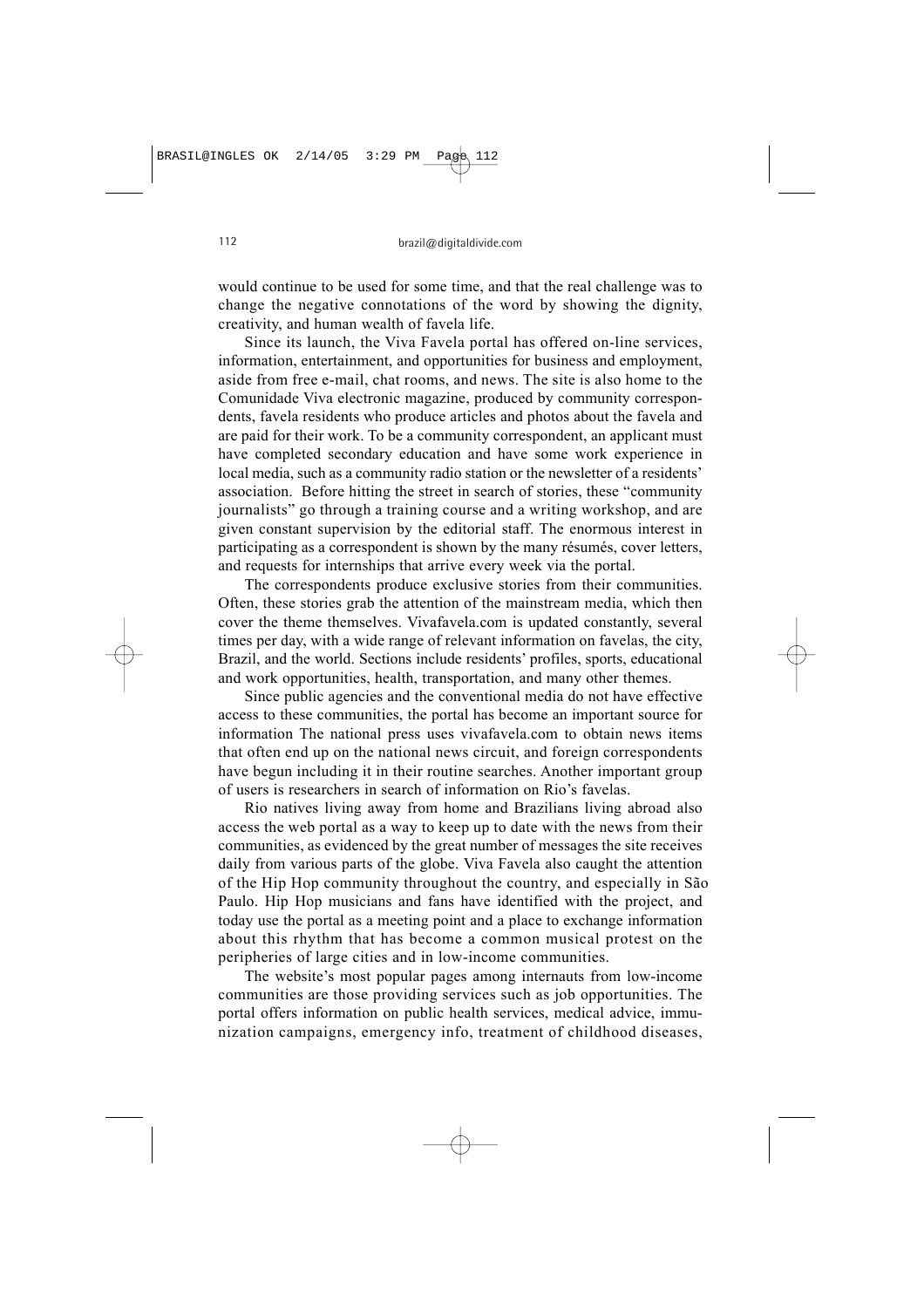hospitals and Center, and bus timetables. In the Citizens' Rights area, the site offers information on obtaining documents, consumer rights, civil law, and complaints about public services and abuse of authority (a daily occurrence in the favela). As we will see in more detail later, a partnership between Viva Rio and the Workers' Aid Center (Centro de Amparo ao Trabalhador, CAT) made it possible for favela residents to obtain information via Internet on internships and jobs offered by companies. The site also publicizes information on opportunities for the physically handicapped, guidance for interviews, advice on opening one's own business, and instructions for writing a résumé, requesting workmen's and unemployment compensation, and receiving a pension. The creation of a classified ad section greatly increased the number of visitors, and brought the culture of Consumer to Consumer (C2C) to the favela. Today, residents of these communities sell, buy, and trade all manner of goods and services over the Internet.

Many children who access the Internet from favelas visit the Cartoon Network website. Based on this fact, Viva Favela created a cartoon character based on favela children, portraying the routines, hopes, and violence that make up their day-to-day lives. Named Cambito, the character began life with a weekly strip. Cambito has grown along with a group of characters, and now the Cambito site constitutes a truly Alternative Cartoon Network, presenting a humorous but distinct vision for the juvenile public.

Vivafavela suffers from lack of funds. Unlike other Viva Rio projects that have a clearly defined focus, the portal has had difficulty in attracting support from donors, who do not realize the full importance of the project. As a strategy for keeping the site up and running, Viva Rio is now seeking partners to invest in specialized areas, segmented for different products and services. By employing theme-based sites, Viva Rio hopes to attract investors to these neglected markets, such as, for instance, a site about feminine beauty for favela women (Pure Beauty – Beleza Pura), a site dealing with environmental issues (Eco Pop) and with legal services (Clique Direitos – Click for Rights).

The growth in number of visitors has been constant. In January 2002, 1,545,786 visitors were registered, while in January 2003 the number rose to 2,838,344. In February 2003, the portal registered 2,836,638 visitors, close to 105,060 visitors per day. 88,26% of the domains from which the portal was accessed were commercial, which indicates that the majority of visitors are using tele-centers or accessing the portal from places of work. The average visit lasted 12 minutes.

The number of foreign visitors also rose: in February 2003, for example, 6.65% of all visitors were from the U.S. This suggests that Viva Favela also responds to a desire by Brazilians living abroad for news and information on local popular culture.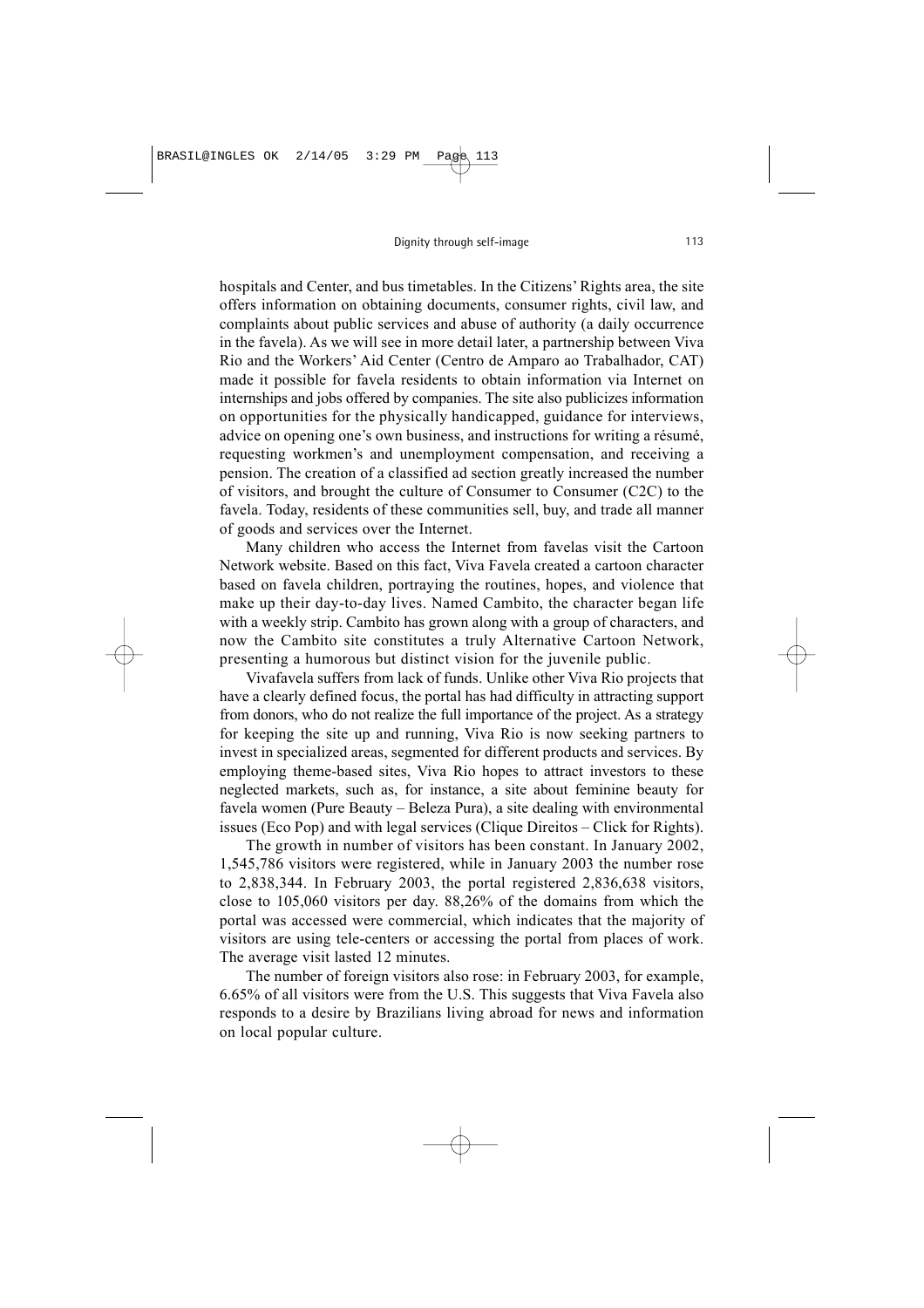#### **The Favela Remembers**

Since its creation, the Viva Favela portal has shown that favela life is about more than just violence. Behind each resident, there are trajectories and histories that together make up the jigsaw puzzle of Rio de Janeiro's favelas, their birth and expansion, and by extension, the city as a whole. The public archives have few documents and registries about favelas. At the urging of a group of journalists and community correspondents from Viva Favela, and in partnership with ISER, the Favela Remembers project was undertaken to research and rescue the iconographic history of Rio's favelas. The project, which has a link on the portal's home page, is carrying out a survey of data, photos, images, and oral history among local residents, with the goal of publicizing and promoting histories and images that strengthen the socio-cultural identity of these communities.

The researches visit the winding streets of the favelas and make door-todoor calls on residents, gathering material and listening to personal histories of important events and experiences that help reconstruct the history of the construction of these communities. The project operates in partnership with local institutions and centers such as the Rocinha Historical Center, the Maré Center for Solidarity Studies and Actions (Centro de Estudos e Ações Solidárias da Maré, CEASM), Núcleo Orosina, Centro Cultural Condutores de Memória, of Grande Tijuca and The Moreira Salles Institute and Mega Cidades. These bodies collaborate with the project by offering professional expertise and technology. Field research is carried out by the community correspondents from the web portal responsible for stories on local residents

Since the correspondents live in these communities and are well known to residents, they have easy access to story material. These people work in partnership with journalists and researchers who are responsible for structuring and transforming the text into a simplified and easy-to-read language for the public.

One example of The Favela Remember's "rescue" efforts has been the recovering of the histories of the names of Rio's principal favelas, whose nomenclature is of all kinds (geographical, poetic, religious, in homage to prominent figures, etc.); in fact, its quite common for there to exist more than one explanation for a favela's name. These stories are collected in the section of the website called "A Small Dictionary of the Favelas", which relates, through anecdotes from residents, the birth of the favelas, and even the origin of the word "favela" (a hill in downtown Rio known as "Morro do Favela"). This section also serves as a repository for histories of favelas that no longer exist. Some favelas take their name from Brazil's *telenovelas* – widely popular evening soap operas- such as the favela "Salsa e Merengue",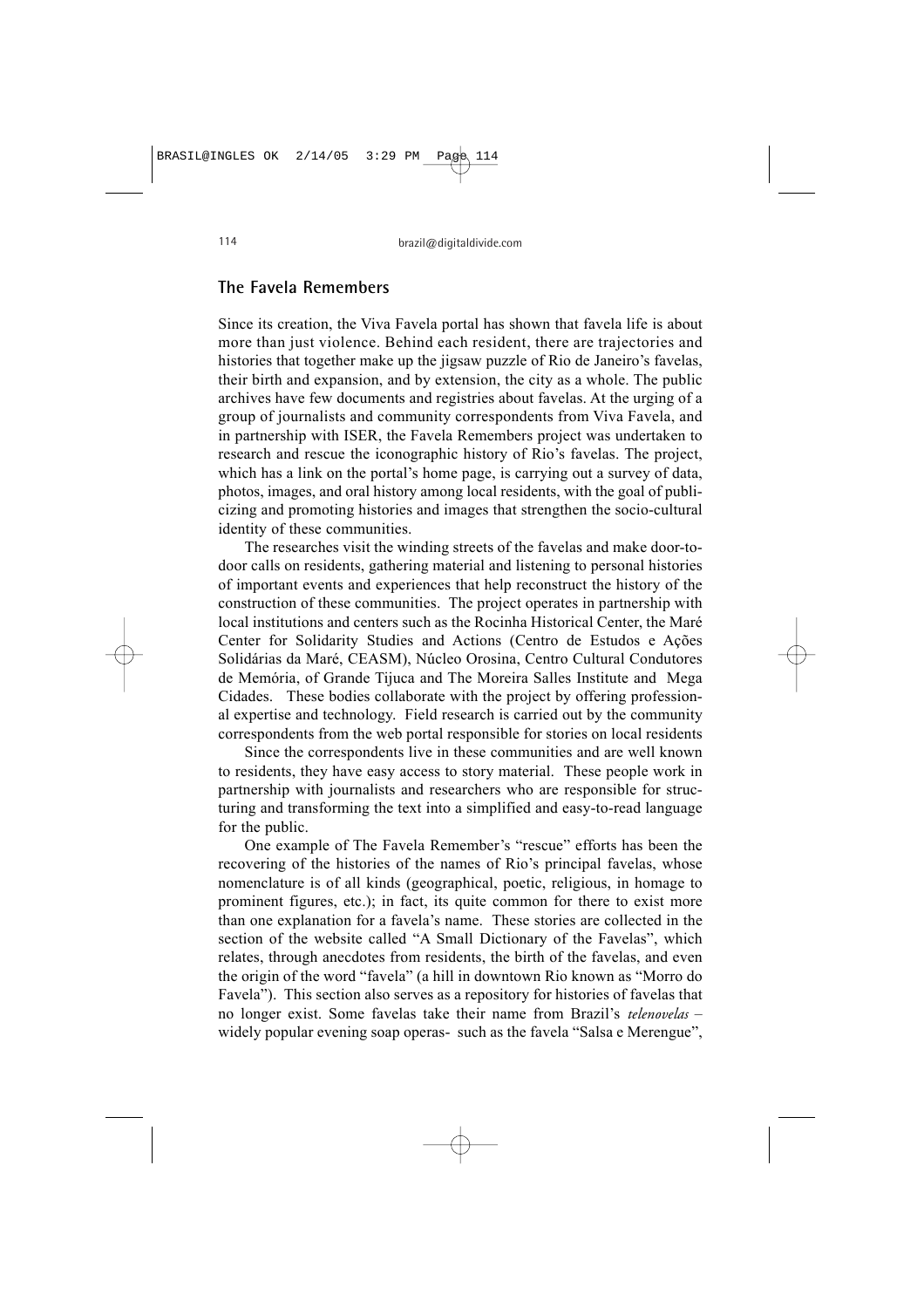named after the eponymous telenovela, and the favela "Minha Deusa" (My Goddess), named after a character played by a famous Brazilian actress in the novela "Mandala".

In addition to a photo gallery, with images of favelas from the end of the 19th century up through the present day, the website also foresees research into the music of the favela. The idea is to create a section where users can listen to music composed by favela residents – both famous and unknown<sup>12</sup>. The salvaging of the collective memory of favela life is also accomplished through the publication of news items from the past.

### **The Northeast Here13**

The São Cristóvão Fair in Rio de Janeiro is a living example of the resilience of nordestinos – people from Brazil's northeast region who make up the largest single group of immigrants in Brazil's large urban centers – cultural traditions and values. Created in 1949, when immigrants still arrived in covered wagons after traversing the Rio – Bahia highway – inaugurated in that year –, with dreams of finding work and earning a living in the "marvelous city"<sup>14</sup>, the São Cristóvão fair was originally a depot for recent arrivals. In the space that is now home to the fair, nordestinos rested from their journey and waited for family members or employers to pick them up. Employers had a good reason to prefer nordestinos: they took jobs others refused, and accepted low wages.

In the open field at São Cristóvão, immigrants traded traditional goods brought with them from the northeast, such as manioc, jerked beef, sugar-cane rapadura, and many others. Business boomed, and today the São Cristóvão Fair receives 80,000 visitors every week to its many stalls offering everything from home cooking to professional services, from CDs and electronics to raw tobacco and artisan leather goods, all to the tune of forró – a typical northeastern rhythm and dance. With an eye to this enormous audience, Viva Rio has installed a Future Station inside the São Cristóvão Fair. In addition to Internet access, the Station publicizes the "Northeast Here" project to the nordestino community and the fair's visitors.

 $12$  A large number of Rio's most famous composers of samba, as well as its performers and dancers, have been favela residents.

<sup>&</sup>lt;sup>13</sup> Brazil's Northeast region is rich in terms of popular culture and economically poor, suffering from endemic draught. Throughout the 20th century, large numbers of nordestinos have immigrated into the great industrial and commercial cities of Brazil's Southeast, Rio de Janeiro and São Paulo.

<sup>14</sup> Cidade maravilhosa, a common nickname for Rio de Janeiro.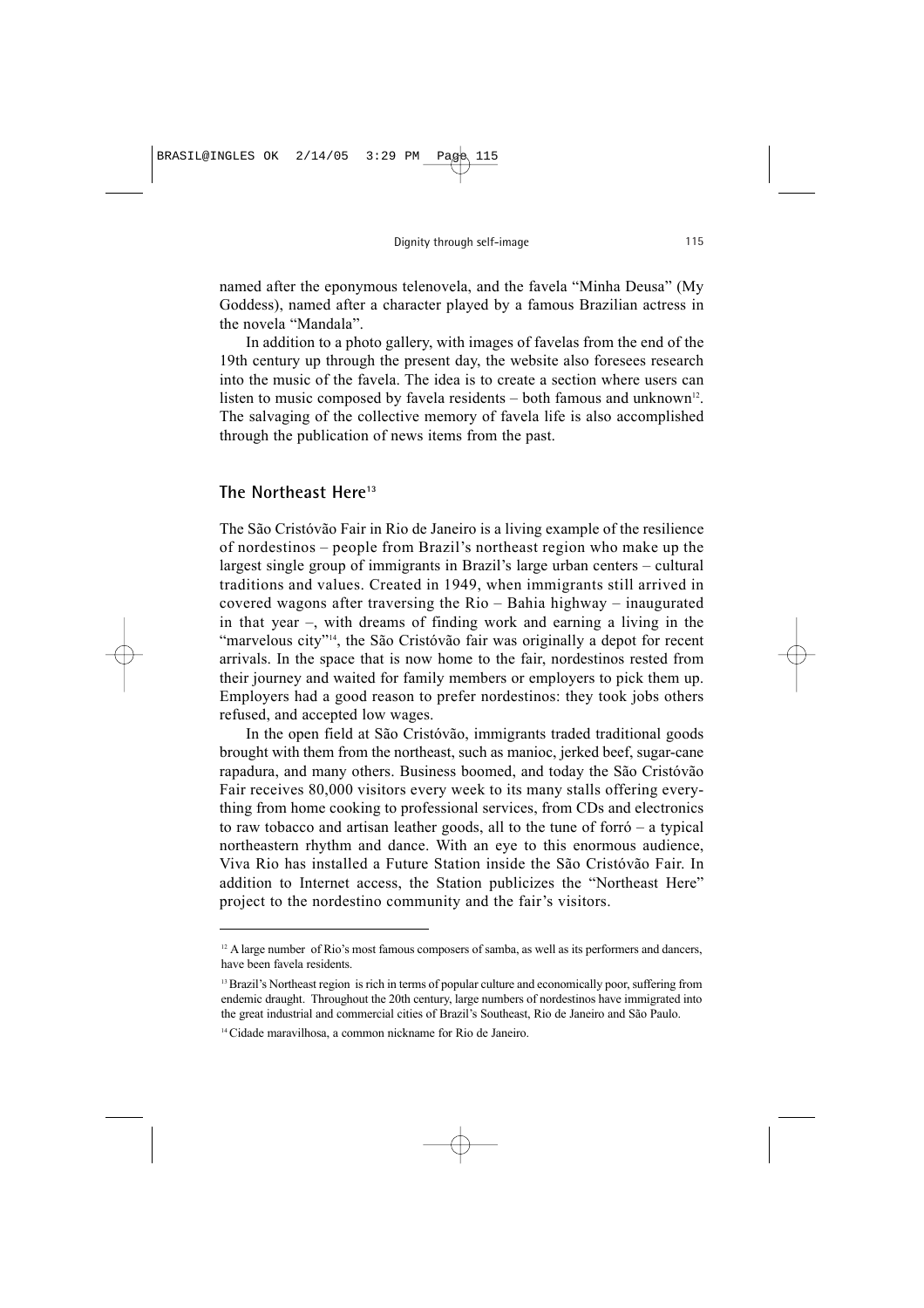"Northeast Here" was created with the aim of remedying the lack of information about the social and cultural life of the nordestino diaspora, and is one of Viva Rio's most original projects. The website, located within the Viva Favela portal, is a space entirely dedicated to the nordestino community throughout Brazil, with a special emphasis on those who live in the favelas of Rio de Janeiro. "Northeast Here" functions as a kind of news agency on the Northeastern states, offering news, reporting, interviews, recipes for typical nordestino dishes, music, events listings, seminars, life stories, and a virtual meeting place.

Under the heading 'Cultural Agenda', the site publicizes shows, expositions, and other events in Rio that could be of interest to the nordestino population. This section also has a bulletin board open to the public for posting event notices; a singer from a Northeastern state on tour in Rio could, for example, announce the dates and locations of his shows on-line. Viva Rio's goal is to preserve and reinforce the many cultural identities of populations from the Northeast. Every immigrant arrives with a strong sense of his traditions, but these often give way to the dominant culture of Rio, not to mention alltoo-common prejudices against nordestinos, even within the favelas.

The site also reserves a place where internauts can find relatives and friends who have arrived from the Northeast: the 'Lost and Found' page within the section 'Meeting Place'. There, people can post messages as in the personals section of a newspaper. As a means of celebrating nordestino culture, the site publicizes new talents as well as already established professionals. Personal and professional life stories are also published, always emphasizing the difficult road traversed and the battle to win a place in the sun within the labor market. Another section of the website is dedicated to "cordel literature", a form of cultural expression entirely native to the Northeast. Both "classics" of this literature and newer representatives are available on-line.

#### **Favela, Opinion, and Market**

The reality of the favelas is still largely unknown. From down here on the "asphalt", society has no idea how favela residents live. What reaches the greater public is the information they receive from mainstream media – whose agenda is almost always violence-related. A large part of Rio's middle class population has never set foot in a favela. In spite of social scientists' emphasis on the social diversity of the world of favelas, a simplifying and homogenizing vision still reigns, in which residents are portrayed as living in a permanent situation of misery and violence.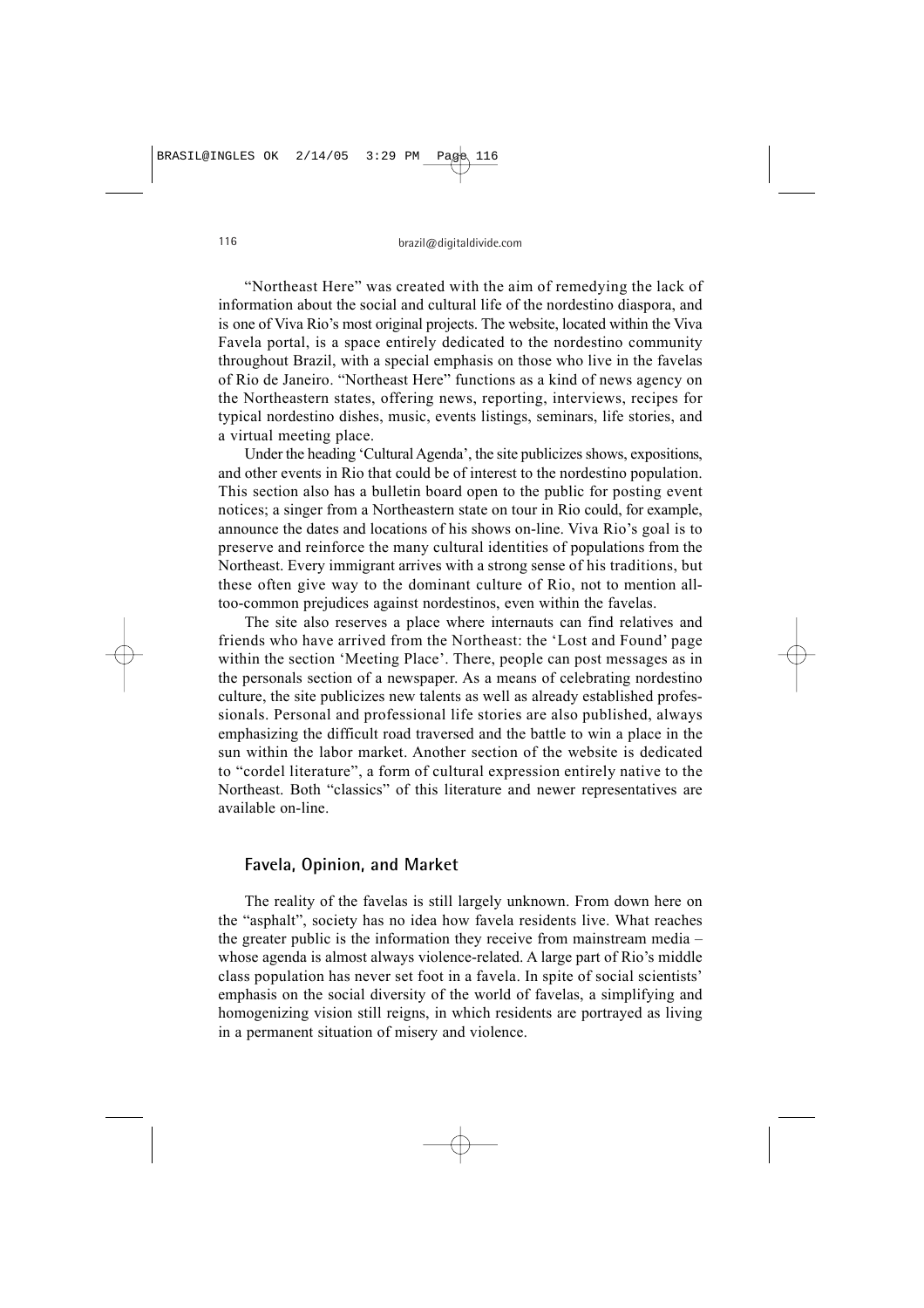Public research firms consider these areas to be of high risk for interviewers, and so do not carry out polls there. Favela residents are interviewed in the city center, or at public transport hubs, undifferentiated from the general public.

In light of this, Viva Rio decided to create a public research group specially directed at these populations that today make up close to 20% of all habitants of Rio. In partnership with ISER, the "Favela, Opinion, and Market" group was launched. Through polls and market research, the group hopes to reveal a consumer market little known to companies, and a political space with a wide variety of opinions and affiliations, a deeper knowledge of which is surely in the interest of the media and political parties.

The first step was guaranteeing the researchers access to the favelas. To get around the problem of suspicion among gangs with links to drug traffic, Viva Rio recruited residents of each community to act as researchers. Of the first nine researchers, five had already been Community Caretakers of Citizenship (see below). The first poll was carried out in the middle of 2002, during the campaign for Brazil's presidential election, and asked howpeople's planned to vote.

The second poll carried out by the project, on access to consumer goods, income levels, and education, and whose results were presented in the previous chapter, was widely reported both in the mainstream press and in local reporting. A third research is underway aims to identify the profile of the user (and non-user) of the Internet in Rio de Janeiro poor quarters and the impact of Viva Rio´s digital inclusion projects

The studies carried out by Favela, Opinion, and Market have also been instrumental for Viva Rio's own projects. For example, a study on community radio produced important data on the habits of low-income populations that was fundamental in the implementation of the Viva Rio Community Radio project, and its choice of programming.

# **Box I – Community correspondents**

#### **Exemplary Histories**

Resident of the Complexo do Alemão favela, schoolteacher Bete Silva, 45, saw in the Viva Favela web portal the chance to publicize the best aspects of her community. Hired as community correspondent by the portal, she produces an average of four articles a month. "Each story is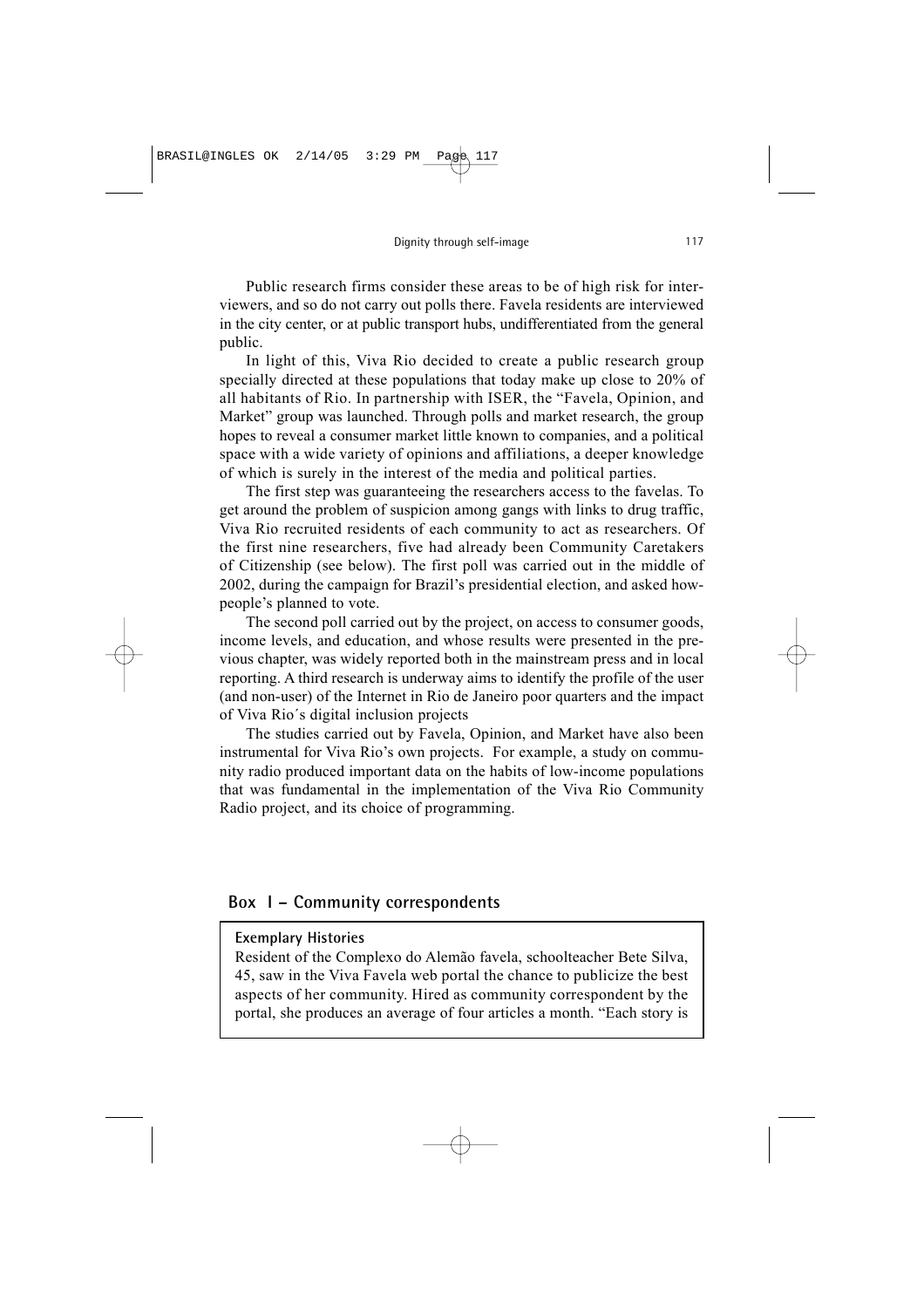a life lesson. These are people who would like to scream, but know that normally they are not heard," says Bete. She remembers an article she wrote called "Men in the Kitchen", in which she interviewed unemployed men who, their wives employed outside the home, had taken over the command and the duties of the house. "In a macho society such as ours, it is impressive to see the conscientiousness of these men, learning that we have to share the duties," she notes. The teacher, who also works at a community day care center, has gone back to school and is now enrolled in a university course in social work. "I want to work more in this area," she says. In her opinion, the web portal has raised residents' self-esteem. "I feel like door, opening up new paths for the people of this community." Often, residents she has interviewed do not have Internet access, and so cannot visit the site to see their name or photo appear in an article. When this happens, Bete goes to the Complexo do Alemão Future Station and prints up the articles. "They get radiant with happiness," she says.

### **Cry for Justice**

Tony, a photographer and community correspondent from the favela Cidade de Deus, will never forget the day he photographed a woman whose son had been killed by police. The title of the article was "A Life Lost", and Tony shot the photos by candlelight, in the shadow of a set of scales. "I borrowed the scales from a fishmonger on the corner. I wanted to use an element that would symbolize Justice, that would show the pain and the cry for help of this mother feels," he explains. Well-known in his community, he says that this familiarity helps him in his work of recording quotidian life there. To him, the region is an endless source of topics. The beauty of the women of Cidade de Deus, for example, drew the attention of the photographer, who eventually organized a fashion show for the community's youth. "The girls paraded on an improvised catwalk made of wood. Everybody stopped to admire them," he remembers. The event yielded an offer to work for a British fashion magazine. "Residents have no idea of their own value. It's only now that they are learning."

### **In Perfect Tune**

Housewife Neide Alvadia, porter Paulo de Oliveira, and assessor Antonio Pereira live in different neighborhoods, but they meet on the radio dial, where they are all tuned in to Radio Viva Rio. "This station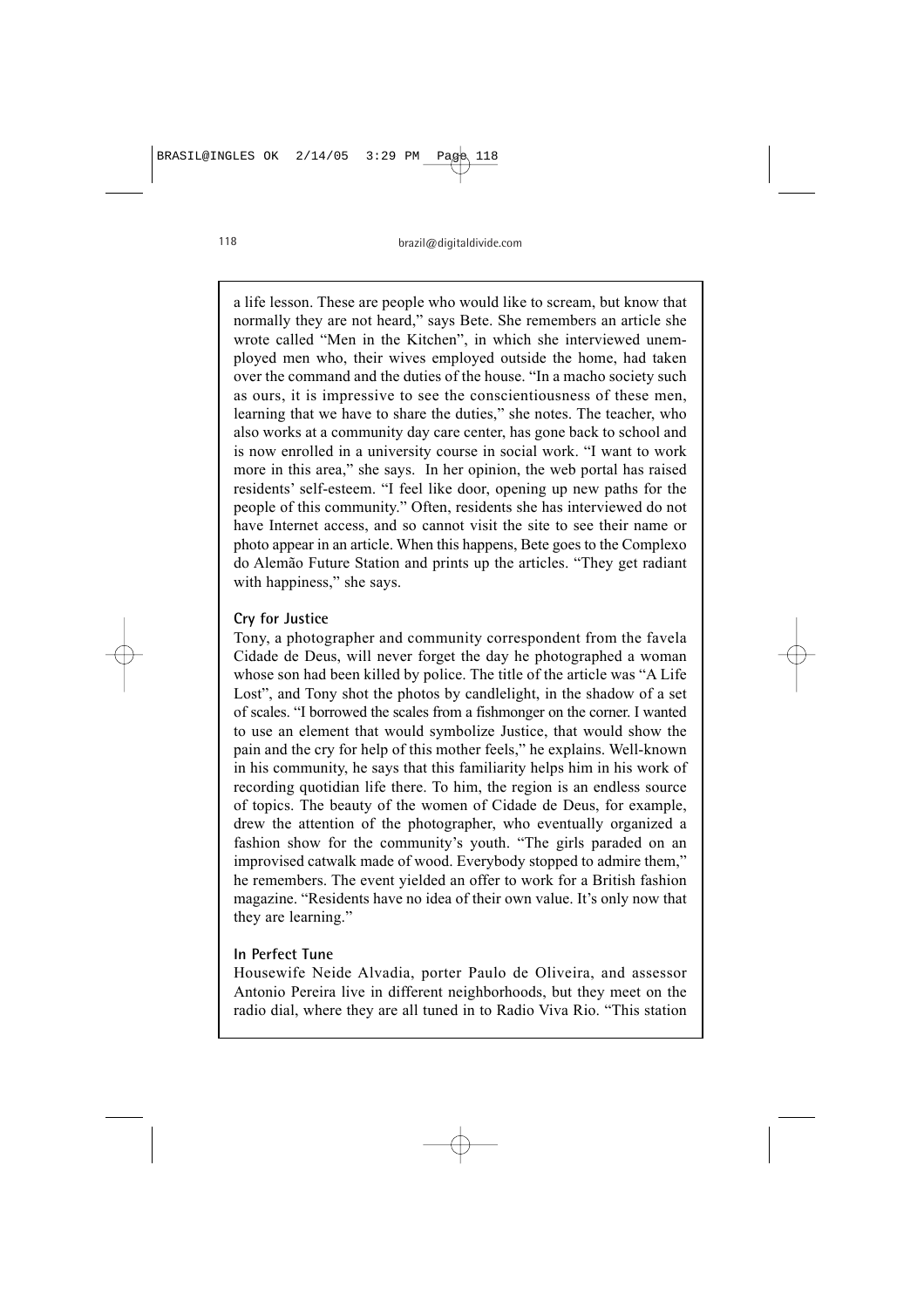provides a service to society. I like knowing what's happening in my community," says Paulo. Neide likes the music: "We hear music that has to do with us. There is forró, samba de raiz, and pagode<sup>15</sup>," she explains. Neide calls the station every day to make requests, and has become friends with the programmers. "The station is cheerful, funny, and only plays good music. I used to listen to a station nearby on the dial, and ended up listening to Radio Viva Rio and liking it." Antonio Pereira sees in the station an efficient means of communication. "No other station talks about the problems of poor communities like this one. People can call, participate, denounce wrongdoings, and know about important events in the area," he points out.

<sup>&</sup>lt;sup>12</sup> Popular music forms in Brazil, sometimes underrepresented on commercial radio stations.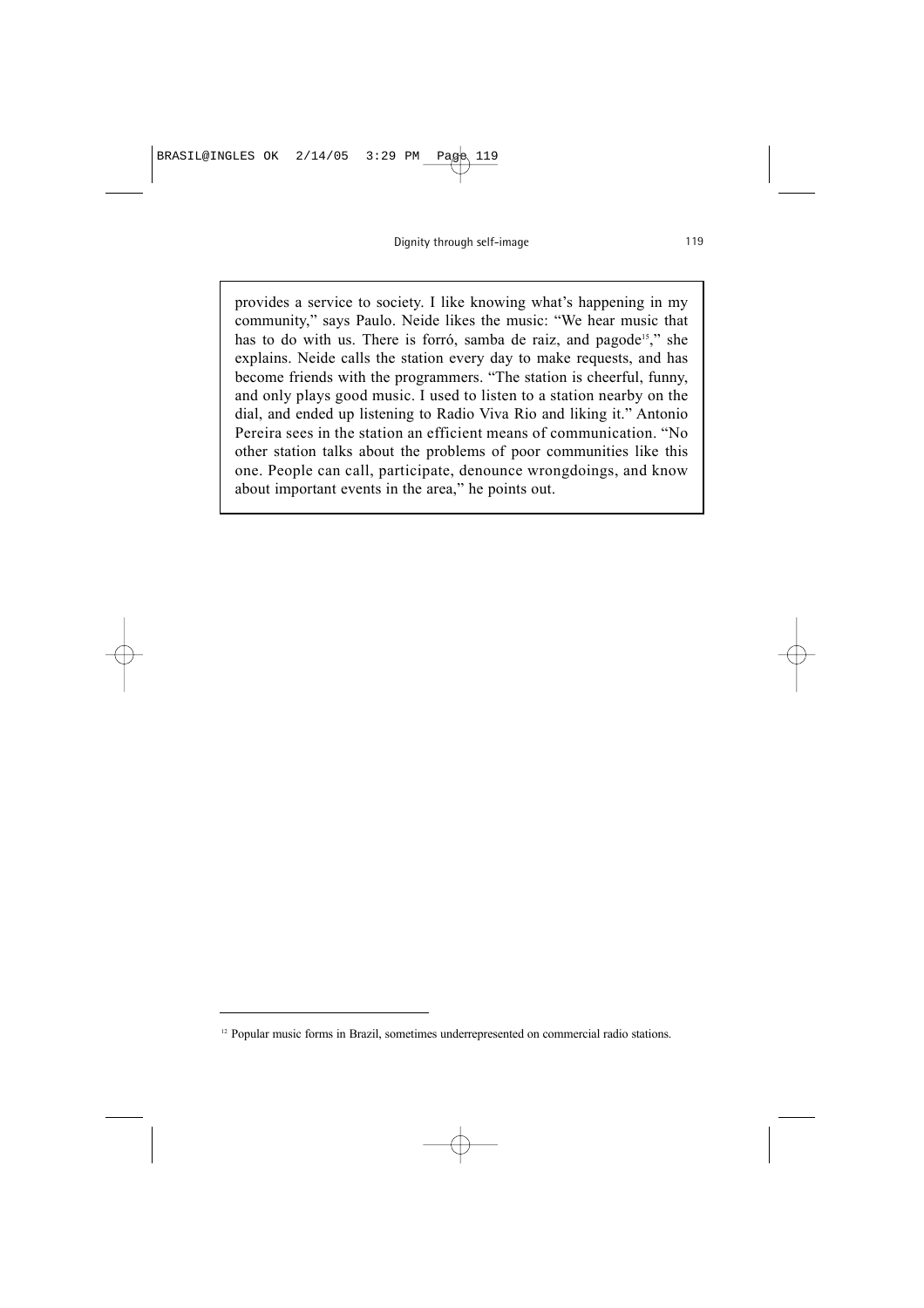# e-spaces for Communication

#### **Future Stations**

The original idea for the Future Stations came from the need to create a space with Internet access for low-income communities to facilitate the integration of the vivafavela.com project with the local population. In July 2001, Viva Rio was ready to launch the Viva Favela web portal, but most favelas still lacked Internet access, without which the portal's content would not reach its target audience.

The principal obstacle was technical: even in the relatively developed favela Rocinha, where the first Future Station was to be installed, there was no way to install a large number of landline telephone lines. Without phone lines there could be no connection to the Internet, and without Internet access there could be no Future Station. The solution arose unexpectedly, through a chance contact with a Brazilian entrepreneur who was importing to Brazil a radio-based Internet access system that operated without fixed telephone lines. This technology was originally employed in the first Gulf War, and today is used commercially in Israel. The system uses an antenna to provide broadband Internet access, though at prices that most favela residents could never afford. Fortunately, the Brazilian firm that provided the technology – Taho – decided that the cost of subsidizing its use in Rio's largest favela would be more than outweighed by the publicity that the Future Station would generate.

The project was a success and made headlines worldwide. Viva Rio, together with Taho, won the Best Social Project for Digital Inclusion prize from the Wireless Communications Association, a group of 530 of the world's largest telecommunications and consulting firms.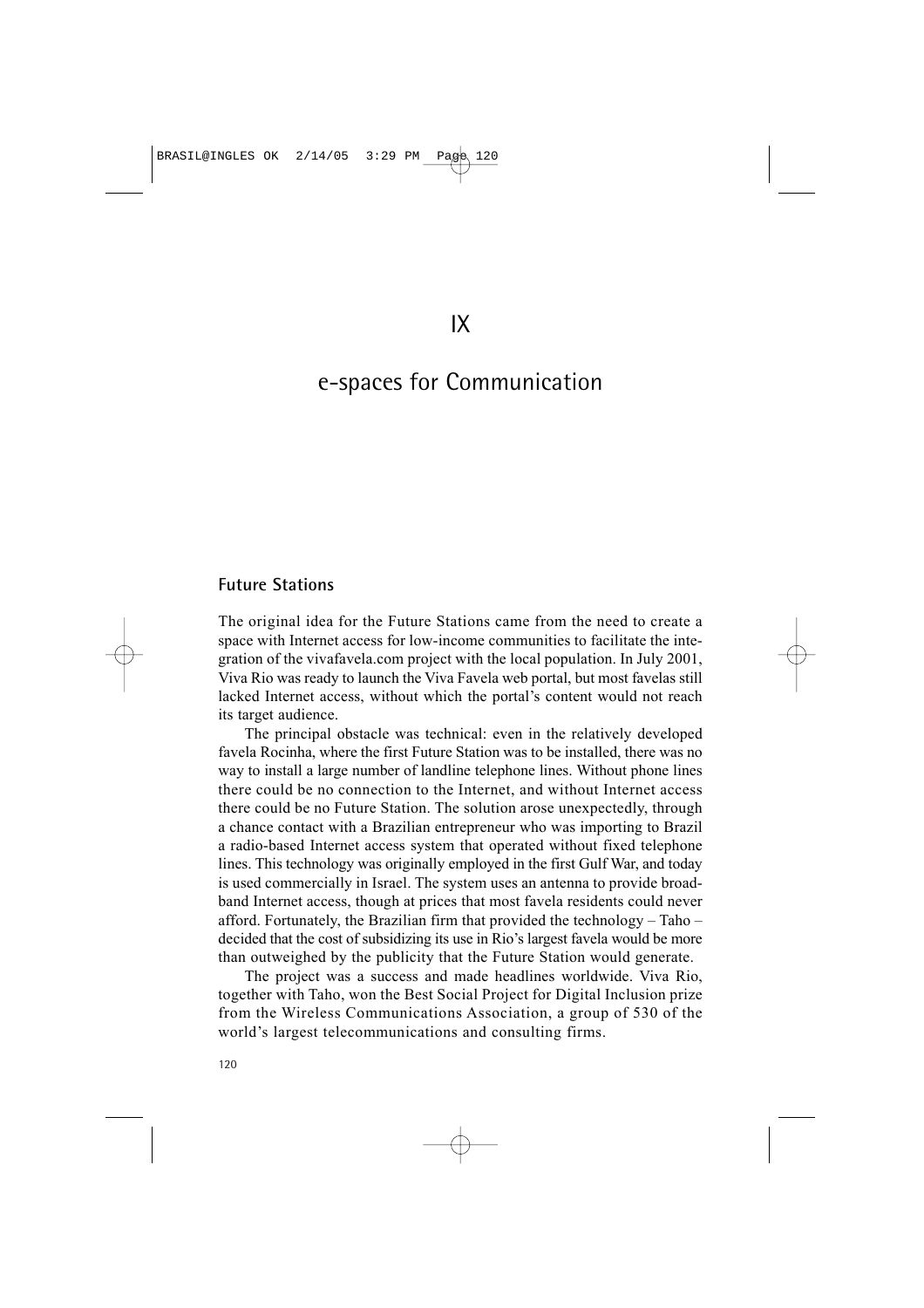The Future Station is equipped with 25 computers with broadband Internet access (15 for browsing and 10 for courses and training), printing services, and fax capability. There are currently 12 Future Stations, and 3 more should be open by the end of 2003. The Future Station project, which is supported by the Inter-American Development Bank (IDB) and the European Commission, is not merely an Internet café. Centrally located within each community, the Stations are integrated with other Viva Rio social projects, offering services like Viva Cred (micro-credit), Viva Rio Insurance, Fair Trade, job search through the Workers' Aid Center, and many others. By incorporating these services, the Future Stations are being transformed into logistical bases for the economic, social, and cultural development of their respective communities.

Future Stations are open daily, and are sought out by residents for both individual use and for the courses they offer – on average 50% cheaper than those available outside the favela. Classes are offered in standard programs such as Windows, Word, Excel, Power Point, and Publisher, as well as classes in typing, Internet, and even the building, configuration, and maintenance of microcomputers. Demand is growing for courses in advanced programs like Access and Visual Basic. The night courses are the most popular, since much of the population works during the day and take advantage of their evenings to invest in professional training. At the Rocinha Future Station, for example, 4,000 students have enrolled in courses since its inauguration, and an average of 300 users access the Internet per day. The course tuition is minimal, only enough to offset the operational costs of the station. As with other Viva Rio projects, there is a lack of in-depth, demographic study of the users of the Stations, in particular their place in the socioeconomic of the favela.

### *Future Stations – Changing Habits*

Within the first few days after the opening of the first Future Station, more than 250 people signed up for courses, and long lines formed to access the Internet. Internet access at the Stations is priced at 1 real per half-hour, about one fifth the market price on the "asphalt". These days, many children who used to spend a real on candy or pinball now prefer to spend their money surfing the web. Residents who cannot afford even this can go on-line in 15 minutes blocks, paying only 50 centavos, about 1/3 the price of a bus ticket.

With the installation of the Future Stations, there has been a change in the habits of many residents. For example, there is a large volume of traffic to the websites to lodge complaints with the public utilities, such as electric, water, and telephone companies. Some of the Station users have computers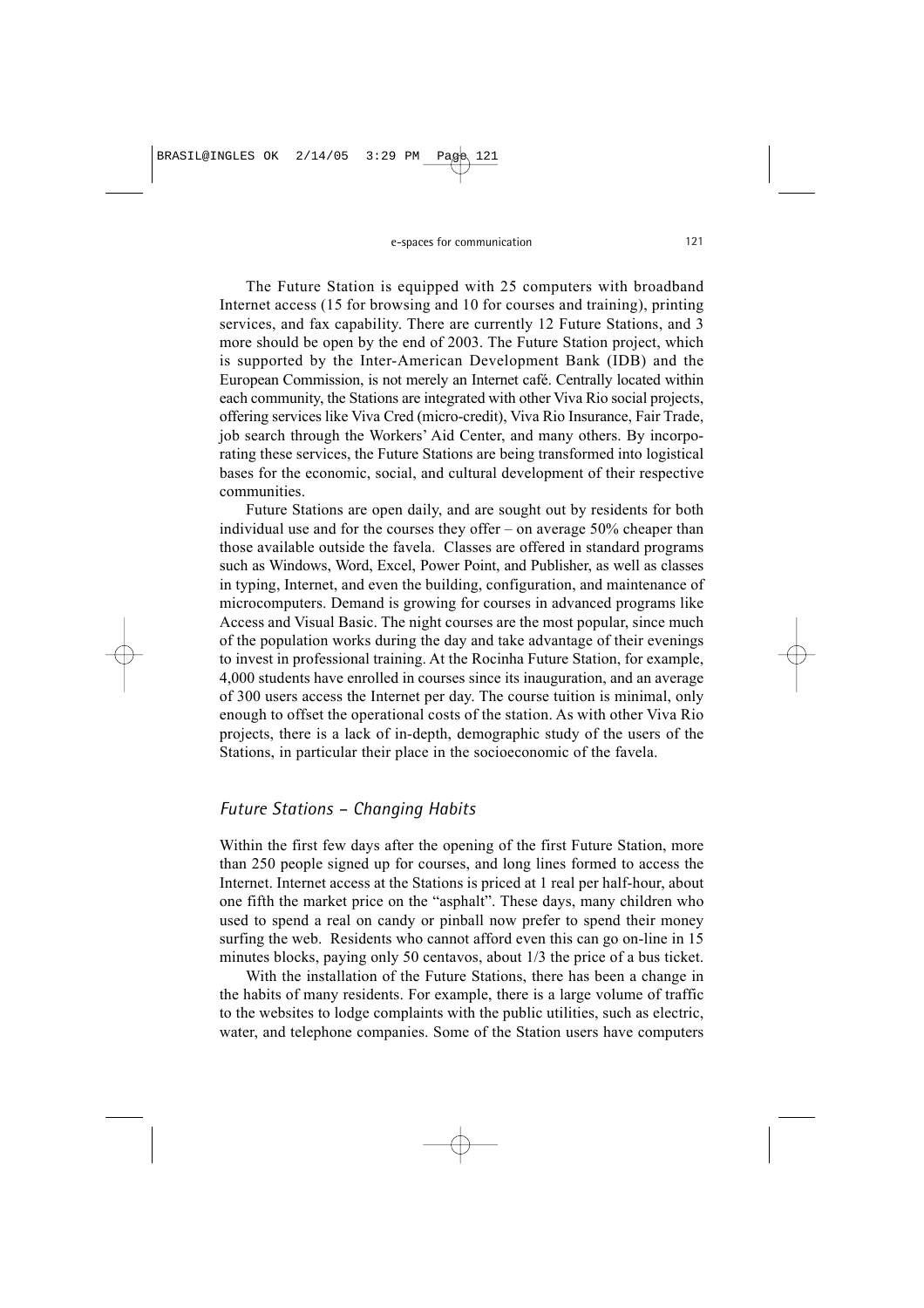in their homes, but lack Internet access, while a few have both but still prefer the Stations for their pleasant atmosphere, the speed of the broadband connection, and the guidance provided by the staff.

Young people and adolescents have discovered chat rooms, and today the most visited sites for users in this age group are the chats at the commercial portals UOL, iG, and sites for romantic encounters such as "Soul Mates" and "The Perfect Match". Chats have a special value for these youth; in them, it is possible to converse without necessarily introducing oneself, saying where one lives, or what one is like. Many young people, who still suffer from their own and others' preconceived notions about living in favelas, prefer to omit their origins during the conversations. There are cases of relationships and even marriages over the Internet. In Rocinha, an interesting case came to the attention of the Future Station staff. A female resident met a Spanish man during Carnival. Once back in Spain, the man, in love, asked the girl to find the cyber cafe nearest her so they could communicate via e-mail, suggesting the Future Station. The episode indicated the need for Viva Rio to invest more in publicizing the stations and the services they offer.

Most publicity is still word of mouth. Users end up bringing friends and family to the Stations. During the school year, the largest demand is for research-related websites; in some cases, the Stations themselves have produced a list of research sites on certain subjects. During vacation, the most commonly accessed sites are game- and entertainment related, such as the Cartoon Network, Fox Kids, Dragon Ball Z, and MTV. Other popular sites are religious portal such as ELNET – for members of evangelical churches – and the ICP – for followers of the Assembly of God.

The Stations have struggled to become self-sustaining. To accomplish this, Viva Rio has been studying the possibility of making the Future Stations into a franchise operation.

#### *Future Stations – Users*

The Future Stations were created and designed to offer services to lowincome communities, and, once installed, to adapt to local needs by diversifying their services. For example, in Rocinha, there has been large demand for courses in typing and web design. To meet this demand, Viva Rio has developed courses using language that is more colloquial, and hence more efficient explaining how to use these programs. In all the Stations, the users are mostly adolescents and youth between 13 and 29 years of age.

With 5.000 registered users existing Future Stations have an average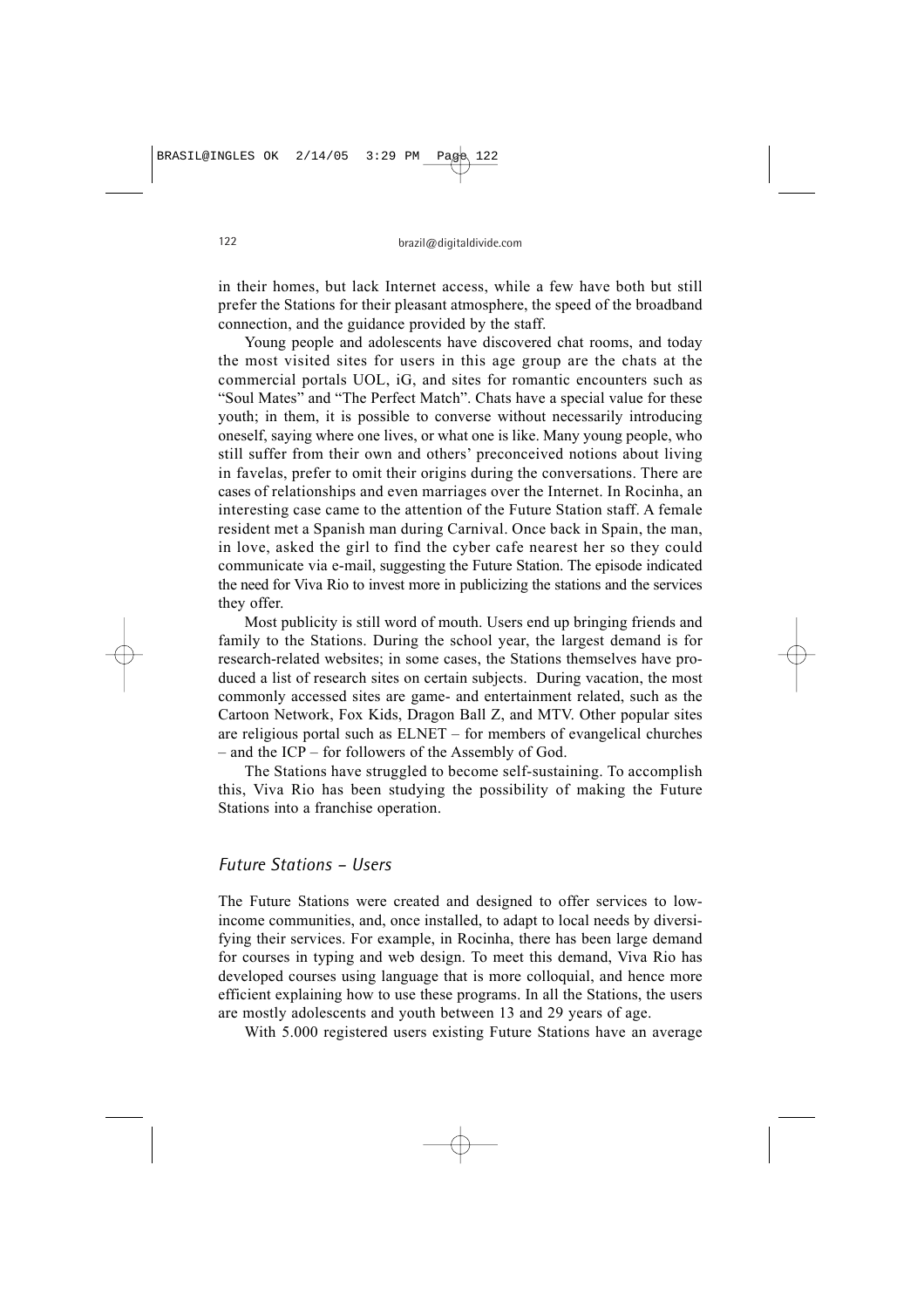of 2.000 users per-month. 49% of the registered users are male and 51% females. Viva Rio organizes monthly meetings on use of the Future Station, fidelity programs, and publicity for the services offered. The Internet access service can be either pre- or post-paid. Viva Rio's original thought was that with a post-pay system, users would feel more comfortable navigating, and thus would remain on-line for longer. Unfortunately, many users accessed the Internet and then left without paying for the service, which eventually created some losses for the first Station, in Rocinha.

Today, the Rocinha Future Station users still show a preference for the post-paid system, but with the implementation of a registration and monitoring system, the problem of non-payment has disappeared. The number of clients registered has risen considerably. In January of 2003, the Maré Station was the most successful, registering 130 new clients in that month alone. The Cesarão Station, inaugurated in July 2002, has already registered 646 clients, 59% of whom are female.

The average access time varies by month. During the school year – when children use the Internet to do school projects – the average access time is higher than during the summer months of December, January, and February. In November 2002, for example, the users at the Ramos Station spent an average of 33 minutes each at the computers. In January 2003, the average fell to 29 minutes. The gender distribution of users also varies for each Station. While in Rocinha the split is nearly equal (49% men to 51% women), in Ramos the figure is far more lopsided (66% men, 34% women). Viva Rio direction and the station managers have discussed alternatives for diminishing this gap.

By 2002, nearly 7,000 students had graduated from Future Station courses throughout the state. The Rocinha Future Station stands out for the large number of students enrolled in its courses: 2,000 in 2002. In the same period, Praça Seca and Maré also registered many students, with 564 and 711 respectively.

#### **Radio Viva Favela**

Even with the arrival and popularization of TV, radio continues to have an important role as a medium of communication. Available at very low prices, radios can be easily transported and listened to at home, in the street, and at work, independently of listeners' literacy levels.

The democratization of communications media, starting with the end of the military dictatorship in Brazil, opened a space for new radio stations, many of a strictly community nature. In 1989, a nationwide movement of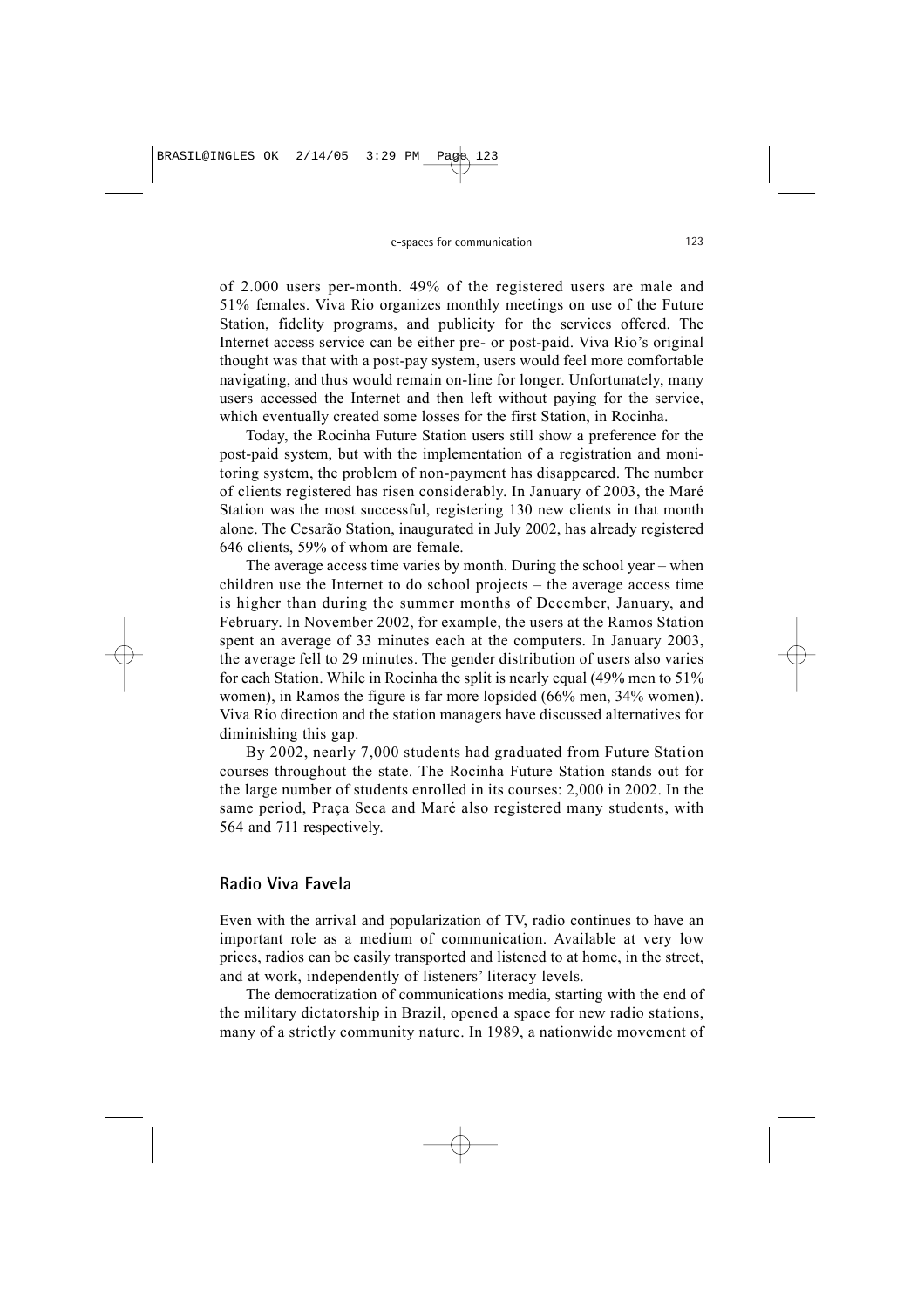radio broadcasters fought to transform free radio stations into community stations, producing information on local themes and publicizing local artists and attractions. In only three years, the broadcasters' union had registered 3,000 new community stations.

The number of community stations has rapidly grown, and today there are more than 15,000 throughout Brazil. Nevertheless, the market is dominated by commercial stations, which maintain tight relations with record studies, interested in publicizing their products. The executives of commercial stations have pressured the government to create regulation limiting the expansion of community radio stations, with some success: community radio stations are, for example, prohibited from forming national networks.

According to the study by the Favela, Opinion, and Market team, 64.2% of listeners in favelas tune to FM stations, while 20.9% listen to AM; of these 60.7% listen to the programming of community stations. Among community radio listeners, 62.5% found the programming good, 17.6% found it excellent, 17.6% found it average, and only 2% found it to be bad. 52.6% of this same audience said they listen to community radio because it provides news about the community, 23.9% because it plays music not heard on commercial stations, 10.5% because local artists can show their talent, and 10% because the broadcasting station isn't privately owned, so anyone can participate.

### *Social Radio*

Viva Rio decided to invest in a community radio project to stimulate debate and communication between the favela and the "asphalt". Created toward the end of 2002, Radio Viva Rio AM 1180, whose slogan is "The Community: Here and Now", features programming emphasizes the problems and needs of the city's poorest populations and content that can then be broadcast by other community radio stations.

Viva Rio's long-term goal is to develop a national network of community radio stations using the Internet. Such a network would lead to more diverse programming and better content, increasing audience size, which in turn would attract more sponsors and investment. To get around the legal difficulty in creating national networks, Radio Viva Rio has sought out new methods for sharing content and information among community radios, without formally creating a national chain. To make the project viable, Viva Rio has three major goals: to help other community broadcasters obtain the equipment and technical training needed for Internet transmission and training radio journalists; to create a production center for content and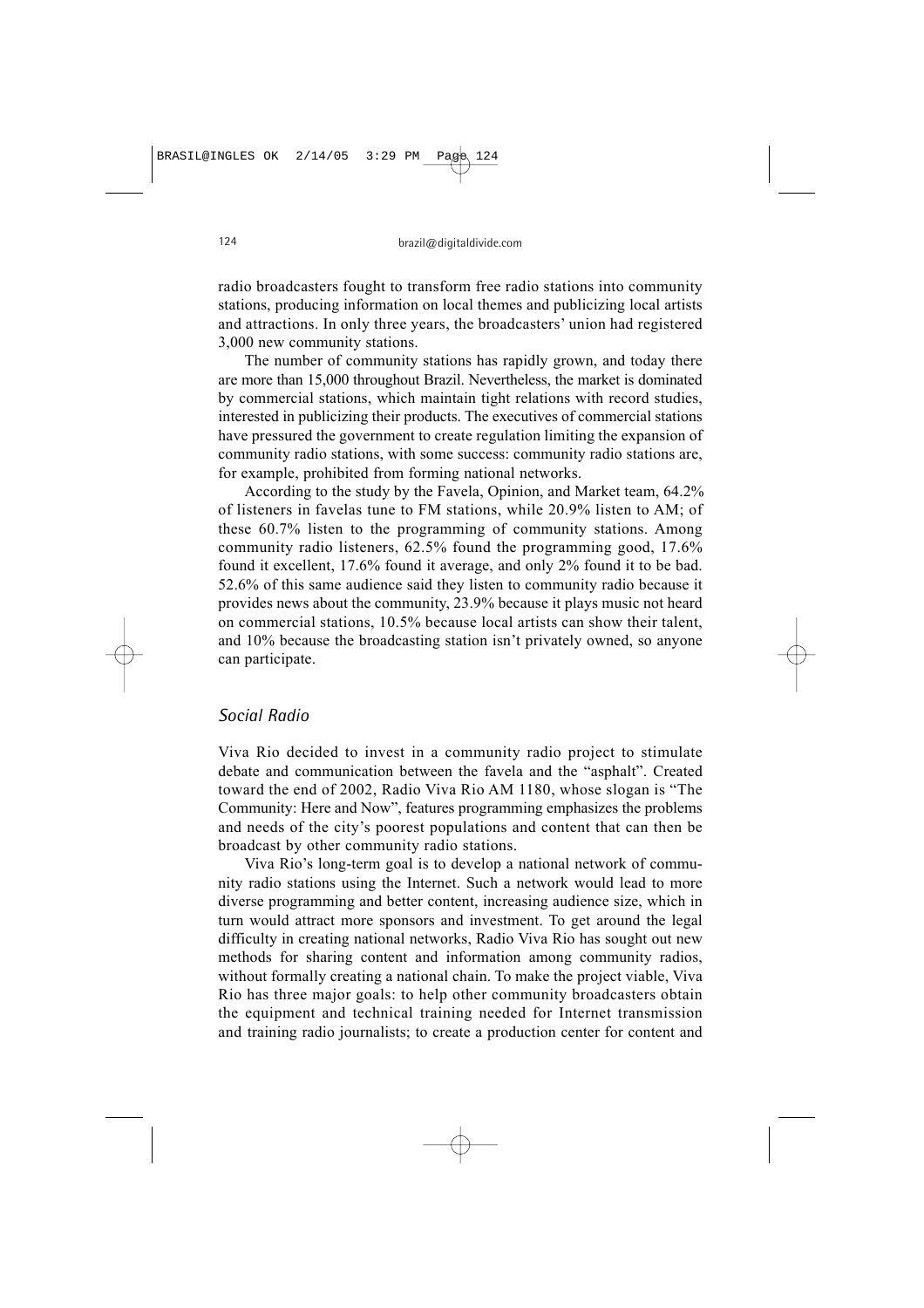programming that is extensive, diverse, and focused on excluded communities; and to create a common space where community radio stations can meet and exchange ideas.

Radio Viva Rio's first step was to transmit its programming on the Internet in such a way that it can be accessed and retransmitted without difficulty by other community stations. Today, it is possible to access Radio Viva Rio and other community stations through the Viva Favela web portal. The station is only five months old at the time of this writing, but it already reaches the entire greater metropolitan Rio area, and trains and maintains community correspondents in various favelas and poor neighborhoods. Correspondents give hourly news reports on their communities.

The technology used is accessible, and it is relatively easy to train professionals in maintaining programming on the air. Through community radio, listeners discover new and old values and talents from their own community, as well as gaining access to a medium in which they can actively participate.

# *Citizen Defense*

Community stations frequently receive reports and complaints from the local population. Government authorities are more responsive to those that reach the general public, and tend to take action when problems are transmitted by radio. One example of this was the case of a convalescent woman from the town of Queimados, in Rio de Janeiro state, who decided to turn to her community station to ask for the prescription drugs she needed. The radio announcer read her prescription on the air, and within a few hours, public health officials had delivered the medication to her. During elections, the judges of Brazil's Regional Electoral Court<sup>16</sup> also rely on community radio stations to organize political debates and educate the public about the importance of voting.

Public Security organs also work in partnership with community radio in combating urban crime. Police battalions have begun basing their patrols in part on the information gathered from area listeners' denunciations. In some cities, the crime rate has fallen in the wake of these partnerships between the military police and community radio.

<sup>&</sup>lt;sup>16</sup> An independent Judiciary body that oversees Brazil's electoral system.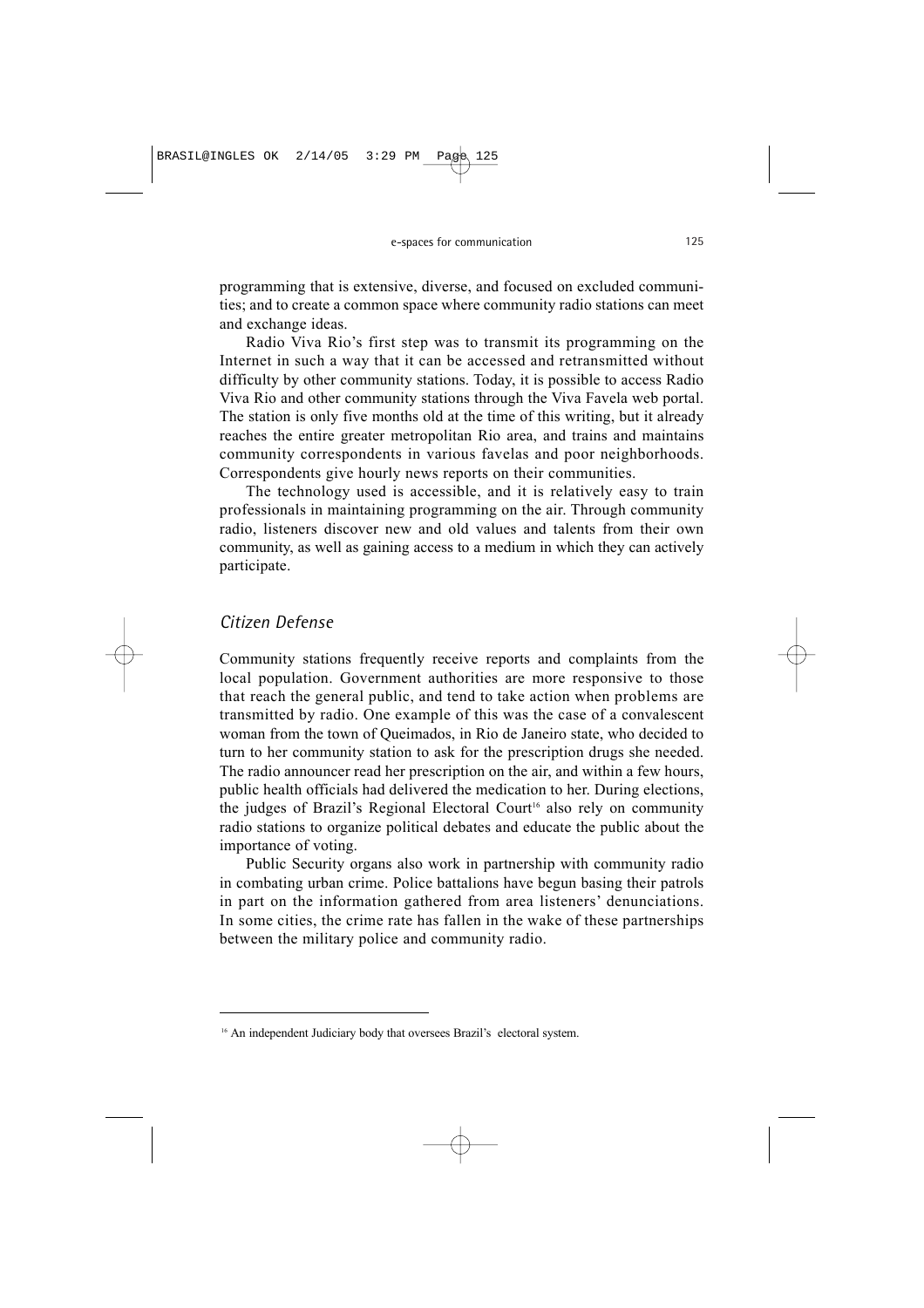### *Cultural Plurality*

Without an obligation to the record industry, Radio Viva Rio has been able to create programming entirely dedicated to its target audience. It has invested in journalism focusing on local stories of use to the community, the cultural rescue of older songs and genres, and the discovery of new, native talents. It also offers, on a daily basis, a service to audiences often excluded by the mainstream media, such as blacks, nordestinos, and, to a lesser extent, women. Women prefer variety shows (40.41% of all female listeners) and music programs (71.5%) while men are in the majority when the theme is news (31.2% against 28% of women) and sports (19.5% against 4.94% of women). The morning hours have the largest audience. 18% of listeners tune in between 6:00 and 9:00 AM, 20.4% between 9:00 and 12:00. The first hour of programming is dedicated to the nordestino public. Traditionally and contemporary nordestino music is broadcast, in addition to coverage of events like the picturesque fairs and markets of São Cristóvão, Caxias, and São Gonçalo. Following this is programming dedicated to women, to housewives, featuring popular music, journalism, interviews, job tips, and community services.

When Radio Viva Rio was inaugurated, afternoon ratings were perpetually low. Over time, the programmers realized that there was a strong demand for alternative rhythms like Hip-Hop and black music<sup>17</sup>. Today, the afternoon slot is entirely dedicated to young audiences, and the programs have already begun to get higher ratings thanks to the many groups who listen to everything from reggae to Hip-Hop, with black music, rock, samba,  $MPB<sup>18</sup>$ , and calypso in between.

In all, there are 17 programs produced by a staff of 20, including coordinators, electronic engineers, audio operators, announcers, and community correspondents. The station currently receives support from the Globo Radio Network and the firm.comDominio, and is searching for partnerships with other large companies. One idea is to create public service spots from public and private companies. One of the more successful experiments was during the dengue fever epidemic that struck Rio in 2001. The station created and sold to the Ministry of Health a 30 second spot on preventing the spread of dengue, which eventually was broadcast by community radiostations throughout the state.

<sup>&</sup>lt;sup>17</sup> The English-derived phrase black music signifies, in Brazil, a standard though inclusive genre that covers Soul, R and B, Rap, and other forms. As with many English loan words in Portuguese, its functional meaning in Brazil goes beyond its original denotation.

<sup>&</sup>lt;sup>18</sup> Musica Popular Brasileira, or Brazilian Popular Music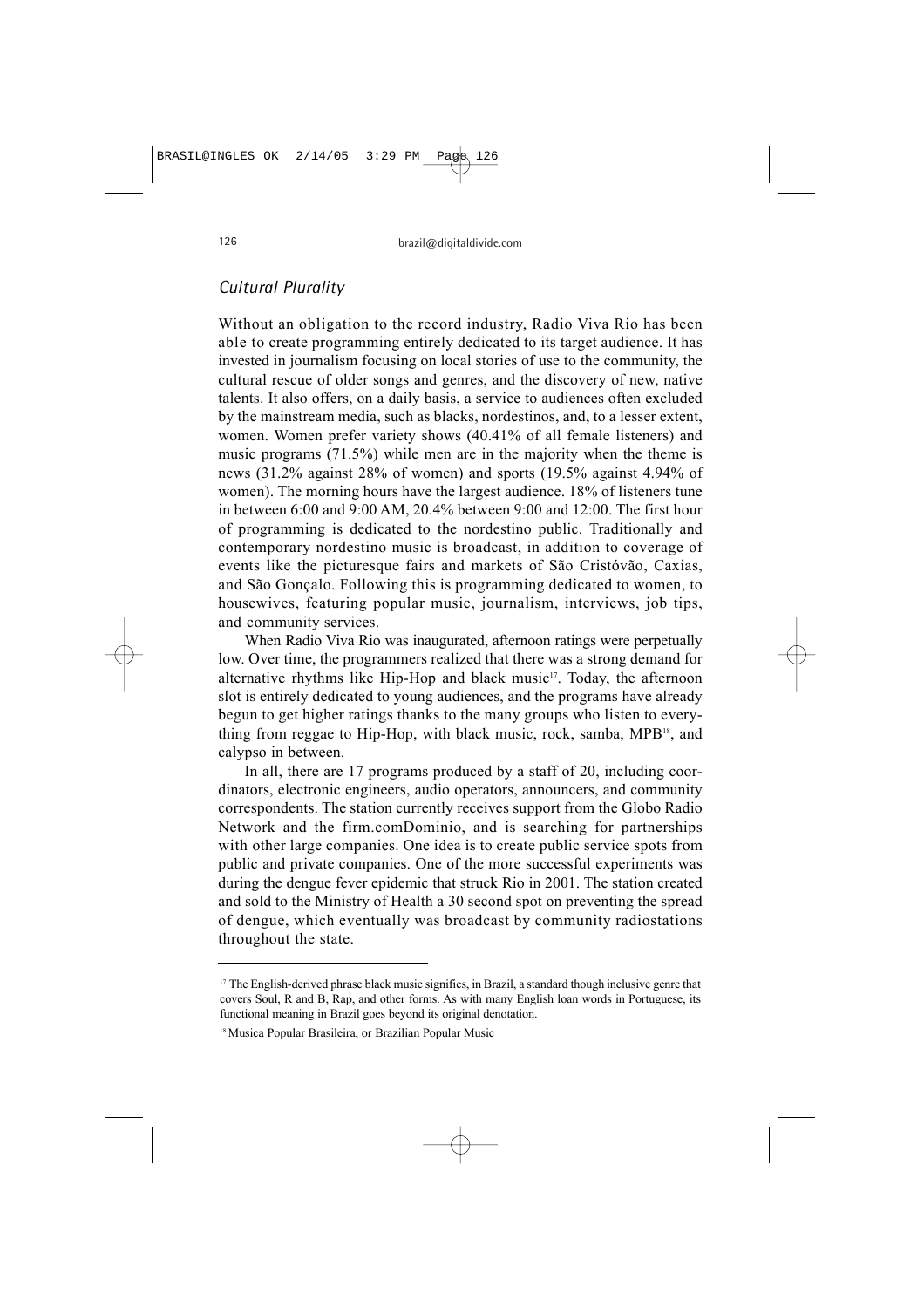Radio Viva Rio has listeners all over the world. The producers have received e-mails from faraway places such as South Africa, where one listener tunes in over the Internet, and Finland, where an amateur broadcaster discovered the station by chance and now never misses the hip-hop programs. Many expatriate Brazilians tune in for contact with their native culture.

# **Children's Hope Space**

The building that houses the Children's Hope Space was initially built to house an enormous luxury hotel known as the "Hotel Panorama". The building was erected on the top of a hill on the site of an old quarry in Ipanema, one of the wealthiest neighborhoods of Rio de Janeiro, and right next to the hillside favela Morro do Cantagalo. Along with the hotel, two elevators were built that would carry guests from street level up to the hotel, which was to have a spectacular view of the Rodrigo de Freitas Lagoon and Ipanema beach. Various problems led to the eventual abandoning of the project when it was already in an advanced stage, with both the main structure and the elevators built.

After years of legal battles, part of the space was used for the construction of a public school. The building was outfitted by UNICEF, and in conjunction with the Globo Television Network, the Children's Hope Space project was created, and eventually extended to São Paulo and another Rio de Janeiro location. Viva Rio assumed responsibility for the execution and administration of the project, which offers artistic and sports activities for children and adolescents from low-income communities. The goal of the program is to fill the after-school free time of these children with healthy and productive activities.

The Children's Hope Space team in Rio de Janeiro is made up of 40 professionals, among them schoolteachers, coordinators, and educational agents, all trained by Viva Rio. The project benefits 15,000 residents of the Cantagalo and Pavão/Pavãozinho communities. One in every two children from these communities has already participated in Children's Hope Space activities, and 90% of all program participants are from these communities.

The Space has a "Future Library", created with support from the National Library, the Post Office, and the Division of Libraries and Documentation of the Pontifical Catholic University of Rio de Janeiro (PUC-Rio). In the Future Library, residents have access to a video library, language lab, and 32 computers with Internet access. The Library has a Children's Space for encouraging reading in children from 5 to 12, and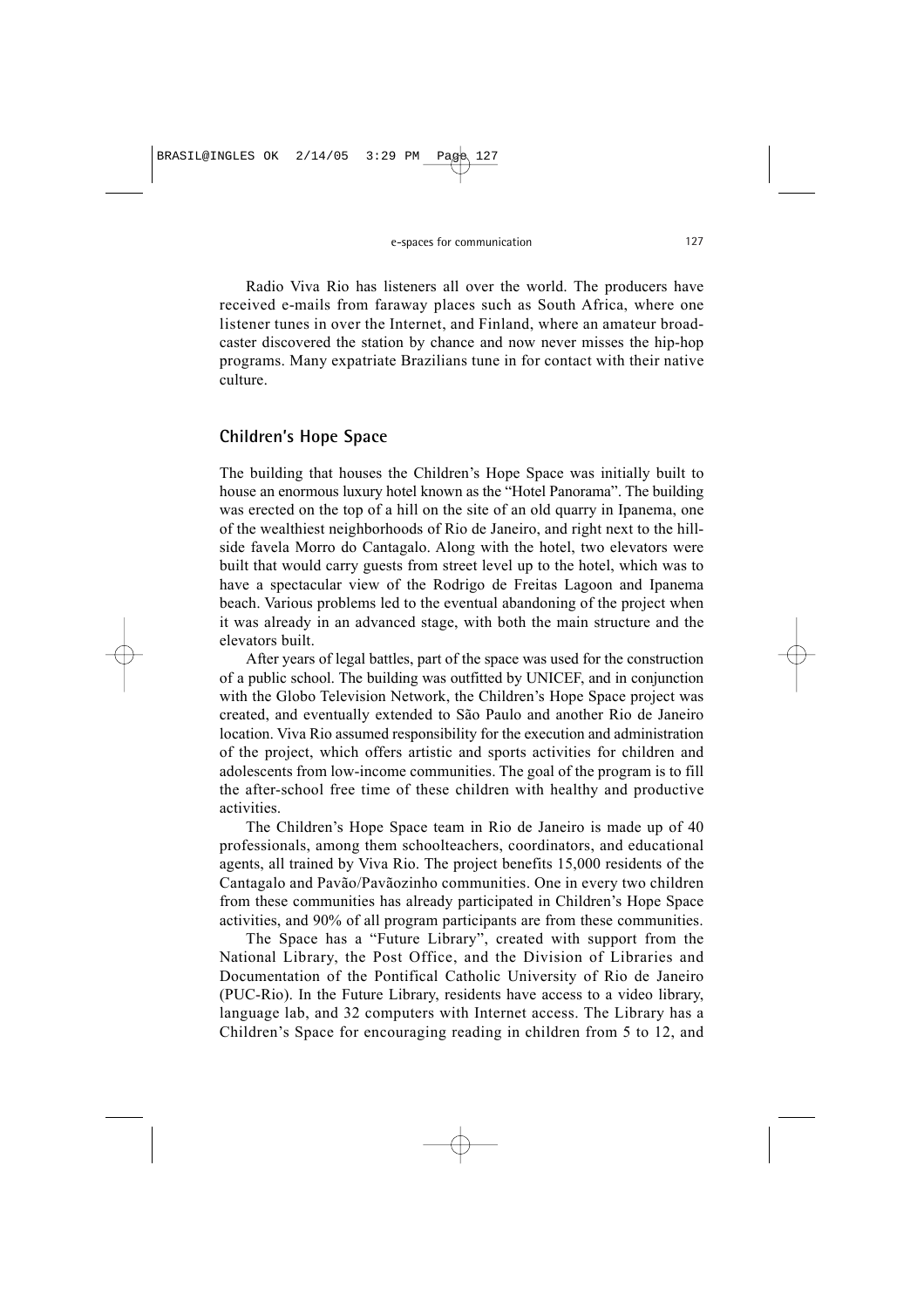promotes lectures and visits from prominent literary and artistic figures. Expositions, debates, lectures, video sessions, and visits from storytellers are common. There is also the Mothers' Club, which receives 350 mothers every month for athletic and artistic activities, as well as classes in sewing, crochet, and elementary education review.

Today, the Space boasts 2,000 students between the ages of 4 and 18 enrolled in its sports classes and art workshops, and a total of more than 7,000 visitors per month. In all, there are 86 different classes in activities such as soccer, indoor soccer, basketball, volleyball, swimming, drama, dance, and environmental discussion groups. Another 500 youth over the age of 18 have formed soccer teams that compete in weekly tournaments. The space also promotes art exhibitions from both residents and outsiders, as well as field days and "peace tournaments" with the participation of businesses, universities, and public schools.

Recently, 45 youth from the project entered a new system to work as monitors at the Space. The monitors are scholarship winners divided in junior and senior, 14/15 years old and 16/18 years old, and all are students of the project from the previous year. They will work 20 hours a week, and their performance in the school and in their project activities will be used as a criterion for renewing their contracts the following year

# **Box J – Experiences at the Future Stations and the Children's Hope Space**

#### **The Cabbage**

In the favela of Maré there was a curious case: a boy, with no money, showed up at the Future Station with a cabbage. He wanted to trade the cabbage for a few minutes of Internet access. He got to surf the web – for the first time in his life – without paying, and took the cabbage back home. Today, the boy is a faithful Station client.

#### **Internet Shopping**

Until his first visit to the Future Station, supermarket cashier Antonio Manoel, 35, had never sat in front of a computer. He learned to surf the web with the help of the staff, and today he goes on-line three times a day. He uses the Internet to visit chat rooms, exchange e-mail, hear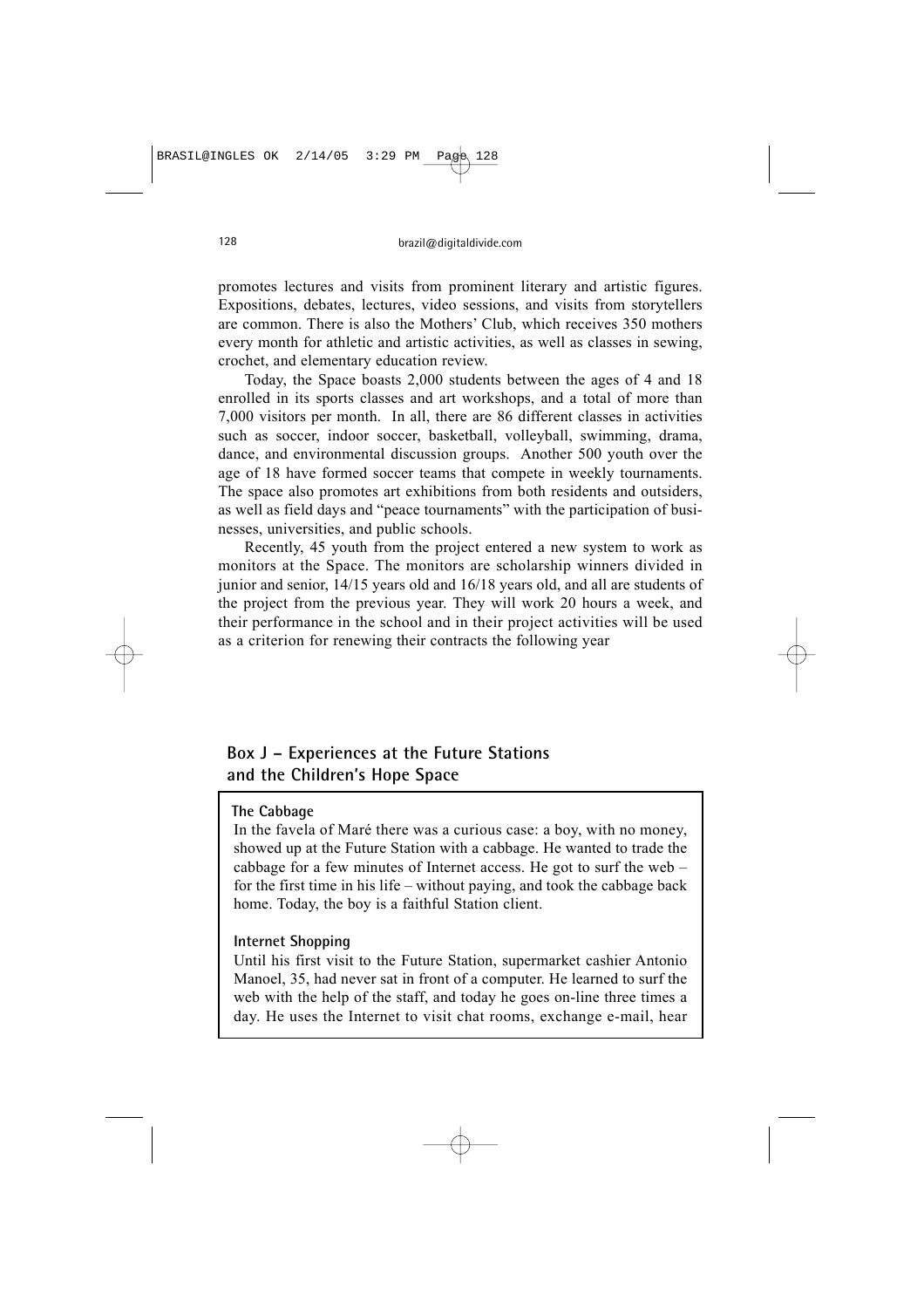music, and shop. "It's cheaper and more practical. I don't have to go down the hill to buy what I need," explains Manoel, who has already introduced his children Simone, 8, and Marcelo, 4, to the Internet. Marcelo has already learned to play computer games and navigate the Cartoon Network site.

### **The View from Outside**

Alexander Salvador, a student of 21, traded Buenos Aires for Rio de Janeiro. Rocinha, to be exact. Resident of the favela for one year now, he uses the computers of the Future Station to read Argentine newspapers and maintain contact with family and friends back home. What most impresses him at the Future Station is the demand for chats. "It is incredible the need to communicate with the outside world. Even if the outside world means 'over in Copacabana'," jokes Alexander, who is always helping new internauts get their bearings.

## **Virtual Chat**

Aline, 18, is addicted to chat rooms. She learned of the Future Stations from friends and became part of a clique that frequents chat rooms. There, Aline likes to get creative with her appearance: "You don't have to show yourself, say who you really are, so you can kind exaggerate a little," confesses this otherwise timid girl. Besides MTV's website, Aline also uses the Internet to visit job search sites like the Worker's Aid Center (CAT) and the electronic magazine of the Viva Favela web portal.

## **Office**

With only six months as manager of the Campo Grande Future Station, young Aline Ramos, 23, is already proud of the numbers she has produced. "400 people pass through here, on average, every day," says Aline. The demand for the Information Technology Club courses and Internet access is so high that the staff are hardly able to keep up with all the requests to post their résumés with the CAT. "Our Station is located right in the center of the town, and this explains the intense demand. Just in résumés we receive about 50 a week," explains the manager. She says that many Station regulars are workers, who use the Station as an office. "They send faxes, print up reports, do research, and exchange e-mails," she reports.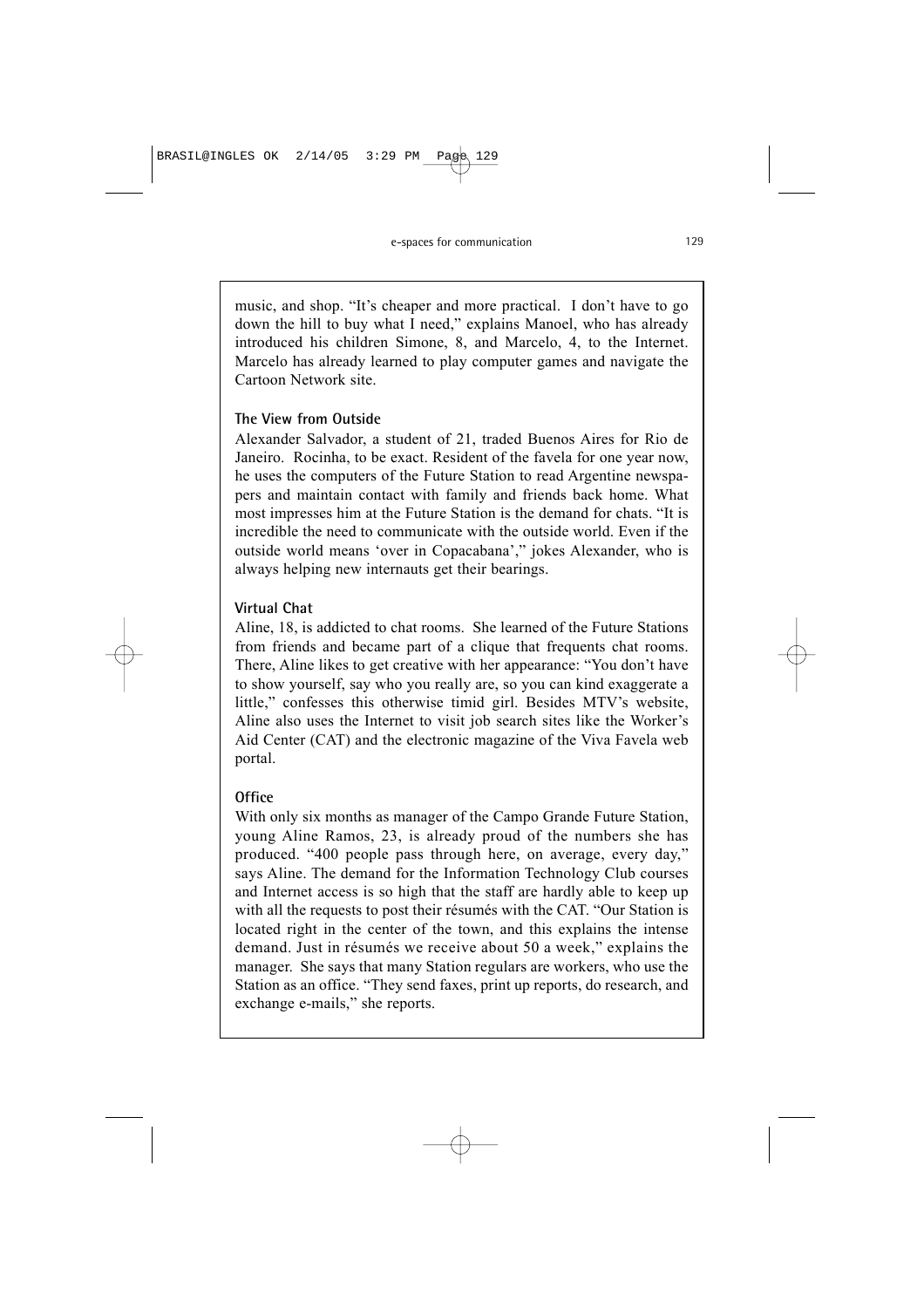# **Sewing Class**

Member of the Mothers' Club, young Andréia Antunes, 30, saw in the sewing classes at the Children's Hope Space a chance to learn a trade. "It's difficult finding a job, so I decided to enroll in the course," she explains. In her class there are 12 students of all ages, all hoping to find work. After 3 months, Andréia is already making her first pieces. "This skirt came out crooked, but you have to start somewhere. I am training to be a professional seamstress," she adds.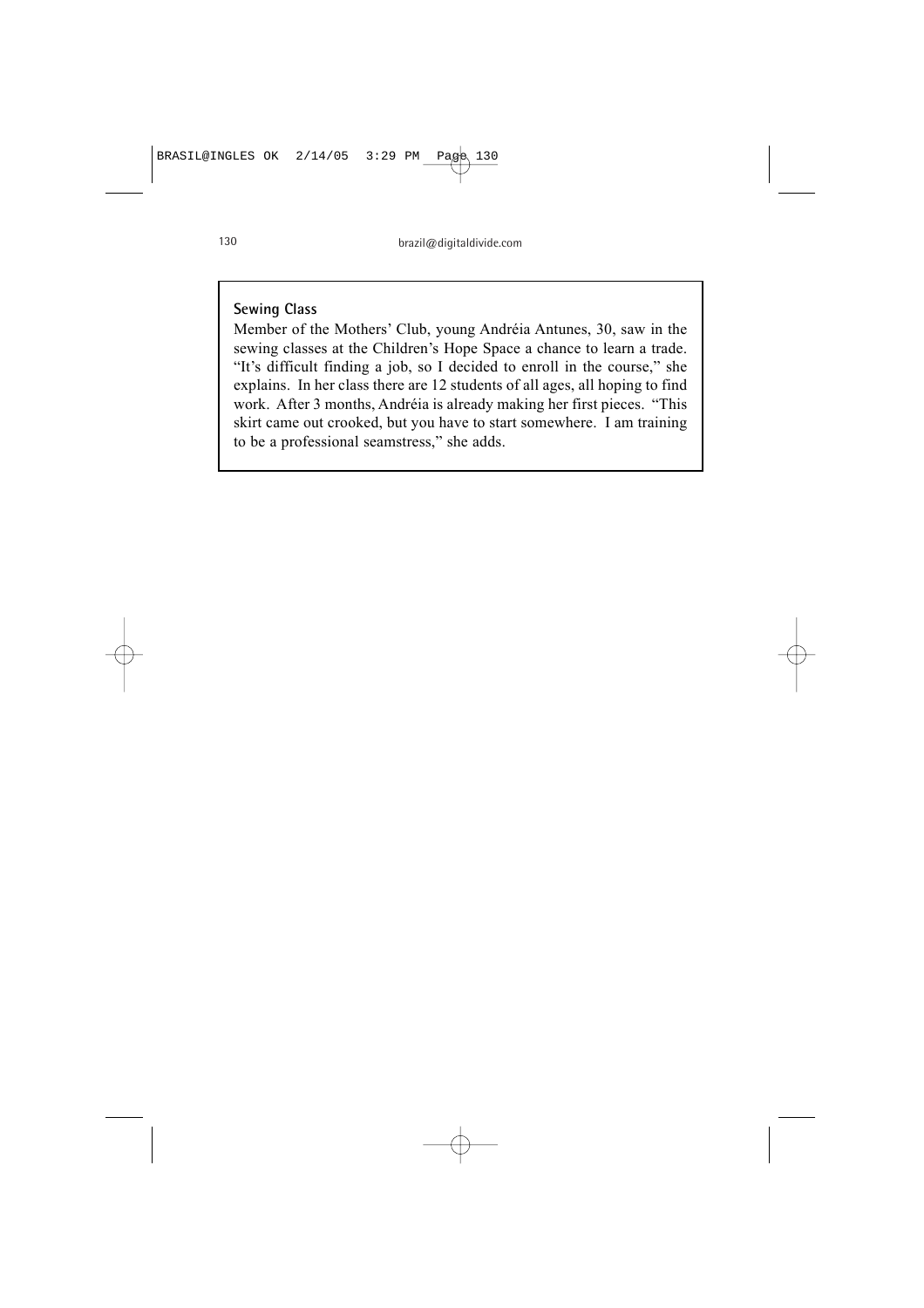# e-education/e-training

#### **Tele-classrooms**

The principal problem of the younger generations in Brazil's large cities is not illiteracy – though this is present in significant percentages in older age groups – but rather high drop-out rates from primary and secondary schools, where they receive, in general, low-quality teaching. In the state of Rio, 1,102,509 youth between the ages of 15 and 24 have dropped out of primary school during the  $5<sup>th</sup>$  to  $8<sup>th</sup>$  grade<sup>19</sup>, which corresponds to 29.2% of the total. In the Rio metropolitan region, 757,613 (26.5%) youth are out of school, and in the city of Rio 332,043 have dropped out (22.2%). The majority leave school so that they can work and help their families. As time goes by, they end up not going back to school and, without a diploma, they remain outside the job market, which increasingly requires, at minimum, completion of secondary school. Unemployed, and with little chance of entering the labor market, these youth are easily attracted by drug trafficking, becoming likely targets of violence.

One of Viva Rio's main projects is the "Community Telecourse" program, based on the Telecurso 2000 distance education program developed in Brazil by the Roberto Marinho Foundation, with funding from the São Paulo State Federation of Industries (Federação de Indústrias do Estado de São Paulo, FIESP). Telecurso 2000 is a made up of a series of videos, accompanied by

<sup>&</sup>lt;sup>19</sup> As indicated previously, in Brazil, pre-college education is divided into two levels: elementary (ensino fundamental, previously known as primeiro grau), which has eight "series" or grades and corresponds to elementary and middle school in the U.S.; and secondary (ensino médio, or segundo grau), which corresponds to high school and/or prep school in the U.S..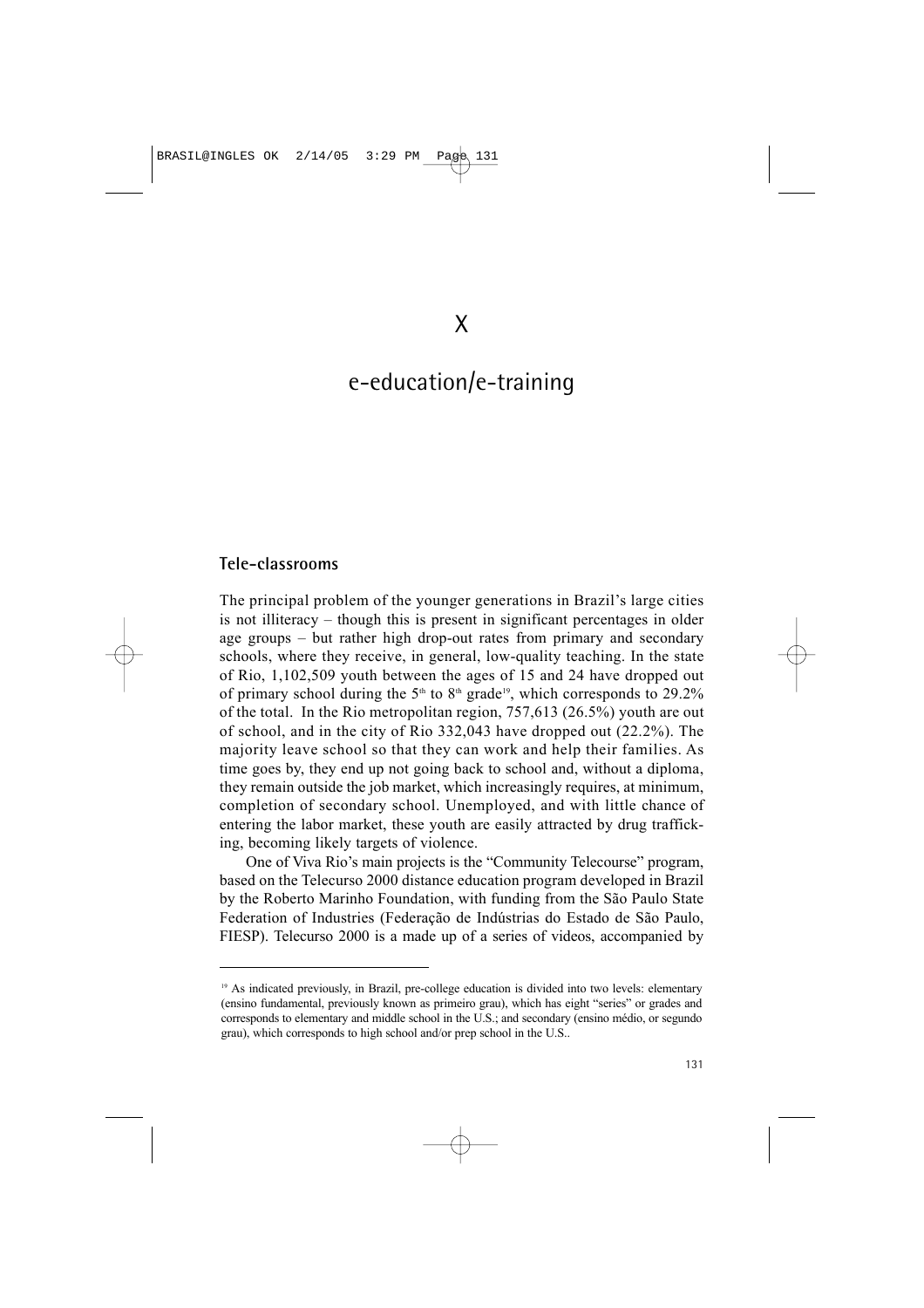textbooks, and was originally designed for television broadcast. The Viva Rio Community Telecourse was launched in 1995 in partnership with the Roberto Marinho Foundation, as well as the National Confederation of Industry (Confederação Nacional da Indústria, CNI), the National Service for Industrial Learning (Serviço Nacional de Aprendizagem Industrial, Senai-DN) and the Brazilian Ministry of Labor. Later, the project was expanded to include partnerships with municipal and state governments. Viva Rio's role is in training course monitors, providing pedagogical supervision, identifying local partners, and providing general administration.

The classes are administered in classrooms within the target communities, in partnership with local institutions. The only required materials are a television, a VCR, and the videotapes containing the classes. The classes cover topics such as citizenship, sex education/Aids, and advice on entering the job market. More than 60,000 students have benefited from the initiative. A Learning Guide, who provides individual help to students and oversees the exercises provided in the tele-classes, administers the classes, which are given daily between 6:00 and 10:00 p.m.. The Learning Guide also promotes student integration by encouraging group work. The complete elementary education course lasts ten months; the secondary education course lasts eleven months. The Community Telecourses are open to students age 15 and up.

To complement the tele-classes, Viva Rio has created, in partnership with the Roberto Marinho Foundation, the Telecurso 2000 On-line Question Database for Primary Education, aimed at projects for both youth and adult education. With the Question Database, Viva Rio also hopes to detect areas in need of reinforcement and revision. It offers students access to general and subject-specific tests to check their knowledge. The program evaluates the learning process of students, and also permits them to perform self-evaluations over the Internet. In addition to on-line tests in the disciplines Mathematics, Geography, History, Science, and Portuguese, the program produces certification examinations that are compatible with the telecourses. By taking an examination organized by the Ministry of Education, the students can obtain diplomas for elementary and/or secondary school.

The success of this undertaking is precisely in the simplicity of the program. Normally the initiative comes from within a community itself, through the requests of local representatives. The first step is to choose a physical location for the tele-classroom. The space must be large and open enough to accommodate the students, but other than that will depend largely on the specific conditions in each community. Tele-classrooms have been installed in community centers, lunchrooms, churches, residents associations, sports centers, libraries, public schools, and private homes. Once a space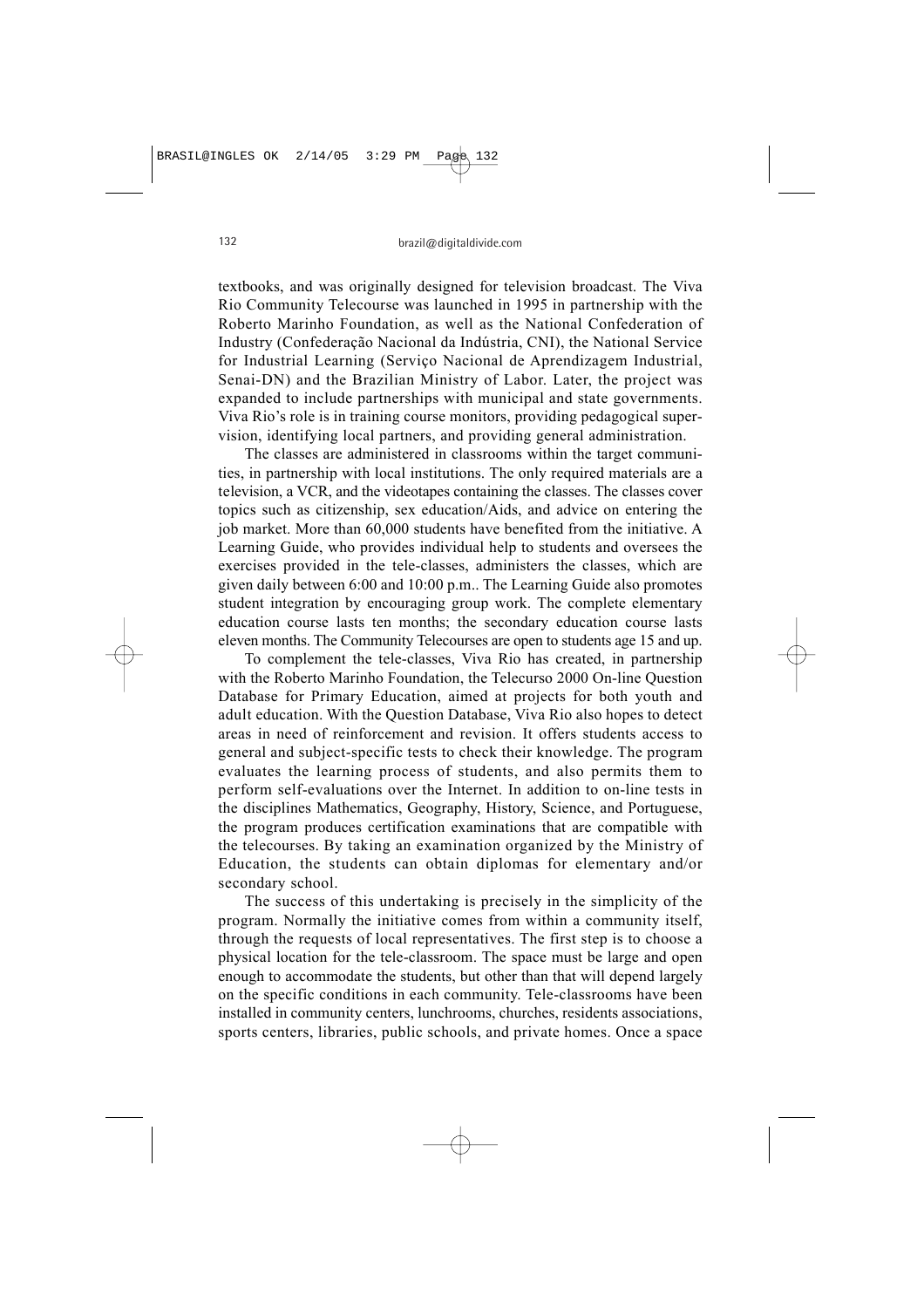is chosen, the basic materials must be installed: tables, chairs, a blackboard, a television, and a VCR.

The students who enroll come from all walks of life: construction workers, manicurists, servants, etc. The classes, which have about 30 students each, are largely composed of the unemployed or those working in precarious conditions in the informal sector. Between 1999 and 2001, the participants of the Community Telecourse program for primary education were divided nearly equally between men (50.7%) and women (49.3%). The best-represented age group was students between the ages of 21 to 29 (34.2%), followed by youths under 21 (30%), 30 to 39 (19%) and over 39 (16.8%). According to survey of participating students, 38.1% describe themselves as mixed<sup>20</sup>, while  $37.5\%$  describe themselves as white.  $21.7\%$ described themselves as black, while only 1.9% described themselves as Asian, and 0.9% as indigenous. 56% were single, 23% married, and another 21% described their marital status as "other". 36.5% described themselves as heads of families, 49.1% as dependents, and 14.4% as contributors to family income.

Among the students who participated in the survey, 41.3% reported having a monthly income, while 58.7% reported no steady income. Of those with a monthly income, the following income levels were reported:

 $*$  1 R\$ = around 0.30 U\$ dolar

Of those students who passed in all five subjects, 56.3% were women, while 43.7% were men. 32.1% of those who passed identified themselves as white, while 67.9% identified themselves as non-white.

In 2003, at least 250 Community Tele-course classrooms will be installed in 18 municipalities in Rio de Janeiro states, benefiting some 6,200

<sup>&</sup>lt;sup>20</sup> It is common in Brazil to ask poll-takers to identify themselves racially. The categories usually presented are: branco (white), negro (black), pardo (mixed), amarelo (asiatic) and indígeno (indigenous), but there are more than one hundred denominations to identify ones skin color. In national censuses, pardo is consistently the most common category.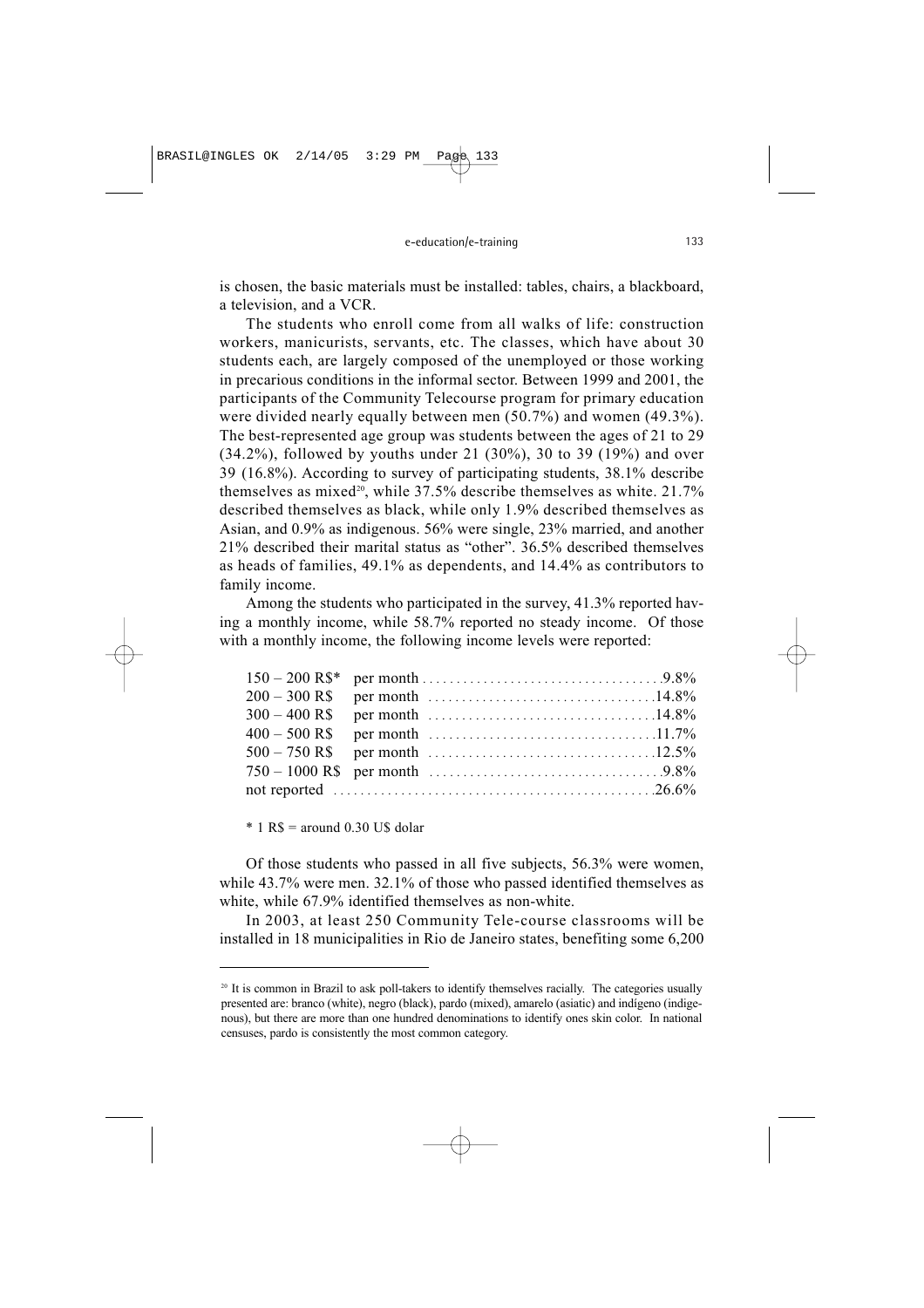youth. Thanks to a joint effort between Viva Rio, CNI, Senai-DN, the Ministry of Labor, The National Plan for Professional Education (Plano Nacional de Educação Profissional, PLANFOR), the Worker's Aid Fund (Fundo de Amparo ao Trabalhador, FAT), the Roberto Marinho Foundation, and the Supplementary Education Center (Centro de Estudos Supletivos, CES) of the Rio de Janeiro State Secretary of Education, this new phase of the Community Telecourse program also offers 50 course hours of computer classes. Viva Rio has prepared the first Future Stations to receive students from the Community Telecourses, so that when they finish the course, they already have a basic understanding of programs like Windows, Word and Excel.

Through a partnership with Senai-DN, Community Telecourse has also invested in professional courses; students with the best grades in the primary and secondary education courses are invited to participate in professional training courses in technical areas. Community Telecourse students can also use Future Stations to access on-line libraries and the Telecurso 2000 website, where they can find answers to frequently asked questions, print course exercises, read additional material on the themes covered in the classes, check the dates and locations of tests and exams, and learn how to obtain a Ministry of Education-certified diploma.

A partnership with Telemar and the Multiplar Institute has allowed Viva Rio to award those teachers who have stood out in the Community Telecourse project. The initiative, called "The Test of Success" seeks to provide recognition of and incentives for the efforts of professors in the education of students from low-income communities. For each student who passes a subject with an above-average grade, the teacher receives a bonus of 20 reais. In 2001, R\$700,000 were distributed among 316 teachers.

Another important partnership was with the O Globo newspaper during the first quarter of 2003. The "Social Subscription" program contributed a portion of each subscription fee to the Telecourse program, providing one student's funding for every two subscriptions.

Recently, Viva Rio was responsible, at the request of the Brazilian Ministry of Foreign Relations, for the training and installation of a Community Telecourse-style program in East Timor.

## **Information Technology Clubs**

Before the Future Station program was conceived, the Information Technology Clubs were Viva Rio's first effort in the fight against digital exclusion. In 1998, the IT team from Viva Rio developed and administered,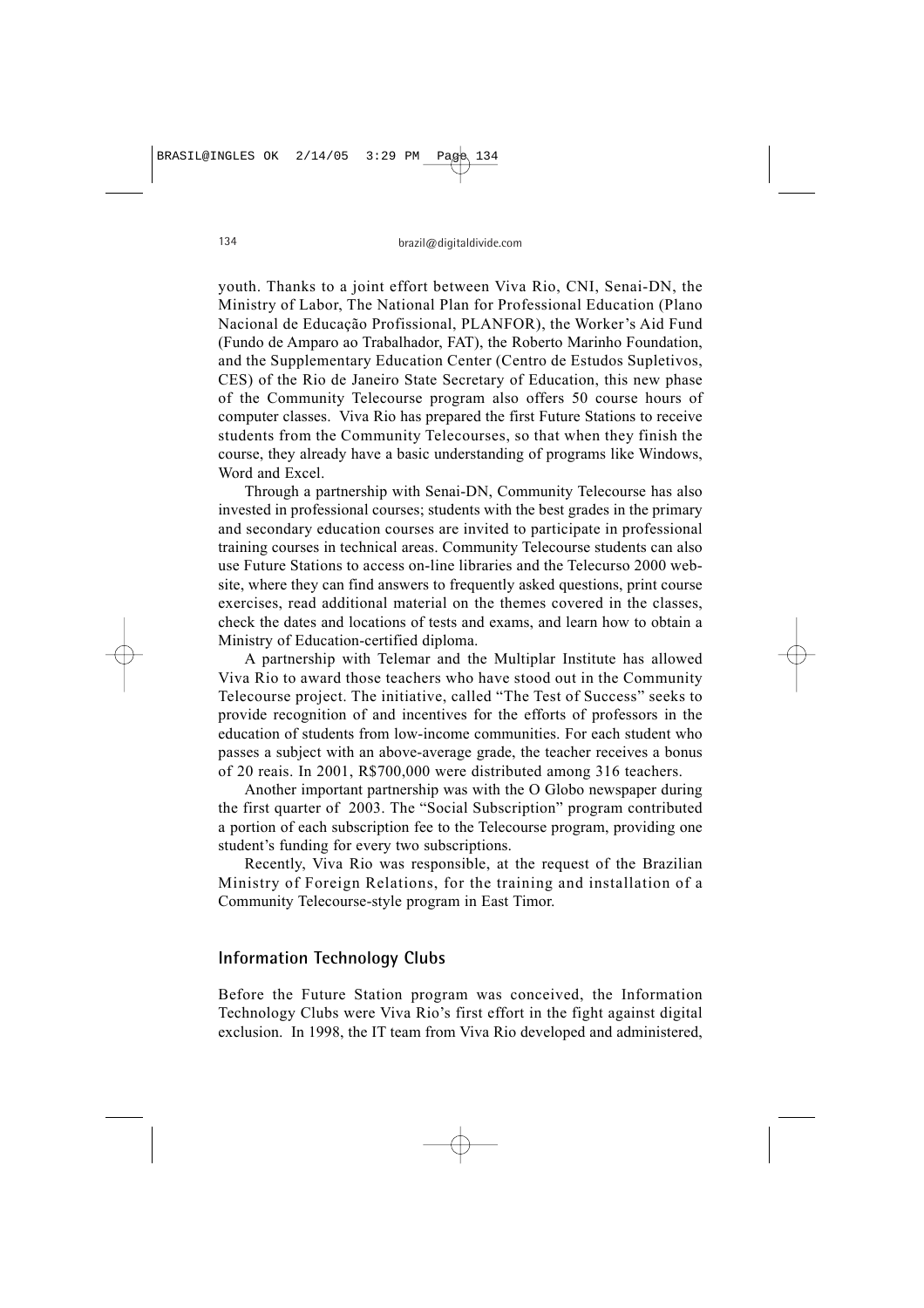as part of its Civil Service Volunteer and Opportunities for the Future projects, the first courses in Windows, Word, Excel, Access, Publisher, and the Internet. At that time, 6,200 youth were trained.

In light of the warm welcome the project received in low-income communities, Viva Rio invested in the area, and created the first Information Technology Clubs, which have trained, on average, 20,000 students per year. To make the project possible, Viva Rio sought out partners in the communities themselves. Representatives from a community institution take responsibility for choosing and preparing the building that will house the Information Technology Club. The spaces chosen are of all shapes and sizes. In the Morro do Alemão favela, the IT Club is located in the residents' association headquarters – a common arrangement –, while in the community of Sepetiba a day-care center houses the IT Club. There is an IT Club based in a Spiritualist Center<sup>21</sup> in the Ingá neighborhood of Niterói, and others based in Catholic, Methodist, and Presbyterian churches. In Queimados, the IT Club functions year-round with an average of six classes per semester, operating in partnership with the Citizenship and Solidarity Institute (Instituto Cidadania e Solidariedade), a philanthropic organization.

In order to ease the implementation of the program and adapt it to the financial and physical conditions of each community, Viva Rio developed three basic program options. The first, Basic or Minimal, has a small infrastructure – an average of five computers- and is focused primarily on professional qualification. Only basic courses and printing services are offered. Internet access is only available on Club computers during class hours, or when they are otherwise available.

The second option, the Plus or Expanded model, offers a 10 computer classroom, a separate space for building and repairing computers, and regular Internet access. In addition to basic courses, advanced courses are offered in specialty software such as AutoCad, Linux, PageMaker, Photoshop, HTML, Front Page, Delphi, Visual Basic, Corel Draw and Networking).

The third option, the Master model, led to the creation of the first Future Stations. In this model, the Club functions as a true center for integrating services that go beyond computing, often housing other community projects managed or implemented by Viva Rio, such as Fair Trade, Electronic Commerce, Micro-credit, and the Citizen'Counter.

In all of these models, Viva Rio acts as manager, assigning a professional to oversee administrative functions. Viva Rio supervises Club

<sup>&</sup>lt;sup>20</sup> Spiritualism, as introduced by Frenchman Allan Kardec, is relatively widespread in Brazil.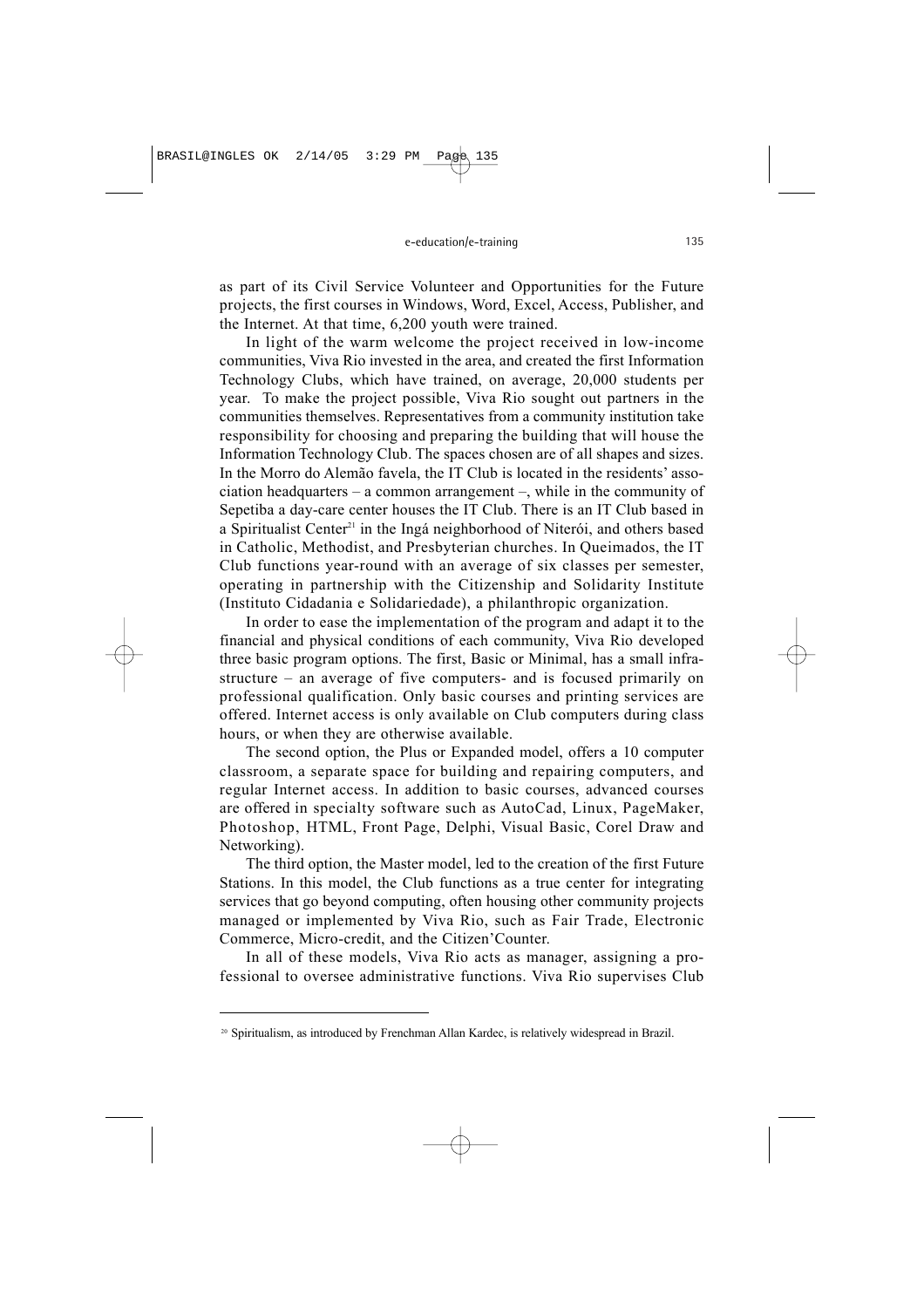activities, trains and evaluates teachers, offers consultation on how to build and equip an IT Club, prepares timelines for Club courses, provides teaching materials, and provides certification for graduating students. The courses, which last about a month (16 course-hours), use a simplified language so that students new to the world of computing can learn quickly and easily. The prices of both the courses and Club Internet access are accessible to low-income students: 10 to 20 reais (US\$3-US\$6) per course, plus books, which are sold at cost.

Like the Future Stations, the IT Clubs were designed to be self-sustaining. Viva Rio conceived the project, from its inception, as a business that could be transformed into a franchise. Easy to position, with personalized service and an attractive infrastructure, IT Clubs have the characteristics of a product that can be transferred over private initiative.

# **Cisco Networking Academies' Project – Network Technician Training**

One of Viva Rio's newest programs is the Cisco Networking Academies (CNA) project – a high technology laboratory that is part of a training and education program for youth from low-income areas. This partnership with Cisco, with the support of the Inter-American Development Bank, was designed to work together with the Viva Rio project Viva Micro, which facilitates the purchase of computer and equipment by residents of lowincome areas. The program is due to be inaugurated in 2003.

The goal of the CNA project is to train, with the help of the Internet, the most qualified and motivated students from the IT Clubs to work with computer networks. Students who have completed computing courses at Future Stations and IT Clubs will be able to continue their education through elearning, i.e. web-based courses. In this way, students will obtain professional training at low cost and without having to leave their communities. As a form of incentive, Viva Rio will offer scholarships to outstanding students in the basic and advanced courses at Future Stations so that they can become network technicians.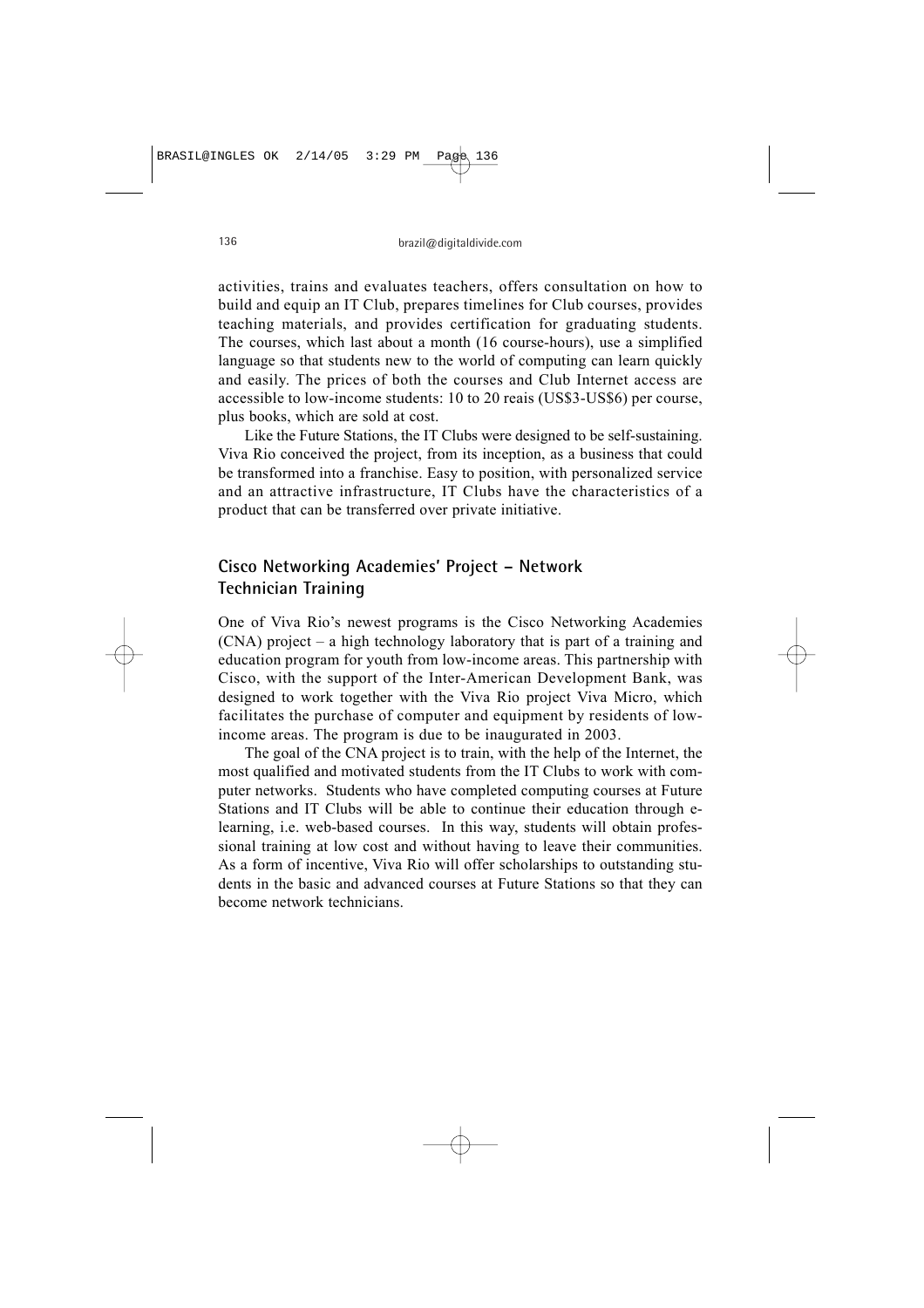# **Excellence in Education Program for Low-Income Youth**

Youth from low-income areas have few chances to be selected in the highly competitive entrance exams at Brazil's public universities.<sup>22</sup> When they do enter, they often find themselves unprepared for the level of study expected of them, and perform poorly. A new Viva Rio program, just launched with the support of Light<sup>23</sup> and the Rio de Janeiro State Secretary of Education, aims to improve their academic performance both during entrance exams and at university. The program will select from 66 public schools in 7 municipalities a total of 200 students between the ages of 15 and 18. They will receive scholarships of R\$60 (twenty dollars) and tutoring for the university entrance exams. This educational reinforcement will be offered by 50 university students, also chosen on a merit basis, who will receive R\$400 (130 dollars) each. The funding for the program has been guaranteed by Light, and Viva Rio will, among other things, oversee the selection of the scholarship winners, and monitor the quality of the tutoring.

# **Virtual Libraries**

In the tele-classrooms of the Community Telecourse program, and on Viva Rio's website, students are urged to complement their education using the city's 21 public libraries. In addition, the city also possesses two "libraries on wheels", known as the Monteiro Lobato and Carlos Drummond de Andrade libraries, which circulate through low-income communities, as well as on-line libraries.

Viva Rio is a partner in the Virtual Library Project of the Brazilian Ministry of Science and Technology's Information Society program. The goal is to stimulate the habit of reading and learning as a part of good citizenship and a complement to education and professional training.

<sup>22</sup> In Brazil, students' score on an extensive entrance exam known as a vestibular solely determines entrance to public universities, which are tuition-free and in general considered to be the best in the country. The exam is so difficult, and the stakes so high, that most middle- and upper-class students will spend up to a year on expensive courses aimed at improving one's score on the vestibular. On the other hand, low-income students cannot generally afford these courses. Their family environment is likely to be less conducive to academic success and they normally have the handicap of coming from public schools, which offer generally lower quality education than the more expensive private schools attended by middle class students. For these reasons, their rate of acceptance at public universities is extremely low.

<sup>23</sup> The state electric company.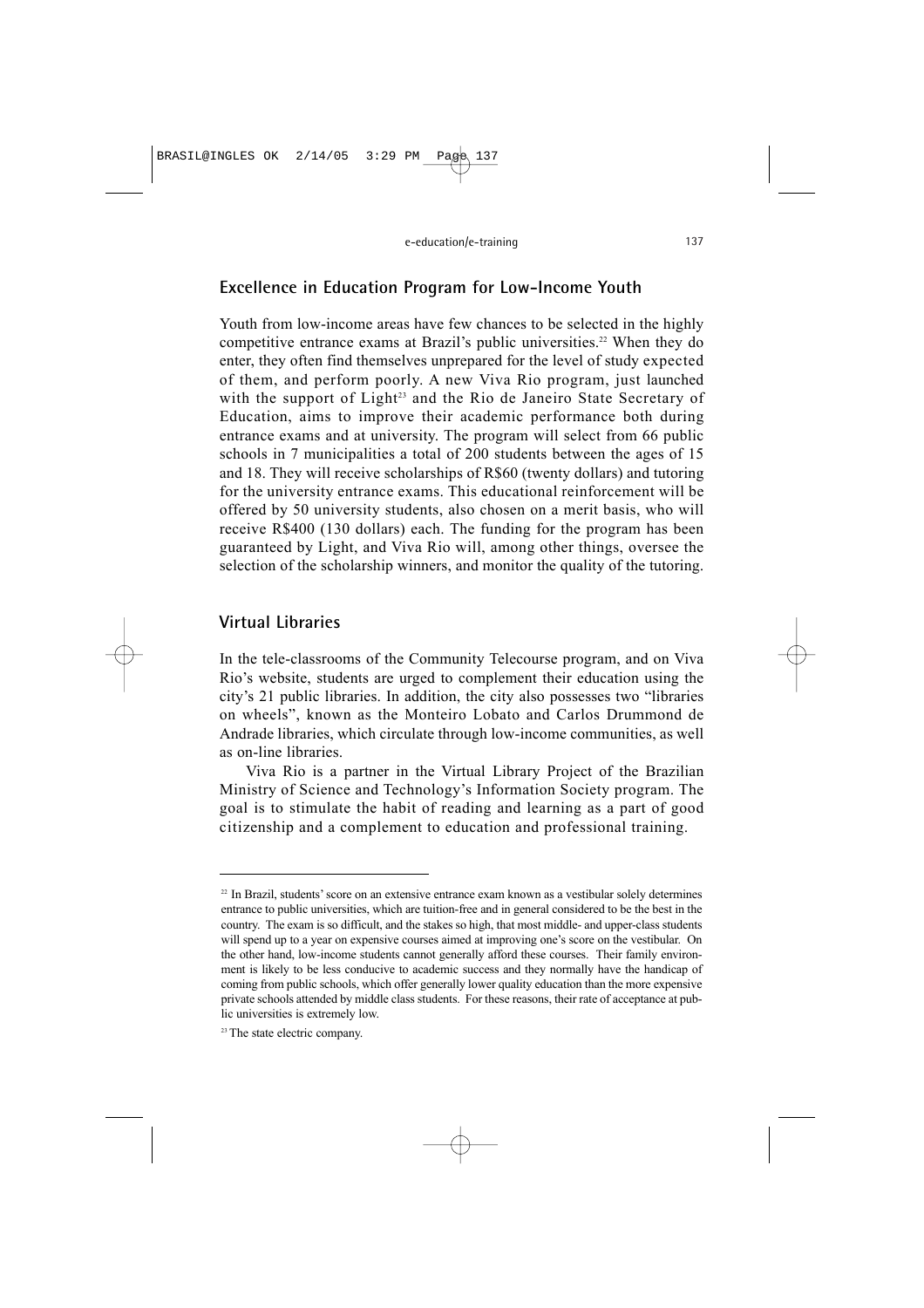The Future Libraries provide research facilities, public Internet access for research, professional support, special resources for the handicapped – such as an extensive Braille section – and a large collection of works available for use by local schools. The first Future Library was inaugurated at the Hope for the Children Center in the Cantagalo favela, and Viva Rio's goal is to build other Future Libraries, with all the same services in infrastructure, in other low-income communities throughout the city.

Another Viva Rio project in this area is the Brazilian Students' Virtual Library, developed in partnership with the AT&T Foundation and the School of the Future at São Paulo University (Universidade de São Paulo, USP). With the support of the International Council For Distance Education (ICDE), the Roberto Marinho Foundation, and the São Paulo State Federation of Industries (FIESP) the Brazilian Students' Web Portal (www.portaldoestudante.com.br) offers a number of distance learning services.

With a simple and practical design, the Brazilian Students' Web Portal can be accessed, without charge, by students and professors from secondary school to university-level. Within the portal, they can find the full text of over 3,800 works of Brazilian and foreign literature, periodical and academic articles, official documents, images and sounds. In line with the program's goal of facilitating distance learning, the textbooks and examinations of the Telecurso 2000 courses are also available on-line, offering the same labor market-oriented curriculum as in the tele-classrooms.

Through this agreement between the Virtual Library and the Roberto Marinho Foundation - which develops the telecourses -, the tele-classroom students can consult previous courses, clear up their doubts, do research, and complete exercises and examinations using the Internet. This allows them to receive quality education from their own homes, or from the Information Technology Clubs and Future Stations located in their communities.

Virtual libraries are also very important resources for those studying low-income communities themselves. The Cultural Studies Virtual Library, for example, maintains a large collection of texts, periodicals, academic articles, and other publications, as well as a list of researchers, publishers, and books that deal with issues of contemporary culture. Organized by the Advanced Program in Contemporary Culture (Programa Avançado de Cultura Contemporânea, PACC) at the Federal University of Rio de Janeiro (UFRJ) the Cultural Studies library is part of the National Research Council's (CNPq) Prossiga program. Within the library, one can learn about, for example, the history of the Hip Hop Movement (a rhythm adopted by youth from lowincome communities, especially those on the periphery of São Paulo, as a form of social expression), and find links to the website of Real Hip Hop!, an organization that uses the VivaFavela.com portal to publicize its tribe's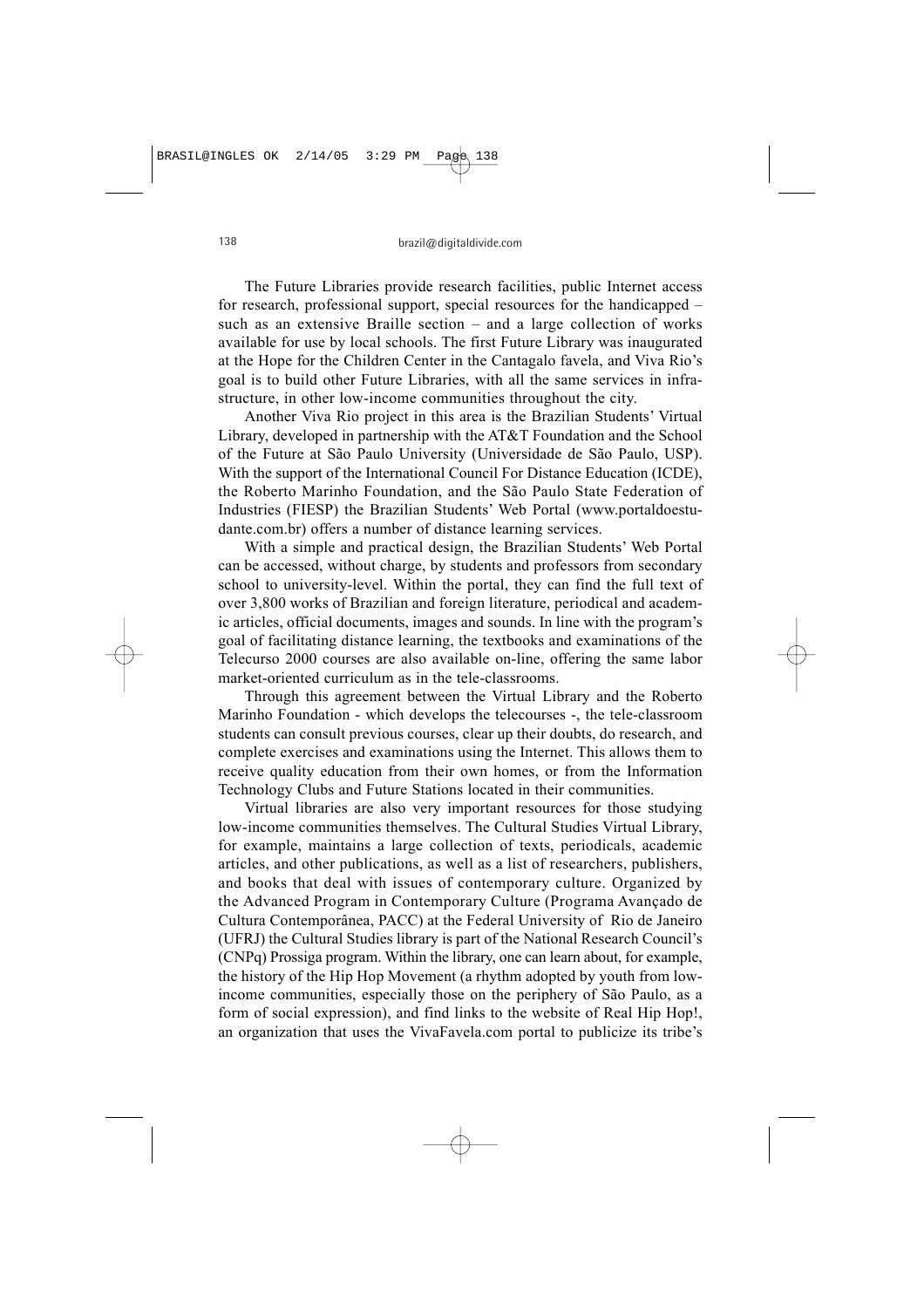philosophy and news. In this way, a resource that was originally intended for students of contemporary culture can also be accessed by people interested in learning more about the cultural history of their own communities.

#### **Distance Learning**

A consortium of Rio de Janeiro state's public universities, with the support of the Rio de Janeiro State Secretary for Science and Technology and the State Center for Science and Higher Education through Distance Learning (Centro de Ciências e Educação Superior a Distância do Estado do Rio de Janeiro, CECIERJ), have developed a higher education distance learning program for the state's rural municipalities.

Viva Rio has joined this effort, proposing that these distance-learning courses be held in highly visible public spaces. A pilot version of the project has been installed in an unused railroad station space in the city of Campo Grande. Viva Rio's intention is to transform and adapt under-utilized but heavily trafficked public spaces into centers for higher education. Christened the Candido Portinari<sup>24</sup> Center for Higher Education Distance Learning. this distance university offers undergraduate courses in Mathematics, Education, Physics and Biology. Viva Rio hopes to expand the project to other spaces, such as shopping centers on Rio's periphery, and, by the end of the year, to have created a completely digital, web-based, integrated distance learning program.

# **Villa-Lobinhos / Nós no Cinema (We in the Movies)**

Among Viva Rio's special projects are the Villa-Lobinhos' Project, which promotes high-quality musical education for young instrumentalists from low-income families<sup>25</sup>, and Nós do Cinema, which offers classes in film production and journalism for low-income youth. Both programs were created in 2000.

Villa-Lobinhos offers young people from ages 12 to 20 extra-curricular classes in music theory, as well as individual and group lessons. With the support from the Moreira Salles Institute and the Villa-Lobos Museum, the

<sup>24</sup> Portinari is Brazil's most renowned modern painter.

<sup>&</sup>lt;sup>25</sup> Named after Heitor Villa-Lobos, Brazil's greatest classical composer. Lobinhos means, literally, "little wolves".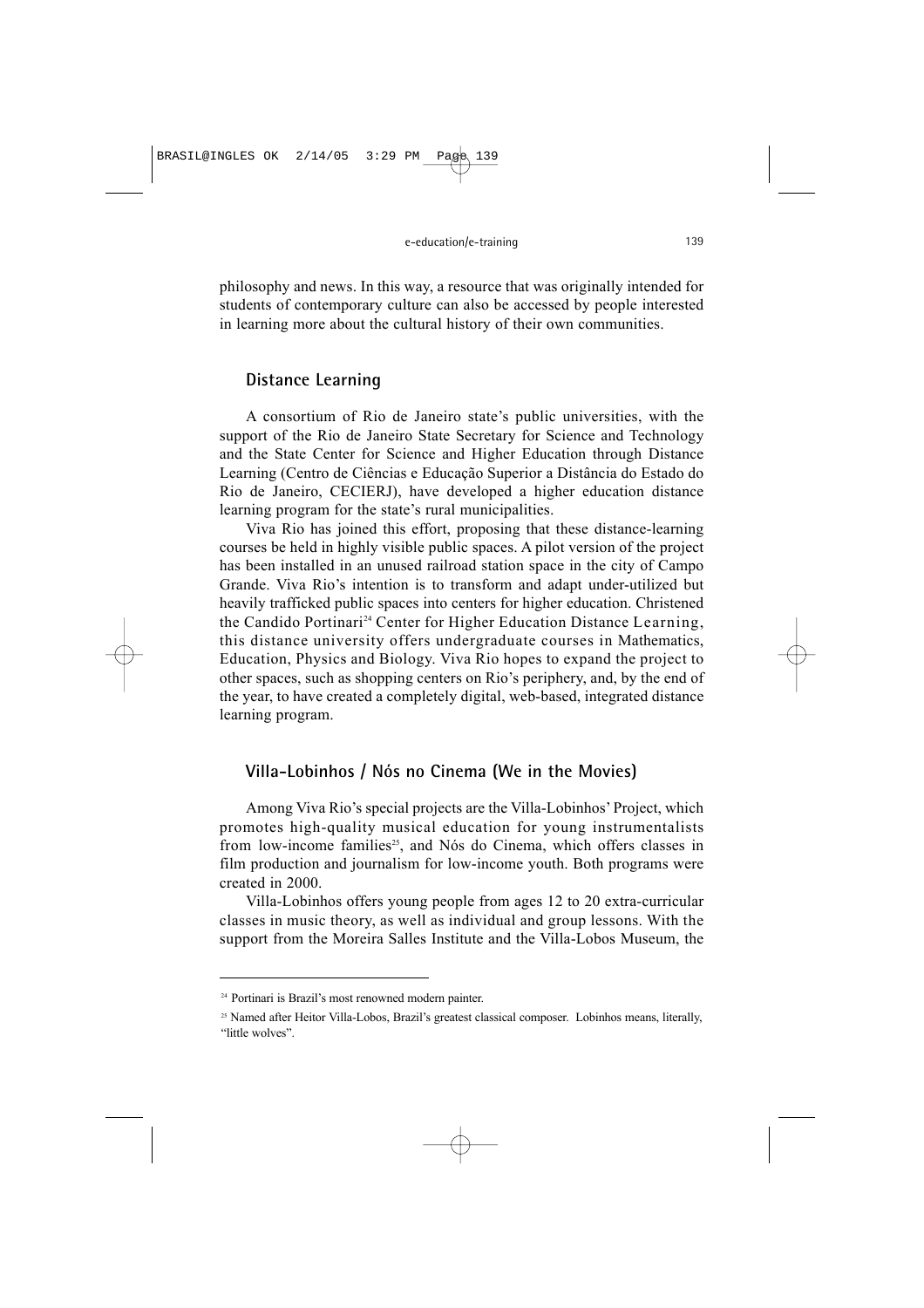program has enlisted professional instructors, and aided some 25 students at an average monthly cost of 780 reias per student.

Nós do Cinema grew out of the making of the 2002 film Cidade de Deus (City of God). Before pre-production began, the films' directors, Fernando Mereilles and Katia Lund, set up an acting workshop, offering a four-month course to 200 youth from low-income communities, and eventually selecting the films' actors from this pool. When filming ended, they created the Nós do Cinema Center as a permanent cinema school for low-income youth. There are currently about 50 students enrolled at the center, where they receive classes in script writing, directing, photography, cinematography, production, sound, art direction, wardrobe, set design, editing, and post-production. With the help of Viva Rio, the project plans to create a Journalism Center integrated into the Viva Favela Web Portal. The idea is to produce news reports for television based on articles researched by Viva Favela's community correspondents.

### **Education through Sports**

Youth from low-income communities often have little or nothing to do with their free time. With this in mind, Viva Rio has invested heavily in projects that spur young people to practice sports of all types. In conjunction with the Rio de Janeiro State Secretary for Social Action and Citizenship, as well as the Globo Television Network's "Children's Hope" campaign, Viva Rio has created the "Hope Games" and the "Peace Games": a series of state-wide athletic championships. This program also receives support from UNESCO, the Ayrton Senna Institute, Coca-Cola, Unibanco, and the Federal Secretary of Human Rights at the Justice Ministry.

The Hope Games are open to all youth. Once teams have been formed, matches can be held in all types of locales: in public squares, sports clubs, schools, or even police and army barracks, always under the supervision of a professor of physical education connected with Viva Rio. Medals and trophies are offered as a form of incentive. In its first year, 1999, the Peace Games had 49,000 participants, with 20,000 youth present at the opening ceremonies, and 2,508 matches organized in 5 events. In 2000, there were 72,000 participants in 3,499 matches. The Hope Games, held throughout Brazil in 2001, had a total of 250,000 participants. Unfortunately, the 2002 games were cancelled due to a lack of sponsors, but it is expected that the games will be held again in 2003.

Luta pela Paz (Fight for Peace), another of Viva Rio's sports projects, with support from the AfroReggae Cultural Group and the Parque União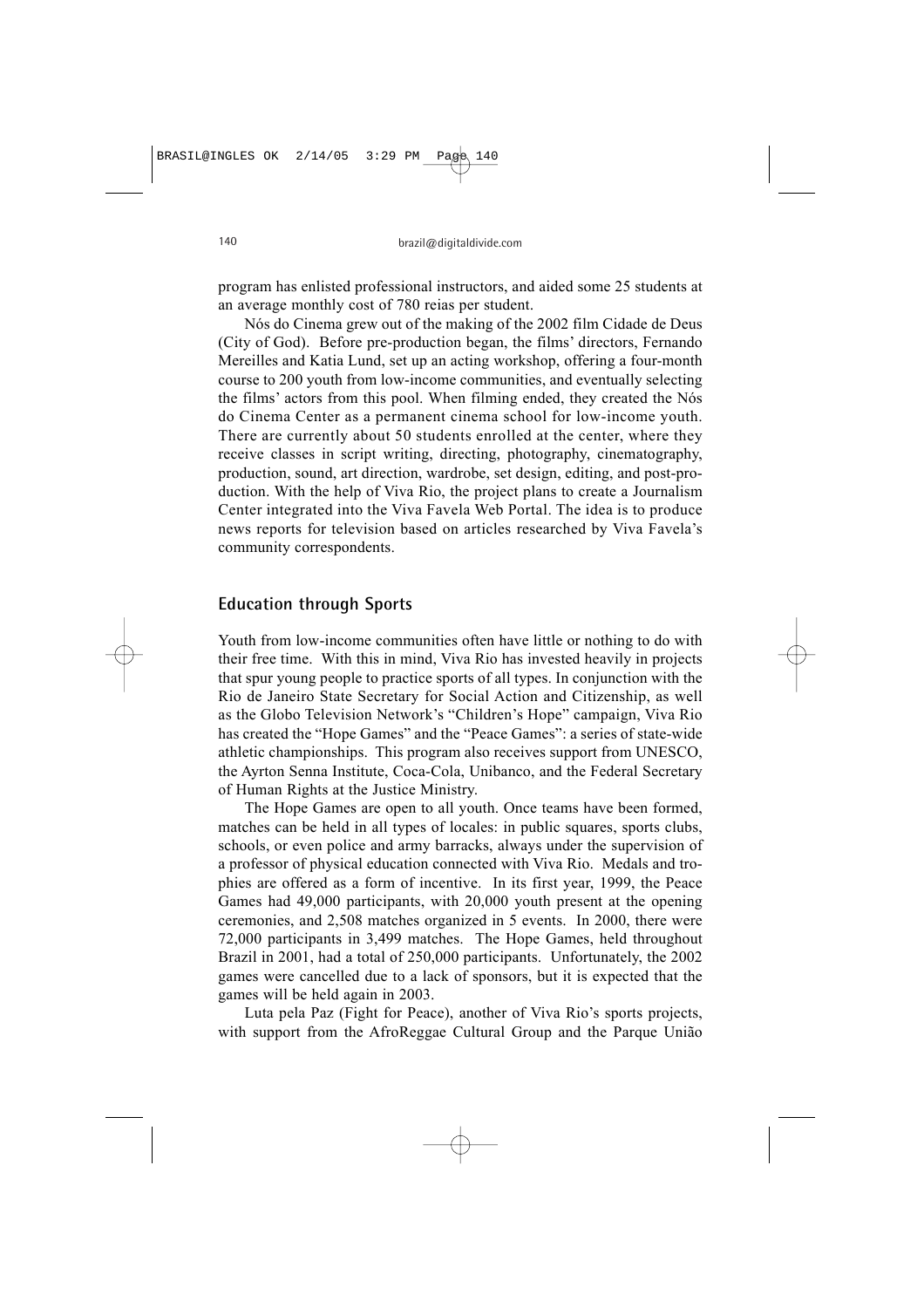Residents' Association, consists of a boxing academy, registered with the Brazilian Boxing Federation, with some 40 students age  $12 - 25$ . In addition to training in pugilism, students receive weekly lessons in citizenship and peaceful conflict resolution.

# **Box K – Information technology in the community**

### **Higher Education**

19 years old, Renato Vasquez, a Literature student at Rio de Janeiro Federal University (UFRJ), has been supervising the students of the Community Telecourse at the São Cristóvão Future Station for a year now. Determined to volunteer, Renato took Viva Rio's tests for Telecourse supervisors, and now monitors 25 students between the ages of 15 to 50, all enrolled in the Elementary Education course. "They are short on attention. They arrive tired from work, but they leave motivated by the lessons," says Renato, who considers himself an educator. "They have to understand the lessons, not just memorize them, so I try to teach in the most dynamic way possible," he explains.

### **A New Beginning**

Community Telecourse student Silvio Diniz never misses a class. "I arrive on time and always study the lessons well," says Silvio, who likes to sit in the first row and is considered one of the best students in his class. Silvio's story is a sad one: he suffered from alcoholism and drug addiction for years, and dropped out of school at an early age. Today, he manages a treatment center for drug addicts, and has gone back to school. "Nobody grows in life without an education," says Silvio.

### **Dream Internship**

Augusto Cesar Bonfim, 17 years old, saw in the Information Technology Club his chance to improve his résumé and get a job. "You need to know how to use computers to get anywhere in life, don't you think?" he argues. After completing courses in Windows, Word, Excel, Access, and Internet, Augusto ended up winning an internship at the Future Station where he took these classes. A dedicated student, Augusto now dreams of working in computer maintenance. "I am going to enroll in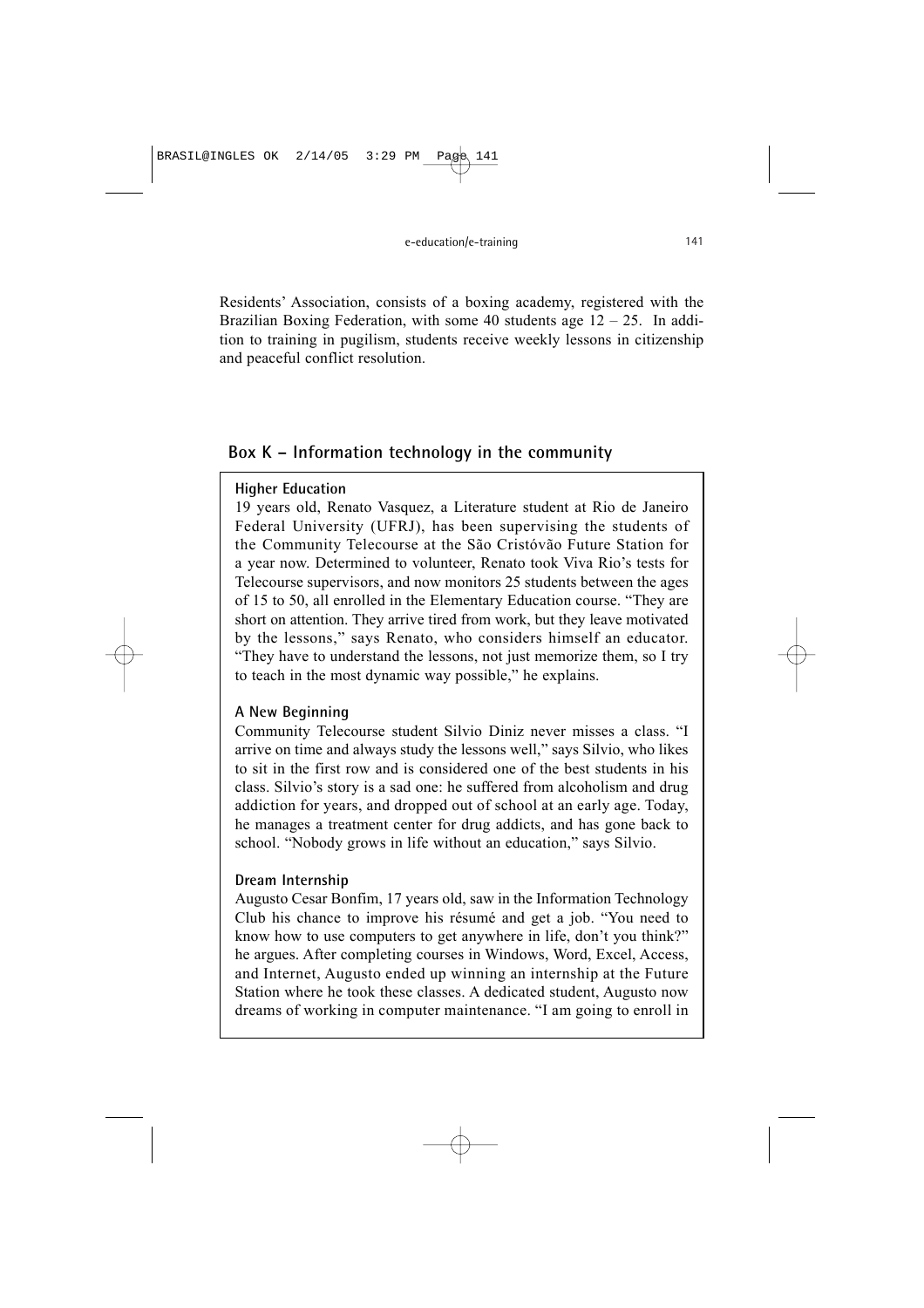the Cisco project's Maintenance course and learn to install programs, fix hardware, and make a living off it," he says. When he isn't working, this youngster likes to enter chat rooms and talk with friends. "I did these courses, and my friends came and did them too, so now we all have e-mail. We talk by computer," he says.

### **A Place to Study**

The Future Station in Macaé offers more than just computing courses and Internet access. Located next to the bus station, what draw the attention of passersby are the 38 tele-classrooms there. "Before, people looked at this place with suspicion, trying to figure out what it was. Now people hang out all day," says Paulo Dias, who works in the city's petroleum industry. "We come here so often, to study, to take classes, to use the Internet, we end up making friends with the staff," he jokes.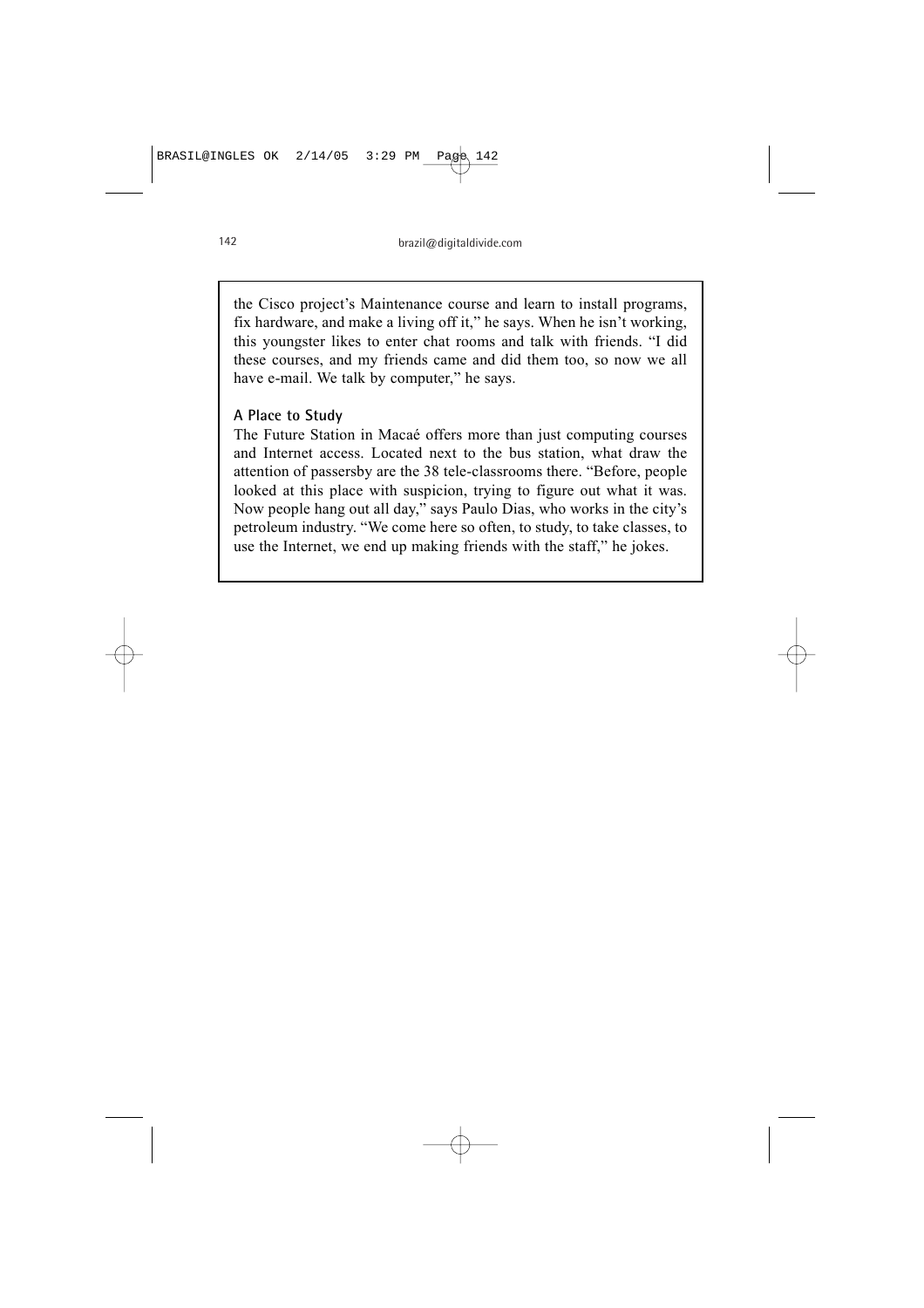# e-jobs/e-business

#### **Viva Cred**

One of Viva Rio's pioneering projects, today entirely self-sustaining, is Viva Cred, an autonomous unit within Viva Rio that offers lines of credit to entrepreneurs and small business owners in low-income communities. Created in 1996, Viva Cred was originally inspired by the experience of Internationale Projekt Consult (IPC), a German micro-credit consultancy, which advised Viva Rio during the implementation of the project. Unlike most so-called 'popular banks', where credit is guaranteed through joint surety, the methodology developed by IPC is oriented toward individual loans.

Viva Cred has accumulated a great deal of expertise in the area of micro-credit management. A computerized administrative and portfoliomanagement system, developed by Viva Rio, which includes information on clients' families, evaluations of business viability, and payment tracking, not to mention the ability to analyze the performance of the program as a whole, has made Viva Cred an international reference point. The software developed by Viva Cred has been made available throughout Brazil through a partnership with the Brazilian Small and Micro- Business Support Service of Rio de Janeiro State (SEBRAE/RJ).

The goal of Viva Cred is to offer credit to entrepreneurs and professionals who are often excluded from the formal financial market. Unlike banks, which demand a series of prerequisites and guarantees before granting loans, Viva Cred has already granted more than 11,600 loans whose only criteria were the viability of the business to be opened and the ability of a client to pay off the loan, without formal guarantees.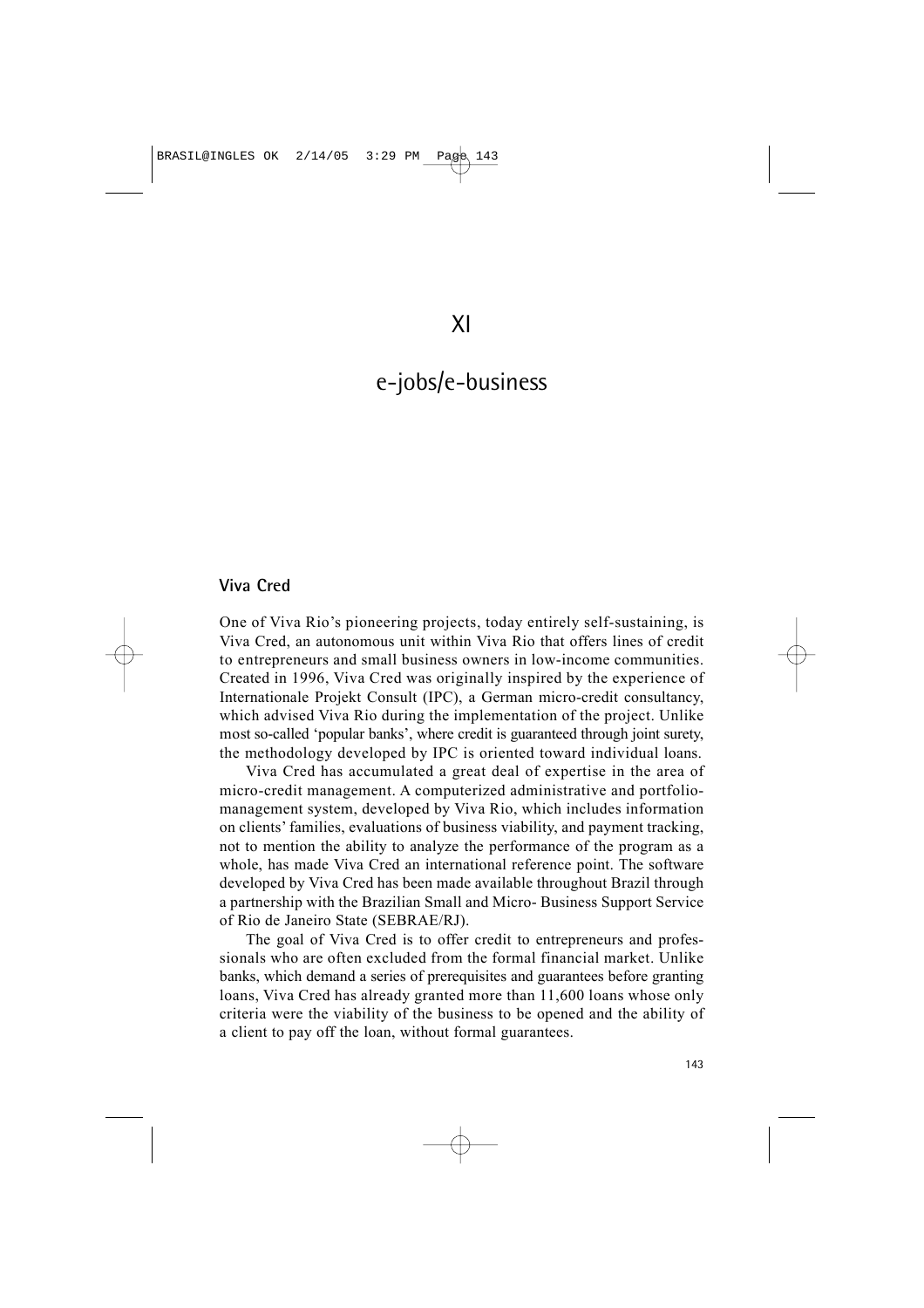To kick off the program, Viva Rio received help from the private commercial bank Fininvest, which specializes in small loans. In addition maintaining a line of credit for Viva Cred clients, the bank also provided R\$100,000 (US\$33,000) for Viva Cred's startup costs, which, along with support from the Brazilian National Bank for Social and Economic Development (BNDES) and the Inter-American Development Bank (IDB), made the project possible. In 2001, Fininvest signed a contract for R\$600,000 (UDS\$200,000) with Viva Rio, giving Viva Cred complete freedom to offer credit to small businesses in the city of Rio de Janeiro, followed by a second contract. Today the Viva Cred project is completely self-financing, with very low rates of default and non-payment.

The first Viva Cred agency was opened in the Rocinha favela in 1997. The second, opened the following year, benefited the residents of the Rio das Pedras community in Jacarepaguá, in Rio's western zone. In 2000, Viva Rio signed a cooperation agreement with SEBRAE/RJ, which provides support to micro-businesses. Currently, four Viva Cred agencies attend an average of 10 neighborhoods each. On average, 50 people pass through Viva Cred agencies every day. The loans range from 500 to 10,000 reais (US\$16 to US\$3,300), and the interest rate is 2.9% per month, with an administrative fee of 1.5% per month, (significantly lower than interest rates on loans from commercial banks, currently at about 6% to 10% per month – and not available for micro-entrepreneurs –).

# **Workers' Aid Center (CAT)**

Within the Viva Favela web portal, the "jobs" page, with its constantly updated lists of offers and job market profiles, is one of the most frequently accessed. To help fight unemployment, Viva Rio has created a partnership with the Workers' Aid Center (CAT), an initiative of the trade union Social Democracia Sindical (SDS) in conjunction with the Ministry of Labor and Employment. Intermediary between unemployed and under-employed workers and employers in need of labor, the Workers' Aid Center helps workers to obtain and maintain employment. Launched in 1999, the Center registers both workers and companies throughout Rio de Janeiro state, offers databases of job offers and job seekers, and provides advice on opening one's own business.

At the Center's headquarters, in the São Cristóvão neighborhood in Rio, the huge demand for jobs has led to long lines that form at dawn. To resolve this situation, reduce transportation costs for unemployed workers, and offer a better quality of service, the Center joined forces with Viva Rio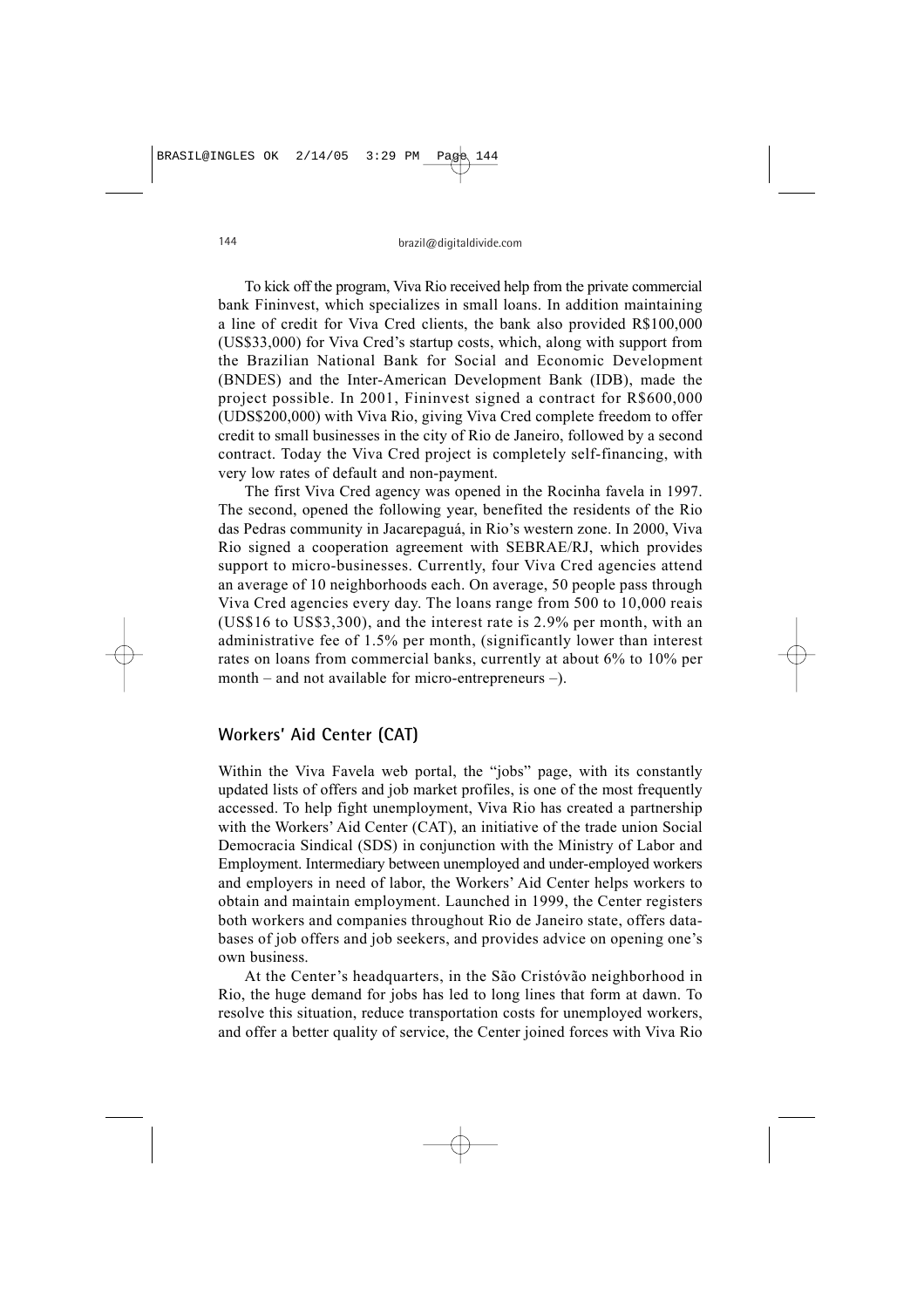to expand its points of service. The idea is to offer the Internet to workers as a resource for registering at the Center and staying up-to-date on job openings without having to go physically to the Center's headquarters.

Today, workers who live near a Future Station don't even have to leave their neighborhoods to access the Workers' Aid Center. Registration can be done on-line, free of charge, from any of the ten Future Stations. By registering, workers provide potential employers with their personal info, their educational background, work experience, special qualifications, and desired salaries and positions. Each week, Center staff visits the Future Stations and pick up the résumés of workers who prefer to fill out registrations forms manually. Once registered, workers can access the Center's website at Future Stations to stay up to date on job offers. The Center also provides advice on unemployment benefits: recently laid-off workers can find all the documentation needed to obtain benefits on-line.

The partnership with the Center is responsible for bringing in many new users to the Future Stations; about 150 résumés are sent in per month at each Station. Frequently, people come to the Future Stations for the first time to register free of charge at the Center, then come back to check for job offers on the Internet. For just one real, less than the cost of one-way bus fare to the Center's headquarters, a worker can access not only the Center's website but many other employment agencies.

On-line registration has amplified the Workers' Aid Center's efforts, benefiting not only unemployed workers but also employers, who can search the website for potential hires. With a simple design and easy navigation, the Center's website offers bulletins, articles, news on job markets and professional training opportunities, as well as basic information on workers' licenses<sup>26</sup>, professional opportunities for the handicapped, internships, selection processes, retirement and other social benefits, and unemployment insurance.

## **Fair Trade**

Fair Trade is still not widely known in Brazil. Created in the developed countries of the Northern Hemisphere, the concept proposes a policy of giving value to products imported from developing countries. The goal is to sell products under the "Fair Trade" seal that have been produced by workers paid a just wage, with a portion of the profits reinvested in the communities where the products were made. So far, this international experiment has

<sup>&</sup>lt;sup>26</sup> In Brazil, all legal employment is registered in an official carteira or license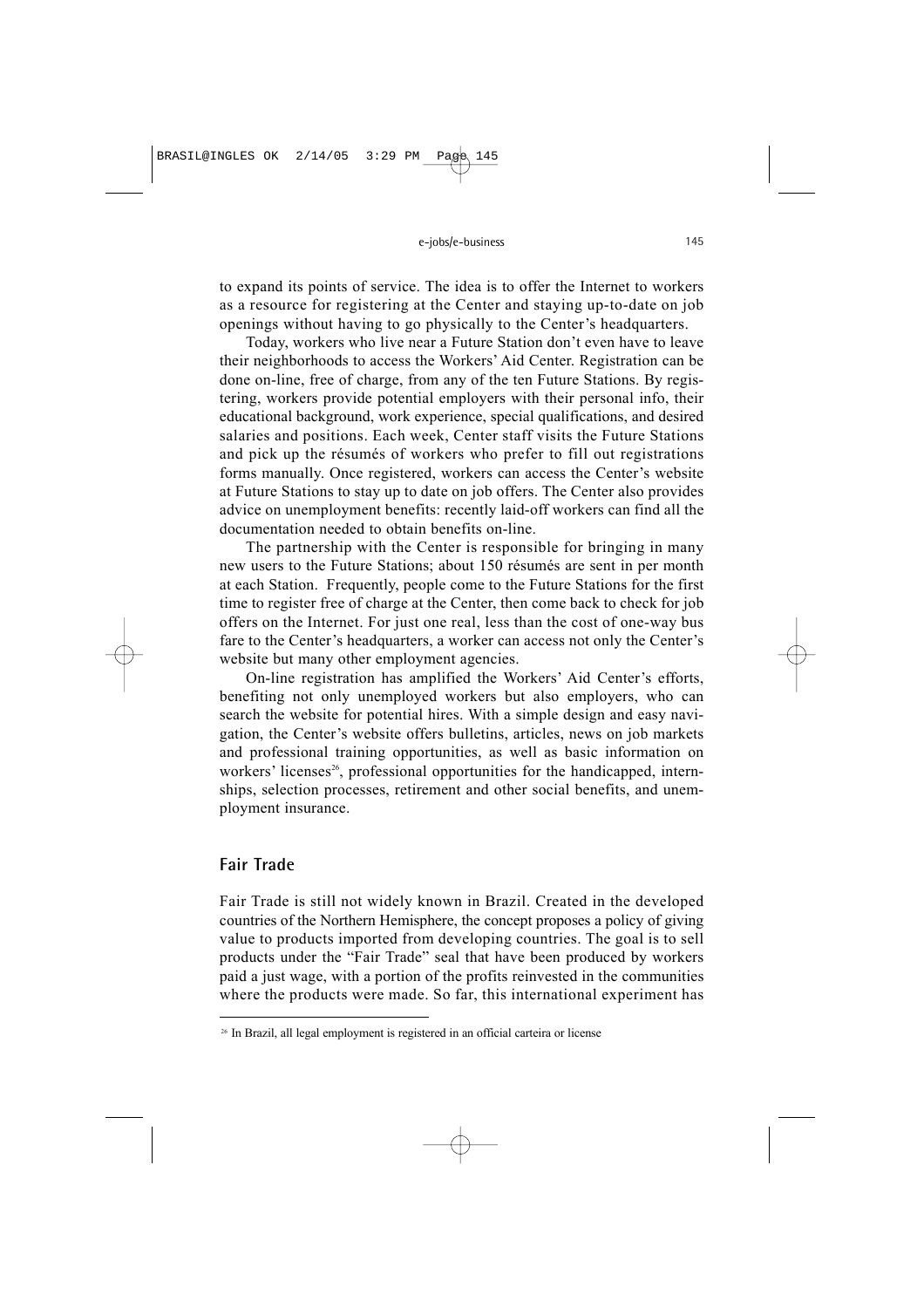been mostly limited to food and handmade artisan items. Viva Rio has sought to bring the Fair Trade concept to urban products, specifically textiles, by forming and developing cooperatives, family businesses, and producers' associations. The first to benefit from the Fair Trade program have been small clothes-making businesses and autonomous seamstresses.

With a long tradition of textile manufacturing, Rio de Janeiro has a number of experienced workers in the field. Viva Rio registers seamstresses with cooperative work experience, and then analyzes their work case by case, investing in training and equipment through Viva Cred, and finally making contacts between seamstresses and companies. Currently, the Fair Trade program produces about 150,000 pieces per month for small and large companies, while paying seamstresses about double what they normally receive.

The principal problem for the Fair Trade movement in Brazil, and internationally, is product flow. Part of the problem is in the current limiting of the fair trade market to food items and regional handmade goods, since the global markets for these goods are nearly saturated. Viva Rio believes that the Fair Trade movement can be reinvigorated by expanding the concept to include semi-industrial products produced by a more professional workforce; these products, besides being "politically correct", should have market appeal, an aesthetic based on current fashions. Viva Rio has worked in this direction, always seeking to create high-quality products that appeal to the taste of the consumer. Although the international market continues to be a target, it is possible that Brazil will provide the project's principal market, as a new culture develops of products associated with socially conscious brands and chains of specialty stores. Viva Rio has opened various shops in shopping centers, malls, and airports, and plans to include in its shop products from other regions of Brazil.

Viva Rio is a member of the Latin American Secretariat of the International Fair Trade Association (IFAT) and is developing a project in partnership with SEBRAE to create a national Fair Trade website. The site will provide on-line support for producers interested in participating in Fair Trade, as well as an on-line catalogue of Brazilian Fair Trade products sold nationally and internationally.

#### **Business to Business – B2B**

Business to Business, B2B, has advanced quickly in Brazil, but its effects have not reached low-income communities. In many favelas, the cost of living is higher than in traditional urban areas; the same product is more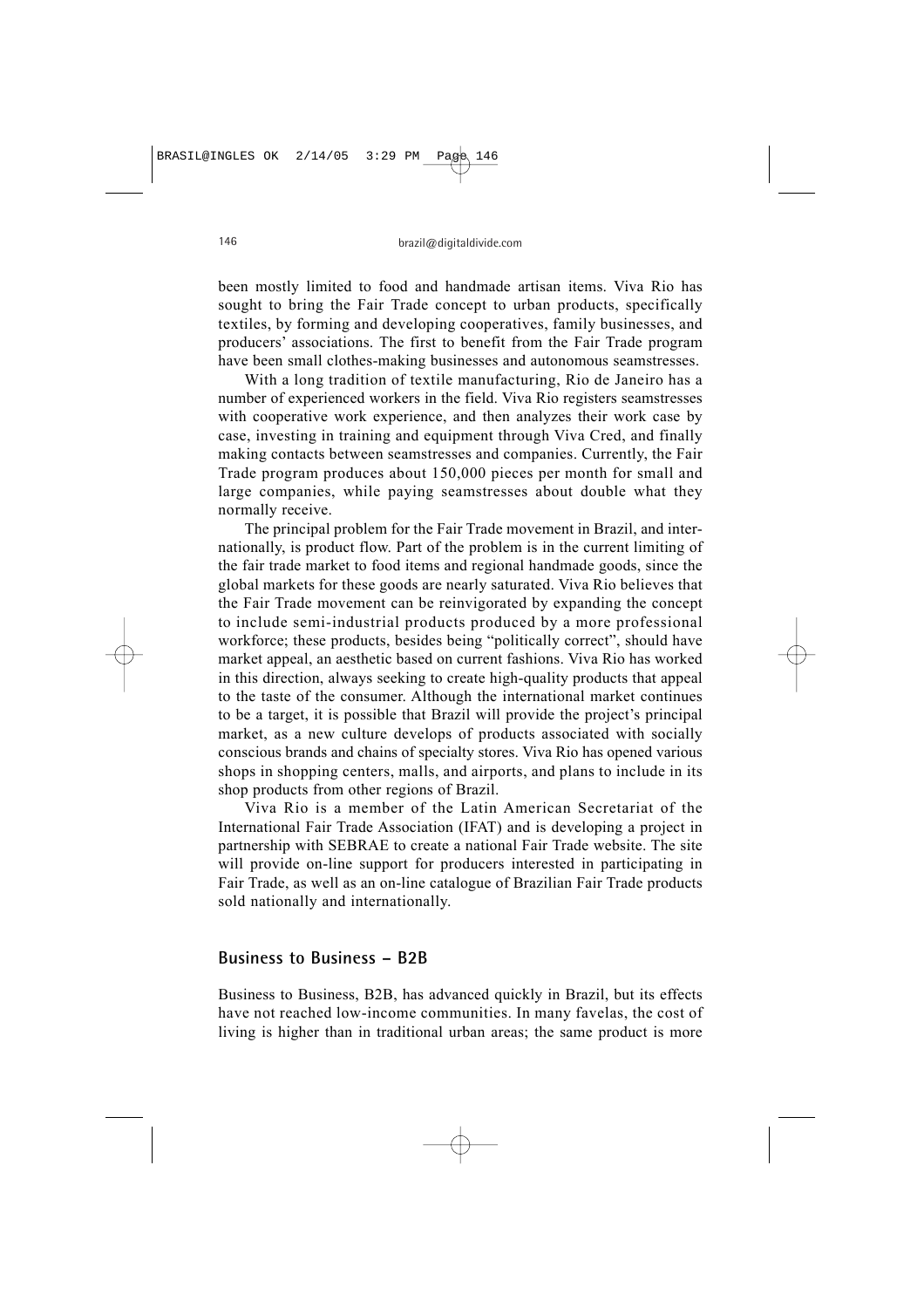expensive for the city's low-income population than in the supermarkets where the middle class shop. Why? Because small businesses in the favelas do not have access to the big wholesalers: the logistic of access is complicated, the purchases are small, the businesses do not have credit, and many of them are not legalized, and so cannot emit legal receipts.

Viva Rio began its B2B project by negotiating with a large electronic trading company. The original idea was to make purchases via electronic auction; however, initial investment in software development proved inadequate. Instead, Viva Rio began negotiating directly with big wholesalers, acting as an aggregator of demand and a guarantor of credit. Viva Cred in turn offered credit to local businesspeople, offering revolving credit lines in proportion to the potential of each business. Orders would be gathered using the Internet and sent to wholesalers, eliminating middlemen. As a start, Viva Rio created a partnership with a wholesaler who offered some 3,000 items to retailers.

An initial study proved that the potential aggregate demand of favela businesspeople was quite large, and that the project was widely approved of, with some 90% of owners interested in participating. The credibility of Viva Cred with businesspeople helped the idea win people over.

Viva Rio's B2B program relies on community agents, residents of the communities in which they work. After being trained by Viva Rio, the agents visit the commercial establishments of their neighborhoods, looking for new clients and taking orders on palm-tops outfitted with software especially designed for the project. Each agent transmits the orders from his palm-top to a Future Station, where they are processed by the manager there and redirected to wholesalers and distributors, who send the products within 24 hours.

In its initial phase, the B2B program registered some 430 clients, with an average of 5 orders per day in each community. The most common products were basic foodstuffs like butter, sugar, and biscuits, as well as alcoholic beverages.

After functioning for one year, the project suffered an interruption due to the problem of issuing receipts, not always possible for the many favela businesses that have never been legalized. A solution is being negotiated with the State Treasury<sup>27</sup> through a special authorization that will allow the B2B program to continue. In spite of these difficulties, the B2B program represents one of Viva Rio's most creative projects, for its use of the Internet and its potential to improve quality of life for people in low-income communities.

<sup>27</sup> Secretaria da Fazenda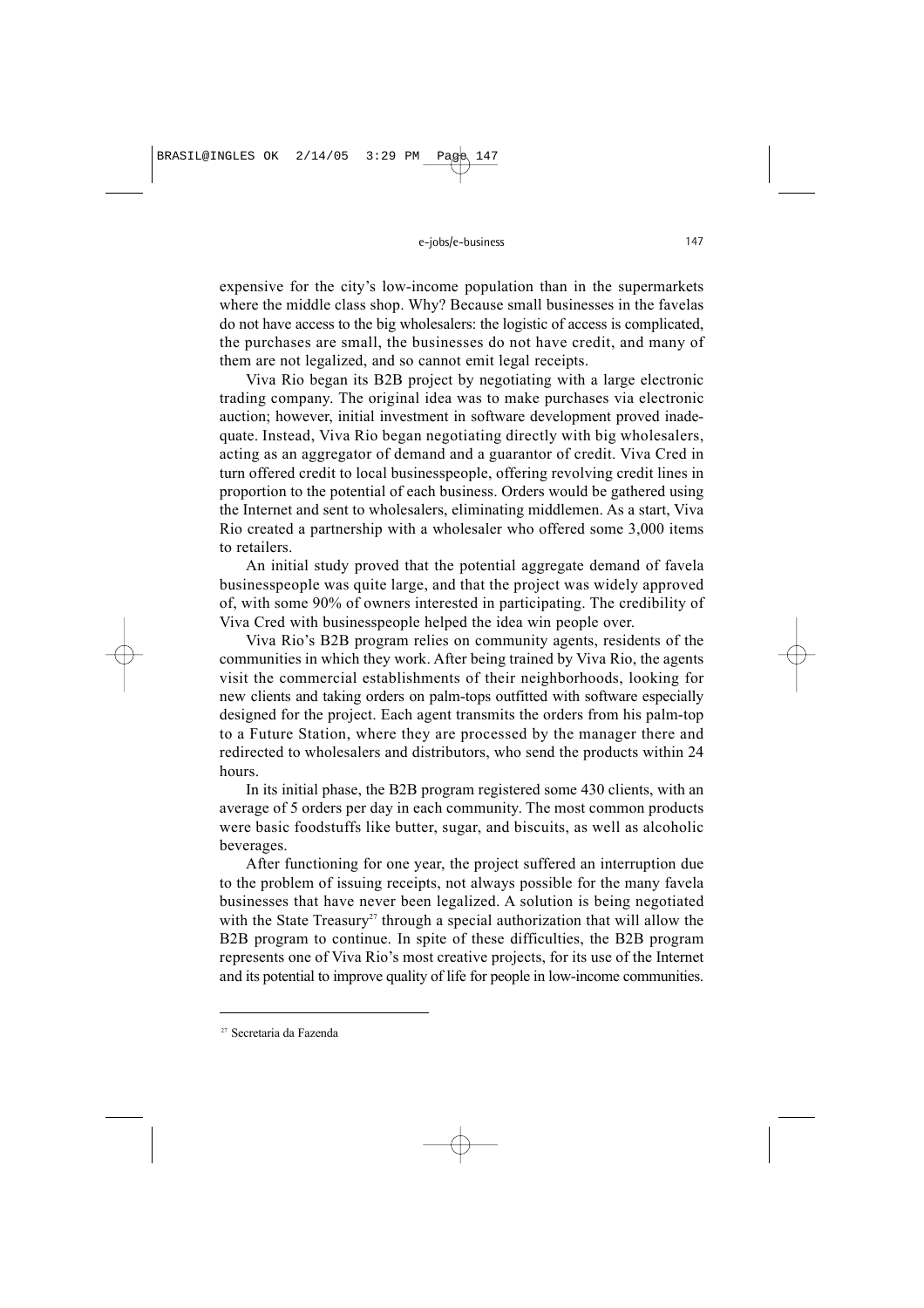## **"You Never Forget Your First Business"**

One of Viva Rio's most recent projects is "You Never Forget Your First Business", launched in August 2002. The pilot program is aimed at the businesspeople and entrepreneurs of the Rocinha favela and the surrounding areas, offering training courses in ownership and administration, as well as loans – through Micro Cred – for creating one's own small company.

Created by Viva Rio in partnership with ISER and Viva Cred, and financed by the European Commission, the course (one week long, three hours per day) teaches people interested in learning how to create and maintain their own business, evaluate the potential of a project, calculate risk, and draw up a business plan, as well as topics such as marketing, market research, and how to legalize a micro-business. The course is based on study carried out four years ago in Rocinha by Viva Rio and the Fluminense Federal University (UFF)

The "You Never Forget Your First Business" courses are administered at the Rocinha Professional Center by the NGO Campo. Eventually, ten such centers will be opened, with a target of 1000 new entrepreneurs trained by the end of 2003. Viva Rio has chosen successful local entrepreneurs from the course to be trained as new instructors, giving students the chance to learn from people from their own community.

As of April 2003, 100 people have participated in the course, 60 of whom have already received loans to start up their own companies, which, according to Viva Cred, are all doing well. Most of the business plans were for bars, pubs, and luncheonettes, but there were also ideas for franchises in diverse areas such as beauty salons, day-care centers, accessories shops, video rental, gold-plated jewelry stores, pet shops, dry cleaners, and even a cyber café inspired by the Rocinha Future Station itself. (The project was approved, a loan made, and the micro-entrepreneur is presently outfitting the café.)

The loans given vary from R\$500 to R\$5,000 (US\$165 to US\$1650) and are generally made 48 hours after a request is made. For graduates of the "You Never Forget Your First Business" course, Viva Cred offers a special credit line with lower than normal interest rates. As of this writing, there have been no problems with any of the micro-entrepreneurs, and the rate of non-payment has been zero.

Entrepreneurs also receive support from a specialized team of economists and historians from the Fluminense Federal University (UFF) for 12 months after opening his or her business. Though the course is currently only offered in Rocinha, residents of any community may enroll in the course and seek a loan for opening a business.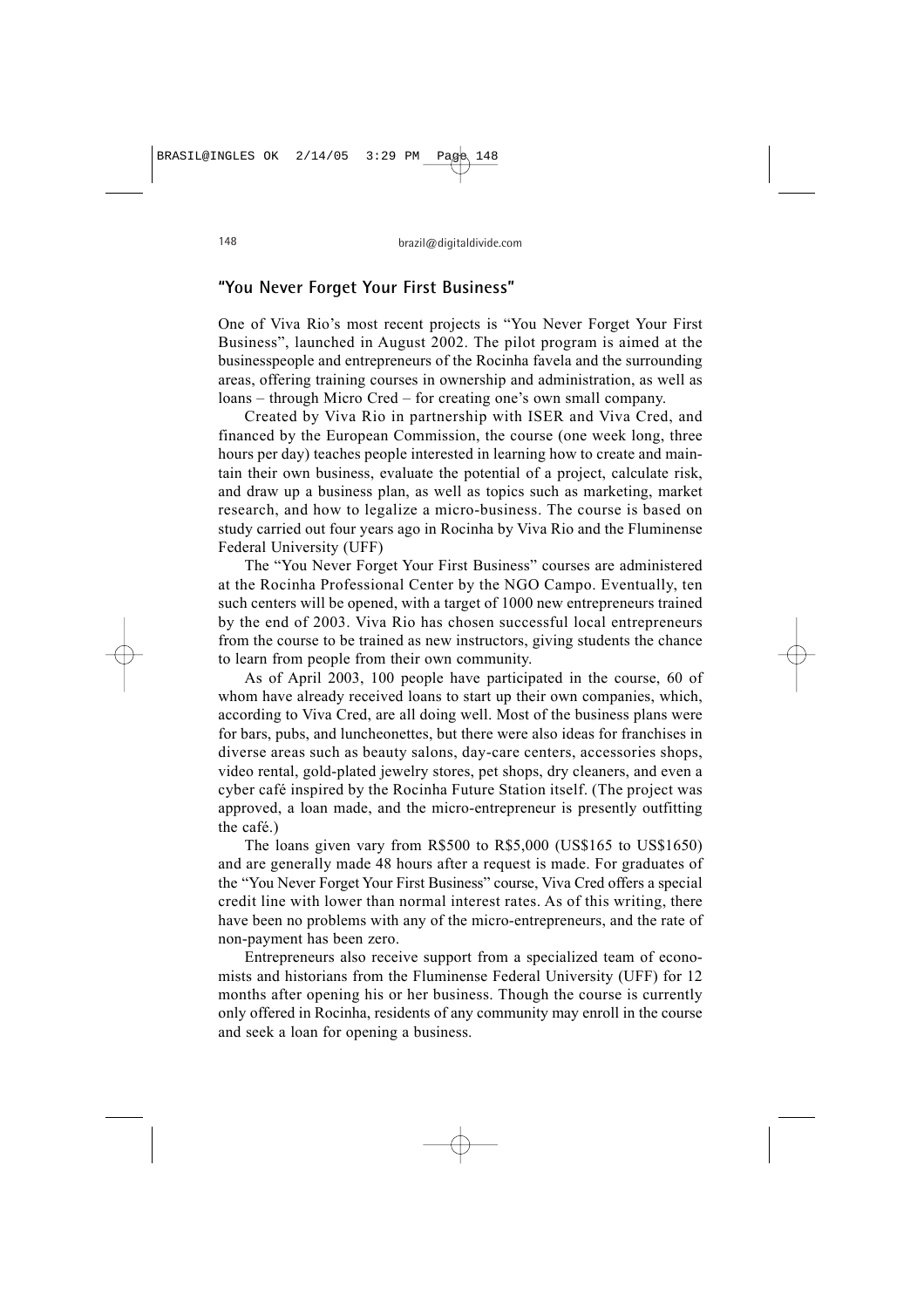Many businesspeople enroll in the course simply to acquire skills and improve their businesses, without seeking loans. To facilitate access, Viva Rio will soon offer the course in all its Future Stations. As a way to make the classes more dynamic, Viva Rio is developing a CD-ROM to be used in the Future Stations, also available in Viva Cred agencies to students who have completed the course.

#### **Neighborhood Gardeners and Ecological Projects**

The environment is a central problem affecting the quality of life for favela residents. Created in 1997, the Neighborhood Gardeners project was developed to train youth in gardening and in environmental education. Participants receive professional training and begin working in public gardens, as well as schools and private residences. In 2003, the project was expanded to include an IT-training program for 16 youths. The students learned how to use Windows, Word, and the Internet, carrying out research on landscape design and increasing their knowledge of environmental issues.

For a period of one month, youth participate in workshops on environmental questions and, at the end of the course, receive a "Neighborhood Gardener" diploma. Since its creation, the program has graduated 130 neighborhood gardeners. The project, which is supported by the Parks and Gardens Foundation, the Cooperative Training Program (Programa Capacitação Solidária) of the National Urban Cleaning Company (Companhia Nacional de Limpeza Urbana, Comlurb), British Petroleum, and the Globo Television Network, among others, is already active in the parks and plazas of the Botafogo, Saúde, and Leblon neighborhoods.

The neighborhood gardeners also collaborate on other Viva Rio projects. During 2002, when the city was suffering from an epidemic of dengue fever, 200 youths from the project received special training and became public health agents, teaching their communities about the dangers of the disease and methods to combat the mosquito that transmits the disease.

Greening the West, another Viva Rio project, is helping to recuperate Rio's West Zone by planting seedlings of native Atlantic Rainforest plants and raising environmental awareness among local residents. Another interesting project is in the poor neighborhood of Ramos, where an artificial beach has been created using treated water from the Guanabara bay. Originally administered by the state government, the project was transferred to Viva Rio, which trained 38 youth from its Neighborhood Gardeners program to act as Environmental Agents in the cleaning and conservation of the space. Viva Rio project aims to transform the area into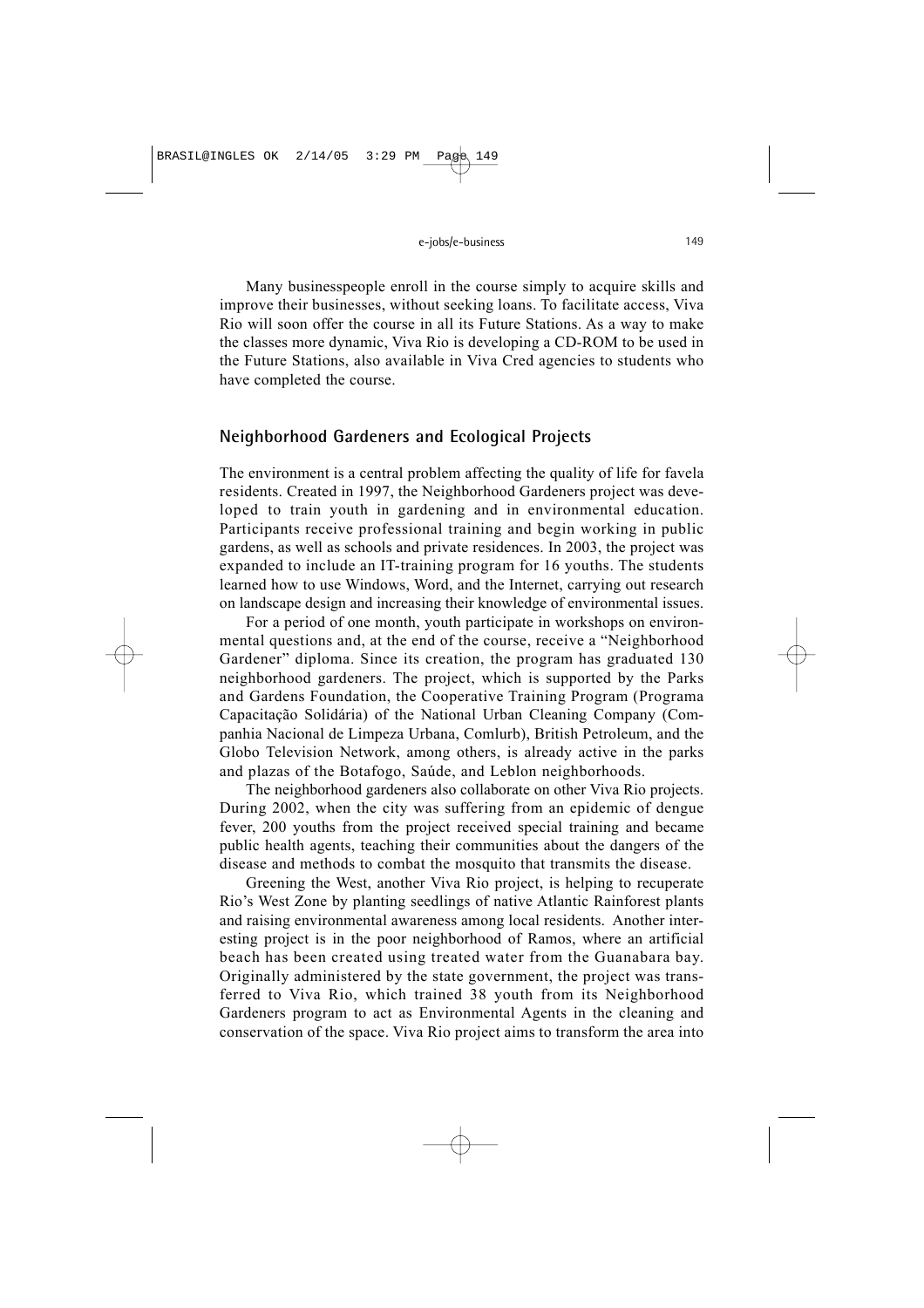a Nature Park and expand its social services to include separate trash collection for recycling for the local community and the colony of fisherman who live in the neighborhood. To stimulate local fishing, a system of artificial reefs will be planted. Due to the lack of government resources, Viva Rio recently left the administration of the project.

## **Volunteer Civil Service**

According to the Brazilian Institute of National Statistics and Geography (Instituto Brasileiro de Geografia e Estatística, IBGE), only 10% of all young men in Brazil are effectively called up for obligatory military service. As a way of offering guidance to the millions of youth who are not approved for military service, Viva Rio has proposed to the Ministry of Justice the creation of Volunteer Civil Service (SCV). SCV was conceived as an educative alternative for youth who reach 18 years of age without completing elementary school. The program is aimed at youth from low-income communities who have not completed elementary school, do not have a job, and live in conditions of poverty. One of the goals of the project is to spur youth to complete elementary and secondary school, to enter university, and to develop notions of citizenship. With funding from the Workers' Aid Fund (Fundo de Amparo au Trabalhador, FAT) and the support of some150 NGOs in all of Brazil, the program reached 13,000 youth in 2000. The following year, the number doubled, and the goal for this year is 50,000 youth.

In Rio de Janeiro, the program is coordinated by Viva Rio, which trains youth throughout the state to develop community service projects in their own communities. As of 2002, the program has benefited 12,165 youth from 31 municipalities throughout the state. They are offered courses in citizenship, professional skills, information technology, community action, human rights, and how to manage small businesses. Volunteer Civil Service is not obligatory, but many youth seek out the program on their own. Once enrolled, they receive 682 class-hours of a period of six months.

To better comprehend the reality of these youth, Viva Rio has carried out studies on those students enrolled in Volunteer Civil Service. The idea is to profile the target public in terms of their values and experience. The latest study, in 2002, was of some 414 youth from low-income communities between the ages of 17 and 21. More than 71% identified themselves as black or mixed-race; 44% had not completed secondary school; and those who are still in school – bout  $75%$  – have not yet completed elementary school. For them, a job is something to be hoped for, since their family income is very  $low - 60\%$  come from families with a total income below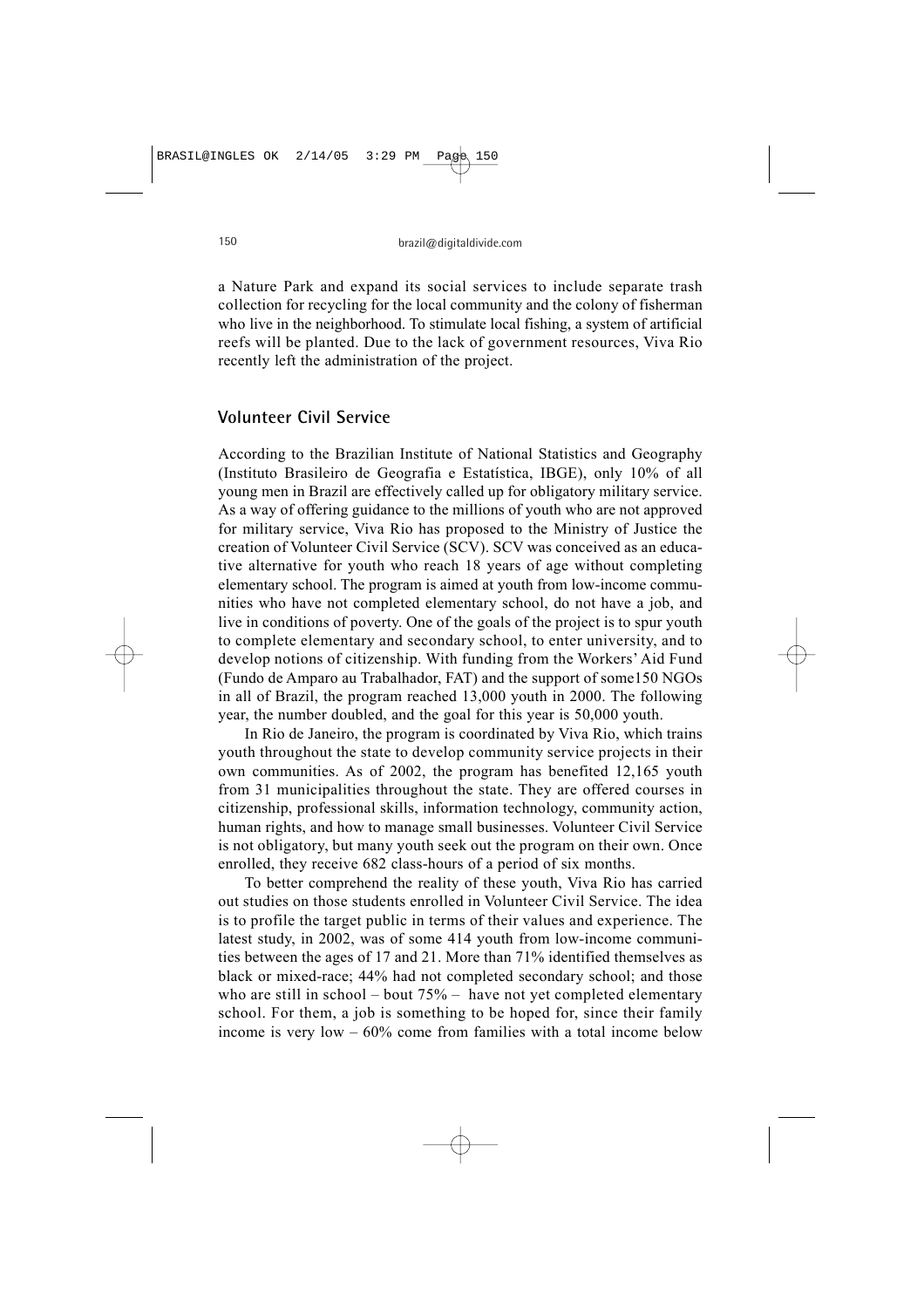three times the minimum salary<sup>28</sup>. Despite the great interest in finding work, only 17.5% percent perform some kind of remunerated activity.

In the daily routine of favela life, these youth live in close proximity with the question of violence: 57% have been victims of illegal police searches, 43% report having been humiliated by legal authorities, and 39% have suffered aggression. The majority of these youth consider it important to inform oneself about one's rights as a citizen; 65% believe that human rights should be a priority for the government; and 86% think that citizens who know their rights are likely to be better respected.

Once trained by the Volunteer Civil Service, the youth become 'Community Caretakers', and are eligible to participate in the social and environmental projects overseen by Viva Rio in their communities. Many of them take further courses to learn how to preserve public assets and spaces, as well as participate in campaigns and studies carried out by ISER. The Caretakers also act as reserves for the professionals of Civil Defense, the Military Police, and Municipal Guards. Civil Defense, for example, trains these youth so that they can act as lifeguards at the safety posts along the cities seashore. Other youth are trained to orient local populations in the fight against the Dengue mosquito. There are innumerably diverse projects that employ Community Caretakers, and once a Caretaker is involved in one of them, he or she receives a stipend of 100 reais per month.

The project has grown over the years, becoming national in scope, and has recently expanded to include imprisoned youth. Through a partnership with the Santa Cabrine Foundation, Viva Rio has begun to work in the Vicente Piragibe Penal Institute – which is part of the Bangu Penitentiary Complex. Some 1,400 prisoners are attended, between the ages of 18 and 30, serving sentences of anywhere from one to eight years.

#### **Box L – Business in the** *favela*

#### **B2B Agent**

Young Victor Hugo, resident of the Maré favela, saw in B2B a professional opportunity. Hired by Viva Rio as a commercial agent in the development of the program, Victor never imagined that he would be able to do business in his own community. "Commerce here is only held

<sup>&</sup>lt;sup>28</sup> In Brazil, the minimum monthly salary is currently about US\$80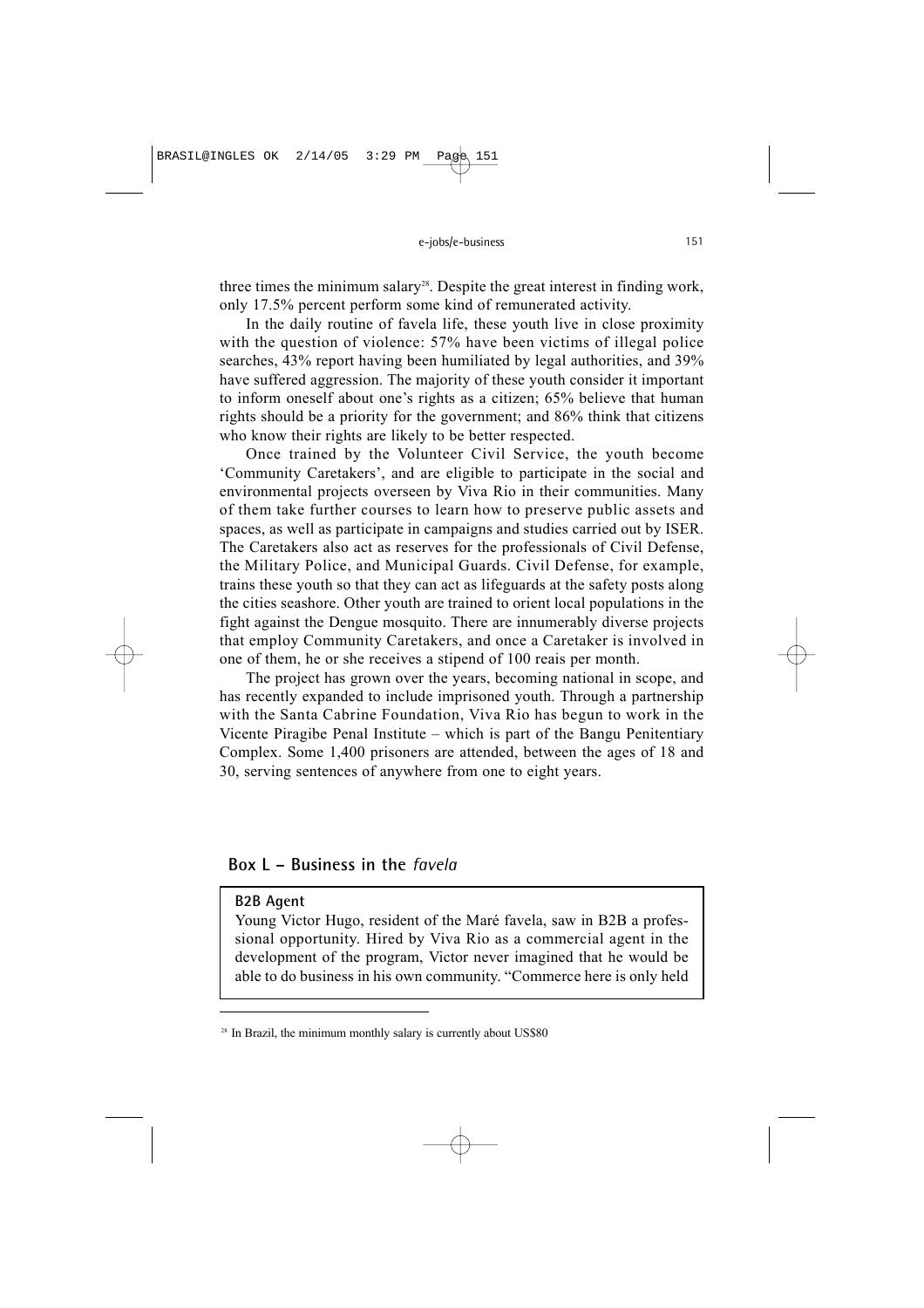back by the difficulty that storeowners have in making purchases," he says. Armed with a palm-top, he canvasses the streets of his favela, spreading the word about B2B to local establishments. "I'm well-known here, so the community didn't have any problem accepting me. Storeowners want to do business; now it's up to the big wholesalers to bet on this market, which is a good a bet!" he guarantees.

#### **Distance Employment**

Unemployed, Demontier Pinheiro, a 24-year-old construction technician from the state of Ceará no longer visits job lines. Two or three times a week, he goes to the Future Station closest to his house and accesses the Workers' Aid Center website. Using the Internet, he posted his résumé and schedules job interviews. With his secondary education completed, Demontier dreams of enrolling in a civil engineering university program. "Once I find a job, I am going to take a pre-vestibular course29. Until then, I am researching the best engineering courses on the Internet," he says.

#### **Direct Marketing**

After gaining experience working on websites and in cyber cafés, systems analyst Carlos Ramos, 34, decided to open his own business in Rocinha: a cyber café with games aimed at adolescents. The entrepreneur sought out loans from a number of banks, but gave up when he saw that interest rates were above 6% per month. He ended up consulting Viva Cred, where he participated in the "You Never Forget Your First Business" program, and requested a loan for 2,000 reias to open his business. In the weeklong course, he was able to focus and clarify his business plan. "I learned how to create partnerships and invest in different forms of advertising. I made banners, hired a sound car<sup>30</sup>, and handed out t-shirts with my cyber café's logo," says Carlos, who will pay off the loan in 12 installments.

#### **Pet Shop in the Favela**

Katia Gonçalves, 31, participated in the "You Never Forget Your First

<sup>&</sup>lt;sup>29</sup> A short prep course for the vestibular, the extensive and highly competitive entrance examinations at Brazil's universities.

<sup>&</sup>lt;sup>30</sup> A car mounted with a PA system that repeats the clients' advertisements throughout a neighborhood; common in Brazil.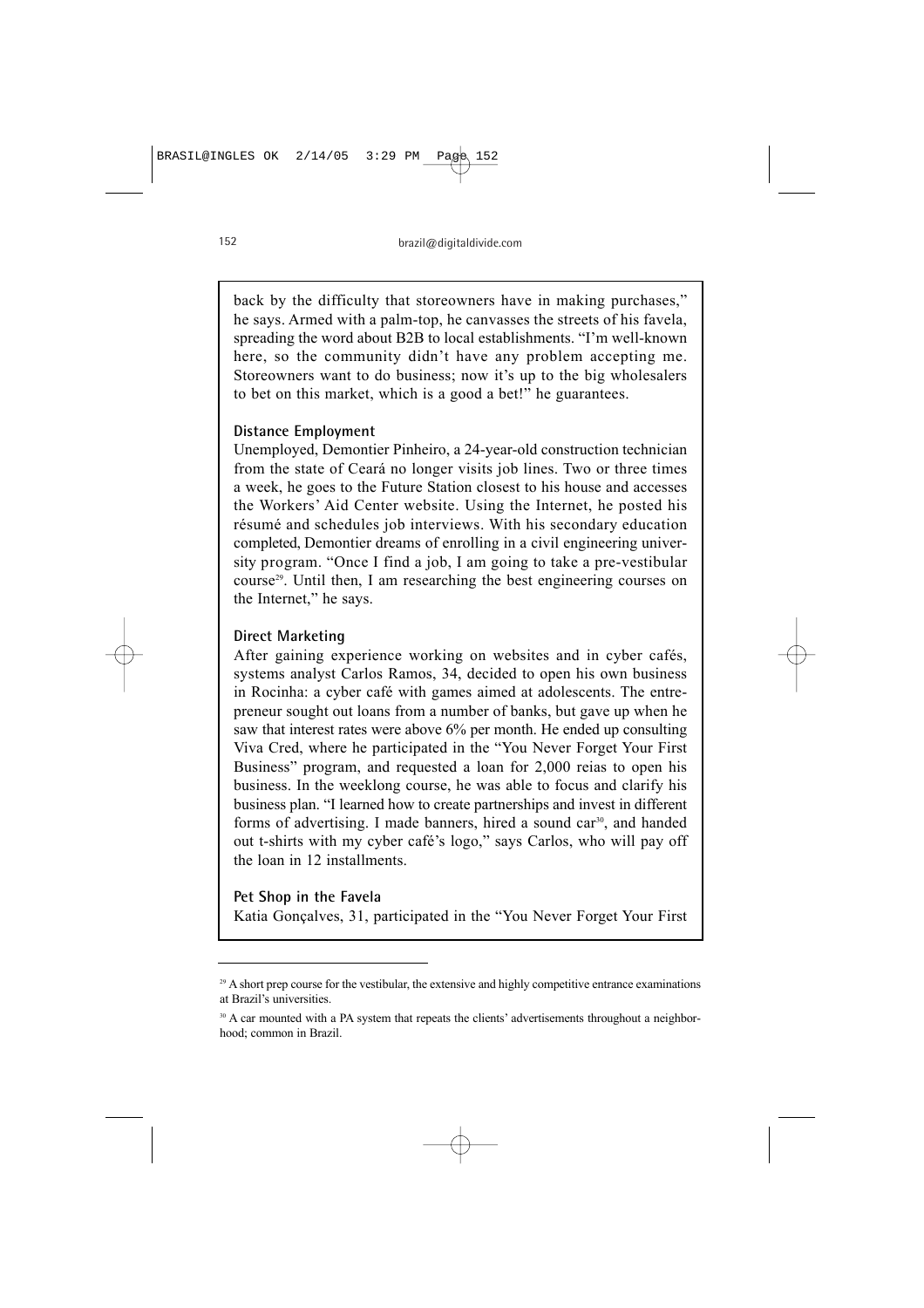Business" course after requesting a loan for 1,500 reias from Viva Cred. "I wanted to open a pet shop because here in the favela, there are no services for the dogs and cats of the community," Katia explains. In the course, she learned, among other things, how to research prices. "My prices are the best in the area, and for residents its more practical and cheaper to bring their animals to my shop than to go down to the 'asphalt'<sup>31</sup>."

<sup>&</sup>lt;sup>31</sup> "Asphalt" (asfalto) is common slang for the non-favela part of the city, sometimes simply referred to as "down below".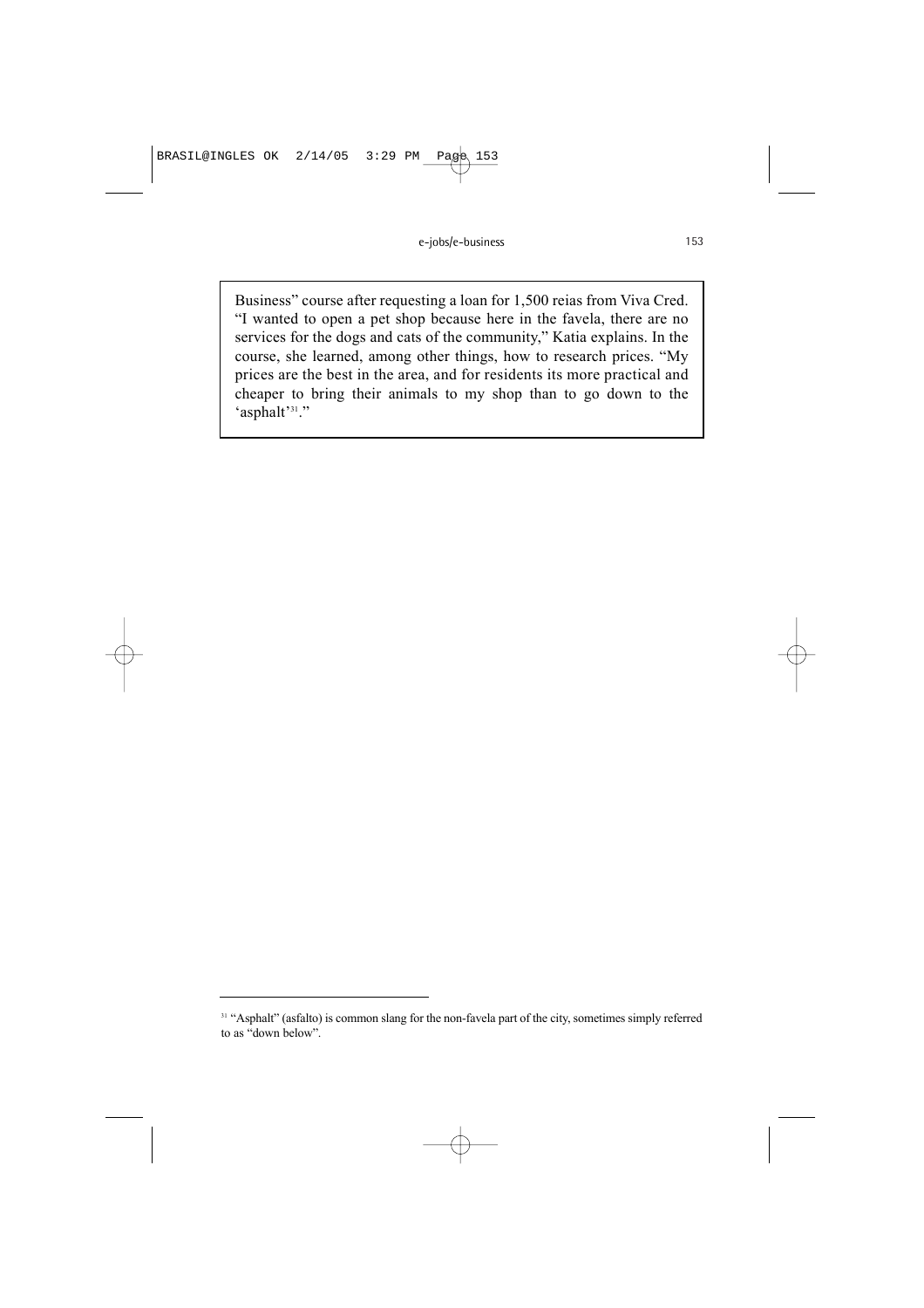## e-citizenship

### **Citizen's Counter (Balcão de Direitos)**

With little or no access to police protection and the judicial system, due both to ignorance and the absence of legal professionals, and lacking a culture of negotiation and conflict resolution, the populations of low-income communities often develop a relationship of helplessness and cynicism towards the legal system. Towards the end of 1996, a group of 25 community leadership councils, all partners in Viva Rio projects, called for the creation of a space dedicated to strengthening the citizens' rights of their constituencies.

This was the point of departure for the creation of the Citizen's Counter project, originally funded by the Rio de Janeiro State Secretary for Human Rights, the Federal Ministry of Justice, and the United Nations Development Plan (UNDP). The first of these legal aid Centers were installed in spaces donated by the communities of Rocinha, Chapeú Mangueira and Babilônia, Morro Santa Marta, Maré, and Rio das Flores. Their mission is "To promote the democratization of rights through the diffusion of information and the production of more just alternatives for conflict resolution, thus fostering the open practice of citizenship, and contributing to a plural and cooperative society."

Three years after its creation, with the support of the European Commission and the Ford Foundation, and through partnerships with the National Social Security Institute (INSS), the Criminal Circuit Court (Vara de Execuções Penais, VEP), and the Psychiatric Institute at the Federal University of Rio de Janeiro (UFRJ), Counters had been installed in five communities, offering orientation on citizens' rights and duties, legal aid, and services for filing legal documents with official organs and obtaining IDs and licenses. In addition, the Counters increasingly act as mediators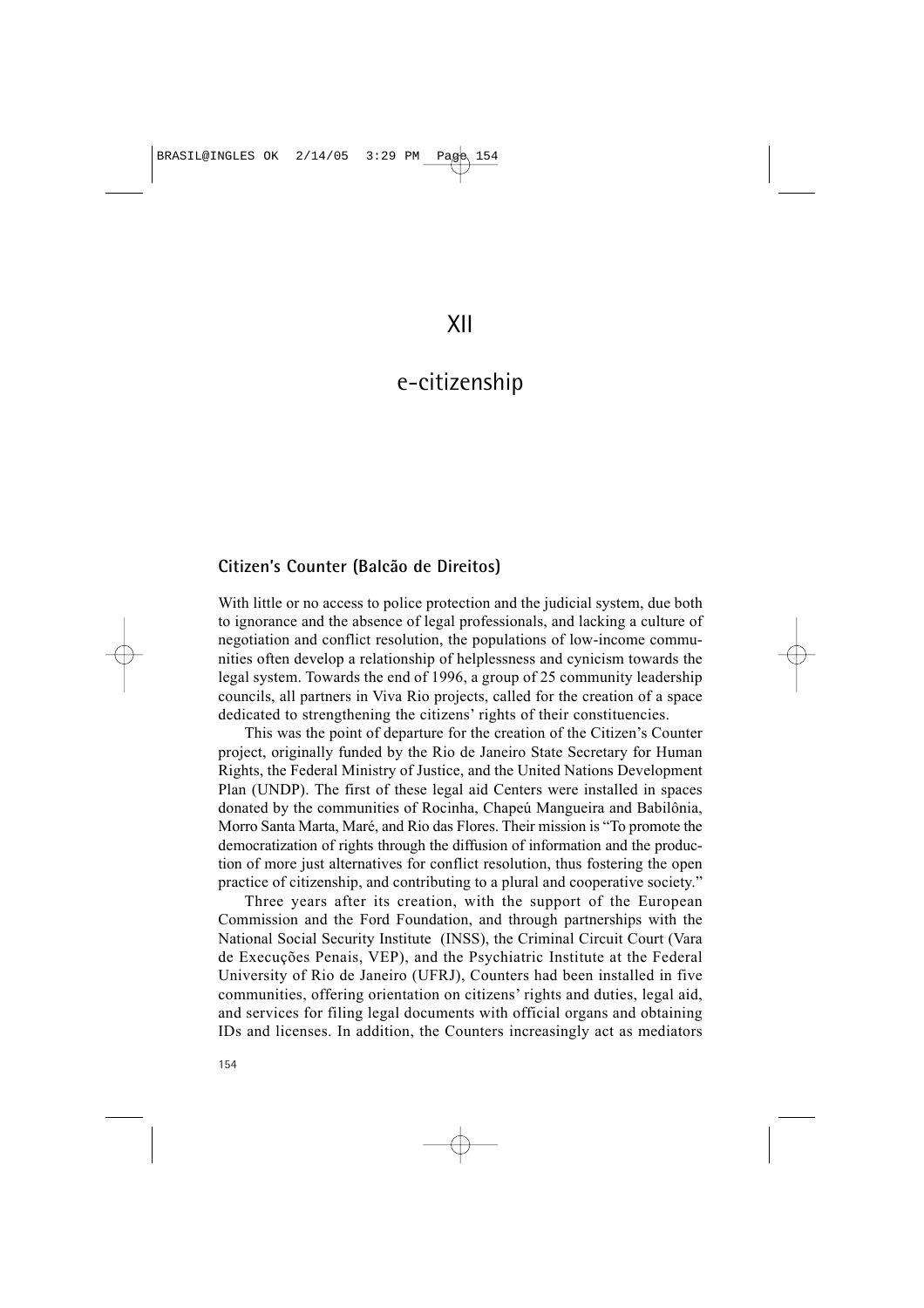of conflicts that can be resolved without recourse to legal institutions. The Citizens Counters have become a national benchmark for similar experiments in nearly all of Brazil's states. Last year the Ministry of Justice requested that Viva Rio evaluate the Citizen's Counter project on a national level, as well as the development of a website that will serve to help integrate the experiences of all Citizen's Counters and similar legal aid counters that have been implemented throughout Brazil in the last few years.

## *Citizenship Agents and Community Legal Agents*

Each Citizen's Counter core staff includes one 'citizenship agent' who acts as a bridge between the Counter and the residents of the local community. To be a citizenship agent, one must be known in respected as a leader in one's own community; most agents have been with their respective Counters since their creation. Every month, agents receive new training courses, enabling them to aid residents not only in juridical matters, but to help mediate conflicts and direct residents to specific Viva Rio programs.

The Citizen's Counter also offers training for community legal agents. The courses, which last four months, are open to anyone from the local community, and cover 12 areas including human rights, fundamentals of law, and conflict mediation. Since March 2001, 70 students have graduated from four courses in the communities of Morro Santa Marta, Morro da Formiga, Chapéu Manguiera, and Babilônia. In early 2003, a new group of students from the communities of Ramos, Cantagalo and Pavão/Pavãozinho completed the course and became community legal agents.

Viva Rio has also organized courses at its headquarters on law, citizenship, and conflict Mediation for groups of community leaders from various communities. In the last few months, six such courses have been offered, training 15 leaders each.

#### *Citizenship*

The Citizen's Counter mission goes beyond offering legal aid to local residents. It also includes fostering in communities the skills needed to find solutions to day-to-day problems through conciliation and conflict resolution, without the need to engage the formal judicial system. The core staff of a Counter is made up of at least one lawyer, interns (law students, some volunteers and others remunerated), and citizenship agents – local residents who intermediate between community members and professionals.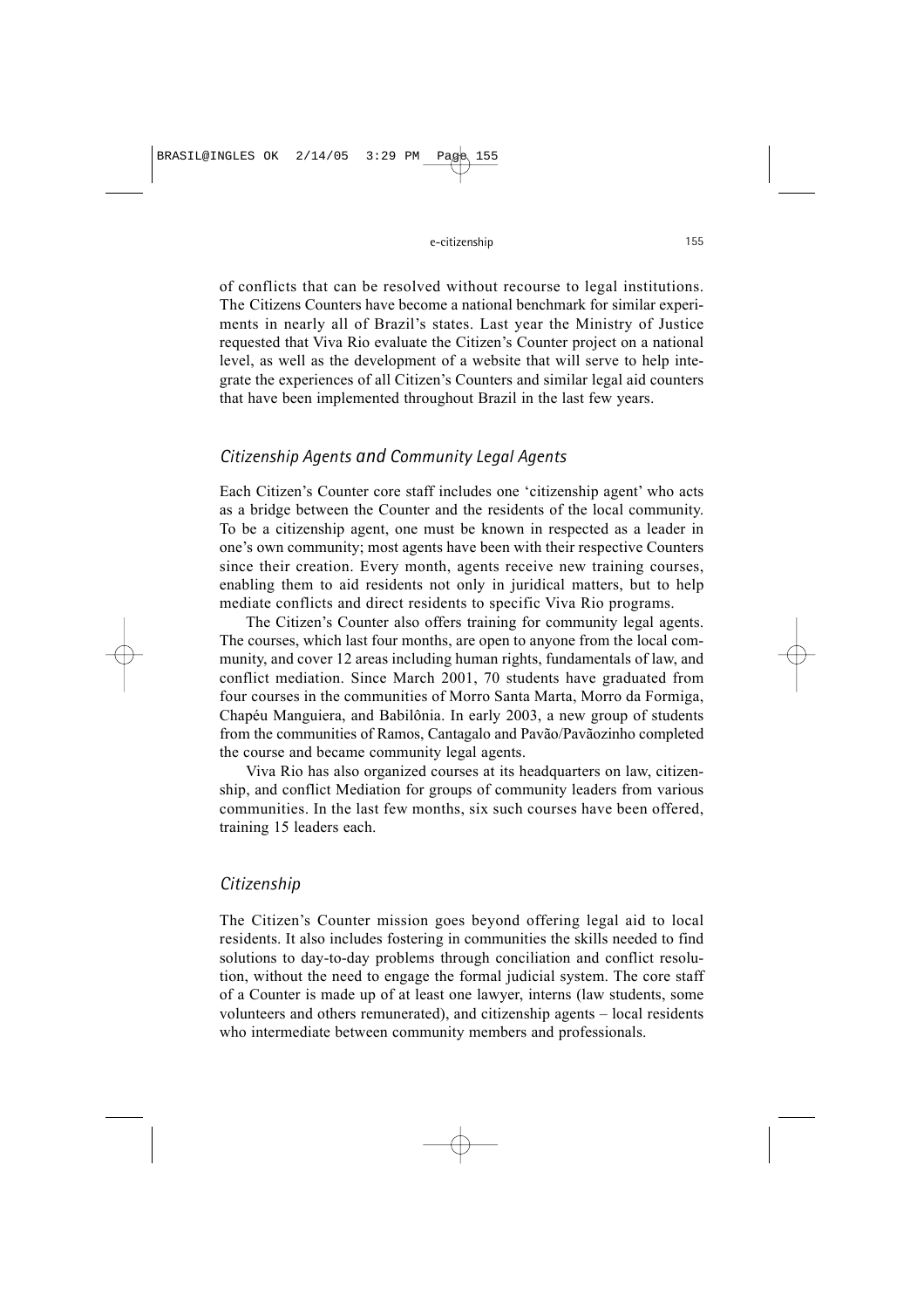The Citizen's Counter and Viva Rio have invested in the formation of research teams, responsible for creating and developing seminars, courses, publications, and institutional material. All this material is used to reach out to communities, the media, and institutional networks. The Manual of Human Rights produced by the Training Team of the Community Caretakers and Volunteer Civil Service projects is a good example. The Citizen's Counter also produces pamphlets as a way to effectively inform residents. With simple, engaging language, a series of eight pamphlets called "Fight for Your Rights" explain basic legal concepts and citizens' rights to local residents.

Since their inception, the Counters have attended more than 50,000 cases. Of these, the most important areas of demand were the following: 41% for labor rights conflicts, 23% for legal aid, 11% for dispute resolution, 10% for support during the judicial process, and 4% for judicial action. 69% of all clients were women, and 56% were 36 years old or older. 46% earned between one and two times the minimum salary, while another 46% earned between three and four times the minimum salary. Educational level is quite low among Counter clients: 50% have not even completed elementary education. Most are single (48%) and own their home (74%), though 35% were currently unemployed; only 31% were legally employed, while 9% work at home and 15% work for themselves.

The Civil Rights Counters are also expanding their activities through the Internet. On its website, users can learn how to obtain IDs, work permits, driver's licenses; find formulas for calculating retirement benefits; and get informed about legal issues like consumers' rights and the legal status of children, adolescents, and the handicapped. With an educational tone and language that is simple and accessible, the website deals with questions such as racial discrimination – a common phenomenon in low-income communities – and gives advice on how to react. The goal for 2003 is to achieve 50 on-line consultations per month.

#### **www.desarme.org**

Despite its roots in underlying social structures and the conflicts arising from the drug trade, the endemic violence of the favelas cannot be disassociated from a factor that, to a certain extent, has a logic of its own: the supply of, and easy access to, a wide variety of firearms. Viva Rio was created in response to a moment of particularly high levels of urban violence in Rio de Janeiro, and has made the fight for disarmament central to its efforts.

Viva Rio's disarmament campaigns are aimed at both the drug trade, which recruits children and adolescents to work in illicit drug sales – thus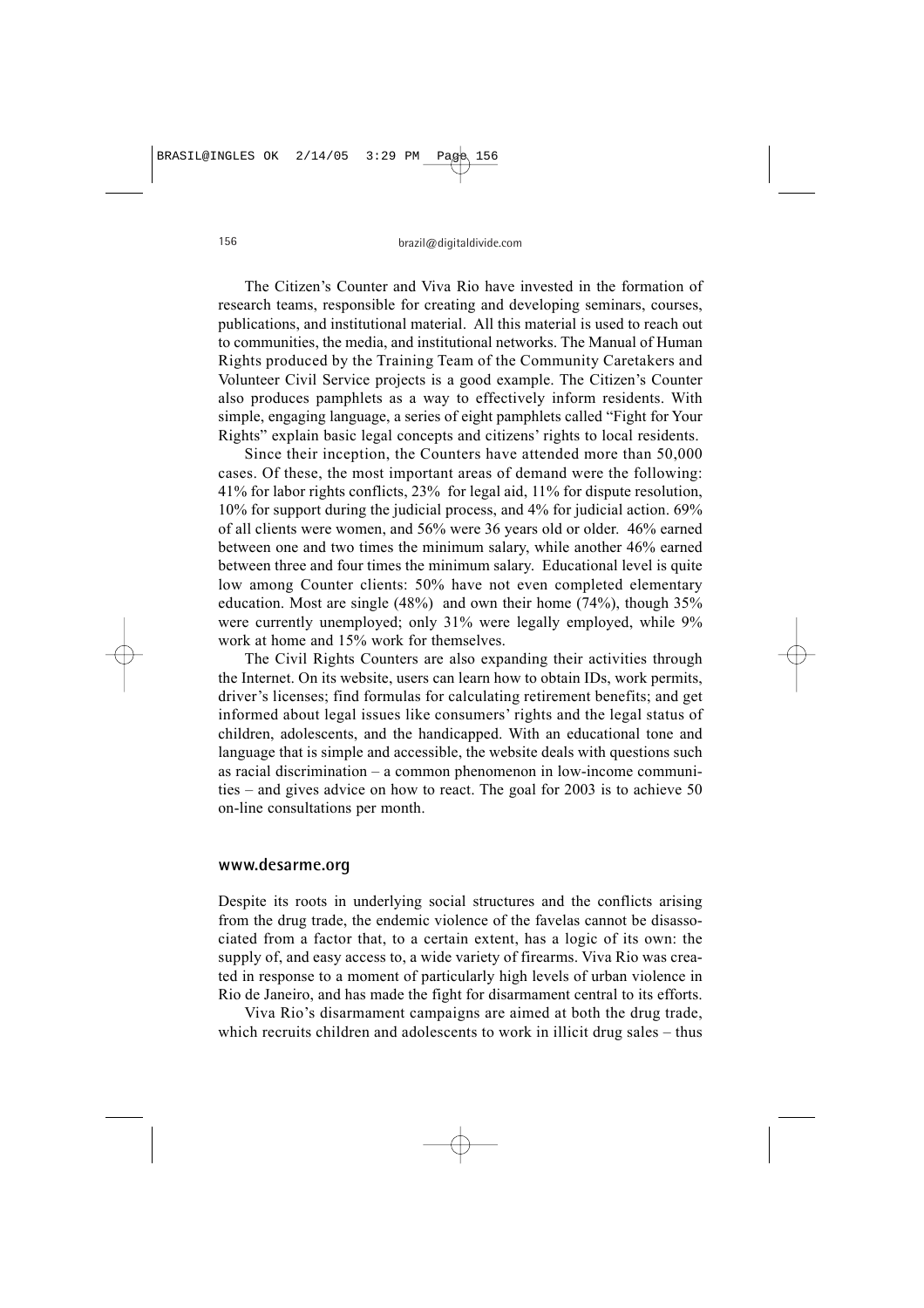putting them in situations of armed violence – and common citizens, who are often the victims of their own firearms. To make the population aware of the dangers of having a gun in the home, Viva Rio has launched a number of campaigns that encourage people to get rid of their firearms, often calling on wives and children to mobilize for the cause of disarmament. For example, the national campaign "Choose Gun Free! Its Your Weapon or Me" starred popular Brazilian actresses, who asked women to pressure their husbands and partners to remove guns from family homes. A permanent campaign in partnership with church groups promotes programs for voluntary hand-over of firearms.

Many of these campaigns are local in scope, targeting youth from lowincome communities. Quite common are shows and popular activities within communities, with the participation of victims of armed violence and their families. One of the bolder projects Viva Rio has undertaken is the Wall of Pain, an enormous mural made up of photos, letters, poems, and protests in homage to the victims of urban violence. In 2001, Viva Rio collaborated with the Rio de Janeiro state government in organizing the public destruction of 100,000 firearms – the largest simultaneous destruction of firearms in history.

The desarme.org website is central to Viva Rio's disarmament program. Created in 2001 and made up of a group of five researches, it provides databases in Portuguese and Spanish containing a wealth of up-to-date information on all manner of themes related to the arms trade, illicit small arms traffic. The site also offers access to the list of firearms confiscated by the Rio de Janeiro police and held in their deposit; by making this information available, Viva Rio hopes to aid national and international bodies in tracing these seized firearms and analyzing the route they follow from legal production to diversion into black markets and criminality. The police of Latin America have little experience and expertise in tracing firearms, and often, little interest: many police organizations are themselves involved in illicit arms trafficking.

The desarme.org site receives an average of 40,000 visits per month; only 20% of these are from Brazil, the rest coming from Latin America, the U.S., and Europe. Viva Rio has publicized the website in low-income communities as a way of educating youths of the dangers of armed violence and drug trafficking.

The relevance of the desarme.org website became clear to the public in 2001, when it intermediated in a communiqué between then-Rio de Janeiro State Secretary of Public Security and the Secretary of State Intelligence of Argentina. The document requested the collaboration of the Argentine government in tracing the sale of 20 Argentine-made hand grenades found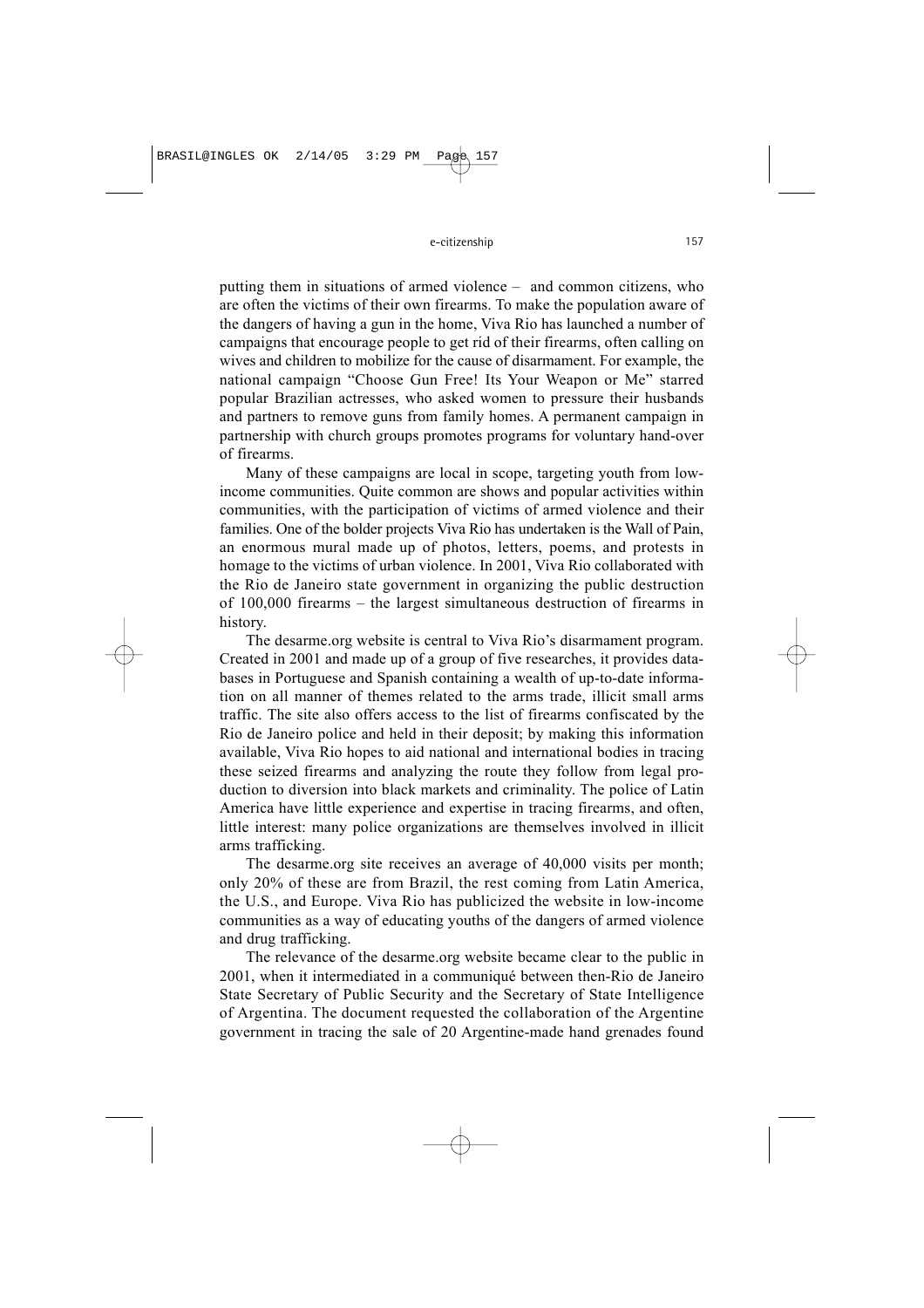by police in the favelas of Rio. The document also provided a list of Argentine-made firearms seized by Rio police between 1989 and 2000. In 2001, the issue resurfaced at the UN Conference on Illicit Traffic in Firearms.

In the fight against armed violence, the desarme.org research team produced a list of 225,000 firearms seized between 1950 and 2001, and presented it to a representative from the Argentine Consulate in Rio during a public ceremony organized by Viva Rio and the Rio state government attended by representatives of 14 foreign governments. Once again, Viva Rio requested the cooperation of the Argentine government in tracing the route these firearms took before arriving illegally in Brazil, destined for Rio's organized crime factions.

Viva Rio's efforts began to pay off when an Argentine NGO, "Fundación Espacios", arranged a meeting between representatives of Viva Rio and a representative of the Argentine government, a member of the Senate's Defense Commission, and author of a project that has denounced the illegal trafficking of Argentine military-style weapons – the type that have ended up in the hands of Rio's criminal factions. The project reached the executive branch of Argentina and a commission was formed to investigate the denunciations. Meanwhile, the larger newspapers began publishing the lists – provided by Viva Rio – of firearms involved in the illicit arms scheme between the two countries.

In that same year, a new disarmament project was conceived to train NGOs and community groups throughout Latin America and the Caribbean. The project's mission is to form and train a network of information exchange aimed at fighting illicit arms traffic and better control the legal arms trade. The program has three basic goals: train NGOs in publicizing their campaigns and research projects; urge research centers in these countries to develop studies on the consequences of firearms proliferation; and create a web-based network for the exchange of information and experiences. UNLiREC, Small Arms Survey, the Arias Foundation for Peace and Human Progress, Swefor and Save the Children, supports the project.

Another disarmament-related project, in process of being finalized, is the Small Arms Classification Manual, to be distributed among the police of Latin America, which will train police to identify and classify data on seized firearms in a universal database, aiding international tracing efforts.

One of the central issues raised by Viva Rio's research on the circulation of arms is that a large part of these weapons are produced in Brazil and sold to neighboring countries, and from there re-enter Brazil illegally. The enormous economic interests of the Brazilian arms industry have thwarted, at the Congressional level, efforts by Viva Rio and the federal government to commit to a policy of transparency and control of small arms sales.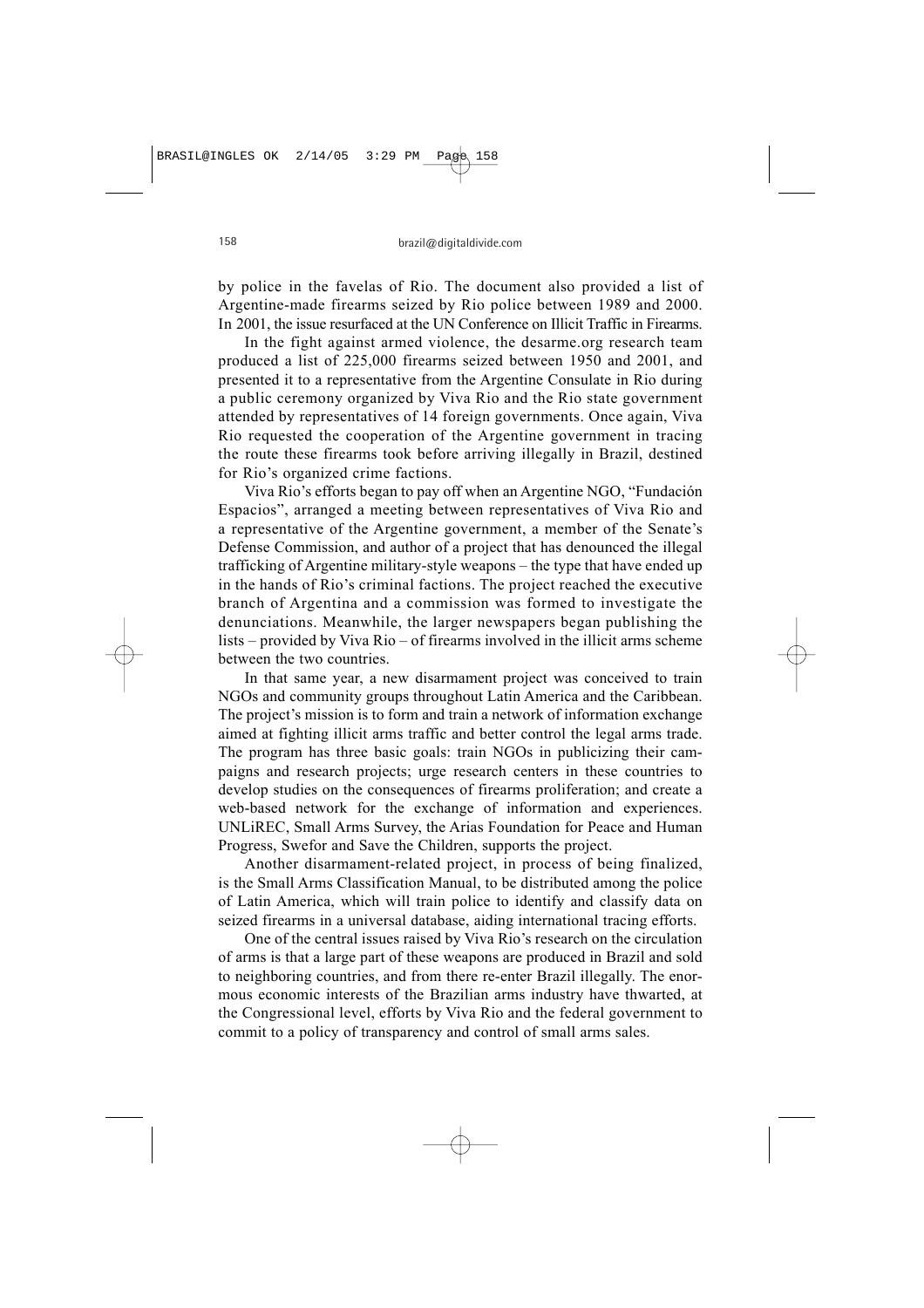Viva Rio is also coordinating a ten-country research project on Children in Organized Armed Violence (COAV) that seeks to understand the mechanisms that lead children and adolescents to participate in armed criminal groups. Viva Rio will host a web-portal dedicated to the issue of COAV, which will also serve as an information exchange network for the researches involved in the project. Institutions and organizations that work in this area will be able to use the portal to share their findings, debate issues, and propose forms of intervention that may reduce the impact of this phenomenon, which has become the leading cause of death among adolescent males in low-income neighborhoods.

## **Police Training**

In 2002, the Rio de Janeiro State Government created the Continuing Education Program for Military Police. As part of this program, a Viva Rio partnership with the Public Security Institute (ISP) created the Community Policing in Practice course. The central aim of the course is to improve the quality of policing by providing a space for reflection upon common police practices and opening up debate on the nature of the relationship between police officers and the communities they serve. Thus, police officers are encouraged to reflect on their role in the community and to supplant traditionally violent and aggressive methods with preventive alternatives. Using some 14 instructional videos and 20 workbooks, the course focuses on actual patrol routines, using real-life examples to illustrate practical problems and to introduce notions of citizens' rights, ethics, and community relations. In the classroom, police officers study and discuss vivid cases from day to day police work, debate pertinent themes, and work in small groups to analyze situations and decide on the best method to resolve conflicts.

Viva Rio is currently training some 100 police sergeants and captains, known as "sergeant-multipliers", since they will then go back to their respective battalions and teach other officers the techniques they have learned.

The objective of the course is to learn how to act preventively, to mediate and resolve conflict situations, to confront the reality of their professional situation, knowing the risks, and to successfully carry out investigations in private homes. Police officers also learn how to decide what situations truly fall within their jurisdiction, and discuss how to deal with the fear many police have of low-income neighborhoods. The classes also foster a discussion about the vulnerability of the profession and the consequences of involvement in corruption, bribery, and extortion. Controversial themes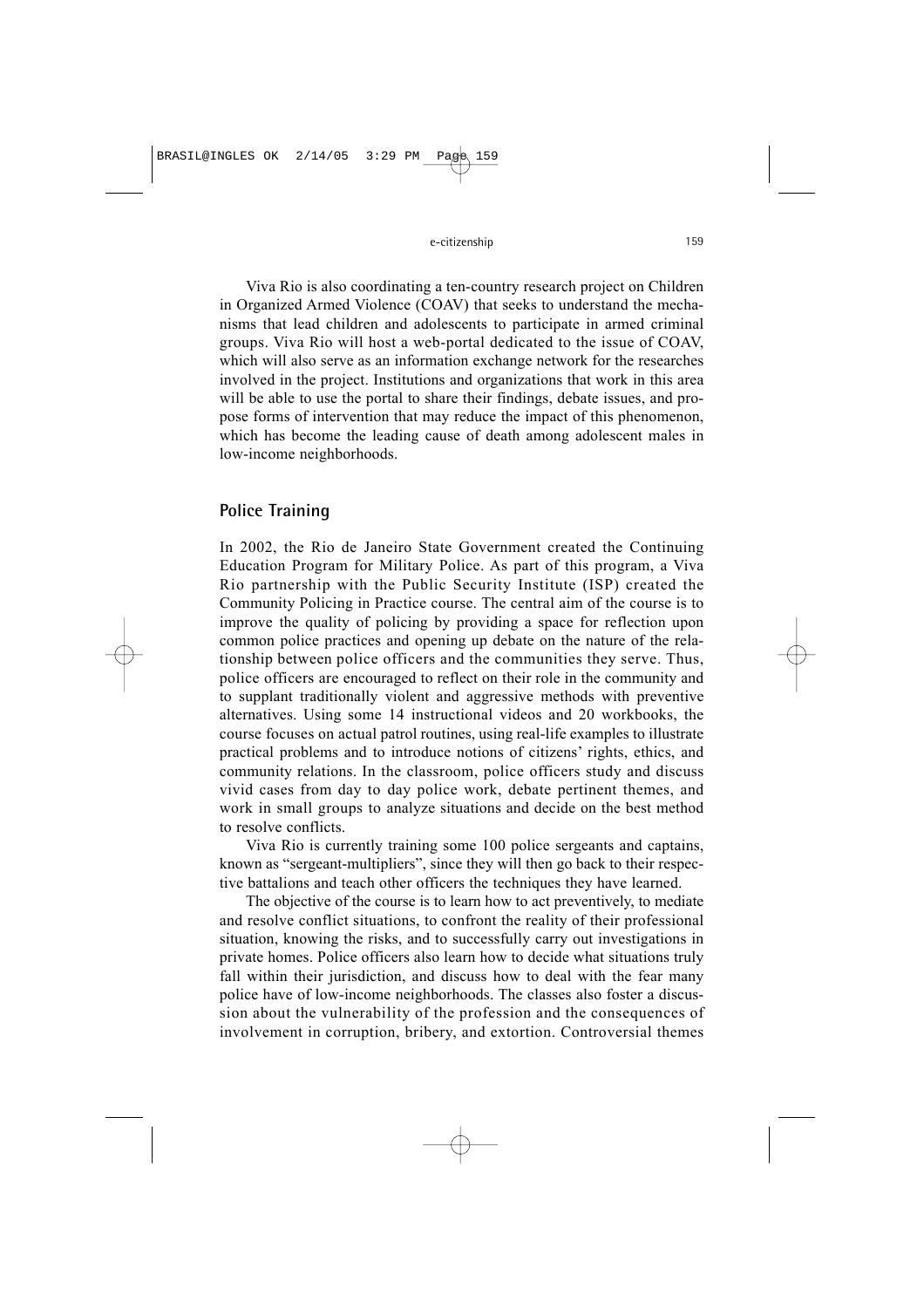such as homosexuality, racial prejudice, and violence against women are also part of the course curriculum.

Viva Rio, which often exchanges information and experience at international conferences on reducing armed violence, brought to Brazil a model of community policing adopted in Boston, USA. The goal of community policing is to promote the democratization of police power and to discourage possible acts of corruption on the part of police officers. When local residents feel more secure, they can participate in prevention and the fight against organized crime. The State Secretary of Public Security, with Viva Rio's consultation, has created the GPAE (Grupo de Policiamento Comunitário), a community policing program implemented in the Cantagalo, Pavão, and Pavãozinho favelas. In its first year, the program was able to reduce the number of firearm homicides, from about 20 per year before the program began in 2000, to zero in the years since. In this model of policing, the community participates in a very active way, choosing public security priorities and monitoring police work in the region. In all, 100 police have been trained to work in the Cantagalo and Pavão/Pavãozinho, guaranteeing community policing for their 17,000 residents.

When it was realized that part of the solution lay in putting greater value on the function of police and their quality of life, Viva Rio created complementary public policy projects and organized actions that sought to improve living and working conditions for police and their family members. The Generation of Peace project, a partnership with the Globo Television Network, Viva Rio, Fecomércio, the Federation of Industries of Rio de Janeiro (FIRJAN), and the Rio de Janeiro state government, aims to elevate the self-esteem and quality of life of police officers and their families by offering diverse opportunities for education, sports, leisure and culture. For one year, some 2,400 spots in the vocational courses and sporting activities offered by Senac/Rio (related to the Federation of Commerce) will be reserved for police officers and their families, while Sesc/ Rio (also part of the same Federation) will offer 12,000 tickets to plays and concerts.

## **Box M – Community Rights**

#### **In Defense of the Community**

Community Legal Agent Robson Umbelino never thought that he could work directly with lawyers. "People always think they haven't got a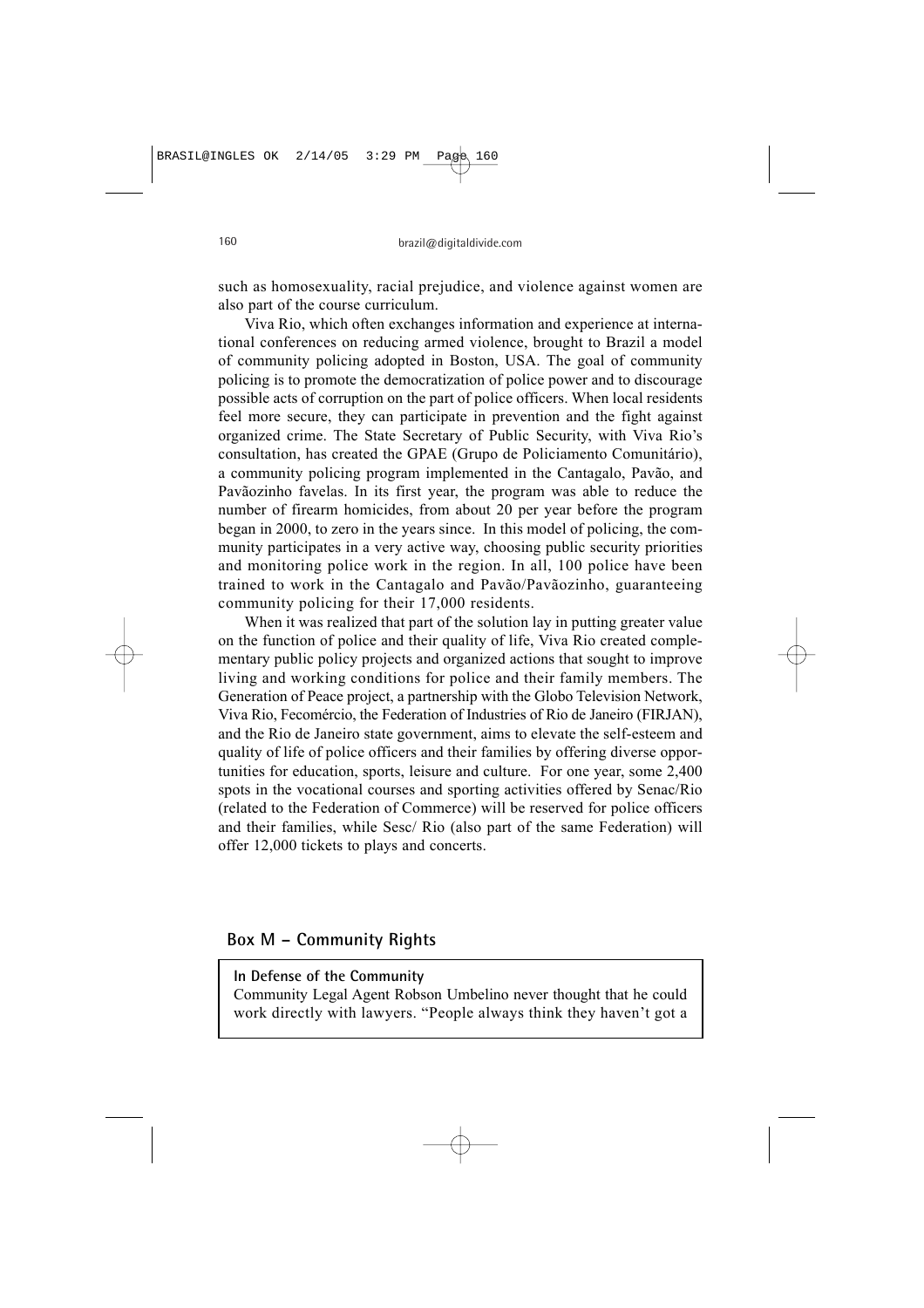chance in life, you know?" he laments. Resident of the Maré community, Umbelino is one of the 17 community legal agents at the local Citizen's Counter, opened in late 2002. His job is to mediate conflicts and propose settlements and alternatives for those involved. "There's nothing a good conversation and a cool head can't resolve," he jokes. When he can't resolve a case, he sends the disputants directly to the Citizen's Counter. "There, they will receive proper guidance," says Umbelino, who studied law and citizens rights for six months at the Center before being named a community legal agent. "I became familiar with the official bodies and the professionals that run them, and learned a lot about our rights," he says.

#### **Legal Adoption**

Determined to legally adopt his wife's children, Claudio Napoleão, 40, resident of Cantagalo, sought out the Citizen's Counter and discovered that legalizing the adoption was easier than he thought. "It's very common for people in the community to raise other people's children, but everybody believes this rumor that since we are poor, we can't legally adopt," says Claudio. A member of the local residents' association, Claudio ended up becoming a community legal agent, and today works in his community's Citizen's Counter. "The most common problems we deal with are divorce and alimony," he explains. He recalls the early reaction of residents to the Citizen's Counter: "People didn't have any faith in Justice. They thought that since the service was free, it must not work."

#### **In Search of Rights**

"People in the favela have no idea how to resolve problems of a judicial nature. Things happen and people accept it, accept it, until it becomes an avalanche," explains Gibeon de Brito, President of the Association of Residents and Friends of Chapéu Mangueira. For him, the arrival of a Citizen's Counter in the community helped residents begin to fight for their rights. "They sought out the association, but we have no power to judge, to interfere. There was a lack of professional guidance. Residents didn't know where to turn for advice. Without money, how were they going to go to a lawyer?" asks Gibeon. "Now they go to the Counters, clear up their doubts, ask for advice, and begin to act like citizens."

#### **For Disarmament**

Jorge João Silva, known as Jorginho, is president of the Complexo do Alemão Residents' Association. He participates in each of the studies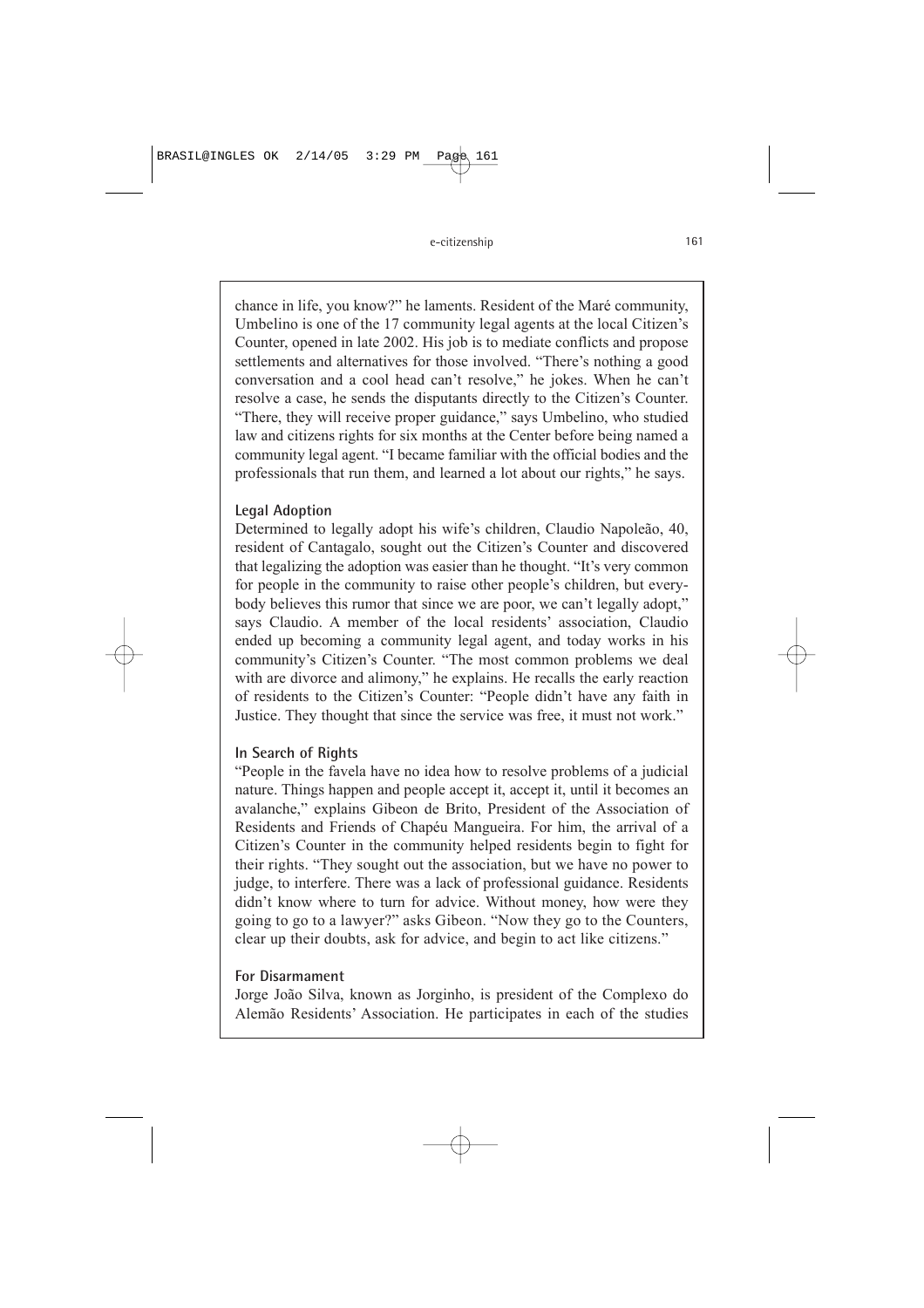carried out by Desarme, in partnership with ISER, which are published in community newspapers. "But we don't have to read the papers to know what's happening in the favelas. We live close to the effects of firearm use", he laments. He participated in the campaign "Mothers, Disarm your Sons", which brought a number of musical groups to the community in 2001. The musicians joined together to call for peace and speak out against the large number youth killed by firearms. "Bringing the idols of our youth here to speak is a way of showing them that there is another path, that there is a solution. You don't have to enter the world of crime."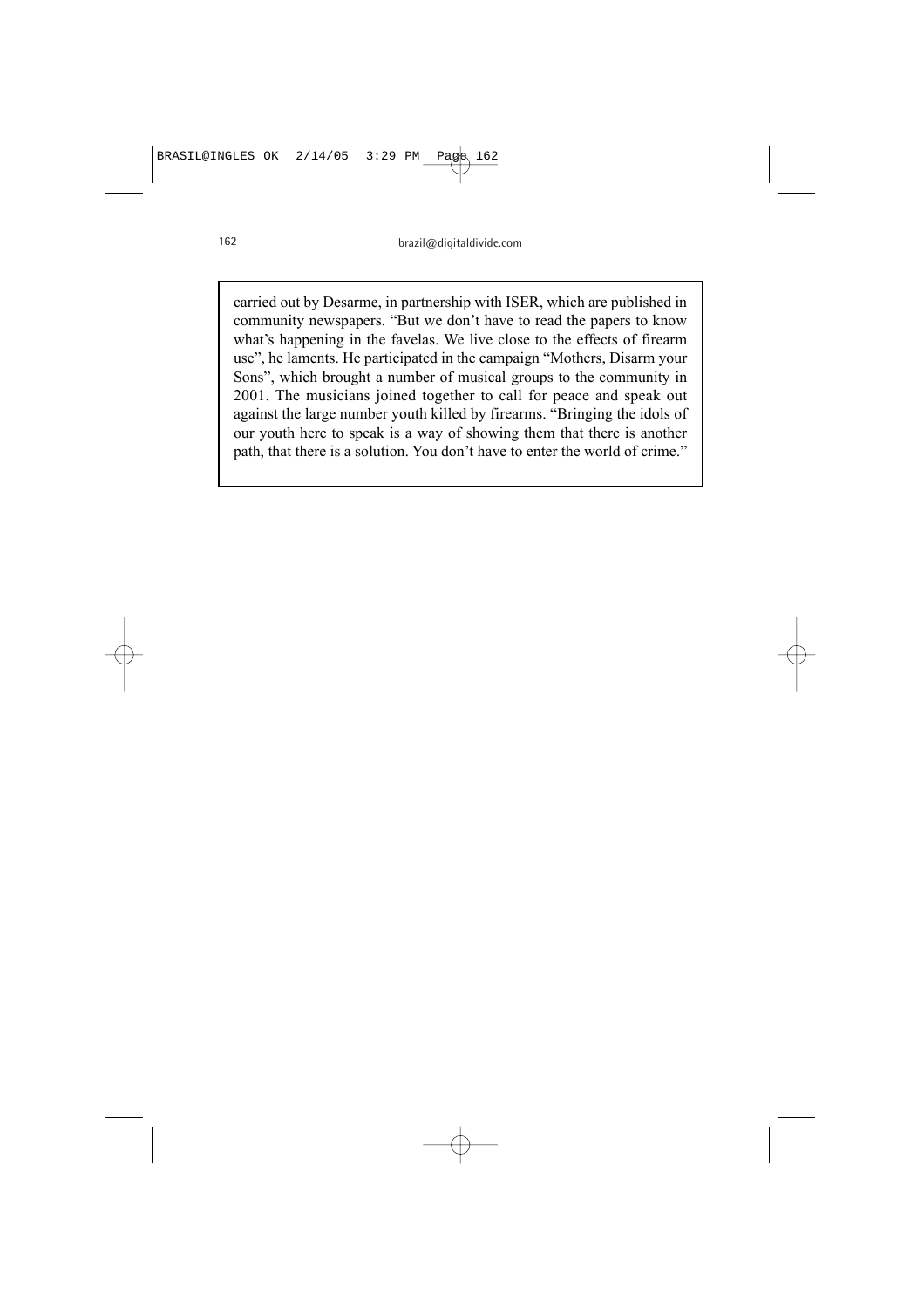# XIII

# Social Innovation, Non-governmental Organizations, Business, and the State

## **The Lessons of Viva Rio**

Like any social experiment, Viva Rio has some characteristics that cannot be reproduced in other environments, while at the same time it indicates models and approaches, which, with adequate adaptation, can contribute to the fight against digital exclusion in particular, and social inequality in general.

• The Fight against Violence – Urban violence has become one of the main social and political problems of the new millennium. In this area lies what is perhaps the principal innovation and contribution of Viva Rio: the use of the Internet as part of a repertoire of actions (research, analysis, campaigns, and social projects) aimed at reducing violence.

Urban violence affects citizens around the world, in both developed and developing countries, and has taken a center stage in electoral campaigns. Urban violence has fed racial prejudice against immigrants in Europe, blacks and Latinos in the U.S., and the residents of low-income areas in Latin America. In response, however, the political imagination of political parties and civil society has been inadequate, and the fight for peace and the fight for development are still treated, in practice, as separate themes by the majority of international agencies, governments, and NGOs.

One of the biggest problems here is that, in Brazil, as in many parts of the world, the fight against violence has been seen as falling strictly under the jurisdiction of the state security apparatus. This has led to the development of two non-compatible discourses: one that affirms the need to preserve human rights without indicating practical solutions, and another that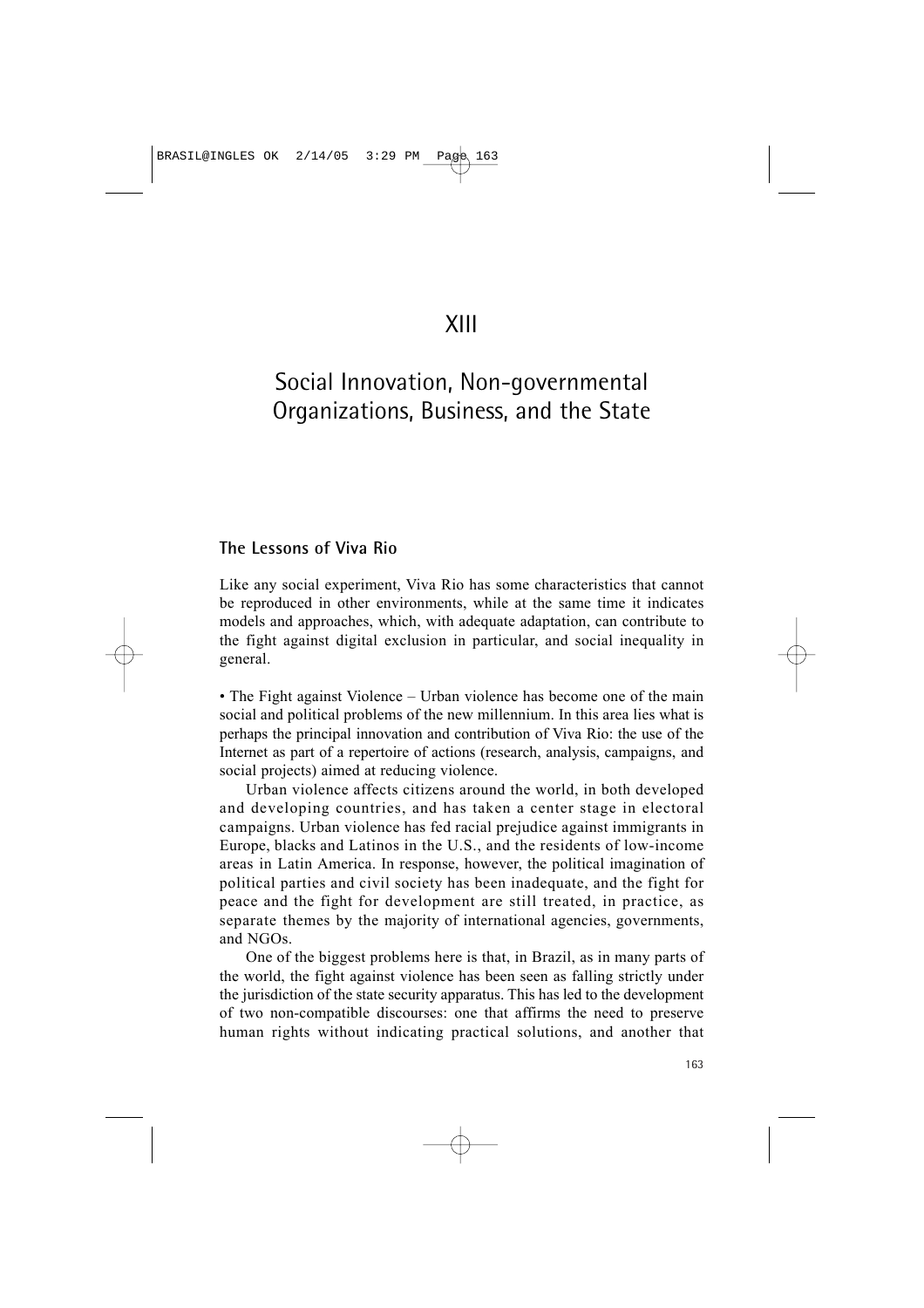puts efficacy ahead of respect for civil and rights. Viva Rio's work has been pioneering in combining a discourse of peace and respect for human rights with concrete public security projects that confront specific problems of policing and armed violence, delivering practical results.

Viva Rio realizes that violence must be confronted by acting at a number of different levels: the socio-economic – generating employment and providing access to education- as well as the particular – restricting the circulation of firearms and training police officers. Viva Rio has been very successful in showing that the fight against urban violence is important to all sectors of society, that a culture of peace and the rejection of violence can create a social movement capable of dealing with the many problems of human security without falling into a mindset that relies on police violence and the stigmatization of favela residents.

The experience related in chapter 12, in which Viva Rio got the governments and police of Brazil and Argentina to cooperate in the fight against illicit arms traffic, illustrates the importance that NGO networks can have in the fights against crime and international terrorism. The rigid structure of national governments and the lack of institutional systems of international cooperation in the fight against new forms of organized violence both limit the effective exchange of information and flexible, rapid cooperation between state security agencies. NGOs specializing in the fight against violence can play an increasingly important role in defining national security policy, as well as fostering a shift in public opinion away from simple, reactive fear, toward a pro-active vision of cooperation and resolution.

• Scaling up – The principal limitation of most NGOs actions is that they are ad hoc local actions, undoubtedly relevant for the target communities, but without a large-scale societal impact for the simple reason that they are not replicable. Instead of complementing government action, all too often they end up substituting the state, relieving it of its responsibilities to low-income communities.

Given the rigidity and bureaucracy of the state, NGOs have an important role to play as social laboratories, sources of innovation and new techniques of social intervention, and eventually, as implementers and supporters of government action. But the ability of NGOs to innovate is only relevant to the extent that the experiments they develop are transformed into public policy and/or attract the attention of private enterprise to the potential of low-income communities as consumer and labor markets. For this to happen, NGO action must go beyond homespun programs, whose particularities, functional logic, financing, and management make them non-reproducible.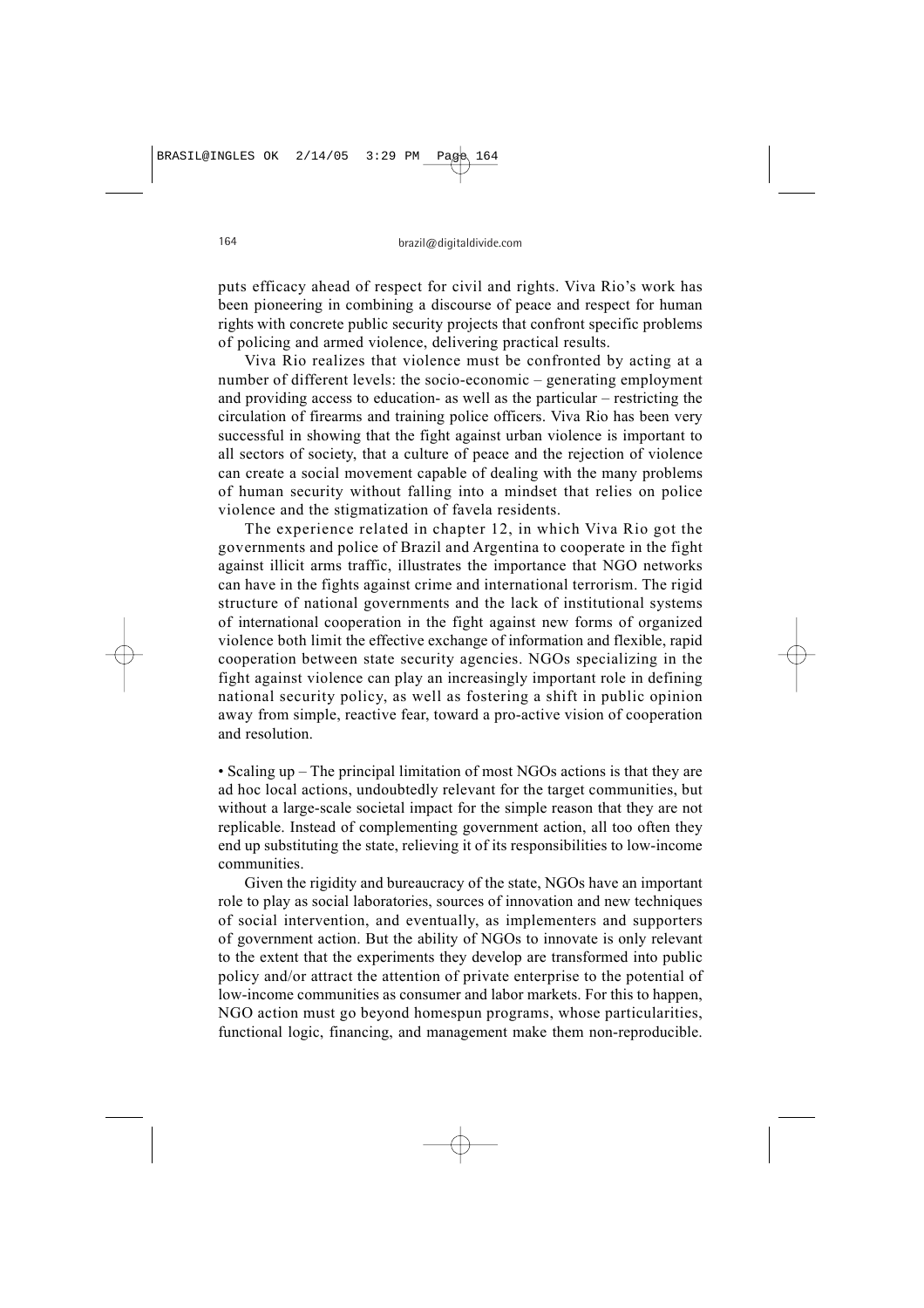Unfortunately, many NGOs actions sometimes resemble a cemetery of wellintentioned projects.

The relevance of Viva Rio's approach is that its projects have a welldefined format, a managerial structure and evaluation system that can be reproduced on a large scale, allowing them to be taken over eventually by the state and transformed into public policy. Viva Rio's experience indicates that NGOs themselves could benefit from training in how to overcome amateurism and create social projects whose success doesn't depend solely on the good will and sacrifice of NGO staff, by creating prototypes that can be transformed into public policies. Without such training, local efforts will likely result in little more than temporary improvements, or at best, the social mobility of small groups targeted by projects.

The professionalization of NGOs will of course produce some tension in the recruiting of teams, between the demands of a moral ethos that attracts people willing to accept lower-than-market salaries – but not always fully qualified –, and a professional ethos that calls for highly qualified personnel with their accompanying expectations for higher salaries. This is a problem faced by NGOs everywhere: throughout the world, and professionalization of NGOs is well under way, spurred on by new requirements from financing agencies whose bureaucratic systems for evaluation and approval of projects requires more and more specialized staff.

• Self-sustainability and Market-Readiness – The legal definition of NGOs as not-for-profit organizations can, unfortunately, often be restated as "institutions with non-sustainable social projects". NGOs need constant external support to create and experiment with social projects, which are often cancelled when funding dries up. To have a permanent effect, projects must aim either to be declared of public interest or absorbed by the state or the market, or capable of sustaining their own operating budget. Viva Rio has shown an enormous capacity for success in both senses, developing projects that can be absorbed into public policy, and developing projects with potential to sustain themselves. For example, the Future Stations are different from most other NGOs tele-centers in Brazil because there is a fee paid by the users, helping the program sustain itself and allows users to value their effort in accessing the services.

• Improving the self-image of sectors with no self-image – One of the principal arguments for the production of local content is the need to value local cultures at risk of losing their ethnic and linguistic identities. This is correct in so far as it doesn't see local culture as being in opposition to global culture; we should not forget that so-called local culture is always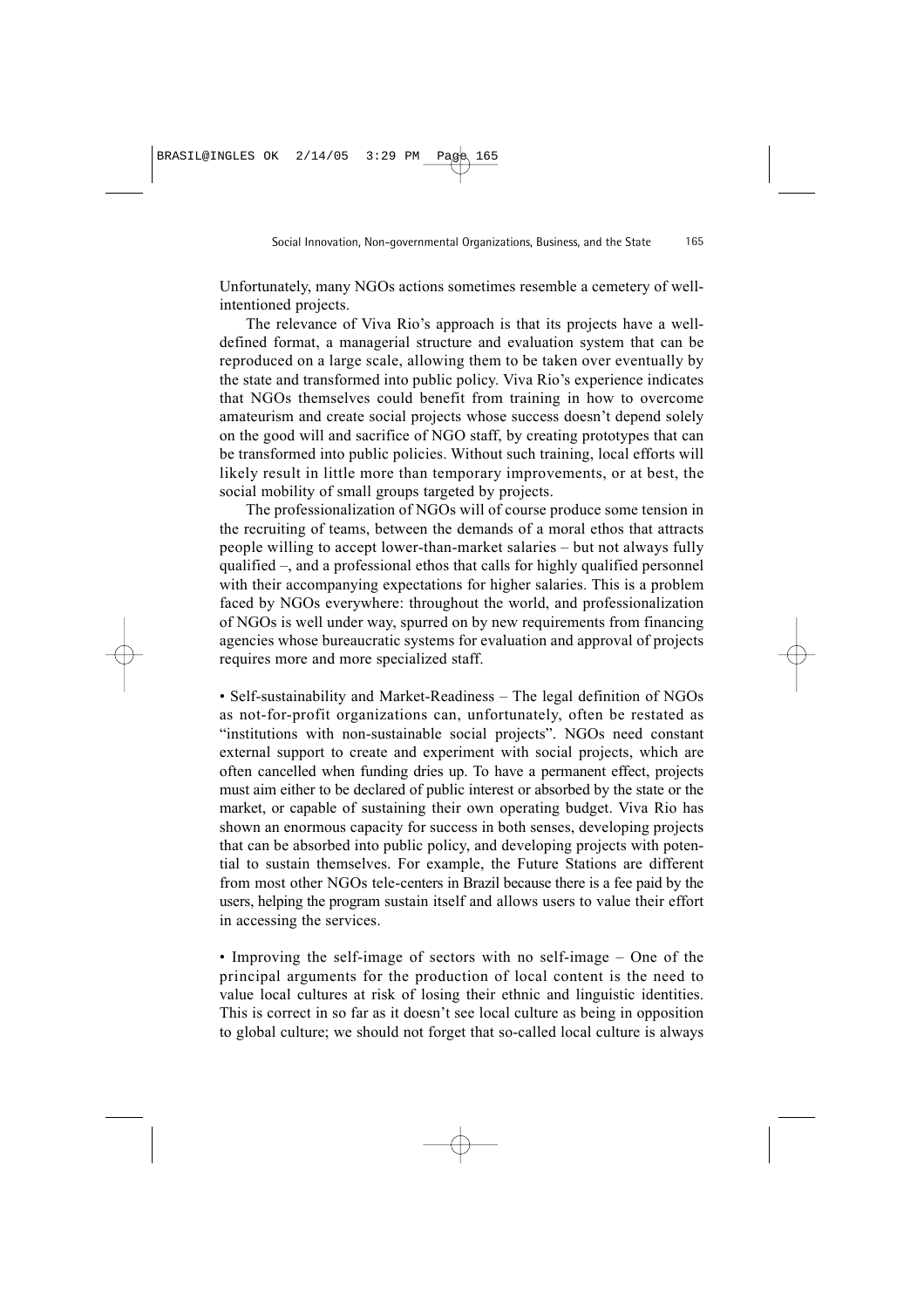a mix of various traditions that can be interpreted in many ways, and that the Internet is a two-way street, through which content flows out to the world and the world can enter in to local communities.

While Viva Rio action in this area celebrates pre-existing identities, ignored or repressed by the dominant culture, the central importance of its projects is in transforming the self-image of favela residents – and the negative image that other social groups have of them- by showing how favelas have produced new forms of cultural and social creativity. Instead of opposing and isolating, the goal is to integrate, to show the positive dimension of favela life, its cultural wealth.

Social prejudice, a journalistic ethos of high-impact news, and even the well-intentioned focus on social exclusion all tend to present these communities in a negative light, as places of violence and suffering. Without denying these realities, Viva Rio tries to create bridges with the outside world, showing favela life in all its dimensions to local residents and to the rest of society, which in large part has never visited a favela.

• Community Relationships / Networking – One of Viva Rio's primary characteristics is that it works in cooperation and partnership with local communities, at the same time maintaining a certain autonomy in relationship to each. This aspect is sometimes criticized for not being entirely rooted in the target communities, with social projects arriving "from the outside". This criticism merits detailed commentary, as it is based on several myths of an "alternative" discourse based on local knowledge that has now been appropriated by the majority of large foundations and international organizations.

Viva Rio is structured as a network of face-to-face relationships that is empowered by telematics, but which is renewed constantly through everyday contact. This networking approach allows Viva Rio to be present in many communities, without being linked solely or particularly to any one locale; it permits a global vision of the problems facing the city, and the proposal of solutions and organizational models that go beyond the specific needs of each place. At the same time, by working directly with local organizations, a central pillar of Viva Rio's philosophy, local organizations and NGOs are valued and empowered, allowing them to leave behind a provincial and often narrow vision of their problems and the available solutions.

In the favelas of Rio de Janeiro, a large number of community leaders are directly, indirectly, or potentially at risk of blackmail by drug traffickers. This alone would be sufficient reason not to leave the management of projects entirely up to local residents. But those who emphasize the empowerment of communities would argue that this is circumstantial, and thus temporary. This vision relies on an idealized and thus distorted view of the community.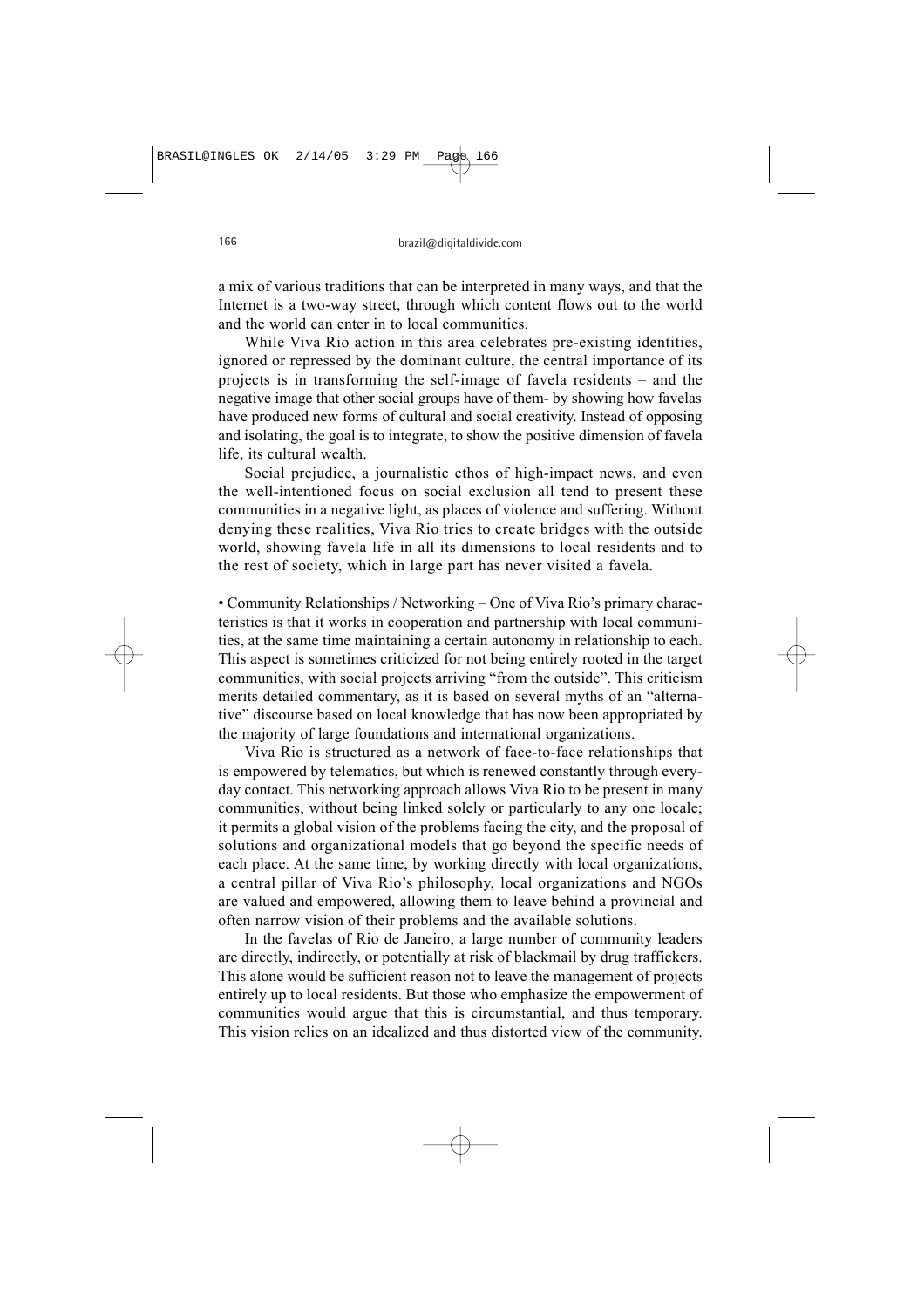These communities are in general controlled by oligarchic structures, which, without external control, tend to back projects that at best reinforce their power, and at worst channel scarce resources into their own interests.

Thus it is important to value the expressions of local community leaders, without mystifying them as the sole source of know-how. In some cases, truly effective leaders do arise in the favelas, usually youth who have attained a certain level of educational level, who demand for themselves the right to be true spokespersons for their communities. Without a doubt, such leaders are crucial to community development, there work creative and necessary, but their legitimacy is based precisely on the fact that their knowledge has been obtained outside the community.

• Size and Diversity – Although some people see NGOs as highly efficient in comparison to the public sector, they are often extremely wasteful of human and financial resources caused by the interruption of projects due to lack of funding.

Viva Rio suffers from symptoms common to the life of most NGOs, in particular financial instability. This not only puts the continuation of its projects at risk, it makes it difficult to recruit qualified personnel, especially when experience in the formal labor market is required. However, the quantity and variety of Viva Rio's projects function, to a certain extent, as an antidote. Through sheer size, Viva Rio has accumulated a critical mass of resources that allows it to maintain a permanent team of qualified professionals throughout fluctuations in cash flow, to sustain projects that run deficits until new financing can be found, and to cover the cost of pilot programs before formal financing has been secured.

• Future Stations as Multi-use Community Tele-Centers – One of the principal characteristics of the Future Stations – in contrast with the majority of tele-center experiments associated with so-called solidarity and citizens' networks – is the variety of their sphere of activities. With a wide range of services beyond simple Internet access and computing courses, the Future Stations represent an experimental step towards the creation of multi-use community tele-centers. As we have mentioned before, given the importance of tele-centers for the democratization of the Internet, it is necessary to constantly evaluate different experiences, their technological, managerial, and financial models, their range of content and services offered, and their relationship with local communities. The creation of multi-use community tele-centers will permit the elimination of redundancy in tele-center investment, at the same time creating dissemination poles of Internet use.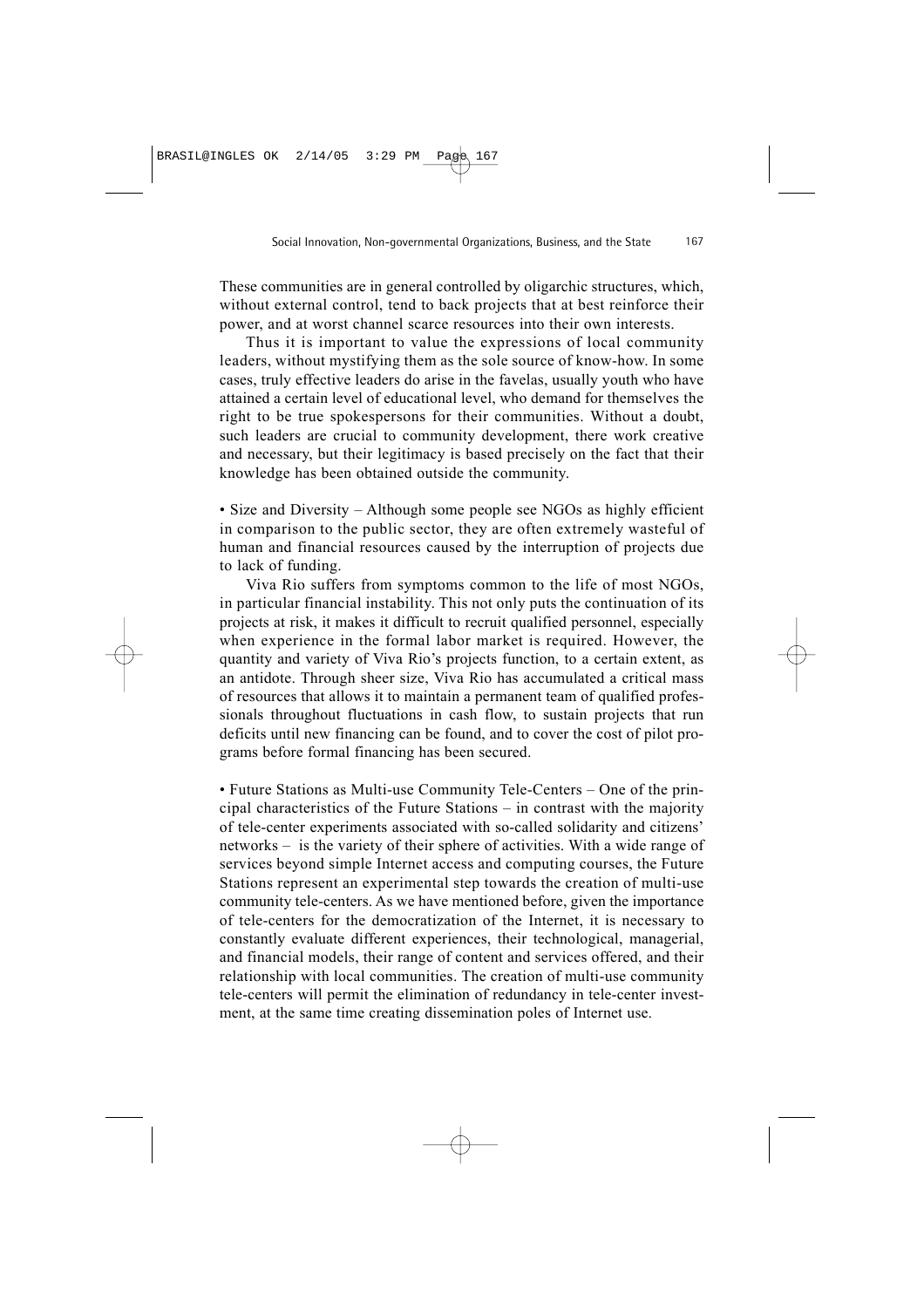• Press Relations – Viva Rio ability to stay in the news has generated some marginal resentment from some politicians and NGOs, which sees in Viva Rio's media savvy a clever exhibitionism in place of actual work alongside the needy We believe, and this book has sought to show, that this is a doubly unjust criticism. First because Viva Rio carries out an impressive amount of local work and second because the role of non-governmental organizations is above all, to disseminate moral messages. In the current world, the capacity to reach hearts and minds passes through access to the means of communication. Violence in Rio de Janeiro has an enormous capacity to strengthen fascist attitudes. Viva Rio´s campaigns to improve the image of the favela residents and encourage society at large and government in particular to take responsibility for the issue of violence have been a central factor in neutralizing these tendencies by advancing effective propositions for fighting crime while protecting civil rights.

• Solidarity and Representation – Viva Rio's approach raises a theme whose discussion is beyond the scope of this work, but which should nevertheless be mentioned. NGOs frequently confuse solidarity and vocalization of the needs of low-income groups with actual representation of these groups. There are all manner of NGOs, and there are certainly many that are direct expressions of social movements, while others have such strong roots in their communities that they can claim to represent them. But in general, solidarity cannot and should not be confused with representation, since no matter how well intentioned, this amounts to a kind of usurpation.

Viva Rio, through its campaigns, seeks to give voice to the desire for solidarity that runs through society, and at the same time develop products that offer answers to specific problems of the urban poor. These projects are, whenever possible carried out in partnership with the government and/or private enterprises, and always in collaboration with local organizations. But this collaboration does not authorize Viva Rio to consider itself a representative of or substitute for local actors. Viva Rio distances itself from a model, still dominant among Latin American NGOs, of radical discourses about an alternative society, in which the NGOs themselves are self-proclaimed delegates of the popular will.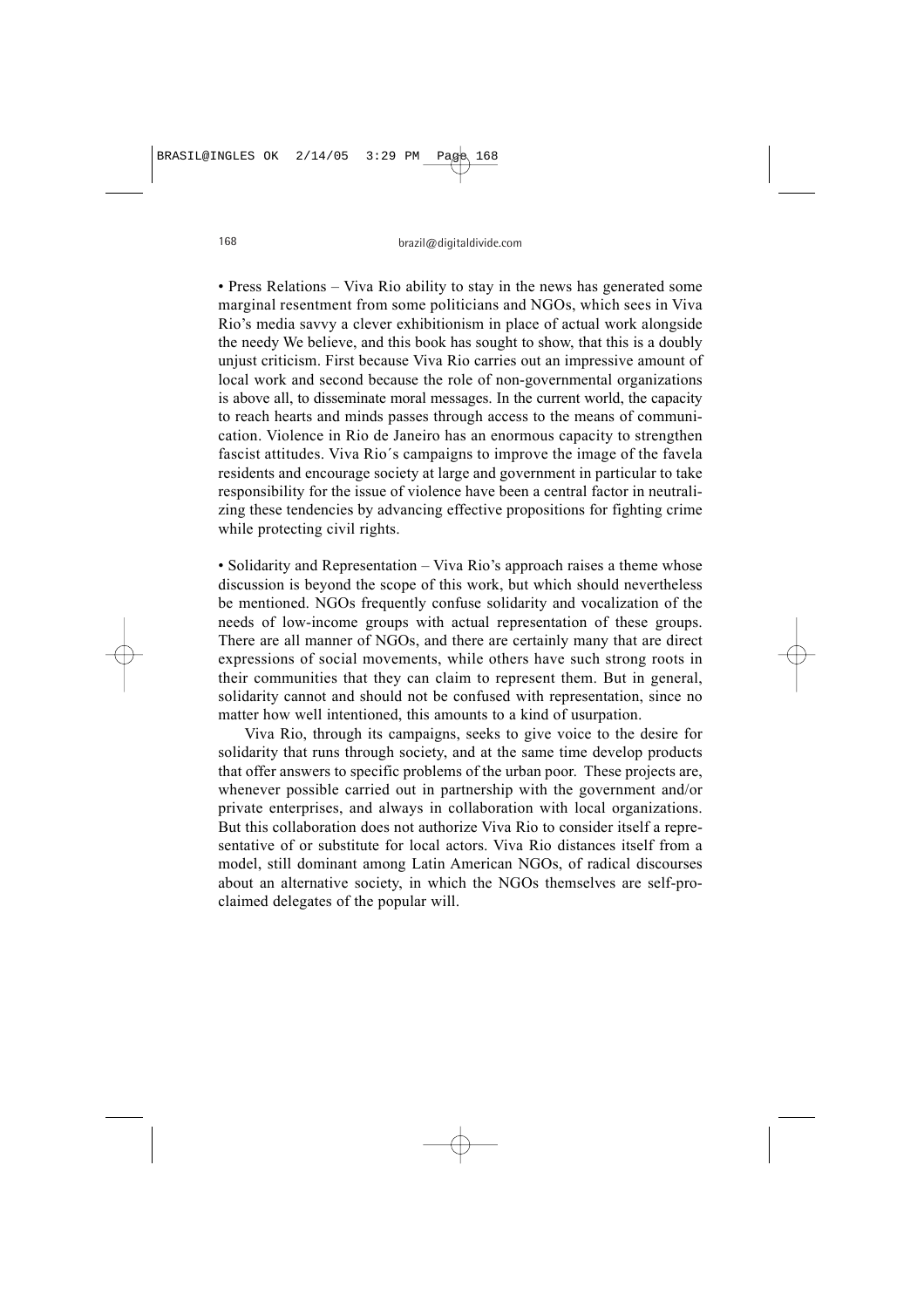# Bibliographic Suggestions

For those interested in the themes discussed in this book and the sources of cited statistics, we present here the principal websites consulted, where up-todate figures are available. In any case, as we mentioned earlier, the data should be considered a road map of general trends, since there is significant disagreement among the specialized institutions that analyze the Internet universe on even basic topics such as number of users and economic impact. The websites mentioned here often mix quality reports and articles with material of less value, but even in the best academic work and in the official documents of international organization it is common to employ incomplete or undated statistics. There is also a tendency to refer to anecdotal "success stories" in the fight against digital exclusion that in reality were never implemented, or about which there is no effective post-implementation evaluation. Also to deplore is the tendency to use large.pdf files with extensive graphic and photo elements, requiring a powerful computer and a high-speed Internet connection for download within a reasonable time frame. In one case, for example, the website of an international organization offers a handbook on organizing tele-centers in developing countries so data-heavy that, if one wished to download it on a computer without a high-speed connection, it would take almost an hour an a half, supposing that the modem connection does not fail at any point.

#### **Sites About Social Inequality and the Information Society**

- World Bank: www.worldbank.org
- European Commission: [http://europa.eu.int/information\\_society/index\\_en.htm](http://europa.eu.int/information_society/index_en.htm)
- International Telecommunications Union: www.itu.int
- OECD: www.oecd.org
- United Nations Development Program: www.undp.org
- UNESCO: www.unesco/org/webworld/observatory/index.shtml
- United Nations Information and Communication Technologies Task Force: www.unicttaskforce.org/index.asp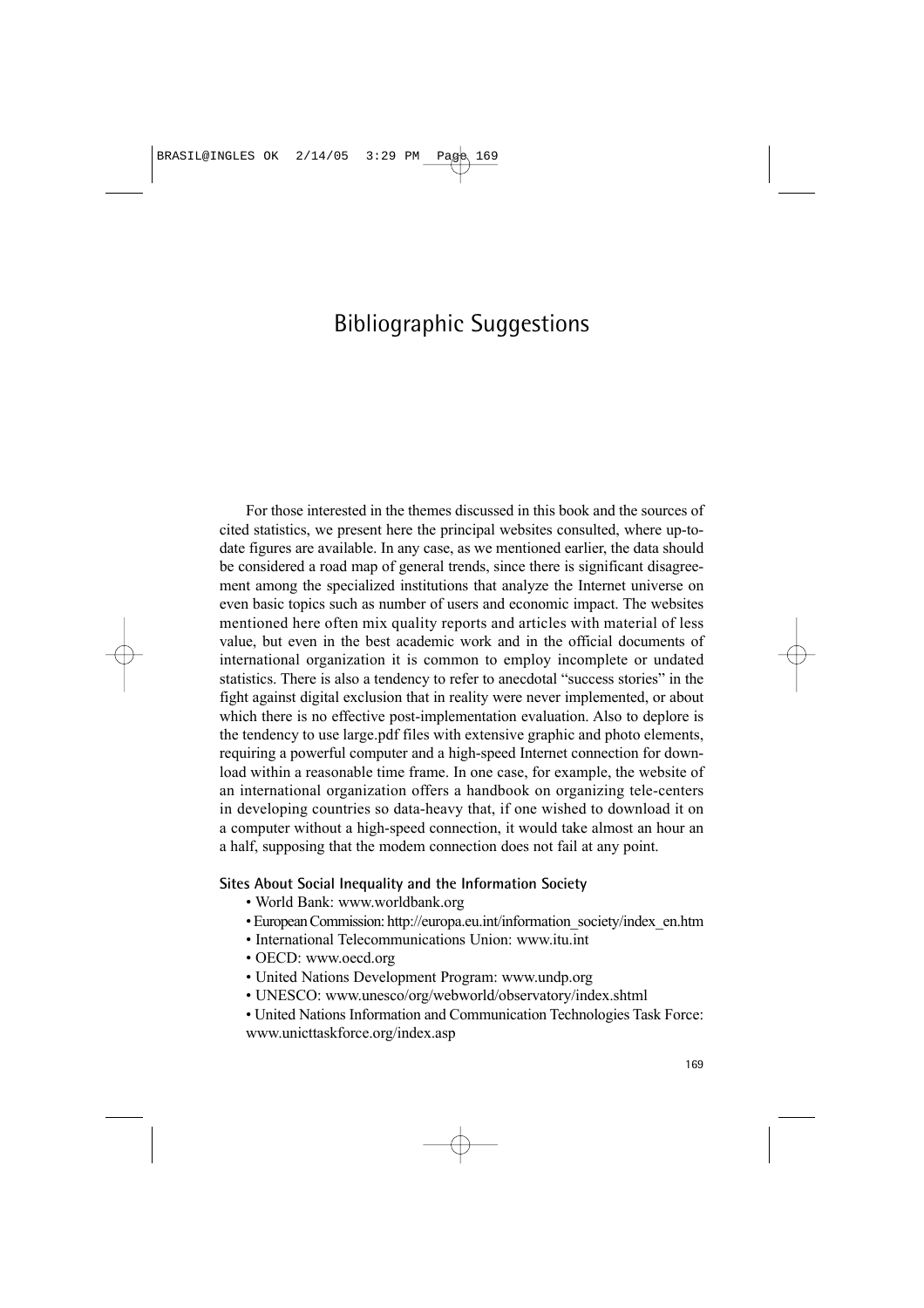• International Development Research Centre:

[http://www.idrc.ca/media/Connecting\\_dots\\_e.html](http://www.idrc.ca/media/Connecting_dots_e.html)

#### **Sites about Latin America**

- CEPAL: www.eclac.cl/
- Red de Telecentros en América Latina y el Caribe: [http://tele-centros.org.](http://tele-centros.org)
- Fundación Redes y Desarrollo:<http://www.funredes.org/mistica>

#### **Sites about Brazil**

- ANATEL: www.Anatel.gov.br
- BNDES (National Development Bank): www.bndes.gov.br
- CG (Administrative Committee for the Internet in Brazil) [http://www.cg.org.br.](http://www.cg.org.br)
- Getulio Vargas Foundation:
- ww2.fgv.br/ibre/cps/mapa\_exclusao/apresentacao/apresentacao.htm
- Federal Government: www.governoeletronico.gov.br/
- IBGE: www.ibge.gov.br
- RITS Network for Third Sector: www.rits.org.br
- The Information Society Program: www.socinfo.org.br

## **Principal Sites of Viva Rio**

<http://www.vivario.org.br> <http://www.vivafavela.com.br> <http://www.desarme.org> <http://www.balcaodedireitos.org.br> <http://www.favelatemmemoria.com.br> <http://www.cambito.com.br> <http://www.vivacred.org.br> <http://www.radiovivario.com.br> <http://www.lojavivario.com.br>

For those interested in printed texts on digital exclusion, the work of Manuel Castells is a pivotal reference, though we disagree with his tendency to magnify the importance of social transformations produced by the Internet. His most recent book, *The Internet Galaxy*, (New York: Oxford University Press), 2001, presents a synthesis of his positions and an ample bibliography. Another important reference is Lawrence Lessig, who develops positions about the information society, from a juridical perspective, similar to those of this book. His more recent work includes: *Code and Other Laws of Cyberspace and The Future of Ideas: The Fate of the Commons in a Connected World*. A fine analysis of the digital division between North and South can be found in J.F. Soupizet, "Technologies d'information et de communications dans les pays em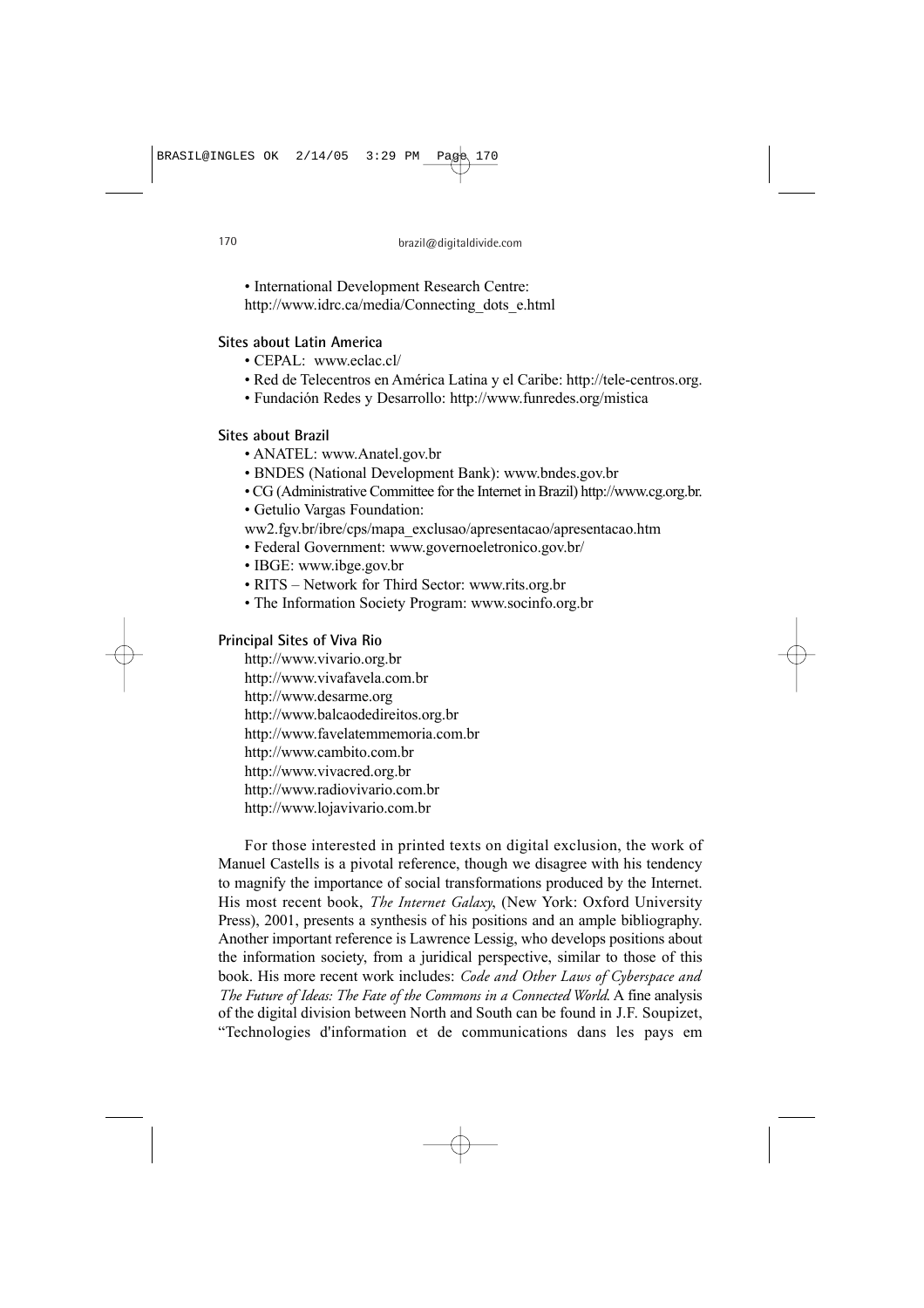développement: une approche en termes d'accès", Thèse de doctorat d'économie, Université Libre de Brussels, 2003.

Finally, those interested in the author's vision of Brazil should consult *A Nova Sociedade Brasileira*, Rio de Janeiro: Jorge Zahar, 2003, 3rd edition; and on the relationship between the state, NGOs, and human rights: *A Democracia Inesperada – Cidadania, Direitos Humanos e Crise de Representacão Política*, (Rio de Janeiro: in print).